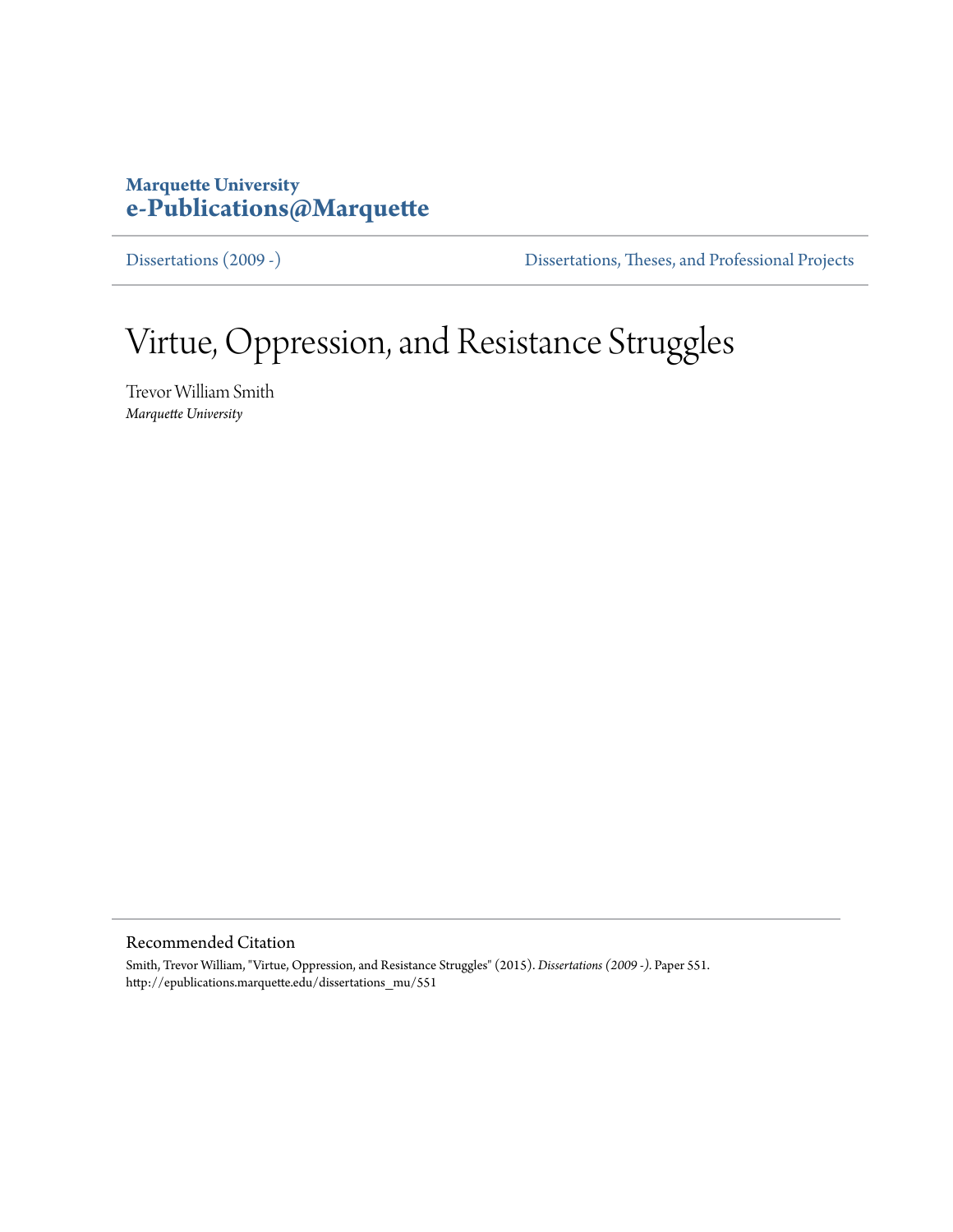### VIRTUE, OPPRESSION, AND RESISTANCE STRUGGLES

by Trevor W. Smith, A.A., B.A., M.A.

A Dissertation submitted to the Faculty of the Graduate School, Marquette University, in Partial Fulfillment of the Requirements for the Degree of Doctor of Philosophy

> Milwaukee, Wisconsin August 2015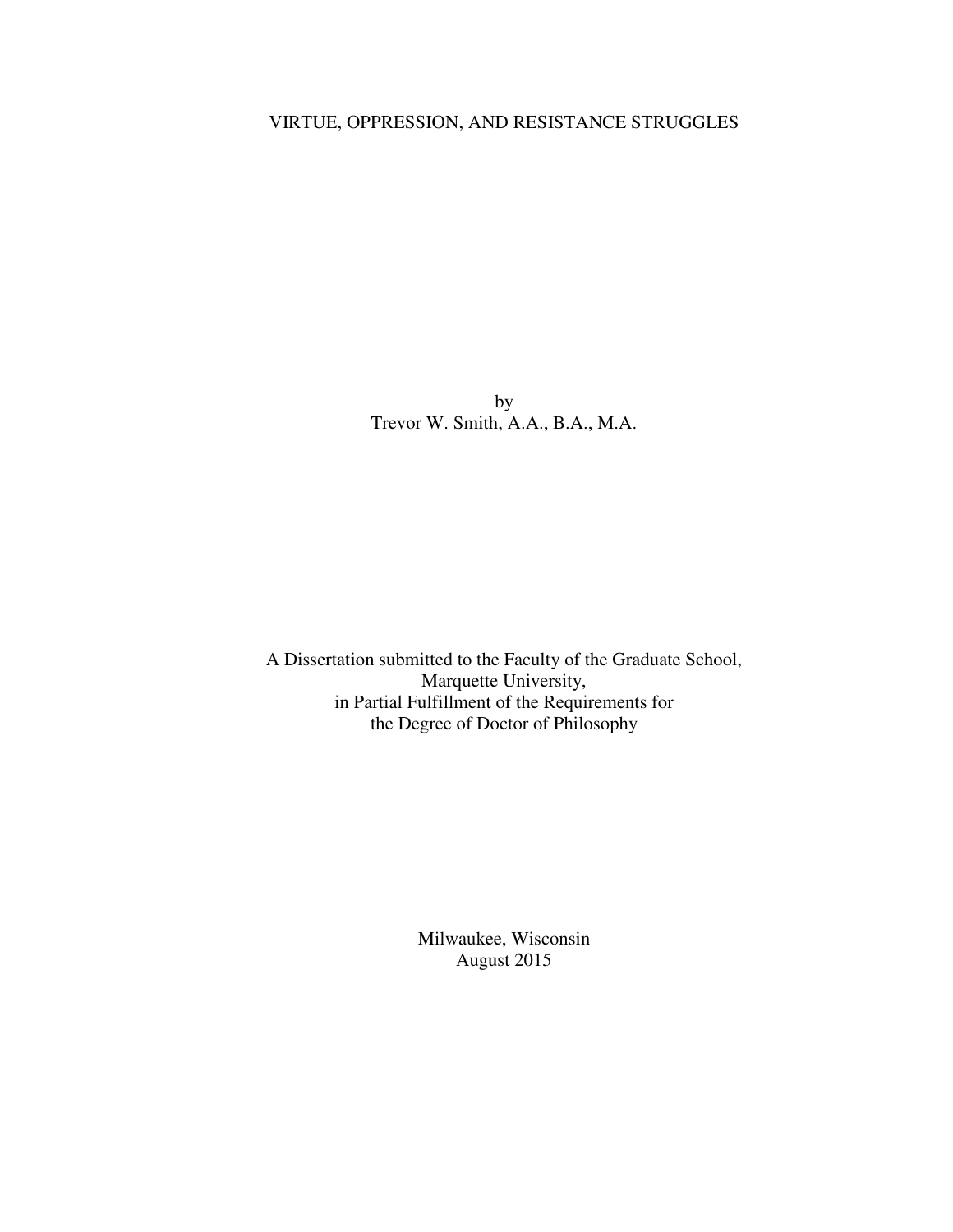## TABLE OF CONTENTS

| <b>ACKNOWLEDGEMENTS</b>                                               | $\mathbf{i}$ |
|-----------------------------------------------------------------------|--------------|
| <b>INTRODUCTION</b>                                                   | 1            |
| <b>CHAPTERS</b>                                                       |              |
| 1. OUTLINING A CONCEPTION OF OPPRESSION                               | 10           |
| 1.1 The Failure of Comprehensive Theories of Oppression               | 11           |
| 1.2 A Broad Understanding of Oppression                               | 21           |
| 1.3 Conclusion                                                        | 35           |
| IDENTIFYING THE WRONGS OF OPPRESSION IN VIRTUE<br>2.<br><b>ETHICS</b> | 37           |
| 2.1 Oppression as a Limitation of Virtue                              | 38           |
| 2.2 Oppression and the Manipulation of External Goods                 | 68           |
| 2.3 Oppression and Base and Shameful Actions                          | 80           |
| 2.4 Conclusion                                                        | 96           |
| ESTABLISHING AN OBLIGATION TO RESIST OPPRESSION<br>3.                 | 100          |
| 3.1 Hursthouse's V-Rules                                              | 101          |
| 3.2 Rules Beyond the V-Rules                                          | 106          |
| 3.3 Hard and Soft D-Rules                                             | 112          |
| 3.4 V-Rules, D-Rules, Oppression, and Resistance                      | 126          |
| 3.5 Conclusion                                                        | 139          |
| <b>GIVING CONTENT TO RESISTANCE</b><br>$\overline{4}$ .               | 141          |
| 4.1 The Revolutionary Attitude                                        | 142          |
| 4.2 A Practical Understanding of Resistance Actions                   | 148          |
| 4.3 The Role of Violence in Resistance Struggles                      | 156          |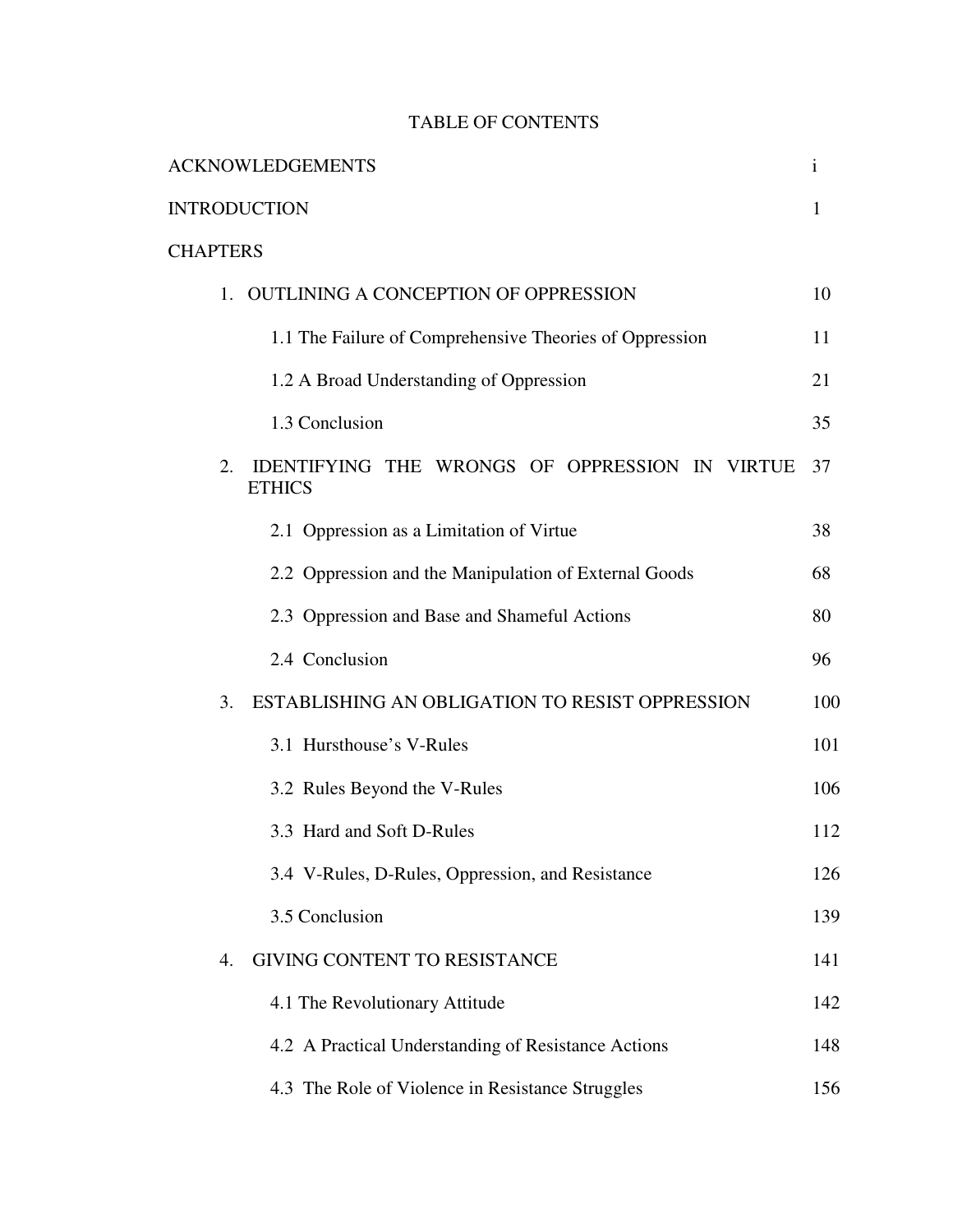| 4.4 Emerging View of Resistance and the Demandingness Objection | 175  |
|-----------------------------------------------------------------|------|
| 4.5 Conclusion                                                  | 180  |
| <b>CONCLUSION</b>                                               | 182  |
| <b>BIBLIOGRAPHY</b>                                             | 189. |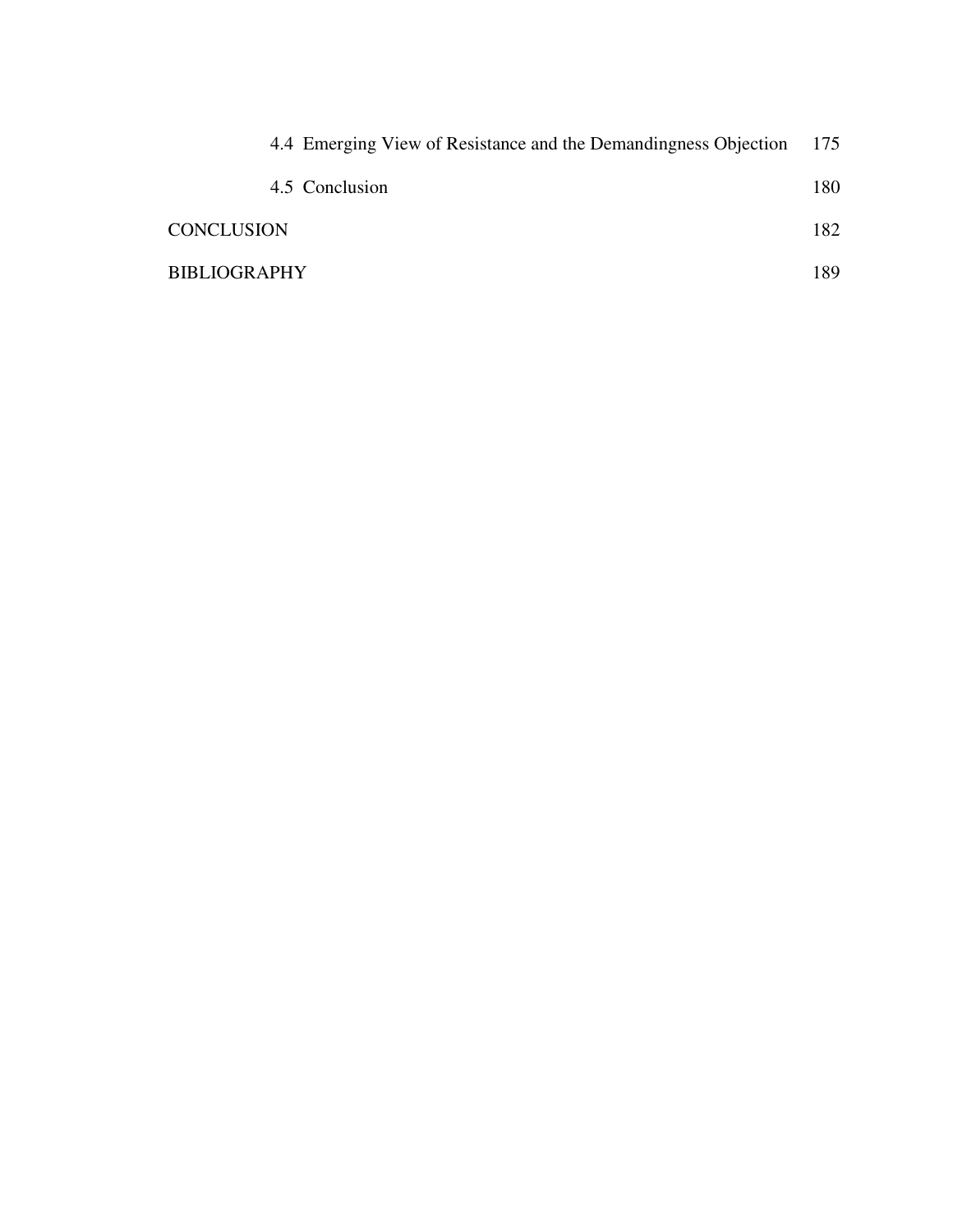#### ACKNOWLEDGEMENTS

Trevor W. Smith, A.A., B.A., M.A.

This project, and my entire graduate experience, would not have been possible without the support of my advisor Dr. Nancy Snow. Her continued support for my work cannot be understated. Dr. Snow has shaped my philosophical understandings, encouraged my research, and always pushed me to be a better philosopher. Dr. Snow has been, and will no doubt continue to be, an advisor, an advocate, a friend, and a comrade, and for all this I am eternally grateful.

Special thanks are also owed to Dr. Theresa Tobin and Dr. Susanne Foster for not only working diligently on my committee, but also working to support me throughout my graduate career at Marquette. In addition, I would like to thank Dr. Kevin Gibson, Dr. Curtis Carter, Dr. James South, and Dr. Mike Monahan. Working with all of you, as a student, as an advisee, and as a fellow teacher has been beyond rewarding and each of you have helped me in unimaginable ways during my pursuit of this degree.

I would also like to thank the entire philosophy department at the University of Auckland for welcoming me so warmly during my studies in New Zealand. The time I spend in your department invigorated and challenged me in all the best ways possible. Special thanks are owned to Dr. Glen Pettigrove, Dr. Christine Swanton, and Dr. Rosalind Hursthouse for their continued help with my research. And to Dr. Patrick Girard and John Kidd: your friendship and love truly made my time in New Zealand one of the most enjoyable experiences of my life. And I cannot think, let alone write, about New Zealand without forever thinking about Dr. Koji Tanaka and Dr. Bronwyn Finnigan, without whom I would not have had the ability or opportunity to work and study in New Zealand. I am forever in their debt and while we are now a half a world apart, you both are never far from my heart and mind.

To all my friends, especially Mike Baker, Cat Origitano, Matt Ross, Ricardo Patron, Lee Guk, and Ann and Andy Zielke: your support and love throughout this process has been unwavering, and special thanks are owed to all of you for everything you have done to support and encourage (and distract) me.

To my family, Dad, Mom, Sean David, Kara, Matthew, Craig, and Heather: I love you all more than words can say, and I am, and will forever be, grateful for the love and support that you have always provided me. Mom: I am grateful for everything you have always done for me, and thank you for never giving up and always pushing me to be a better person. I love you!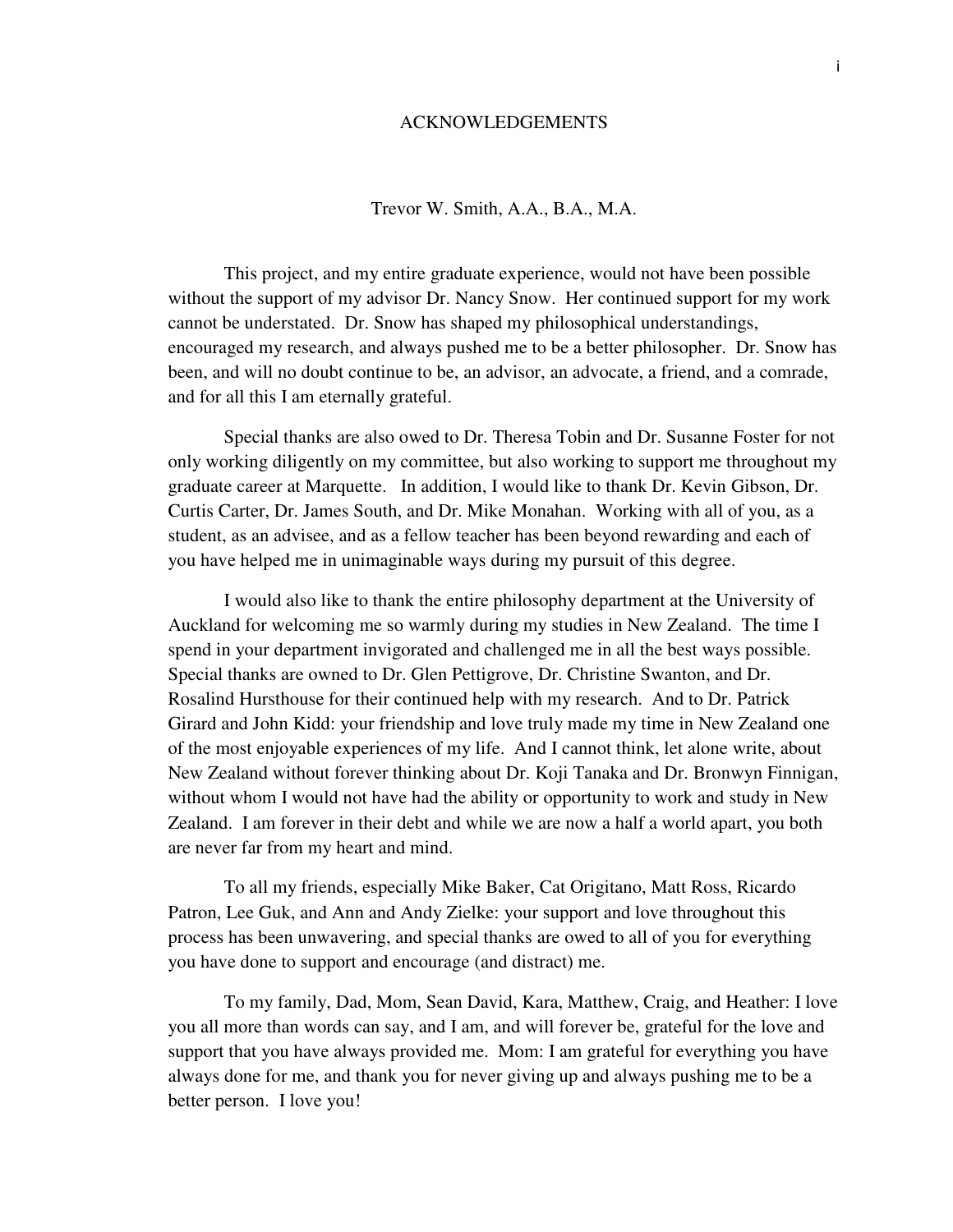I would like to thank Murder by Death, Matt Armstrong, Sarah Balliet, Dagan Thogerson, Adam Turla, David Fountain, James Dean, and Nick Cross for providing both the soundtrack which played throughout the writing of this dissertation as well as the opportunity to leave my desk, hit the road with my friend, and see shows.

To my partner Lee Wagner: You have always been my strongest ally and without you the accomplishment of this dissertation would not have been possible. Thank you for all those ways, both big and small, that you have made my life positive and rewarding. We both know that "I love you" is too small a phrase, so to you I say, "I lub you," and I know that you will understand all that this means.

Finally, special thanks are owned to my father, Brian Smith. Dad: it was you who introduced me to philosophy, who played the strongest role in shaping the teacher that I have become, and who taught me that while academics have a role to play in creating a just world our work as academics cannot fully satisfy our revolutionary obligations. I know that you scarified dissertations and degrees to be a good father, and in many ways it was these sacrifices which have allowed to me finish this degree. In an important way, I feel that the completion of this dissertation is something *we* did, and did together. Dad, I am so grateful, and it is to you that this dissertation is dedicated.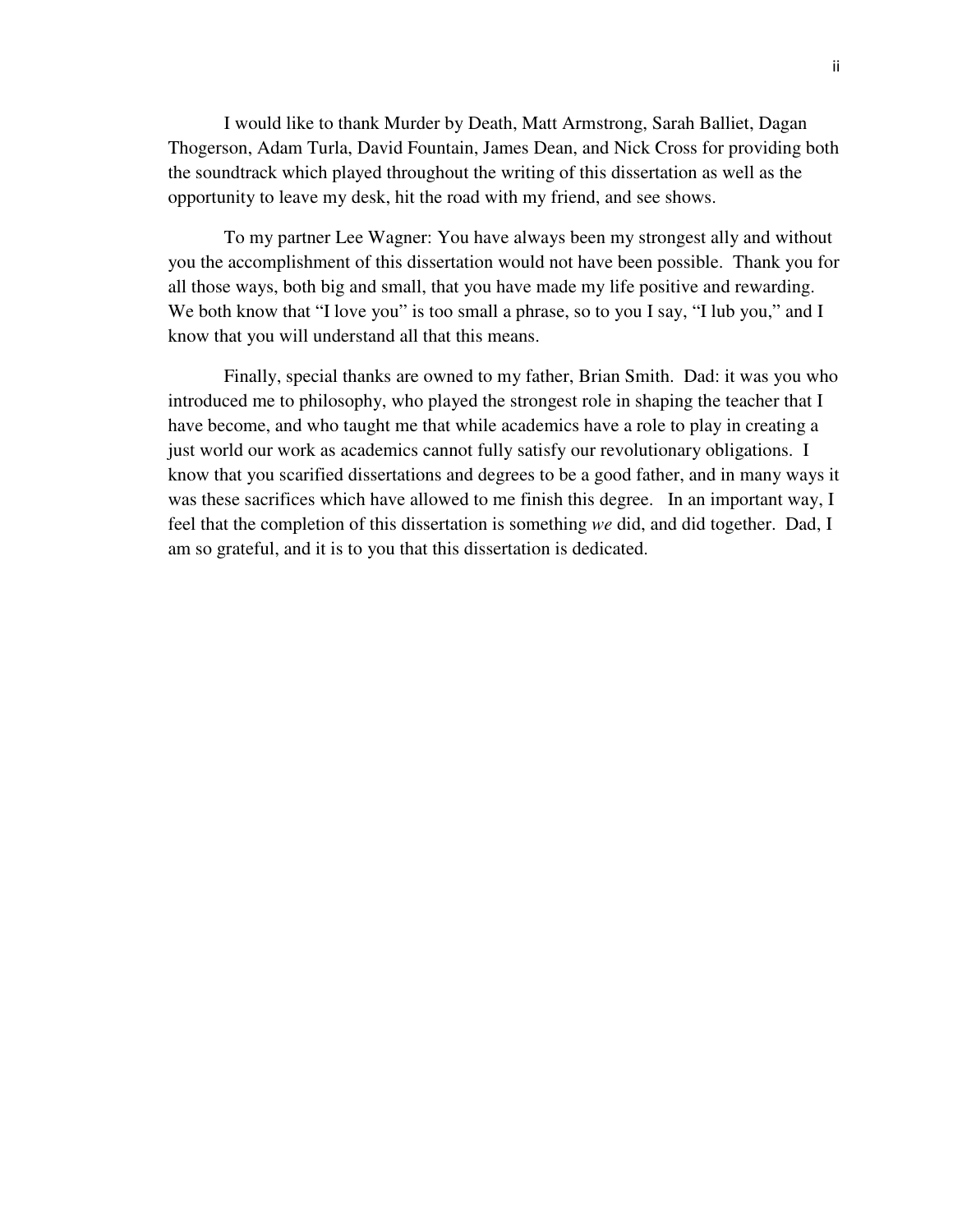#### INTRODUCTION

This dissertation works to provide a virtue ethical analysis of oppression and towards the establishment of an obligation which necessitates active engagement in resistance to oppression. In this way, this project can be seen as proceeding in a twofold manner; on one hand this project contains a descriptive element, where oppression and its harmful influence is systematically exposed and laid bare for moral analysis, and, on the other hand it contains a normative element, where this moral analysis is done and the grounds of obligations for resistance are established.

The use of virtue ethics, as a framework for such a project, certainly affords many benefits but at the same time poses many unique challenges. The unique and beneficial aspects a virtue ethical approach provides to the complex social, political, and moral quagmire that is oppression finds its roots in the general arguments advanced by virtue ethicists in defense of virtue.

Michael Slote has noted that there are roughly five main concepts in ethics; (1) general moral concepts, such as good and bad or right or wrong, (2) rational concepts, which relate to actions, decisions making, and choice, (3) "admirability and the kindred concepts," which indicate the ways morality is conferred or admitted in social relationships, (4) personal well-being or welfare, which is "the idea of things going well for someone or in someone's life, and, (5) "the class of notions that can be used to evaluate states of affairs, histories of events, and the like."<sup>1</sup> For Slote, these five classes of concepts represent the different "common sense" ways which ethical notions can be understood. Slote not only defends virtue ethics in that it is uniquely able to capture

.<br>-

<sup>&</sup>lt;sup>1</sup> Michael Slote, *From Morality to Virtue* (Oxford University Press, 1992), 198-199.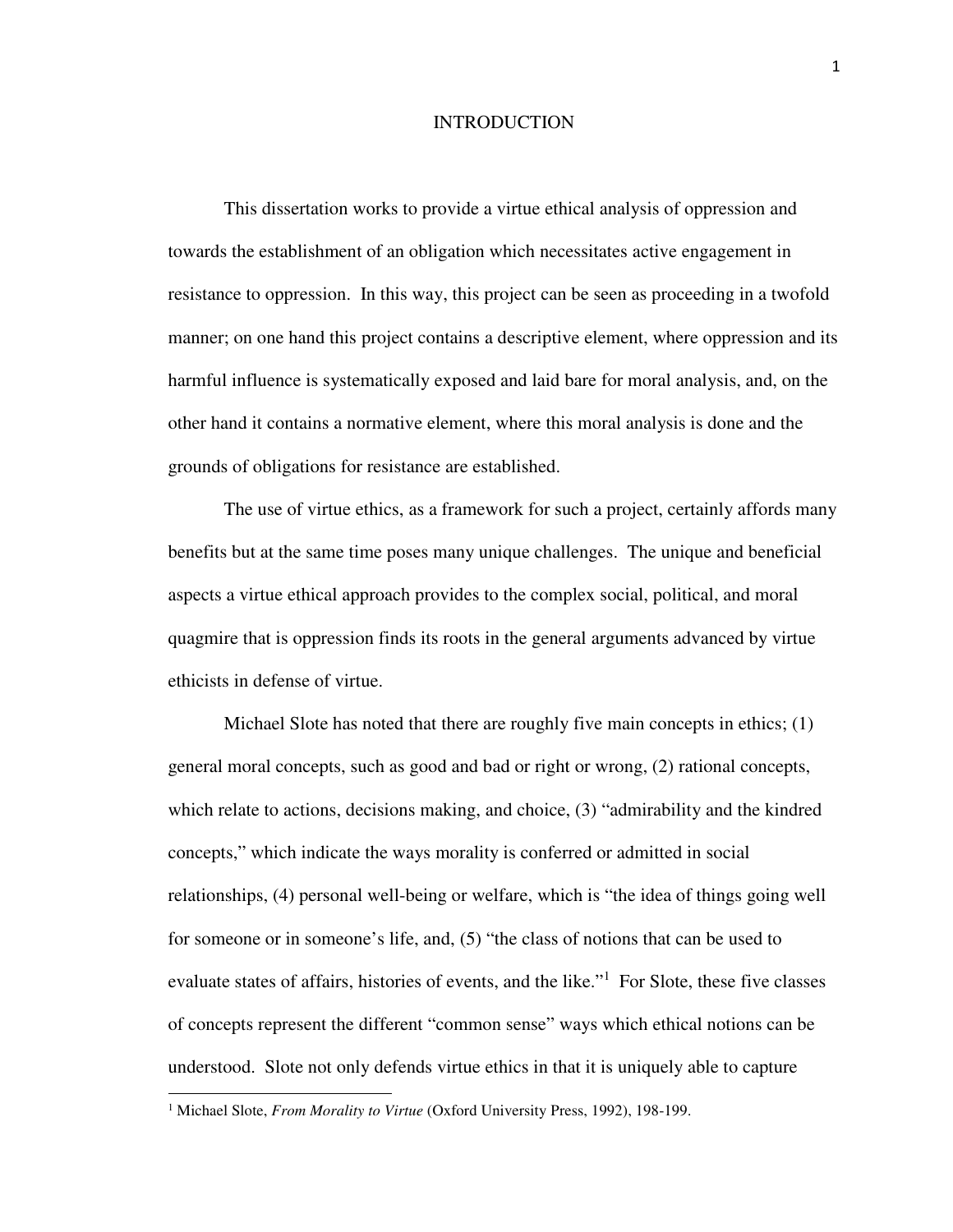these five categories of ethical notions, but sights this accomplishment as "add[ing] impetus to the recent revival of virtue ethics."<sup>2</sup> While Slote does not defend or privilege, in principle, so-called "common sense" approaches to ethics, he does defend virtue ethics over consequentialist (and specifically act-utilitarian) theories as virtue is better equipped to address and utilize these concepts. For Slote, "utilitarianism… allows for a reduction of all its moral terminology to the idea of producing or resulting in good states of affairs, and the latter idea and others of its category can in turn be reduced to the category of personal good."<sup>3</sup> This sublimation of the complexity of ethical notions, and therein the breadth of moral life in its expansive reality, which utilitarianism encourages is "irrecusably reductive" and leaves utilitarianism ill-equipped to deal with the reality of morality and moral understandings.

 Arguments similar to Slote's have been launched against deontological ethics. Stan van Hooft chronicles, in detail, how virtue ethics "does a better job of performing the four tasks of moral theory: to understand morality, to prescribe norms, to justify [moral norms] and to describe how [moral norms] fit into our lives."<sup>4</sup> For van Hooft, deontology cannot sensibly advance a conception of the social lives of humans as morally important in its own right, and in holding the centrality of reason in both life and how life is lived deontology must either ignore or devalue other moral aspects of life.

 These claims, and the arguments which support them, coalesce into a general picture of dissatisfaction about ways of moral theorizing which do not, in the words of Rosalind Hursthouse, take seriously the role of "moral education, moral wisdom or discernment, friendship and family relationships, a deep concept of happiness, the role of

<u>.</u>

<sup>2</sup> Slote, *From Morality*, 3.

<sup>3</sup> Slote, *From Morality*, 199.

<sup>4</sup> Stan van Hoff, *Understanding Virtue Ethics* (Acumen Publishing, 2006), 48.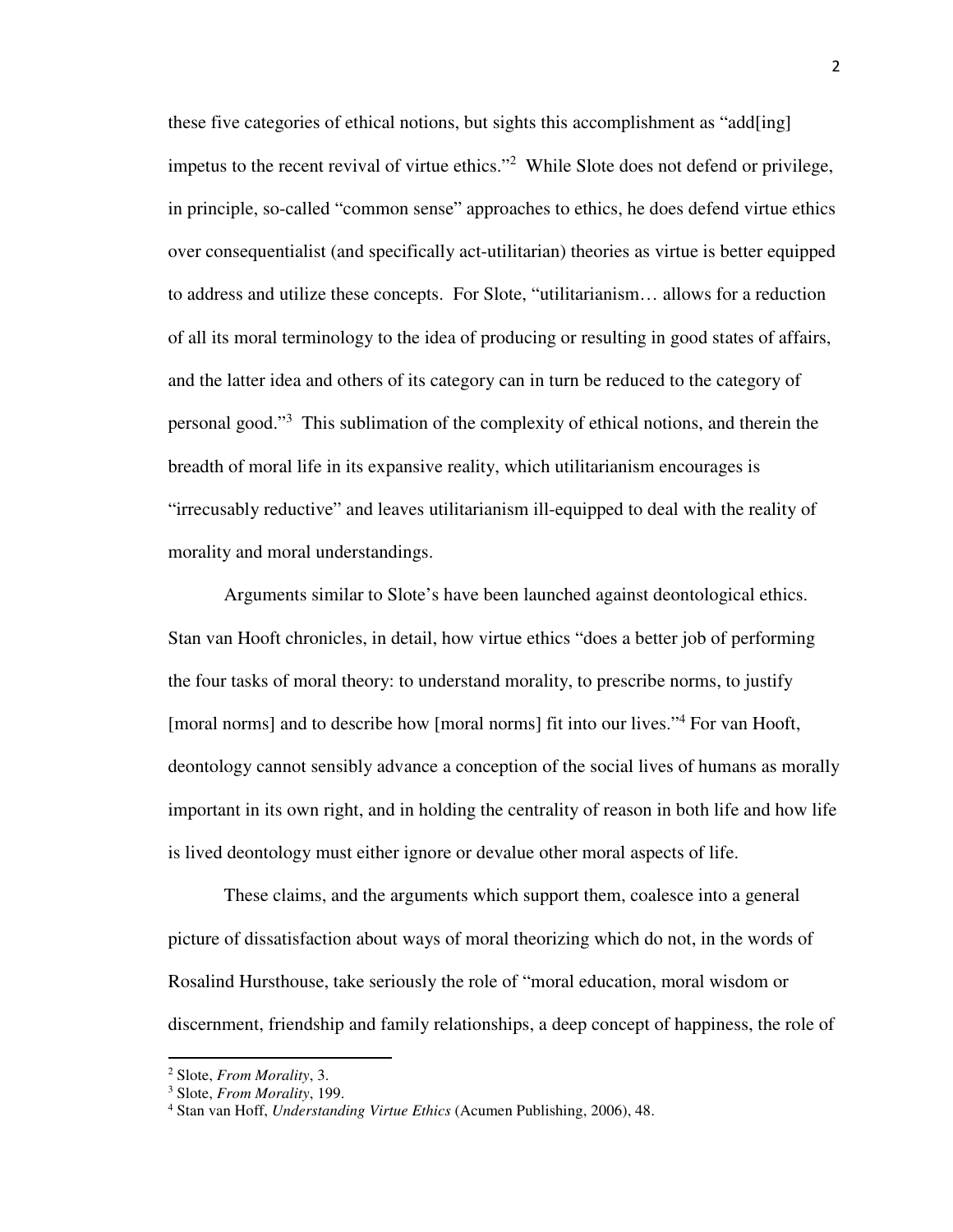the emotions in our moral life, and the questions of what sort of person I sold be, and of how we should live."<sup>5</sup> In this way, these arguments can be seen as the germination and blooming of the critiques made by G.E.M. Anscombe in her seminal 1958 piece "Modern Moral Philosophy."<sup>6</sup>

Following in the vein of these defenses of virtue (and therein the critiques made of other forms of moral theories), this project utilizes the comprehensive framework of virtue ethics as a valuable tool for the evaluation of oppression, and the benefit of such an approach is a natural extension of these general arguments. Oppression, as it will be shown, is an extremely complex social phenomenon and exerts its harmful influence on the oppressed in a vast array of ways, and virtue ethics' moral holism is especially apt at being able to not only descriptively account for the affected aspects of life but also provide a normative assessment of these effects.

 While virtue ethics is particularly well suited for the descriptive task of morally assessing the damaging impact of oppression in the lives of the oppressed in a rich and meaningful way, it poses a unique set of challenges when one moves from the descriptive project to the generation of prescriptive requirements in the face of such moral harm. Virtue ethics has not only been assailed, often unfairly, for being unable to adequately generate schemas for action guidance in a general way, but the "recent revival of virtue ethics" (to borrow a phrase from Slote) has been in large part motivated by Anscombe's plea for a return to ethics without obligation. While I will argue, in chapter three, that this general critique is unfounded and that virtue ethics does, in fact, present a conception of action-guidance, the second half of this project seeks to not only generate a specific

-

<sup>5</sup> Rosalind Hursthouse, *On Virtue Ethics* (Oxford University Press, 1999), 3.

<sup>6</sup> G.E.M. Anscombe, "Modern Moral Philosophy," *Philosophy*, 33, no. 124 (1958).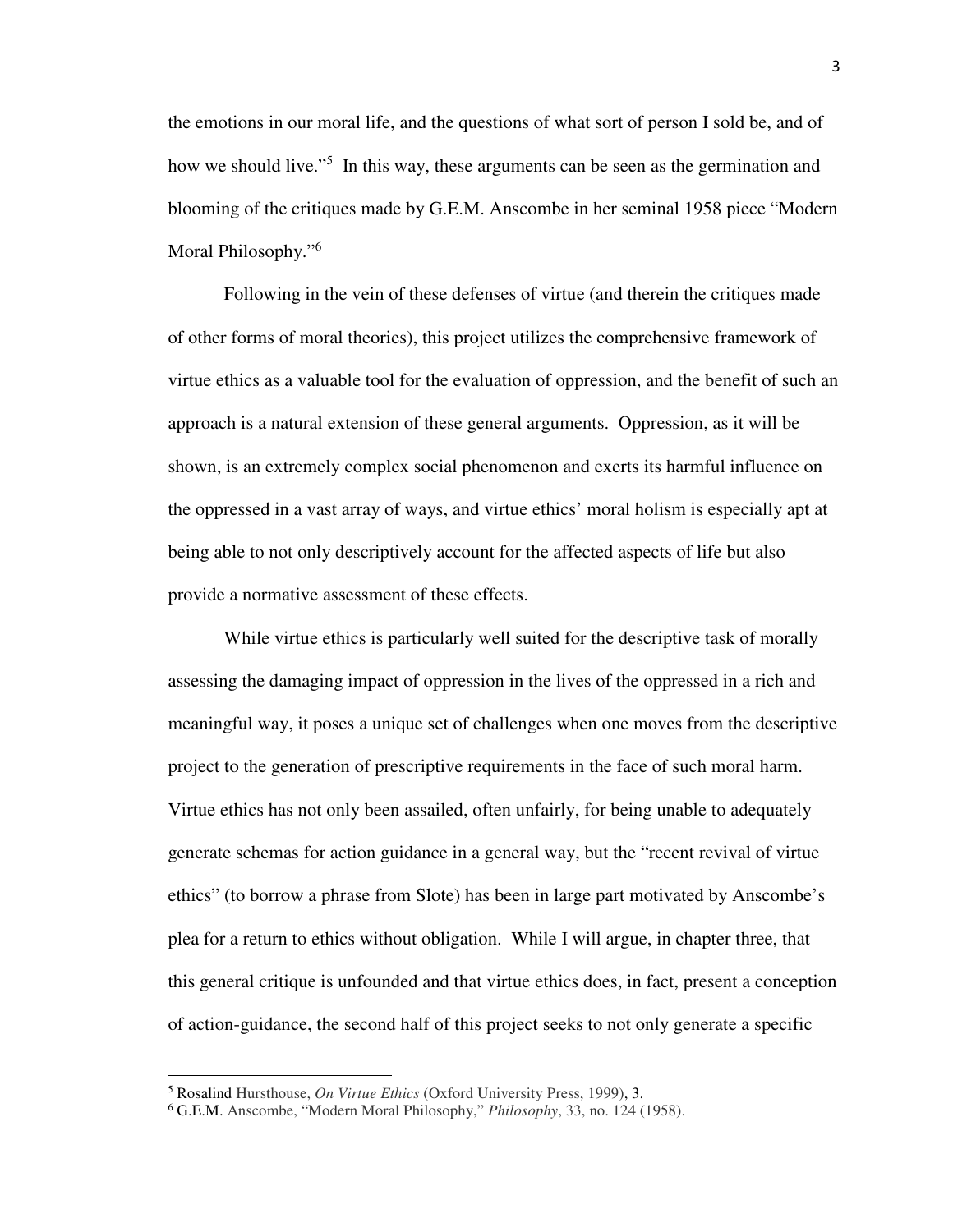schema for action-guidance in response to oppression but to root these actions in to a conception of obligation. It is here that virtue ethics poses a unique challenge for this project as such a framework has traditionally eschewed such concepts and many of virtue's most staunch proponents have argued against such attempts.

 Before moving on to outline, in more detail, the work in the chapters to follow, it is important to note while this project uses, continually, the broad label "virtue ethics" and actively seeks a virtue ethical interpretation of oppression, it is within Aristotelian and neo-Aristotelian virtue ethics that this work is being done. While virtue ethics have been developed in conjunction with consequentialism<sup>7</sup> and deontology,<sup>8</sup> and the possibility of virtue theories being found in the work of Hume<sup>9</sup> and Nietzsche<sup>10</sup> have been explored, this project does not seek, nor utilize, a synthesis of these positions. With this admission made clear, the subsequent chapters can be outlined such that the shape of this project can be seen in greater detail.

Chapter one outlines the broad conception of oppression which is deployed throughout the project, and is primarily drawn from the paradigmatic examples of racism, sexism, classism, and heternormatity. At the outset it is argued that comprehensive theories of oppression, which seek to exhaustively schematize oppression in all possible variants such that oppression can be differentiated from other forms of political and moral wrongs, can act as an obstacle for moral analyses of obvious cases of oppression. Further it is argued that a comprehensive theory of oppression is unnecessary for such

<u>.</u>

<sup>7</sup> See Julia Driver's *Uneasy Virtue* (Cambridge University Press, 2001).

<sup>8</sup> See Nancy Sherman's *Making a Necessity of Virtue: Aristotle and Kant on Virtue* (Cambridge University Press, 1997), and, Onora O'Neill's "Kant's Virtues," in *How Should One Live: Essays on the Virtues*, ed. Roger Crisp (Oxford University Press, 1998).

<sup>9</sup> See Christine Swanton's "Hume and Virtue Ethics," in *Oxford Handbook of Hume*, ed. Paul Russell (Oxford University Press, 2014).

<sup>10</sup> See Christine Swanton's "Nietzsche and the Virtues of Mature Egoism," in *Nietzsche's On The Genealogy of Morals: A Critical Study Guide*, ed. Simon May (Cambridge University Press, 2011).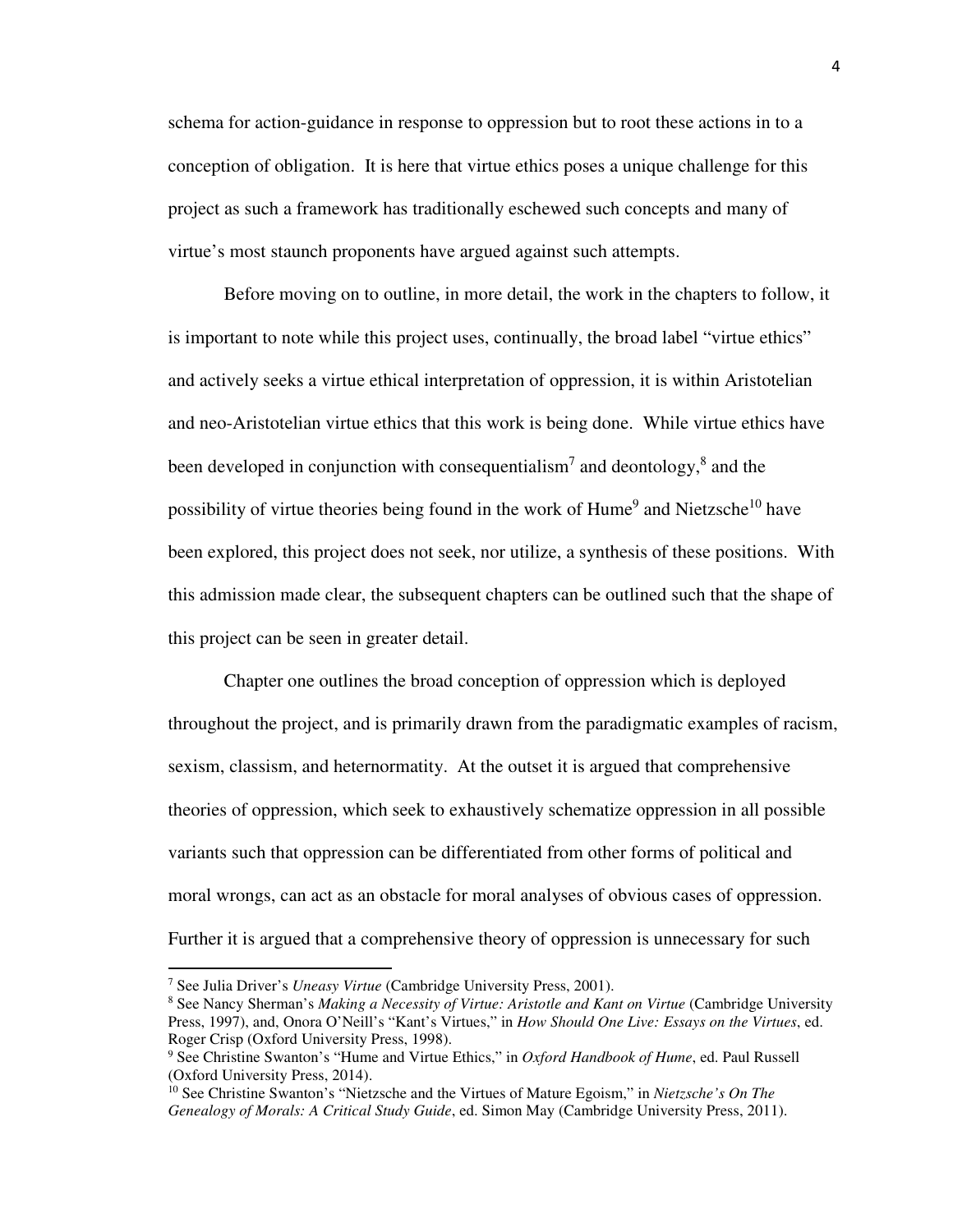work to proceed. In lieu of advancing or endorsing a rigid theory of oppression, this chapter works from an understanding of oppression as an emergent social phenomenon which is deeply entangled with unjust social structures to identify five salient features of oppression. The salient features identified here are: (1) oppression is a social phenomenon and affects individuals qua their membership in social and economic groups, (2) oppression is harmful for the oppressed, (3) oppression is not, in and of itself, a chosen state of existence by the oppressed, (4) oppression exerts its harmful influence over a protracted period of time, and, (5) oppression cannot be reduced to any single facet and exists as a confluence of factors, harms, and social structures. The conception of oppression which emerges here lays the groundwork for the morally assessment of oppression which is to follow.

Chapter two takes the conception of oppression outlined in chapter one and, using the framework of Aristotelian (and neo-Aristotelian) virtue ethics, works to substantiate the *prima facie* claim that oppression is wrong as it inflicts moral damage on the oppressed. In short, this chapter argues that oppression acts, in a multitude of ways, as an obstacle for the achievement of flourishing. This chapter is broken down into three sections. In section one, the ways oppression works as a limitation of virtue is explored. Here, it is shown that specific virtues are made either impossible, overly onerous, or burdened by the existence of oppression. In each of these ways specific virtues are radically affected and, more often than not, made an impossibility for oppressed people and thus oppression can be shown to be a force which curtails the possibility of flourishing. In section two, the ways oppression systematically manipulates the external goods necessary for the achievement of flourishing is explored. Here, it is argued that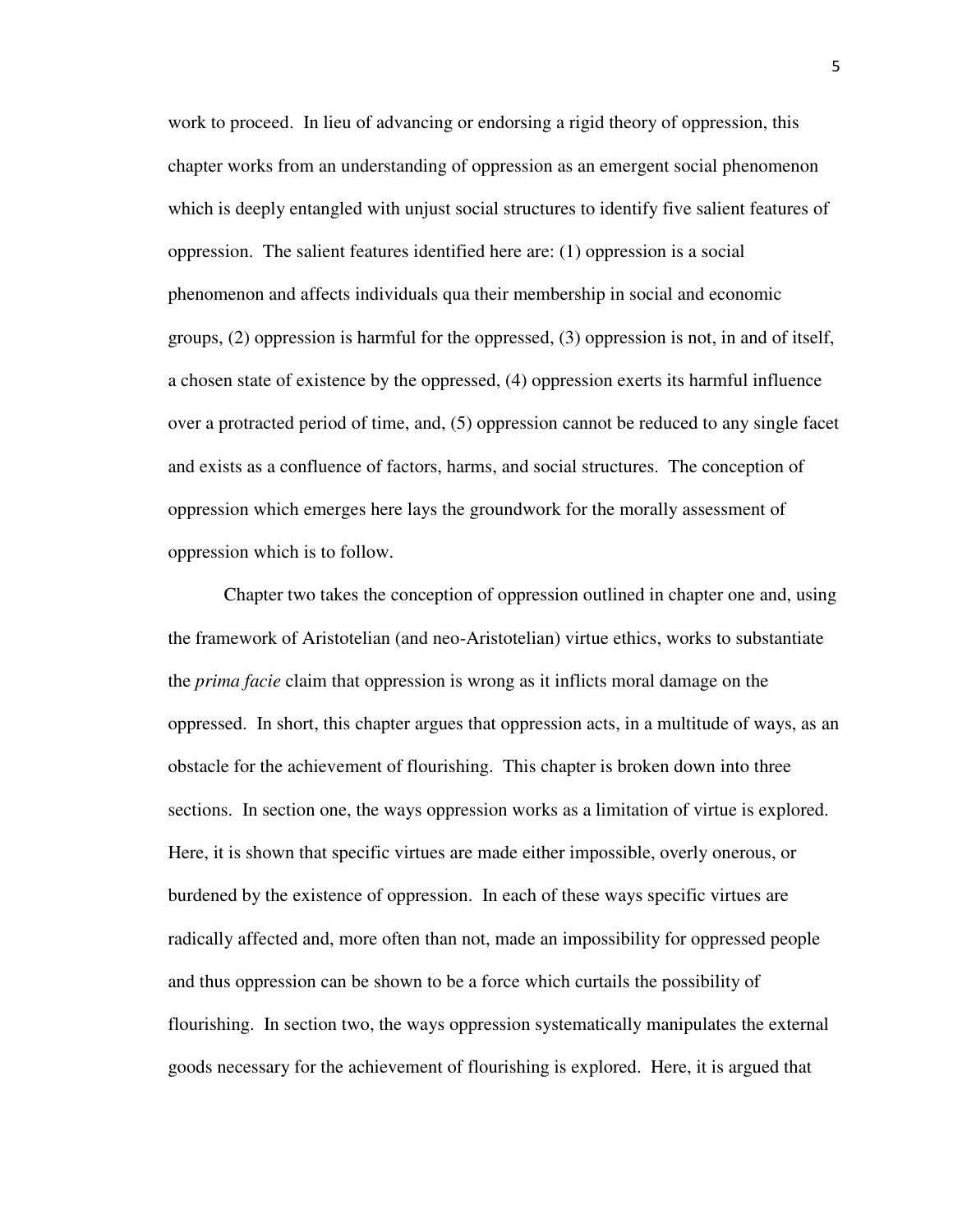Aristotelian virtue ethics advances the view that certain material goods are necessary, yet not sufficient, for the achievement of flourishing and these necessary goods are systematically manipulated under conditions of oppression. This systematic manipulation means that the external goods necessary for flourishing are often unavailable to the oppressed. In section three, oppression is connected to so-called "base and shameful actions." This section begins exegetically and works to uncover Aristotle's view of base actions, and it is argued that Aristotle's account of such actions suffers from important shortcomings. Yet, by building on Aristotle's views, in light of these shortcomings, a coherent view of base actions can be established and it will be demonstrated that oppression often curtails flourishing by forcing the habituation of these base actions. In total this chapter works to connect the harmful effects of oppression via virtue ethics and uses this encompassing framework to trace the harmful effects of oppression to our desires, our emotions, our choices, our habits, our interactions with others, and our political existence as social beings. The resulting picture of oppression and its harms not only demonstrates the extent and depth of oppression's devastating effects on the oppressed, but works to ground the claim that the existence of oppression mandates obligatory responses from virtuous agents.

Chapter three takes up the challenge of establishing, in the virtue ethical framework, a strong moral obligation which requires agents to resist oppression and obligates individuals to actively engage in liberatory struggles against oppressive forces. Admittedly, there is an immediate and apparent tension between the project of virtue ethics and the idea of strong obligations. Yet, it is argued that such an obligation can still be found in virtue ethics. To defend this view, this chapter begins by outlining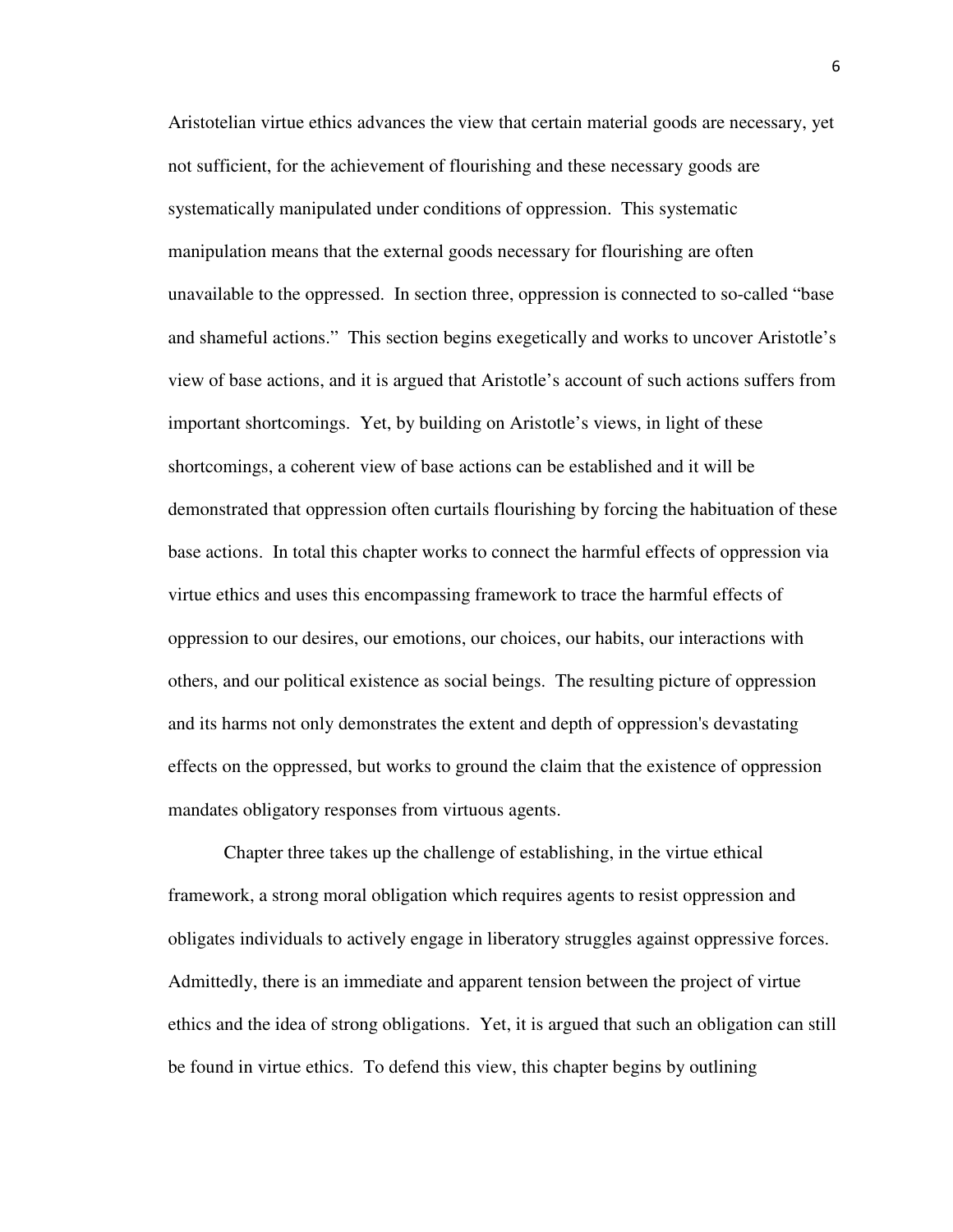Hursthouse's virtue-based account of action guidance as found in the so-called 'v-rules.' For Hursthouse, the v-rules are derived from the existence of the virtues themselves and create a schema of rules for the achievement of flourishing. While the v-rules themselves do not generate obligations, this chapter works to show that the v-rules entail a vast set of derivative rules (or 'd-rules') which do obligate agents in a variety of ways. Of significance here is the way that the v-rules, and their entailed d-rules, obligate agents to act in such a way as to resistance the damning influence of oppression as it is a barrier to flourishing.

The fourth and final chapter works to give substance to the broad obligation, established in chapter three, that agents are under to resist oppression. It is argued here that the dischargement of this obligation cannot be fulfilled through the development of certain intellectual or emotional capacities which might allow individuals to understand and then judge (properly) their experience of oppression with moral outrage. If it is oppression's inherent harms that make flourishing impossible for the oppressed (and therefore creates the moral mandate for resistance), then it is these harms, along with the practical mechanisms which level these harms, that resistance must be directed. While some of the harms inflicted by oppression are emotional and psychological in nature, these harms cannot be reduced to merely "internal" states which can be solved by transforming an agent's dispositions. Thus, it is argued that virtue ethics, in its demands that we meet oppression head-on, cannot be reduced to an obligation to cultivate a disposition and must focus upon action determination. The resistance necessitated by virtue ethics must function to directly and purposefully attack and dismantle the apparatuses of oppression which make avenues to flourishing impossible for the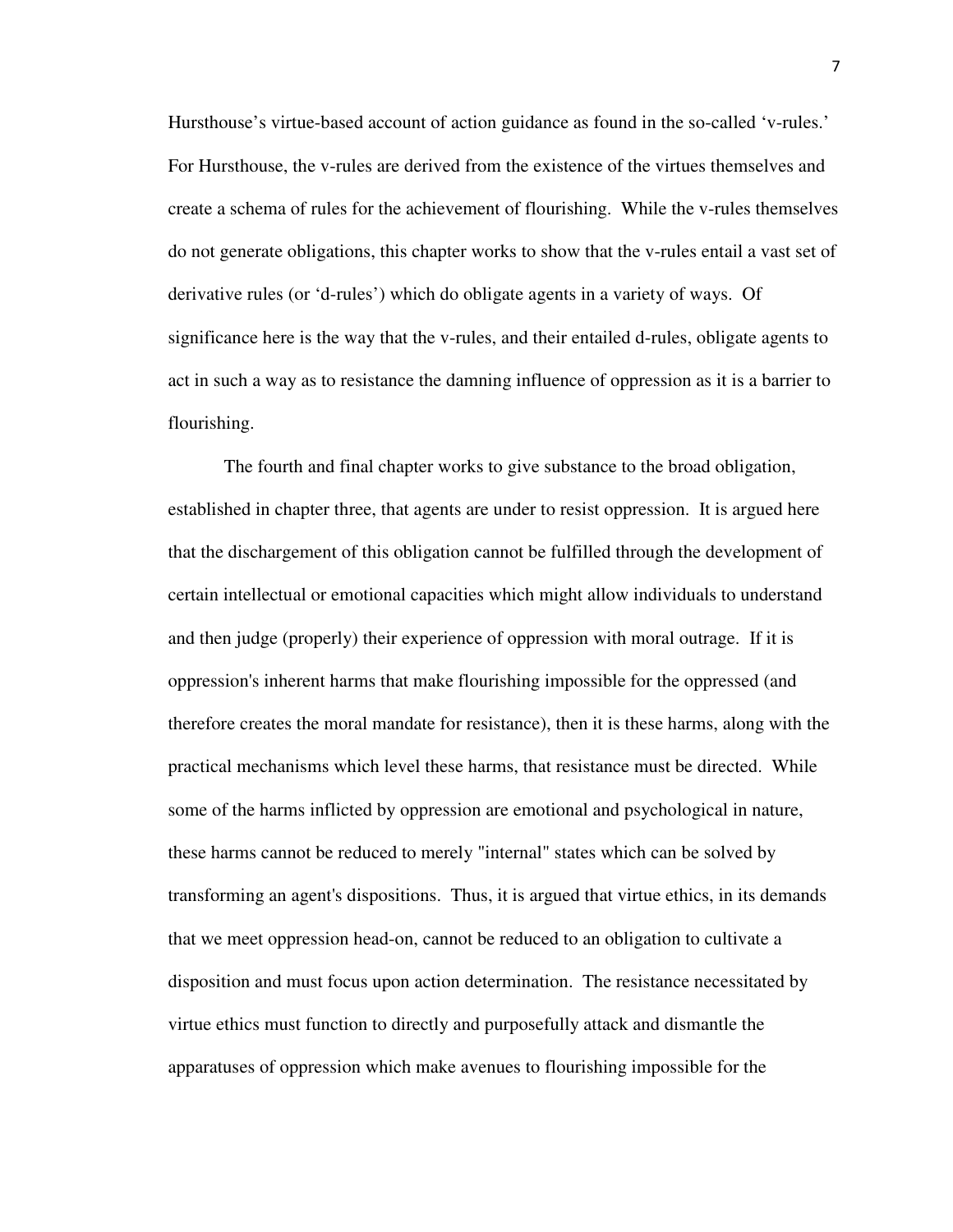oppressed. To provide substance to this call for action determination in resistance struggles, a model, drawn from the practical world of activist organizing, is imported and explained such that one is able to see a clear path towards the fulfillment of the obligation to resist. In the end, this chapter defends the robust account of revolutionary action put forth and defends against the possible worry of demandingness.

Broadly speaking, this project was largely inspired by the works of Lisa Tessman and Rosalind Hursthouse, who in many ways work at opposite ends of the virtue ethics spectrum. I was extremely fortunate to be able to spend time in New Zealand working closely with Hursthouse during the writing of this dissertation, and during our time together she often claimed that we did not need to answer "those political problems" as they were best left to "political philosophers." While Hursthouse's work often engages, deeply, in 'political' questions, she sees a divide between political philosophy and moral philosophy and her work focuses on what has traditionally been in the arena of moral philosophy. Tessman, on the other hand, works expressly to engage virtue ethics in the social and political arenas, and her work on the so-called 'burdened virtues' and their connection to liberatory struggles is, to my mind, the best example of how virtue ethics can, and must, be used to address these 'political' questions. Tessman, I would suspect, sees no strict divide between these two spheres.

 The work which follows here could be characterized as an attempt to synthesize these two perspectives. I disagree with Hursthouse's characterization of distinct spheres and do not see a divide between 'moral theory' and 'political philosophy.' Yet, I agree with her that virtue ethics begins with a moral framework and that it is through this framework that virtue ethics works, even when addressing political and social questions.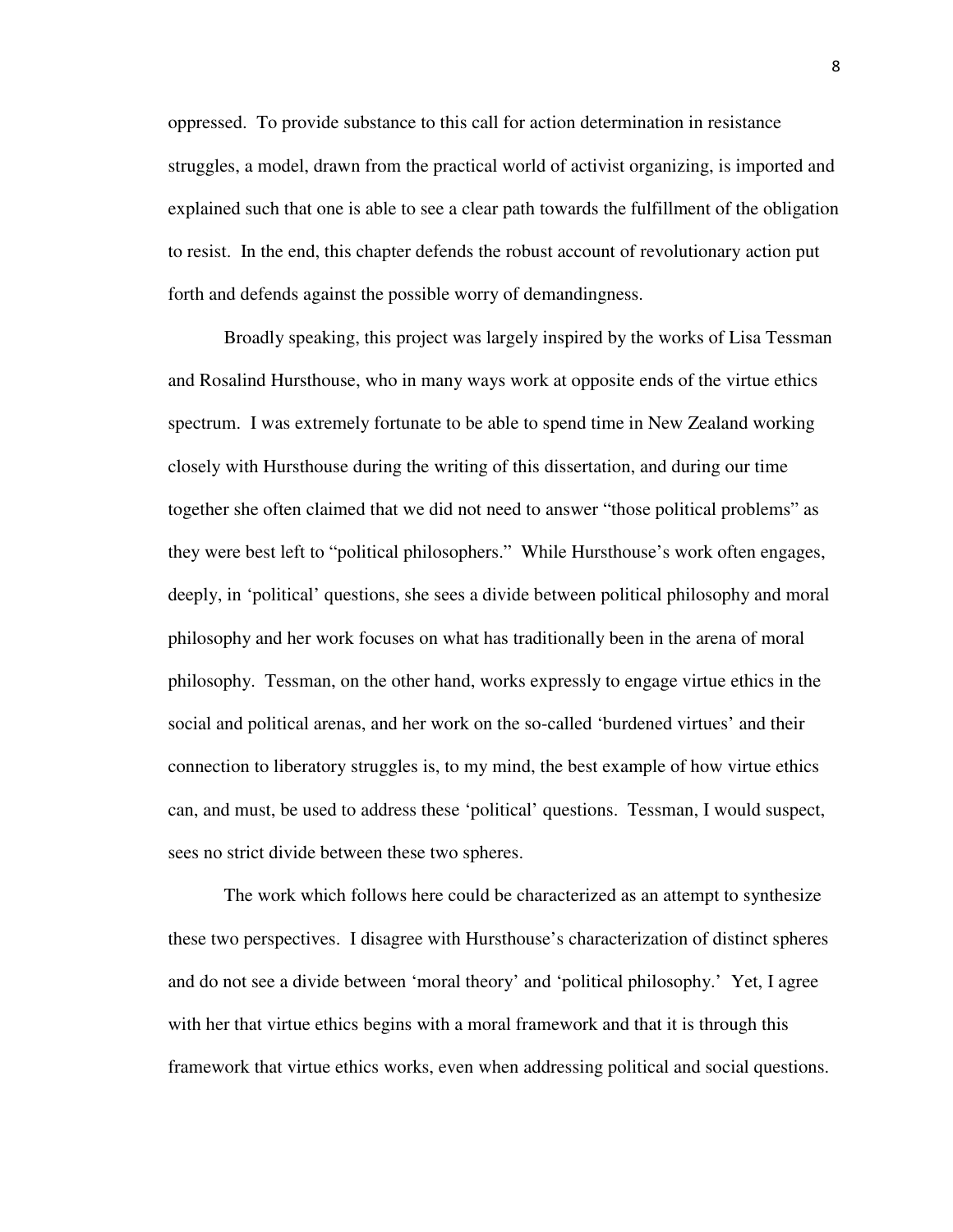Thus, this project works to keep moral assessment and obligation at the core of the arguments, and avoids (for example) the political works of Aristotle. Following Tessman, whose work on the burdened virtues encapsulates one relatively narrow although extremely important aspect of oppression, this work continually returns to questions of flourishing and the acquisition of virtue and can contrasted with other work which might seek to keep justice, or injustice, at its theoretical nucleus. In the end, I believe that Tessman is right and that the framework of virtue ethics necessitates active engagement in political and social questions and, in these engagements, virtue ethics can truly excel at addressing these problems and laying the groundwork for moving beyond them.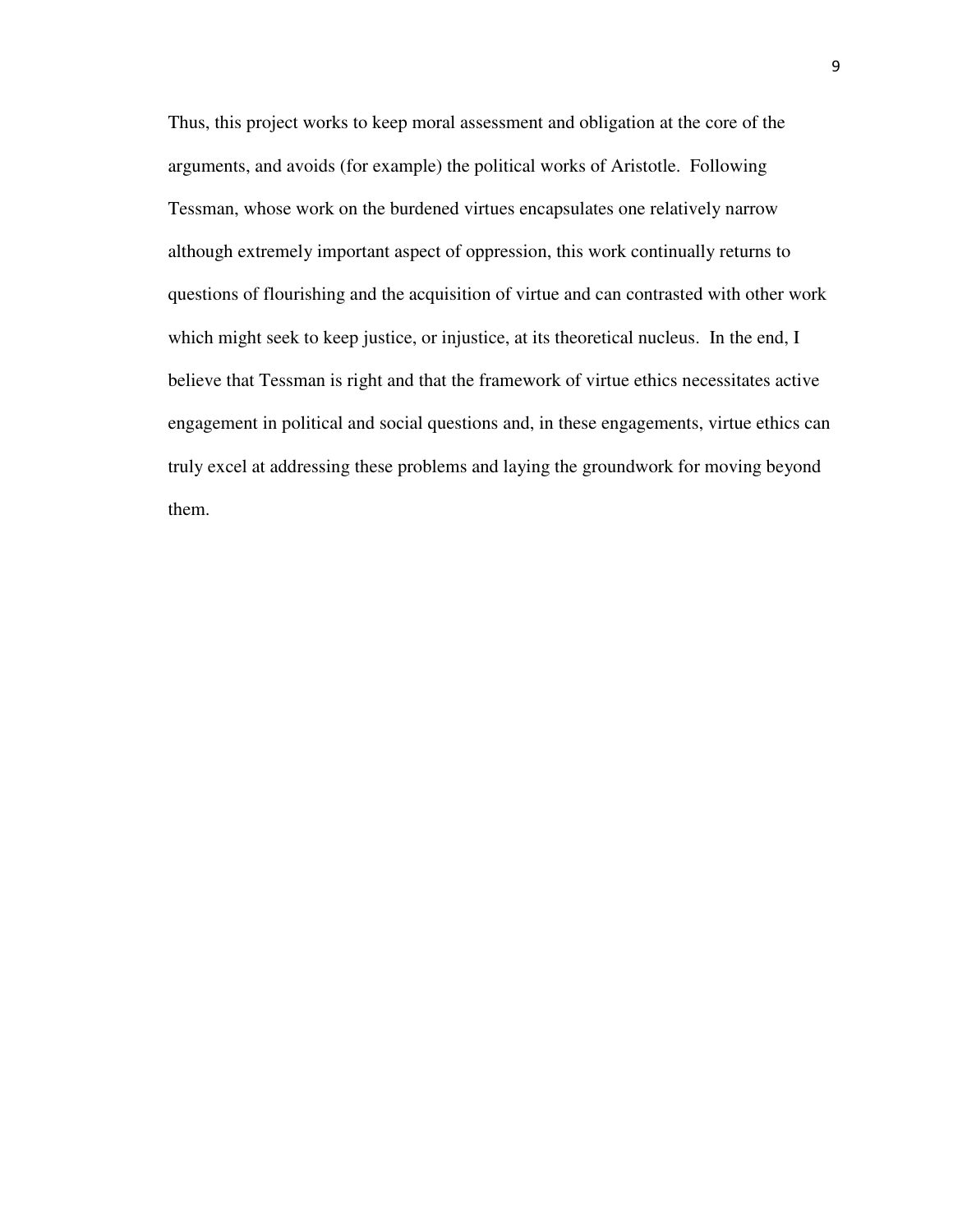#### CHAPTER ONE

#### OUTLINING A CONCEPTION OF OPPRESSION

It might be believed that the natural starting point for a protracted project on oppression and moral resistance would be the establishment, or at least the outlining, of a comprehensive theory of oppression. Such a theory, once detailed and defended, would provide the foundation for the moral work of chronicling oppression's damning effects on the lives of the oppressed and the need for resistance struggles. Yet, no such comprehensive theory of oppression will be found here, although this first chapter will outline a broad understanding of oppression and will highlight some of oppression's salient features. This broad understanding of oppression will serve to launch subsequent moral discussions of oppression, oppression's harms, and the need for moral resistance struggles.

 Before outlining the understanding of oppression which is at work in this project the seemingly bold move to omit a robust theory of oppression from this project needs to be explained and defended. It will be argued here that not only is such a theory unnecessary for moral philosophizing about oppression and resistance but that attempts at comprehensive theories of oppression might actually act as roadblocks for further important work on these topics.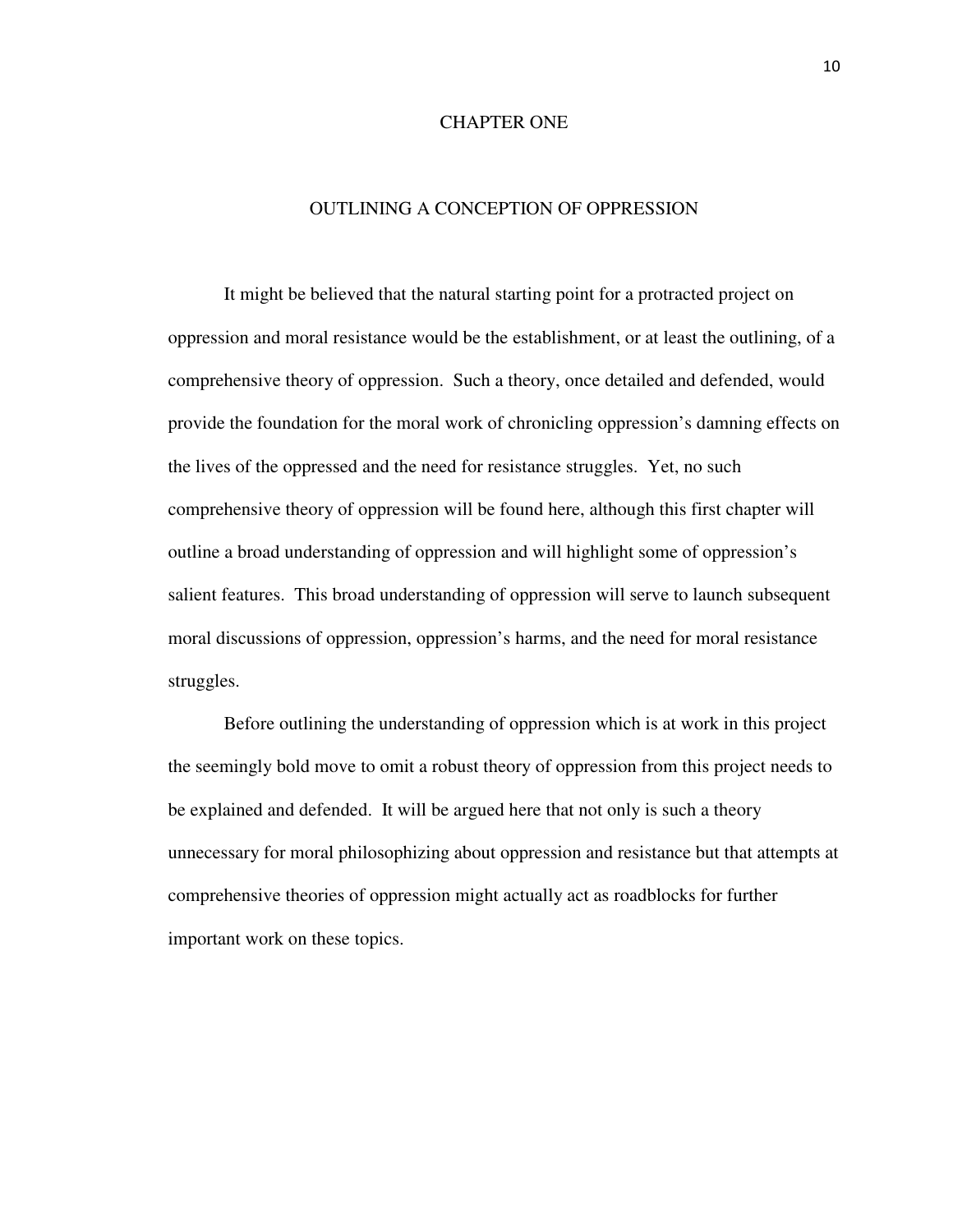Section 1 - The Failures of Comprehensive Theories of Oppression

Oppression is not a foreign concept to anyone working academically in political and moral philosophy or to those who work in activist and revolutionary movements. While the concept of oppression, or at least being oppressed, is understood by most people, an understanding of exactly what oppression is, and how it is differentiated from other forms of moral and political harm, remains oddly elusive. Racism, sexism, heteronormativity, and classism are all paradigmatic examples of oppression and, often, these examples serve as stand-ins for robust 'theories of oppression.' Identifying *a* theory of oppression, where oppression is exhaustively schematized and where oppression in all possible variants and nuances is differentiated from other forms of political and moral wrongs, often takes a back-seat to other more substantial questions about how oppression manifests in the lives of the oppressed or how the lived struggle against oppression ought to take shape. Too many, and I would include myself in this group, the concept of oppression and its strict ontology are less important than the question(s) about how oppression is to be resisted. Thus, paradigmatic examples of oppression often act as a placeholder for a complete theory of oppression and allows for us to agree on oppression's obvious existence.

Considerable academic and activist work has been devoted to the topic of oppression. Deeply theoretical accounts, descriptions, and treatments of oppression have emerged from both academics and activists to chronicle, in detail, oppression's influences, existence, and root cause(s), yet, to my mind, a comprehensive and allinclusive theory of oppression remains peculiarly intangible. Attempts to chronicle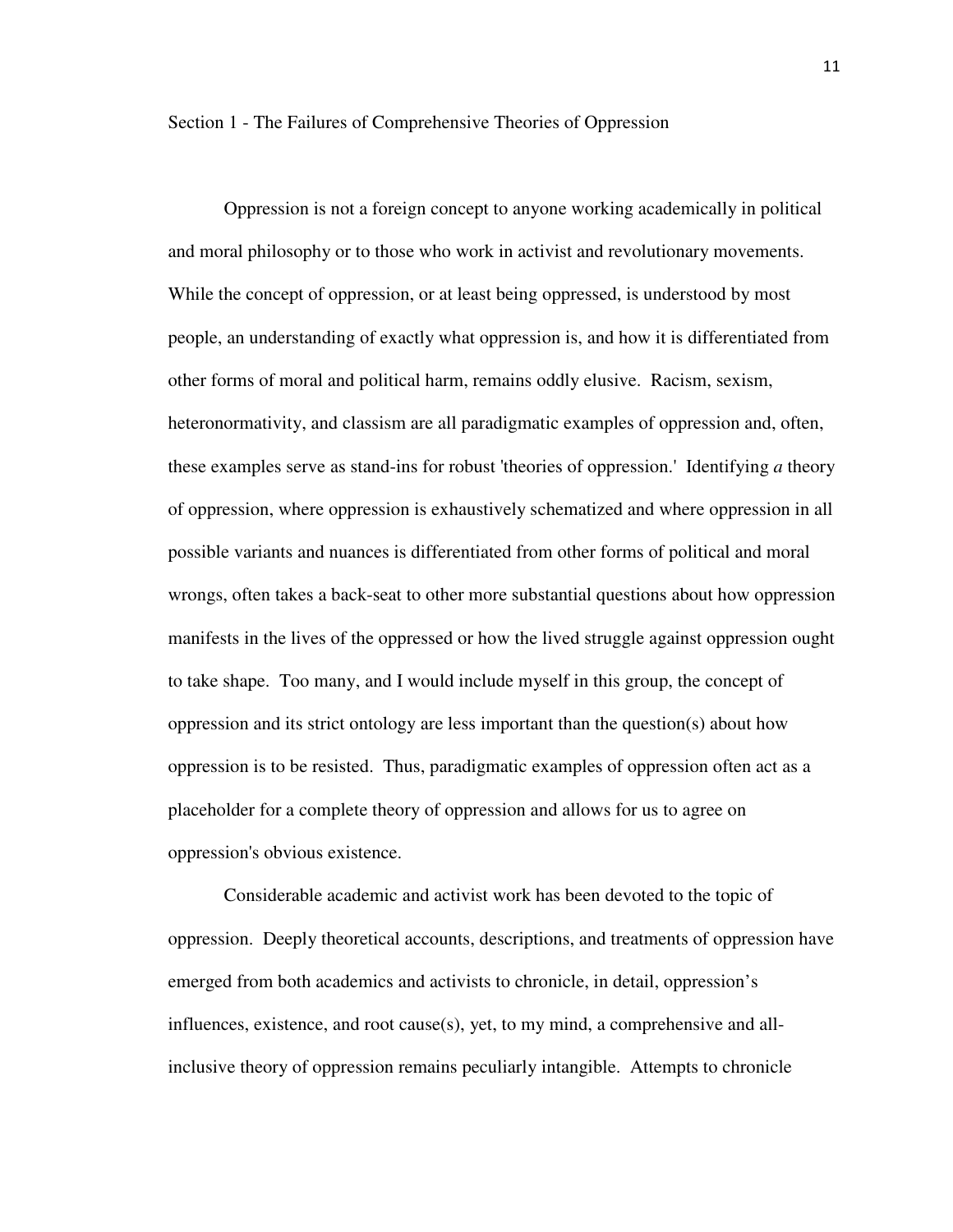oppression, such that oppression in all its varied forms, be they real, historic, or even potential, rely on the belief that oppression can be schematized into a singular theoretical framework. To this end, what might be called 'ontologies of oppression' can be seen to fall into two rough camps; one which seeks to encompass the idea of oppression into a *particular* theoretical framework, and, the other which seeks to identify oppression via necessary and sufficient conditions. It is my belief that both camps ultimately fail to provide a compelling unified conception of oppression and here I would like to, briefly, explain why.

 This first camp, which seeks a theory of oppression within a particular philosophical theory, takes forms of oppression and works towards a singular paradigm such that all the different types or kinds of oppression can be shown to share a common core within a distinct theoretical framework. The pre-existing theoretical framework is imported into discussions of oppression and acts both as the intellectual scaffolding for the construction of an account of oppression as well as works to move oppression into the fold of the existent theoretical structure. No better example of this can be found then in the work of Marxists.

 Marxists have long tried to craft unified theories of oppression where the historical causes of oppression can be identified and the common essence of various forms of oppression can be unearthed and shown to be a part of 'Oppression.' For the Marxist, this unified theory of oppression situates the oppression of workers at the ideological center of their account and then seeks to subsume other forms of oppression as variants of the oppression of the working class. Thus, the oppression of women and people of color are explained as exploitative relationships of capital and private property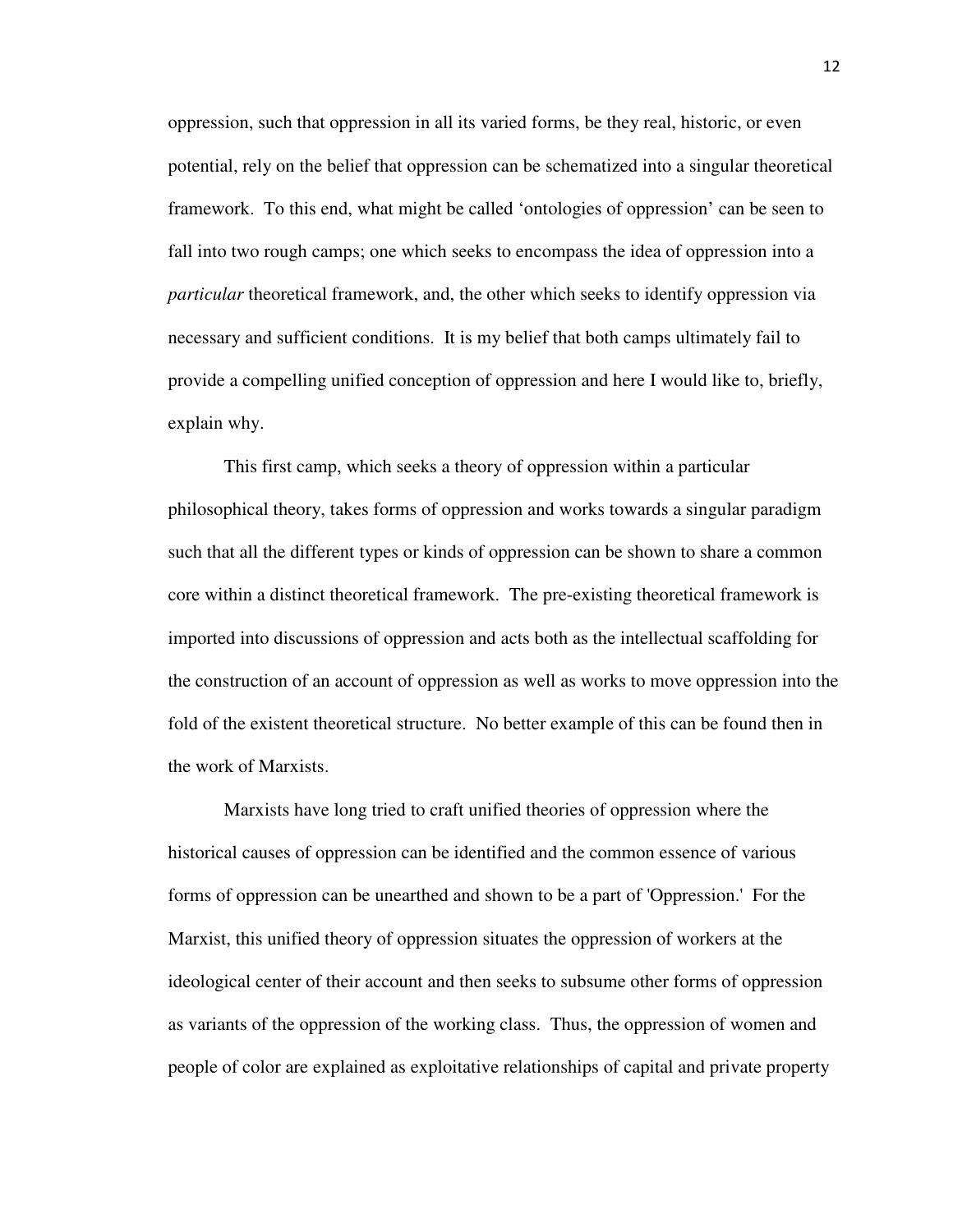and are treated as merely different, but no less pernicious, forms of class exploitation. This attempt to consolidate various forms of oppression into a singular theory has led to what Heidi Hartmann has called an "unhappy marriage" between feminism and Marxism.<sup>11</sup> For Hartmann, the early Marxist's conception of oppression essentially analyzed patriarchal oppression in terms of women's relationship to capital and private property<sup>12</sup> and could not take seriously the relationship between men and women.<sup>13</sup> Feminist critiques of such sublimation helped show how simple Marxist analyses could not take the oppression of women seriously as an issue in its own right, and in many ways such critiques did not fall universally on deaf ears. Hartmann cites the work of Eli Zaretsky as an example of a Marxist theorist who took the feminist critique of traditional Marxism seriously and attempted to avoid the sex-blind nature of classical Marxism and who tried to synthesize feminism and Marxism together.<sup>14</sup> For Hartmann (and others such as Lydia Sargent<sup>15</sup>), this attempt, while not sex-blind, still replicated the Marxist trope of sublimating patriarchal oppression into class divisions. According to Hartmann, Zaretsky's analysis "ultimately rests on the notion of separation, on the concept of *division*, as the crux of the problem" such that patriarchal oppression remains "a division attributable to capitalism."<sup>16</sup> Similar analyses have shown problems of the same kind in sublimation of race and racism in the Marxist analysis, and such problems lead Leonardo

.<br>-

<sup>&</sup>lt;sup>11</sup> Heidi Hartmann, "The Unhappy Marriage of Marxism and Feminism: Towards a More Progressive Union," in *Women and Revolution: A Discussion of the Unhappy Marriage of Marxism and Feminism*, ed. Lydia Sargent (South End Press, 1981).

<sup>&</sup>lt;sup>12</sup> The most famous of such "early Marxist attempts" at analyzing the oppression of women can be found in Engels' *The Origin of the Family, Private Property and the State*, which was written in the year immediately following Marx's death.

<sup>&</sup>lt;sup>13</sup> Hartmann, "Unhappy Marriage," 3.

<sup>14</sup> Eli Zaretsky, *Capitalism, the Family, and Personal Life*, (Harpercollins, 1986), and also, "Socialist Politics and the Family," *Socialist Revolution (*now *Socialist Review)* 19 (January-March 1974), 83-98. <sup>15</sup> Lydia Sargent, "New Left Women and Men: The Honeymoon is Over," in *Women and Revolution: A Discussion of the Unhappy Marriage of Marxism and Feminism*, ed. Lydia Sargent (South End Press, 1981).

<sup>16</sup> Hartmann, "Unhappy Marriage," 6 (emphasis in original).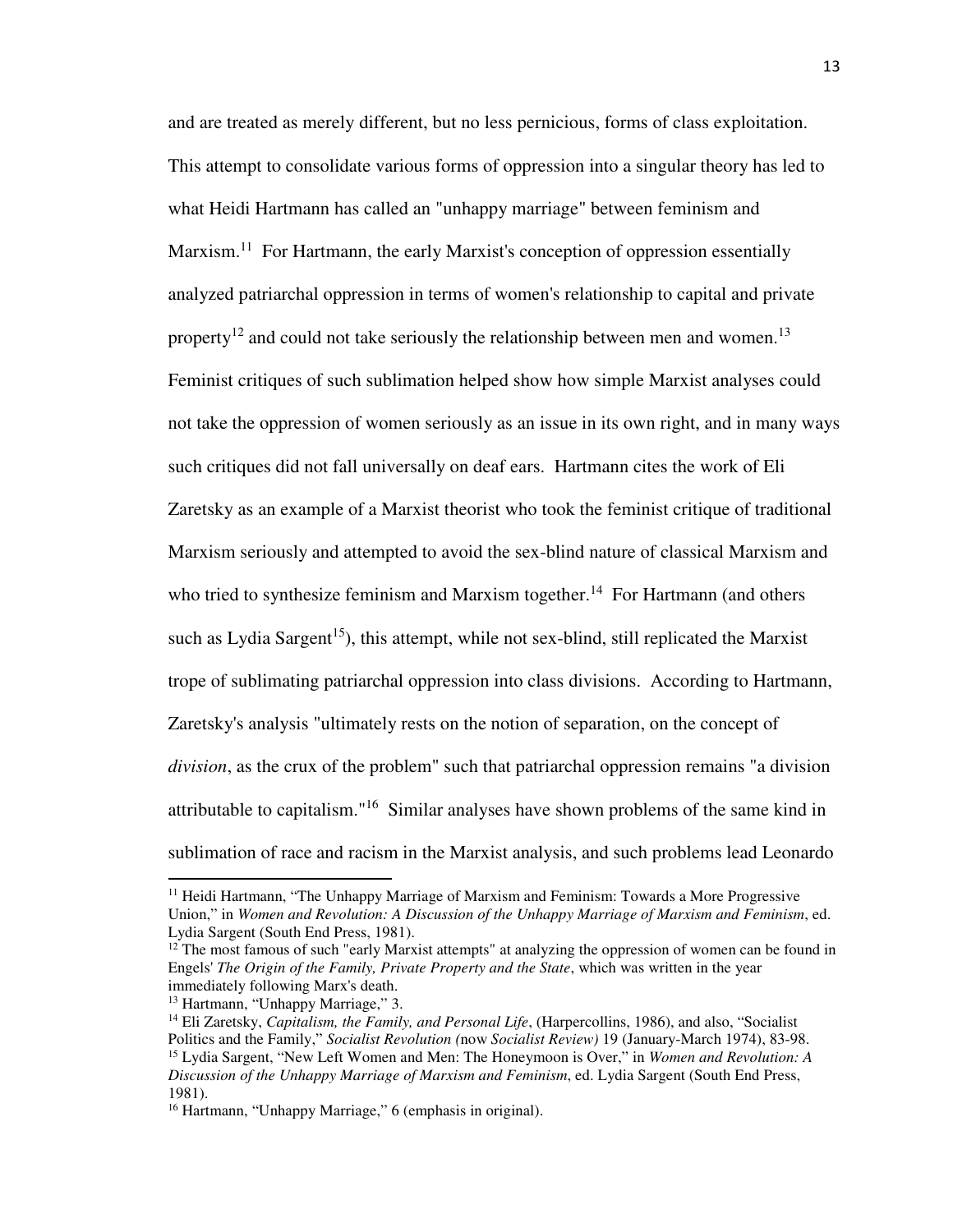Zeus to (borrowing the title from Hartmann) identify the "unhappy marriage between Marxism and race critique."<sup>17</sup>

 Ultimately, attempts to craft a singular vision of oppression, which can explain both the historical causes and material conditions, for various forms of oppression fail in both their descriptive content as well as their in their normative uptake as such endeavors must take one of the paradigmatic forms of oppression as the common crux and then engage in various forms of sublimation. It is in this intellectual act of sublimation that one fails to take seriously the unique epistemological, historical, and contextual facts of various forms of oppression and it seems that such attempts, regardless of noble intent, are doomed to failure. It was the failure of unified theories of oppression which led Iris Marion Young to note that "attempts by theorists and activists to discover a common description or the essential causes of the oppression of all these groups have frequently led to fruitless disputes about whose oppression is more fundamental or more grave."<sup>18</sup>

 Whereas so-called unified theories of oppression seek to fold oppression into a *particular* theoretical framework, such as Marxism, other theories of oppression seek to unify oppression into a codified set of necessary and sufficient conditions. Attempts such as these do not, at least overtly, try to fold oppression into larger theoretical discussions but rather try and establish a set of criteria drawn from examples of oppression into a rigid schema of essentially shared characteristics. Unfortunately, attempts of this nature, to devise a unified conception of oppression from a set of necessary and sufficient conditions, also fail to provide a compelling account of oppression.

.<br>-

<sup>&</sup>lt;sup>17</sup> Leonardo Zeus, "Unhappy Marriage of Marxism and Race Critique: Political Economy and the Production of Racialized Knowledge," *Policy Futures in Education*, vol. 2, no. 3-4, 483-493 (2004). <sup>18</sup> Iris Marion Young, "Five Faces of Oppression," in *Oppression, Privilege, & Resistance*, eds. Lisa Heldke and Peg O'Connor (McGraw Hill, 2004), 2.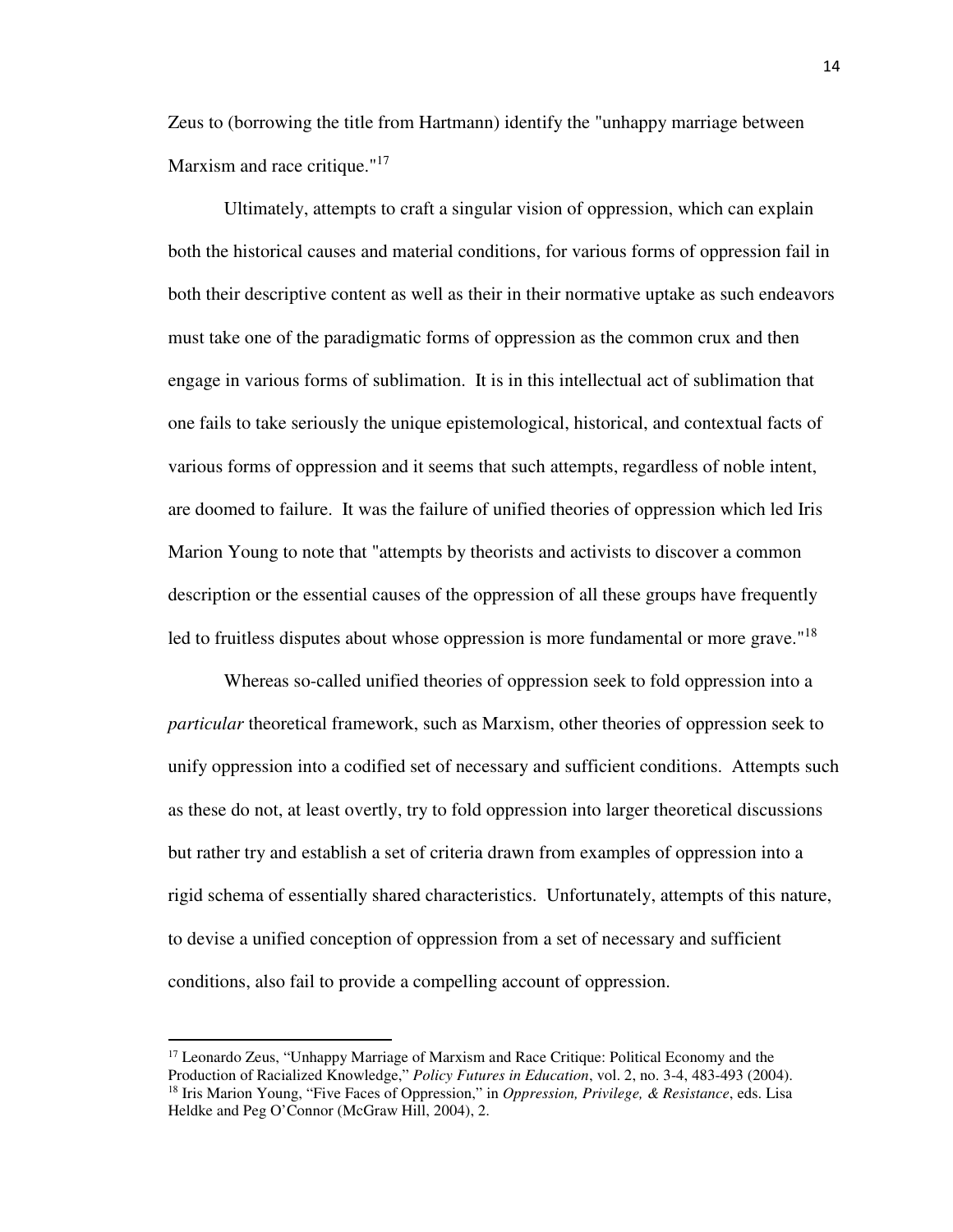One problem with attempts to explain oppression by a set of necessary and sufficient conditions is that most attempts of this nature devolve into protracted discussions of warranted inclusion or exclusion. When oppression is rigidly defined through the identification of a set of necessary (and sufficient) conditions odd sets of counterfactuals emerge and demand that one engage in bullet-biting to either include or expel groups from the category of the oppressed. Take for example Kenneth Clatterbaugh's analysis of feminist theories of oppression.<sup>19</sup> In part, Clatterbaugh outlines what he calls "limitation theories" of oppression. For Clatterbaugh, "the basic idea [of limitation theories of oppression] is that when options are denied to individuals in virtue of membership in a group, that limitation constitutes oppression."<sup>20</sup> Clatterbaugh rejects such conceptions of oppression (which he attributes to Marilyn Frye and the early work of Alison Jaggar) because there are "obvious cases of limitation that are not oppression" and this leads us to the spurious belief "that everyone is oppressed."<sup>21</sup> As an example of these abundant and "obvious" cases he cites various examples including the limitations imposed on "well-known Hollywood personalities" who "cannot travel freely in the city or eat at a favorite restaurant without a crush of admirers." $^{22}$ Clatterbaugh deploys this example as a form of *reducto ad absurdum*, and obviously does not think that celebrities are oppressed *qua* their celebrité, and uses this odd counterfactual to dismiss 'limitation theories' as being built on unclear and indefensible conditions for defining oppression. For Clatterbaugh, such counterfactuals (and the

<u>.</u>

<sup>19</sup> Kenneth Clatterbaugh, "Are Men Oppressed?," in *Rethinking Masculinity: Philosophical Explorations in the Light of Feminism, 2nd Edition,* eds. Larry May, Robert Strikwerda, and Patrick D. Hopkins (Rowman and Littlefield, 1996).

<sup>20</sup> Clatterbaugh, "Are Men Oppressed?," 291.

<sup>&</sup>lt;sup>21</sup> Clatterbaugh, "Are Men Oppressed?," 293.

 $22$  Ibid.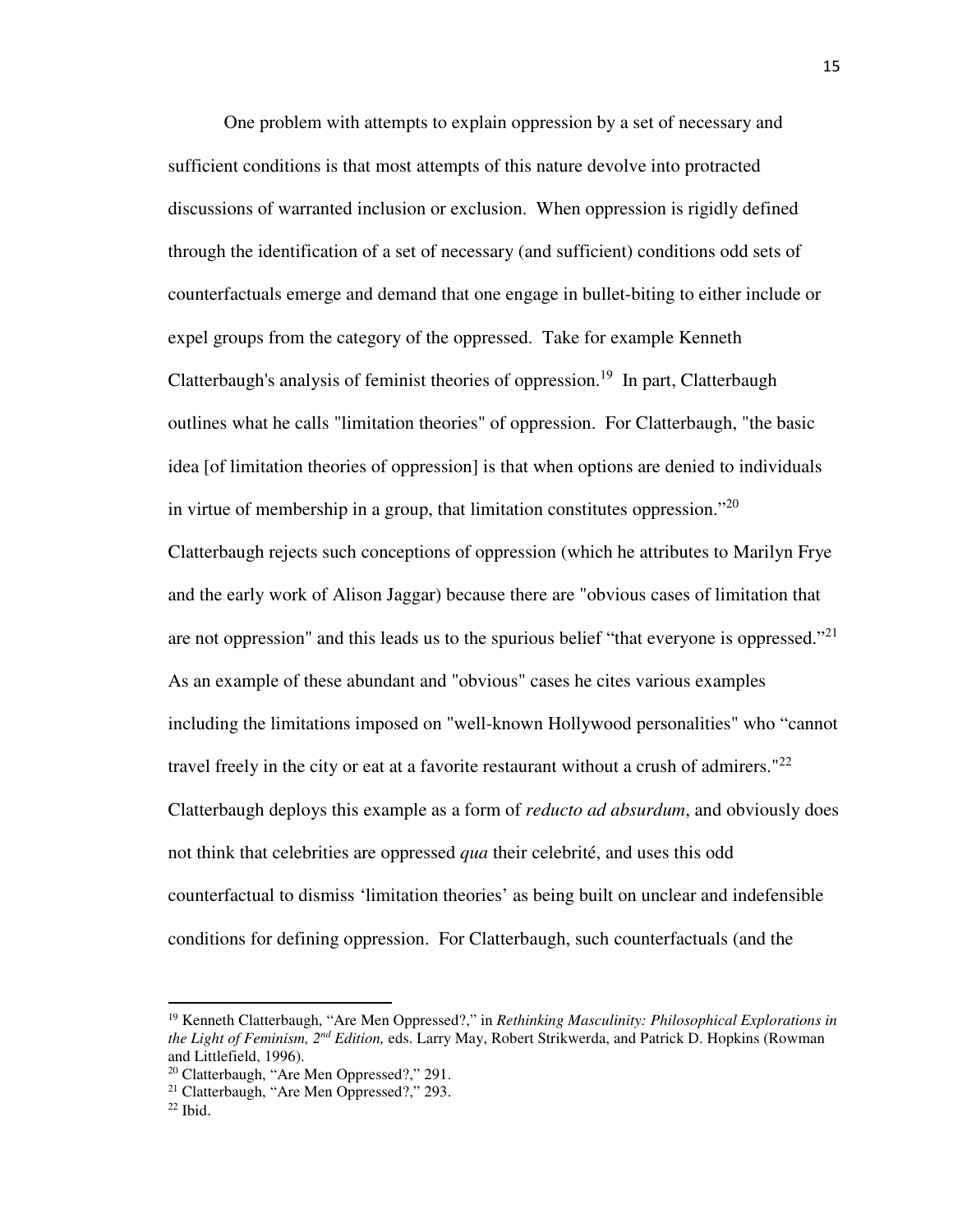*reductos* they create) clear the path for the advancement of his view of oppression (which he dubs "dehumanizing theory"). What is ultimately ironic about Clatterbaugh's argument is that such counterfactual banter, which he uses to dismiss one attempt at a unified theory of oppression, actually works as a *reducto* to all forms of oppression established on strict categories of necessary and sufficient conditions. The critical response to a set of necessary and sufficient conditions is the testing of these conditions against innumerable counter-examples, no matter how contrived. Discussions which begin as attempts to understand the reality of lived oppression devolve into utterly fantastical discussions of examples so-far removed from the experience and reality of oppression that these theories must either accommodate counterfactuals into their criteria (making their conception of oppression "purely theoretical") or engage in bullet-biting such that their conception of oppression omits cases of fantastical oppression.

 Similar self-critiques can be found in the ever evolving work of Ann Cudd. Cudd has written prolifically on oppression and often her work revisits her own ideas such that, beyond the obvious ever necessary work to clarify and refine ideas which all theorists face, she continually and subtly alters her conception of oppression such that it can handle marginal cases. In 1994, Cudd posited four necessary and jointly sufficient criteria of oppression.<sup>23</sup> These four "criteria of oppression" were:  $(1<sub>a</sub>)$  "oppression must involve some sort of physical or psychological harm,"  $(2<sub>a</sub>)$  "Oppression applies in the first instance to groups who are identifiable independently of their oppression,"  $(3<sub>a</sub>)$  "Some persons benefit, (or think they do), from the oppression," and, (4a) "Oppression must involve some coercion or force." By 2005, Cudd had refined these four criteria to four

.<br>-

<sup>23</sup> Ann Cudd, "Oppression by Choice," *Journal of Social Philosophy*, 25: s1 (1994).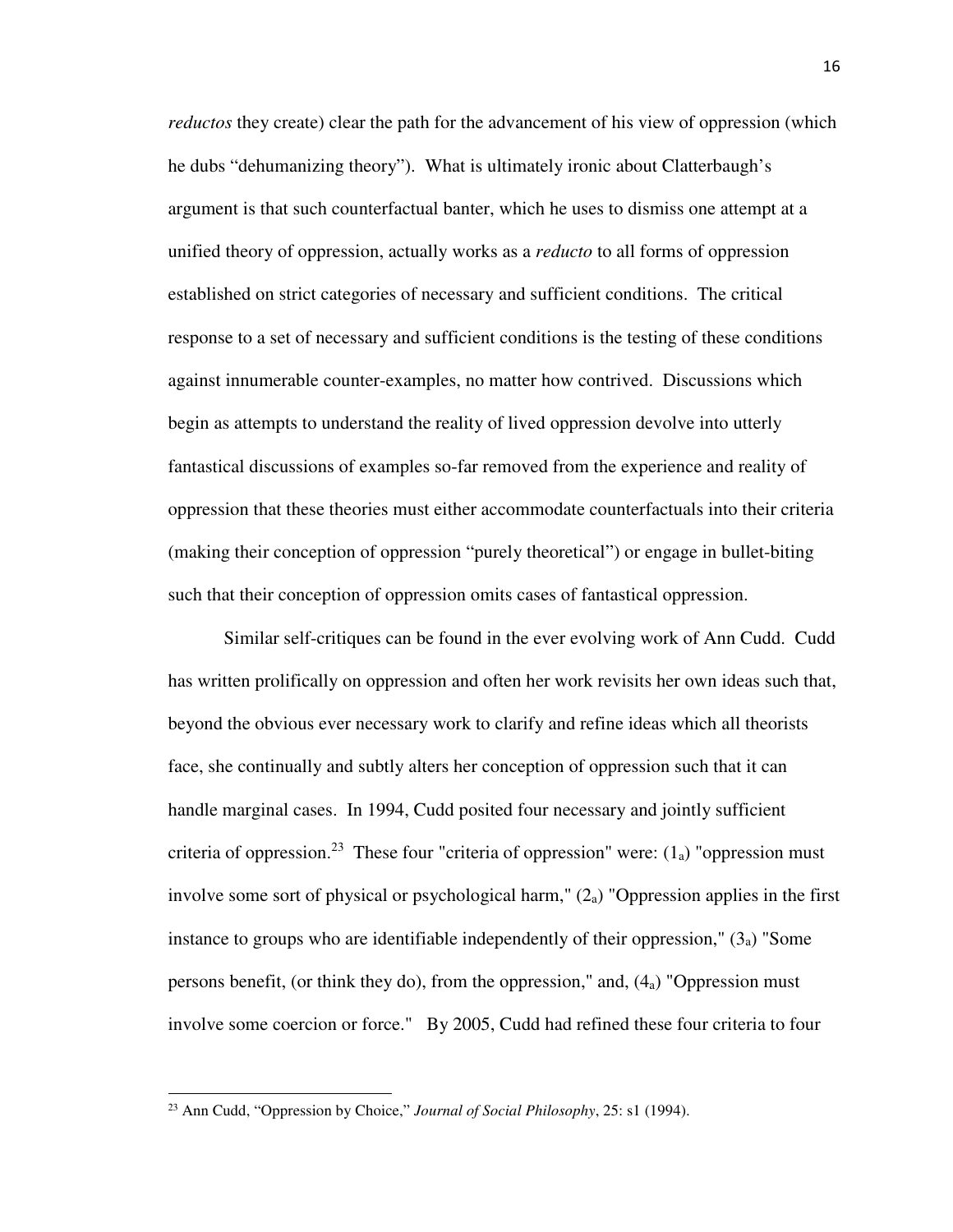"conditions" which are identifiable in oppression.<sup>24</sup> These four conditions are:  $(1<sub>b</sub>)$  the harm condition: "individuals are harmed by institutional practices (e.g., rules, laws, expectations, stereotypes, rituals, behavioral norms),"  $(2<sub>b</sub>)$  the group condition: individuals suffer harms in  $(1<sub>b</sub>)$  because of their membership (or perceived membership) in a social group,"  $(3<sub>b</sub>)$  the privilege condition: "there is another social group that benefits from the institutional practice in  $(1<sub>b</sub>)$ ," and,  $(4<sub>b</sub>)$  the coercion condition: "there is unjustified coercion or force that brings about the harm." While each of these conditions closely mirrors the four criteria she outlined over a decade before, these conditions are subtly altered. For example, in her later work Cudd had moved to from a strict criterion of benefit  $(3_a)$  to a broader understanding of benefit as a result of privilege  $(3_b)$ . Similarly, the fourth condition, while mirroring the fourth criteria, moved from defining oppression via strict coercion (as a matter of available choices) to *unjustified* coercion. Here, Cudd found that without overtly tying the coercion criteria to an established theory of justice (which she imports from most directly from Rawls and less directly from liberalism in general), the criteria of coercion allowed-in too many counterfactuals to accurately capture oppression and therein distinguish oppression from other social forms of preference and choice limitation.

 My point in noting this evolution of ideas in Cudd's work is not to critique her changes or justify why she saw the need alter her views in her later and more mature work, but rather to show that rigorous work on a comprehensive theory of oppression (which to my mind, no one has been more rigorous than Cudd) predicated on necessary and sufficient conditions comes at a heavy cost; namely that counterfactuals, and how

-

 $24$  Ann Cudd, "How to Explain Oppression: Criteria of Adequacy for Normative Explanatory Theories," *Philosophy of the Social Sciences*, 35:1 (2005).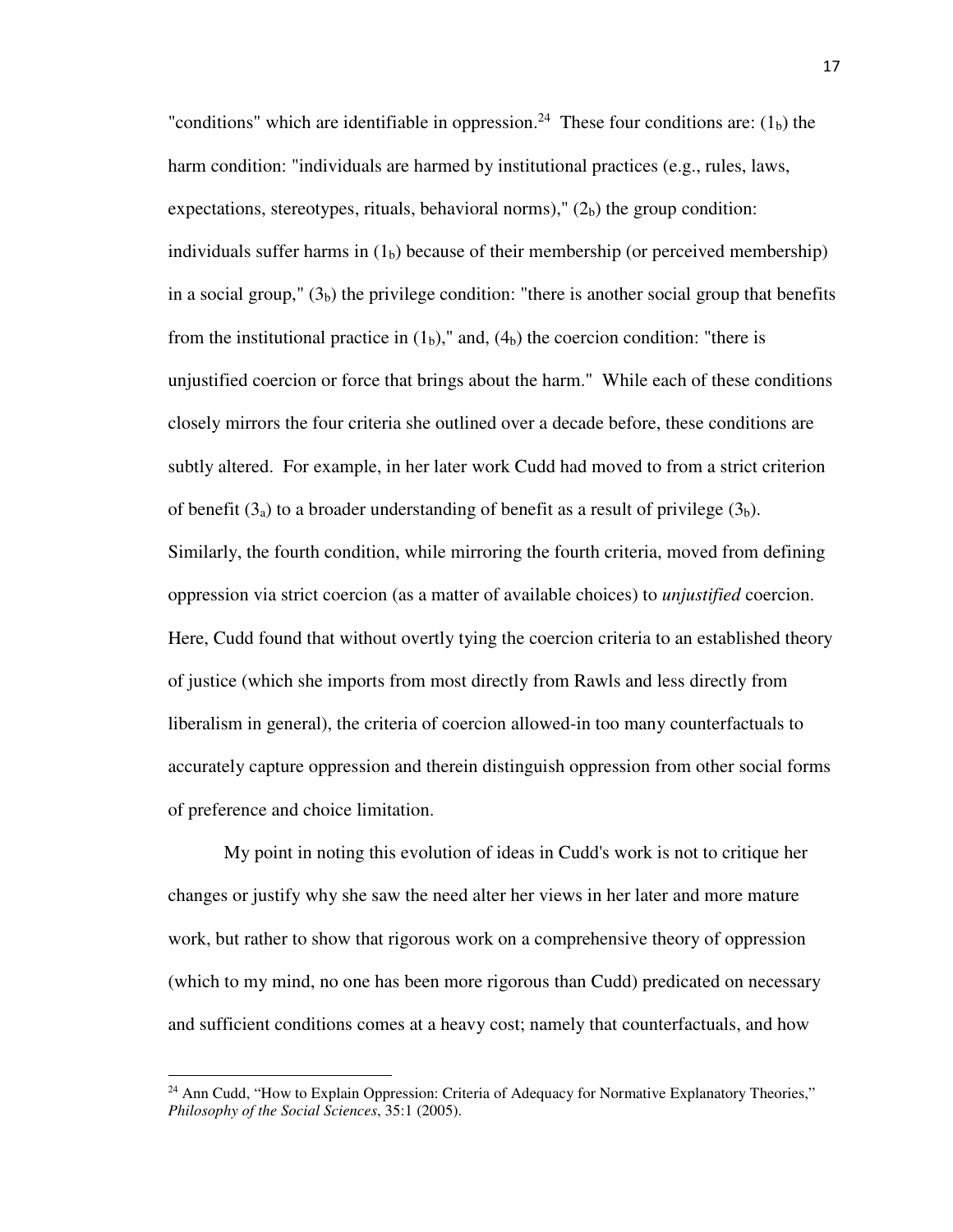one deals with such marginal cases, must become the primary focus of such work. Continually clarifying and therein either allowing-in or shutting-out X or Y from the concept of oppression such that the concept of oppression can remain a defensibly rigid designator has become the central focus of Cudd's analysis.

 Deeply related to this problem emerges a second problem within Cudd's work on oppression. Cudd expressly ties her theory of oppression to a liberal (if not libertarian) moral framework. While this move severely limits the ways individuals and states can engage in resisting and dismantling the social and economic apparatuses of oppression, it also means that Cudd (over)emphasizes aspects of oppression such that they are able to coincide with a liberal worldview.<sup>25</sup> For Cudd, the evolving conception of oppression her work presents remains centrally focused on individuals, rights violations, and the manipulation of what could otherwise be unfettered choices made by the oppressed. While the liberal framework Cudd works within provides the necessary normative tools for assessing these lost values, and determining that it is oppression which causes these losses, as morally wrong, it also works descriptively. Cudd defines oppression with the same moral tools she uses to normatively assess oppression. As a liberal, Cudd sees the coercion of choice as a central transgression and descriptively mounts a definition of oppression as a form of coercion. The result of this is that both the descriptive analysis

.<br>-

<sup>25</sup> Cudd, in her book *Analyzing Oppression* (Oxford University Press, 2006), proposes five strategies for combating oppression. These five avenues are (1) rhetorical and symbolic strategies (which includes both the use of "purely cool rational uses of persuasive speech" and "passionate and creative uses of speech, poetry, art, photography, film, and theater" (202)), (2) economic strategies (which includes union strikes, consumer boycotts, and the expansion of micro-credit agencies), (3) armed struggle (which must be limited to just war ethics), (4) legal strategies (which includes the passage of laws like ERA and Civil Rights Act), and, (5) resistance to indirect economic and psychological force (which captures the ways that the oppressed can (and must) actively work to counteract stereotypes and the obligation to openly disobey oppressive social norms). Critics such as Helga Varden have claimed that this limited list, which remains safely tied to liberal conceptions of rights, "hamper[s] [Cudd's] ability to provide the arguments necessary for the conclusions she draws concerning how to fight oppression." Helga Varden, "Critical Commentary on Ann Cudd's *Analyzing Oppression*, *Symposia on Gender, Race, and Philosophy* 5, no. 1 (Spring 2009), 7.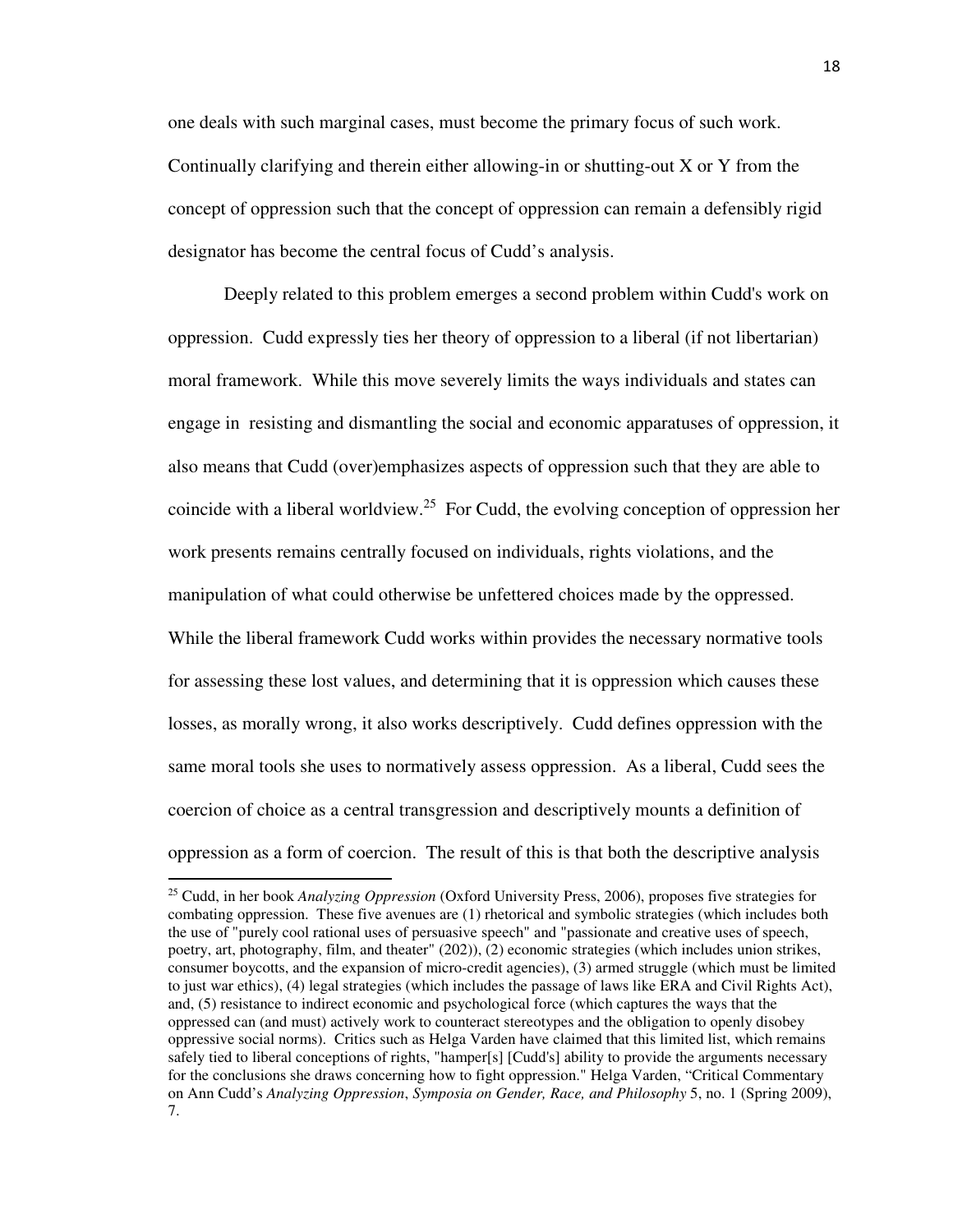and the advancement of normative goals must remain situated within a singular theoretical framework and thus unlikely to curry favor with those who reject this framework.

In both the work of the Marxists and the analytic philosophers (such as Cudd) we can see how comprehensive theories of oppression face serious, if not insurmountable, hurdles. In both cases, serious critiques emerge to challenge the conceptions of oppression they advance and, interestingly, the emergence of these ruinous critiques was doomed to happen. To advance an ironclad, all-encompassing, and universal theory of oppression is to demand rigid compliance from various forms of oppression into a unified theory. The demand of compliance, as outlined above, results in either dogmatic sublimation of alternative views (as in the case of the Marxist) or the endless devolution into counterfactuals. In either case, any account of oppression which seeks to work beyond mere descriptive analysis or analytical ontology becomes distracted or handcuffed to these discussions. The ability to theorize about what is to be done, or how oppression impacts moral understandings, is placed into a secondary position behind the immediate task of first understanding, in total, what oppression truly is. In this way, a strong theory of oppression hinders the ability to analyze oppression within a moral framework.

 Not only can a strict theory of oppression hinder moral work on the topic, it seems that such a comprehensive view is unnecessary for proceeding into discussions about the moral implications of oppression and the moral demand to respond to oppression. It is not the case that all, or even a majority of, philosophical work on oppression suffers fatal flaws derived from attempts at a crafting comprehensive theories of oppression. In fact,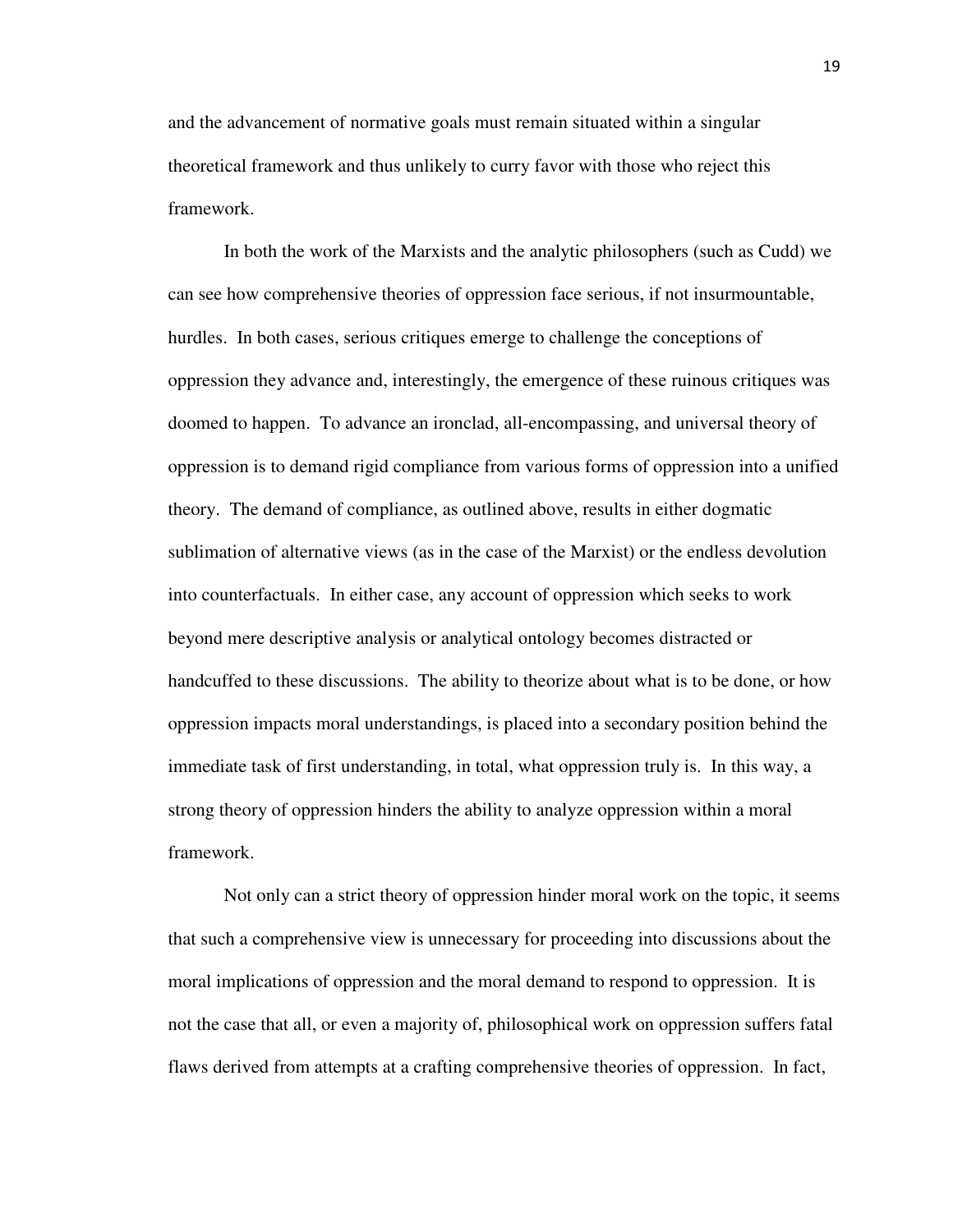most of the work done on the topic of oppression has been done without a robust theory. Seminal works on the topic of oppression, such as Frye's work *The Politics of Reality<sup>26</sup>* and Young's "The Five Faces of Oppression," make remarkable insights into the reality of oppression and help position oppression as a paramount moral and political evil without either first establishing a rigid and clear conception of oppression or relying on such a strict model. Other protracted accounts of oppression and its harms, such as Tessman's work on oppression as it intersects with the virtues<sup>27</sup> and Harvey's work on the way oppression is "civilized" into society through things such as humor and role expectations,  $28$  do not need a codified and foundational account of oppression. In each of these works we can see that theorizing about oppression need not begin, nor rest on, a rigid and strict conception of oppression. Thus, no such attempt at a unified theory of oppression will be established or forwarded here in this work. It is not the goal of this chapter, or this entire project for that matter, to conceptualize what oppression *really* is but rather to trace oppression's considerable moral influence and establish resistance to oppression as morally necessary.

 The move to omit *a* theory of oppression from a work expressly focused on oppression and moral resistance does not free one to simply move forward to analyzing oppression and its harms and then working to establish the need for moral resistance. One cannot simply distance a work on oppression, such as this, from the otherwise different project of working on an exhaustive description of oppression and then freely and liberally use the term oppression without using it with reckless abandon. To this end it is necessary to outline an operating conception of oppression which can serve to launch

<u>.</u>

<sup>26</sup> Marilyn Frye, *Politics Of Reality: Essays in Feminist Theory* (The Crossing Press, 1983).

<sup>27</sup> Lisa Tessman, *Burdened Virtues: Virtue Ethics for Liberatory Struggles* (Oxford University Press, 2005).

<sup>28</sup> J. Harvey, *Civilized Oppression* (Rowman and Littlefield, 1999).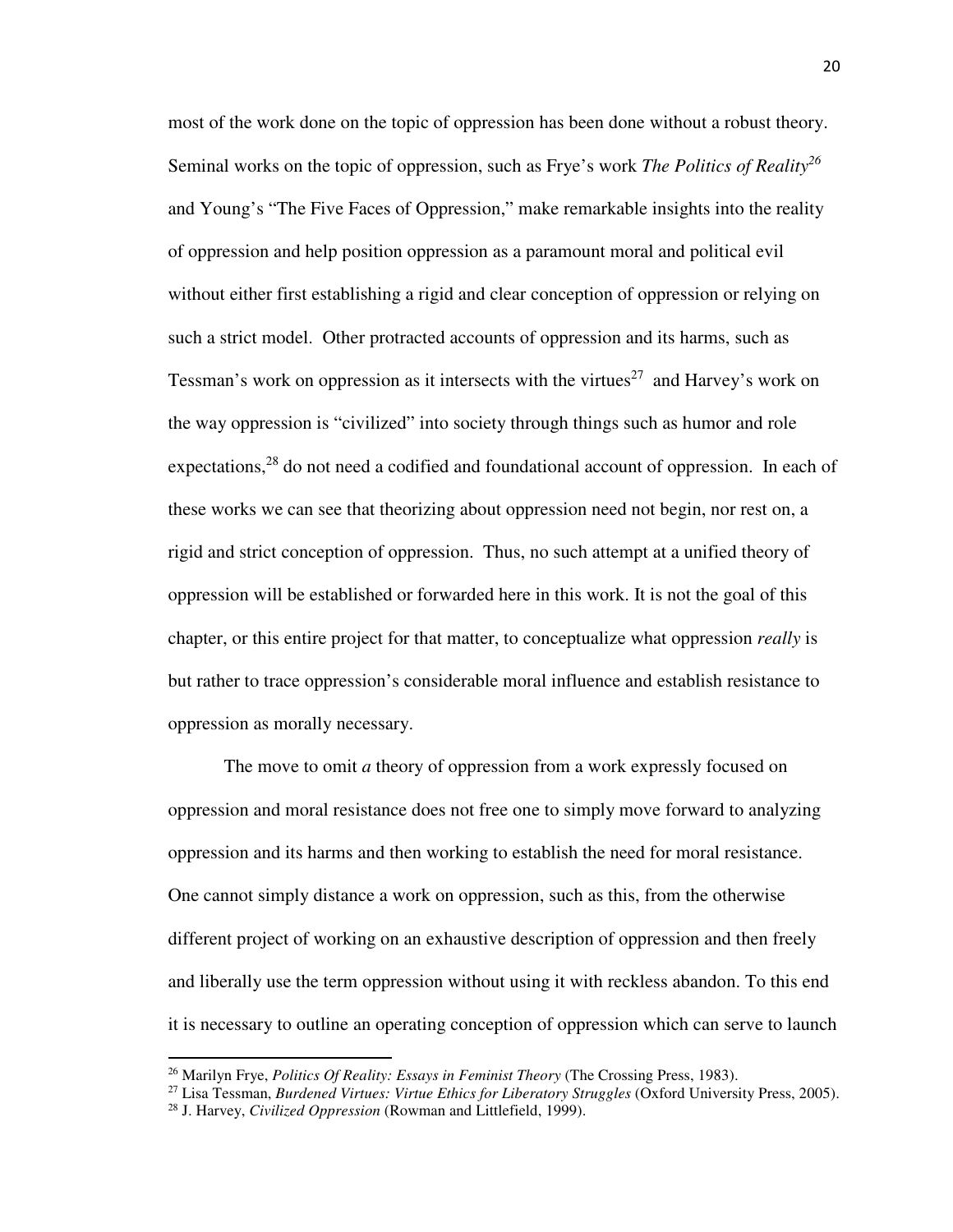the moral work which is at this project's core. It is to this task that the remainder of this chapter will be focused.

#### Section 2 - A Broad Understanding of Oppression

The conception of oppression which will be deployed here, and then used throughout this project, begins by identifying oppression as an emergent social phenomenon which is deeply entangled with unjust social structures. These unjust social structures allow and support the existence of oppression. In essence, unjust social structures can be said to 'aid and abet' actions and instances of oppression, and it is this intermeshing of oppression with unjust social structures which helps differentiate instances of oppression's manifestation from other seemingly similar cases of harm, abuse, and disadvantages. The unjust social arrangements which I have in mind here include (a) the patriarchal power relations between men and women, (b) heteronormative assumptions which normalize heterosexuality and subsequently demonize other expressions of sexuality, (c) racist or racialized views of people, and, (d) classist divisions between economic groups. It is these unjust social arrangements which give rise to the paradigmatic examples of oppression; namely sexism, heteronormativity, racism, and classism.

The complex interplay between existent social arrangements and oppression is evidenced by the considerable array of linguistic ambiguity in the terms surrounding "oppression." Often the term 'oppression' is used in a nounal form and done so to pickout the general existence of a coercive and destructive force. But 'oppression' also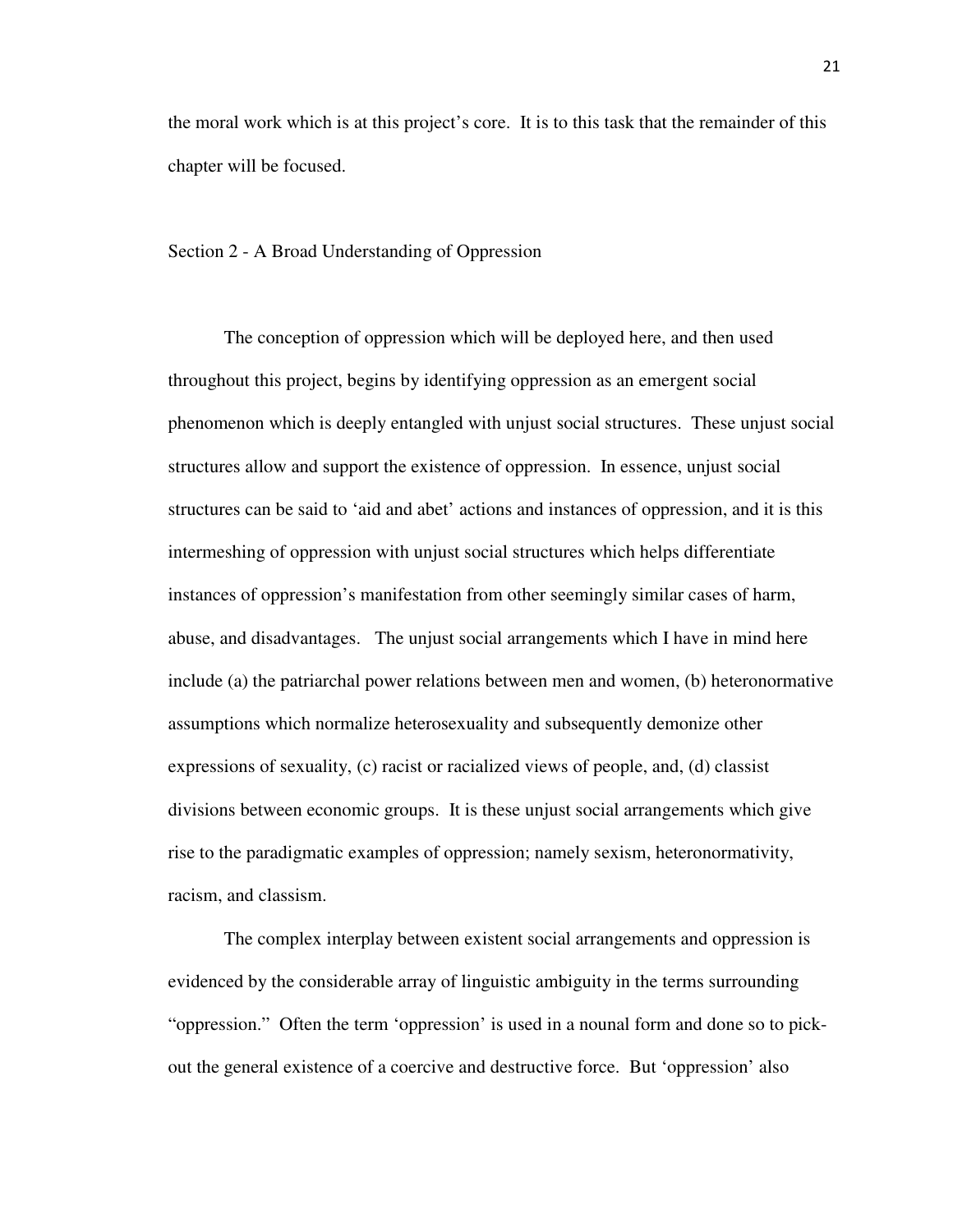carries a verbal form (as in "to oppress") which indicates the deployment (in action) of such coercive and destructive forces, as well as an adjectival form (as in "oppressive") which describes something as pertaining to oppression (in its nounal form). These linguistic variations, when deployed, might be seem to be working to advance a singular definition of oppression. To describe something as 'oppressive' might seem to indicate that it is predicative of an ontological category which can be understood 'above and beyond' its instantiations. Similarly, to use oppression in its verbal form might seem to indicate that oppression simply exists as a category or type of action (or even intention). In either of these cases, the use of the varied linguistic forms of oppression might be taken as evidence of a conception of oppression which omits (or at least downplays) a myriad of others ways oppression exists.

This linguistic ambiguity leads to confusion as to what 'oppression' refers; is oppression properly predicated of a unique system of disadvantages which is socially distinct from other forms of systematic harm, or is it properly predicated only to those actions which disadvantage and harm others, or rather does it indicate the experience of oppression in the lives of the oppressed? In short, it would appear that each of these is true yet each, individually, fails to encompass the reality of oppression. In some ways it is proper to describe something as oppressive when it is an instance of a larger unjust social arrangement and in other ways such a use of the term oppression fails to distinguish instances of oppression from the structural mechanisms which create the circumstances for such instances of harm.

The picture of oppression which this project deploys is that oppression is an amalgamation of all these concepts. Oppression cannot be reduced to merely the discrete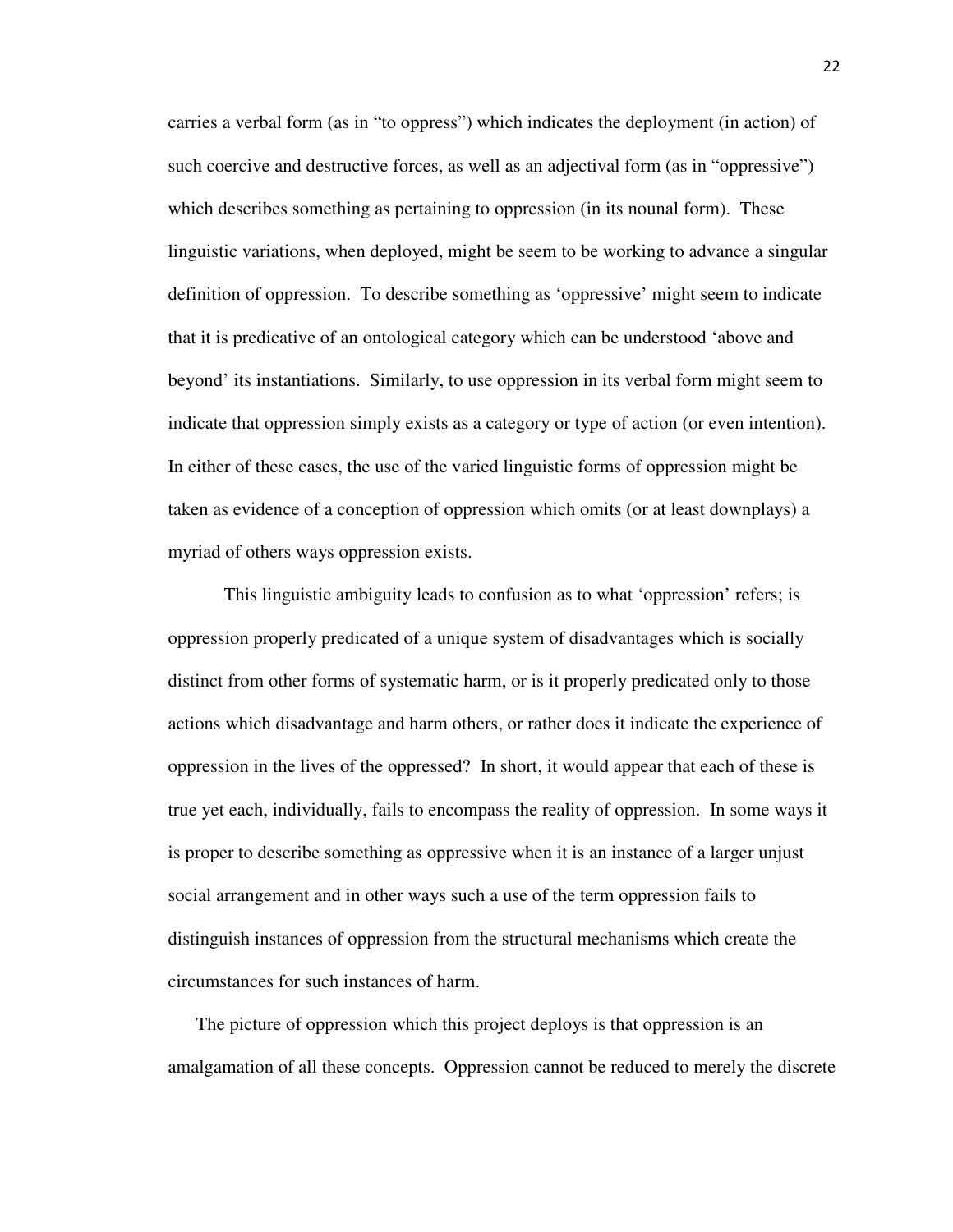instances of oppressive actions and forces, but at the same time cannot be understood without accounting for the vast plurality of actions and forces which together create a social web of disadvantage, harm, and abuse. In this way, it is often helpful to talk about "manifestations of oppression" when considering the concrete examples and instances of social harm and abuse, and other times it is necessary to talk about oppression in a general and encompassing way to capture the totality or milieu of such a social existence. In a similar way, it is often necessary to talk about oppression as it affects classes of people (such as in the claim that "women are oppressed") but this does not deny that this oppression exists only in the ways that individual women directly experience the systematic effects of unjust social arrangements.

A conception of oppression such as this, which operates and exists at both the superstructural level of general societal arrangements which negatively affect groups while at the same time only manifest in the concrete experience of oppressed people, helps us, at this initial stage, to differentiate between seemingly similar actions which vary in their relation to oppression. Take, for example, the actions of a physically abusive partner. When the victim of domestic violence coincides with larger unjust social arrangements, the actions of the abuser can be described as oppressive. When the victim of abuse fails to be a member of a socially disadvantaged group, the actions of the abuser fail to be oppressive, although no less harmful and deplorable. While domestic violence is perpetrated by both men and women, and the gender of the perpetrator may not play a substantial role *in the moment* of abuse, it is surely the case that the gender of the perpetrator, in relation to the gender of the victim, carries with it a wide range of damning effects. Domestic violence perpetrated by men against women is aided and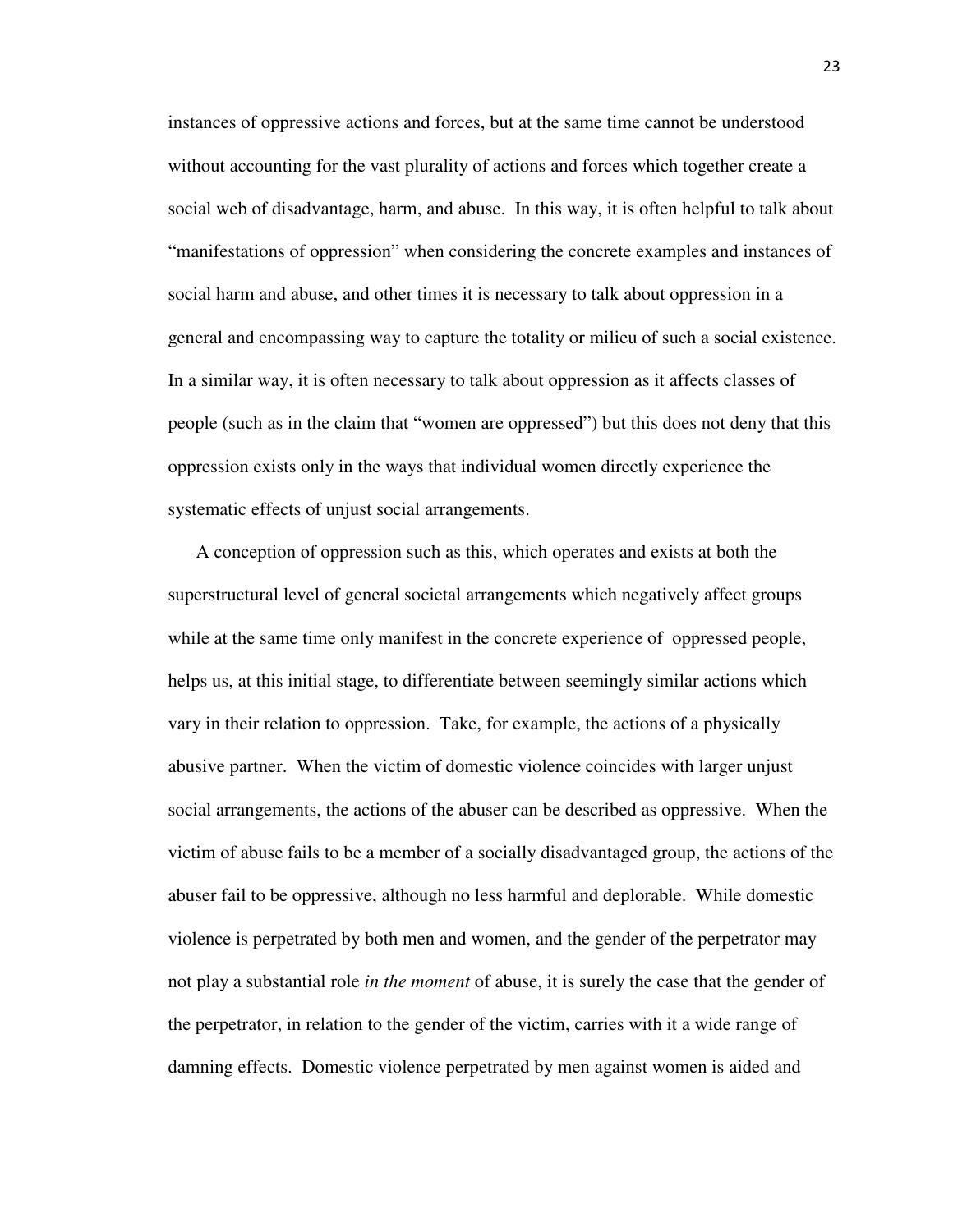supported by patriarchal social arrangements which contribute to victim silencing, are supported by beliefs of prerogative and provocation, and result in eschewed paths for legal recourse (to name just a few). In this way, two seemingly similar instances of domestic violence, differentiated by gender, must be assessed differently *qua* that which qualifies as oppressive.

From this broad picture of oppression as deeply entangled with unjust social arrangements it is possible to further identify five salient features of oppression. These features are (1) oppression affects individuals *qua* their membership in social and economic groups, (2) oppression is harmful to the oppressed, (3) oppression is not a state chosen by the oppressed but rather a state imposed upon them, (4) oppression exerts its harmful influence over a protracted period of time, and, (5) oppression cannot be reduced to any single facet and exists as a confluence of factors, harms, and social structures. By flushing out these salient features the broad picture of oppression being advanced here is given further depth and clarity. So it is to these salient features that attention must be turned.

1. Oppression is a social phenomenon and affects individuals *qua* their membership in social and economic groups

Because oppression emerges as intimately bound-up with unjust social arrangements, the social nature of oppression, meaning that it affects individuals and does so *qua* their membership in social and economic groups, is the most striking feature of oppression. This social nature of oppression is evidenced in the literature on oppression as it is the most common thread found throughout this literature. While one can talk about an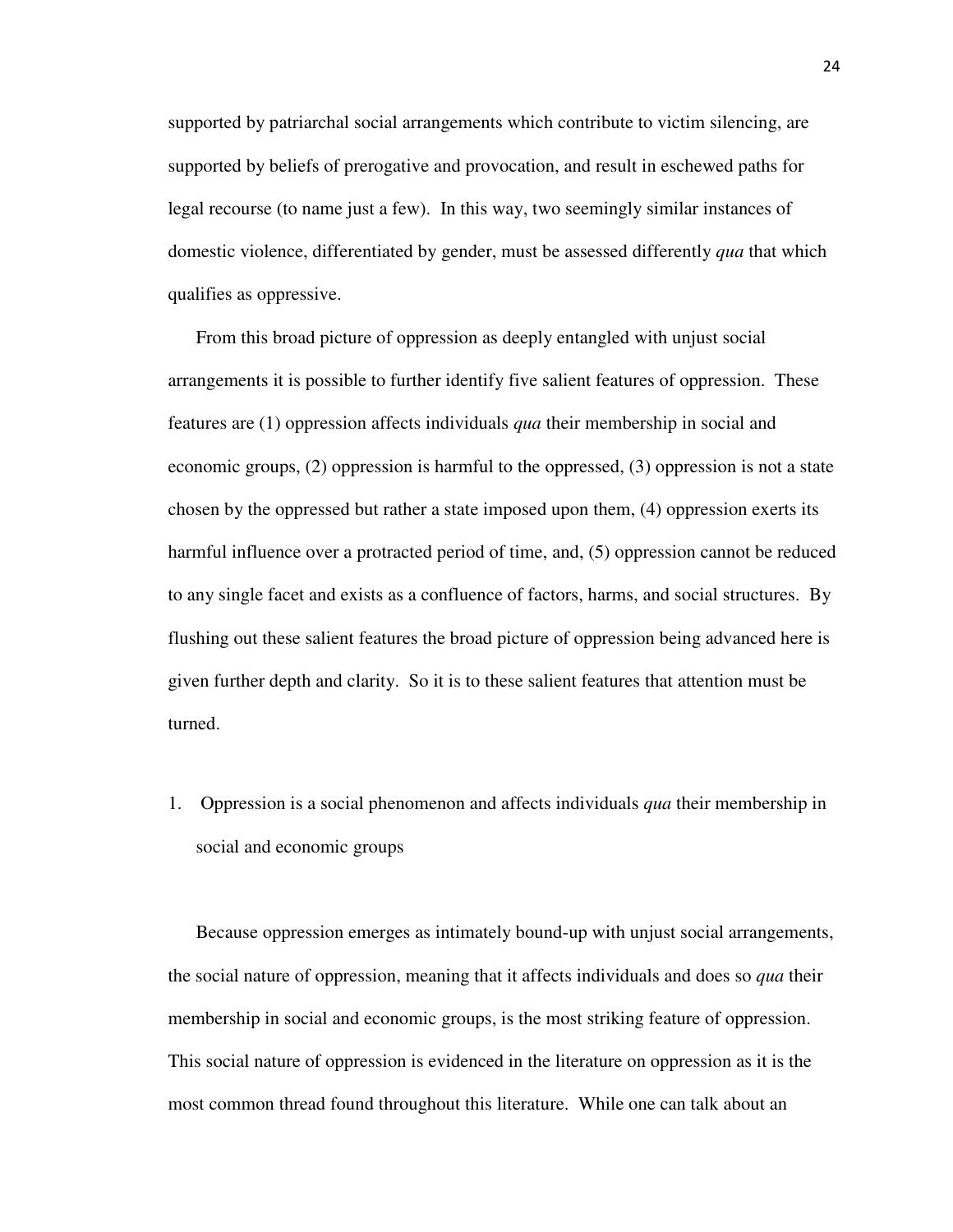'oppressed individual,' it is not the case that the oppression that they experience is leveled against them in a singularly individualistic way, but rather that they exist as a member of an oppressed group.<sup>29</sup>

 These social (and economic) groups to which oppression manifests are not merely collections of individuals. Individuals may be grouped in countless ways, either though self-association or by another's categorization, yet each and every type of categorization need not be understood as a group. Here it is helpful to distinguish a difference between 'groupings' and 'groups.' A grouping of individuals may be done through any number of characteristics whereas individuals are identified as similar to others through some shared characteristic or trait. Groupings need not be significant to either the individual grouped or to the one categorizing individuals as part of a group. For instance, individuals may be grouped by hair color or dominate handed-ness, and these groupings, to greater or lesser degree, may be said to accurately categorize individuals.

 While groupings may be more or less morally arbitrary, 'groups' are deeply connected to the ways that an individual's identity is constructed. Groups are constituted around shared norms, beliefs, ways of knowing, and collective history and thus play important roles in how one experiences life, how one understands and comes to knowledge, and how one views their collective past. Participation in a group, whether self-chosen or not, has a constitutive impact on individuals, whereas groupings of individuals merely identify common or shared traits.

<u>.</u>

 $^{29}$  To my mind there is no clearer explanation of the role of social groups in oppression than the account given by Young in "Five Faces of Oppression," and this discussion of the social nature of oppression, as identified as a salient feature, mirrors her work.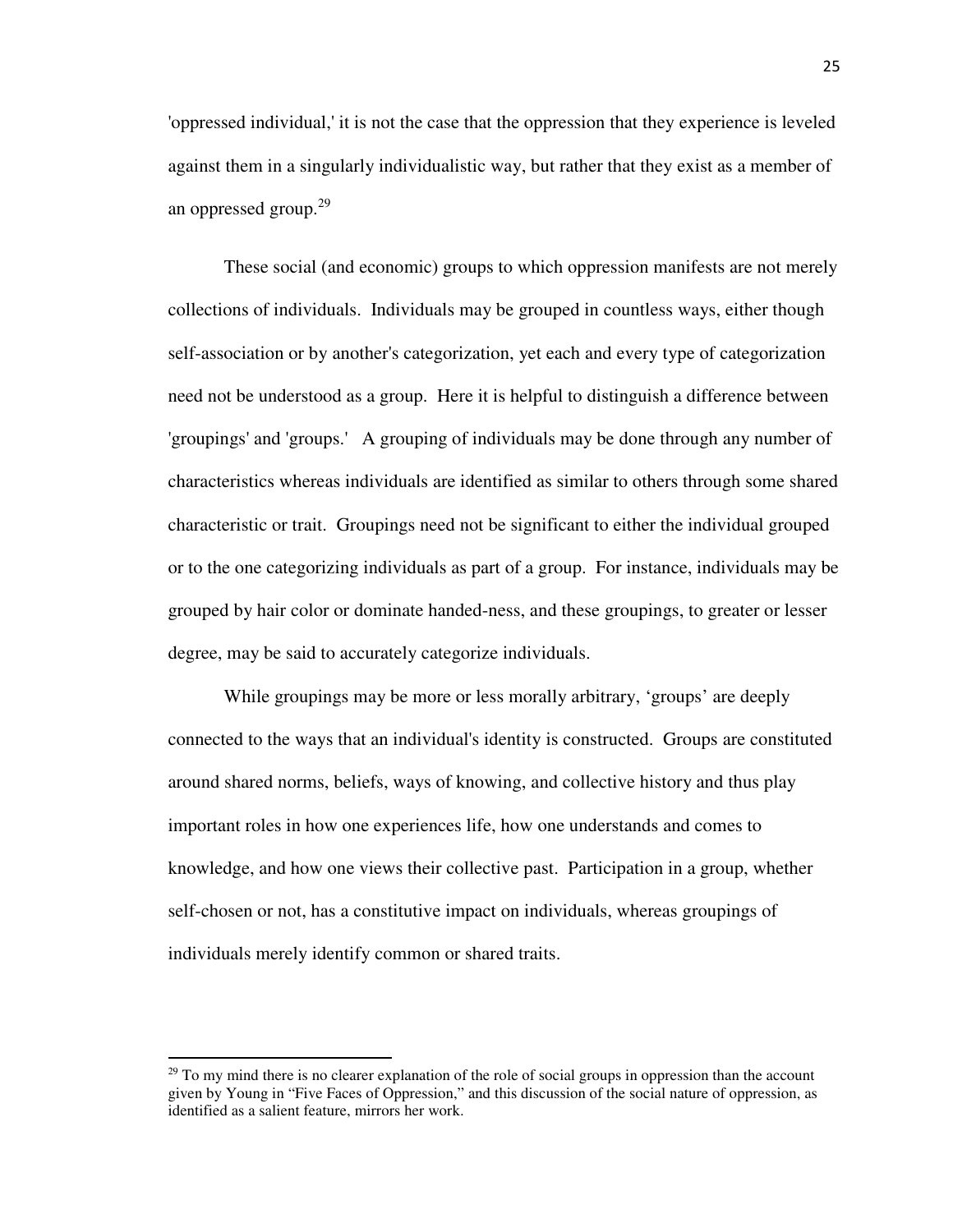In some cases the social groups of which one is a member is a matter of choice and self-identification. Individuals who adopt a particular religion may be said to choose the norms, beliefs, and understandings of a religious tradition and thus voluntarily transform themselves into a member of a specific group. In other cases, the placement of individuals into social groups can be done through colonial gaze of others. Indigenous persons, in the United States, may have seen themselves simply a collection of different peoples, but the arrival of colonial forces created the single category of "Indian" or "Native" whereas the norms, beliefs, and histories of indigenous people were transformed into a social or cultural group through its identification as "the other." It is in this identification of "the other" that the relational nature of group-to-group dynamics can be seen. Social groups emerge in relation to other social groups.

 While social groups not only classify but also constitute individuals, social groups are fluid and dynamic and individuals can participate in a plurality of social groups. Social groups change and shift, affecting inclusion and exclusion parameters, and do not exist as unchanging fixed categories.

 It is within the dynamics of social groups that oppression operates. When a social group, and the norms and identities it constitutes, is placed into a subordinate position within a dominant social framework of normalization the subordinate group is subject to oppressive forces. These systematic forces which coerce, subjugate, and prejudice a social group are hallmarks of oppression. While an individual in a subordinate social group will directly experience the force of oppression, it is their participation in a social group which makes them oppressed. It is not the case that the oppression that one experiences is leveled against them as a unique individualized target of prejudice, but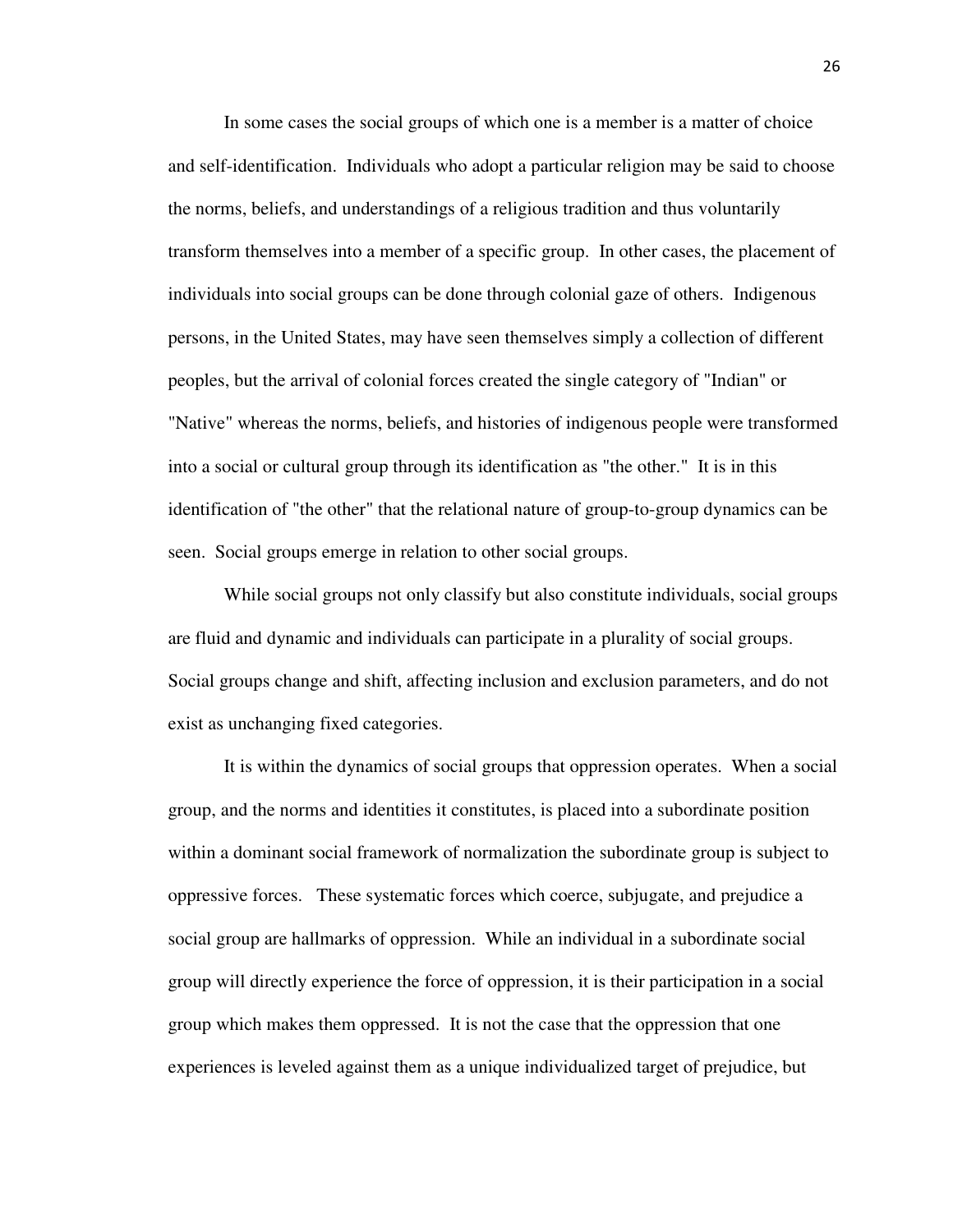rather the individual is subject to oppression *qua* their inclusion within an oppressed social group.

 As mentioned earlier, this social nature of oppression is the most common and shared thread found throughout the work of different theorists and in different theories concerning oppression. While different theorists have emphasized different types of social or economic groups, all stress that it is into the social dynamics of the subordination of social (or economic) groups that oppression exists.

2) Oppression is harmful for the oppressed

<u>.</u>

The most obvious salient feature of oppression is that it is harmful for those oppressed. It would seem that the identification of harm is often the first step in identifying oneself as an oppressed person and is the most directly experienced effect of oppression in the lives of the oppressed. Oppressed people experience the harmful effects of oppression directly and often it is the naming of these harms which reveals the individually-experienced harm as present in the lives of people of a particular social or economic group. In this way, the harms of oppression are not only real, but the experience of these harms can serve as an epistemic base for the oppressed to identify their oppression. $30$ 

<sup>&</sup>lt;sup>30</sup> It is worth clarifying, here, that this claim that the epistemic experience of oppression's harms might aid the oppressed in seeing their harms as systematically affecting a group (and not just the unfortunate lot of an individual) does not, in itself, constitutes a verification of oppression's existence. While some, such as Judith Tormey, take this experience as positive verification, I do not want to make such a move. See "Exploitation, Oppression, and Self-Sacrifice," in *Women and Philosophy: Toward a Theory of Liberation*, eds. Carol C. Gould and Marx W. Wartofsky (Putnam, 1976)./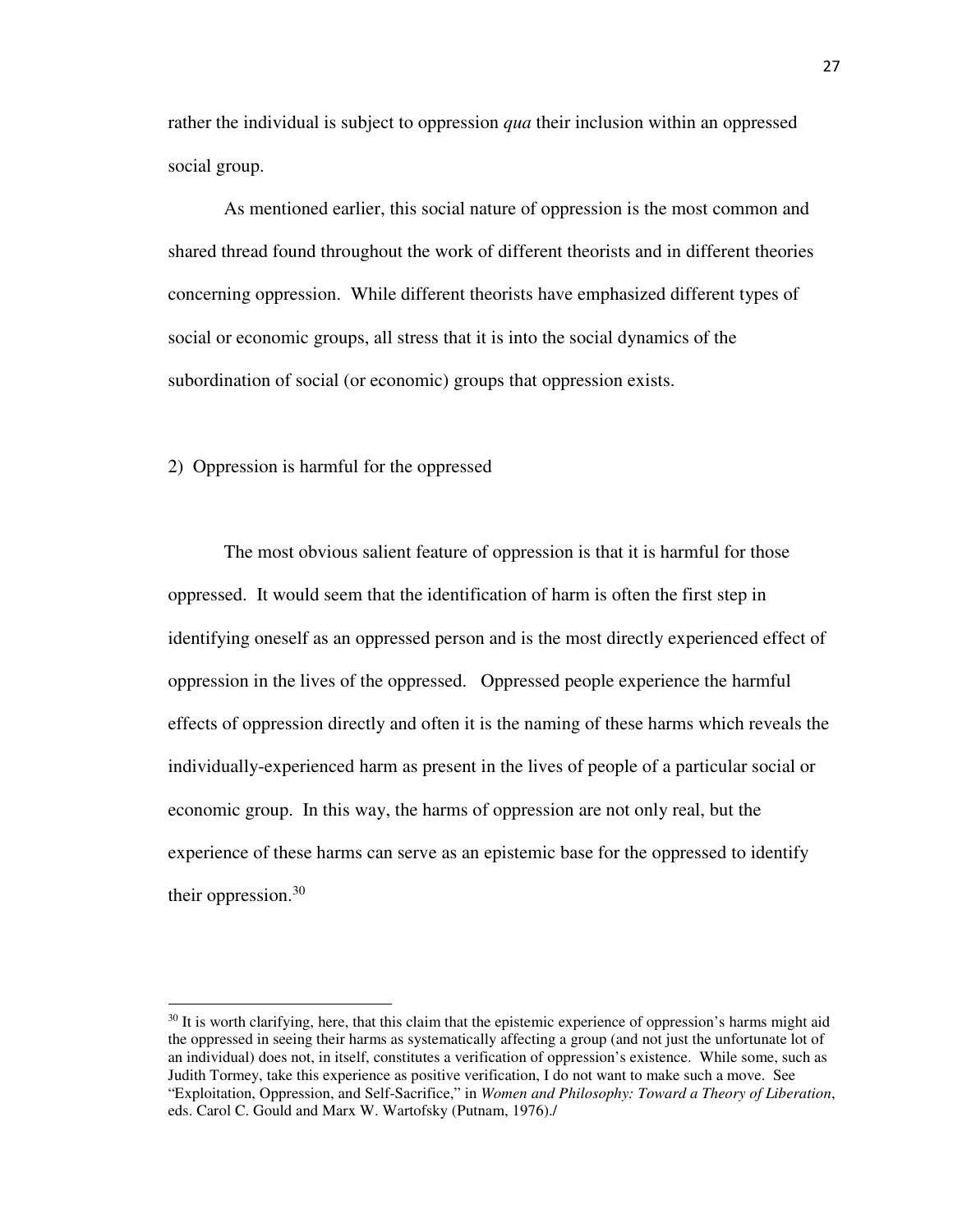The most discernable of harms caused by oppression are the physical and economic harms leveled against the oppressed. The living conditions of the global working class and the systematic use of targeted violence are easily recognizable and often the harm most chronicled through the media. The recent killing of Eric Garner, an unarmed black man choked to death by a white NYPD officer, and the union busting tactics of Coca-Cola which have left at least four union leaders dead in Colombia both exemplify not only the reality of oppression's use of physical harm, but also the way that this harm is easily transmitted across the globe through images, eye-witness reports, and accounts of first-hand experience. In a similar way, the economic reality of poverty and wantingness is easily identifiable and demonstrable when looking at the lives of the working class. In many ways it is easy to see poverty and see the ways that groups of people are deprived economic opportunities and benefits, and therein harmed.

Less apparently obvious are the ways oppression inflicts harm on individuals in non-physical and non-material ways. The oppressed, in addition to these physical and material forms of harm, are also subject to a myriad of emotional and psychological harms. Oppressed people can suffer from an eroded sense of value, be emotionally manipulated into states of irascibility, and (through material manipulation) kept in states of ignorance. These types of emotional and psychological harm experienced by the oppressed, while less apparent, are no less damaging and detrimental than the obvious cases of physical harm and must be counted for when considering oppression's harms.<sup>31</sup>

-

 $31$  Theresa Tobin's recent, as well as forthcoming, work on spiritual violence gives rise to what might be called "spiritual harm." This type of harm, as a *distinct form* of harm from the emotional and psychological harms briefly touched upon here might also warrant inclusion. I do not, neither here nor in chapter two, take-on the issue of spiritual harm (or spiritual violence), but Tobin's work on this topic seems to suggest strongly that spiritual harm is unique, real, and connected to oppression.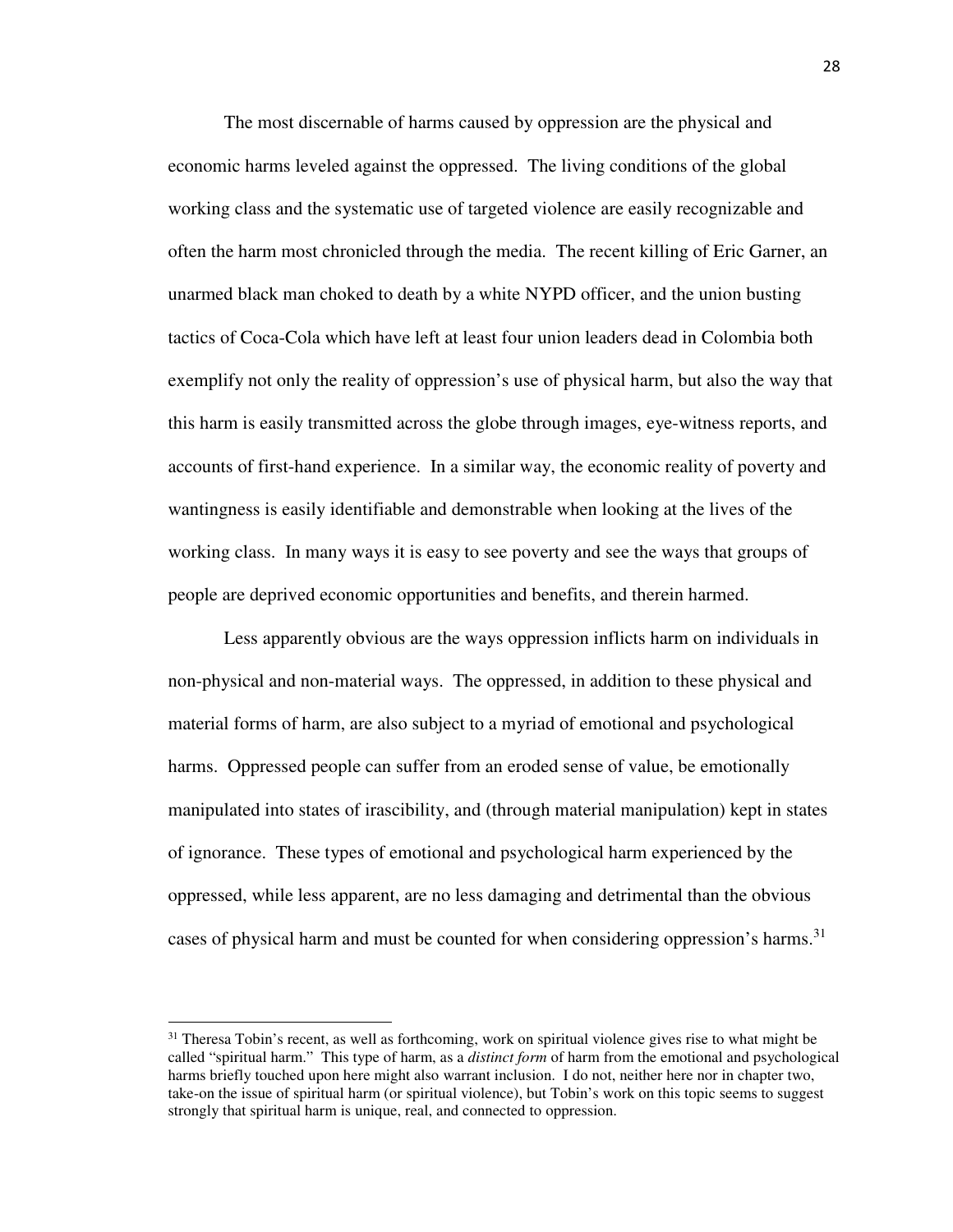It should be said that different individuals as well as different oppressed groups will experience these harms in a variety of ways and to a variety of degrees. These harms can be experienced acutely or chronically, and may vary between individuals or groups. It seems impossible to identify a singular experience of oppression's harm, or even identify an exacting measurement of the damage these harms 'ought' to inflict on different individuals or groups if they are to be victims of oppression. Yet, between different oppressed groups there does exist a common tie of harm, and the various effects of oppression must be seen, at least in part, as an overlapping tapestry of harm. While the forms of harm caused by oppression are chronicled, in detail, in chapter two, it seems sufficient to say here that oppression *is* harmful and that oppression harms the oppressed in a plurality of ways.  $32$ 

3) Oppression is not, in and of itself, a chosen state of existence by the oppressed

 This third salient feature of oppression, which identifies oppression as an imposed and unchosen state by the oppressed, is a natural outcropping of the ways that oppression affects individuals *qua* their membership in social groups. Since many of the social groups to which one may belong, which are subject to unjust arrangements, are not necessarily voluntary associations, the oppression which affects the members of these groups cannot be said to be chosen by oppressed. In this way, the ascendancy of dominate social orders is imposed upon the subordinate group and not the object of choice.

<u>.</u>

 $32$  It should be noted that there may also be ways that oppression damages those individuals who are not oppressed but benefit from oppression. While there might be some truth to such a claim, the potential harms oppression may have on "the oppressors" will not be explored or documented in this project.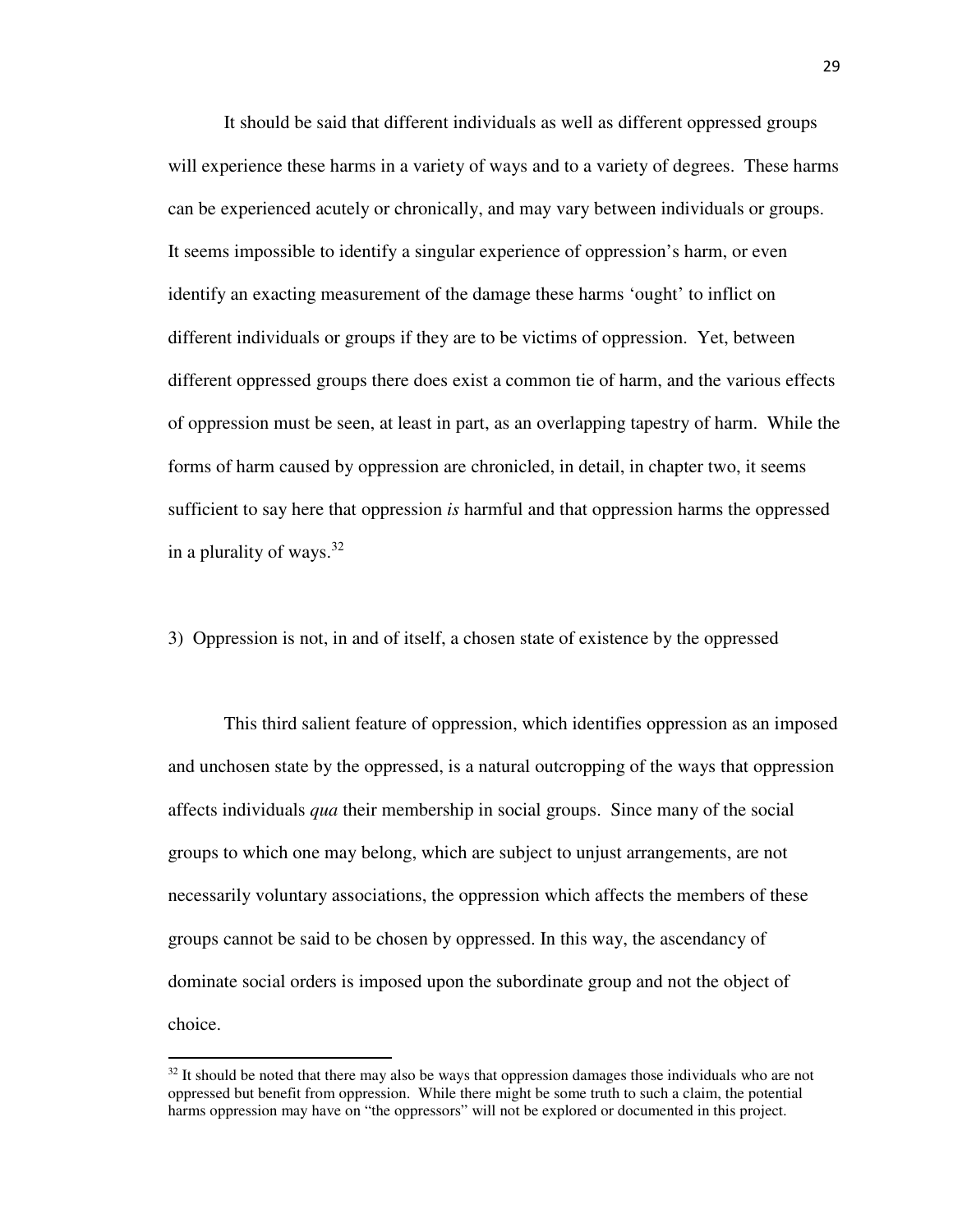To this claim there might be some who argue that there are cases where a group chooses subordination and can be said to, as a social group, choose their role as oppressed. Take for example a religious community of women in which the wider religious community mandates the subordination of women to men in both the religious and social aspects of life. Here, the dutiful women actively participate in their subordination and oppression and choose to remain in such a position of subservience. Such examples exist in many religious communities and it might be claimed that such examples undercut the claim that oppression is always imposed upon the oppressed and never a chosen state of affairs by the oppressed.

It is my belief that these communities do not represent people choosing to be oppressed, although their choices do allow for their oppression. In such cases the subordinated groups are surely choosing to exist within a set religious group defined by norms, beliefs, and values. Such a group of religious women would be choosing to accept the norms of a type of religious devotion, which in turn is oppressive, but they are not choosing to be oppressed for the sake of being oppressed. Communities such as these may come to accept their subordination as a necessary part of a religious doctrine, but it is the religious doctrine which is the object of choice. A group or community may come to accept its subordination or oppression within a larger community, but this acceptance is not equivalent to having the group's subordination be the end that they seek through their actions or choices. A similar case can be made in other such instances of seemingly self-chosen oppression. Take for example a woman who decides to have a biological child and further decides to work at home as a care worker for her offspring. This woman may be reinforcing gender stereotypes of domesticity and motherhood by her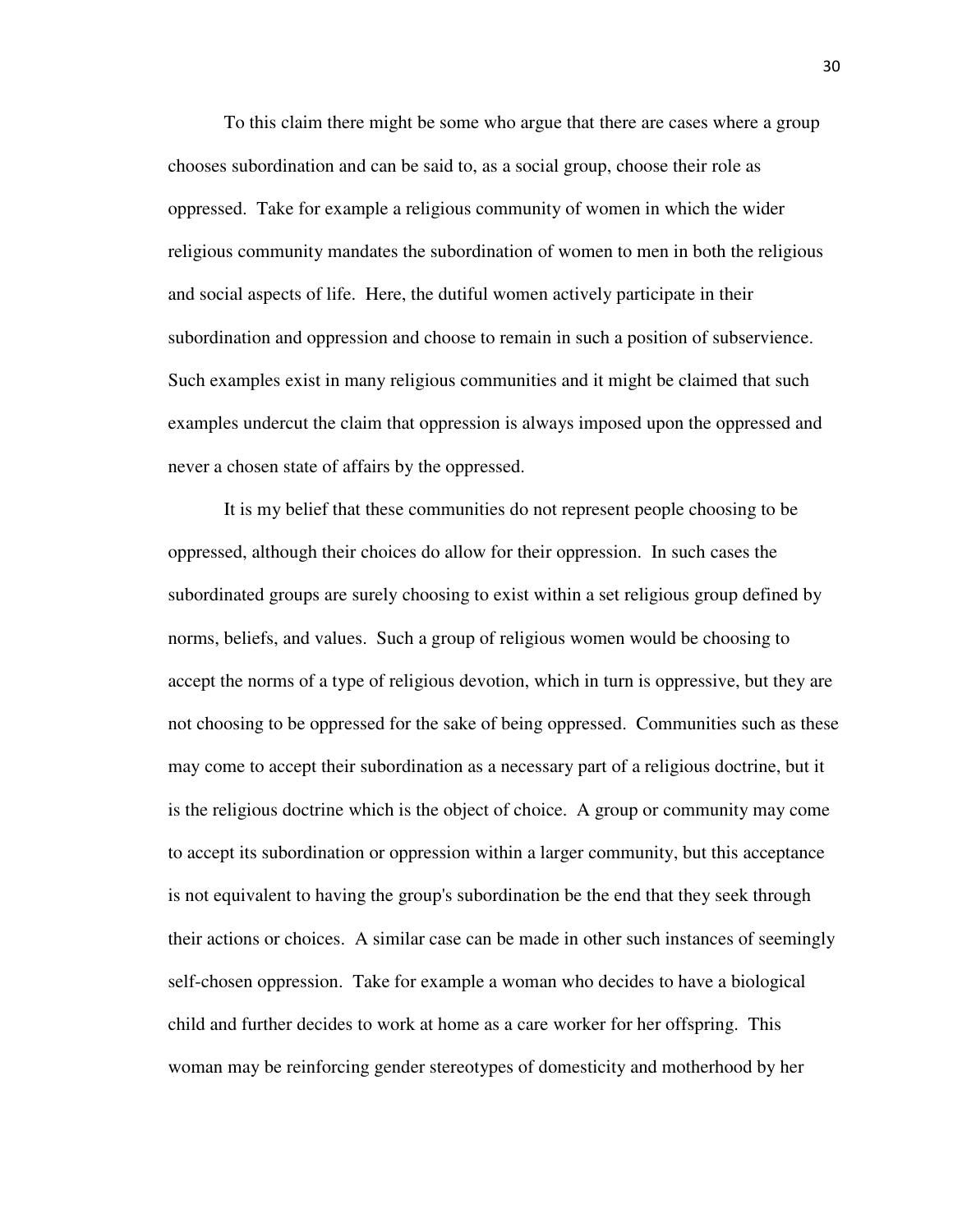actions but her choice is not motivated by the desire to reinforce these stereotypes. It would seem that given the (albeit fictitious option) to have a biological child and raise the child herself without this action feeding into sexist stereotypes of domesticity, this individual would prefer this option. Here, in this contrived yet real example, we can see that the sexist norms which mandate women to be mothers to remain authentic in their femininity is not the object of *her* choice, but rather the accidental byproduct of her choice. The same seems true for other forms of oppression. Oppressed individuals may be reluctant to abandon oppressive structures the oppressive structures themselves are not the objects of choice. Thus many African Americans chose to remain in debt-bondage to their former slave owners long after their legal emancipation, yet it was not their debtbondage that was the object of their choice but rather the relative security of existent conditions weighed against the unknown which meant choosing such arrangements. The racism was imposed, and all things being equal, was not the object of choice of the oppressed.

 It needs to be clear that I do not want to dismiss or deny the important ways in which oppressed individuals may become participants (either actively or passively) in their own oppression. I simply want to claim that oppression, or being in an oppressed state, is not the object of choice by the oppressed as an end that they actively seek. In this way, oppression is imposed upon subordinate groups as part of a paradigm of hegemony.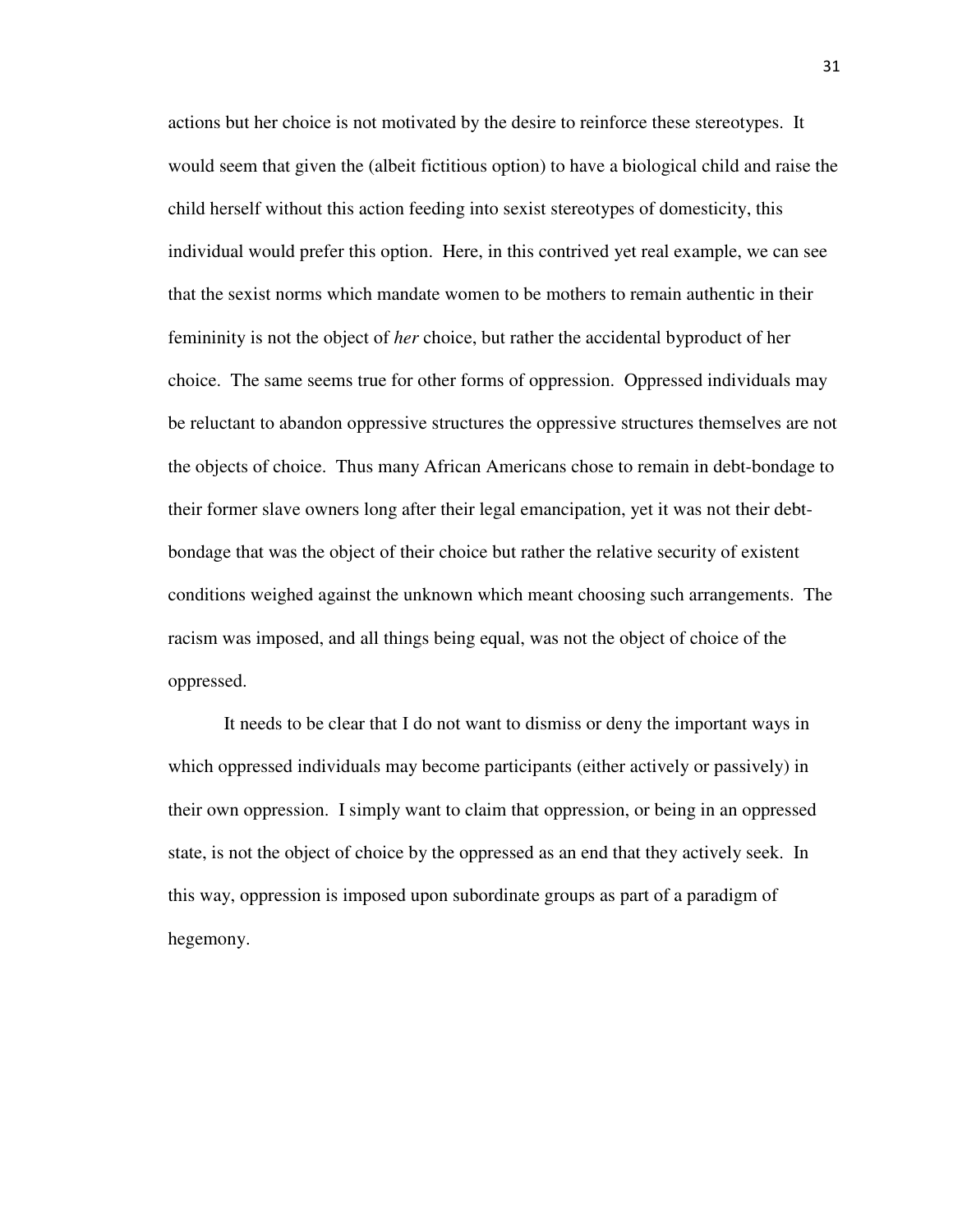4) Oppression exerts its harmful influence over a protracted period of time

 Time, and temporal continuance, also plays an important role in understanding oppression and must be seen as one of its salient features. On one hand, this feature of time can be understood as the duration of an oppressive structure, and on the other we can see how oppression affects individuals over protracted periods of time. To this first feature, oppression, as a systematic confluence of forces, persists over a relatively long period of time. Because oppression works, in part, by manipulating social and economic mores, and by establishing and using moral attitudes, oppression is an enduring force. Oppressive systems do not arise overnight, nor do they subside and die in a moment. Forms of oppression are prolonged and exert their harmful influence sustained periods of time. This durational life of oppression ties to the second way which the temporal nature of oppression must be understood. In this second way, oppression is not something that individuals pass in-and-out of, and being oppressed is not a transient state. Much like how oppression persists over long periods of time, individuals perdure as oppressed people.

 Identifying oppression as enduring and temporally persistent helps distinguish it from other forms of related political and social wrongs often conflated with oppression. Oppression should be distinguished from other unjust arrangements such as exploitation, servitude, being downtrodden, and being held in bondage (to name just a few). While these social and economic arrangements are often the hallmark of oppression, they do remain distinct. Evidence for this move to distinguish oppression from other forms of injustice is exhibited in the ways one can be said to be removed from an unjust social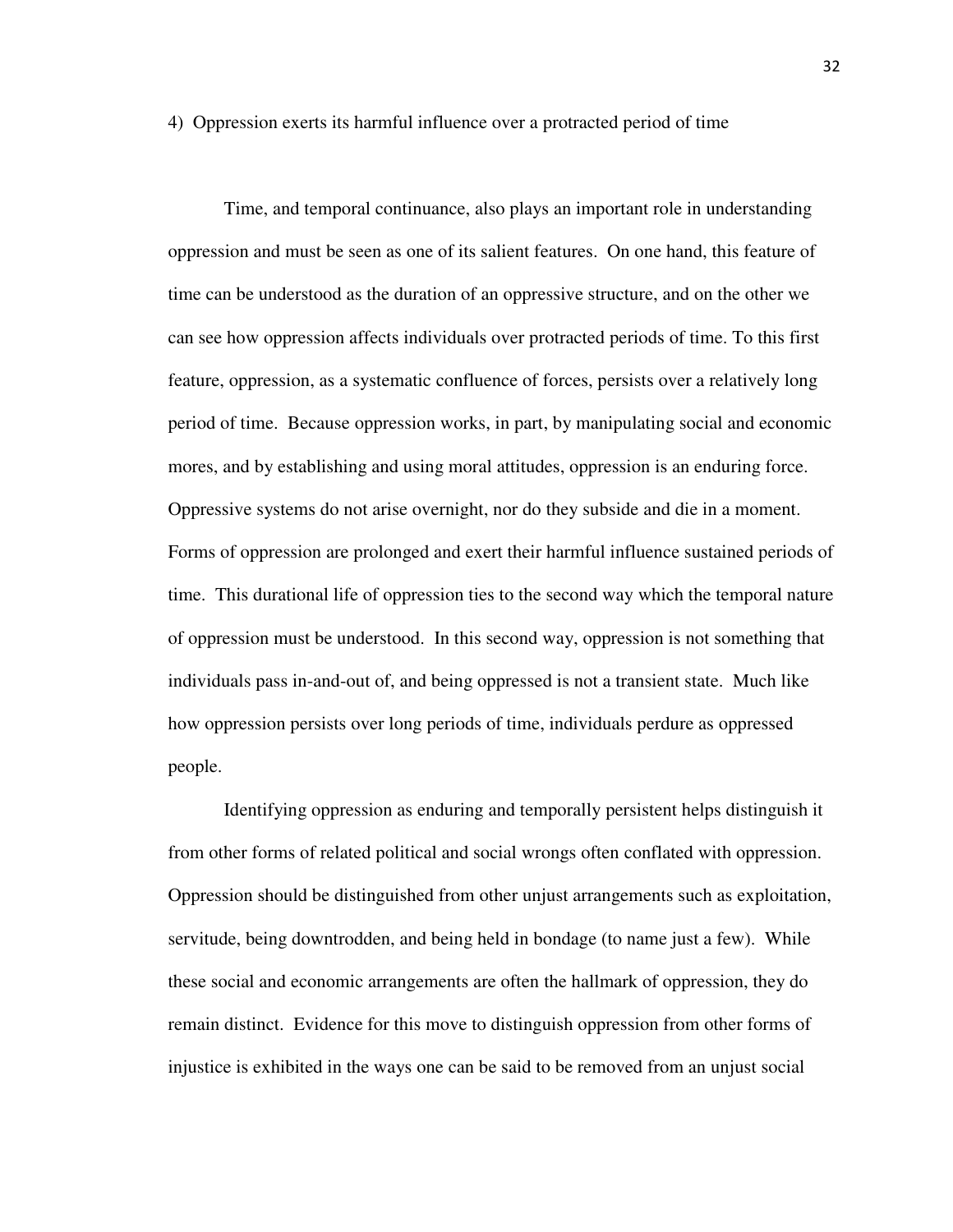arrangement yet not be liberated from oppression. Here, one can look to cases where individuals or groups have (even temporarily) extracted themselves from unjust social conditions yet, never the less, remained oppressed. Take for example the workers at Chicago's Republic Windows and Doors. In 2008, UE workers (United Electrical, Radio and Machine Workers of America) were informed that the company was immediately closing their production plant.<sup>33</sup> Workers announced that they had no intention to see the plant close, occupied the facilities, and continued assembly production. After garnering much media attention, the plant remained open and in use until it was bought by Serious Energy (a rival company). These workers, running the plant collectively and as a collective, were successful at (temporarily) freeing themselves from the exploitation of management yet were not free from being oppressed members of the working class. A similar example can be seen by returning to the previously mentioned example of US chattel slavery and the passage of the Thirteenth Amendment. While the passage of the Thirteenth Amendment effectively ended chattel slavery in the US, the newly "freed" African Americans were not liberated from the oppression. In both of these cases we can see how individuals or groups can be said to have escaped one unjust arrangement (be that 'exploitation' in the case of Republic Windows and Doors and 'legal bondage' in the case of newly freed American slaves) yet remained firmly under the thumb of oppression. While it is true that individuals suffering under oppression are exploited and often in some form of bondage, it remains the case that one can free themselves from these arrangements without being liberated from oppression.

<sup>&</sup>lt;sup>33</sup> For a detailed description of the initial work of the UE to keep Republic Windows and Doors open, as well as its operation until dissolution, see Alejandra Cancino, "Former Republic Windows and Doors Workers Learn to be Owners," *The Chicago Tribune* (November 6, 2013),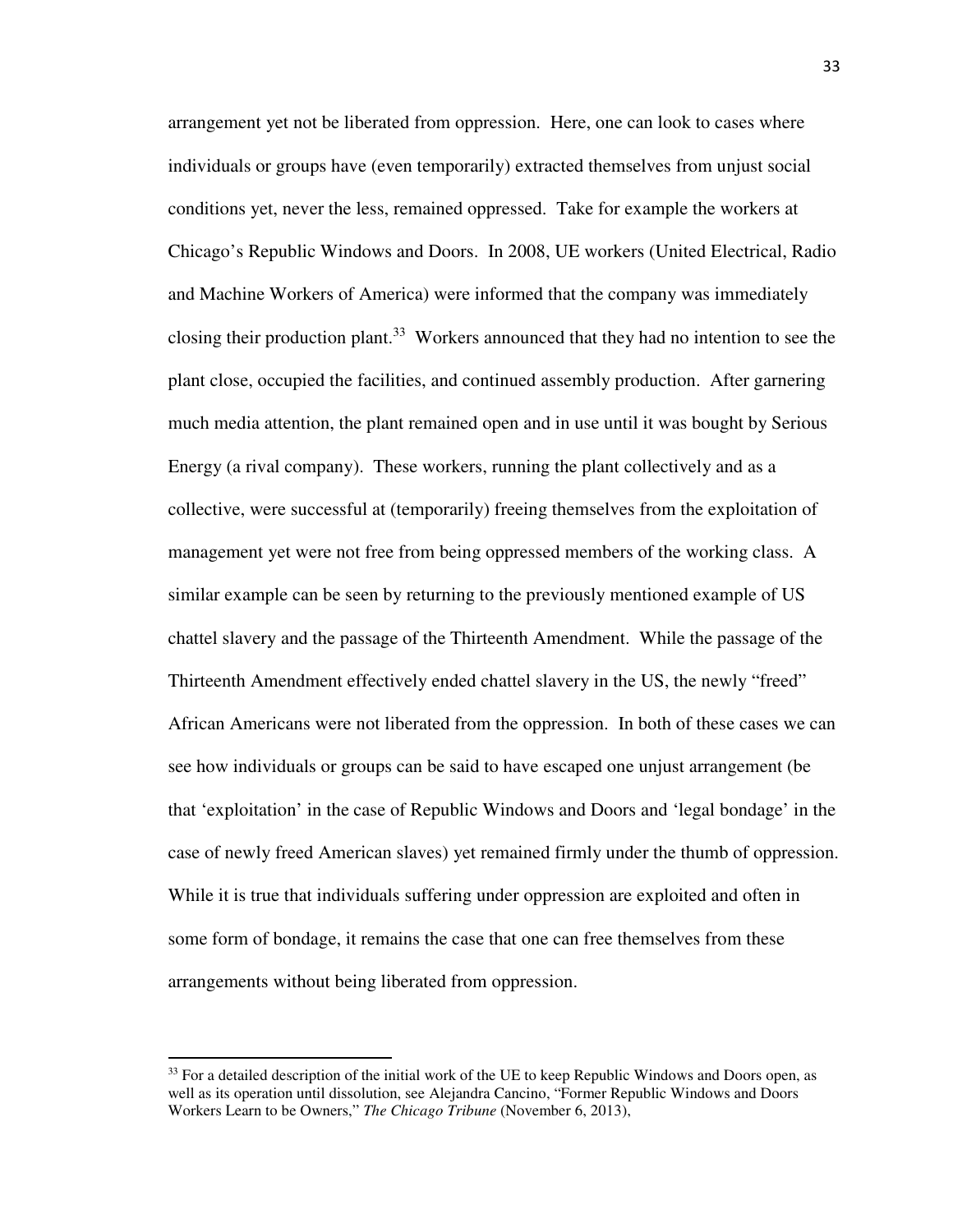These examples illustrate the ways that oppression, and being oppressed, must be distinguished and, partially, disentangled from other ways in which unjust social arrangements manifest. The move to highlight the temporal longevity and ability to perdure as salient feature of oppression helps us do just this. While it is not possible to establish an 'oppression-or-not' clock or calendar, the paradigmatic examples of oppression reveal a salient feature of lasting continuance. In addition, oppression's perdurance also helps explain why attempts to "root out" and eliminate oppressive structures requires an attention to this longevity.

5) Oppression cannot be reduced to any single facet and exists as a confluence of factors, harms, and social structures

The fifth and final salient feature of oppression that needs to be highlighted is the nonreducable nature of oppression. By identifying oppression as 'nonreducable' is to claim that oppression cannot be parsed down to any one salient feature or any individual moral transgression, evil, or moral harm. As revealed by the paradigmatic examples, oppression emerges as a systematic confluence of forces, and the reality of oppression is that it resists being diminished to a singular moral wrong.

 To reduce oppression to a single moral evil, or even a short-list of moral transgressions, is to deny the systematic nature of oppression. The existence of oppression is one of a wide range of social, political, and economic influences which exerts its damning influence on oppressed peoples in a variety of political and moral ways. So to pin oppression as simply, for example, a series of unjust structured political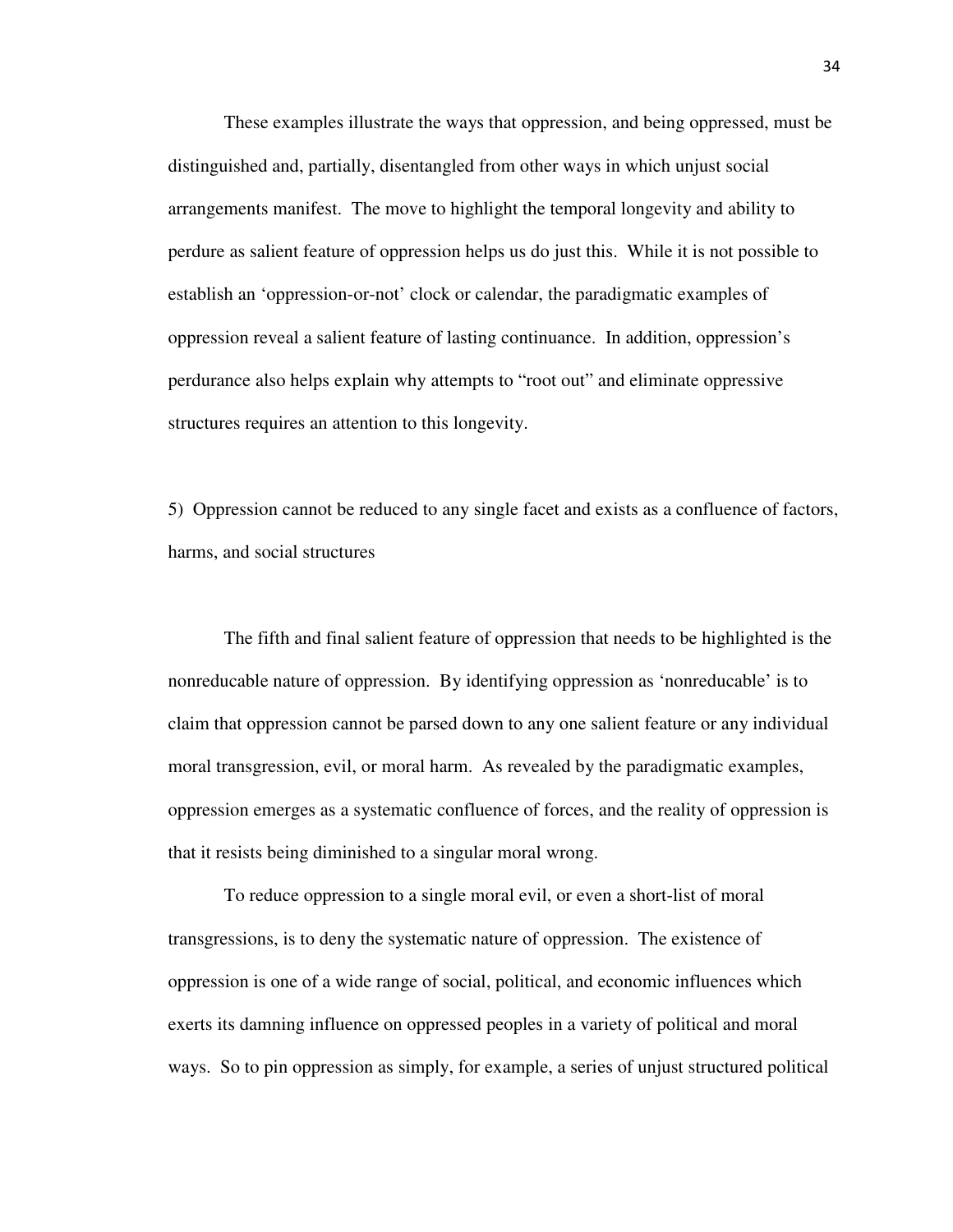arrangements is to overlook the vast array of ways which oppression operates beyond the confines of juridical injustice. Similarly, to reduce oppression to being merely the result of the immoral and unjust actions of an oppressor is to overlook the important ways that individuals will be privileged through the existence of oppression yet not be the evil and maniacal overlord who intends the enslavement of others. Oppression, both in its causes as well as in its effects, defies attempts at reduction and its systematic nature is one of complicated factors. It is in the identification of this fifth salient feature which keeps reductive accounts of oppression from being advanced and seeks to keep the reality of oppression's systematic nature in place.

#### Section 3 - Conclusion

The understanding of oppression being advanced here is that oppression is a purduring, harmful, and unchosen state which affects individuals *qua* their membership in social groups and which, in turn, is supported by, and entangled with, unjust social arrangements. This picture of oppression is born out of the paradigmatic examples of oppressive structures like racism, sexism, classism, and heteronormativity and works to keep these paradigmatic examples at the center of its understanding. This admittedly broad conception of oppression navigates the terrain between, on one hand, strict theories of oppression (and the pitfalls they entail), and, on the other hand, an overly loose conception of oppression which lacks critical engagement.

In the end, the picture of oppression being used here may not be equipped to universally address potential counterfactuals, or systematically distinguish oppression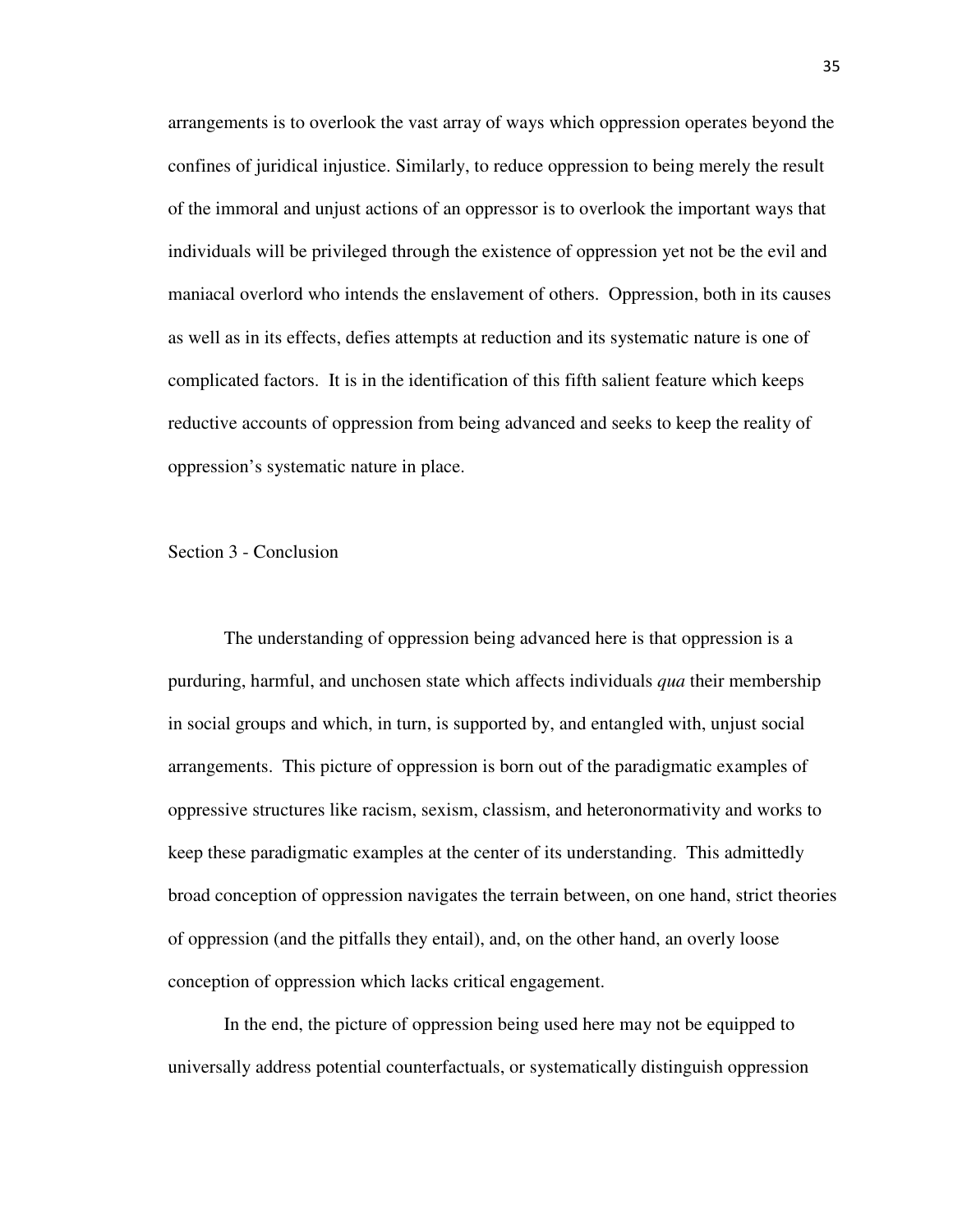from the social arrangements which work to support the existence of oppression. To this charge, I will freely admit, although it is necessary to temper this charge by reiterating two important points made earlier. First, an all-encompassing, ironclad, unwavering theory of oppression is not the aim of this chapter, or this project. The focus of this project is to analyze the harmful effects of oppression in the lives of the oppressed within the framework of virtue ethics and then work toward the establishment of our responsive obligations to oppression within this framework. Second, an ironclad and universal theory of oppression is not necessary for such work to proceed. This general conception of oppression, which mirrors other such descriptions that eschew and forsake allencompassing theoretical attempts, creates a broad yet thick understanding of oppression which can be further analyzed through the theoretical framework of Aristotelian (and neo-Aristotelian) virtue ethics. Through the lens of virtue ethics the harms of oppression on the oppressed, which were briefly touched upon in this chapter, can be brought into sharp focus and can be chronicled in detail. It is the result of the descriptive exploration of analyzing oppression's damning harms that works to motivate the need for individuals and communities to engage in resistance struggles. But before looking at the morally available resistance to which people are obligated, this descriptive analysis of oppression's influence on the oppressed, done from within the virtue theoretical framework, must occur and it is to this task that the next chapter is focused.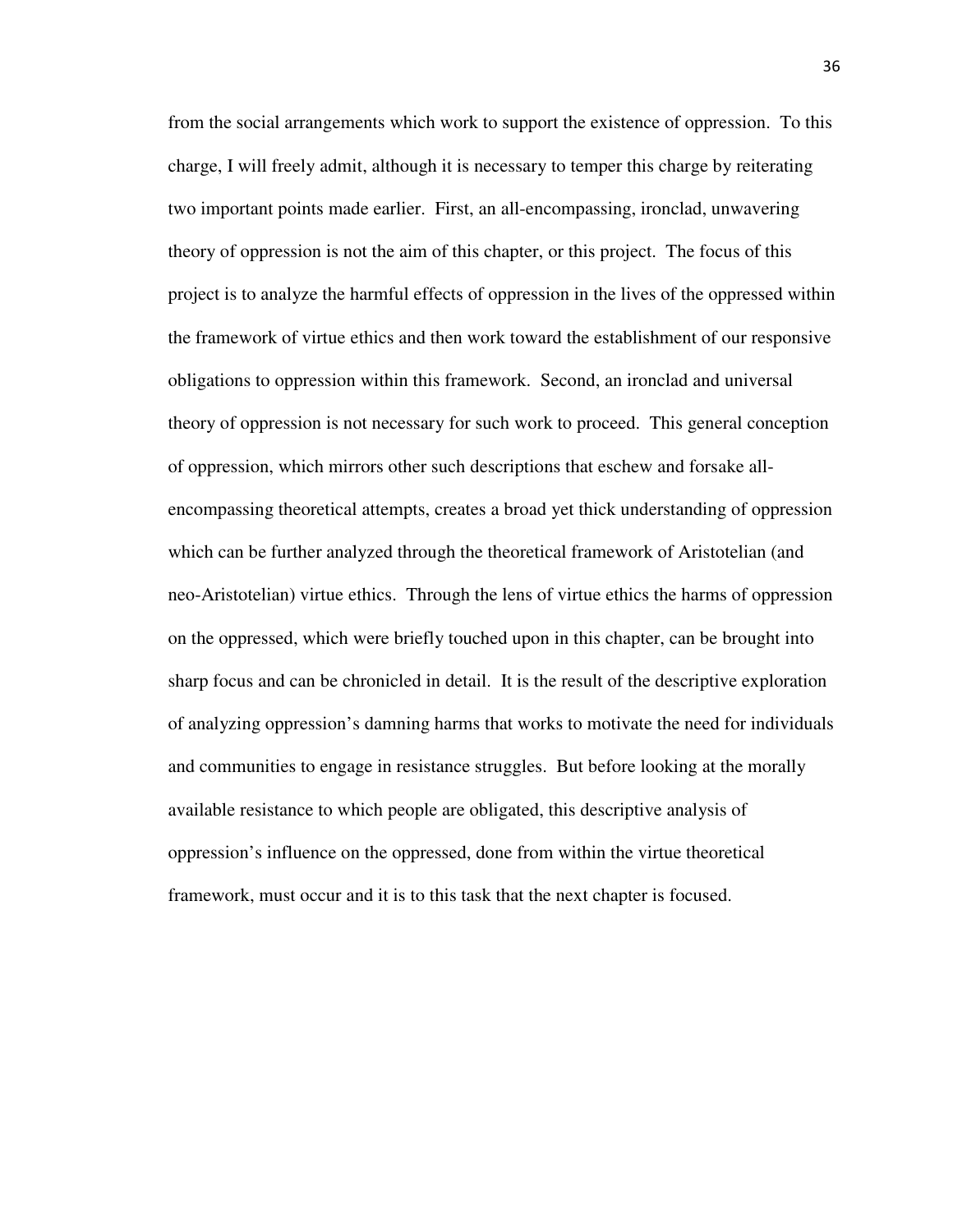## CHAPTER TWO

# IDENTIFYING THE WRONGS OF OPPRESSION IN VIRTUE ETHICS

 I take it as given that oppression is, *prima facie*, morally wrong and it inflicts moral damage upon those who suffer under its influence. This chapter will move from this *prima facie* claim to substantiate the ways that oppression harms individuals as understood by virtue ethics. This harm is inflicted on a multitude of levels and, for the virtue ethicist, can be divided into a three-part categorization; oppression's effect on the acquisition of virtue, oppression's manipulation of external goods, and oppression's necessitation of base and shameful actions. Corresponding to these three categories, this chapter has been divided into three sections which relate to three nexuses of harm caused by oppression.

 Each of these sections utilizes etiological arguments which trace the influences of oppression to the harm leveled against oppressed individuals. In short, oppression limits the availability of flourishing and warps individuals characters into states of viciousness. The labeling of these states as "vicious" may sound odd at points because, as it will be shown, the damage leveled against individuals is often not chosen or volitional. Yet, the etiological explanation of oppression's coercive force directly results in individuals being pressed into harmful states of vice.

 By showing how, in these three arenas, oppression curtails flourishing, we are able to generate an Aristotelian obligation to resist oppression as oppression denies flourishing to not only individuals but also entire communities of people.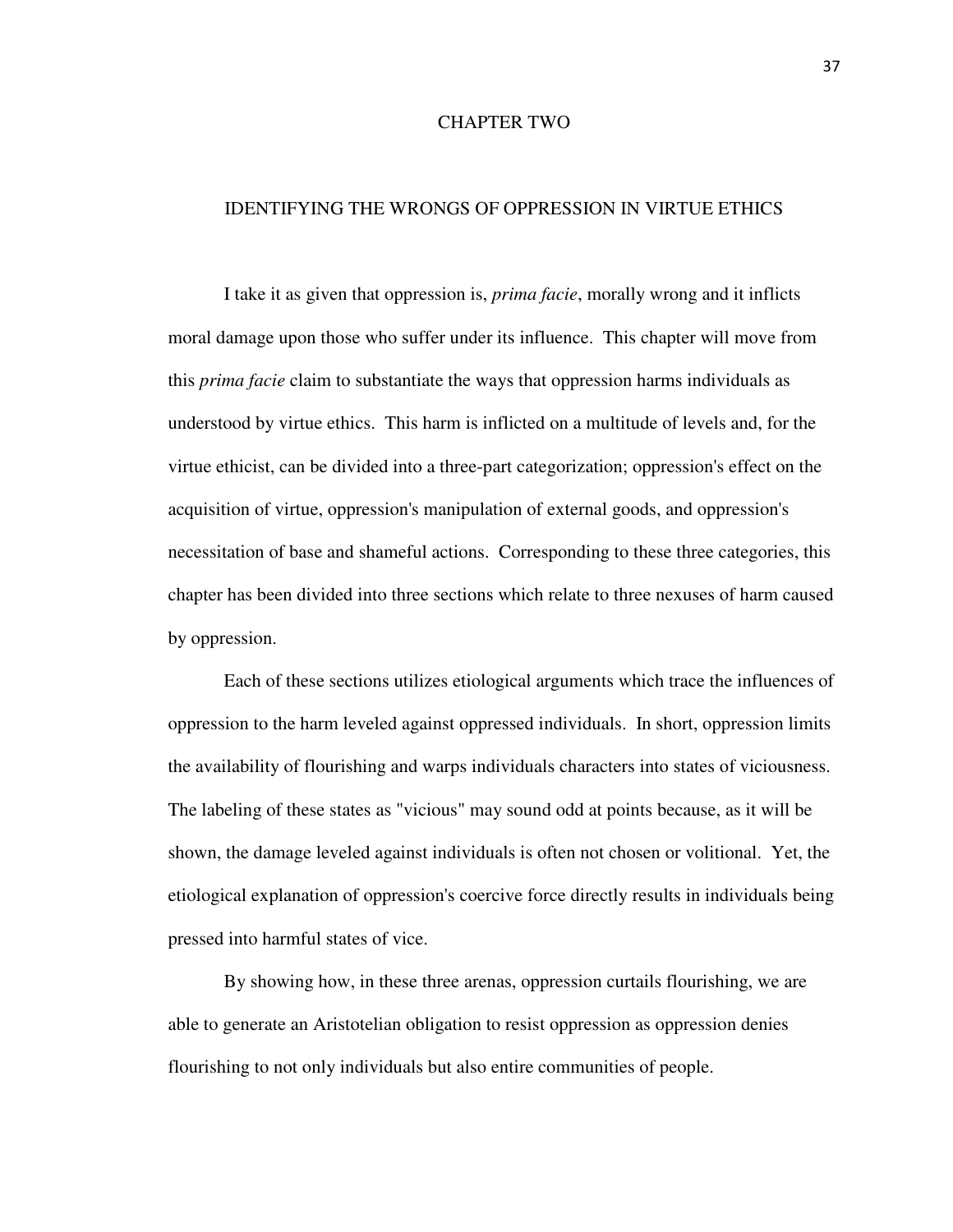It is clear that external influences are capable of effecting changes in the emotional and psychological states of moral agents. Oppression, as a force, affects the moral character of individuals and thus the existence of oppression limits individuals in their ability to be virtuous. This can be seen both in relation to the moral virtues as well as the intellectual virtues. Here, I wish to show how this is the case. In general, we need to see how virtues are affected by oppression and this effect manifests in three broad ways. First, some virtues are made a practical impossibility for oppressed individuals and the possibility for the achievement of these virtues is eliminated. Second, some virtues are affected in that their acquisition is made extremely difficult for the oppressed person. In a third way, some virtues become what Tessman has called "burdened," in that the proper and appropriate mean for the virtue is extreme.<sup>34</sup> In this third case, the agent does in fact inculcate a virtue as opposed to a vice but the virtue, due to the existence of oppression, is damaging and dangerous to its possessor. To illustrate how the virtues are (a) eliminated, (b) affected, or, (c) burdened, the specific moral virtues of temperance, courage, and so-called "good-temperedness," along with the intellectual virtues of wisdom and knowledge, will be outlined. These virtues illustrate, in specific detail, how the virtues are unduly manipulated by oppression in these three ways. This manipulation of virtue curtails agents in their habituation of these moral virtues and limits the availability of virtue and therefore flourishing. In each of these instances (and in reference to both types of virtue), it is essential that we see how oppression acts as a

<sup>34</sup> Tessman, *Burdened Virtues*, 2005, and, "Burdened Virtue of Political Resistance," in *Feminist Interventions in Ethics and Politics*, eds. Barbara S. Andrew, Jean Keller, and Lisa H. Schwartzman (Rowmann and Littlefield, 2005).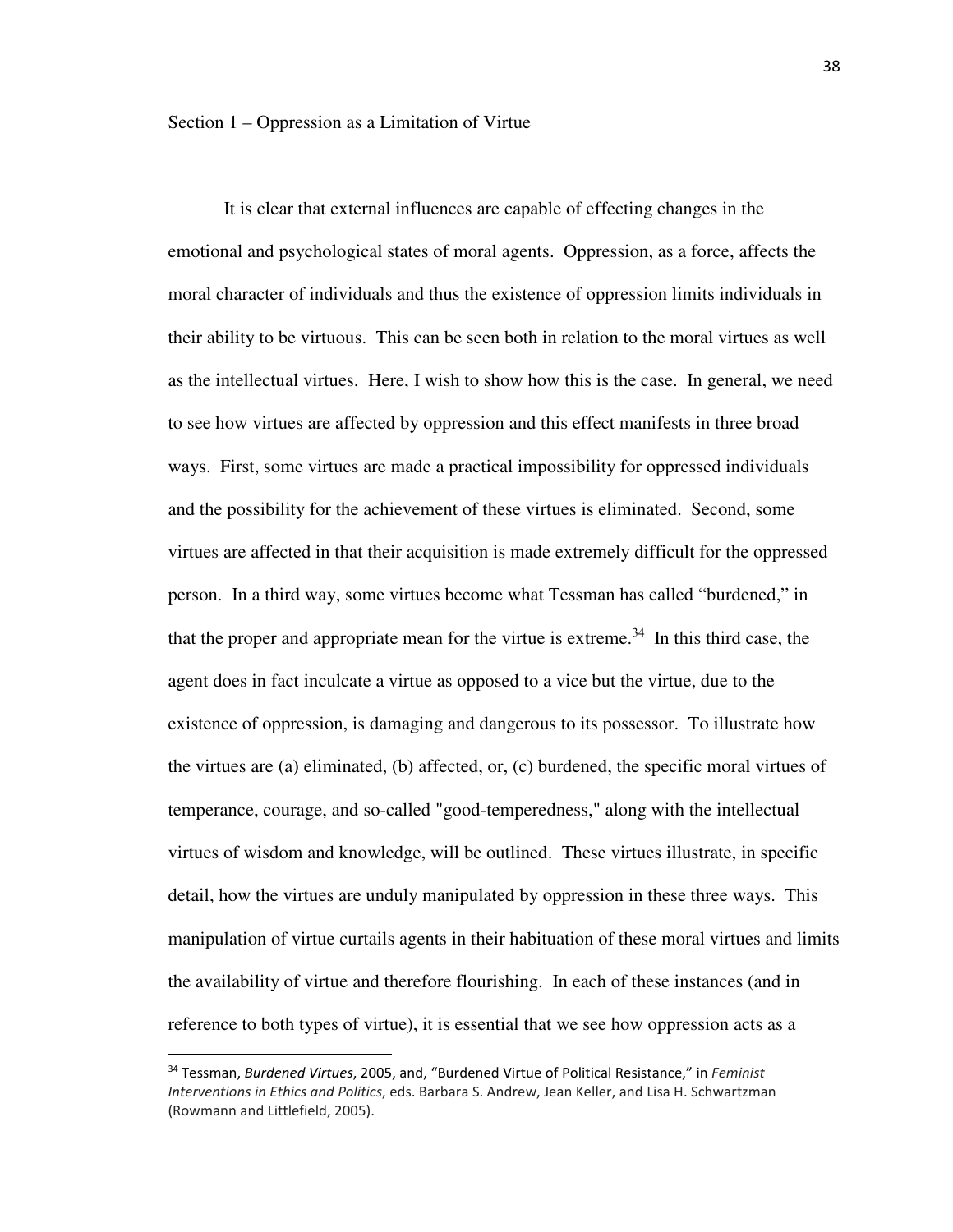causal force which inhibits individuals from developing the virtues necessary for the achievement of happiness (flourishing).

#### A. Temperance

<u>.</u>

 Let us first turn to the virtue of temperance, as it is through temperance that we can see how some virtues are made a complete impossibility by the existence of oppression. To understand how oppression makes temperance impossible for the oppressed it is necessary to first outline Aristotle's conception of temperance (and therein his understanding of appetites).

 Aristotle differentiates, at *Nicomachean Ethics* (*NE*) 1118b8, two different senses of appetite; "common appetites" and "peculiar appetites."<sup>35</sup> Common appetites are described as "natural" and connected to our base physical existence while peculiar appetites are described as preferences related to taste and individuated desires for particular foods. The desire in common appetites is physiological in nature and rooted in our need for food as a means for sustaining our physical existence. Peculiar appetites appear, for Aristotle, to be not physiological in nature but rather preferential to taste.

 Charles Young argues that "[Aristotle's] distinction between common and peculiar appetites is better seen, not as a distinction between two different kinds of appetite, but rather as a distinction between different grounds for our having the appetites we do."<sup>36</sup> I agree with Young and resist moves to distinguish two different types of appetites. Such a move is not supported by the text. To claim that there are two different types of appetites

<sup>35</sup> The entire project uses the W.D. Ross translation of the *Nicomachean Ethics*. Any use of different translations, when used for points of comparison, will be noted at that time.

<sup>36</sup> Charles Young, "Aristotle on Temperance," *The Philosophical Review* 97, no. 4 (1988), 531.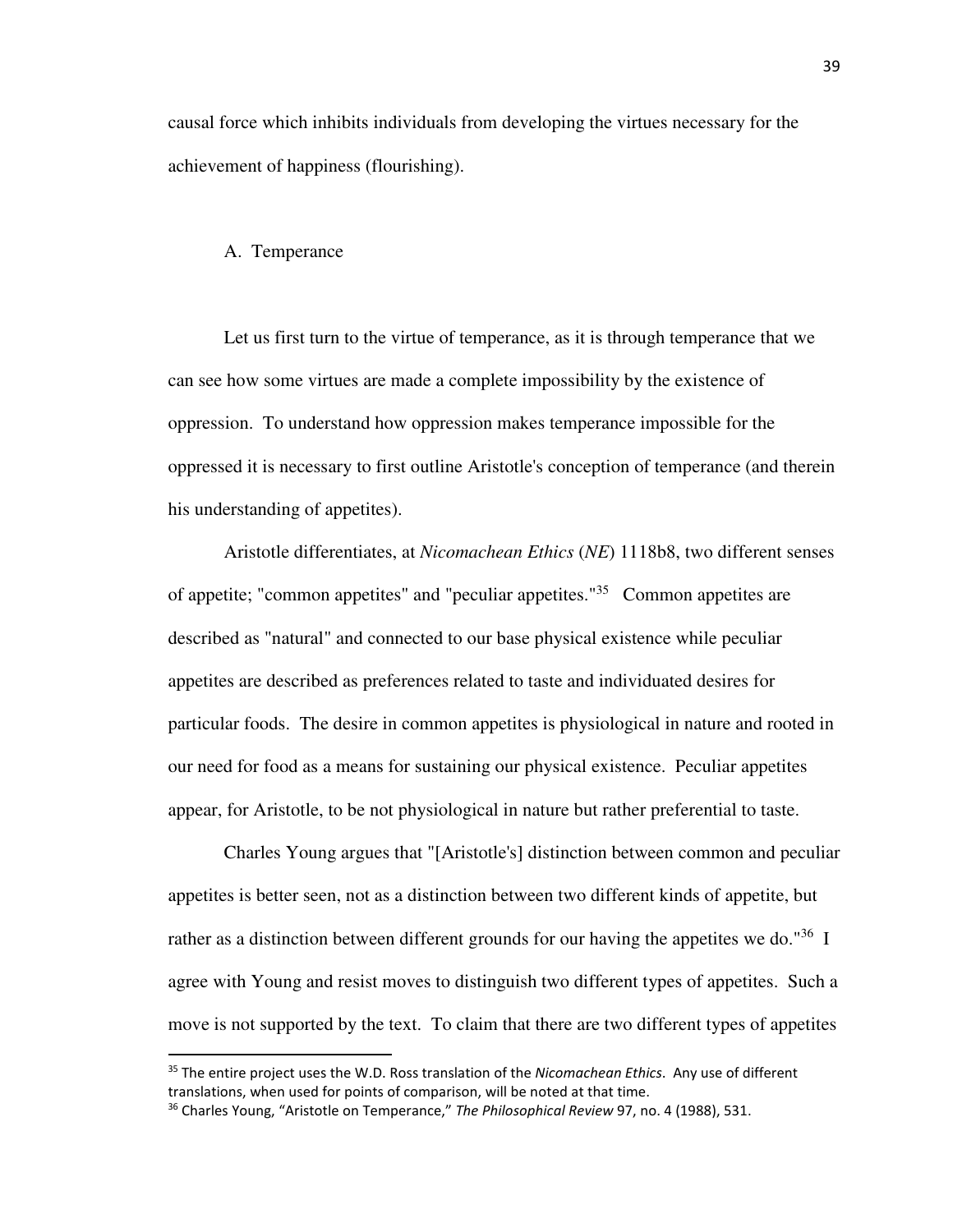would require the identification of two independent virtues to govern these two types of appetites. Aristotle would have to distinguish different (but related) virtues of temperance as he does with generosity and magnificence in chapters one and two of Book IV. Since Aristotle does not do this it is disingenuous to the text to claim that his descriptions of common and peculiar appetites are meant as a difference in kind.

 If we accept Young's account, as I suggest that we do, we are given a picture of temperance by Aristotle which responds to our layered and complex relationship to food. At a basic level we desire food for survival, but our desire for food does not simply reduce to physical need and can, after the physiological need is met, become preferential for pleasure and enjoyment.

 Interestingly, these two sources of desire regarding food require that we provide two corresponding accounts of intemperance, particularly in relation to situations where these desires are unsatisfied. When peculiar appetites go unfulfilled we are left with what Aristotle calls a "craving" (1118b10). These cravings are a form of profligacy and beyond the mean of temperance. The specific criteria of time, place, degree, manner, and motive (1106a22, 1109a26) in relation to the doctrine of the mean yield an assessment of such errant desires. For example, one may experience a peculiar appetite for a food which is ethically repugnant (such as foie gras or veal), or have a peculiar complaint at an inappropriate time (such as complaining that the food at a funeral is not to your liking). In this way, we can be intemperate in regards to our peculiar appetites and this intemperance is explained through the enumerated criteria of the doctrine of the mean found repeated in Book II.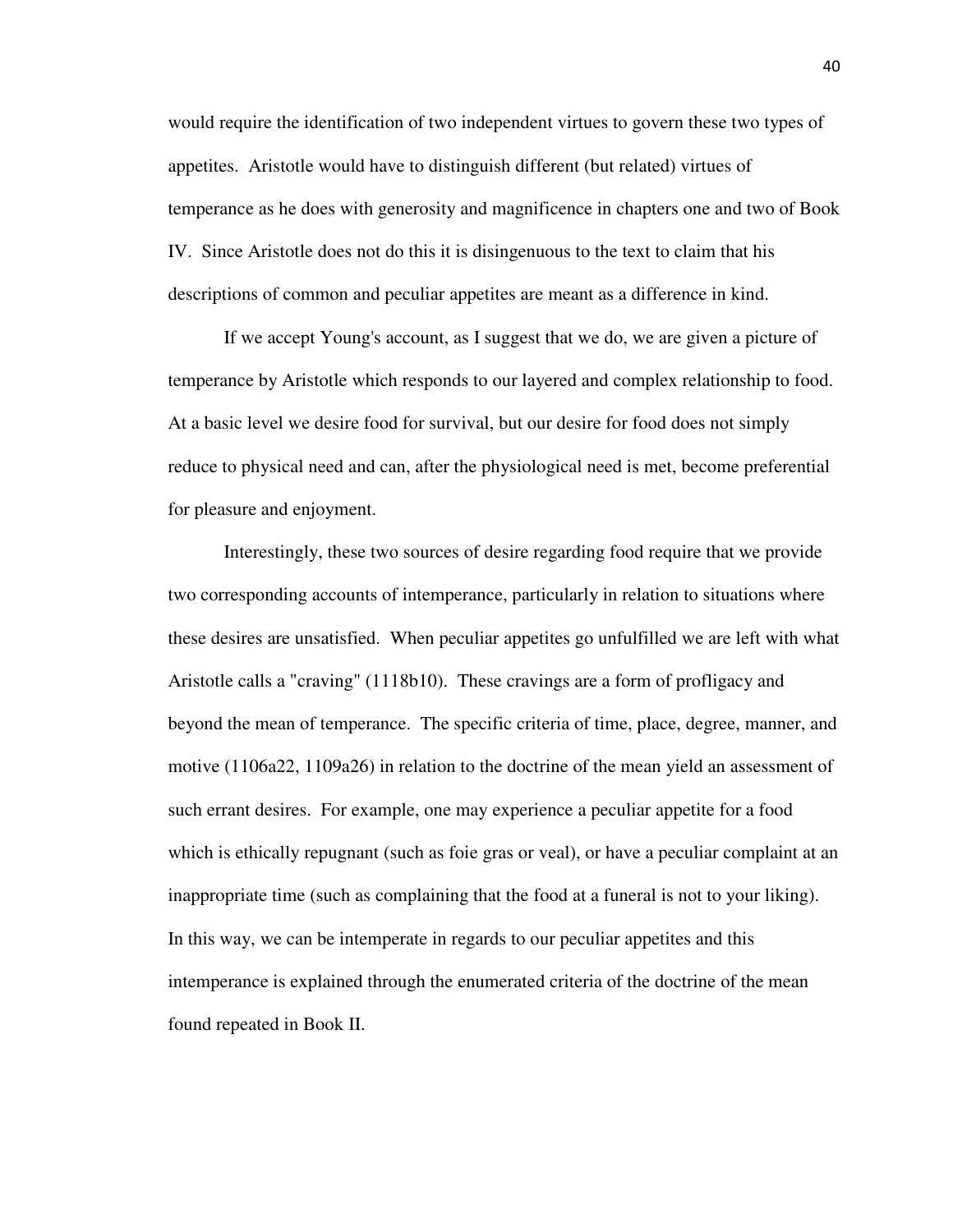On the other hand, when common appetites go unfulfilled we are left having to provide a different moral analysis. While the conditions of time, place, manner, and motive remain morally relevant, common desires are first weighed against the criteria of satisfaction. That is, the primary moral question of our physiological desires for sustenance relate to the ability to realize these desires through survival eating. When common appetites are met our immediate desires for food are satiated. This satiation is temporary and these desires will reemerge at a later time when our bodies again desire nourishment. In this way, common desires can be called 'hunger.' While possibly complicated by peculiar cravings for a particular food when we are hungry, the common appetites are satisfied not through particularly desired foods but rather by eating *some* food. To satisfy a common desire, food must be consumed. For common appetites, it is only after the possibility of satiation is made manifest that we can raise further evaluative concerns about the conditions of these desires.

 Thus, Aristotle claims, "in the natural appetites [read: common desires] few go wrong, and only in one direction, that of excess" (1118b15). Aristotle seems quite correct in claiming that there is, but with one exception, only errors of excess in regards to common appetites. The error of deficiency in regard to our common appetites would only arise in individuals who, do to physiological<sup>37</sup> or psychological<sup>38</sup> disorders and

-

 $37$  Specifically, this is the medical condition of cachexia. Cachexia, sometimes called "chronic wasting" disease," is "a complex metabolic syndrome associated with underlying illness and characterized by loss of muscle with or without loss of fat mass," Evans, W. J., Morley, J. E., Argilés, J., Bales, C., Baracos, V., Guttridge, D., Jatoi, A., Kalantar-Zadeh K., Lochs, H., Mantovani, G., Marks, D., Mitch, W.E., Muscaritoli, M., Najand, A., Ponikowski, P., Fanelli, F.R., Schambelan, M., Schols, A., Schuster, M., Thomas, D., Wolfe, R., Anker, S.D. (2008). "Cachexia: A New Definition." *Clinical Nutrition* 27, no. 6 (2008), 794. Cachexia is a medical condition which is the result of larger illnesses, sickness, or disease where individuals experience a radical reduction (or elimination) of the natural desire for food. While most often associated with cancer, it also occurs in patients with pulmonary disease, chronic kidney disease, sepsis, and even Crohn's disease. If, via medication, patients cannot regain their nutritive desires they must be fed through gastric tubes or other artificial means.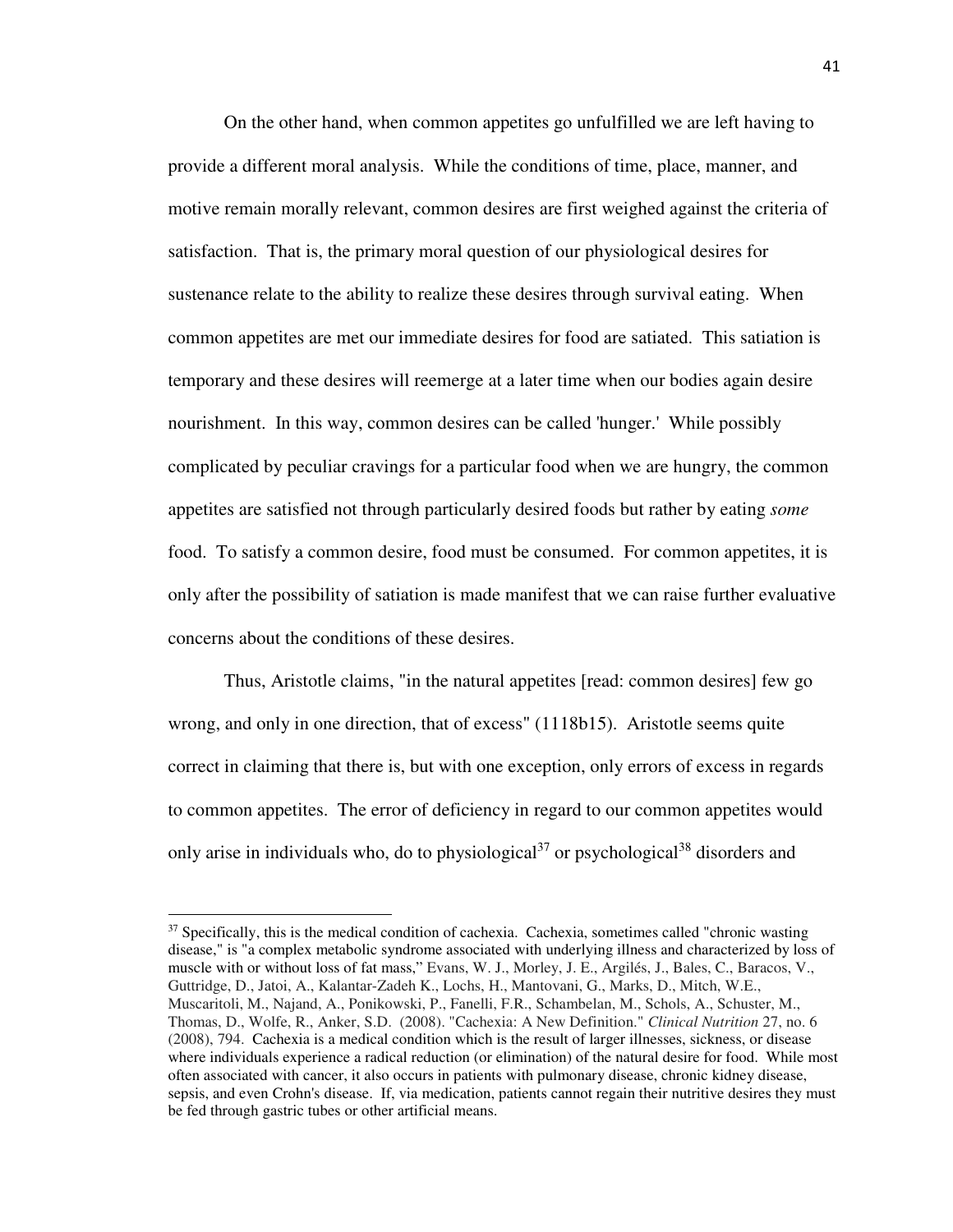diseases, would not possess the natural instinct for nourishment. Where Aristotle is patently wrong is in his claim of rarity concerning this vice of excess. In fact, it would appear that the countless people who suffer in poverty experience this excessive desire. When the basic need for food goes unfulfilled, placing individuals in a state of starvation, or is fulfilled without the requisite nutrients needed for proper functioning of the body, as in malnutrition, the individual suffers from an excessive desire for food. As odd as this sounds, underfed, starving, or malnourished people are physiologically forced into a state of wanton intemperance, and this intemperance is one of excess. Considerable clinical research in nutrition, psychology, and physiology can attest to this counter-intuitive claim.

 Ancel Keys, as lead researcher, headed the Minnesota Starvation Experiment which sought to explore and explain the psychological and physiological effects of food deprivation.<sup>39</sup> During the experiment, which began in 1944, subjects were placed on progressively restrictive diets and their psychological states were detailed. First subjects were put on a 3,200 calorie per day diet to determine their "ideal weight." Following this initial period (which was, for most subjects, a caloric restriction from their everyday eating habits), subjects had their caloric and food intake severely restricted for 24 weeks where they were allowed to return to "normal eating habits" only after they had achieved a weight-loss goal of dropping 75% of their initial body weight. During the 24-week

-

<sup>&</sup>lt;sup>38</sup> It is possible that eating disorders such as anorexia represent a psychological disorder which results in insensitivity to food. While acknowledging this possibility I am wary about reducing eating disorders to mere food insensitivity. Research into eating disorders, such as anorexia, has shown that these conditions are rooted in "emotional, physical, and spiritual wounds" which merely manifest in one's relation to food. Carol Emery Normandi and Laurelee Roark, *It's Not About Food: End Your Obsession with Food and Weight* (Penguin Putnam, 1999), xvii.

<sup>39</sup> Jean Polivy, "Psychological Consequences of Food Restriction," *Journal of the American Dietetic Association* 96, no. 6 (1996).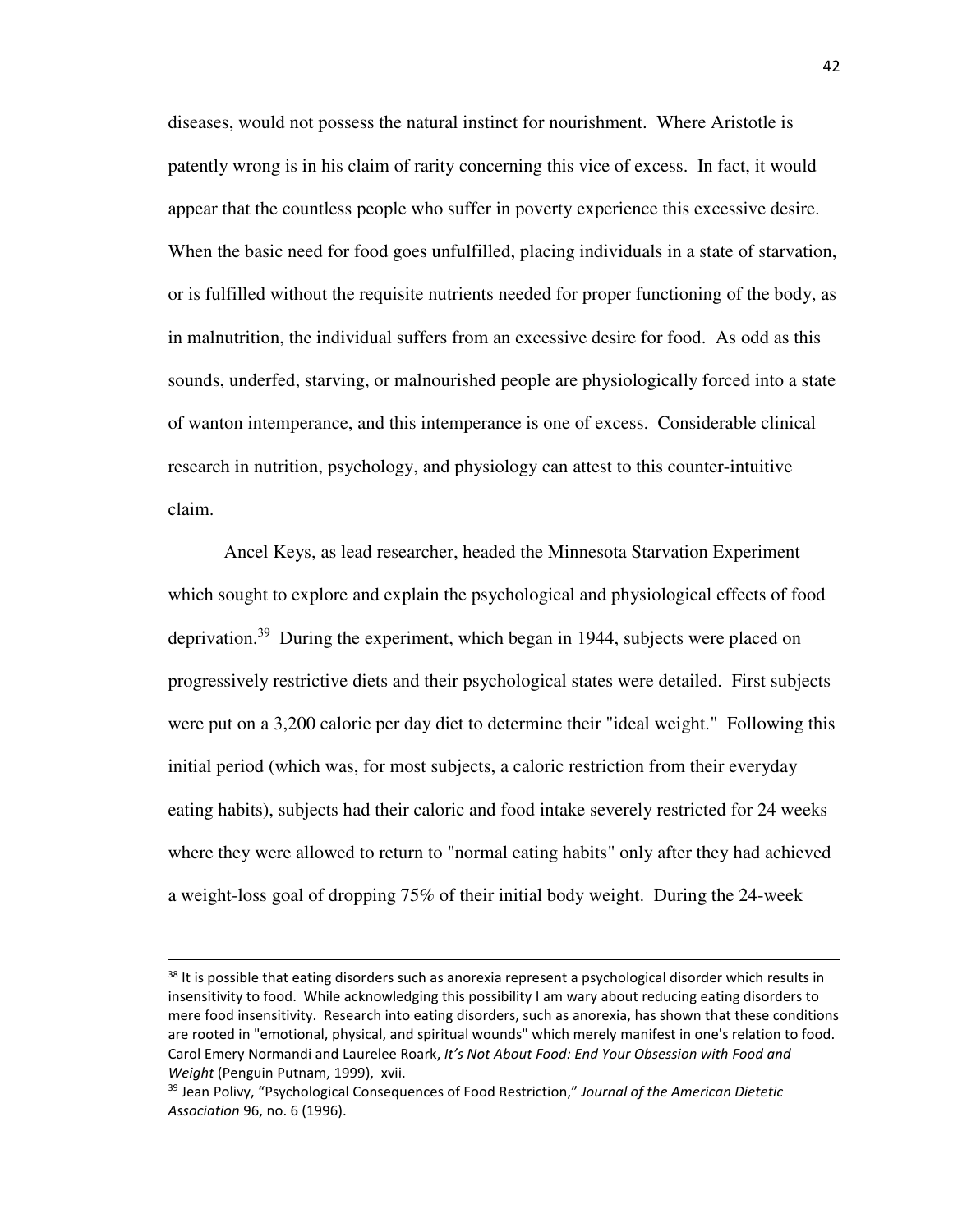starvation period, subjects ate minimal diets of potatoes, bread, and pasta thus mimicking the eating conditions faced by soldiers and civilians during World War II. Keys found that when the subjects were placed into a state of starvation they "became increasingly focused on food; they collected recipes, hung pinup pictures of food, and changed career plans to food-related activities such as becoming a chef."<sup>40</sup> Keys found that extreme food deprivation results in not only an increase in the desire for food, but also an increase in intensity of desire. Once subjects achieved their weight-loss goal, they were placed upon unrestricted diets for 12 weeks where they were permitted to eat unlimited amounts of food of their own choice. Keys found that during this unrestricted eating period subjects over-ate, gorged, and binged, and in some cases even stole food when food supplies were readily available. Similar results were found by researchers questioning Canadian prisoners of war who had been subject to food deprivation during their incarceration.<sup>41</sup> Interviewees reported patterns of binge eating which continued from the time of their initial release and well into their civilian life after the war.

 Whether in cases of voluntary starvation (as exhibited during the Minnesota Starvation Experiment) or involuntary starvation (as exhibited by Canadian POW's), the effect of food deprivation seems to be the development (and maintenance) of excessive common desires for food. While Aristotle notes, and criticizes, "belly-gods" (or "those people... that fill their belly beyond what is right," 1118b19) as an example of intemperance, what he does not see is that the same excessive desire for food is found in those who are systematically denied access to food. The only difference, *qua* temperance, between the belly-god and those experiencing starvation appears to be the

<sup>40</sup> Polivy, Psychological Consequences," 598.

<sup>41</sup> Jean Polivy, Sharon B. Zeitlin, C. Peter Herman, and A. Lynne Beal, "Food Restriction and Binge Eating: A Study of Former Prisoners of War," *Journal of Abnormal Psychology* 103, no. 2 (1994).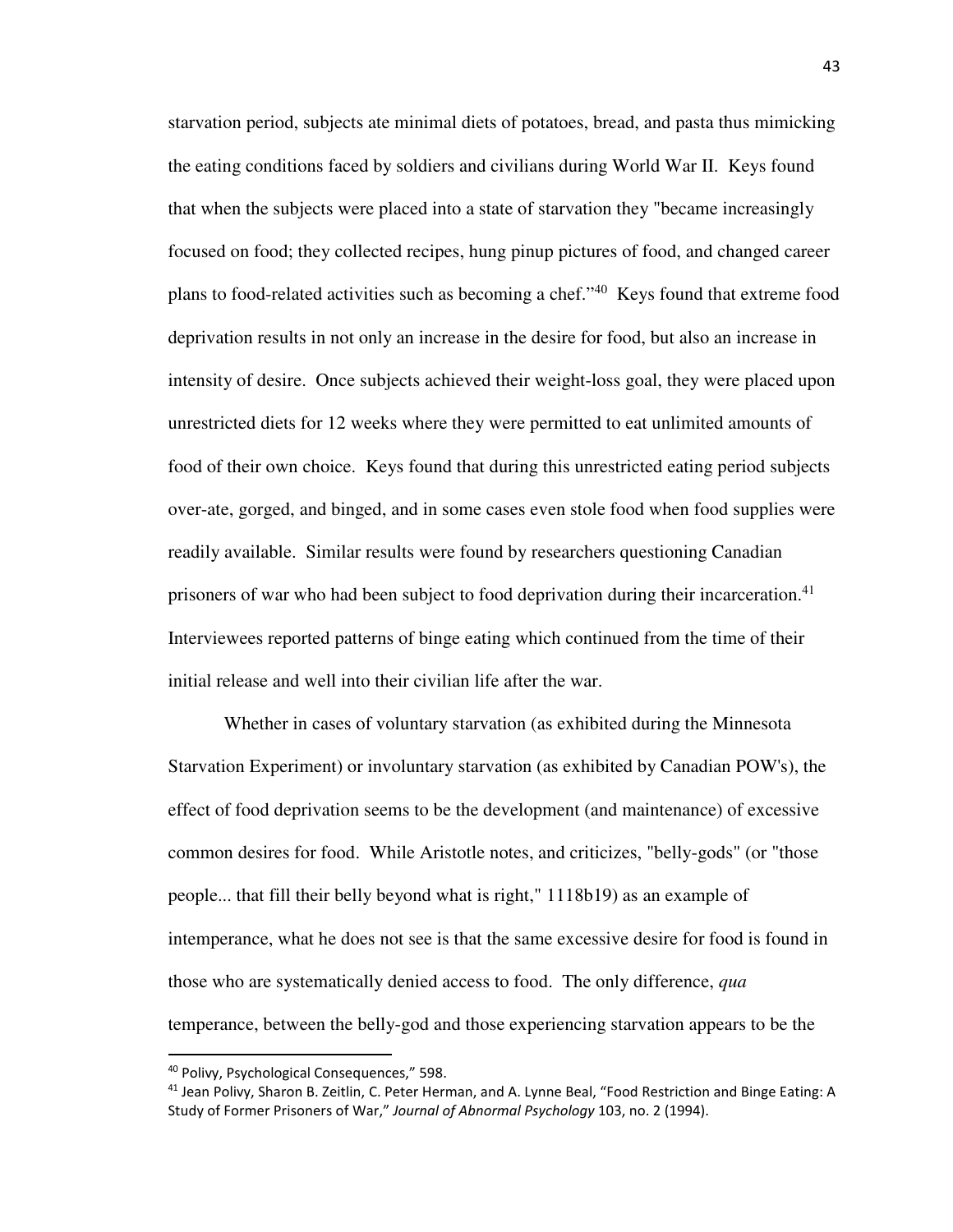ability to satisfy the excessive common desire. In both cases, there exists an errant desire of excess relating to common desires and the existence of this excessive desire results in intemperance.

 This discussion of the virtue of temperance demonstrates the ways that oppression can deny the availability of virtue and therefore limit flourishing but the significance of this example extends beyond merely elucidating this point and holds further special significance in this discussion. The special significance of temperance in relation to oppression comes from the important ways in which this specific virtue intersects with the practical maintenance of power and oppression. Rolf Künnemann and Sandra Epal-Ratjen, writing on behalf of the American Association for the Advancement of Science, highlight what they call "food-related oppression" claiming the manipulation of food is one of the most common ways that individuals and groups are held under manipulative and oppressive control.<sup>42</sup> Further, they claim, "control over the access to food and foodproducing resources of other people and peoples is one of the most fundamental sources of power over them."<sup>43</sup> The immoral misuses of this power are forms of oppression, and there are important definitive correlations between oppressive political structures and their manipulation of food and food availability.

 In the most bold and egregious forms, food is directly and intentionally targeted as a weapon of political and social control and thus can be used as a vehicle for enforcing and maintaining oppressive structures. Food, due to the bare necessity that it serves, is a particularly effective tool for subjection and manipulation. One striking and paradigmatic example of this can be seen in the distribution (or lack thereof) of food by

<sup>42</sup> Rolf Künnemann and Sandra Epal-Ratjen, *The Right to Food: A Resource Manual for NGO's* (AAAS Science and Human Rights Program, 2004), 18.

 $43$  Ibid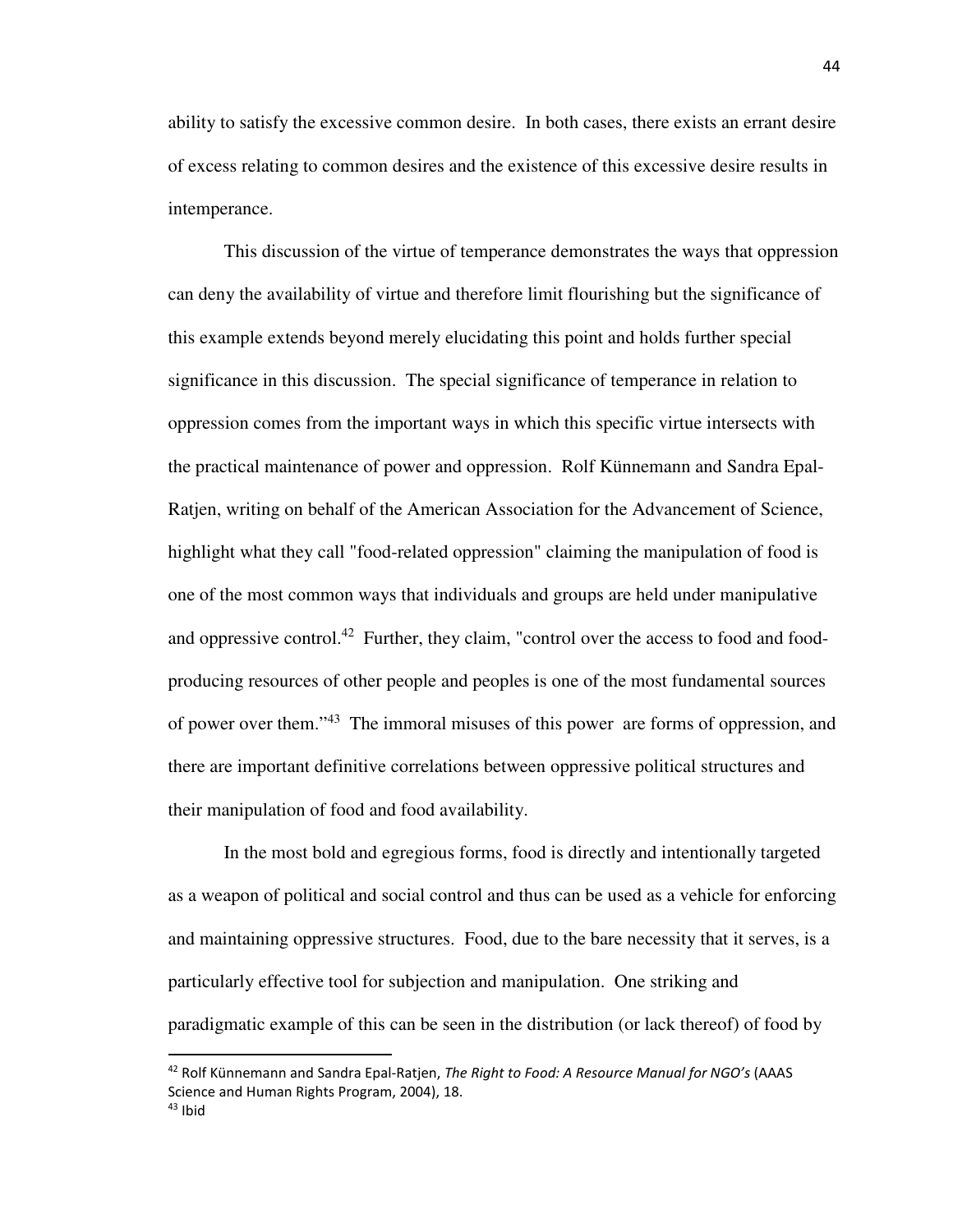syndicated warlords during the civil war in Somalia. In 1991, after losing the backing of the Russian Soviets, the communist government of Somalia was overthrown and the country erupted into a brutal civil war. The civil war was primarily fought between two militias, one led by Ali Mahdi Mohamed and the other Mohammed Farah Aidid. Both men, commonly described as "warlords," used the systematic withholding of food to further their cause.<sup>44</sup> One of the immediate results of the outbreak of the civil war was a widespread famine which, according to the UN, caused over 240,000 deaths.<sup>45</sup> The UN created a special taskforce, named United Nations Operations in Somalia (UNOSOM) to respond to the pressing needs of civilians. In conjunction with US forces who carried out their own "humanitarian" missions, the UN attempted to supply food to relieve the effects of the famine but their attempts ultimately failed. The failure of this humanitarian aid was due to the fact that food relief efforts were funneled primarily through the warring factions. Aidid and Mohamed both accepted food from the UN and distributed the food to civilians as a reward for support for their faction. Civilians were given a choice between supporting one of the aligned militia groups and aiding the war efforts or starvation. This direct withholding of food from the civilian population represents the most severe form of oppression manifest through food manipulation.

 Beyond cases of intentional and forced food manipulation, such as those represented by the case of the Somali civil war, the existence of so-called "food deserts" also works as a tool of oppressive food manipulation. The term "food desert," first used in the 1990's in Scotland, does not currently have a uniform or agreed upon definition and

<sup>44</sup> Stephen Reese, Oscar Gandy, and August Grant's, *Framing Public Life: Perspectives on Media and Our Understanding of the Social World* (Routledge, 2001) provides a lengthy case study of the use of the term "warlord" in reference to Mohamed and Aidid as used by major media outlets in the Western world. The consensus is that this term was not only widely used, but used accurately.

<sup>45</sup> Ken Menkhaus, "Somalia: A Situation Analysis," WRITENET (2000), 3.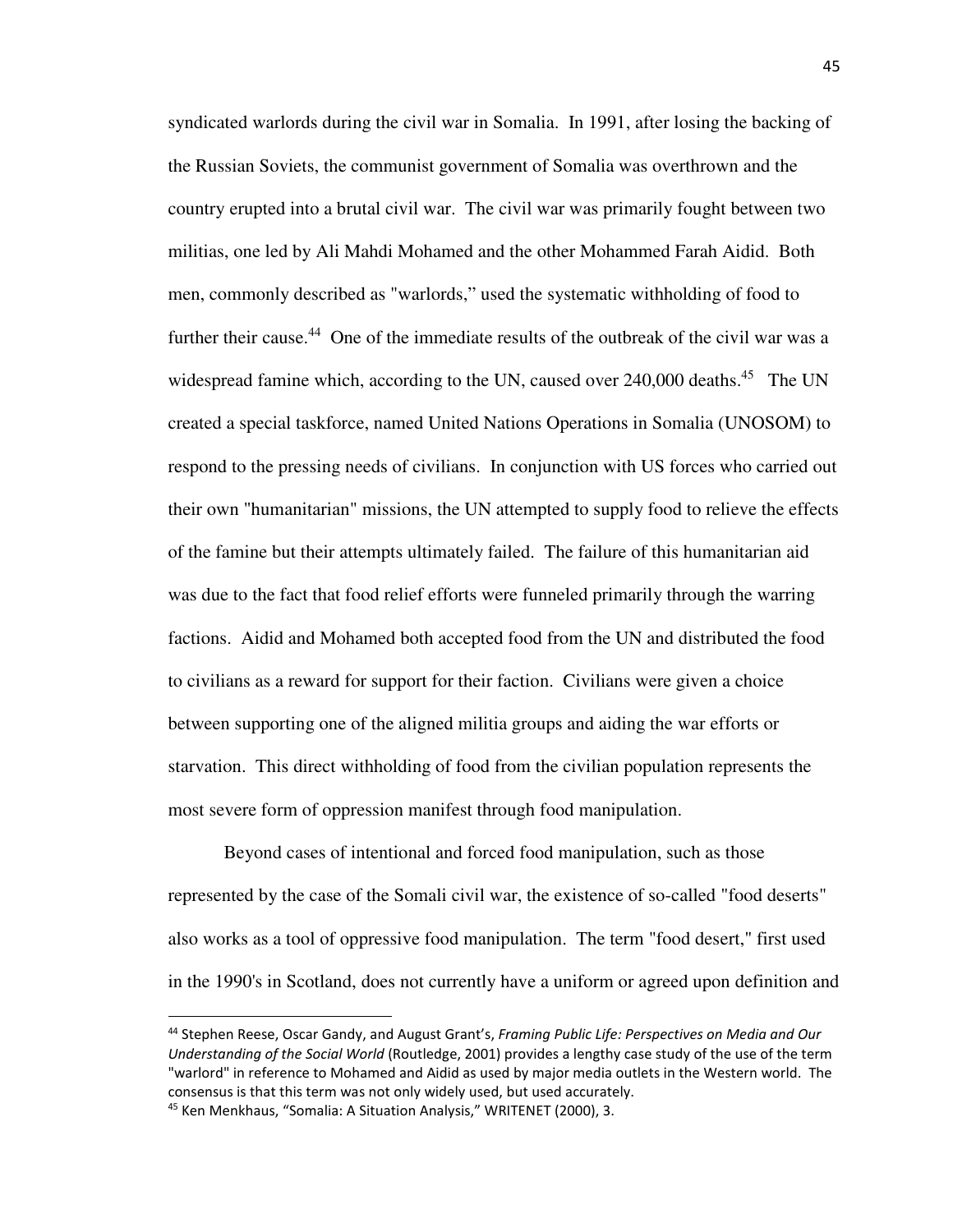the term encompasses a wide range of related topics. <sup>46</sup> Some define food deserts based upon availability and affordability of healthy food,<sup>47</sup> while others define food deserts as locations where food options are limited to types of businesses of limited employees.<sup>48</sup> In short, a food desert is a geographical area in which healthy food availability is limited and food options are predominately served by convenience stores and fast food services. The term "food desert" is contrasted with "food oases" where a food oasis is a location where a plurality of healthy food options exist at affordable prices. In food deserts there may be an abundance of food and an abundance of food outlets, but by-and-large it is only highly processed "empty calorie" food, rich in fat, sugars, sodium, and hydrogenated oils, all of which have deleterious health effects. Fresh vegetables, fruits, and nutritious alternatives are scarce, if available at all. Food deserts have become an important topic of scholarship for urban planners, public health officials, civic engineers, dietitians, and activists because almost all studies and surveys of food deserts show that food deserts exist disproportionately in economically poor areas, be they rural or urban, <sup>49</sup> and disproportionately affect people of color.<sup>50</sup>

<sup>46</sup> Steven Cummins and Sally Macintyre, "'Food Deserts' – Evidence and Assumption in Health Policy Making," *BMJ* 325, no. 7361 (2002).

 $47$  Ibid.

<sup>&</sup>lt;sup>48</sup> Deja Hendrickson, Chery Smith, Nicole Eikenberry, "Fruit and Vegetable Access in Four Low-Income food desert communities in Minnesota," *Agriculture and Human Value* 23 (2006).

<sup>49</sup> See Linda Alwitt and Thomas Donley's, "Retail Stores in Poor Urban Neighborhoods," *Journal of Consumer Affairs* 31, no. 1(1997), and, LaVonna Blair Lewis, David C. Sloane, Lori Miller Nascimento, Allison L. Diamant, Joyce Jones Guinyard, Antronette K. Yancey, and Gwendolyn Flynn's "African Americans' Access To Healthy Food Options in South Los Angeles Restaurants," *American Journal of Public* Heath 94, no. 4 (2005).

<sup>&</sup>lt;sup>50</sup> See Marva Lewis and Joy Osofsky's "Violent Cities, Violent Streets: Children Draw Their Neighborhoods," in *Children in a Violent Society*, ed. Joy Osofsky (Guildford Press, 1995), and, Jason P. Block, Richard A. Scribner, and Karen B. DeSalvo's "Fast Food, Race/Ethnicity, and Income," *American Journal of Preventative Medicine* 27,no. 3 (2004), and, Kimberly Moreland, Steve Wing, and Ana Diez Roux's "The Contextual Effect of the Local Food Environment on Resident's Diets: The Atherosclerosis Risk in Communities Study," *American Journal of Public* Health 92, no. 11 (2002).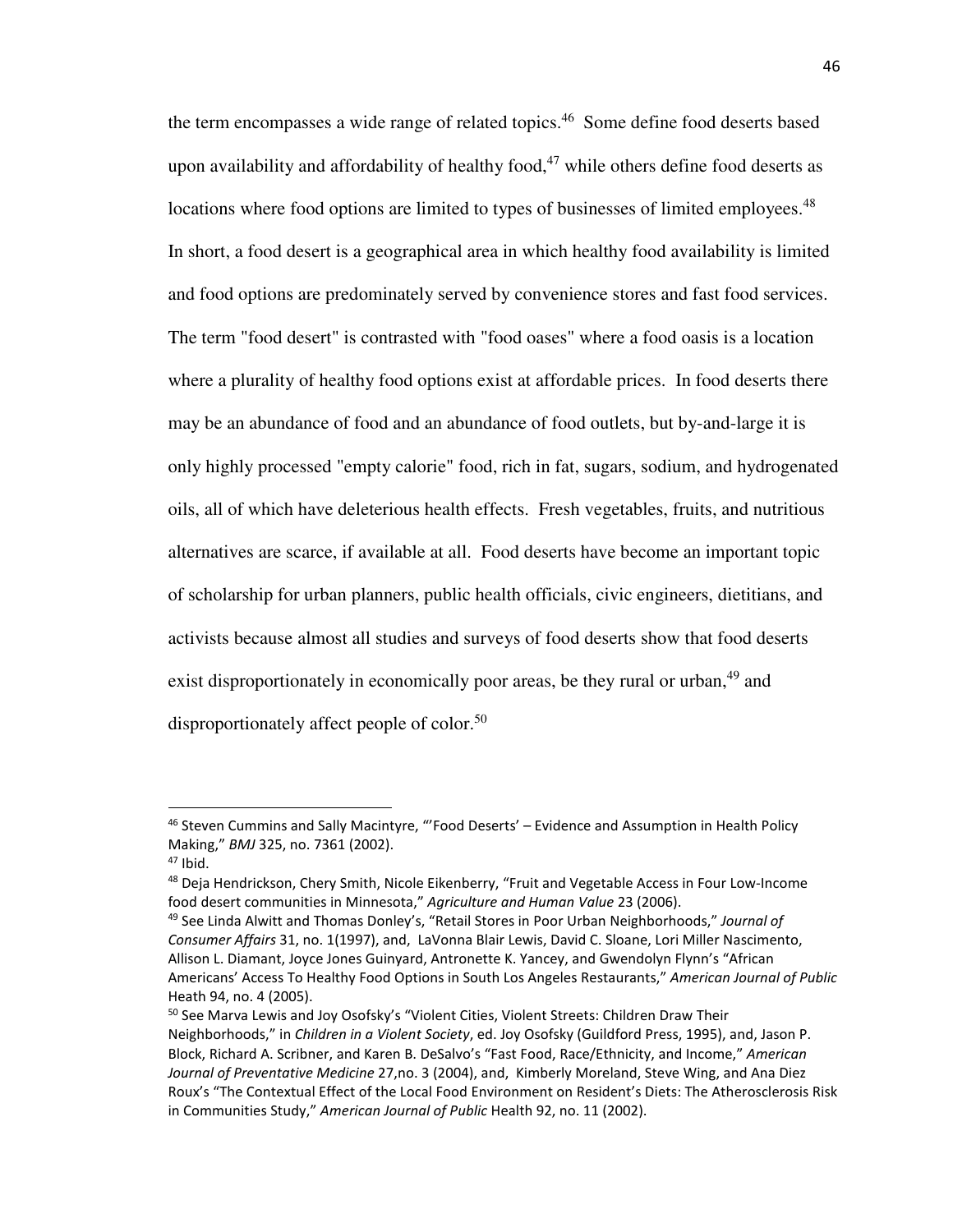While it is clear that victims of starvation do not have their food needs met, and therefore are intemperate, it is, on the surface, less clear how food deserts relate to common desires. It might appear that food deserts, and the coerced unhealthy choices they impose upon residents, relate to peculiar desires, yet it can be shown that food deserts create a similar intemperance of excess to starvation in relation to common desires. Common desires are distinguished from peculiar desires in their root cause, and the root cause of common desires for food is physiological in nature. Physiologically, the body desires, for health and maintenance, certain nutritional qualities. Proteins, complex carbohydrates, and nutrients are all desired by the body for healthy function and these nutrients are exactly what is often missing in diets constructed within food deserts. While a preference for romaine lettuce over green-leaf lettuce is a peculiar desire, the need and desire for produce is common. In food deserts, these basic biological needs are not being met, and the common desires not satisfied. If physiological desires are not met, individuals are left wanting. It is this wanting for that which cannot be fulfilled that marks the vice of intemperance.

 Shown through the cases of both the Somali civil war and existence of food deserts, individuals and communities suffering under oppressive systems of food manipulation are left with their appetites unfulfilled. In Somalia, the unfulfilled common appetites resulted in starvation, malnutrition, and, all too often, death. In American food deserts, the unfulfilled common appetites result in malnutrition, public health crises, and, in some cases, premature death. If the clinical research into starvation and malnutrition is correct, and people who exist with their common appetites left unfulfilled experience an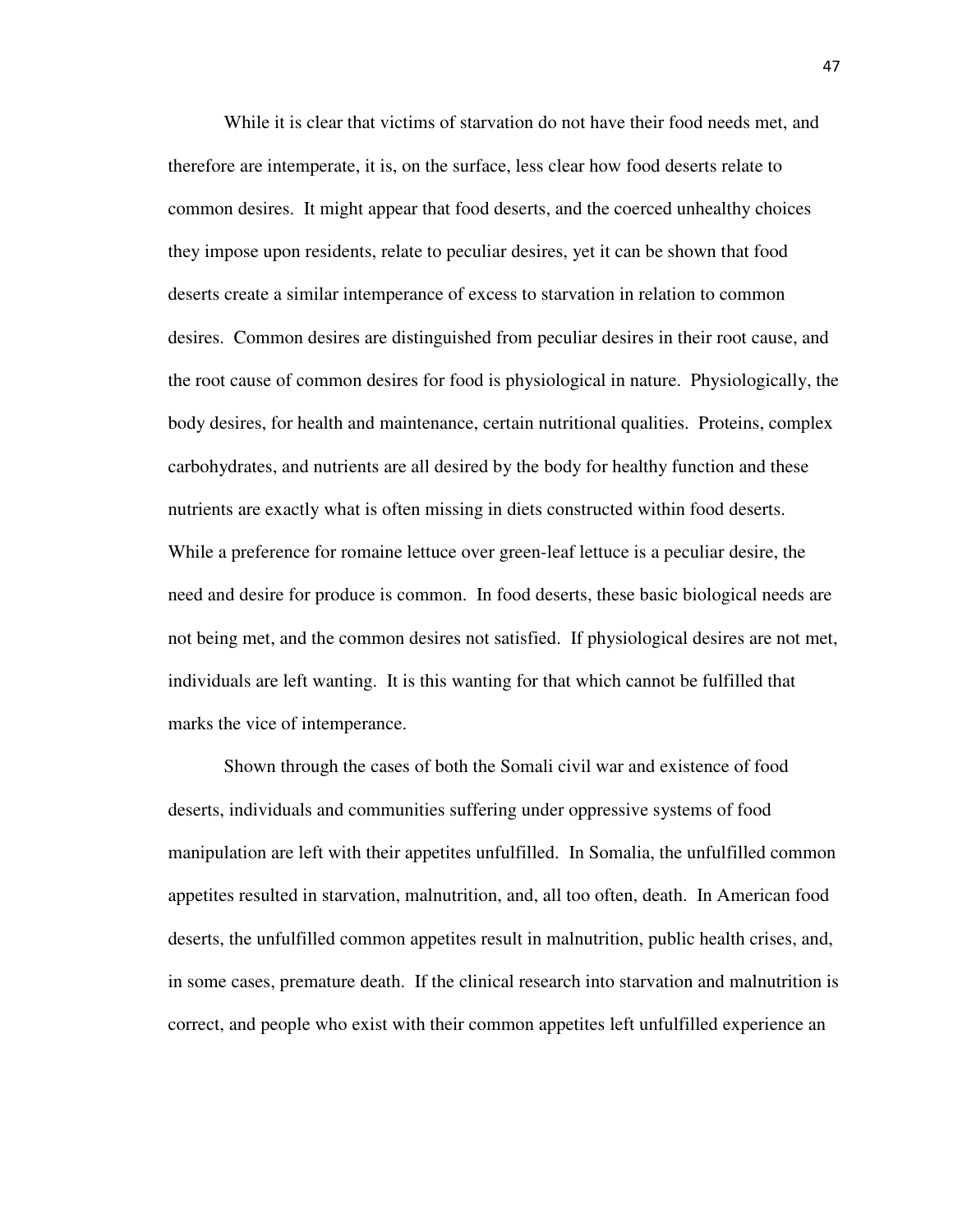increase in unsatisfied desire, then both of these oppressive circumstances perpetuate vice.

 There are important differences between the starvation experienced in Somalia and the needs left unfulfilled by food-deserts, and it needs to be made clear that the parallels being drawn here between these cases are not done to equate, in total, the experiences, the suffering, or the consequences of each case. It's plain to see that victims of forced starvation suffer in their gluttony exponentially more than do individuals living in food-deserts. And individuals in food-deserts may "quiet" their common desires through eating undesirable food whereas the victims in Somalia lacked this possibility. Additionally, those trapped in food-deserts possess, to some degree, an ability to (even temporarily) leave the area which cannot fulfill their needs whereas Somali civilians lacked this possibility.

 While we must acknowledge these differences, the physiological (and moral) evaluation remains. If an individual exists with their common and physiological needs unmet, they are pressed into a state of vicious excess which is subject to evaluation by virtue ethics. The oppressive structures which manipulate food availability create an atmosphere where the virtue of temperance is made impossible and thus these oppressed people are morally harmed. Further, it is the oppressive regimes and circumstances which necessitate this harm.

#### B. Courage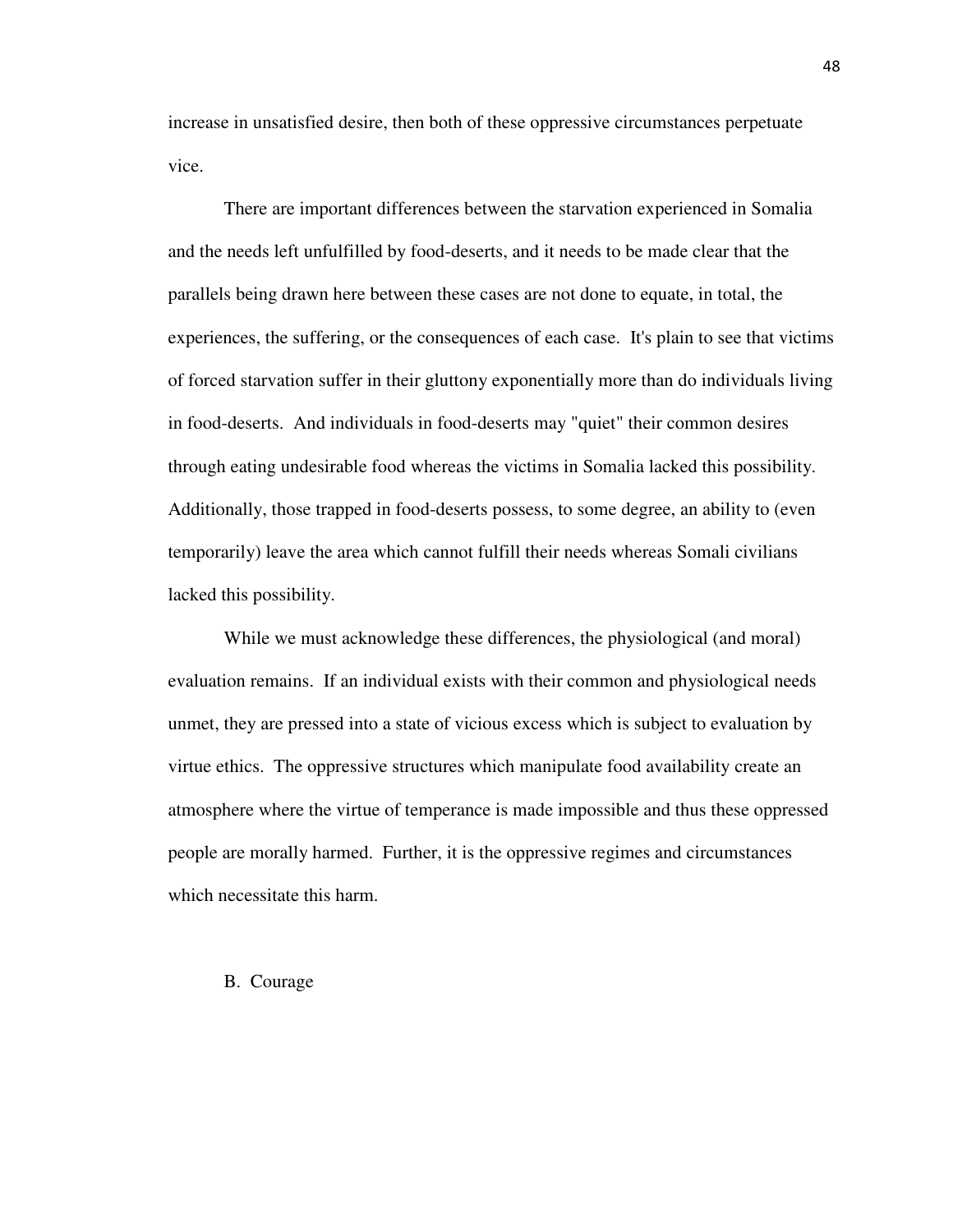The effect that oppressive structures have on virtues is not limited to making them impossible for oppressed people. While temperance may be made a practical impossibility for those suffering under the conditions of oppressive regimes, other virtues are affected by the existence of oppression, yet not to the point of complete unavailability. Some virtues, due to the existence and effect of oppression, are onerous and their development appears to verge on the supererogatory.

 One particularly powerful and poignant instance of this limitation of virtue can be seen in the manipulation of fear through systematic violence. Ann Cudd, in her thorough exploration of oppression, claims that "violence is and has always been a critical component in the origin and maintenance of oppression."<sup>51</sup> Cudd sketches and chronicles the complex ways in which violence, both overtly and implicitly, is utilized as a tool for maintaining oppression, concluding that we can see the power, influence, and ramifications of violence in systematic oppression by looking at the "statistical evidence that a group acts in a more constrained or less beneficial way" due to their exposure to said violence.<sup>52</sup> Here, I would like to provide some statistical evidence of just this sort which connects oppression and violence and substantiates the effects of exposure to violence on the availability of virtue. While Cudd's project is to chronicle the connection between violence and oppression, her conclusion of groups being forced to act in "more constrained or less beneficial way[s]" has broad implications for virtue ethicists and our understanding about the availability of virtue.

 When talking about violence it is essential that one distinguish between acute and chronic violence. Acute violence occurs when individuals are faced with temporally

<sup>51</sup> Cudd, *Analyzing Oppression*, 85.

<sup>52</sup> Cudd, *Analyzing Oppression*, 91.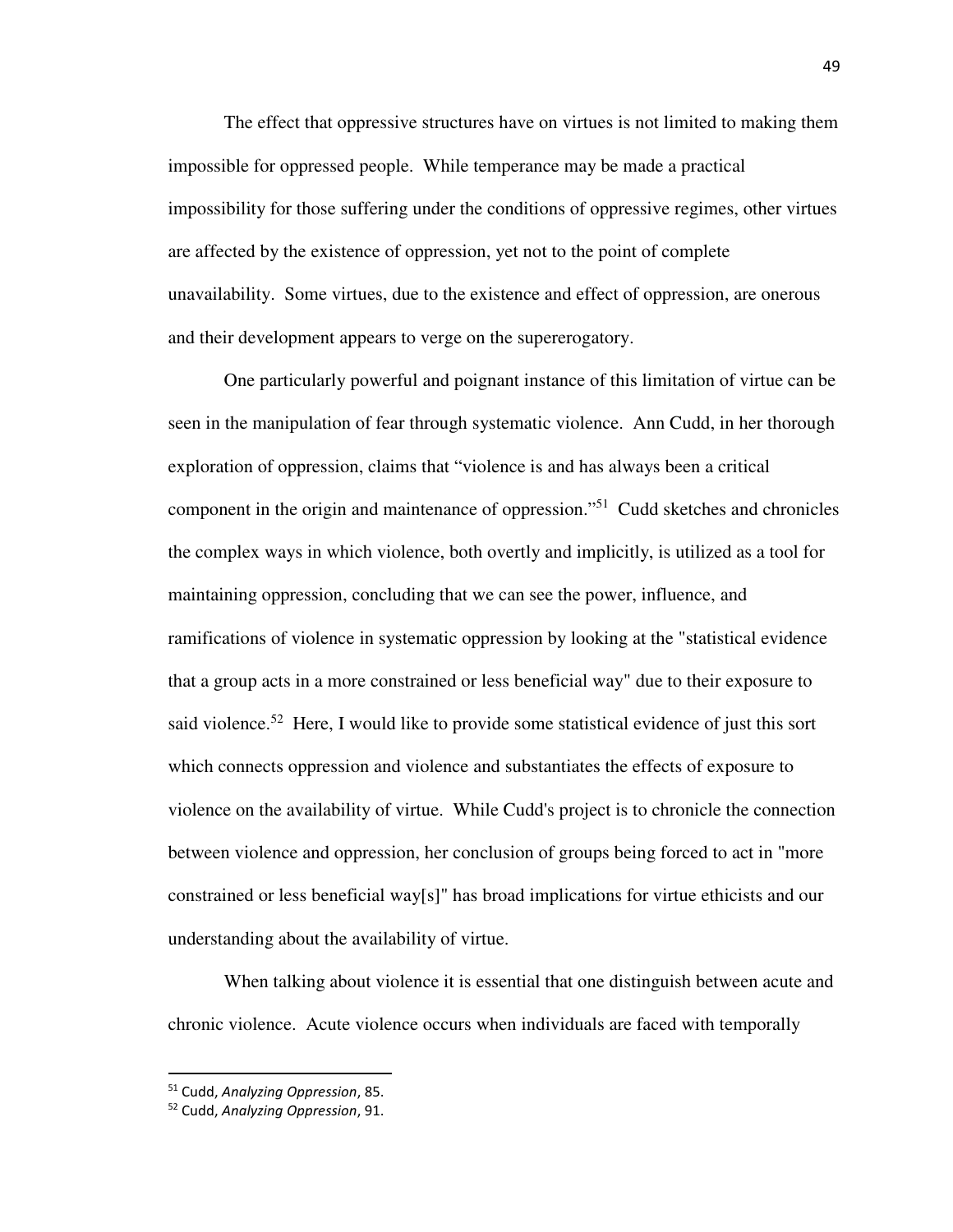limited situations of violent interaction. This violent interaction arises, occurs, and dissipates within a measurable time and the violence experienced by individuals is limited to this temporal window. Chronic violence, on the other hand, is the persistent exposure to violence where the violence experienced by the individual is not limited to any specific moment but rather experienced as perduring and continual. Acute violence, according to psychologists Jinan Usta and Jo Ann Farver, is typified by the 1992 Los Angeles riots or sniper attacks in school yards.<sup>53</sup> Chronic violence, on the other hand, is "where shootings, stabbings, gang activities, and being robbed re-occur with unpredictable frequency."<sup>54</sup> Joy Osofsky defines chronic community violence as the "frequent and continual exposure to the use of guns, knives, drugs, and random violence."<sup>55</sup> In both the case of acute and chronic violence the exposure to violence affects the fear response of those exposed.

 This move to distinguish between acute and chronic violence (or acute situations of fear from chronic situations of fear) is vaguely present in Aristotle's description of courage. In describing courage, Aristotle quickly rattles off an extensive list of times or situations where courage is needed; moving quickly between the chronic (facing the challenges and possibility of poverty [1115a11, 1115a17], facing disease [1115a29], and experienced in the lives of sailors at sea [1115a29, 1115b1-3]) and the acute (in facing situations of disgrace [1115a11], the possibility of quick and eminent death [1115b5], times where one is flogged for a crime [1115a20], facing an insult to one's family [1115a22] and situations of battle [1115a30]). While Aristotle expressly notes the need

-

<sup>53</sup> Jinan Usta and Jo Ann M. Farver, "Is there Violence in the Neighborhood? Ask the Children," Journal of Public Health 27, no. 1 (2005), 3.

 $54$  Ibid.

<sup>55</sup> Joy Osofsky, "The Impact of Violence on Children," *Domestic Violence and Children* 9, no. 3 (1999), 34.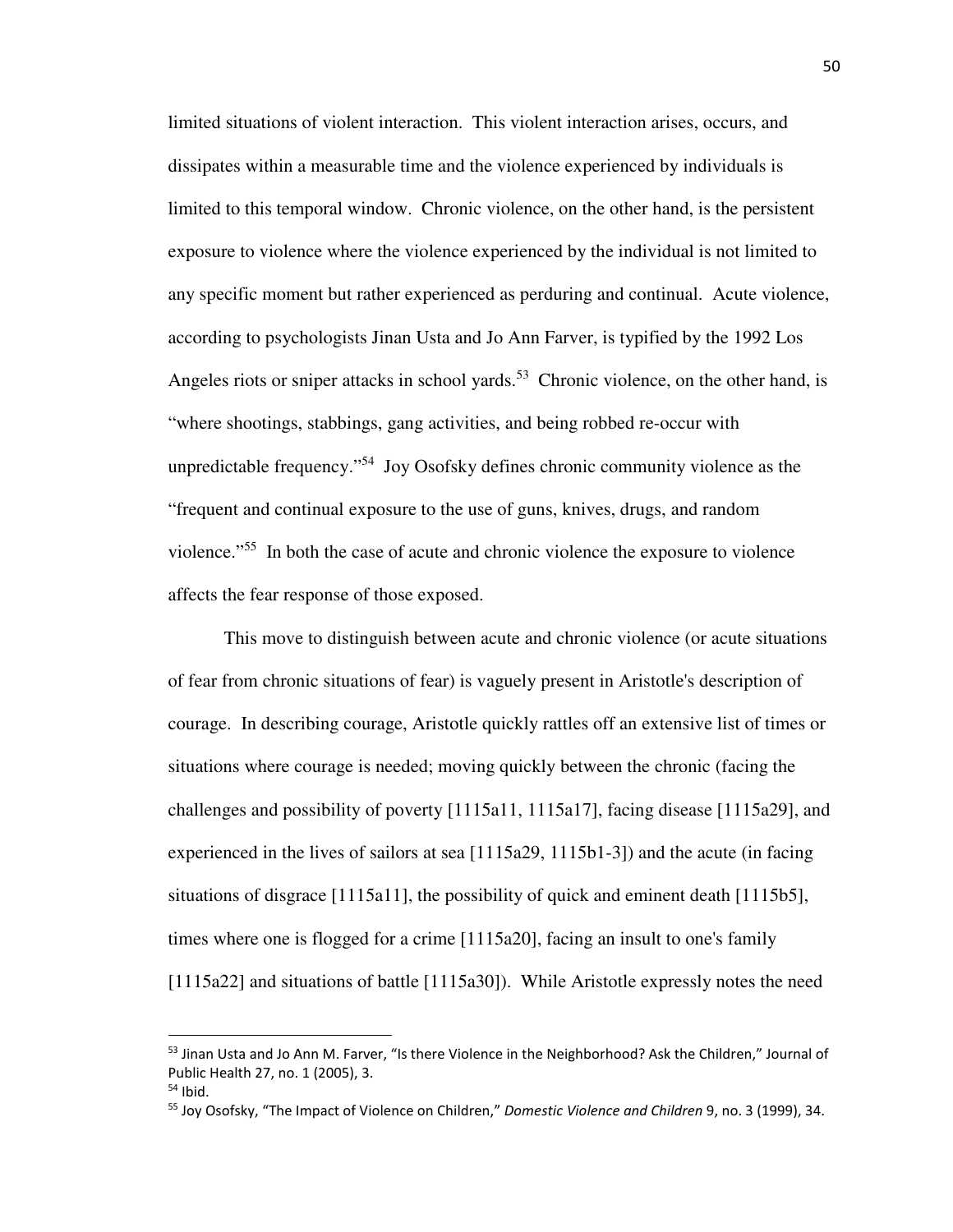for courage in all of these situations, and in the face of both types of violence, what he fails to address is the scope and depth of the effect that both acute and chronic violence have on individuals in their *development* of the virtue of courage. While it is true that each of these situations requires courage, and courage can properly respond to each of these situations, what Aristotle does not address is how these situations transform individuals in their moral development. Courage must be developed in response to chronic and acute violence as it is in these circumstances that fear is, and should be, experienced and therefore where courage is exercised. It is in violence's transformative effect that the availability of courage is limited and warped.

 The negative effects of acute violence are abundantly clear, and it does not seem necessary here to outline, in depth, the severity and details of harm one can experience by being the victim of a violent crime or situation. In fact, a full exploration of the psychological and emotional damage that acute violence carries is a full project unto itself. It seems sufficient here to merely point out that being party to acute violence typically results in, during the short term, shock and denial, while longer term harms include "unpredictable emotions, flashbacks, strained relationships, and even physical symptoms like headaches and nausea."<sup>56</sup> It has even been shown in multiple studies that being a third-party to acute violence can, and often does, result in the same harmful outcomes.<sup>57</sup>

 On the other hand, the negative effects of chronic violence require a deeper explanation and this is so for three reasons. One, there has been considerably less

-

<sup>56</sup> American Psychological Association, "Trauma" (2013).

<sup>&</sup>lt;sup>57</sup> For an extensive literature review of these studies see Lorraine E. Ferris, Jane Sandercock, Brian Hoffman, Marvin Silverman, Harvey Barkun, John Carlisle, and Cheryl Katz's "Risk Assessment for Acute Violence to Third Parties: A Review of the Literature," *Canadian Journal of Psychiatry* 42, no. 10 (1997).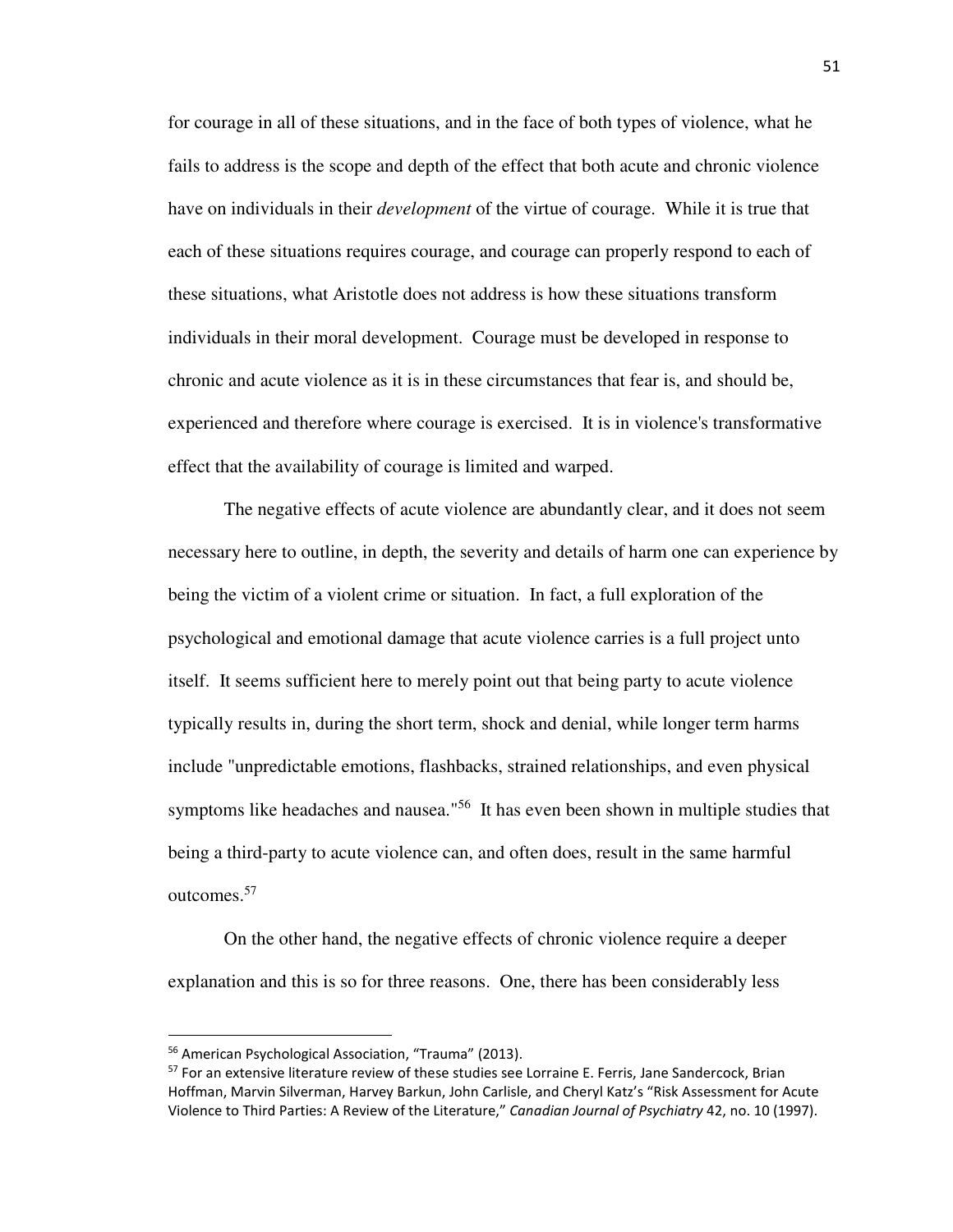research done into the effects of chronic violence; two, this research is less well known; three, chronic violence has the most effect on oppressed people.

 To explain the harms of experiencing chronic violence, children are of particular importance as it is through their psychological and moral development that we can see the long-term harmful effects of exposure to violence. Usta and Farver claim that "isolated events are thought to have less serious effects on children because they are short in duration, after which things can 'return to normal.' However, children's reactions may be more adverse when the violent incidents are intense and recurring.<sup>"58</sup> Chronic violence is more serious than acute in that the continual harmful effects create a situation where things cannot "return to normal" and the harms experienced by the individual are lasting and transformative.

Research studies done on Lebanese children in Beirut,<sup>59</sup> children on Chicago's South Side,<sup>60</sup> children in Boston,<sup>61</sup> children in Washington D.C.,<sup>62</sup> and children in New Orleans<sup>63</sup> all show that preschool and school-age children exposed to chronic violence exhibit symptoms of (or similar to) Post-Traumatic Stress Disorder. These young children experience sleep disturbances, have difficulty paying attention and concentrating, and often "are less likely to explore."<sup>64</sup> These different studies chronicle a uniformity of harms experienced by young children living in neighborhoods of chronic

<sup>&</sup>lt;sup>58</sup> Usta and Farver, "Is there Violence," 4.

<sup>59</sup> Usta and Farver, "Is There Violence," 2005.

<sup>60</sup> Carl C. Bell and Esther J. Jenkins, "Community Violence and Children on Chicago's Southside," *Psychiatry* 56, no. 1 (1993).

<sup>61</sup> Betsy McAlister Groves, Barry Zuckerman, Steven Marans, and Donald J. Cohen, "Silent Victims: Children who Witness Violence," *JAMA: The Journal of the American Medical Association* 269, no. 2 (1993).

<sup>&</sup>lt;sup>62</sup> John E. Richters and Pedro Martinez, "The NIMH Community Violence Project: I. Children as Victims of and Witness to Violence," *Psychiatry* 56, no. 1 (1993), and, John E. Richters, "Community Violence and Children's Development: Towards a Research Agenda for the 1990's," *Psychiatry* 56, no. 1 (1993). <sup>63</sup> Lewis and Osofsky, "Violent Cities, Violent Streets."

<sup>&</sup>lt;sup>64</sup> Osofsky, "The Impact of Violence," 37.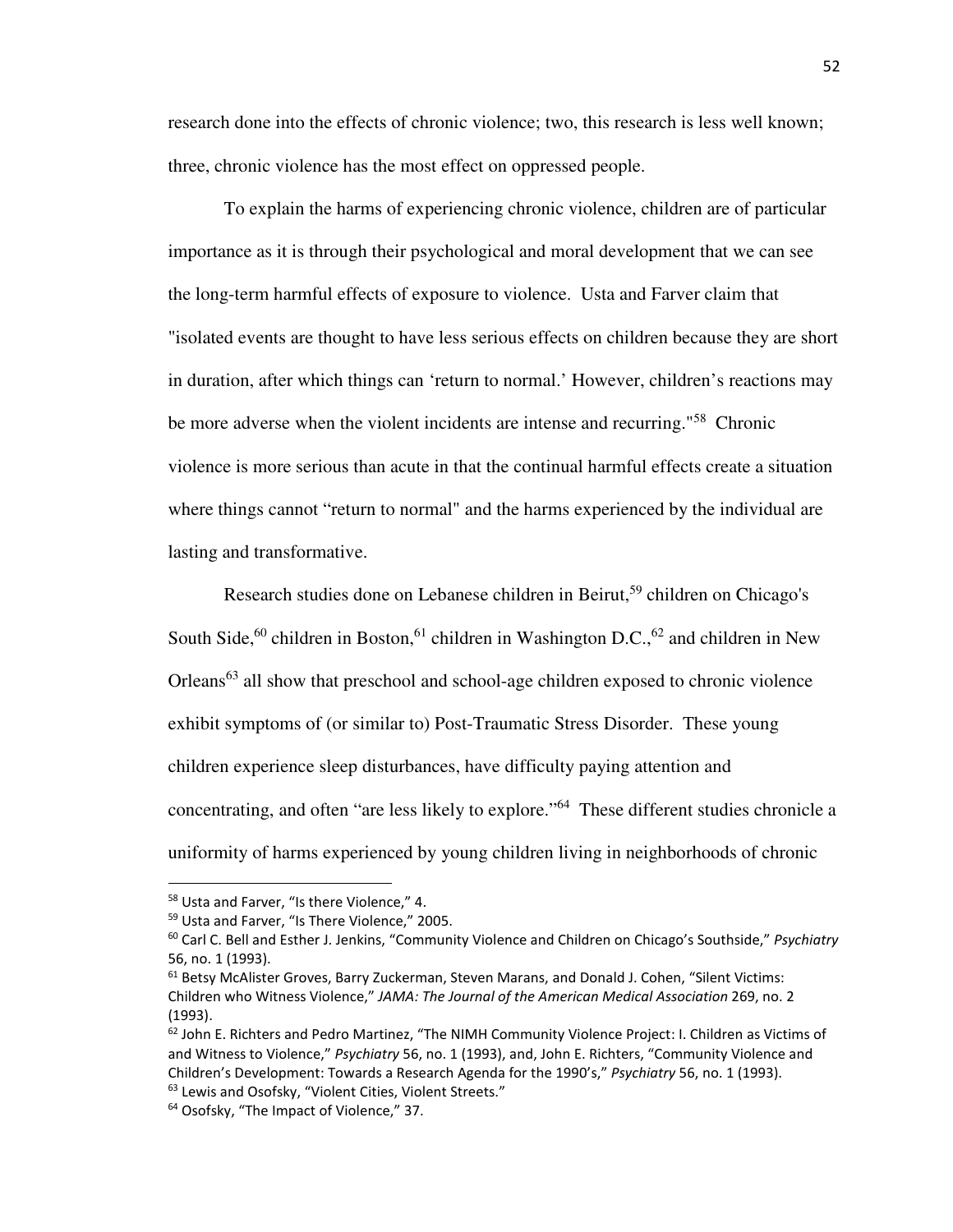violence. Where the studies diverge is in their assessment of these harms as the children enter adolescence. Some adolescents, who live with chronic violence, exhibit excessive aggressiveness, irritability, anxiety, and disproportionate drives for revenge seeking. Other adolescents, from the same or similar communities, grow emotionally numb, become non-reactive to continued violence, and are anesthetized and desensitized. It appears that a majority of children exposed to chronic violence develop behavioral traits of either (a) numbness and indifference, or, (b) aggressiveness, irritability and vengefulness. While varying positions have been outlined for the cause of this divergence, $65$  researchers note that these divergent behavioral states are carried on into adulthood.

 While the source (or cause) of the divergence in behavior of adolescents (and adults) exposed to chronic violence remains the subject of psychological investigation, the two identified states of character (via the divergent behavior between numbness and aggressiveness) are important for understanding of courage and confidence. If the result of experiencing chronic violence is either numbness and indifference or aggressiveness, irritability or vengefulness, either state is one of tremendous moral damage. In fact, these two divergent states appear to align with a virtue assessment of courage in that it appears that people come to have their fear warped into either rashness or insensitivity, and both are states of vice which are expressly accounted for by Aristotle. Aristotle describes courage as the moral virtue pertaining to fear and confidence (1107b1), and like all other moral virtues operates as a mean (1107a20-25). While governing the feeling/capacity for fear, an appropriate and moderated response to fear must be accompanied by confidence

 $65$  Osofsky, for one, argues that while this divergence in behavior relies on a plurality of factors (ranging from emotional sensitivity to intelligence), the "key factors" which differentiate the divergent effects are the existence of quality parenting and/or community 'safe havens.'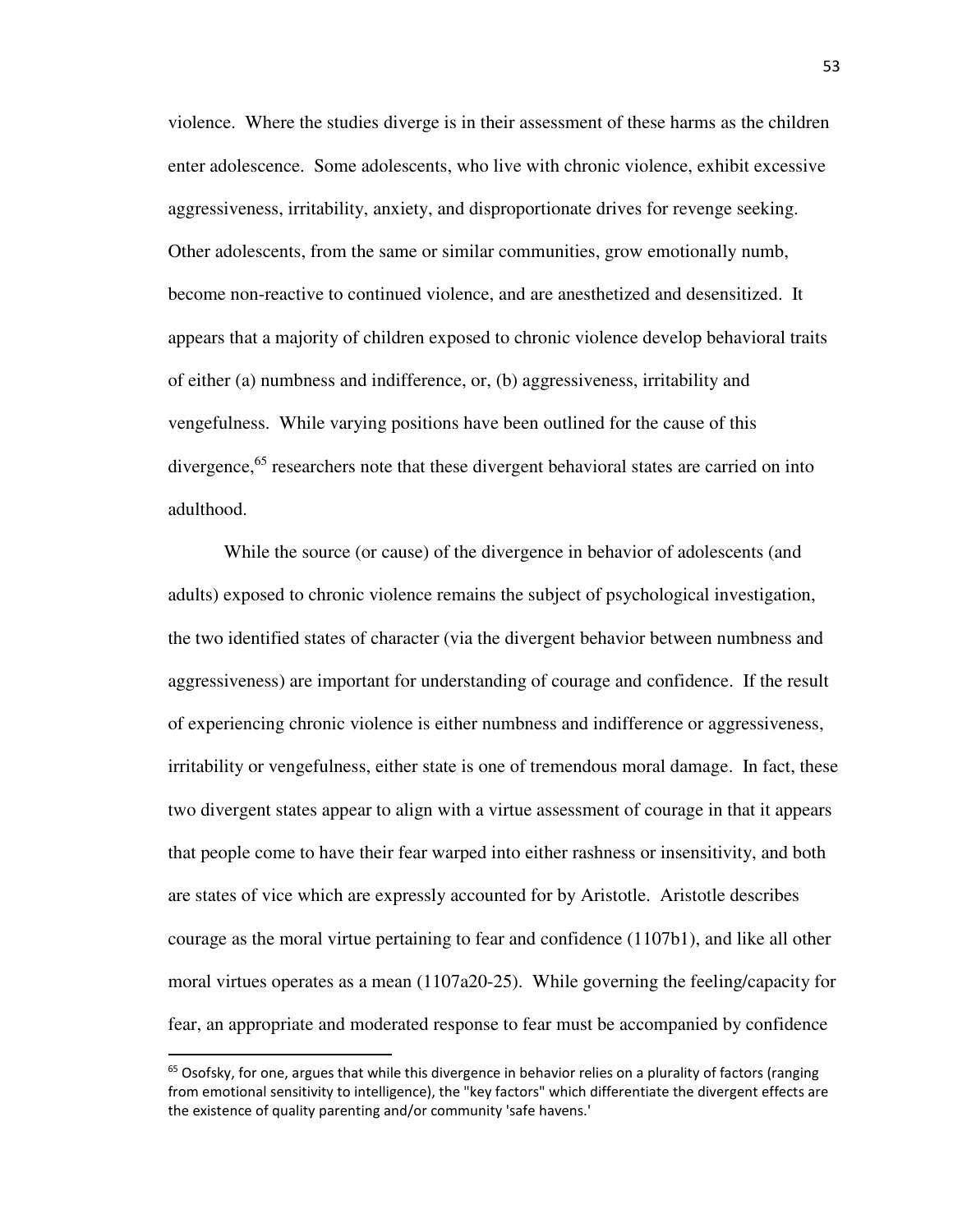to be properly called courage. Courage is not simply standing steadfast in a fearful situation, but doing so knowing that one can achieve a worthy end. It is controlled fear that allows one to remain physically present in fearful situations (or at least not immediately tuck-tail and run at the first sign of danger) and confidence that allows for the courageous person to persist in these conditions. This combination of proper fear and confidence *is* courage and to develop the virtue of courage one must, in the words of Daniel Putnam, "[exercise] deliberative choice in the face of painful or fearful circumstances for the sake of a worthy goal" and have "faith in oneself to act for the best in threatening circumstances for the sake of a worthy goal."<sup>66</sup> It is specifically this virtue of courage, as the combination of the proper control of fear and proper use of confidence, which is directly affected by violence. The exposure to chronic violence, punctuated by acute violence, warps and transforms the individual's fear response and erodes confidence. The divergent behavior presented in the current psychological literature of adolescents who were, when children, exposed to chronic violence quantifies and substantiates the moral erosion of confidence and the warping of fear. For the virtue ethicist, the behavior exhibited by these exposed individuals is not merely indicative of psychological states of trauma, but is of further importance in that it is tangible proof of the harmful effects of oppression's use of violence on people's states of character and the virtue made (un)available to them.

 What differentiates this example of courage from the example of temperance is that even with prolonged exposure to chronic violence, individuals may be able to develop proper courage. Examples of individuals developing (and deploying) courage while suffering under the material conditions of oppression and violence can be seen in a

<sup>66</sup> Daniel Putnam, "The Emotions of Courage," *Journal of Social Philosophy* 32, no. 4 (2001), 463-464.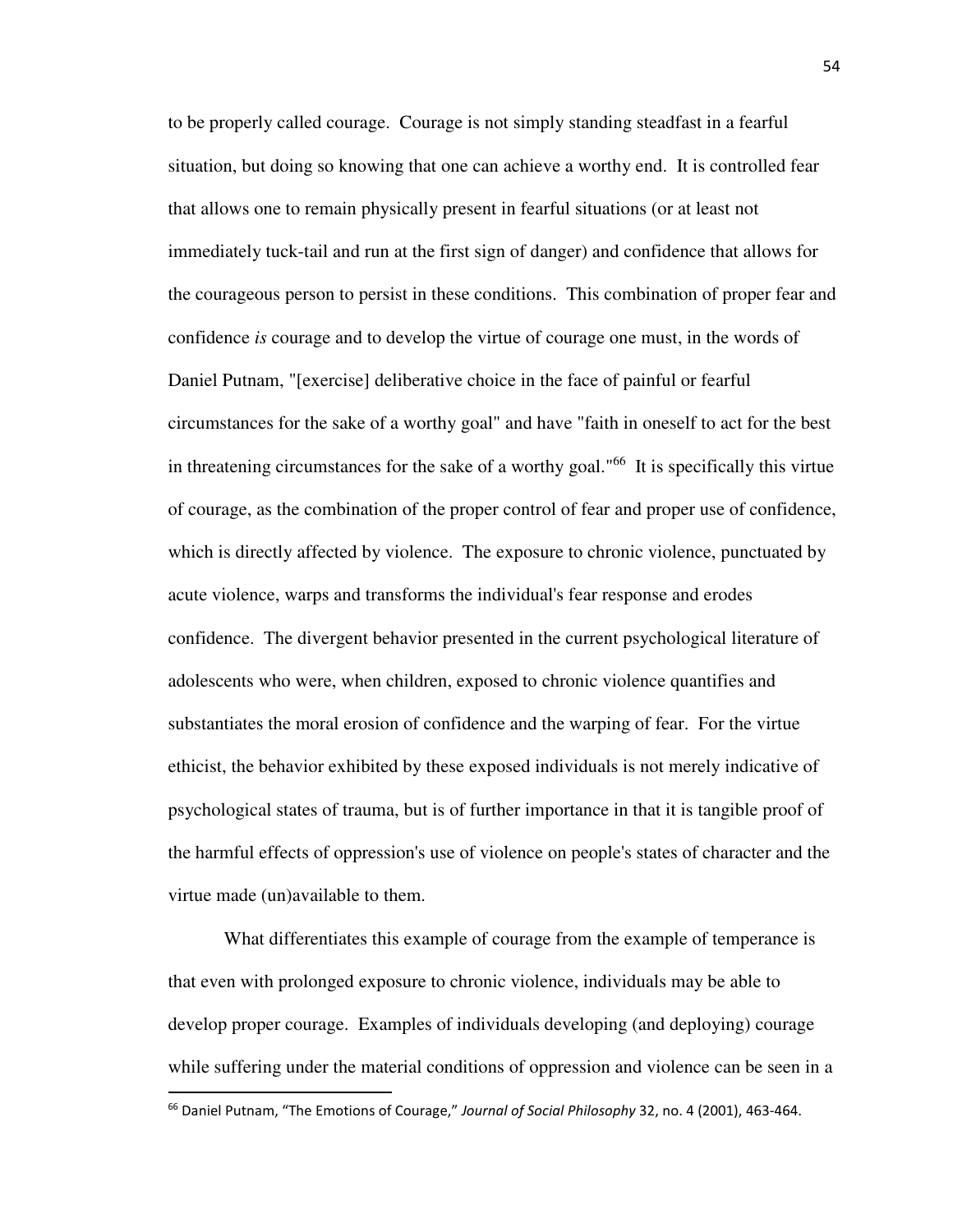vast array of arenas involving social, political, and economic justice movements. Union organizers (such as Frank Little and César Chávez), civil rights activists (such as Rosa Parks and Medgar Evers), anti-war activists (such as Sophie Scholl, Dr. Kurt Huber, and other members of the 'Weiße Rose'), theological activists (such as Gustavo Gutiérrez and Leonardo Boff), and even sports figures (such as Jackie Robinson and Megan Rapinoe) faced conditions of overwhelming violence and oppression yet were, remarkably, able to cultivate and deploy courage. Each of these individuals cultivated courage in circumstances of violence and oppression enabling them take strong political and moral stances in the face of overwhelming backlash. Individuals such as these are rightly held up as heroes due to the extreme nature of the circumstances which they faced while both developing and using their courage. These heroic individuals not only help inspire others to struggle for justice, but also show that the cultivation of courage remains possible, but extremely and onerously difficult, in the circumstances of chronic violence.

While it is important to see how courage remains possible while enmeshed in oppressive structures, it is equally important to see that the ability to cultivate courage while in these circumstances is excessively difficult, and success borders on the supererogatory.

#### C. Proper Anger

 To this point we have seen how oppression affects virtue in that in some cases it makes their acquisition extremely difficult, if not supererogatory. Other virtues (or would-be virtues), such as temperance, may be affected to such an extreme degree that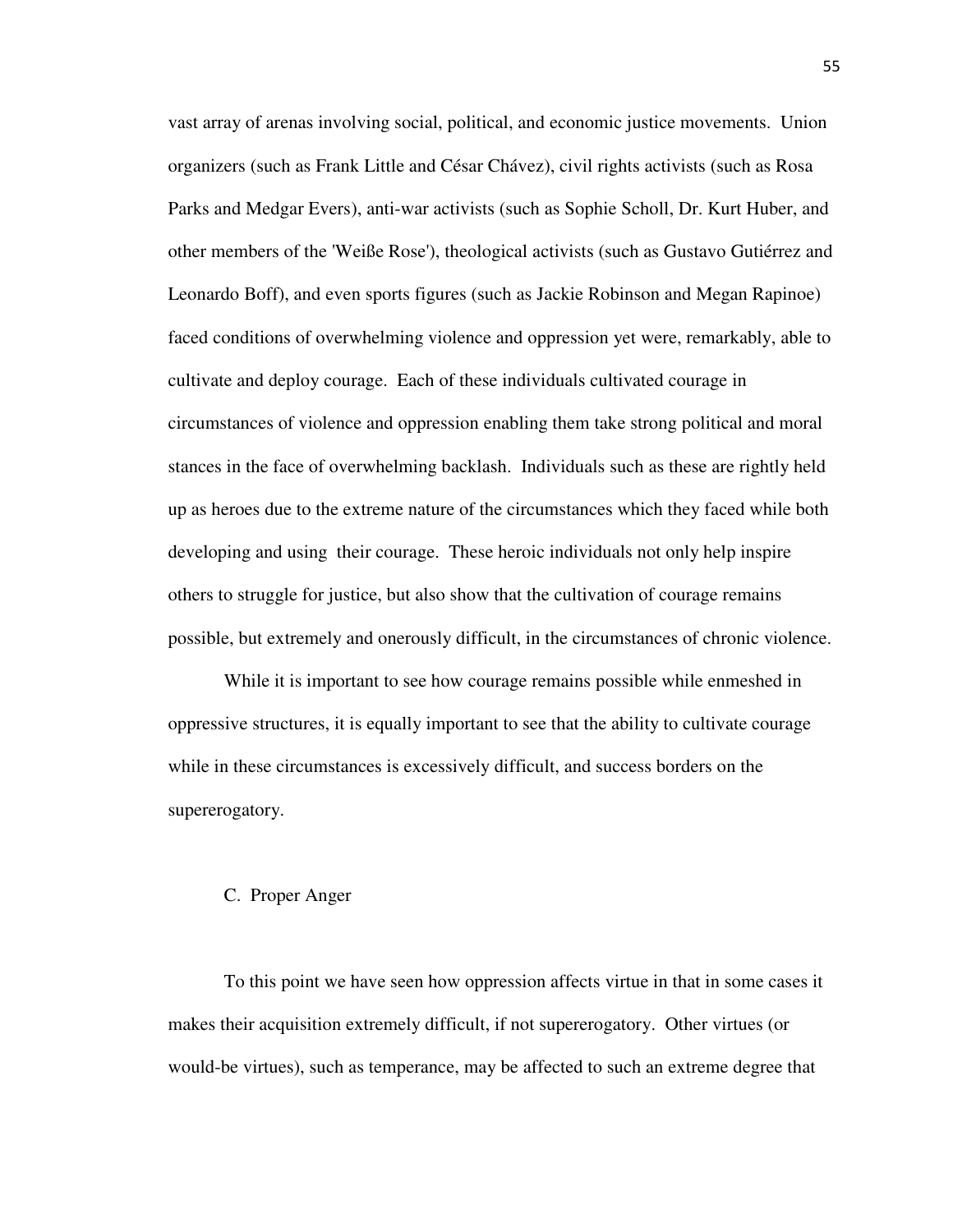their acquisition is impossible while suffering under oppression. In these ways, oppression acts as a causal force which coerces individuals into non-virtuous states. Yet, there are some instances where oppression actually aids in the development of virtue, yet the virtue developed in response to oppression may tend toward the extreme. This then is a third way in which virtues are affected by oppression. These virtues, which Lisa Tessman calls "burdened virtues," differ from the above examples of temperance and courage in that the above cases describe how an agent can be habituated by oppression (or oppressive forces) into vice, whereas the burdened virtues are, in fact, extreme, yet virtuous.

 Tessman describes burdened virtues as those "traits that while practically necessitated for surviving oppression or morally necessitated for opposing it, are also costly to the selves who bear them."<sup>67</sup> People faced with oppression, of themselves or others, are faced with a dilemma; either accept their lot in life, and resign themselves to a life bereft of flourishing, or, resist oppression in the hopes of achieving happiness. For Tessman (and myself), "the alternatives to resisting oppression are unacceptable," and thus oppressed people are forced to develop traits which allow them to adequately resist and survive oppression.<sup>68</sup>

 One of the strongest examples of a burdened virtue is that of proper anger. Here, I wish to outline Aristotle's conception of anger, as an emotion, as well as the virtue that governs this passion. Given an understanding of this Aristotelian virtue we can then turn to contexts of oppression and see how this virtue is burdened and the harmful cost that

<sup>67</sup> Tessman, *Burdened Virtues*, 107.

<sup>68</sup> Tessman, *Burdened Virtues*, 131.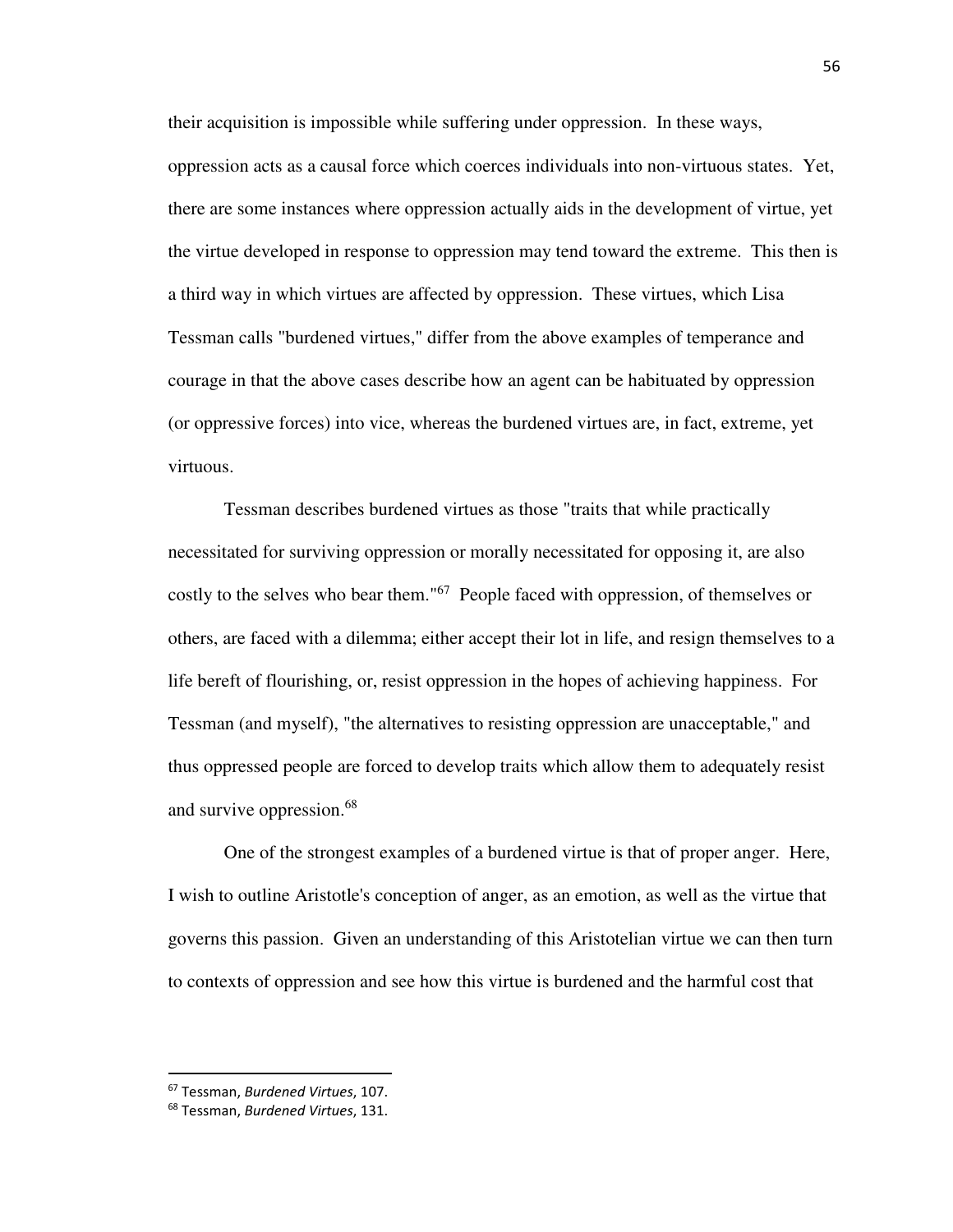the individual must pay for inculcating such a virtue within the circumstances of oppression.

 Aristotle describes, on multiple occasions (1103b19, 1105b21, 1106b18, 1135b20, 1147a14), anger as a passion or feeling. For Aristotle, this feeling of anger admits of an excess, a deficiency, and also a mean. Thus, there is a virtue which applies to this specific passion. The virtue governing our feelings of anger is called "goodtemperedness" (by Ross) or "mildness" (by Irwin) and is situated between irascibility, as the vice of excess, and inirascibility, as the vice of deficiency (1108a4-9).

 On two occasions Aristotle claims that the virtue governing anger is hard to name. At 1125b27, he claims "the middle state [of anger]... [is] unnamed" and the extremes are "almost without a name." At 1108a4, he claims that the mean state of anger, along with the two related vices, "can scarcely be said to have names." Thus, what Irwin translates as 'mildness' and Ross translates as 'good-temperedness' is, even for Aristotle, an odd naming convention. I find both of these labels less than satisfactory and prefer to call this virtue 'proper anger.'

 My discontent with the naming conventions given by Irwin and Ross stems from the way these terms appear to reduce the virtue governing anger to something closer to meekness than justified anger. While it is the case that Aristotle claims that "good temper in the middle position... inclines towards the deficiency," it does not seem fully warranted to reduce, even linguistically, proper-anger to something akin to timorousness or mildness. Aristotle does claim that anger is properly directed and experienced when done "at the right things and with the right people..., and [for] as long as [one] ought" (1125b32-33). Further, the person who is defective in anger, or the inirascible person, is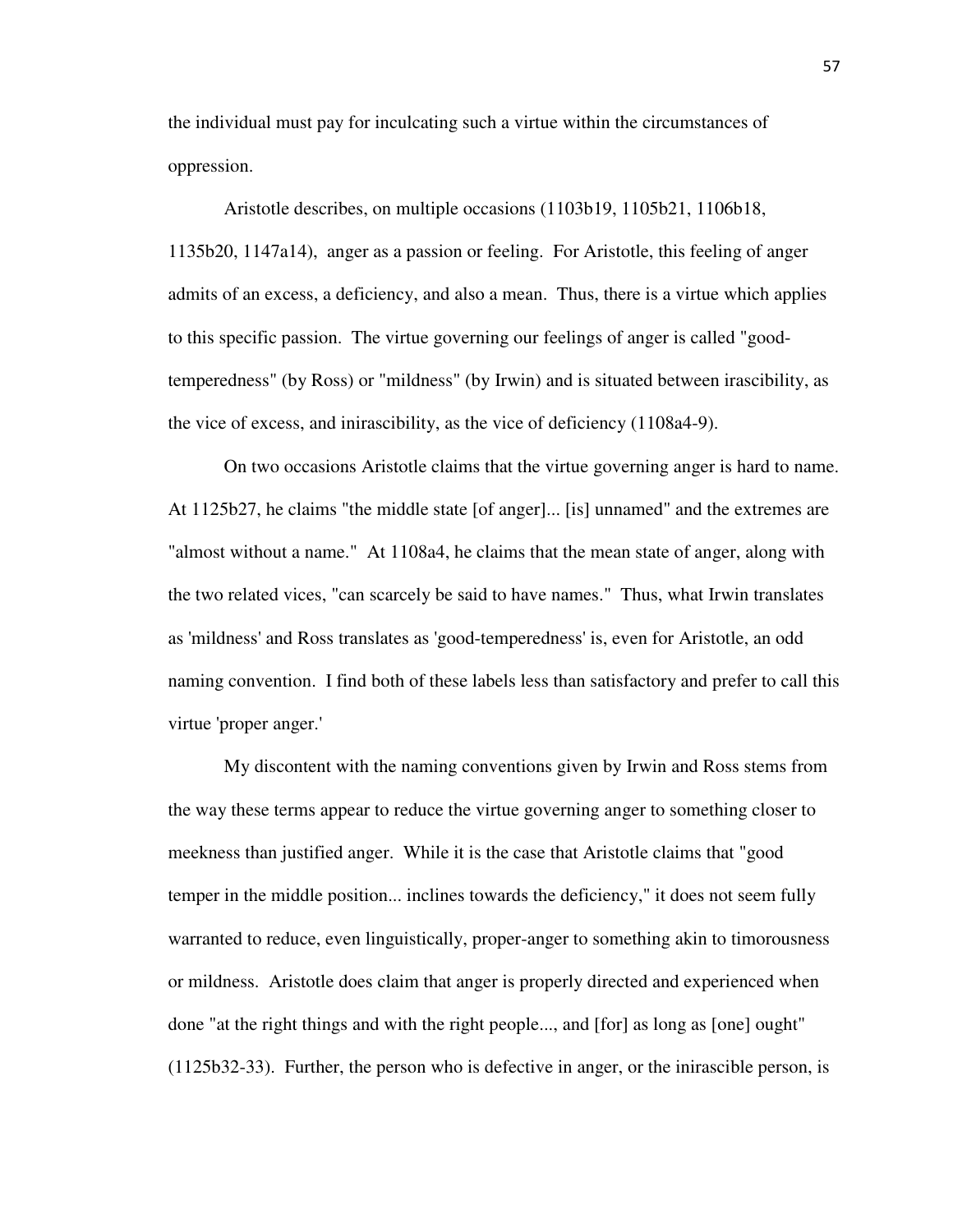"thought a fool" for "not [being] angry at the things they should be angry..." (1126a4). The language here is clear: there is proper anger. Given that Aristotle believes that there is a time, place, manner, duration, and degree for righteous anger it seems disingenuous to imply that individuals ought to cultivate a sense of mildness. Rather, individuals ought to cultivate a sense of proper-anger which is subject to the standard constraints of the other moral virtues.

 One might object to the conception of anger being advanced here on the grounds that Aristotle does, in no uncertain terms, not only warn us about the dangers of excessive anger but also links it to incontinence in Book VII, Chapter 5. It might be claimed that these two pieces of textual evidence indicate that 'mildness' (as tending toward meekness) captures the spirit of Aristotle's warnings and is a more apt understanding of this virtue than 'proper-anger.' Such a reading of Aristotle does not seem beyond the bounds of reason and is, to my mind, the traditional reading of anger in Aristotle. Yet, I do feel that this position fails to account for two important points. First, Aristotle's warnings regarding anger do not seem unique but rather merely hark back to his discussion of natural tendencies in Book II, Chapter 9. Here Aristotle asserts that in addition to each individual's natural tendencies towards one extreme or the other regarding any particular virtue, each virtue admits an objective natural tendency. These natural tendencies of the virtues are those extremes which are "more erroneous" and easily fallen into than their opposite extreme (1109a33). Anger, like all virtues, admits a more dangerous extreme, yet the existence of this more erroneous vice need not push our conception of the mean of anger to 'mildness' any more than the natural tendency of courage toward cowardice should push us to accept rashness as more akin to the virtue. Secondly, while Aristotle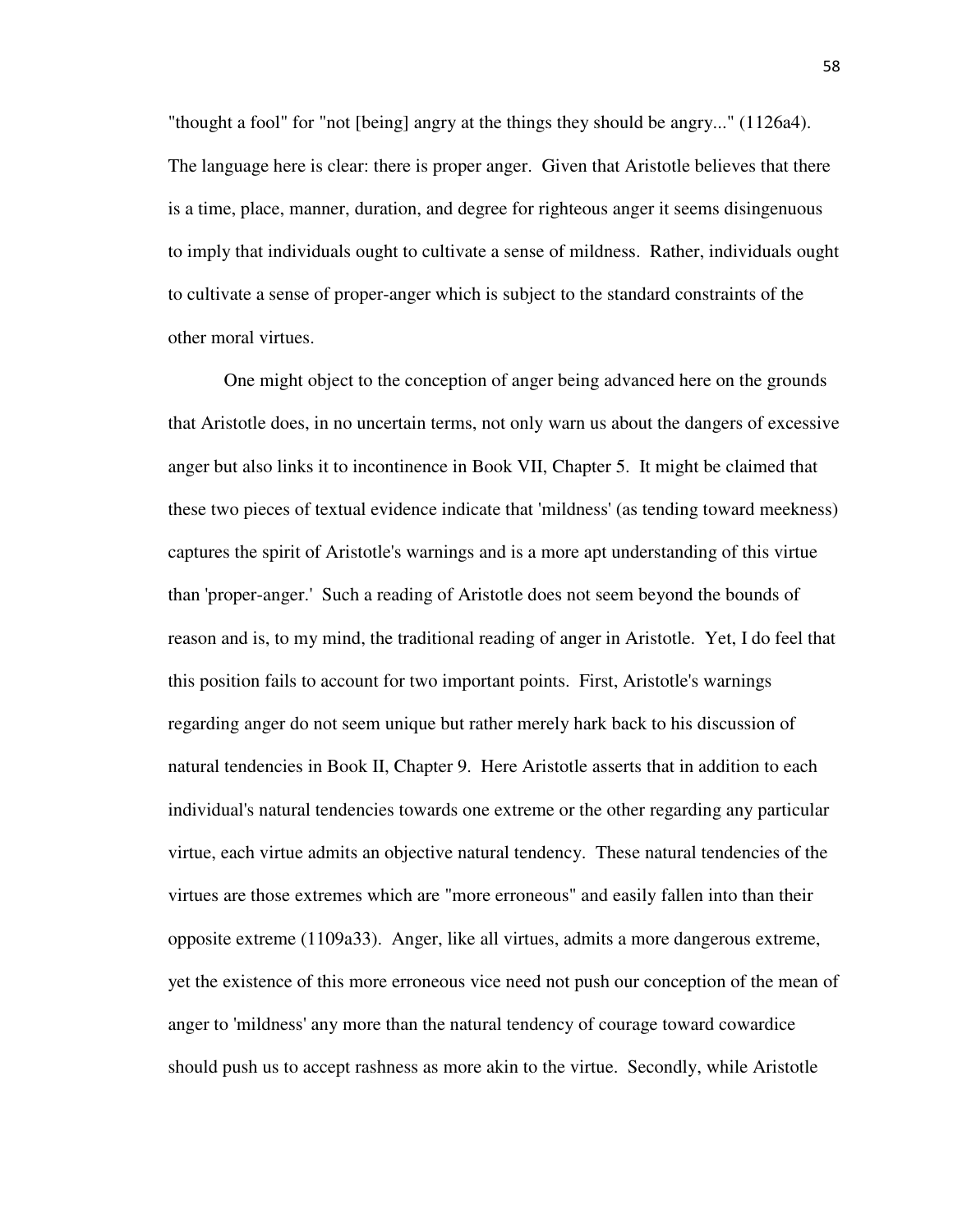does connect anger to incontinent states, he does this with a number of different passions including greed and honor (1148b13), cowardice (1149a5-7), intemperance (1149a23), and, (in fact) "every excessive state" (1149a5). While anger does make this list, and is tied to a form of incontinence, it does not seem that Aristotle draws this connection in a way that would indicate a special relationship. The connection of irascibility to incontinence is merely an illustration of the multitude of ways in which one may be incontinent, and as such cannot be used as support for the belief that the spirit of meekness should be read into Aristotle's account of 'proper anger.'

 It is because righteous anger exists as a virtue that the harmful and warping conditions of oppression result in this virtue becoming distorted. The warping of anger, unlike the effects oppression levies against courage and temperance, is to burden this virtue and the individual who bears it.

Following Marilyn Frye,<sup>69</sup> Elizabeth Spelman,<sup>70</sup>Audre Lorde,<sup>71</sup> Diana Meyers,<sup>72</sup> María Lugones,  $^{73}$  and bell hooks,  $^{74}$  Tessman chronicles the ways in which anger (and even rage) play a pervasive role in the lives of the oppressed. From lesbian separatists to black nationalists, anger plays an important role in the lives of the oppressed in that it "signals a recognition of the wrongness of the subordination and refusal to accept it."<sup>75</sup> Beyond merely reacting aptly to subordination, Tessman points out that anger also plays

<sup>69</sup> Frye, *Politics of Reality*, 1983.

<sup>70</sup> Elizabeth Spelman, "Anger and Insubordination," in *Women, Knowledge, and Reality*, eds. Ann Garry and Marilyn Pearsall (Unwin Hyman, 1989).

<sup>71</sup> Audre Lorde, "The Uses of Anger: Women Redefining Difference," in *Sister Outsider* (Crossing Press,

<sup>1984),</sup> and, "Eye to Eye: Black Women, Hatred, and Anger," in *Sister Outsider* (Crossing Press, 1984). <sup>72</sup> Diana Meyers, "Emotions and Heterodox Moral Perception: An Essay In Moral Psychology," in *Feminists Rethink the Self*, ed. Diana Meyers (Westview Press, 1997)

<sup>73</sup> Maria Lugones, "Hard-to-Handle Anger," in *Overcoming Sexism and Racism*, eds. Linda Bell and David Blumenfeld (Rowmann and Littlefield, 1995).

<sup>74</sup> bell hooks, *Killing Rage: Ending Racism* (Holt, 1995).

<sup>75</sup> Tessman, *Burdened Virtues*, 118.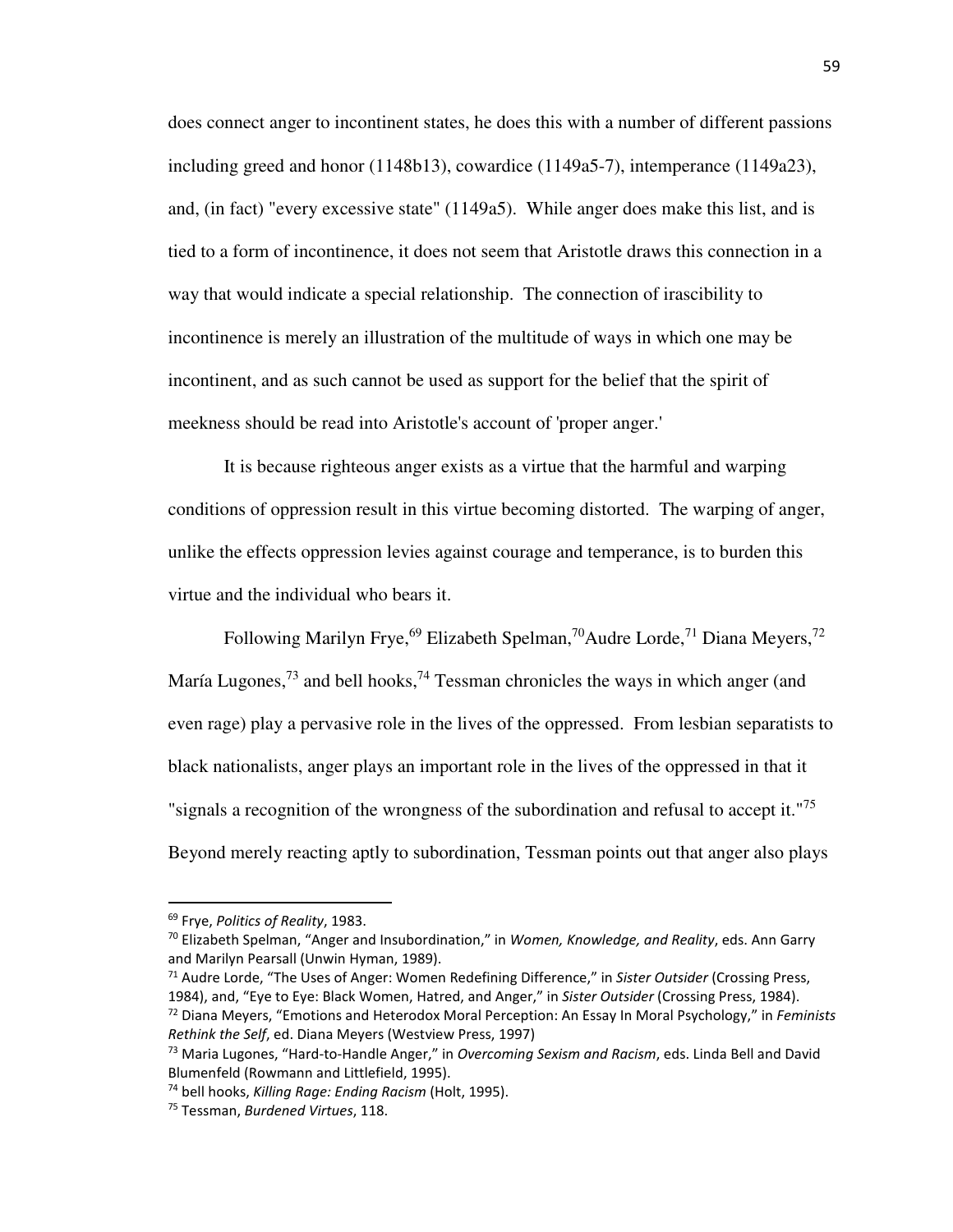an important epistemic role. "[A]pproaching the world with a rancorous emotional attitude as opposed to a more genial or "nice" one enables one to feel what one is not expected or permitted to under dominant values."<sup>76</sup>

 Anger allows the oppressed to acknowledge their oppression, condemn the oppression, and see further ways in which oppression harms them. Proper anger, as outlined by Aristotle, is to be measurably felt and expressed by individuals in proportional response to warranted circumstances. For those suffering under systematic oppression, the proper time for righteous anger is the duration of the oppression. This makes the experience of proper anger close to a perpetual feeling. Further, the experience and feeling of anger, as virtuously controlled, must be proportional to the injury occurred. For the oppressed, the degree of anger that is proportionate to the injustice of oppression not only pulls away from the 'mildness' claimed by Irwin's naming convention but urges us well into irascibility if not rage. Here, Aristotle's claim about "the fools" who do not feel anger seems especially poignant and the "if you are not outraged then you aren't paying attention" rallying cry of consciousness raising activists seems to capture proportionate response to the experience of oppression. Beyond mere foolishness, those who do develop proper anger as a proportional response to injustice fail to have the virtue. Those individuals who keep their anger firmly rooted in the abstract mean tending toward inirascibility as Aristotle suggests do not have the virtue of proper anger. They fail to have the appropriate emotional response to the circumstances they find themselves in, and thus fail to have the virtue. Much like the firefighter or soldier who maintains a pedestrian conception of courage while facing death, the oppressed individual who maintains a mild form of moderated anger cannot be said to be

.<br>-

<sup>76</sup> Tessman, *Burdened Virtues*, 119.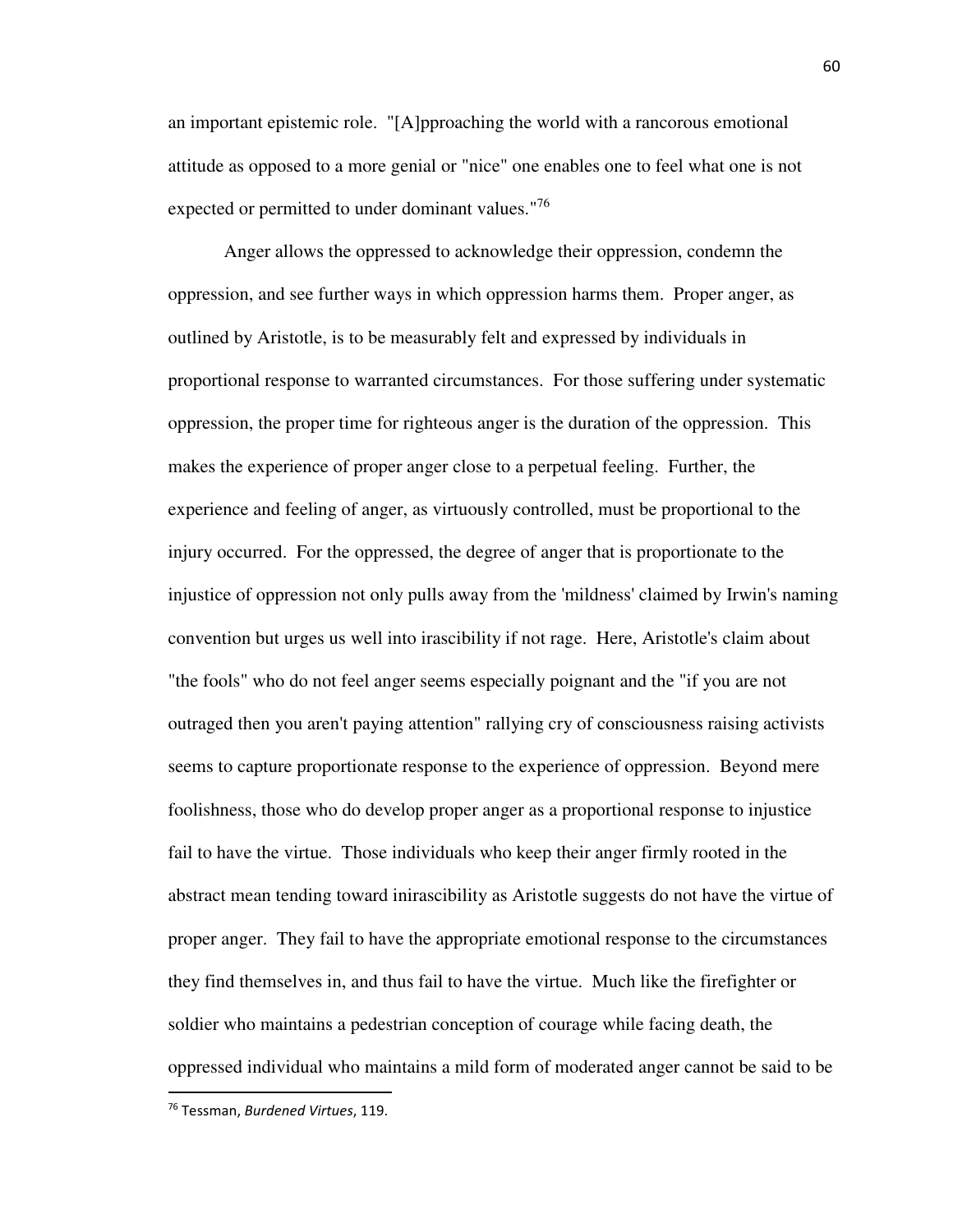virtuous. The appropriate and proportional response to the extremes of oppression manifest as excessive virtues and thus, these extreme virtues are 'burdened.'

 These burdened virtues carry a heavy cost for those who bear them and it is this cost that Tessman sees as acting to "complicate this generally positive appraisal of oppositional anger."<sup>77</sup> Tessman maintains, rightly, that while the anger experienced by the oppressed is excessive it is not extreme. In fact, excessive anger in the circumstances of oppression more than fulfills the demands of virtue in that it occurs at the right time, in the right way, and can be directed at the right target. Yet while virtuous, this trait of cultivated anger (or even rage) "create[s] a tension" because while it "enables resistance (and thus may further an eventual goal of flourishing for all), [it] disables a good life for their bearers."<sup>78</sup> Developing proper anger in response to oppression, and becoming irascible, is psychologically harmful yet necessary. These burdened virtues, while necessitated by oppression, are regrettable. All things being equal, we do not want to be piqued, irascible, or indignant, but precisely because all things are not equal, we must become exactly these things. For Tessman, the virtuous agent with habituated burdened virtues can come to regret the self they have become, yet also understand that the circumstances of their existence necessitate this revolutionary self. For Tessman, "there should be no glory in resistance to injustice, just a sad and regretful recognition of its necessity."<sup>79</sup> This sad regret comes as the moral remainder of the burdened virtues and is paid for by the oppressed.

 In this third way, victims of oppression are put into a catch-22. The very tools needed to fight their enslavement or oppression and achieve happiness are the means

.<br>-

 $77$  Ibid.

<sup>78</sup> Tessman, *Burdened Virtues*, 115.

<sup>79</sup> Tessman, *Burdened Virtues*, 131.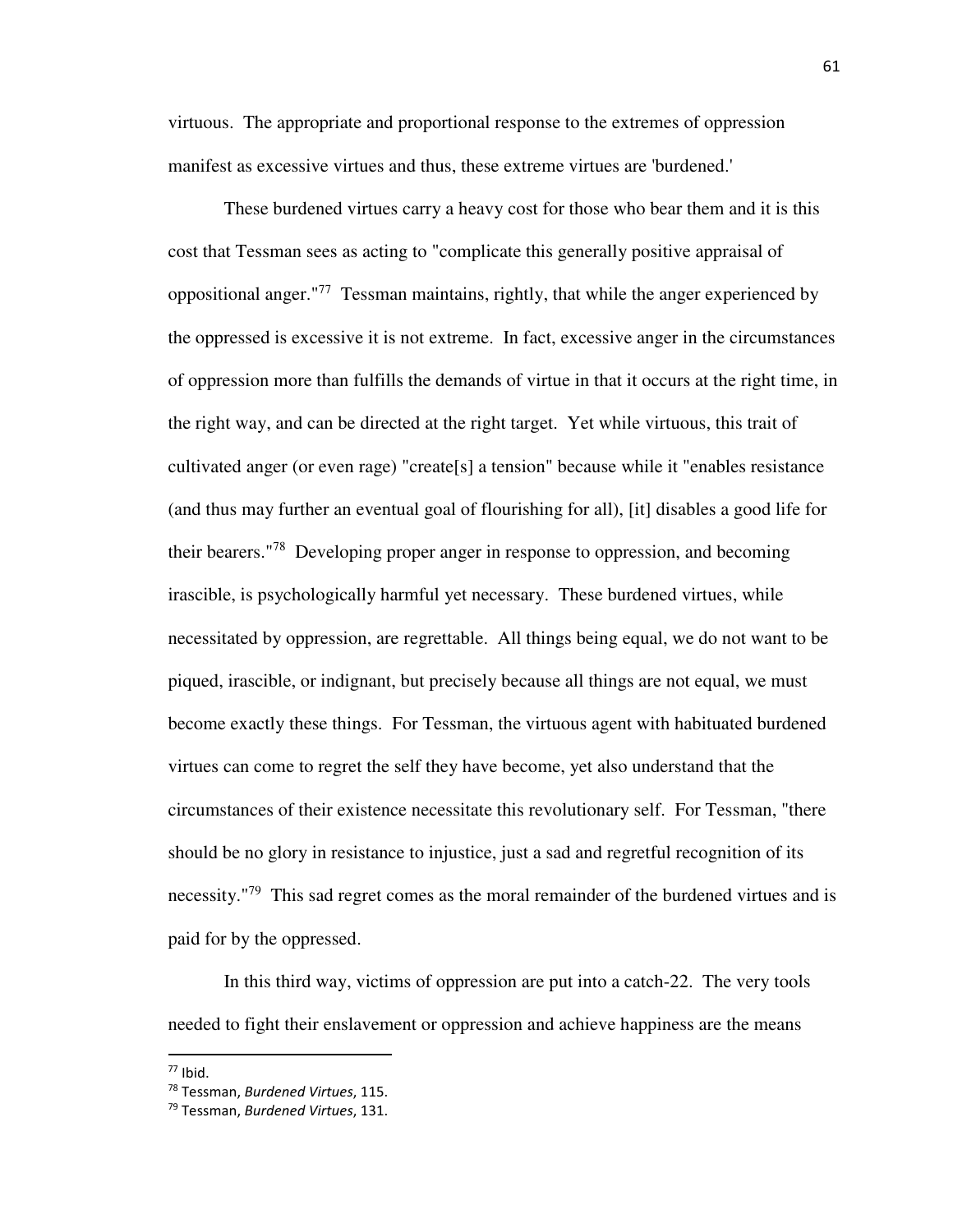which keep them from happiness. This is a no-win situation for the oppressed and in conjunction with the elimination of some virtues (as outlined above via temperance), and the moving of other virtues into the realm of the supererogatory (as outlined above via courage), demonstrates a third way which virtues (and their bearers) are harmed by oppression.

### D. Intellectual Virtues

 Through the examples of temperance, courage, and anger we can see the three different ways in which virtues are eliminated, limited and affected, and burdened for oppressed people. Moving beyond the moral virtues, the intellectual virtues are also curtailed by oppression. One of the salient features of oppression is the unequal distribution of goods beyond the bounds of fortune. As indicated above, this may concern the availability of food, but is not limited in form to any particular good. The intellectual virtues, for Aristotle, require cultivation via teaching and learning, and thus education is essential for their formation and development. This education can take the form of schooling, but also mentorship and upbringing. In each of these ways, if others are the victims of oppression, and this oppression has a negative effect on their characters, then the teachers, mentors, and care-takers needed for the development of intellectual virtues will be either limited or nonexistent. We know that oppression denies equal access to education of equal quality, but we need to see that oppression also affects other forms of 'teachers' who are needed for the achievement of intellectual virtues. Sally Haslanger, in her account of oppression, comments on the work of Dorothy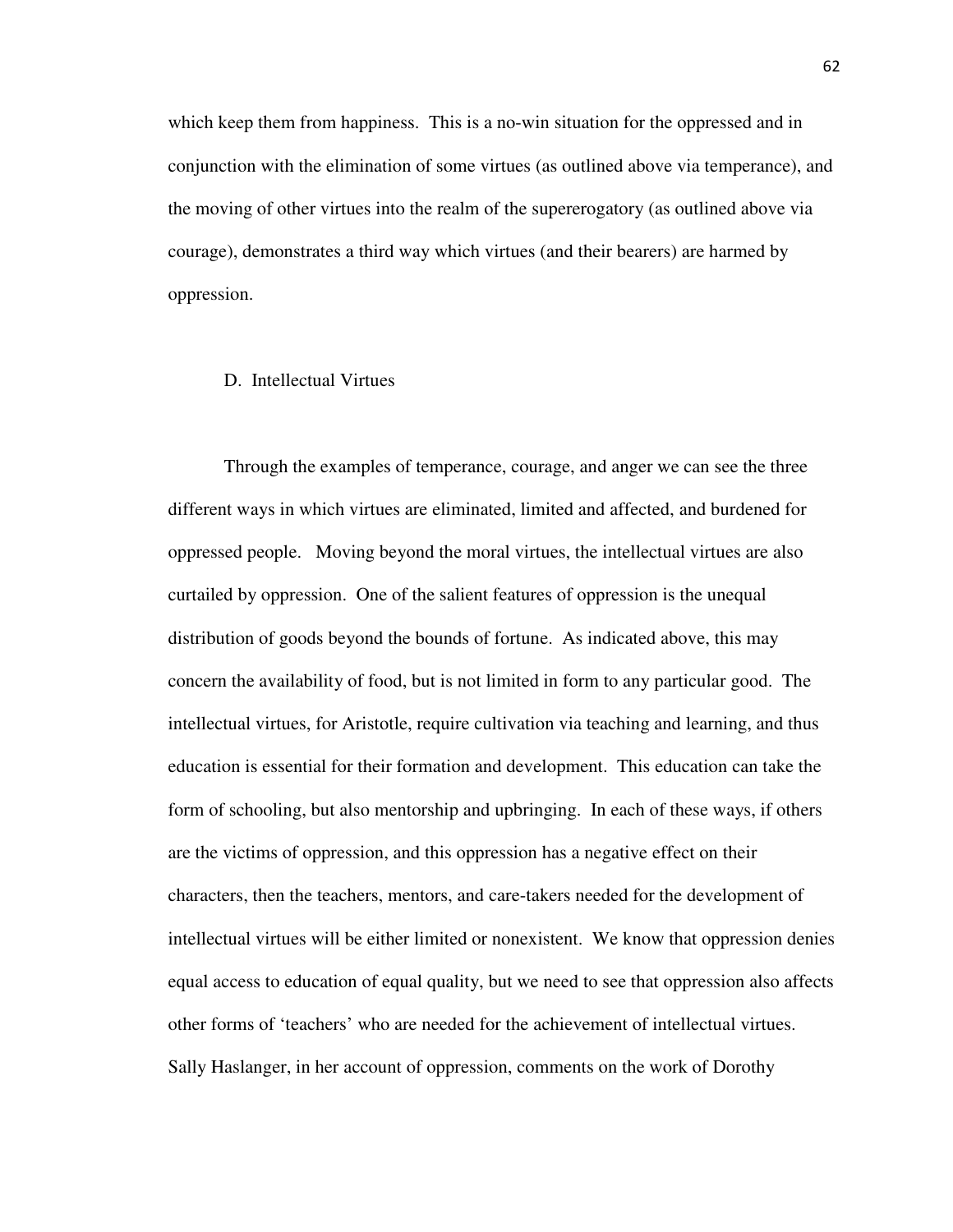Roberts, who argues that the current child welfare policy of the United States is racist.<sup>80</sup> One of the core claims made by Roberts is that "Black children are more likely to be separated from their parents than children of other races" and thus "Black children spend more time in foster care" and therefore Black children "receive inferior services."<sup>81</sup> If Black families are subject to undue scrutiny by social service agencies and this scrutiny results in the destruction of a high number of Black families and the institutionalization of Black children, then it seems more than plausible that these children will lose the necessary education and training which are required for the achievement of intellectual virtue. I am not arguing that the nuclear family is the only necessary means for the development of intellectual virtue or that children in dangerous homes should be left in these homes because family structure trumps safety and welfare. Rather, what Roberts' account shows is that this undue burden placed upon Black families undermines not only the individual families but also the Black community. These children, who become wards of the state, lack a community (and therein educators and parents). While unjust, the harm of this hyper-scrutiny and the undue willingness to place Black children into underfunded group-homes transcends concerns of justice for the virtue ethicist and must be seen as a way in which oppression limits or burdens individuals in their achievement of, in part, the intellectual virtues.

-

<sup>80</sup> Dorothy Roberts, *Shattered Bonds: The Color of Child Welfare* (Basic Books, 2002). Cited by Sally Haslanger, "Oppressions: Racial and Other," in *Racism, Philosophy and Mind*, eds. Michael Levine and Tamas Pataki (Cornell University Press, 2004).

<sup>81</sup> Haslanger, *Oppressions*, 115.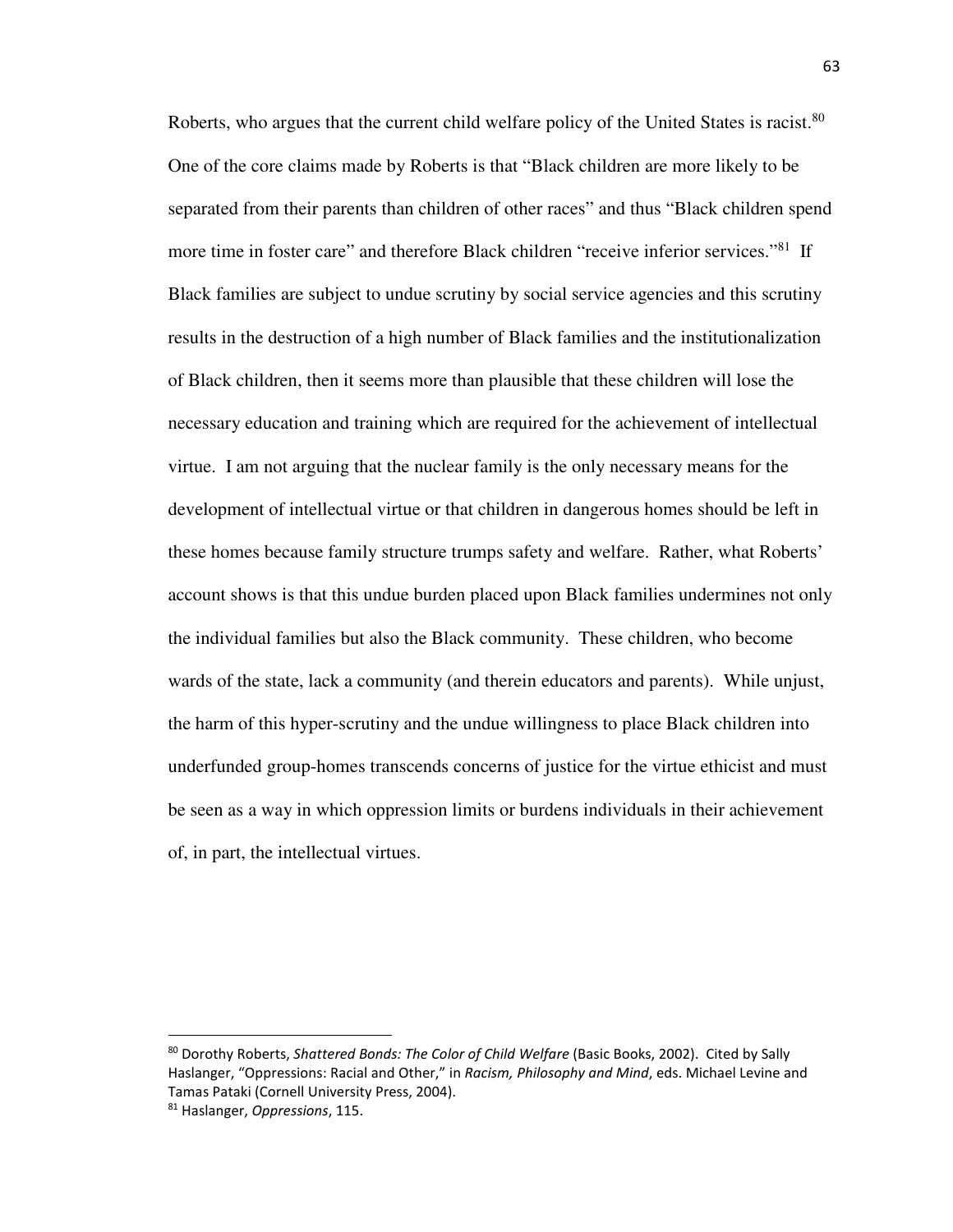#### E. Honor and Esteem

 If the causal force of oppression is destructive in that it is detrimental to an individual's character and thus limits flourishing in individuals, it must also be true that this damage caused in the lives of others continually negatively affects others. In the Aristotelian moral framework there are goods of the soul which are accorded by others which are necessary for flourishing and these goods are either denied or perverted by oppression though the corruption of others. One significant and important way that the corruption of others affects the individual is through a corruption of honor and esteem. The assessment of honor and esteem plays an important social role within Aristotelian virtue ethics. Here, I wish to first outline Aristotle's conception of honor and esteem and show the important role that it plays in moral development. From here, I wish to show how this conception of honor is corrupted by oppression, and more specifically, how oppression damages entire communities of honor-bestowers and thus perpetuates the corruption of each member.

 Aristotle adamantly claims that honor should not be the end to which our lives are aimed. Those who seek honor as a good-in-itself are chastised by Aristotle in Book I, Chapter 5, in what he calls "the political life." Aristotle claims that people of "superior refinement" often believe that honor is equivalent to happiness and thus honor is what we ought to identify as our end. For these individuals, being held in high esteem by others, and honored above all others, verifies their goodness. Aristotle responds to such a belief by pointing out that being honored does not, in fact, guarantee goodness because it "depend[s] on those who bestow honour rather than on... who receives it" (1195b24).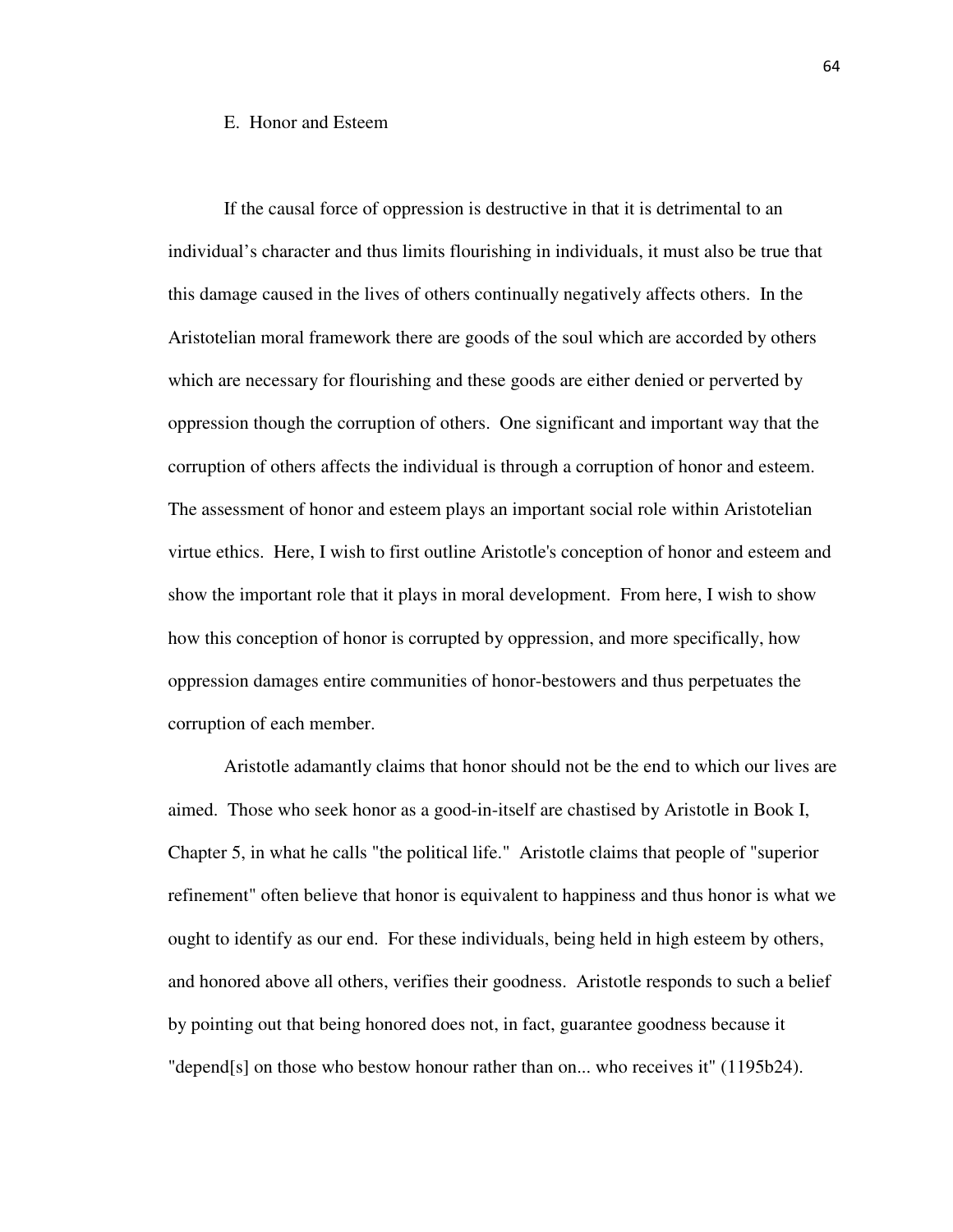One may be honored by dishonorable people, and held in high esteem, yet have earned this privilege for all the wrong reasons. It seems reasonable to claim that the best car thief will be honored and respected by other car thieves in virtue of their supreme abilities, yet this honor is (clearly) ill-founded and does not demonstrate the goodness of this venerated individual. Returning to this claim in Book IV, Aristotle says that "[people] who are well-born are thought worthy of honour, and so are those who enjoy power or wealth; for they are in a superior position, and everything that has a superiority in something good is held in greater honour" (1124a21-24). These wealthy aristocrats assume that in virtue of their social and economic superiority they are deserving of honor and esteem. Yet Aristotle again points out that this is not the case because wealth and social superiority are not guarantees of virtue. For Aristotle, "the good [person] alone is to be honoured" (1124a25).

 Honor is only properly bestowed to the virtuous individual in virtue of their goodness. Thus, for Aristotle, honor is described as "a noble object" (1116a29) and a "prize" (1123b35, 1163b3) which, when properly understood, is awarded as an accolade of virtue. When honor is properly bestowed as the reward of virtue it becomes placed among things which are good in themselves (1096b18).

 Beyond merely being an awarded good for the achievement of virtue, honor can be bestowed on those, in a limited way, who seek virtue. In this way, honor can be used as a tool for moral development and growth. Aristotle points out that honor can be bestowed as a means for encouraging noble acts (1113b24-26) and can serve as a means of judging paths toward happiness (1097b1-4). In this way non-virtuous people can be given limited esteem by others to help reinforce correct behavior and actions. Thus, these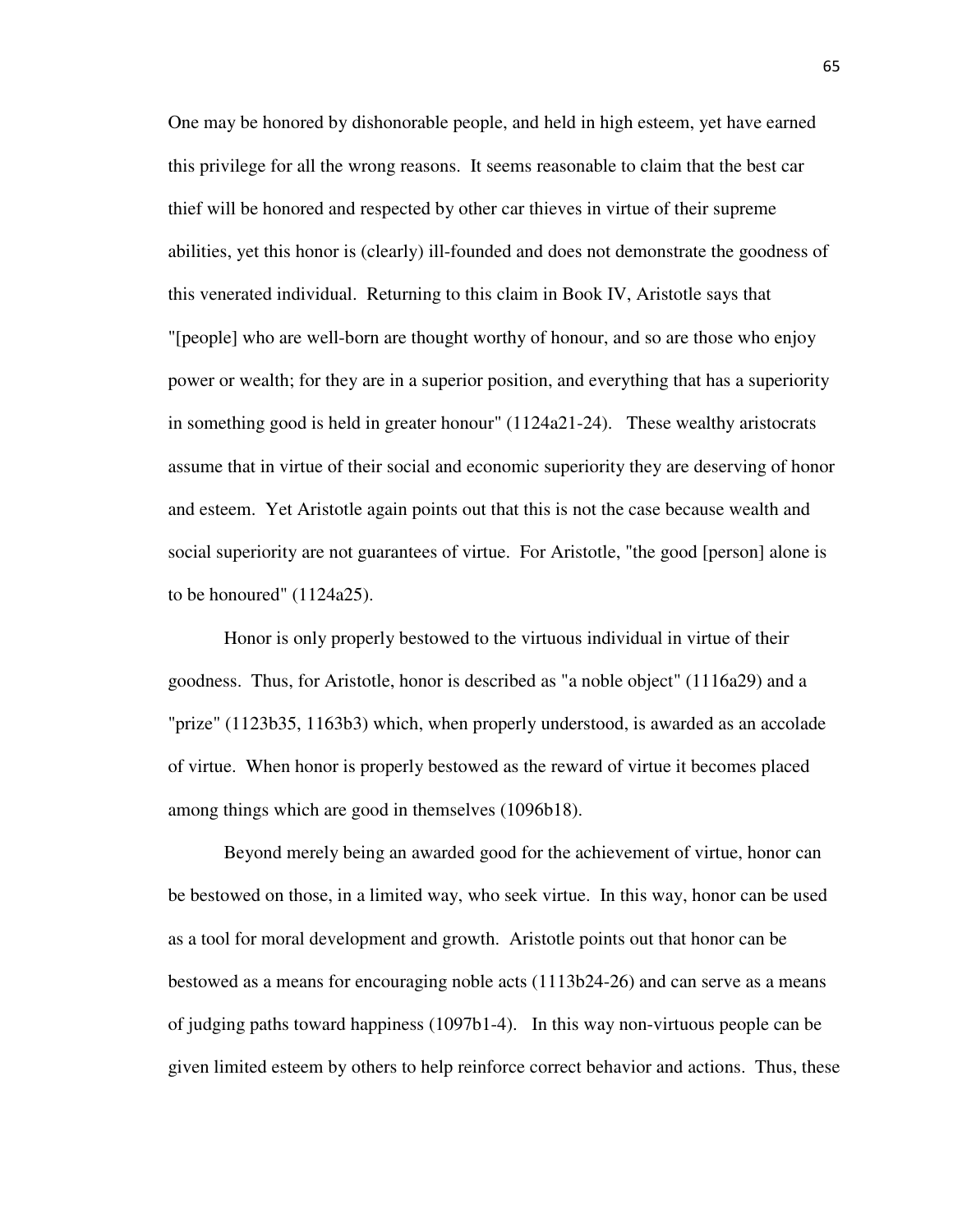people, who "desire honour from good [people], and [people] who know," are able to "[confirm] their own opinion of themselves" as on a path of moral growth based on the "the strength of the judgment of those who speak [well] about them" (1159a16-23). In this way the honor and esteem of others acts as a tool for moral reinforcement, allowing individuals to verify that their actions and habits are working towards the achievement of virtue. This echo's Aristotle's beliefs about the need for good friends as one of the functions of good friends is moral reinforcement (11157b5ff).

 Honor, and being esteemed, thus plays an important role in self-evaluation and self-assessment. It is through the assessment of others that individuals are, in an important way, given a tool for verification of positive moral growth and moral fortification. Because oppression makes people non-virtuous and the esteem required for virtue must come from virtuous people who provide esteem and respect *qua* your virtue then oppression limits proper self-assessment, self-evaluation, and self-esteem. Honor is warped and corrupted in an oppressive society, and the appropriate basis of honor and esteem is corroded. Given the importance of honor and esteem within the Aristotelian framework this corruption of honor via the moral corruption of others is a significant problem. The manipulation which oppression mandates runs much deeper than merely harming others in their individual pursuits of virtue but also limits honor and esteem by corrupting communities of individuals as bestowers of honor.

 Consider the example of body-image and beauty norms as set for women of the western world. Naomi Wolf<sup>82</sup>and Ann Garry<sup>83</sup> have both outlined the harmful ways in

-

<sup>82</sup> Naomi Wolf, *The Beauty Myth: How Images of Beauty are Used Against Women* (Harper Parennial, 2002).

<sup>83</sup> Ann Garry, "Sex, Lies, and Pornography," in *Ethics in Practice: An Anthology*, ed. Hugh LaFolloette (Blackwell, 2002).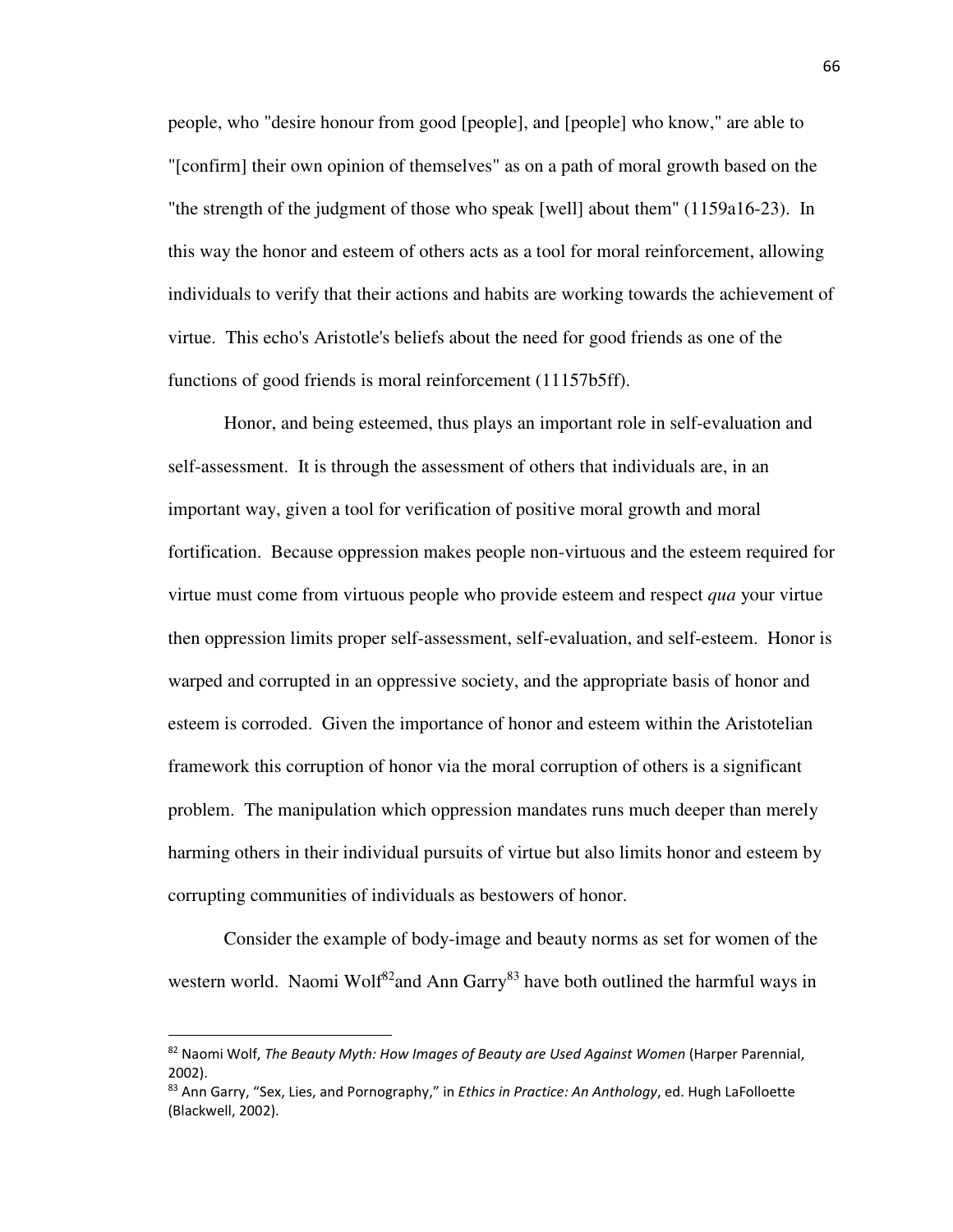which the socially constructed beauty standards set for women place women into a "double-bind" or a "double standard." The starvation imagery of beauty, and the need to "dress to impress," create social categories of gender evaluation whereas women are not only tied expressly to their bodies but are evaluated and judged based upon their ability/willingness to conform to these standards. For Garry, women are placed into ongoing social schemas where their compliance to beauty standards allows for them to be judged as "good women" through their sexualization, but which at the same time also harms them as they are equally judged as "bad [sexualized] women."<sup>84</sup> The women who refuse to comply with patriarchal beauty standards are negatively judged (and thus socially harmed), while those who comply become sexualized and, again, harmed. This, for Garry, is the crux of the double-standard. The creation and maintenance of beauty standards, which unduly and unfairly harms women, creates and maintains a social order where women are harmed by being held in poor esteem by others and thus not held as worthy of respect. This lack of social respect can also be internalized such that individuals who lack the respect of others may come to view themselves as unworthy of the very respect they are not given. Individuals systemically denied esteem lose not only the external and instrumental good of proper esteem used for moral development, but also may develop an internal disposition of negative self-assessment where they deem themselves not worthy of esteem in the first place. What is truly troubling, for the virtue ethicist, is that the double-bind of gender exploitation means that women are harmed, internally and externally, by conforming to social norms but also harmed by rejecting these social norms.

.<br>-

<sup>84</sup> Garry, "Sex, Lies," 347.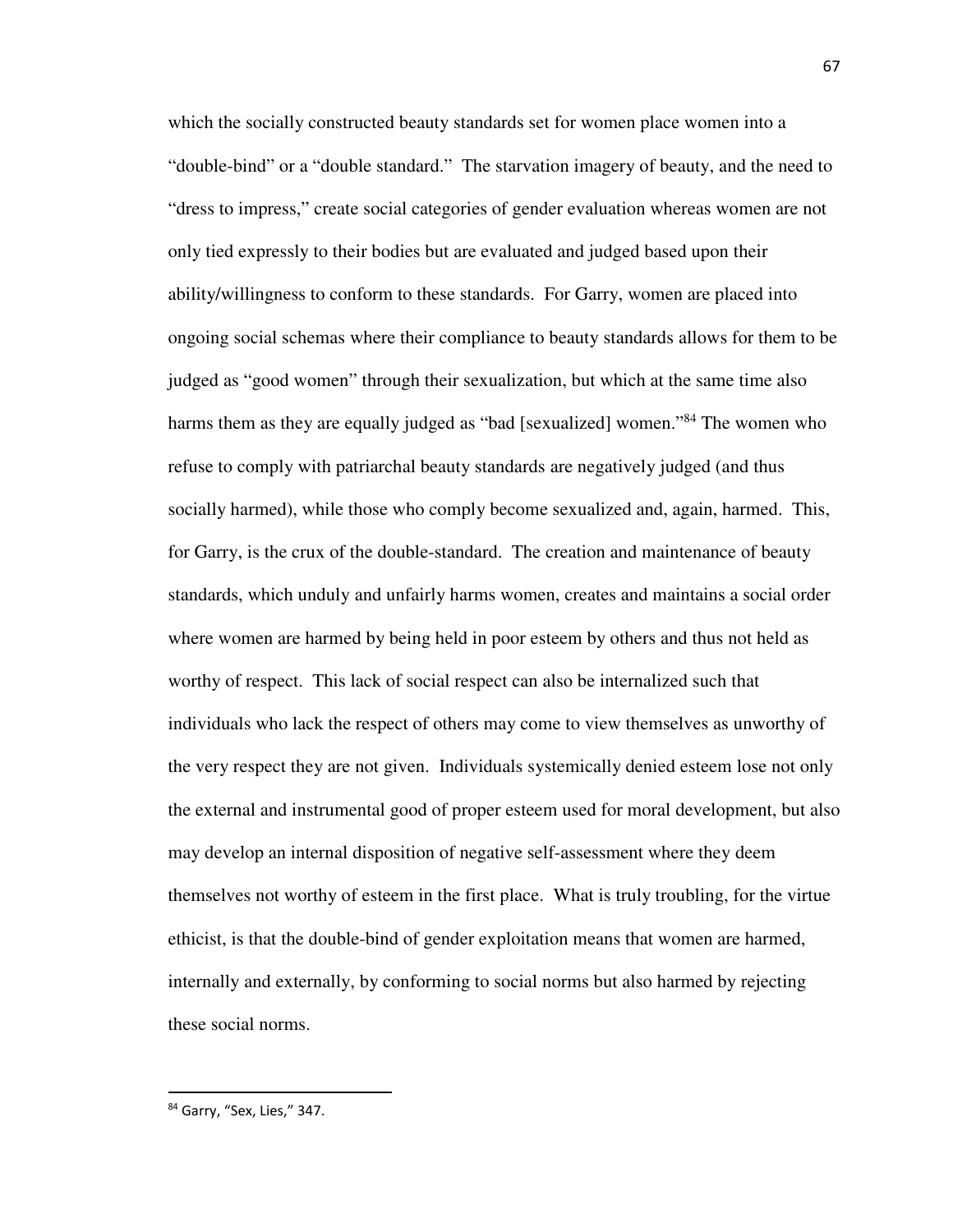If oppression limits not only the virtue of the individual but also the virtue of others, and does so to the point of vice, then the cultivation of many virtues appears impossible. For Aristotle, the acquisition of many of the virtues requires both the proper disposition of the individuals as well as the virtuous character of others. These influential others, most often typified by Aristotle as forms of friendship, aid individuals by providing support, strength, and moral knowledge needed for moral growth. In short, others are needed, in part, to properly bestow honor and esteem such that moral growth is encouraged in others. Since oppression damages those individuals around us which we need as bestowers of honor and esteem, then oppression's influence must be seen as a pooling of individual and community damage where communities and individuals of oppressed people are denied access to the means for the acquisition of virtue.

## Section 2 – Oppression and the Manipulation of External Goods

 While it is essential to understand that oppression curtails flourishing by inhibiting agents from achieving and maintaining virtue, this alone is far from a complete account of the ways which oppression both harms and limits individuals as understood by virtue ethics. To fully understand how oppression curtails flourishing one must also account for oppression's detrimental effect via the manipulation and limitation of external goods. This is because, for Aristotle, external goods are (in addition to virtue) necessary for happiness. To demonstrate this there are three argumentative premises which must be outlined and explained. They are (1) external goods are necessary for flourishing (and while virtue alone is necessary for flourishing, it is not sufficient), (2)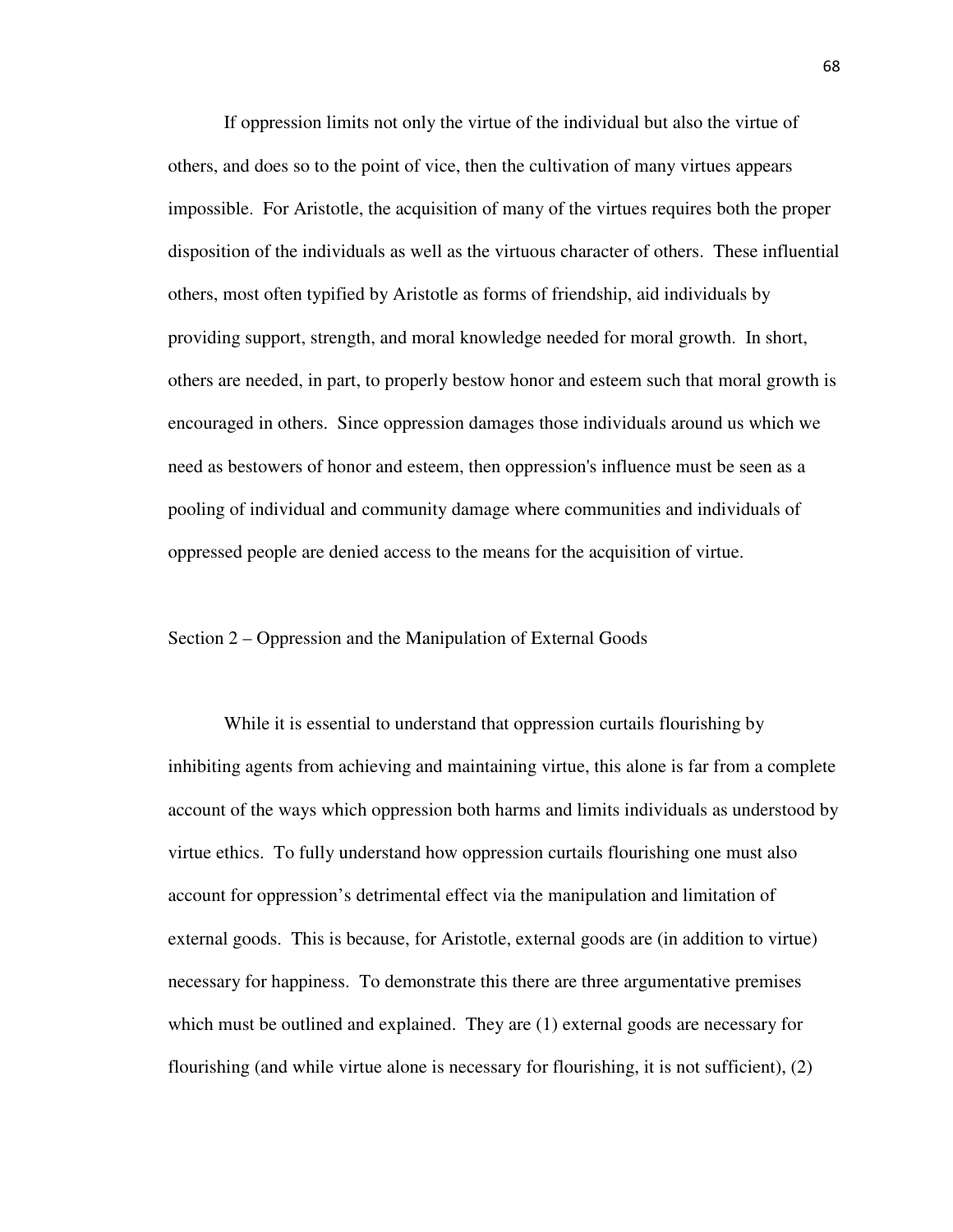Aristotle explicitly accounts for this within the *NE*, and his account is found in his description of "fortune," "luck," and "chance," and, (3) fortune, or moral luck, cannot be understood as mere happenstance.

 Aristotle, in Book I of the *NE*, claims that "it is impossible, or not easy, to do noble acts without the proper equipment" (1099b1). This proclamation comes after Aristotle has defined the human good, via functionally accounting for human qualities (1097b25), as "the activity of soul in accordance with virtue, and if there are (sic) more than one virtue, in accordance with the best and most complete" (1098a17-19). While virtue, as an activity of the soul, is clearly necessary for (and privileged in) the achievement of happiness, virtue alone cannot guarantee flourishing. This is because, as we have indicated above, the virtues require agents to either use external goods (e.g.; liberality requires the agent to not only possess money but be willing to part with money for the good of another) or rely on the external goods of community/friends for development (e.g.; knowledge cannot be produced solipsistically, but requires teachers, mentors, and other virtuous people). Without the necessary external goods, an agent cannot develop or maintain virtue.

 This view is not without its detractors. Paul Farwell argues that external goods cannot be essential for the development of virtue, and holds that a view such as the one presented here is implausible.<sup>85</sup> Farwell claims, that while external goods may be helpful for exercising some virtues, virtue *writ large* does not require external goods. Farwell hangs his argument on three rough premises. The first is that even without an abundance of external goods, virtue can still be exercised. Second, he claims that many virtues require no external goods for their acquisition. And third, that via Aristotle's example of

.<br>-

<sup>85</sup> Paul Farwell, "Aristotle, Success, and Moral Luck," *Journal of Philosophical Research* 19 (1994).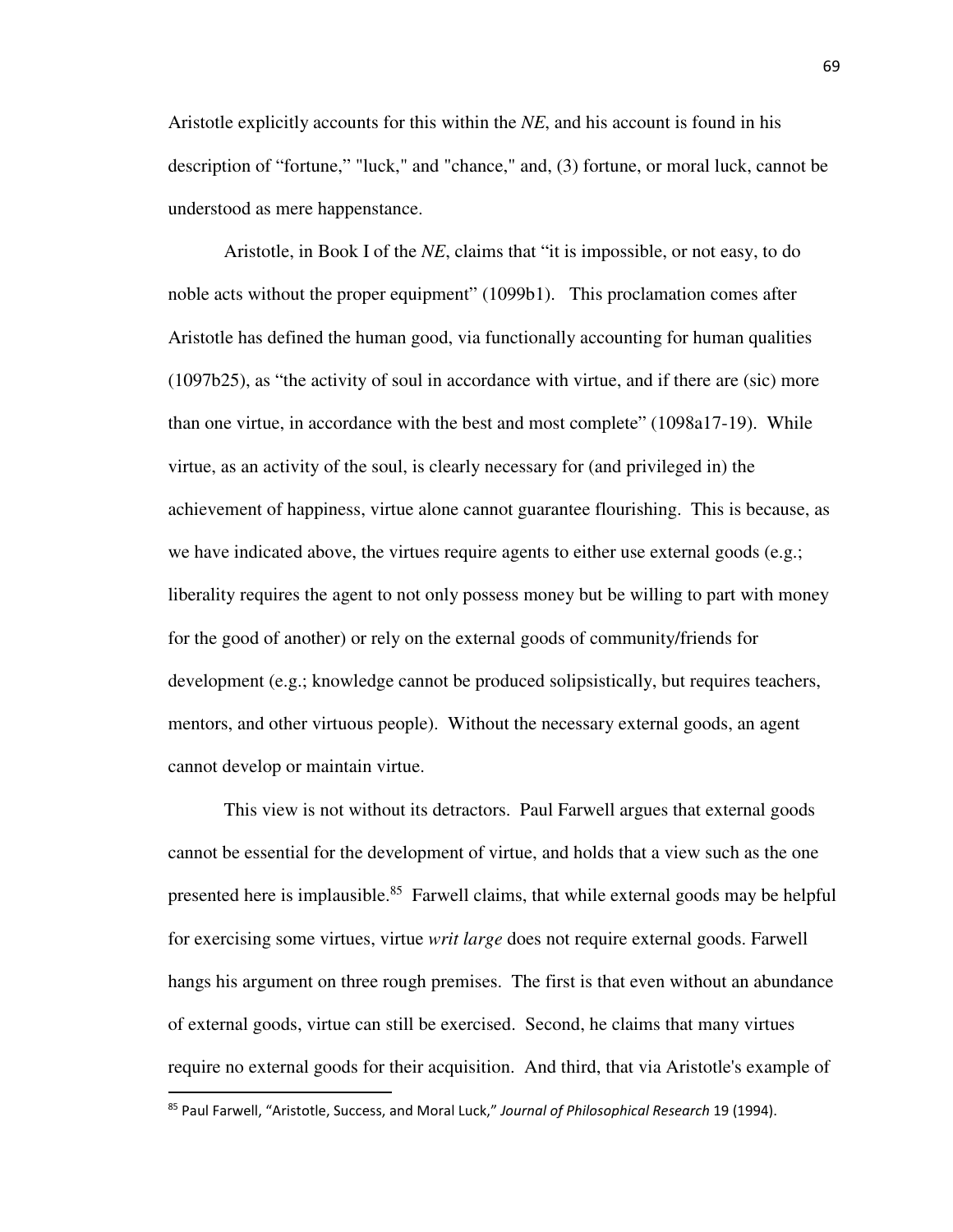Priam we must conclude that virtue must persist even when all external goods are removed. I wish to take this criticism head-on, and address these claims individually. In each case I show not only how Farwell is mistaken but how in seeing his failures we are given an account of the necessity of external goods for virtue.

 Farwell first claims that while external goods can be used to engage in certain types of virtuous activity, the external goods are not essential for evaluating the character of an agent. Citing Aristotle's understanding of liberality and generosity, Farwell claims that the virtue of liberality need not be restricted to the wealthy due to the amount of money they choose to give away. Paralleling the famous story from Scripture (Mark 12:43, Luke 21:2), Farwell claims that "the poor [person] who gives a small amount of money may be more liberal than the rich [person] simply because he (sic) has less to give."<sup>86</sup> Here, Farwell is undoubtedly correct. Liberality, as a virtue, must be a willingness to part with money and cannot be tied expressly to the amount of money that is given. This is something that even Aristotle notes (1120b7). Yet this alone does not show that the external good of money is not necessary for liberality, it merely shows that the amount given is not sufficient for evaluating the state of character of the giver. If one had no money, then giving money would be impossible and one could not engage in acts of liberality.<sup>87</sup> Farwell wishes to hang liberality, in total, on the willingness of the agent to part with money, and this alone cannot be the case. The exercising of liberality requires not only this willingness but also a success condition whereas money is successfully given and thus hits the mark of the virtue. One may be willing to part with money, even for noble ends, but if they have no money to give they cannot be said to be

.<br>-

<sup>86</sup> Farwell, "Aristotle, Success," 47.

<sup>&</sup>lt;sup>87</sup> This individual may be able to be generous in other ways, but the specific virtue of liberality does require the giving of money.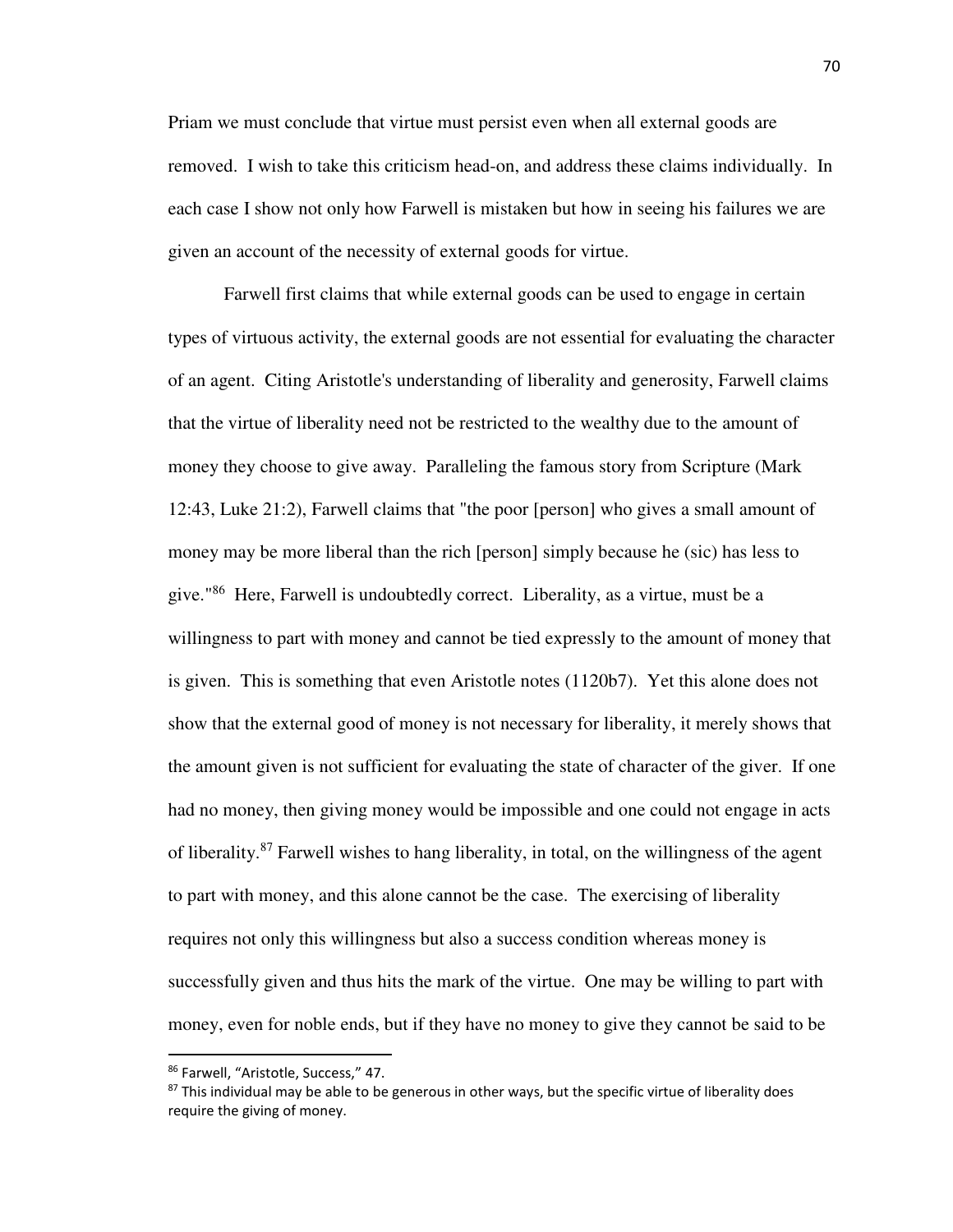liberal as they are not giving. This is the game that many people play with the possibility of winning the lottery. Many may claim that when they win the lottery they promise to give a set amount or set percentage to charity. While possibly expressing noble hopes, without the actual lottery winnings these are empty promises and are not indicative of their liberality. Further, while small amounts of external goods, even on Farwell's account, are needed to engage in liberal acts, Farwell fails to see that this action does not constitute the virtue of liberality. To develop liberality, one must engage in liberal acts habitually and inculcate not only the desire but also, and more importantly, the willingness to part with money. While possibly developing generosity in other nonmonetary ways, those without any expendable income cannot ritually commit liberal acts and cannot develop liberality. They may hope that their non-monetary generosity cultivates a sense of giving which may "spill over" into the giving of money when the rare opportunity of expendable money is available, yet without the actual giving of money liberality cannot be practiced and therefore cannot be developed into the virtue. In summary, Farwell claims, "a small amount of external goods does not prevent [the giver] from acting virtuously, and likewise a large amount of wealth or power underscores the need for virtue, since wealth and power have no ethical worth by themselves but depend on how the noble and virtuous person uses them."<sup>88</sup> What Farwell fails to see is how both the rich person and the "poor person" both have external goods, and use these external goods, even in his own language, to develop virtue.

 Farwell's second argument is that there are "other virtues [which] require no special external goods: self-control and gentleness in temper for instance."<sup>89</sup> Here, I wish

<sup>88</sup> Farwell, "Aristotle, Success," 48.

<sup>89</sup> Farwell, "Aristotle, Success," 47.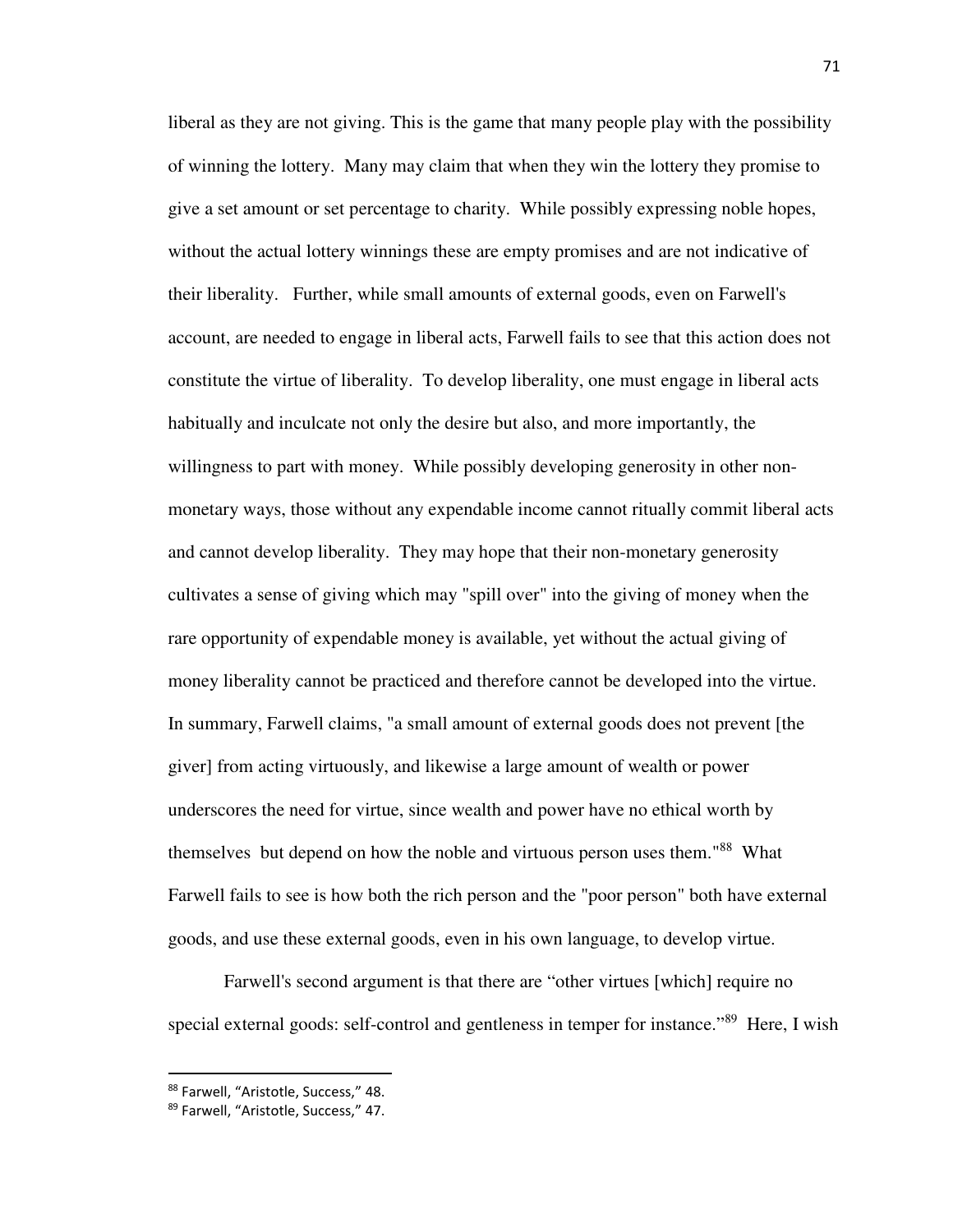to raise two objections. First, *if* Farwell is right in this claim, it is important to see just how numerically limited these virtues would be. *If* there is some limited set of virtues which are developed without any connection to external goods, the list would be quite short. For the individual who did develop these scarce virtues, there would be many more virtues which they would not be able to develop, and this hypothetical individual seems lacking in so many respects that to pronounce them virtuous seems a bastardization of Aristotle's conception of the complete life. Beyond this, there is a deeper problem with Farwell's argument. Farwell specifically cites two virtues, selfcontrol and gentleness, and boldly claims "*no* special external goods" are necessary. To claim that external goods do not play a role in the development of these virtues is to deny any causal connection between external goods and these virtues, and this seems patently false. Looking specifically at the two virtues listed by Farwell, self-control and gentleness, there are plenty of important connections between them and external goods. Gentleness is surely influenced by one's upbringing, and if one's care givers (as an external good) help habituate these feelings in a child which, through time, can develop into virtue, then we cannot claim *no* causal influence. In a similar vein, self-control can be shown to connect to external goods. Self-control, manifest in acts of self-control, requires an availability of external goods to prompt and condition the agent such that they can refrain from these goods. Without the presence of an object which could be taken by an action lacking self-control it seems wholly impossible to claim this agent exercised self-control in not taking what was not present. For example, one cannot be said to be dieting or fasting when they have no food (or access to food); this person simply goes without. To claim that the real possibility of obtaining food is unnecessary for positing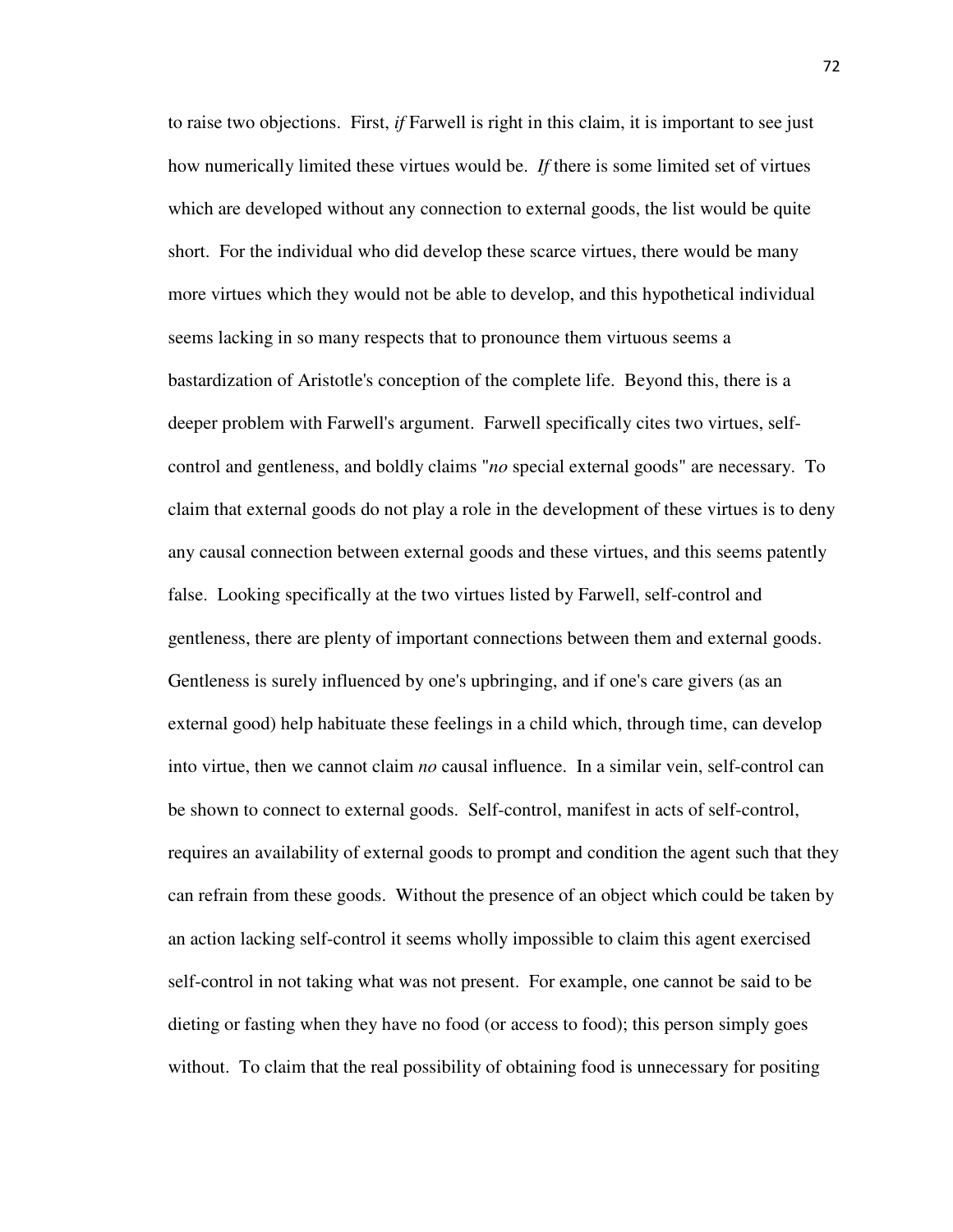an agent's self-control over their impulses would be to claim that agents can be said to control their impulses in the face of no other possibilities. Self-control, then, is both inculcated and enacted only in reference to the specific and real external goods available to agents.

 The final argument presented by Farwell, and his most noxious, is that Aristotelian virtue ethics maintains a conception of steadfastness of character in the face of a radical loss of external goods and that this steadfastness of character shows that external goods have no influence on virtue. Here Farwell anchors his argument directly in Aristotle's claim that the virtuous person cannot be swayed from happiness even when the victim of extreme and repeated misfortunes. Aristotle most famously claims this in Book I, and raises the example of Priam whereas even in extraordinary circumstances Priam "can never become miserable" (1101a6). Priam loses family, wealth, and health yet fails to devolve into misery or vice.

 I am sympathetic to Aristotle's arguments here and tend to agree that virtue, once fully developed, cannot be easily lost simply do to external constraints or circumstances. Thus, Aristotle's example of Priam seems quite *apropos*, but it is only because these individuals have had the necessary luxury to *develop* virtue that they cannot lose it. In the case of Priam, the individual suffering does so only after long periods of moral, physical, and financial prosperity and in this way these examples are necessarily backwards looking. Given the combination of luxury and privilege together with virtue, the loss of privilege does not necessitate the loss of virtue and true happiness. Yet this does not negate the claim that external goods are necessary for the development of virtue. In fact, this seems to show the exact opposite. It is precisely because of the abundance of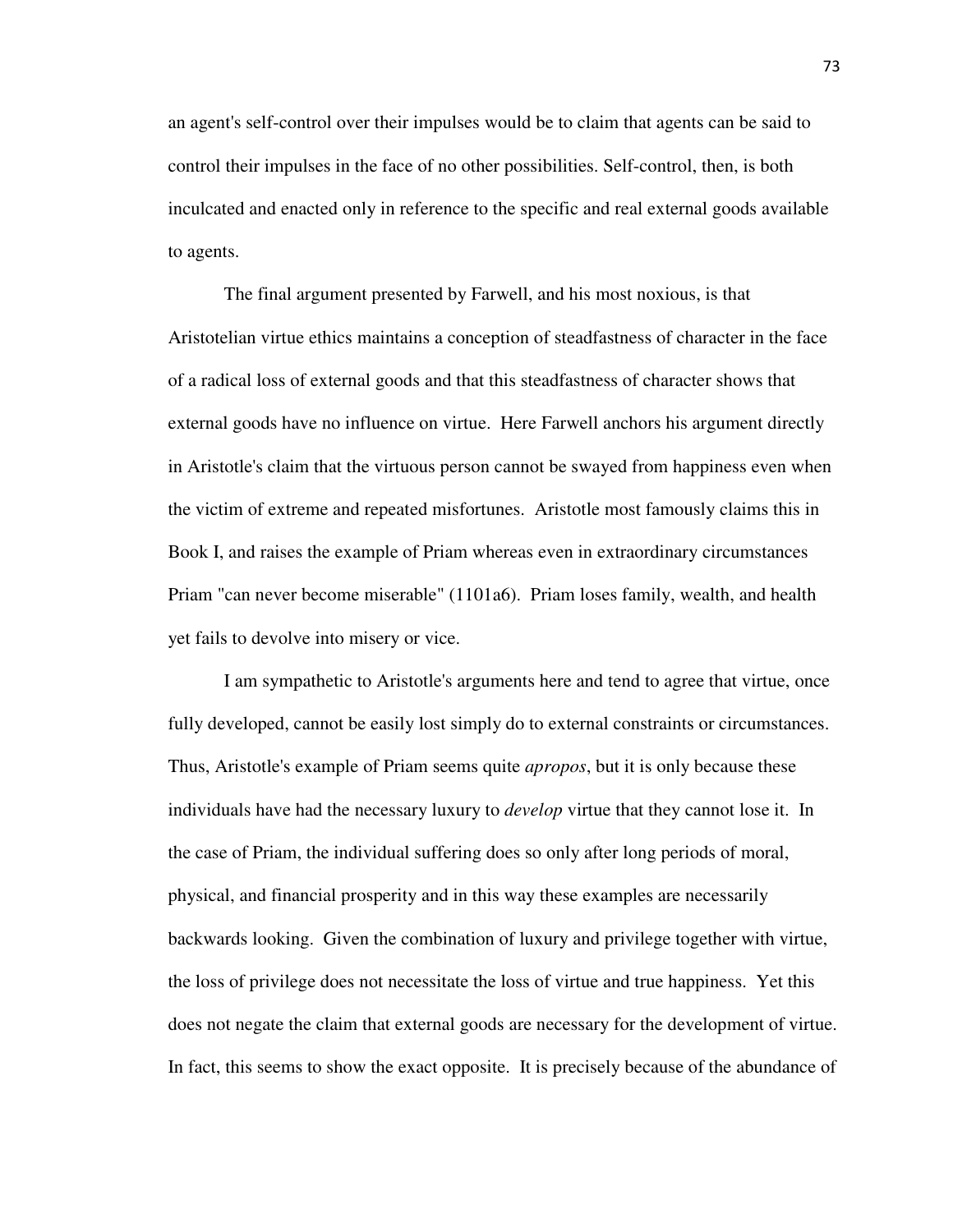necessary external goods that these individuals were able to *become* virtuous and therefore steadfast in character. The goods were necessary for the virtue's development, and what Aristotle shows is simply that prosperity is not equivalent to virtue (or happiness). It would seem that Farwell fallaciously reasons that the inability for Priam to lose virtue is identical to that person who begins without external goods. This line of reasoning is both unsupported by the text as well as argumentatively bankrupt. When Aristotle returns to this discussion in Book VII, he not only notes that the external goods are necessary, claiming "this is why the happy man *needs* the goods of the body and external goods" (1153b17, emphasis added), but continues to say that even though happiness and virtue are intertwined we must not make the mistake of confusing the two. Aristotle concludes "because we need fortune as well as other things, some people think good fortune the same thing as happiness; *but it is not that* "(1153b21, emphasis added). Understanding this necessity of external goods allows us to understand why Aristotle claims that "happiness [flourishing] seems to need this sort of prosperity in addition [to virtue]" (1099b7). It is this necessity that Farwell fails to understand. Aristotle does provide a clear account, through numerous and repeated claims, that external goods are necessary for the development of virtue.

 By necessitating external goods for the achievement of virtue, and therein flourishing, Aristotelian ethics must carry with it an analysis of the dispensation of these needed goods. While many of these goods can be acquired by agents in pursuit of the good life, there are many cases where the acquisition of these goods lies beyond the agent's control. Thus, Aristotle's conception of external goods carries with it a conception of moral luck of which Aristotle was very aware.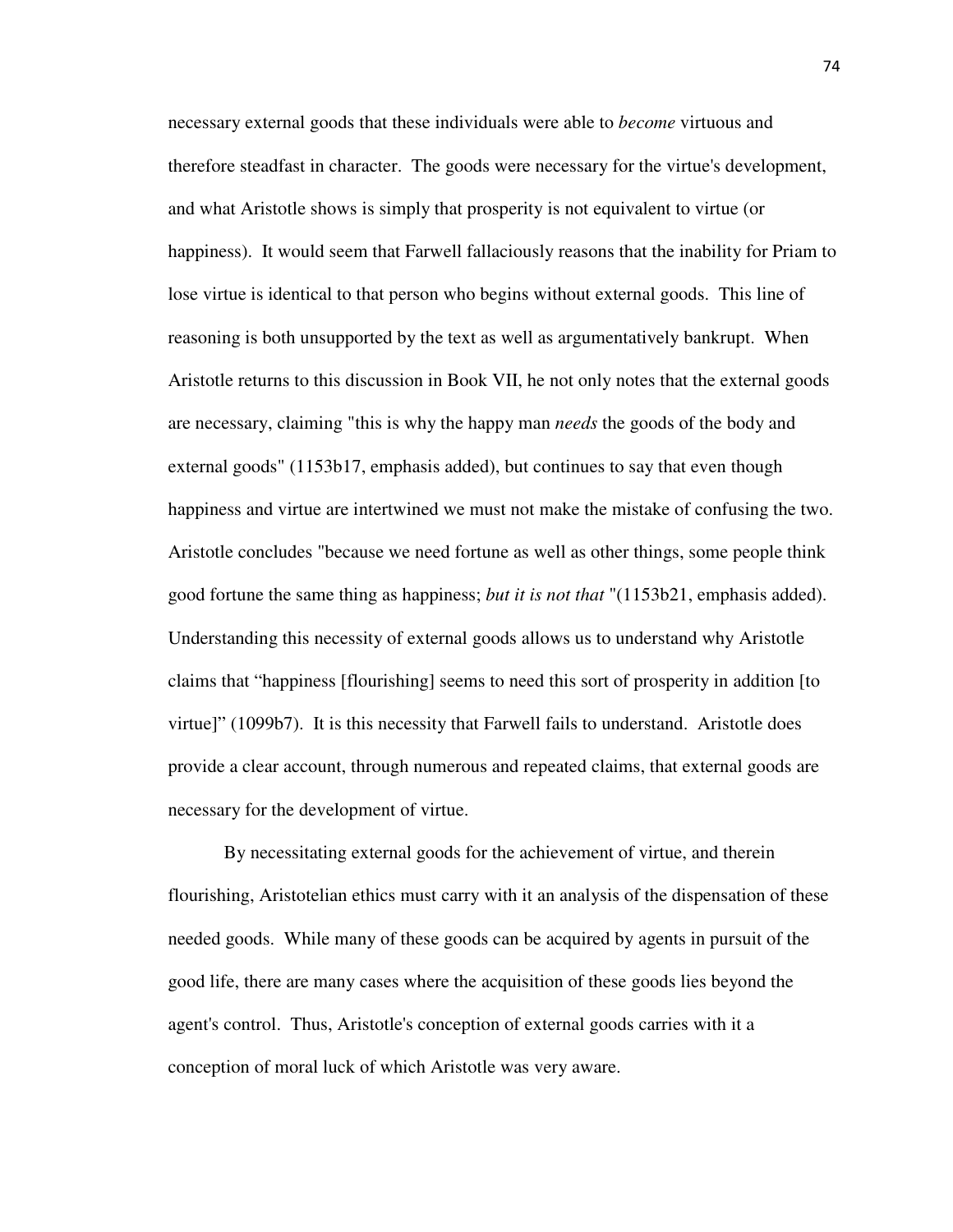Aristotle's most detailed discussion of luck and chance are found not in the ethics but rather in the *Physics* (specifically II, 4-6). Here, Aristotle accounts for luck (in its various forms) as a type of accidental causation. This metaphysical, and strictly causal, account of luck and chance is taken up by Aristotle in the *Eudemian Ethics (EE)* and extended to that luck which effects moral endeavors. <sup>90</sup> This discussion of luck and chance as it pertains to the moral sphere is later altered and softened by Aristotle in the *NE*.<sup>91</sup> While the *NE* does contain a conception of luck and chance it is a less technical conception than found in both the *EE* and the *Physics*. Specifically, what is missing in the *NE* is an attempt to regularly use the terms luck or chance in any rigid or schematized way. In contrast, in the *Physics* and the *EE*, Aristotle argues that luck and chance have specific applications and pertain to a categorized understanding of accidental causation relating to special subsets. In these other works "luck" coincides with deliberative reason and thus only occurs within the human realm while "chance" can effect animals, plants, or even rocks.<sup>92</sup> In the *NE*, these terms lose their strict designation and are used more interchangeably to identify those things, actions, and/or events which morally affect an agent and which are beyond the agent's control. Similar to his use of "luck" or "chance" to identify these non-intentional causal interventions, Aristotle also uses the term

<sup>90</sup> See Kent Johnson's, "Luck and Good Fortune in the *Eudemian Ethics*," *Ancient Philosophy* 17, no. 1 (1997), and, Anthony Kenny's, *Aristotle and the Perfect Life* (Oxford University Press, 1992).

<sup>91</sup> I subscribe to the prevailing view that the *EE* is an early version of Aristotle's ethics and the *NE* is a later, more mature, text which represents more fully Aristotle's thoughts on ethics. See Brad Inwood and Raphael Woolf, *Eudemian Ethics* (Cambridge University Press, 2013). While this is the most commonly held view, it is not without its detractors. See Anthony Kenny, *The Aristotelian Ethics: A Study of the Relationship Between the* Eudemian Ethics *and the* Nicomachean Ethics *of Aristotle* (Oxford University Press, 1978).

 $92$  Interesting, Aristotle describes the fortunate chance that effects rocks by citing Protarchus' view that "the stones of which altars are made are fortunate because they are held in honour, while their fellows are trodden under foot" (197b8-10).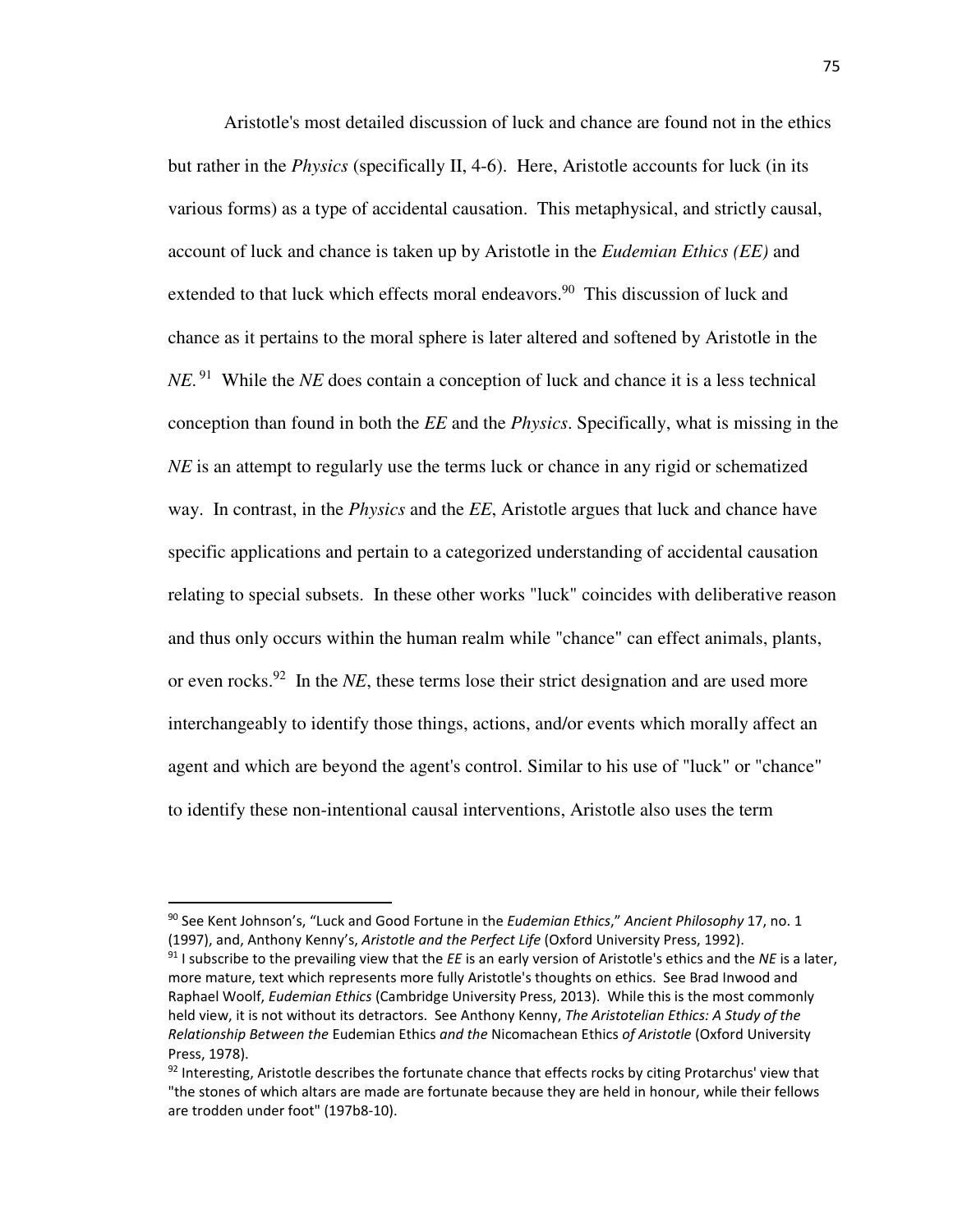"fortune."<sup>93</sup> In general, luck, chance, and fortune are simply used to identify "that which is not within an agent's own control and yet affects the agent in a morally relevant way."<sup>94</sup>

 One specific, and oft cited, instance of Aristotle's identification of moral luck is found in his claim that beauty is necessary for the achievement of happiness  $(1099b3)$ .<sup>95</sup> Without beauty, virtue seems either impossible or unduly difficult because beauty is socially needed for the development of friendship and love. The hideous person is likely to scare away potential friends and the psychological damage of being repulsive in the eyes of others will have a detrimental effect on this ugly person. Because aesthetic qualities, like Aristotle's other listed goods of "good family and goodly children," are not chosen by the agent but rather given to the agent, the distribution of these qualities is, for Aristotle, constituted by fortune.

In a broader and less specific example of moral luck, Aristotle claims:

Now many events happen by chance, and events differing in importance; small pieces of good fortune or of its opposite clearly do not weigh down the scales of life one way or the other, but a multitude of great events if they turn out well will make life happier..., while if they turn out ill they crush and maim happiness; for they both bring pain with them and hinder many activities. (1100b22-30).

-

<sup>93</sup> By and large, most of the uses of "fortune" in the *NE* are connected to those instances of moral luck which are beneficial to the agent (1124a30, 1124b19, 1125a32, 1153b23, 1171b17) and are contrasted with examples of "misfortune" (1100a6, 1100a17, 1153b19, 1155a11, 1171b5, 1176b1). <sup>94</sup> Tessman, *Burdened Virtues*, 13.

<sup>95</sup> When discussing the physical attributes of "beauty" and "ugliness," Aristotle (at 1099b3-4, 1159b16) flips between the two as if they were mutually exclusive. Unlike Plato, who in the *Symposium*, discusses a wide variety of ways someone can be beautiful (or said to be beautiful), Aristotle seems to treat beauty and ugliness, in regards to physical attractiveness, as merely opposite conditions of physical appearance. While setting aside his discussions of beauty in regards to mimetic art (*Poetics*), mathematics (*Metaphysics V*), and "being" and "becoming" (*Topics* 102a6), Aristotle holds a dichotomous understanding of physical beauty and ugliness such that the presence of one negates the presence of the other. See John S. Marshall, "Art and Aesthetic in Aristotle," *Journal of Aesthetics and Art Criticism* 12, no. 2 (1953). Thus, to claim that 'Aristotle holds beauty necessary for the achievement of happiness' is equivalent to claiming that 'Aristotle holds that being not ugly is necessary for the achievement of happiness.'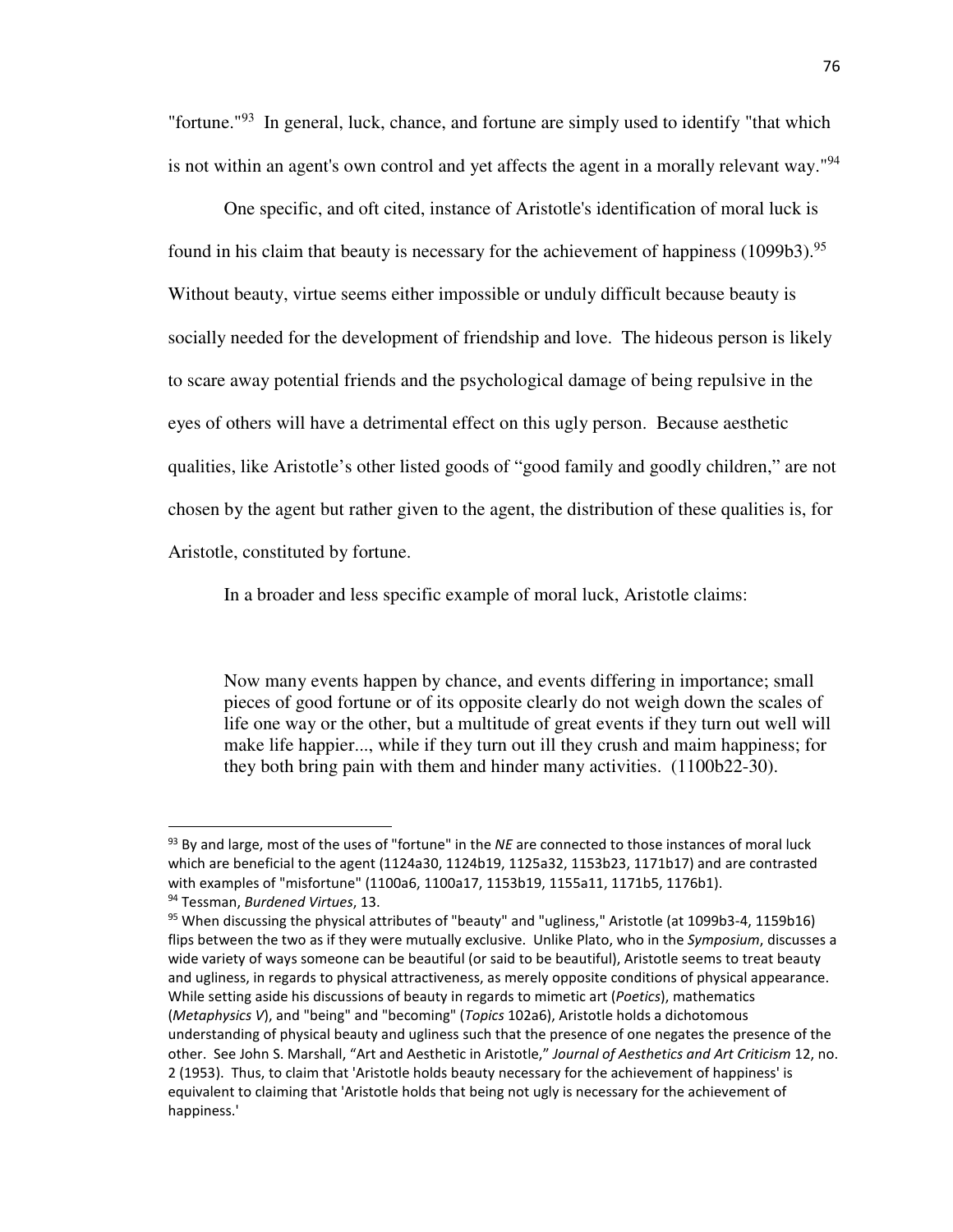Passages such as this, in conjunction with his understanding of specific goods such as beauty, demonstrate that Aristotle understands that any ethical system which requires external goods for the achievement of happiness must accept that these goods are, in many cases, beyond the agent's control and therefore agents are subject, to a greater or lesser extent, to moral luck. This is by no means a unique insight by Aristotle. Conceptions of moral luck appear to have played a central role in the philosophies of Aristotle's contemporaries thus leading Aristotle to claims that "some identify happiness with good fortune, though others identify it with virtue" (1099b8-9). Aristotle distinguishes his view from those of his contemporaries by (correctly) identifying the reality of moral luck yet not reducing virtue and happiness to merely the product of fortune.

 Aristotle's inclusion of moral luck, as one factor in the achievement of virtue and happiness, seems wholly correct yet his description of luck is also lacking. Identifying "luck," "chance," and "fortune" as existent factors beyond an agent's control is correct but it fails to account for the ways that these factors are subject to intentional manipulation. Here, the language of "luck" and "chance" seems to do a disservice in that may lead one to believe that external goods are merely distributed by happenstance. While surely some goods are distributed by happenstance, others are systematically apportioned and the moral good they serve is limited to those who find themselves in a position of privilege.

 It is those goods which are allotted not by pure happenstance but by design which connects external goods to oppression. Social structures and regimes act as vehicles for the dispensation of external goods and oppressive structures can, and do, limit these goods to oppressed people. If the limiting of these goods is a barrier for the achievement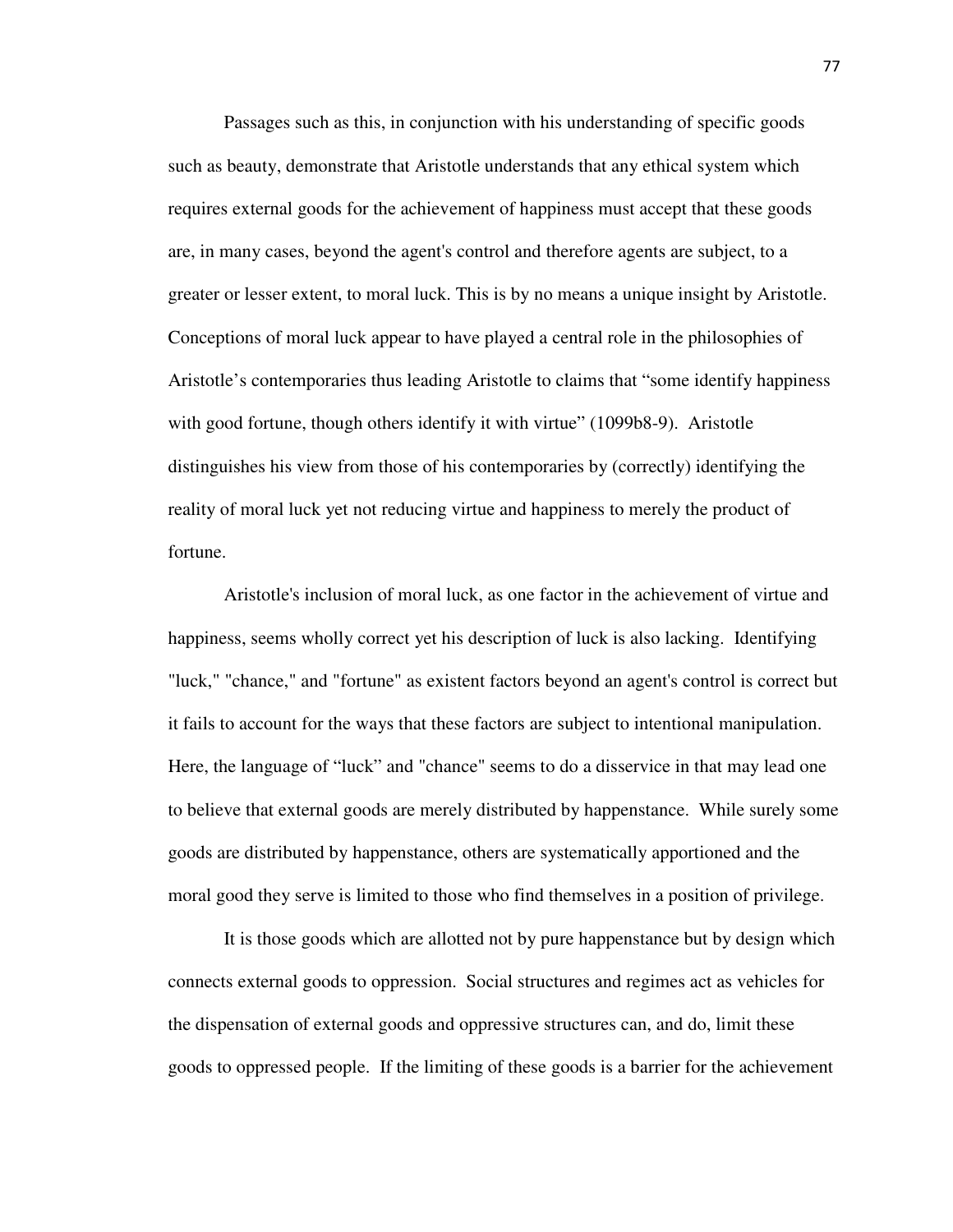of virtue and happiness, and oppression acts to limit these goods, then oppression can act via the dissemination of external goods as a barrier for happiness.

 The most obvious example of this oppressive manipulation of external goods is found in money and wealth. Disparity in wealth and capital divides economic classes and the wealth that individuals possess, or have access to, cannot be attributed to either willingness (or unwillingness) to gain on one hand, and, chance apportionment on the other. Poverty, something Aristotle refers to as an evil (1115a11), as near death (1116a13), and as a grave misfortune (1155a11), is often handed down generationally<sup>96</sup> and the economic privilege afforded to some is paid for by the poverty of others. The privilege of cheaper and more widely available goods has always relied on systems of economic slavery to produce and distribute these goods while keeping production costs as low as possible. We can see this in institutionalized systems of slavery and bondage where all wealth is taken from individuals and the fruits of their labor are sold for the economic benefit of not only the seller but also the buyer. Wage slavery works in, economically, similar ways such that workers are paid sub-living wages in order to keep the products they produce competitively priced for mass consumption. It is not merely happenstance that these individuals are placed into states of poverty, but rather a necessary and supported form of economic exploitation of a given mode of capital production and distribution. Disparities in wealth are not merely coincidental but economically designed and the moral good that money provides is distributed unequally between classes, races, and geographical regions.

 Beyond money, many of the goods of the body that Aristotle highlights as morally necessary are influenced through the availability of external goods. While health is a .<br>-

<sup>96</sup> See Ruby K. Payne's*, A Framework for Understanding Poverty (Fourth Edition),* (Aha! Process, 2005).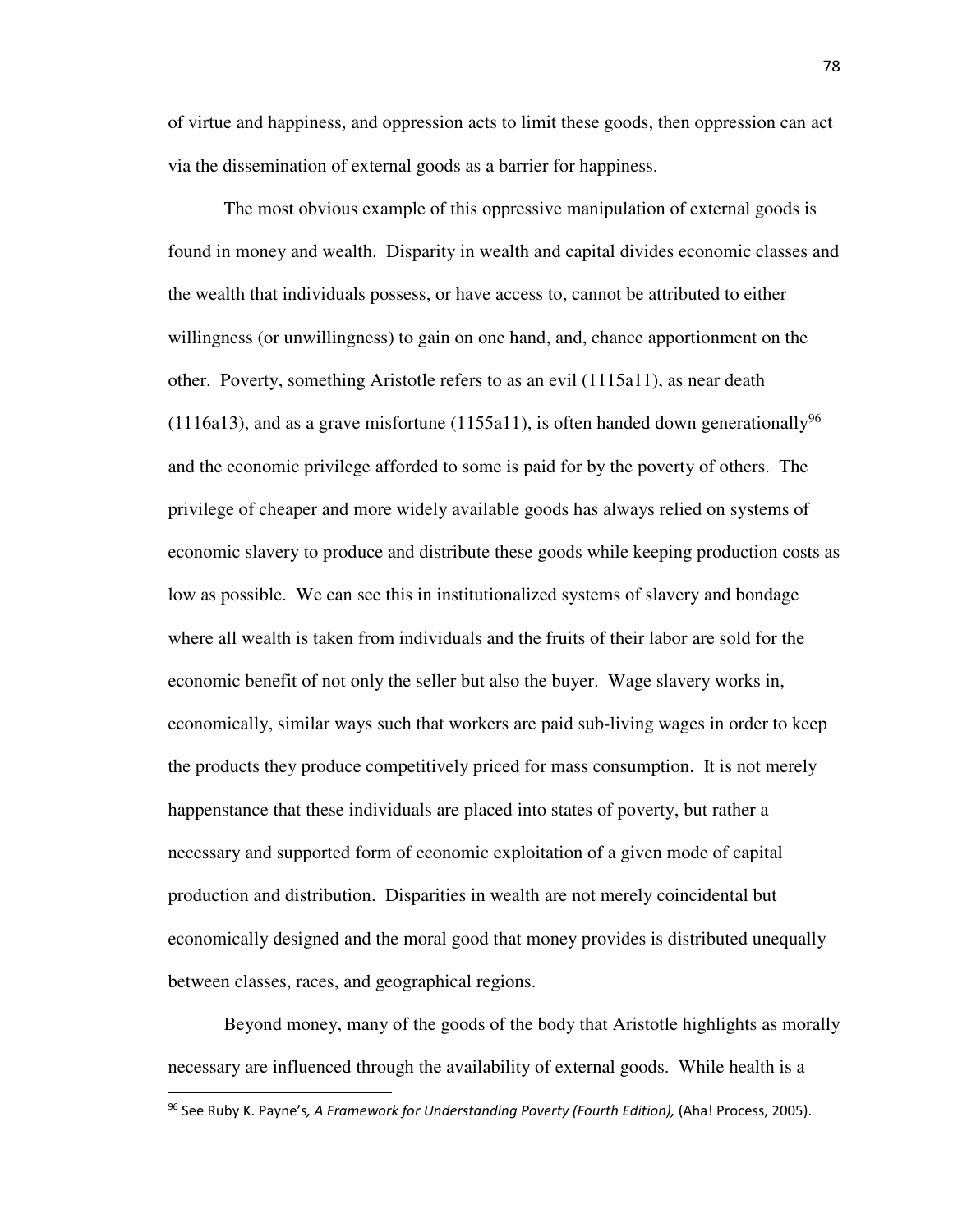bodily good needed for achieving virtue and happiness, access to health care is the necessary means for maintaining proper health and is an external good which works in service of the bodily good. Access to health care, and more specifically denied access to health care, is a manipulation of an external good which (in conjunction with access to wealth), can prohibit individuals from achieving the goods necessary for happiness. Similarly, as cited above, while beauty is a bodily good, the social expectations of beauty standards are external goods which are structured in such a way as to disadvantage individuals beyond their control.

 A further way one can see the manipulation of external goods beyond the bounds of agent control is in the political structures of the state. Often, political structures assign goods to individuals based upon their membership. One's citizenship can be a matter of birth or choice, but when one is born with a citizenship designation which limits voting, access to social services, basic political freedoms (such as freedom of movement) these individuals suffer at the loss of these external goods. Mirroring Aristotle's claim for the need of "good birth" in a proper family, similar "good birth" is needed in citizenship affiliation. Being born a Palestinian is obviously beyond the control of a child born to Palestinian parents living in the Occupied Territories, but this person's restricted freedom of movement and governance is not merely a confluence of random factors but rather the denial of basic rights by an unjust and oppressive occupying authority. Similarly, being born an African American prior to the 15th Amendment to the US Constitution, which guaranteed voting rights to all citizens regardless of race or ethnicity, is morally unlucky but the moral harm perpetrated against these individuals was an intentional product of racist political structures.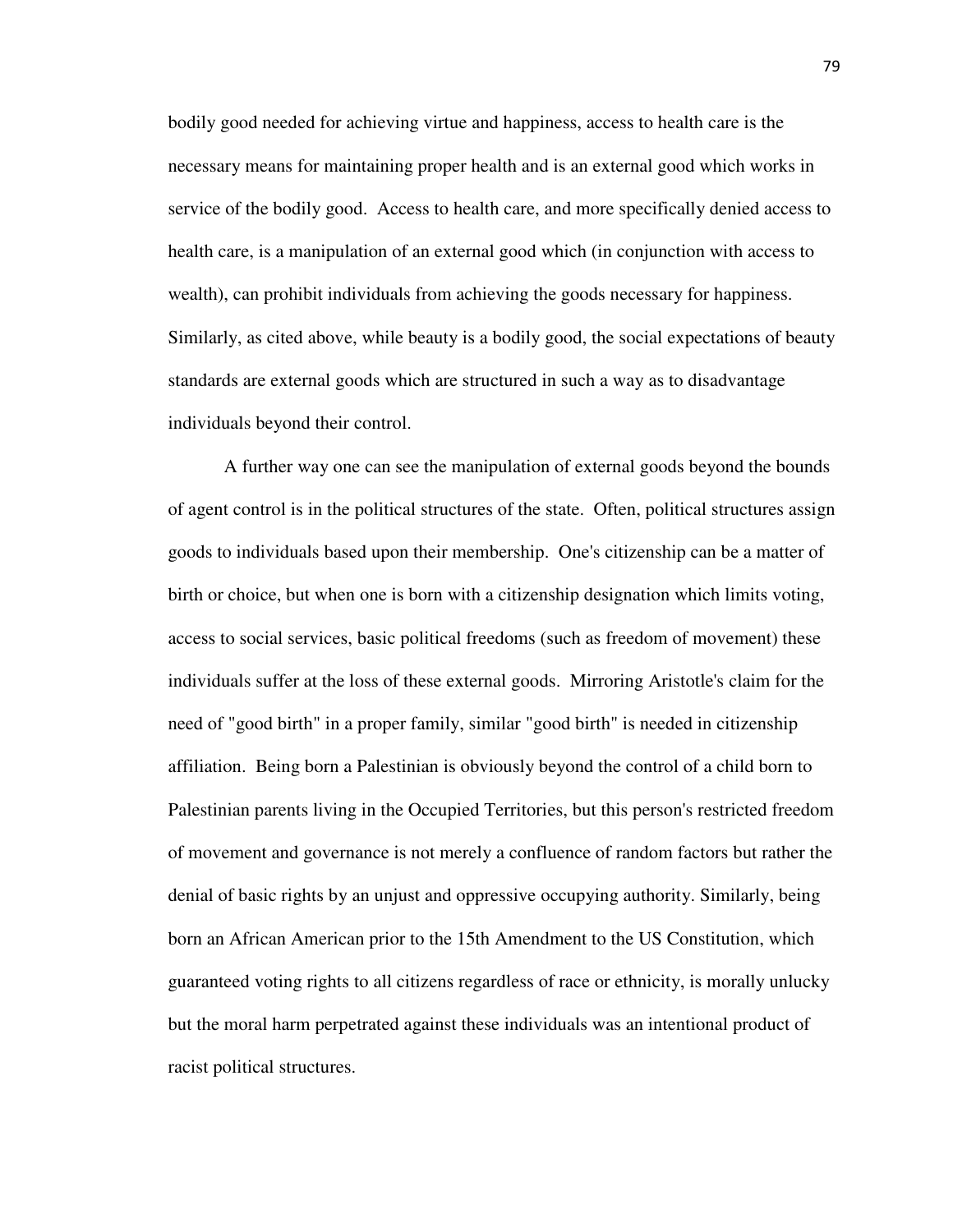In each of these examples, individuals suffer morally due to factors outside their control, and thus are victims of moral luck. But these harms are intentional, systematic, purposeful, and oppressive. It is circumstances such as these that demonstrate the moral harm that manipulated external goods levels against individuals. Once we see that these external goods are necessary for Aristotelian flourishing *and* that Aristotle accounts for the necessity of these goods *and* that it is not merely unexplained causal effects which limits these goods we can see how the manipulation of external goods is used to oppress people and how these oppressed people are curtailed in their pursuit of the good life.

Section 3 – Oppression and Base and Shameful Actions

 In this final section I will show how oppressive forces harm agents through the habituation of base and shameful actions. This third assessment, in addition to the above stated arguments concerning the affected/eliminated/burdened nature of virtues and the manipulation of external goods, helps substantiate a final way in which oppression's harms must be evaluated by virtue theory. In part, this section acts to show the shortcomings of Aristotle's view of base and shameful actions, but it also attempts to build on Aristotle's views in light of these shortcomings to advance a conception of base actions that accounts for the material conditions of oppression while also explaining the immense danger these actions cause.

 In order to understand Aristotle's conception of base and shameful actions we must first see the complex nature of his assessment of "the base" as presented throughout the *NE*. Aristotle uses the term "base" throughout the *NE* but does so in no less than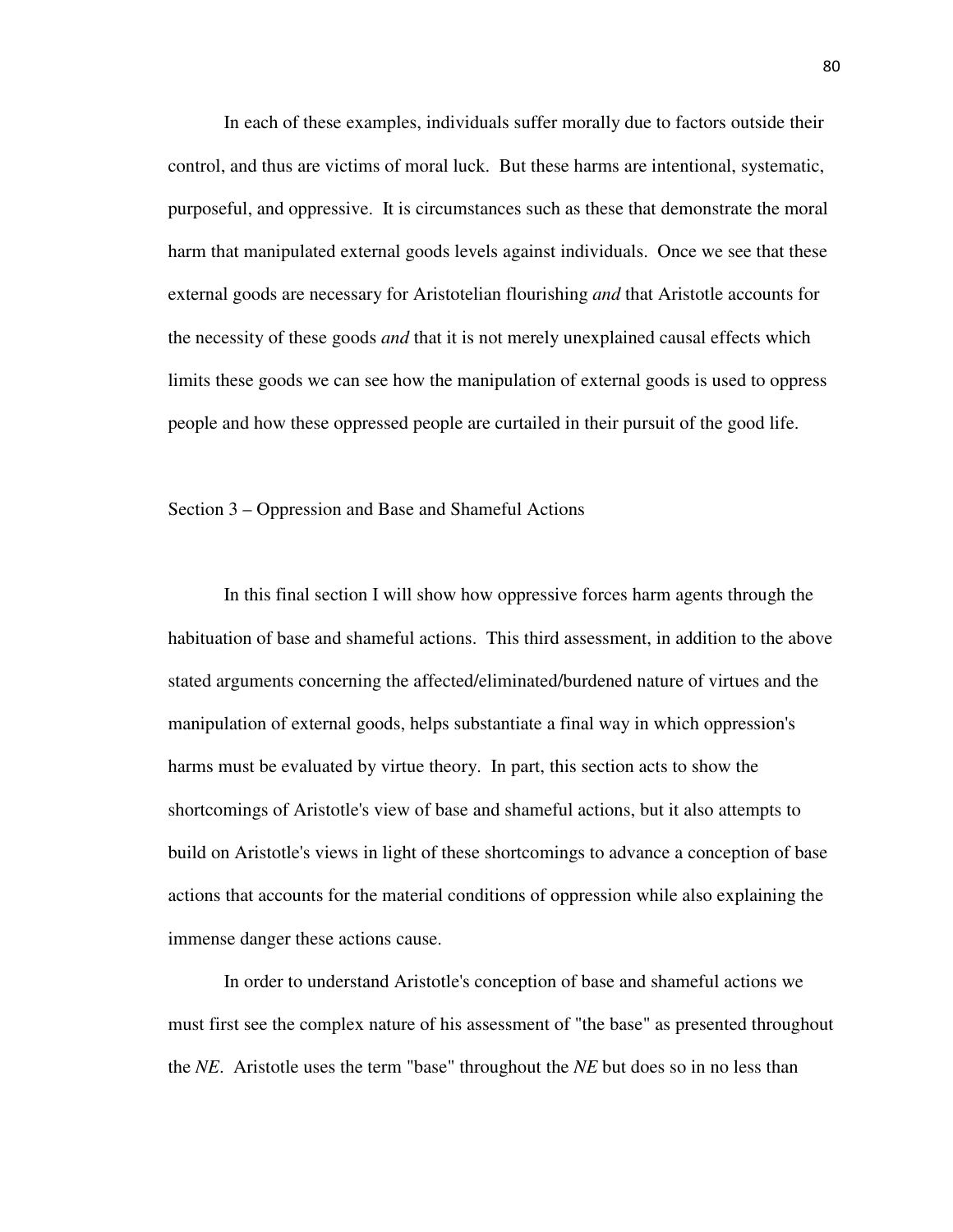three distinct yet related ways. In each of these ways he more often than not contrasts "the base" with "the noble." This recurring juxtaposition begins in Book II where Aristotle claims "there are three objects of choice and three of avoidance, the noble, the advantageous, the pleasant, and their contraries, the base, the injurious, [and] the painful" (1104b30). Here, Aristotle expressly contrasts "the noble" and "the base" and labels them as contraries. Following this schema, when he identifies the category of the base he continuously invokes this contrary relationship with the noble (see 1113b9, 1117b9, 1120a13, 1173b28, 1175b29, 1179b13, 1179b30).

 The first way Aristotle uses the term 'base' is to identify certain human impulses. In Book VII, when discussing the dual role of pleasure as morally significant yet also morally corrupting, Aristotle notes specifically that "there are pleasures that are actually base" (1152b21). Here, it is the pleasures, or the drive for the satisfaction of this pleasure, that is deemed base. The pleasure at hand here is the pleasure of children and brutes. The baseness of this type of pleasure is rooted in its simplistic, low, and animalistic qualities. This discussion from Book VII is mirrored in Book X as Aristotle, in returning to the discussion of pleasure, identifies the noble sources of pleasure and contrasts them with the base (1173b28). Again, the base sources are delineated as those tied to our basest instincts.

 The second sense of base that Aristotle uses throughout the *NE* is intimately tied to the first, yet importantly different. Aside from identifying base impulses, Aristotle identifies "base objects" (1175b30). Base objects are simply those objects which are desired by base instincts. It is important to see that while Aristotle is again invoking 'base' to describe a type of desire or impulse, he is also disconnecting base from the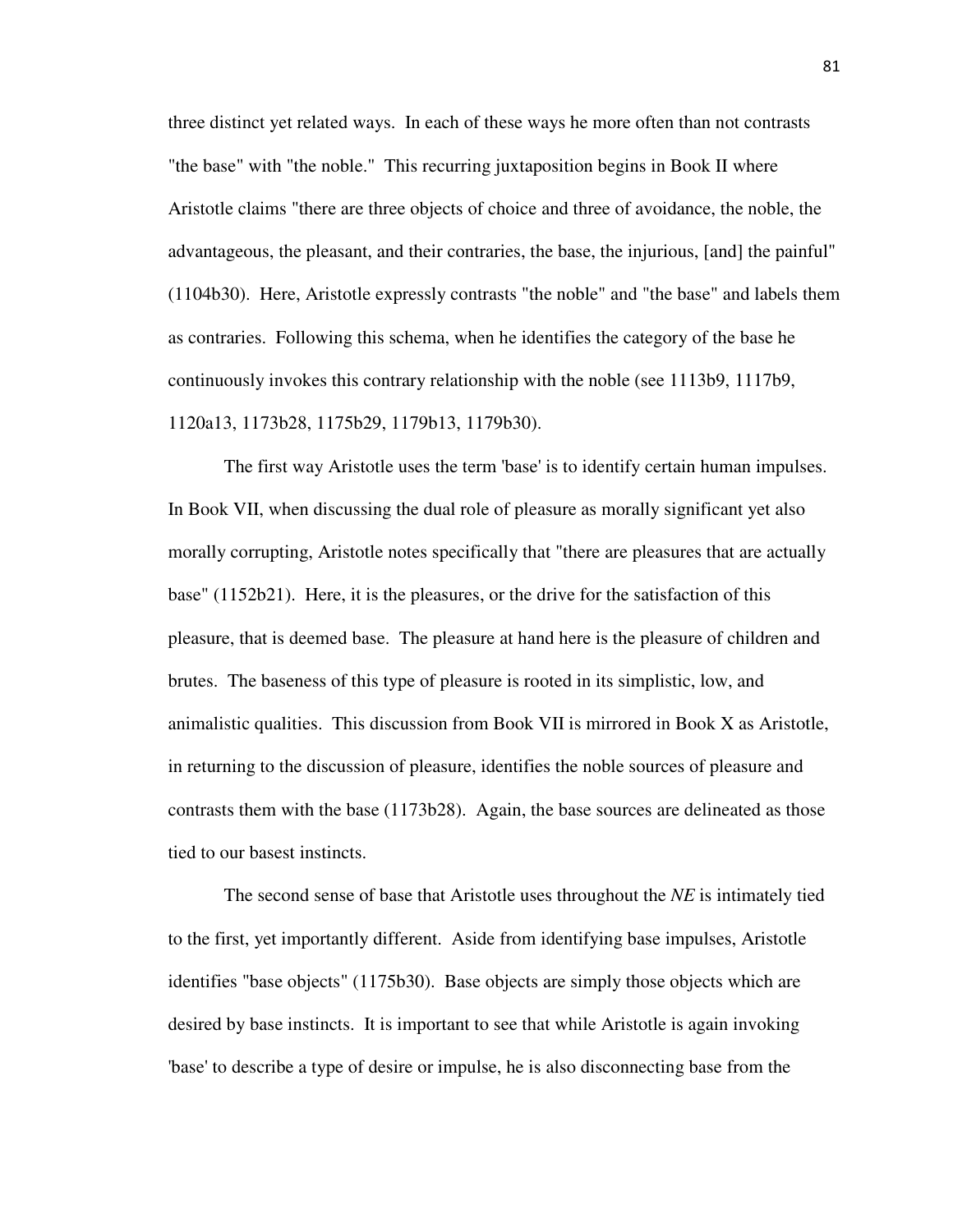impulse and identifying it as residing within the object desired. While base impulses desire base objects, base objects possess baseness independent of their desirability. The clearest example of this, as hinted at by Aristotle, is found in appetites and food. While one's base desires may impel one toward bingeing on junk food, the baseness of junk food as an object of desire is not simply reduced to its being desired via base impulses. Rather, the baseness of junk food is rooted in its utter lack of nutrition. So while base desires drive agents to base objects, baseness is a quality possessed independently by objects as well as contained in certain impulses. Thus, in the closing pages of the *NE*, Aristotle claims that "virtue [is] loving what is noble and hating what is base" (1179b30). Proper desire, manifest as "love," is virtuous but is still ontologically distinct from the objects of love which, for virtue, must also not be base. Thus, in the second way Aristotle identifies "base" as an independent quality of select objects.

 The third and most often used sense of the term 'base' employed by Aristotle throughout the entirety of the *NE*, and the sense of 'base' that is central to this section, is as an assessment of actions. At points, Aristotle identifies specific actions which are base. He claims that telling falsehoods or breaking promises is base (1127b5), taking as compared to giving is base (1120a14), and bravely facing pain is noble whereas to not do so is base (1117b8). In addition to specifically identifying individual base (or not-noble) actions, Aristotle accounts for the baseness of actions in general. If we return to Aristotle's first use of the term 'base,' as noted above, base defines one of the ways, if not the central way, we must avoid acting. The actions Aristotle proposes, which are to be assessed as either base or noble, are restricted to those actions which arise as voluntary choices. To understand base actions, we must first see that one of the conditions of a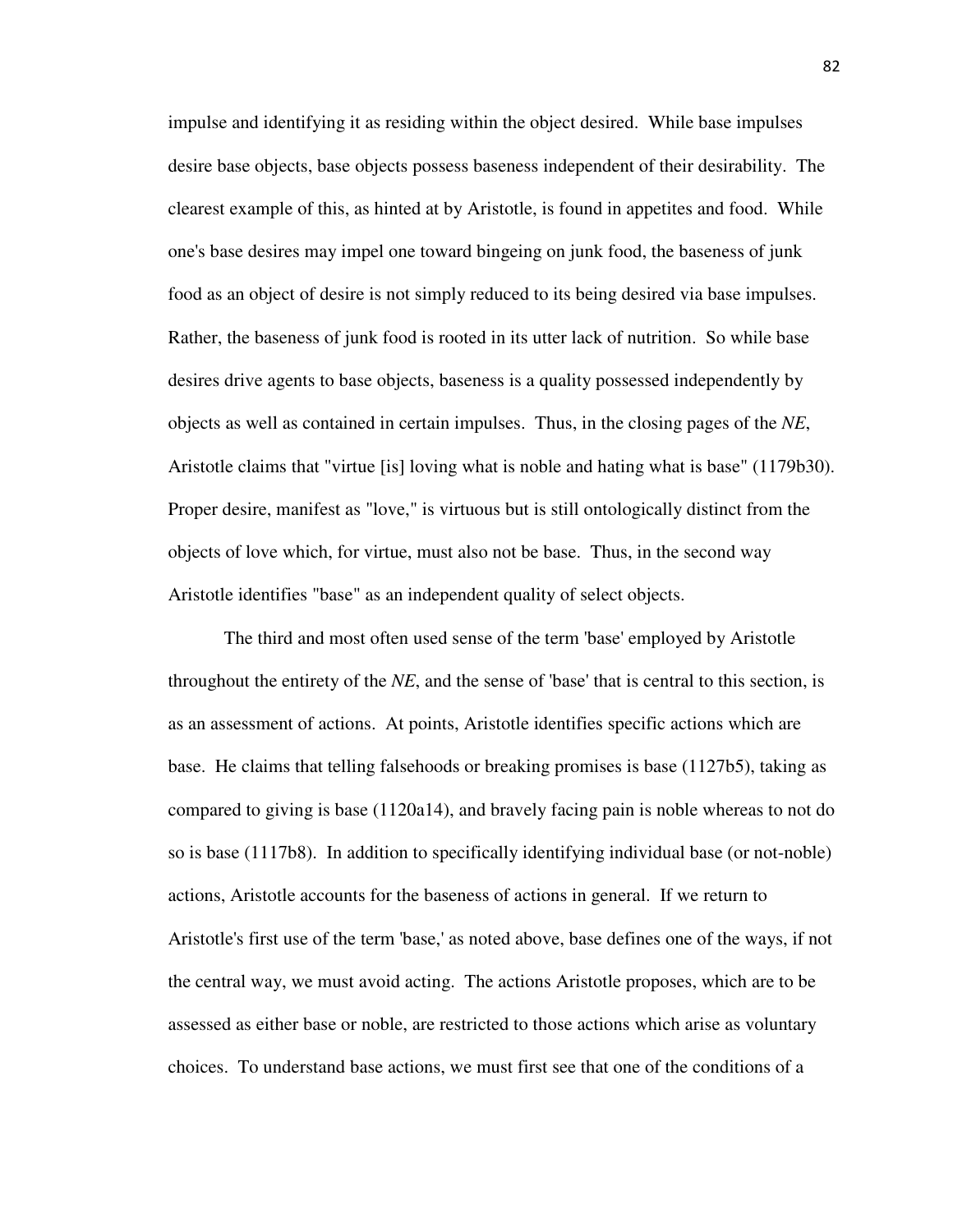base (or noble) action is that the action is, to a large degree, under the agent's control. Here, it is worth quoting Aristotle at length:

For where it is in our power to act it is also in our power not to act, and *vice versa*; so that, if to act, where this is noble, is in our power, not to act, which will be base, will also be in our power, and if not to act, where this is noble, is in our power, to act, which will be base, will also be in our power. Now if it is in our power to do noble or base acts, and likewise in our power not to do them, and this was what being good or bad meant, then it is in our power to be virtuous or vicious (1113b713).

 In typically elliptical form, Aristotle claims that baseness, as the quality of certain actions or willful inactions, is restricted to those actions or inactions in which we have the power (read: ability) to act or not to act. This baseness of action is thus easily applied to "bad actions" in general (1179b13), and more specifically to actions of adultery, theft, and murder (1107a11). While obviously immoral actions are easily called base by Aristotle, he famously devotes a large section of Book III to assessing the nature and scope of voluntary actions in accordance with the evaluation of their nobility or baseness as most contentious action (or inaction) fails to be clearly and definitively voluntary.

 In describing how actions accord with freedom, Aristotle references two hypothetical situations where necessary actions are done under coercion yet which cannot be properly called 'involuntary.' The two examples given by Aristotle are of the tyrant and the ship captain. In the tyrant example Aristotle proposes a hypothetical scenario where "a tyrant were to order one to do something base, having one's parents and children in his power, and if one did the action they were to be saved, but otherwise would be put to death" (1110a5-8). The ship captain is presented as in an analogous situation, where she is caught in a storm and must throw the ship's cargo overboard to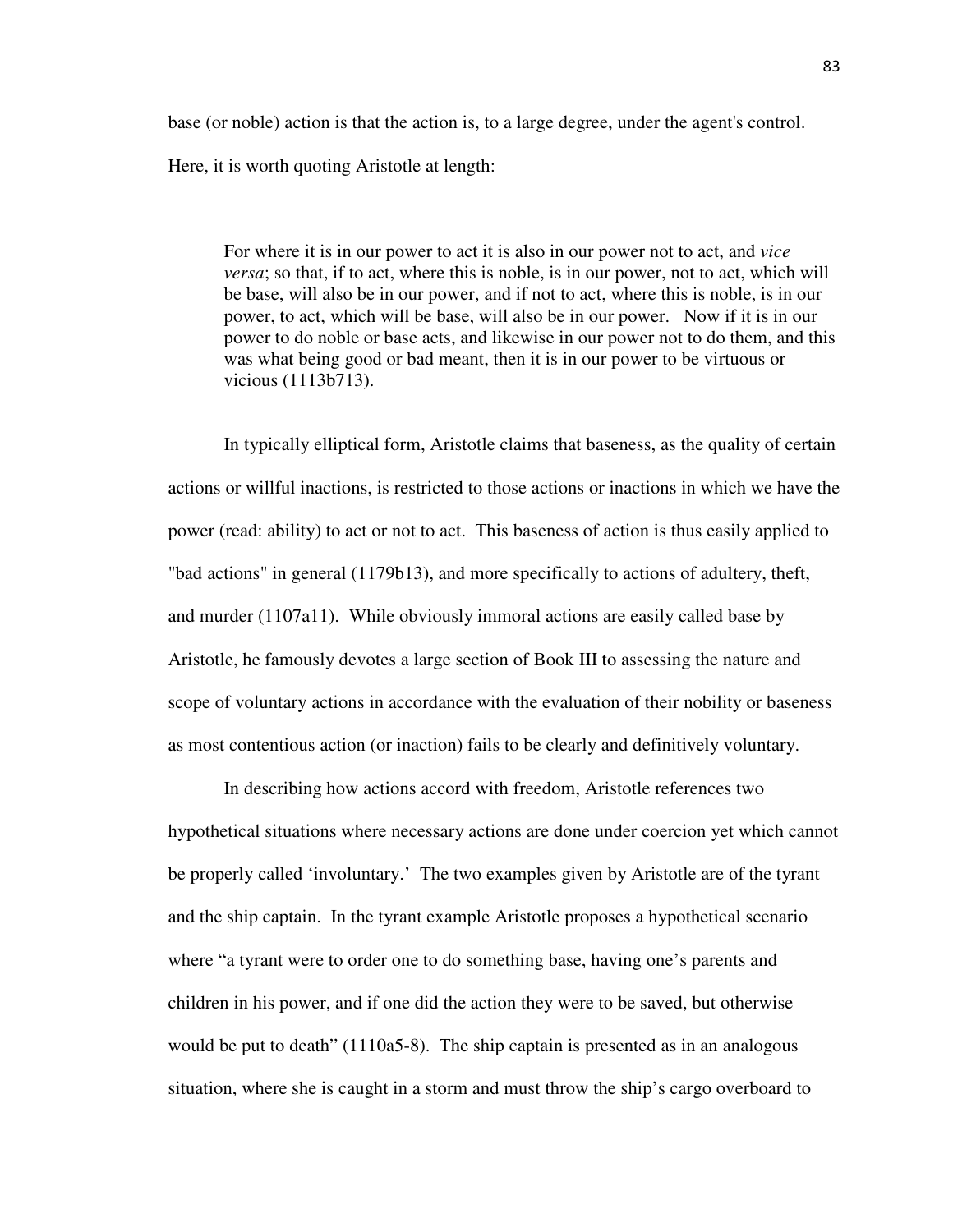secure the safety of herself and her crew (1110a9-12). In both scenarios, the moral agent is presented with a situation in which they are coerced into base and shameful actions due to an external influence. For Aristotle, these actions are justified and "worthy of choice" because (a) the end of the action is "done from fear of greater evils or for some noble object," (b) while the action is base the action would otherwise not be performed if the external constraint were removed, and, (c) "any sensible man" would perform these actions in these situations. Aristotle's assessment of these so-called mixed actions is done to show that evaluation of actions must be "used with reference to the moment of action" and that the strict and simplistic criteria of "the moving principle" cannot categorize all actions as either completely voluntary or completely involuntary. While these examples illustrate Aristotle's assessment of free actions, they also shed light on the base and shameful actions which can be necessitated by oppression.

 Much like the tyrant, the existence of oppression forces agents to perform base and shameful acts. Where oppression differs from Aristotle's example of the tyrant is that oppression does not exist wholly in discrete and dramatic moments but rather affects, coerces, and conditions agents over prolonged periods of time. Aristotle's example of the tyrant depends on two implied premises. The first is that if this one base action is performed then the noble end (of saving the family) will be accomplished. The second is that this base action is discrete and performing this action, in unique situations of mitigating circumstances, will not affect the development and maintenance of one's character. These two premises fail to obtain in cases of oppression. Oppression's longevity, and the continuous effects that are exerted upon agents, means that the base and shameful actions which oppression coerces individuals into are not discrete.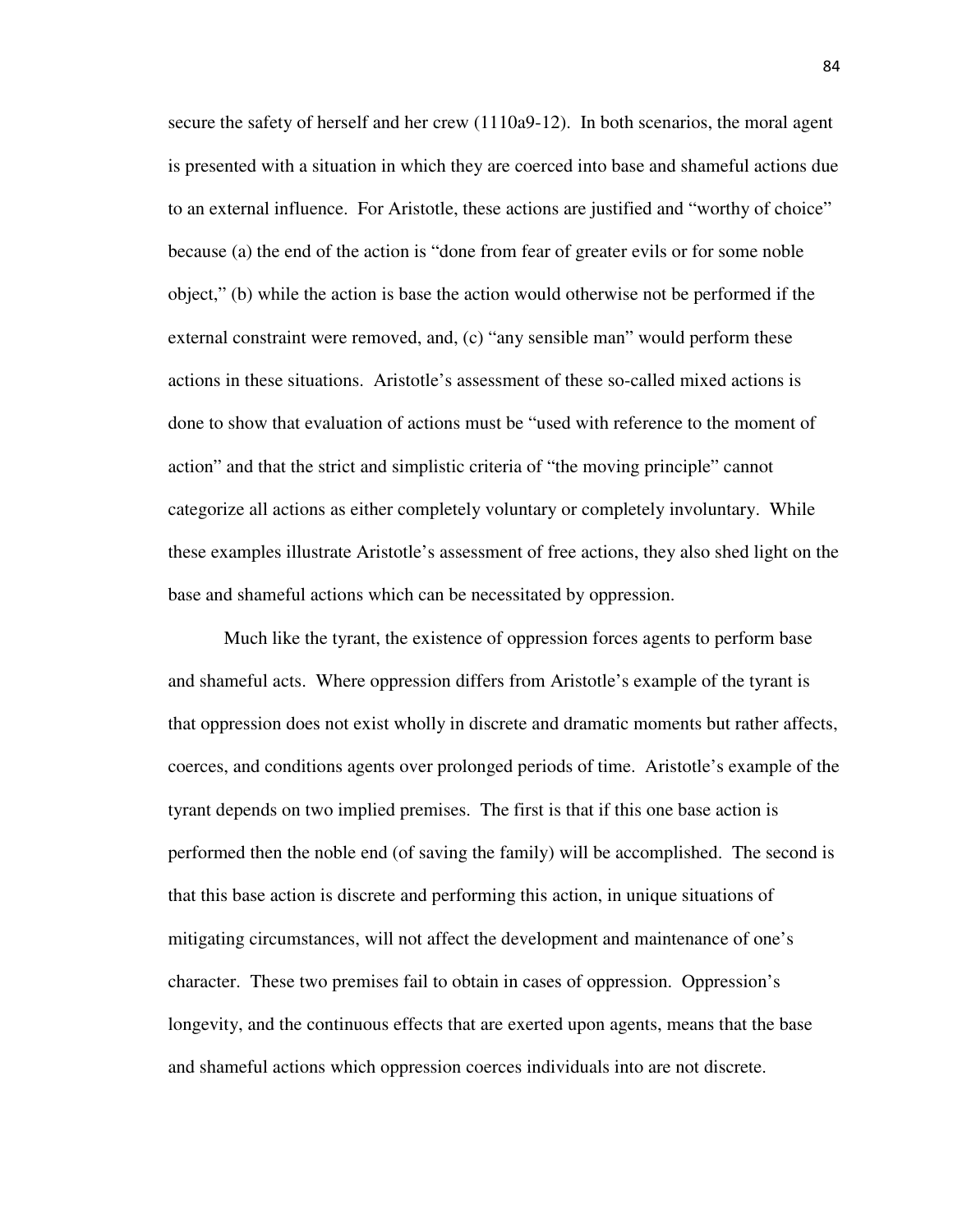Oppression can coerce individuals into a continual cycle of base actions which do not achieve noble ends and which do radically affect the development and maintenance of one's character. The continual and on-going pressure exerted by oppression, by coercing agents to base actions, can become a form of negative habituation.

 Let us take, as an example, the debt bondage ring run by Carlos Andres Monsalve. Monsalve orchestrated the immigration of women from Guatemala to the United States such that these women entered into debt bondage agreements with Monsalve where they agreed to work as housekeepers to pay for their initial illegal migration, their eventual legalization and naturalization, and their housing and care. $97$ The initial debt was set at \$5,000 (USD) but upon arrival in the US they were informed that their debt had jumped to upwards of \$30,000. The women were told that their debt would now need to be paid-off by working as prostitutes. Under the escalating fears of abandonment, expulsion, and physical torture these women began performing up to 25 sex-acts a day for \$30 an act.

 These women, who were clearly subject to an oppressive structure of exploitation and coercive force, were compelled to commit base and shameful acts. Yet, unlike the scenarios presented by Aristotle, their exploitation was not limited to discrete and unconnected actions but rather a life of servitude and sexual exploitation. The continued performance of these base sexual acts has substantial effect upon these women's characters. Melissa Farley, a researcher and clinical psychologist and founding director of Prostitution Research and Education, surveyed and analyzed multiple psychological

<sup>97</sup> Johnathan Abel, "How Clearwater Helped Destroy an International Sex Slave Ring," *Tampa Bay Times* (March 14, 2009).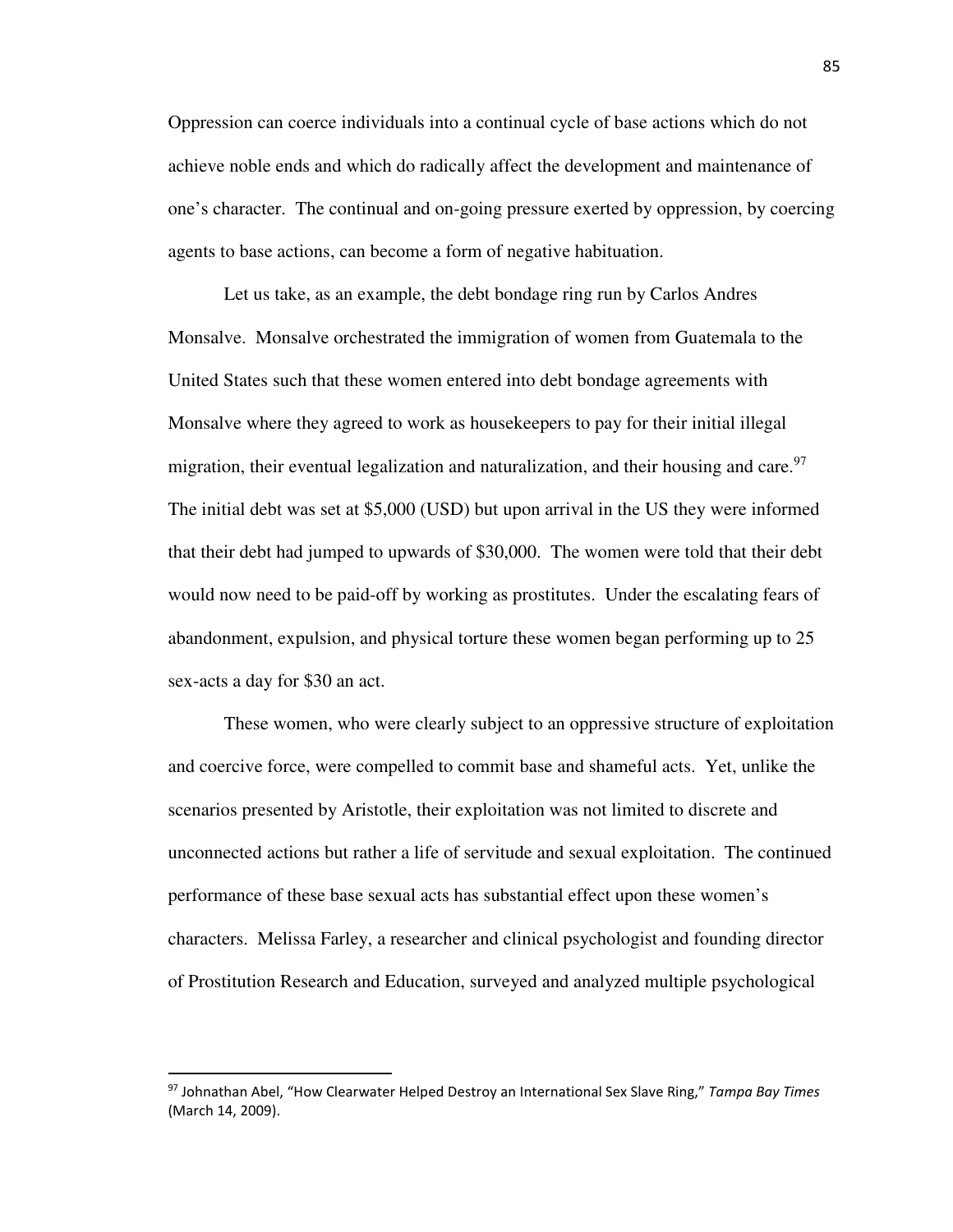studies done on prostitutes.<sup>98</sup> Here Farley concluded that prostitution, be it forced and illegal (as in the case of the women enslaved by Monsalve) or self-chosen and legal, results in "dissociation," Post-Traumatic Stress Disorder, depression, and "other mood disorders."<sup>99</sup> Farley's work, and the individual studies she cites, substantiates the ways in which habitual sexual action in exchange for money or services results in harm. This substantiated psychological harm can be further explained by virtue ethics through habituation. The continual performance of an action, according to Aristotle, can, through the process of habituation, have an effect on the moral character of an individual. According to Aristotle, "states of character arise out of like activities" (1103b21) and thus, "we become just by doing just action, and temperate by doing temperate acts" (1105a18). While this is most often associated with moral development (as seen in Aristotle's examples of justice and temperance), it can also explain moral decay. If we become just by performing just actions, so too we become unjust by performing unjust actions. When one continually commits negative and harmful actions, the actions can bring about vice or viciousness.<sup>100</sup> The women exploited and oppressed by Monsalve were forced to commit harmful and base actions and these actions, via their repetition and eventual habituation, curtailed (if not prohibited) their flourishing.

 While possibly an extreme (although not uncommon) example, human sexual trafficking can help illuminate how oppressive structures force the habituation of base

<sup>98</sup> Melissa Farley, "Bad for the Body, Bad for the Heart: Prostitution Harms Women Even if Legalized or Decriminalized," *Violence Against Women* 10, no. 10 (2004).

<sup>99</sup> Farley, "Bad for the Body," 1106.

<sup>&</sup>lt;sup>100</sup> Here I use both vice and viciousness as vice refers to the quality of lacking a specific virtue and viciousness refers to the complete failing of an individual's character. In having a vice one need not be vicious, for the continent person has not yet achieved virtue and eradicated vice, but is not the vicious individual. The harm caused by habituated base and shameful acts may cause vice in the individual (in that the actions may result in, for example, intemperance) or may cause a complete collapse of character into the character state of viciousness.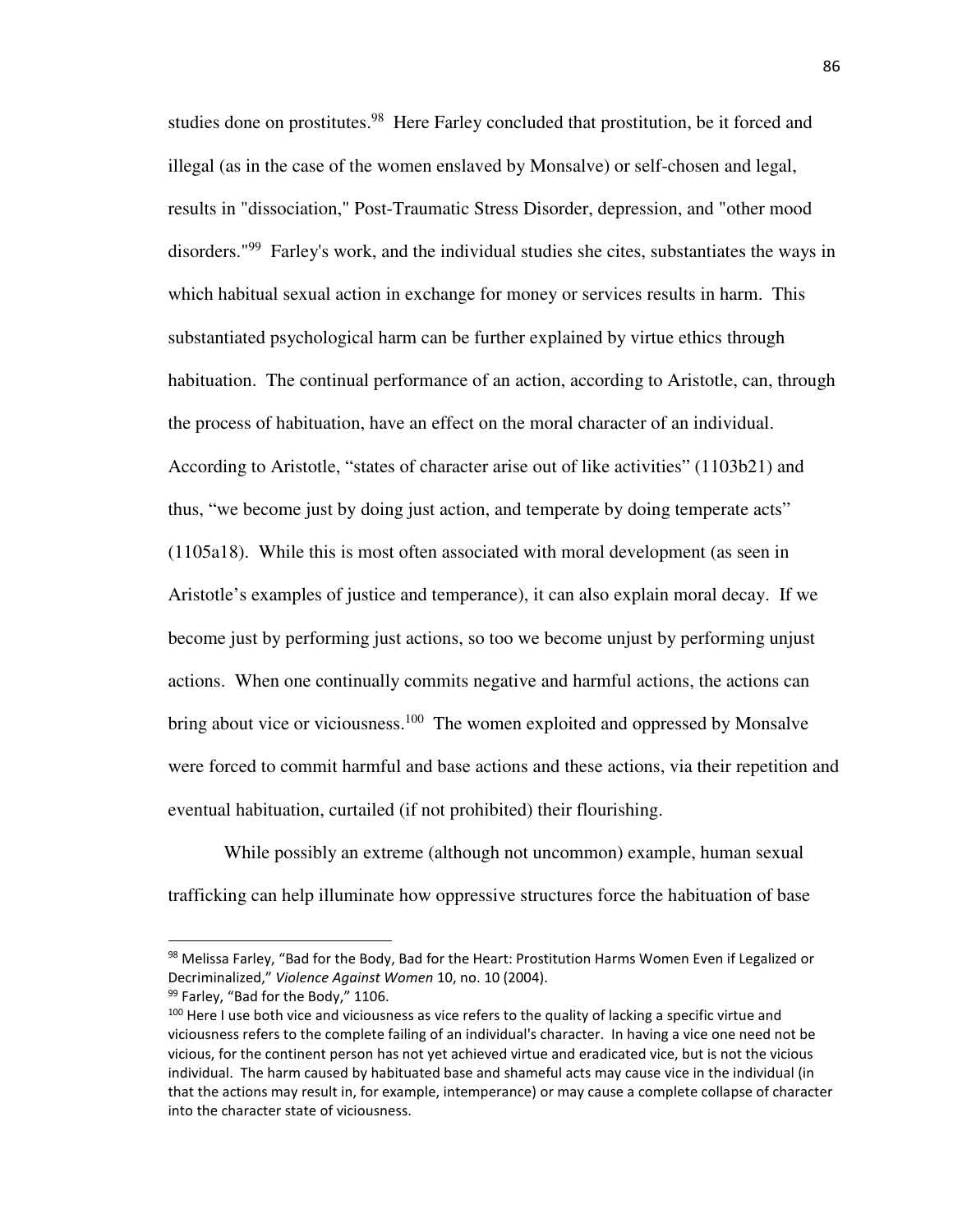and shameful actions and how this habituation must curtail the flourishing of these oppressed people. While an example of sexual debt-bondage may illustrate this point, it can also leave one with a sense that this moral reality is reserved exclusively for extreme scenarios, and this, most certainly, is not the case. Similar results can be found in the way worker safety is commodified and the way workers choose, in a truly Aristotelian "mixed" sense, to labor under unsafe working conditions.

 When looking at unsafe working conditions it is difficult not to begin with the commercial meatpacking industry. According to the Bureau of Labor Statistics, the meatpacking industry is one of the most dangerous industries in the United Sates.<sup>101</sup> The meatpacking industry has one of the highest injury rates of all industries, and injuries in this industry occur at roughly three times that of other manufacturing industries.<sup>102</sup>

 Most of the physical injuries in the meatpacking industry are a result of the extremely high volume of meat processed and the rate at which animals are slaughtered. In the United States over 9 billion animals are slaughtered per year.<sup>103</sup> In industrialized plants, this butchering is done by workers through a series of "cuts." Animals arrive infront of workers on moving conveyer systems and workers are trained to perform specific and targeted "cuts" to the carcass. In many slaughterhouses over 350 animals are butchered per hour, and the cutting process moves at break-neck speed. The speed of the process is extremely dangerous and it is a well known fact that slaughterhouse workers

-

<sup>101</sup> "OSHA 3108: Safety and Health Guide for the Meat Packing Industry," US Department of Labor, 1988.  $102$  Ibid.

<sup>103</sup> Jennifer Dillard, "A Slaughterhouse Nightmare: Psychological Harm Suffered By Slaughterhouse Employees and Possibilities of Redress Through Legal Reform," *Georgetown Journal on Poverty Law and Policy* 15, no. 2 (2008): 392. Dillard points out that calculations of animals deaths in the industrial meat industry do not include aquatic animals or animals who died in transit. If these deaths were added to the calculation it is believed that the annual number of slaughtered animals in the US would be in excess of 100 million.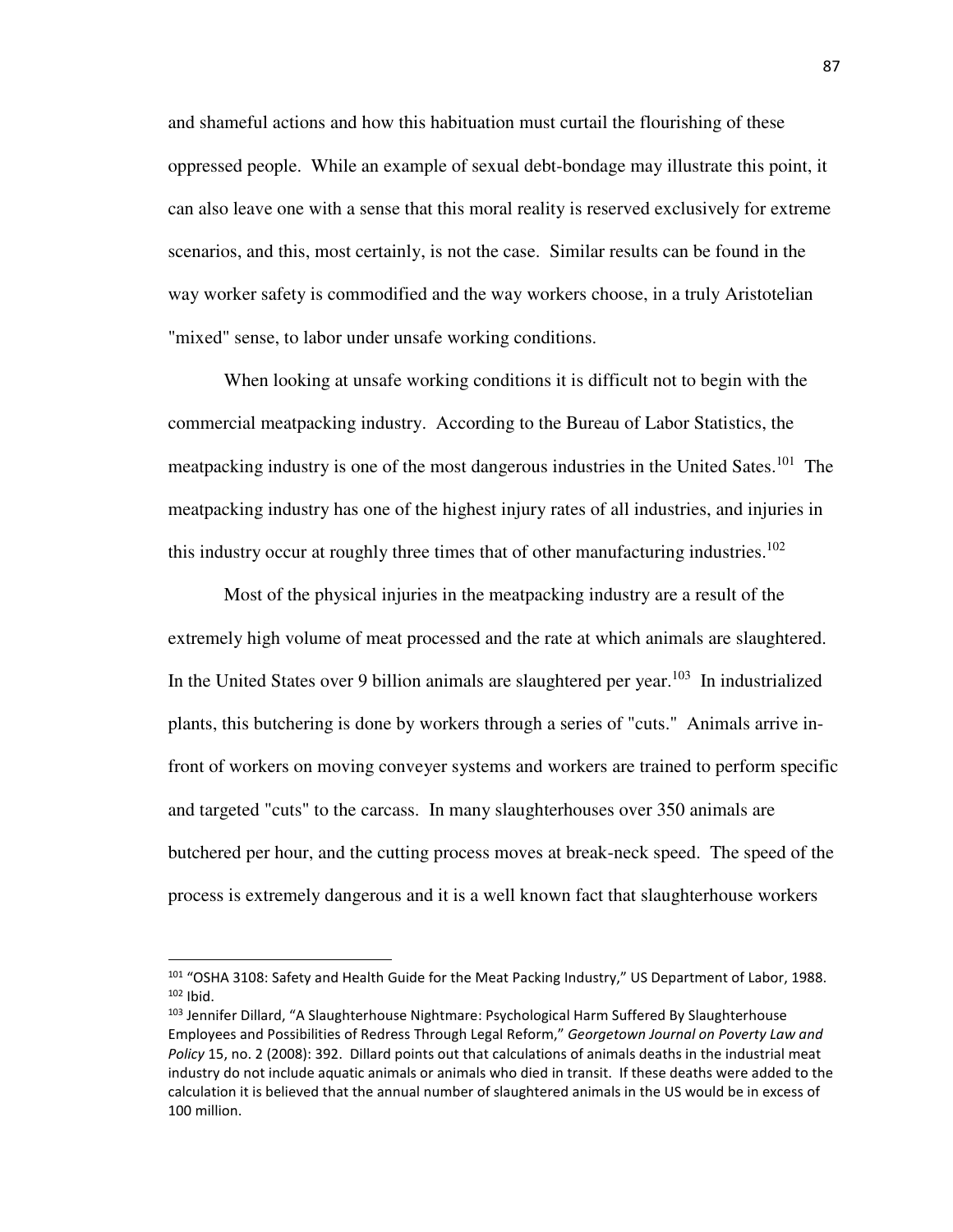toil in some of the most unsafe environments in the industrial sector. Typical injuries range from deep lacerations and amputations to third degree burns (often from a machine called the "gut-cooker"). According to Eric Schlosser, "Every year about one out of three meatpacking workers in this country - roughly forty-three thousand men and women suffer an injury or work-related illness that requires medical attention beyond first aid."<sup>104</sup>

 In addition to the physical danger of slaughterhouse work, meatpackers also face a myriad of psychological dangers. The speed at which slaughterhouses operate means that workers are not given time to ensure that animals are killed quickly, humanely, or even completely. In 1958, congress passed the Humane Slaughter Act (HSA) which regulates the slaughtering of animals. The HSA holds that, "It is therefore declared to be the policy of the United States that the slaughtering of livestock and the handling of livestock in connection with slaughter shall be carried out only by humane methods."<sup>105</sup> While the HSA purportedly ensures that animals are slaughtered humanely, this law fails to ensure the reality of the promise. From its passage in 1958 until 1978, when the HSA was updated, USDA regulators were given no authority to intervene when slaughterhouses were found in violation of the law. Slaughterhouses were given the task of self-regulation and no punishments existed for failures to comply. In 2002, the HSA was updated again via a congressional resolution. This resolution, as part of the Farm Bill, resolved that the HSA "should be fully enforced." Forty-four years after its passage, congress was forced to pass a resolution which called expressly for the

<sup>104</sup> Eric Schlosser, *Fast Food Nation: The Dark Side of the All-American Meal* (Houghton Mifflin, 2001), 172. <sup>105</sup> Interestingly, the HSA only expressly mentions the slaughtering of "cattle, calves, horses, mules, sheep, [and] swine." The industrial meat industry, along with a complacent and co-conspiratorial USDA, has taken this to mean that animals not expressly outlined in the original legislation fall outside the purview of the law and can therefore be slaughtered in inhumane ways. This is most prevalent in the commercial slaughtering practices of chickens and turkeys, but applies also to the killing of fish, rabbits, and other types of fowl.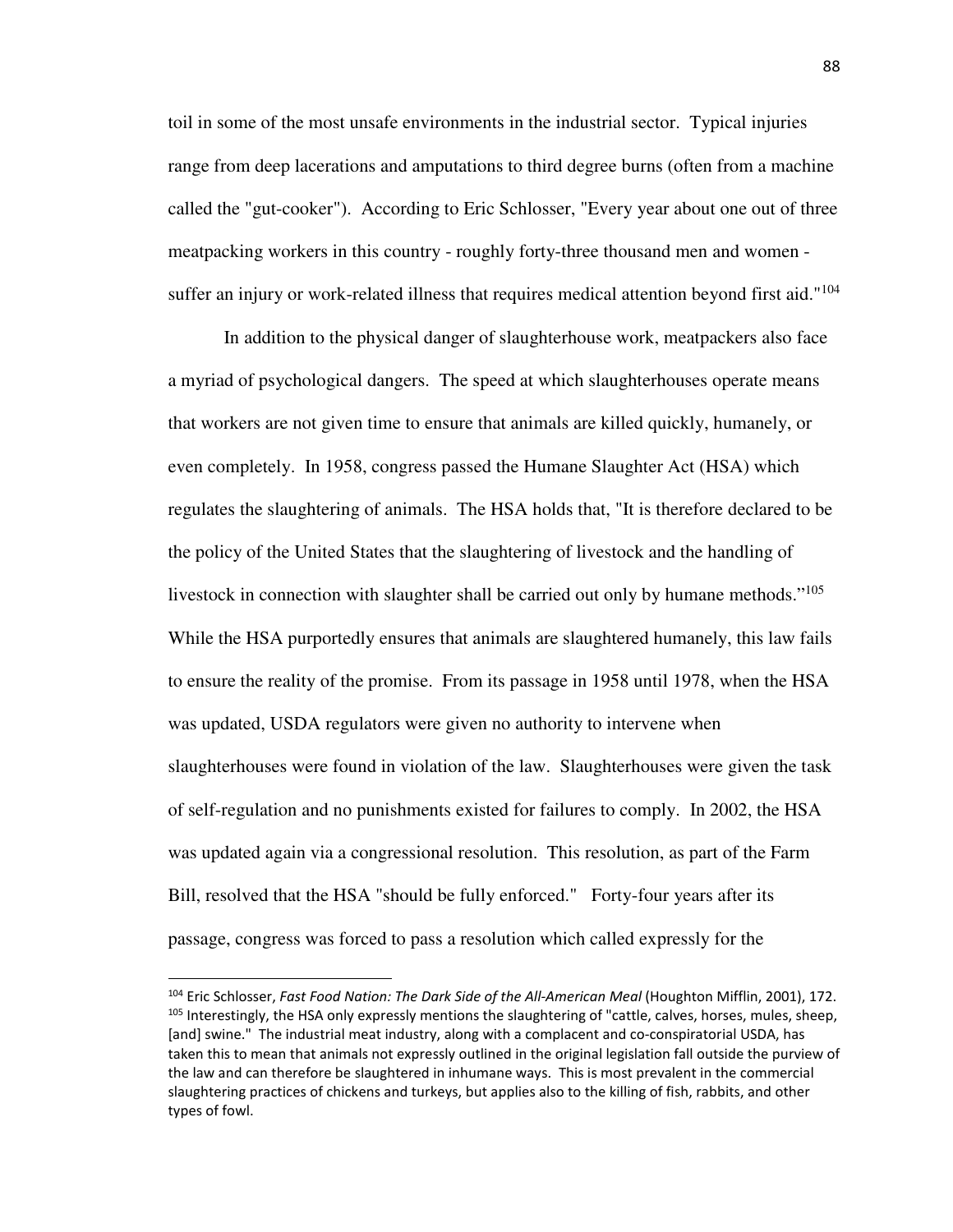enforcement of the law which, up until this point, has no real mechanisms for enactment. Even following this resolution, the inhumane conditions of slaughterhouses persist, and these conditions require workers to treat animal suffering as merely an unavoidable aspect of their work.

 Journalist Ted Conover spent a number of months working as a USDA inspector in Nebraska's slaughterhouse industry. He describes the killing process he witnessed, and reports that animals were intentionally left living during the butchering process.<sup>106</sup> A fellow USDA inspector told him that "the pumping of their hearts will help drain the blood from their bodies once their necks are sliced open."<sup>107</sup> Conover describes semistunned cattle dangling from chain hoists while their throats are slit open. The cattle's hearts pump the blood out of the living body and onto the killing floor while various workers performed their "cuts." Conover describes animals with dangling eyeballs and twitching muscles as he chronicles the deliberately slow death of cattle which, paradoxically, occurs on the ultra-fast paced conveyer line. This inhumane environment is not unique to the cattle industry nor is it localized to a specific plant or company. Hauntingly similar stories have been shared by whistle-blowers, undercover journalists, and activists in the poultry and pig industries. $108$ 

 While the suffering experienced by animals in this horrific industry is, in itself, extremely morally troubling for virtue ethicists, $109$  there are also important ways which the moral character of those who inflict this suffering is equally significant. Without

<sup>106</sup> Ted Conover, "The Way of All Flesh: Undercover in an Industrial Slaughterhouse," *Harper's Magazine* (May, 2013)

<sup>107</sup> Conover, "The Way of all Flesh," 35.

<sup>108</sup> See Karen Davis' *Prisoned Chickens, Poisoned Eggs: An Inside Look at the Modern Poultry Industry* (Book Publishing Company, 2009).

<sup>109</sup> See Rosalind Hursthouse's "Virtue Ethics and the Treatment of Animals," in *Oxford Handbook of Animal Ethics*, eds. Tom L., Beauchamp and R.G. Frey (Oxford University Press, 2011).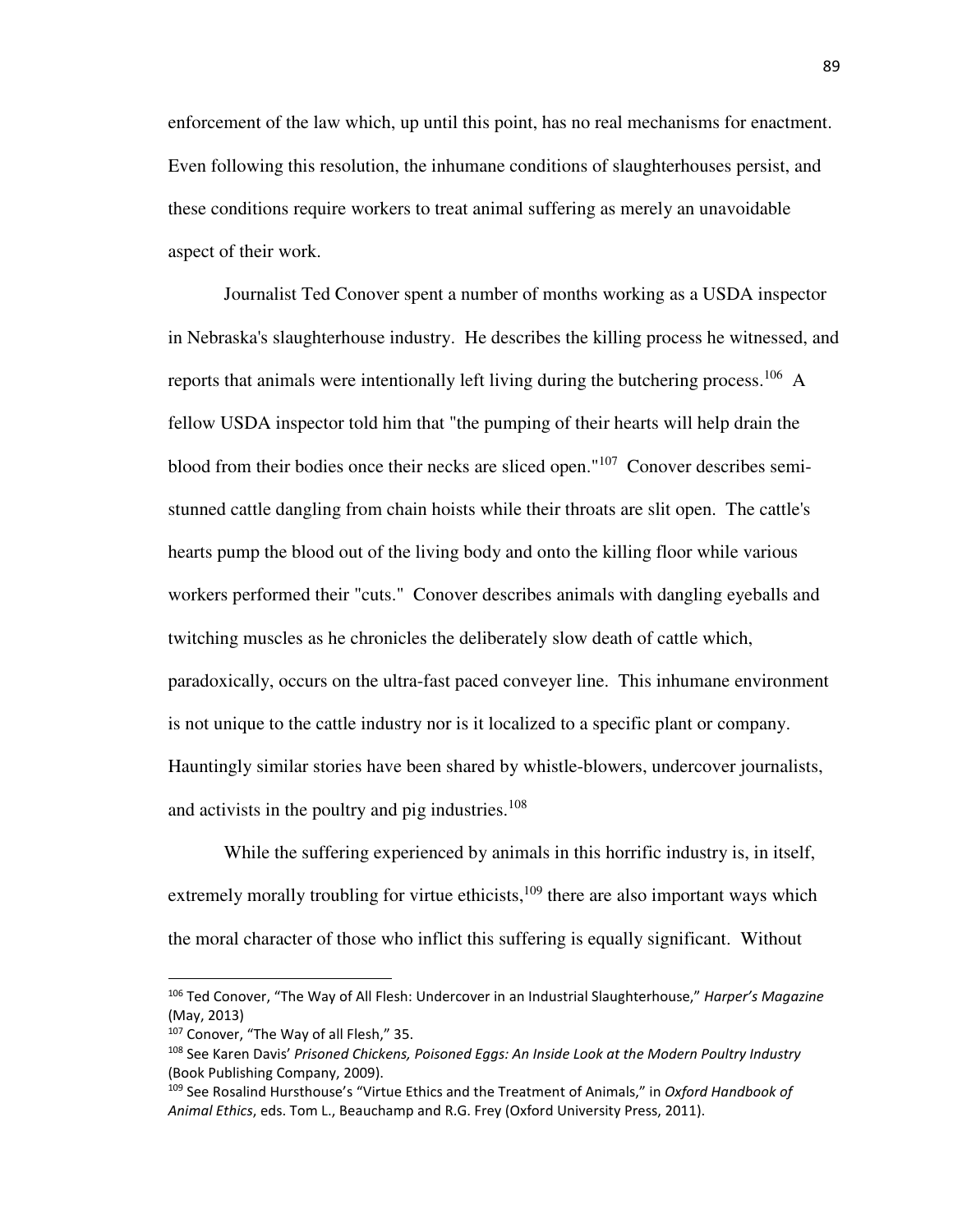minimizing the severity of the moral wrongs inflicted upon, literally, millions of animals a year in the industrialized meat industry, this industry also causes untold moral damage to those who work in these factories. Workers, who in the course of their daily working lives, inflict this suffering on the animals being slaughtered are morally harmed by the tasks they perform.

 Workers in this 'industry of death' work in pools of blood, enveloped by the deafening noise of machinery and animal cries, and "experience, on a daily basis, largescale violence and death that most of the American population will never have to encounter.<sup>"110</sup> Exposure to this cruelty has significant impact on the emotional and psychological wellbeing of these workers. It has been reported that slaughterhouse workers experience higher than average instances of social withdrawal, drug and alcohol abuse, and anxiety.<sup>111</sup> Further, slaughterhouse workers are now being diagnosed with PTSD.<sup>112</sup> In some extreme cases, workers have been known to "kill for fun," intentionally maiming living animals, and have even resorted to forgoing the killing machinery in order to kill animals by hand.<sup>113</sup> In preliminary research, it has also been shown that there is a correlation between slaughterhouse workers and instances of violent inter-human violence.<sup>114</sup> In all of these ways, it is believed that the "nature of the

<sup>110</sup> Dillard, "Slaughterhouse Nightmare," 391.

<sup>111</sup> James McWilliams, "PTSD in the Slaughterhouse," *The Texas Observer* (February 7, 2012).  $112$  Ibid.

<sup>113</sup> Dillard, "Slaughterhouse Nightmare," 396.

<sup>114</sup> See Amy Fitzgerald, Linda Kalof, and Thomas Dietz, "Slaughterhouses and Increased Crime Rates: An Empirical Analysis of the Spillover from "The Jungle" into the Surrounding Community," *Organization and Environment* 22, no. 2 (2009). This research is very much in its infancy but a connection between slaughterhouse workers and violent crime is clear. What is, as of now, unproven is a *causal* relationship between violent crimes and slaughterhouse employment. Slaughterhouses employees tend to be socioeconomically poor individuals residing in low-income communities where crime statistics are already statistically elevated. This leads some to believe that these violent crime statistics are influenced by factors beyond slaughterhouse employment. Yet, Fitzgerald, Kalof, and Dietz's study did find that instances of violent crimes are much more common in communities of slaughterhouse employees when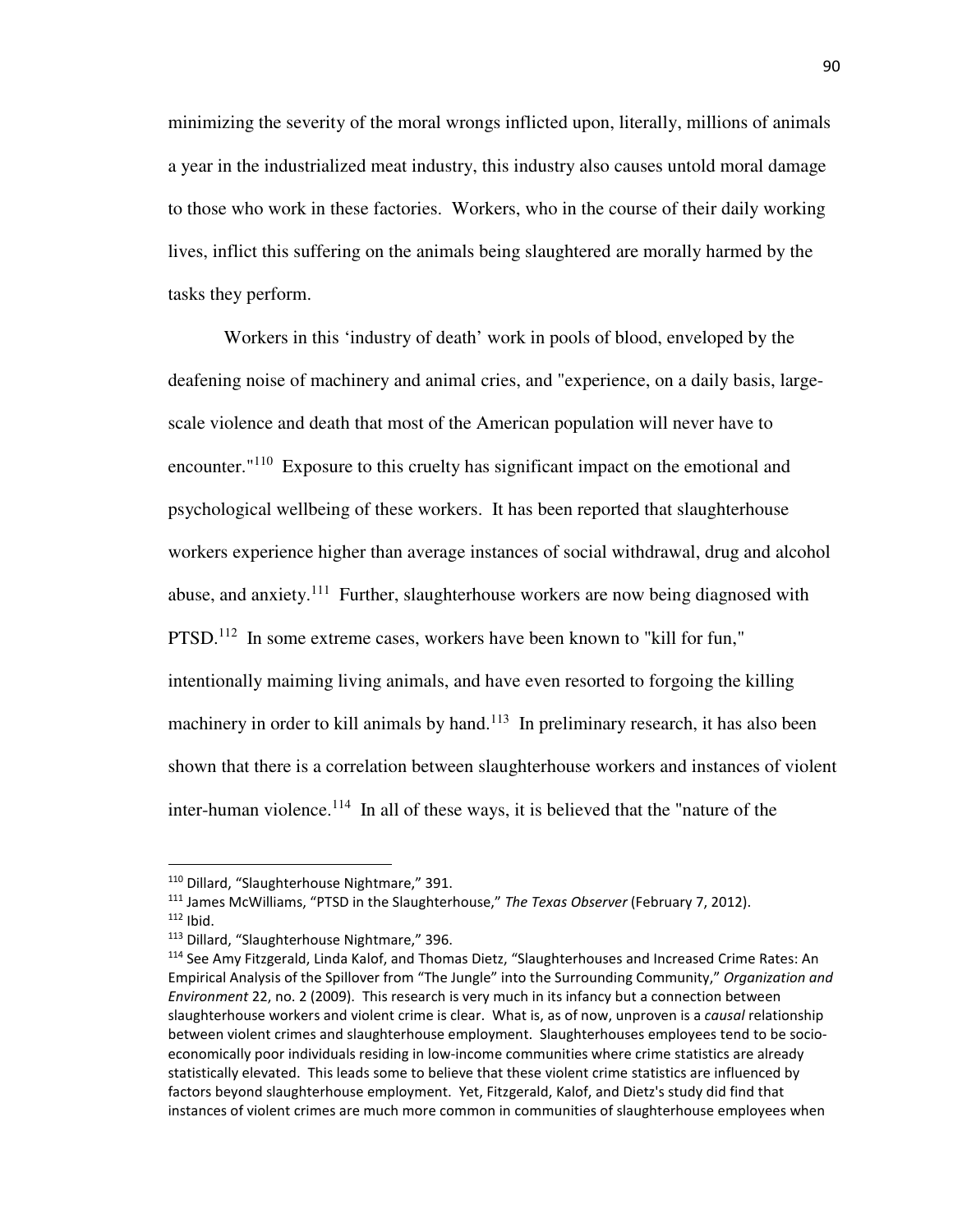slaughterhouse work may have caused psychological damage to the employees" such that "employee's actions certainly rise to the level of abnormal cruelty that would cause concern among the general population.<sup>115</sup>

 These reports, studies, and diagnoses reveal the moral damage inflicted on these workers. By inflicting suffering on animals, these workers are forced into emotional states which inhibit their moral growth and prohibit their flourishing. Empathy and sympathy are not emotions that these workers can properly experience if they are to carry-out their work. A worker who is literally faced with this level of immense suffering must learn to quiet their emotional responses and develop a level of emotional detachment. This emotional numbing and detachment is not something that one can turnon and turn-off at their discretion and becomes an emotional state carried out of the factory and into their wider lives. For many of these workers this emotional detachment is aided by routinely and habitually using and abusing drugs and alcohol. These mechanisms of self-abuse help achieve the emotional goal of lessening the experiences of their working lives. Individuals who cannot quiet their emotional responses are left with emotional and psychological disorders, such as PTSD. These individuals have their emotional and psychological states warped into harmful states of excessive fear, emotional uncontrollability, anxiety, sleep deprivation, and even uncontrollable and unwanted thoughts. If these psychological, mental, and emotional states of excess, marked by PTSD and substance abuse, can be avoided (in what must be both called *and*

-

compared to similar socio-economic communities based around other industrial industries (such as iron and steel forging, vehicle manufacturing, metal working, and industrial launderers). This research, while not demonstrating a causal connection between inter-human violence and slaughterhouse employment, has shown extremely strong connections between the two and provides a strong link between slaughterhouse employment and inter-human violence.

<sup>115</sup> Dillard, "Slaughterhouse Nightmare," 396.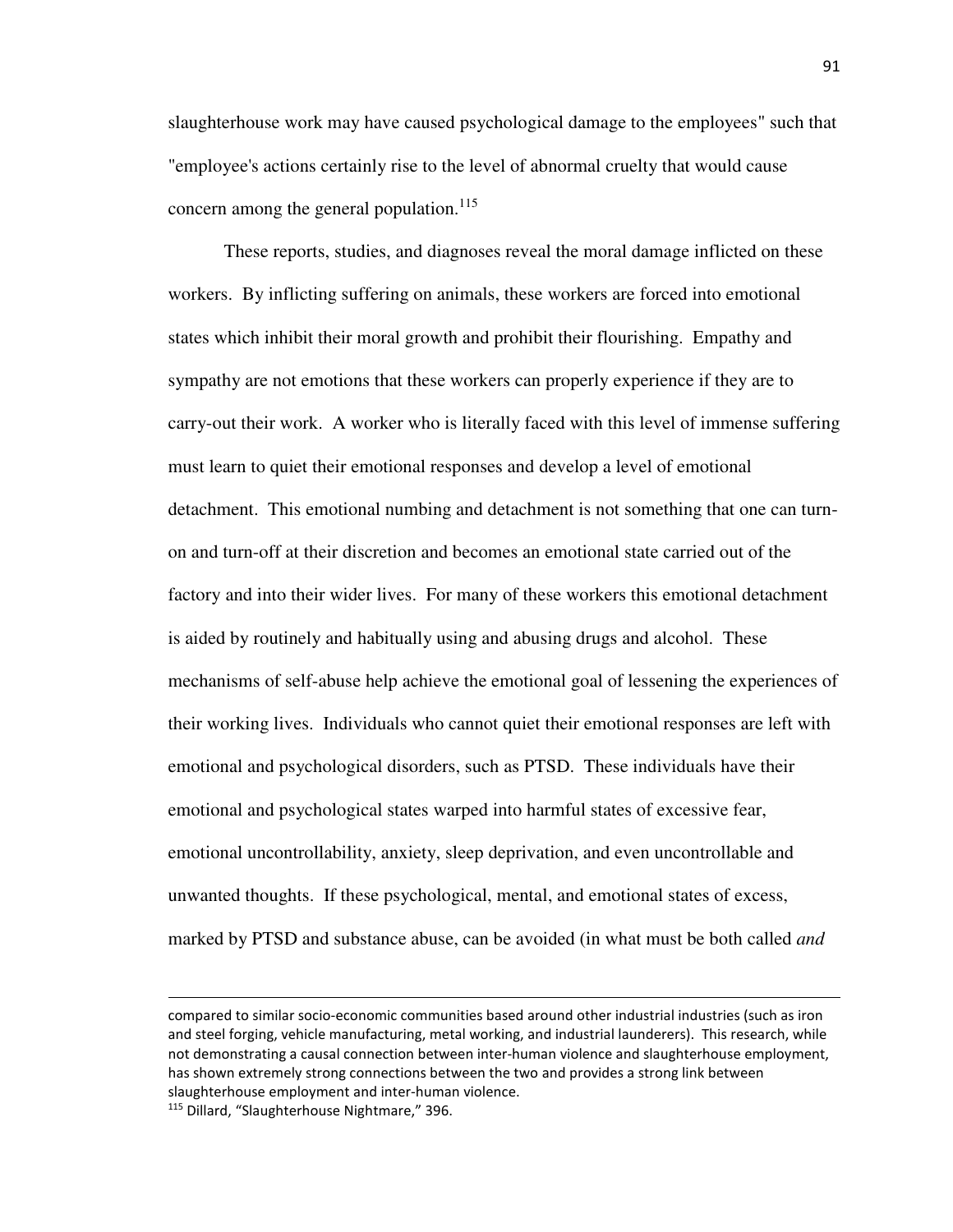bemoaned as a "best case scenario") then this individual achieves emotional disconnection. This strong emotional disconnection (or disassociation) can result in the demonstrated instances of anti-social behavior, such as social withdraw, and even the deviant behaviors of some workers, found in inter-human violence and "killing for fun." It would seem then, workers are left with the options of achieving emotional numbness and detachment via various harmful means, suffering at the hands of emotions they cannot control, or achieving emotional disconnection and suffering its disastrous consequences. In any case, these are states which are clearly at odds with the Aristotelian conception of proper virtue, positive states of character, and human flourishing. For these workers, the continual exposure to violence, the pressure to act in accordance with inhumane industry standards, and the emotional distancing that this must induce warps these individuals into damaged and vicious states.

 The connection between the sexual debt-bondage case and the example of slaughterhouse workers is that in both cases agents choose to routinely perform actions which are base and shameful. The baseness forced upon the women enslaved by Monsalve is the boldest and most robust sense of base as described by Aristotle. The sexual actions they are coerced to perform are, in the first sense, base due to their service of the brutish sexual appetites of their johns. In the third sense of base used by Aristotle, the actions performed by these women qualify as base due to the otherwise unchoiceworthiness of their actions. All things being equal, these are not the appropriate choices one should make in service to their moral growth, character development, or happiness. The use of slaughterhouse workers, in conjunction with the sexual debtbondage case, helps show how similar reasoning can be circumstantially pressed onto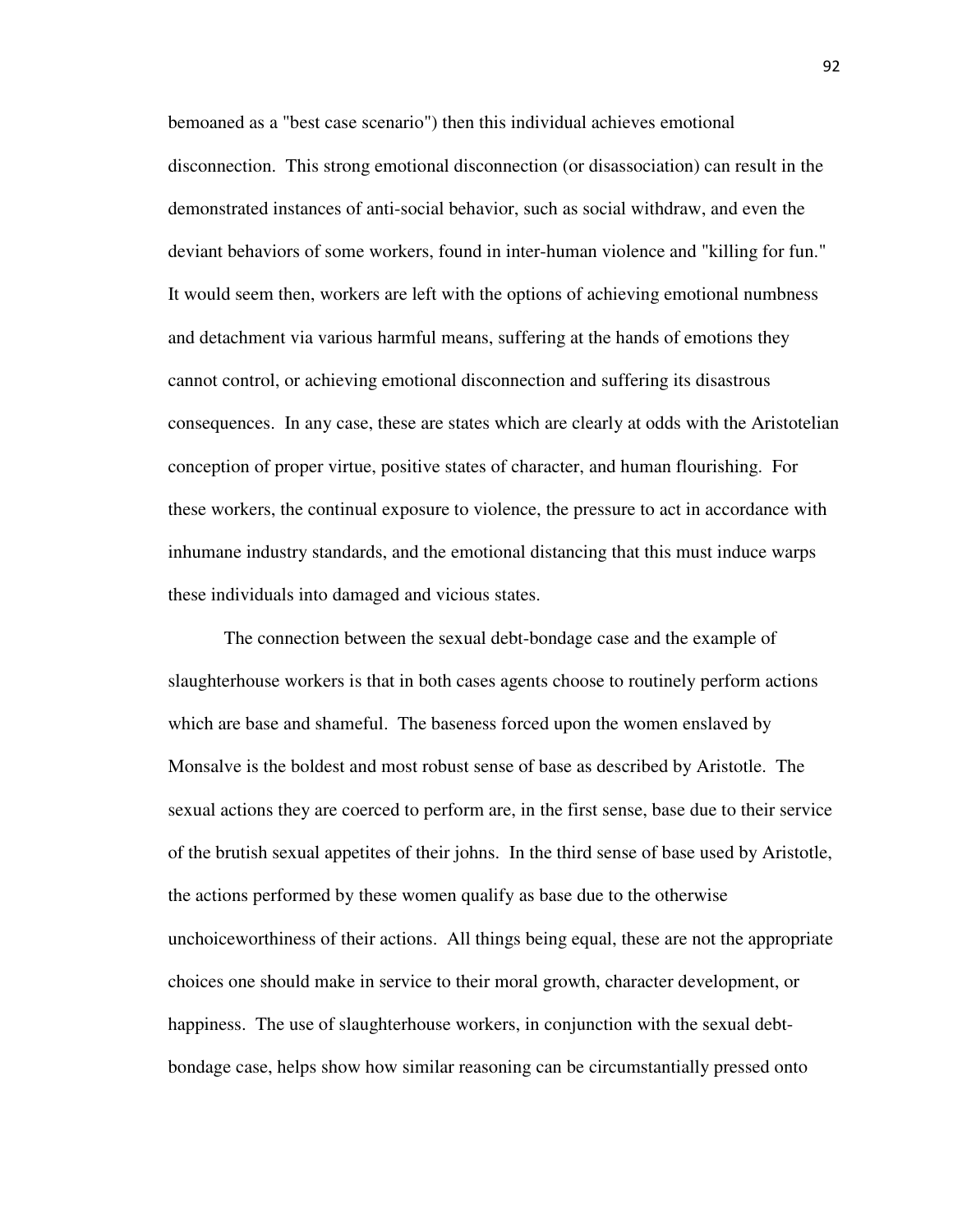agents which results in moral decay, and therein be base, yet not to the same degree. While lacking the sexual content of the actions performed in the sexual debt-bondage case, the actions performed as work in the meatpacking industry are no less base. The inhumane actions of brutality inflicted by slaughterhouse workers during the slaughtering process, in their cruelty, are base in Aristotle's third sense of the word. These actions are unfitting a person with a properly aligned moral compass and are properly called "base" and "bad." In a second way, the impulses behind this institutionalized cruelty must also be labeled as "base" in Aristotle's first sense of the word as they lack essential emotional sensitivity. Thirdly, the treatment of the animals by the slaughterhouse workers does not "serve noble ends." The consumer-ready meat produced by this industry is an unnecessary commercial good. It is not the case that meat is the only means for feeding people and the cruel and inhumane treatment of animals is the necessary means for obtaining this irreplaceable good. The meat produced and sold to consumers fulfills only basic peculiar desires which are fungible goods easily replaced when the moral circumstances of their production are known. In this third way, the 'necessary' actions of meatpackers are, in no sense, necessary and do not serve noble ends. Thus, both the sexual debt-bondage example and the example of the actions of meatpackers are similar and analogous. In both are cases agents choose, in a "mixed" sense, that which is base and shameful and this choice results moral harm, moral decay, and moral damage.

 While drawing important connections between the examples of sexual debtbondage and slaughterhouse workers in regards to the harm of base and shameful actions, it is equally important to note that there are significant disconnections between these two groups. The first, and most important, disconnect between these two cases is the severity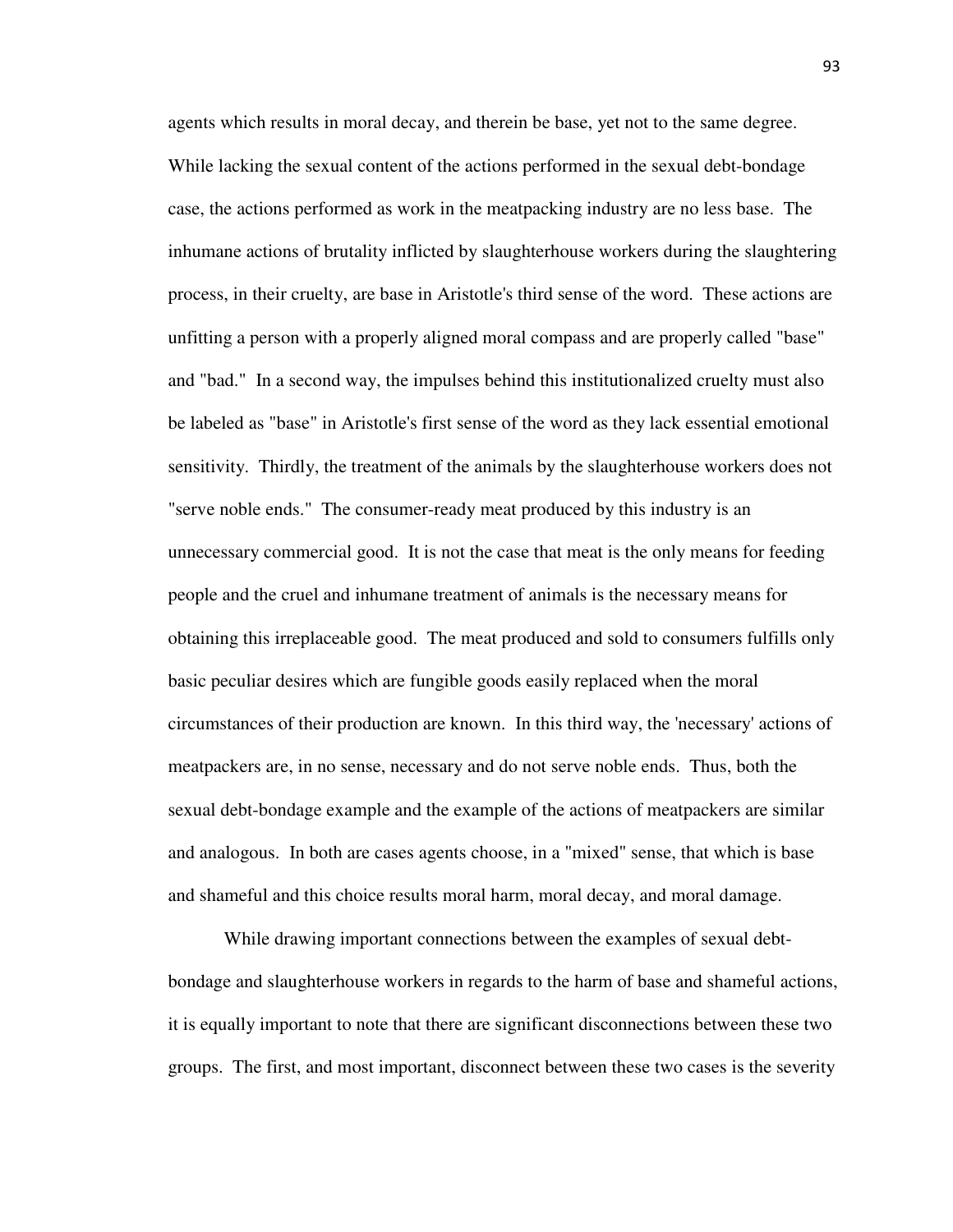of moral harm caused in each case. The severity of harm inflicted on a sexual slave is exponentially higher, more malicious, and more pernicious than the moral harm inflicted on slaughterhouse workers and it would be irresponsible to not clearly indicate this important difference. Yet, even with this noted, the moral damage identified in slaughterhouse workers as a result of their coerced and base decisions is none the less present, real, and harmful. Thus, these two cases, in reference to severity of harm, differ only in degree. The second way these cases differ is in the level of choice that the agents in each case possess. One may object to the connection being drawn here between sexual slavery and meatpacking because agents working in the meatpacking industry begin, and continue, their employment voluntarily whereas the women controlled by Monsalve are truly enslaved. While this is, as a point of fact, true it in no way alters the moral evaluation of these cases. As with moral harm, the voluntariness of actions, for Aristotle, comes in degrees. Both the actions of the sexual debt-bondage slaves and the meatpackers are coerced and cannot be said to be fully voluntary. The threats leveled against the women enslaved by Monsalve and the economic pressures of employment and enforced industry standards in slaughterhouses both act to coerce agents to perform base and harmful actions. In a similar way, the actions of the sexual slaves and the meatpackers are not so over-determined by this coercion as to make these actions involuntary. At the moment of action, these unfortunate and coerced agents still possess an ability to refuse, even if this refusal comes at an unacceptable cost. This means that the actions in both the sexual debt-bondage case and the case of the slaughterhouse workers are truly "mixed" and both involve, to varying degrees, the choice of the agent. While important differences exist between the levels of coercion in these two cases (and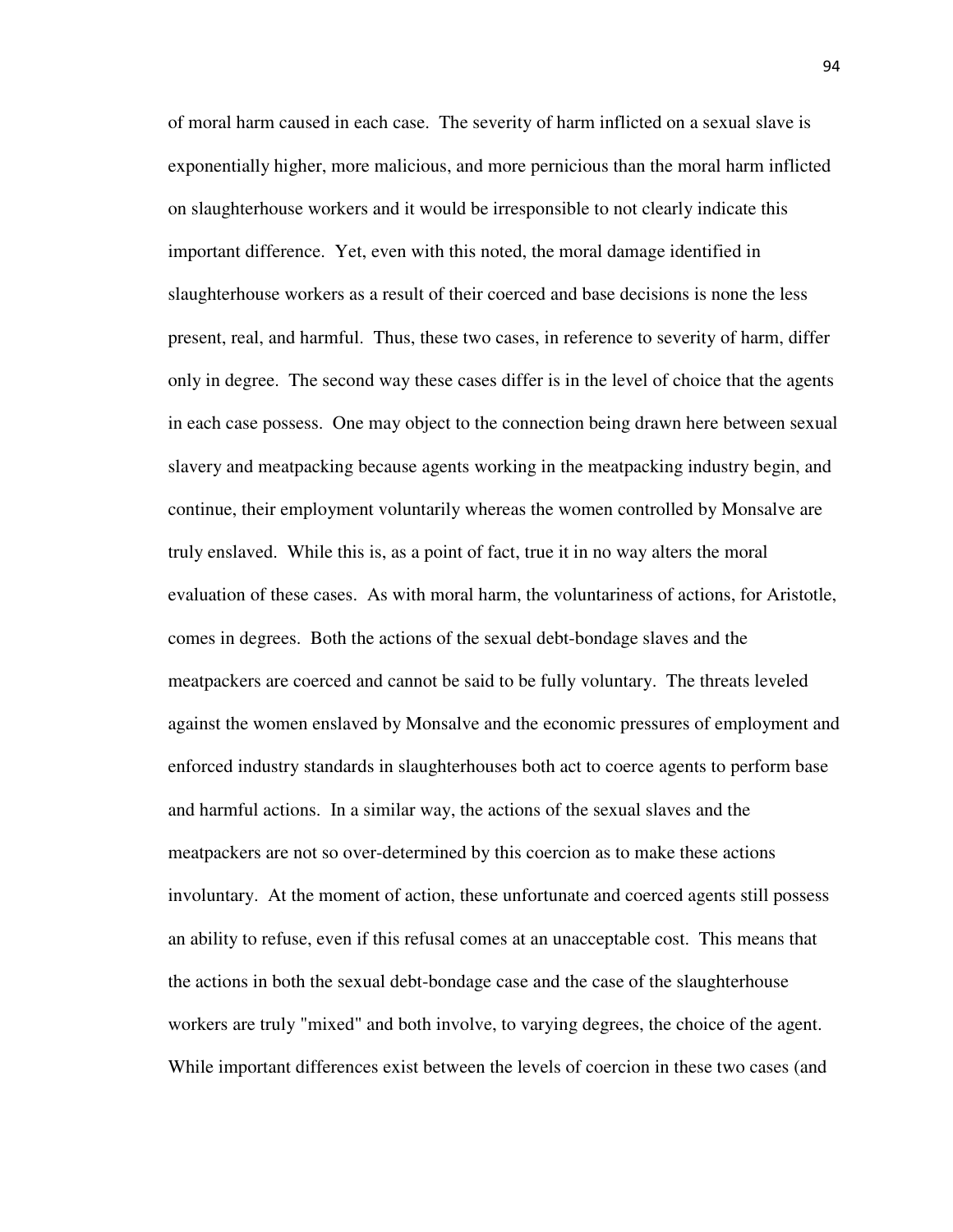therefore the level of choice available to the agents) both are mixed actions, varying only in degree and not in kind. It is the moral harm caused to slaughterhouse workers and the women enslaved by Monsalve that is similar and it is this similarity that connects these cases. Both are cases where individuals are coerced into the continual performance of base and shameful acts and the effect of these continued actions harms, corrupts, and damages the acting agents which, in turn, severely limits the availability flourishing.

 If the differences between these cases are only differences of degree, then it seems reasonable to extend this type of moral damage beyond even these two cases. This type of moral harm, typified at the extreme by sexual debt-bondage slaves and to a lesser degree by meatpackers, extends, by degree, to other professions and lifestyles. The implications of Dillard and McWilliams research done on slaughterhouse workers seems to point to possible similarities in other types of labor. Members of other high-risk professions can and do suffer from the same negative habituation. Police officers, firefighters, manual laborers, and even public school teachers all struggle to weigh the competing values of personal safety and financial obligations. Where national and local governments weigh economic concerns against safety regulations, and where employers treat worker health and safety as negotiable and transmutable budget expenditures, the health and safety of all workers is utterly commodified. It is this commodification of worker safety that forces all workers, to varying degrees, to choose courses of actions which, all things being equal, they should not choose. It is precisely because *all things are not equal* that their choices are coerced and, in an Aristotelian sense, "mixed." All workers, who must accept working conditions which they know to be less than safe, unsafe, or dangerous, must normalize their decisions and repeatedly working in such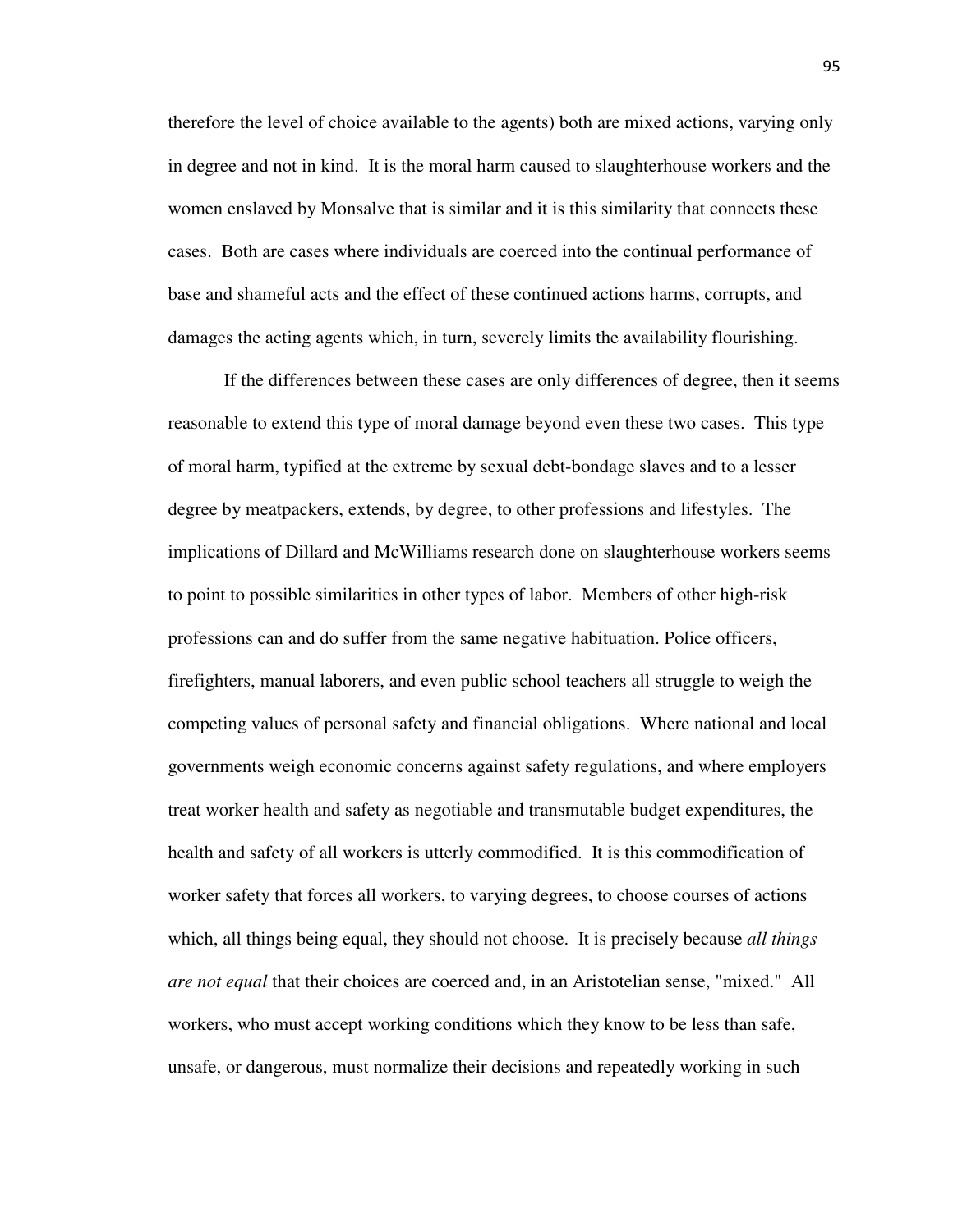conditions distances workers from the reality of the unchoiceworthiness of their decisions. This continual acceptance (via continued actions) for that which is unchoiceworthy is what Aristotle's examples of base actions does not account for. Aristotle does not address the abundance and pervasiveness of base (or otherwise unchoiceworthy) necessary actions that oppressed people must habitually make, and fails to consider how the repetition of these coerced choices has a cumulative effect on oppressed individual's wellbeing, happiness, and virtue.

 Much like Aristotle's examples of the despotic tyrant and the rogue storm while at sea, oppression forces (to varying degrees) the performance of base actions. While Aristotle did not expressly consider the possibility of these base actions being performed on a routine basis, and he treated base actions as relatively isolated incidents, the moral framework of virtue theory can account for the repetitive nature of such actions and the damning effect of this repetition. It is through this account that we can see how oppression's coercive force acts as an external influence and curtails flourishing. In this way, to account for and substantiate the harmful effects of oppression we must consider, in conjunction with oppression's effects on the acquisition of virtue and its manipulation of external goods, the essential and damning ways in which base and shameful actions play a vital role.

## Section 4 – Conclusion

 The central aim of this chapter has been to move from a *prima facie*  understanding of oppression's harms to a substantiated account of these harms as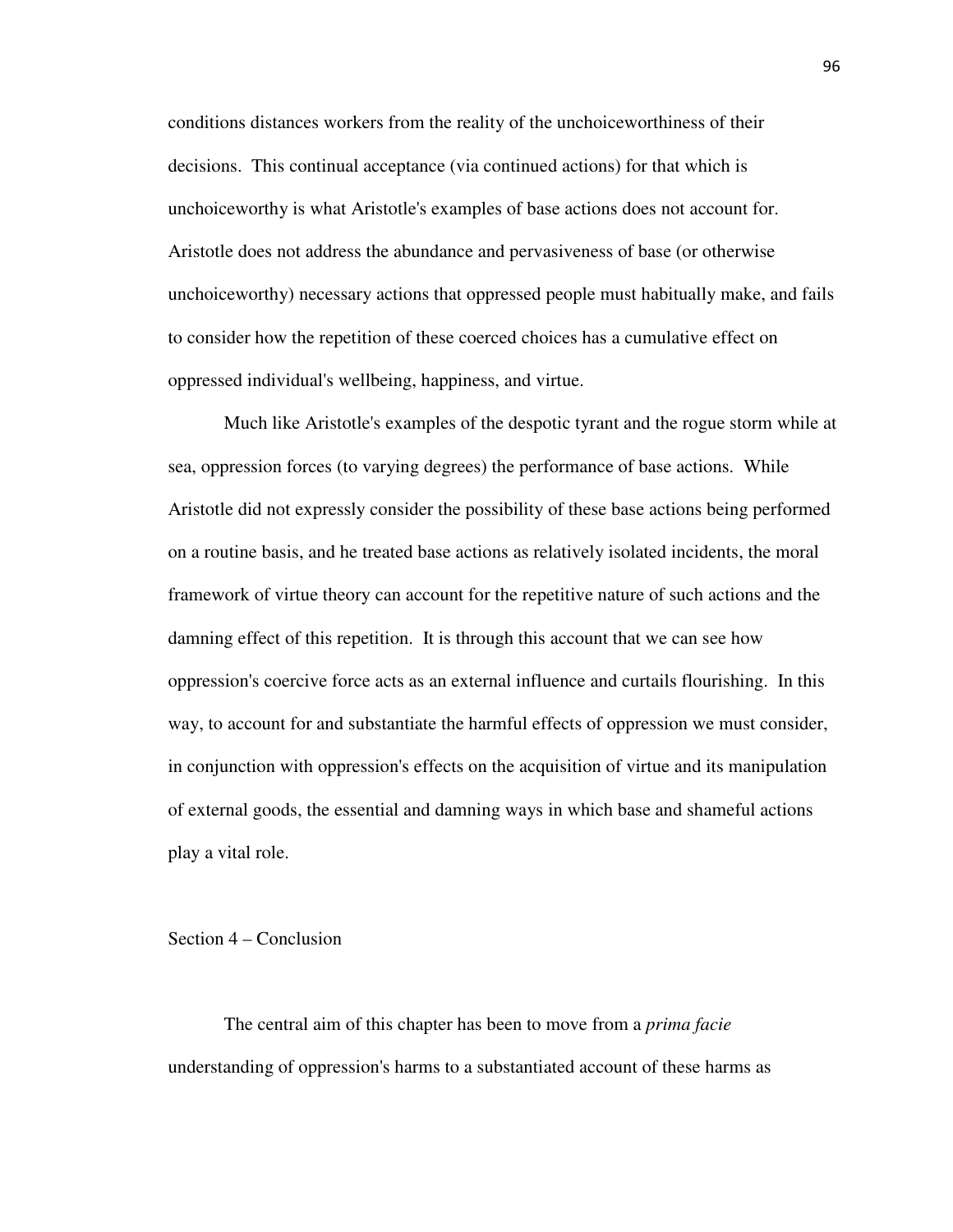understood by virtue ethics. It was argued here, in three sections, that the limitation on the availability of flourishing can be found in three distinct forms.

 The first way oppression limits flourishing is by limiting virtue. It was argued in section one that under the conditions of oppression virtues can be made either (a) an impossibility (as demonstrated via temperance), (b) radically affected such that the development of certain virtues can be made extremely onerous and unrealistic (as demonstrated via courage), or, (c) heavily burdened into becoming somehow damaging in themselves (as demonstrated via proper-anger). In each of these ways oppression acts as a force which limits the acquisition, development, and maintenance of virtue. Since virtue is needed for the achievement of the good life and flourishing, oppression acts as a barrier for this achievement.

 The second way oppression limits flourishing is through the manipulation of external goods. Arguing against Farwell, and using Farwell's position as a foil, section two first establishes that external goods are, in fact, necessary yet not sufficient for the achievement of flourishing. These necessary but not sufficient goods, external to the agent, require Aristotle to present a corollary picture of how factors outside the agent's control alter the dispersal of these goods. Deemed "moral luck," it was argued that while Aristotle did account for the fortunate/unfortunate allotments of external goods he also failed to understand the political, social, and structural ways these goods are intentionally manipulated beyond the bounds of mere happenstance. When manipulated via oppressive structures and regimes, the limitation of external goods limits the necessary goods for the achievement of flourishing.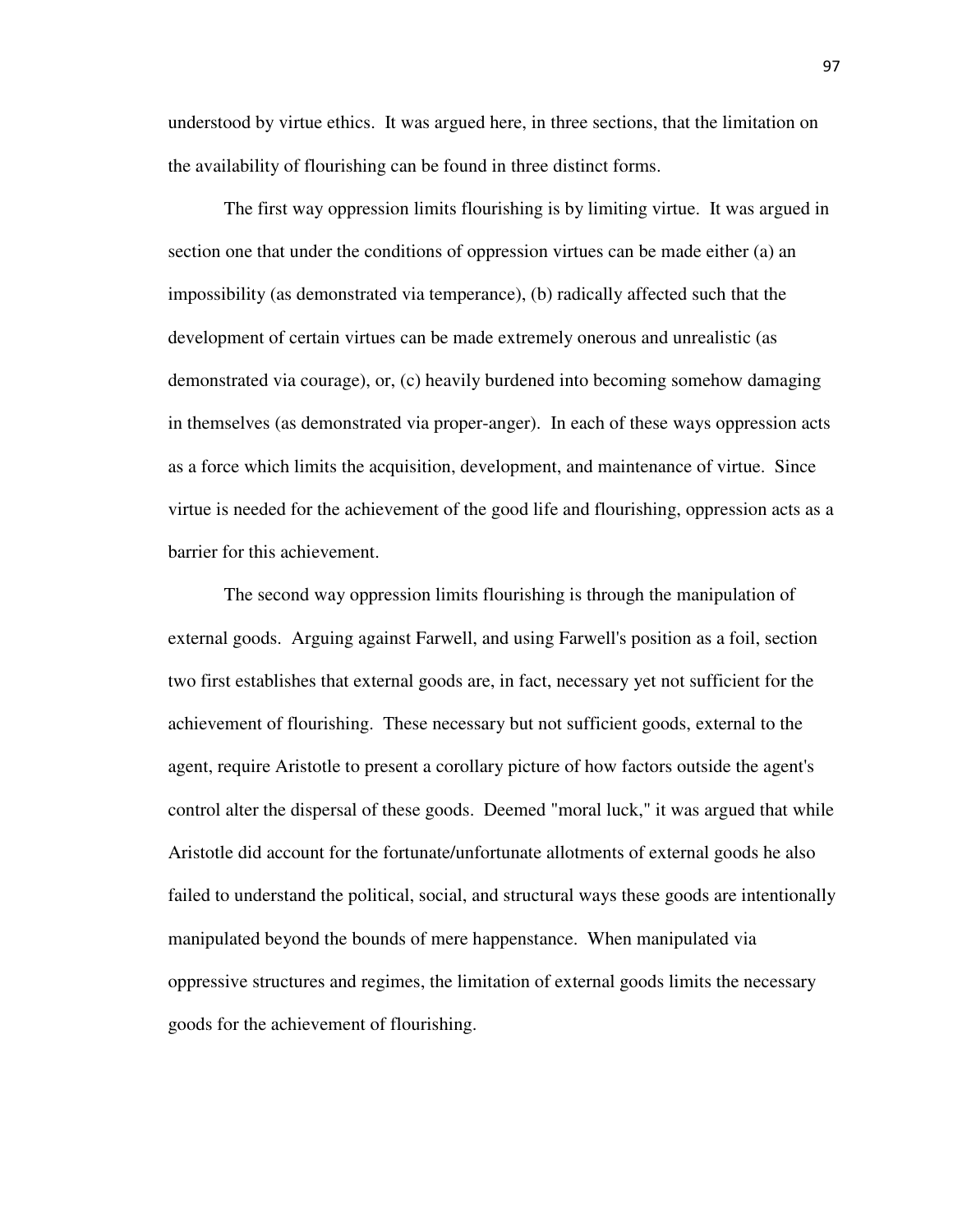The conjunction of sections one (on virtue's limitation) and two (on external goods) demonstrate how all of the necessary *and* sufficient goods needed for the achievement of flourishing are skewed by oppression. In this way, all aspects of the moral life fall under oppression's harmful influence such that flourishing, for the oppressed, is not only curtailed but possibly prohibited.

 The third and final way oppression was shown to act as a limitation on the achievement of flourishing was through an assessment of base and shameful actions. Section three began by accounting for the different ways Aristotle conceived of that which is base. In conjunction with his identification of so-called "mixed" acts, it was claimed that oppression can force individuals into base and shameful actions (of varying degrees of severity) which, in turn, affect the possibility of achieving flourishing. Here, this section used case studies (and related research) of prisoners of sexual debt-bondage and workers in the meatpacking industry to show how mixed actions can negatively habituate individuals to varying degrees of moral harm which, in turn, acts as a barrier for the achievement of flourishing.

 The harms presented here, which are done as a way of substantiating oppression's damning influence, furthers scholarship on the (im)morality of oppression in two important ways. First, they descriptively present an analysis of oppression's influence from within the virtue ethics tradition. The normative framework of virtue ethics requires a uniquely virtue based account of oppression's harm and this chapter has sought to provide this detailed analysis. Secondly, the harms presented here, as understood by virtue ethics, take a large and broad look at the human life. The framework of virtue ethics attempts to encompass and engage in all aspects of human life treating human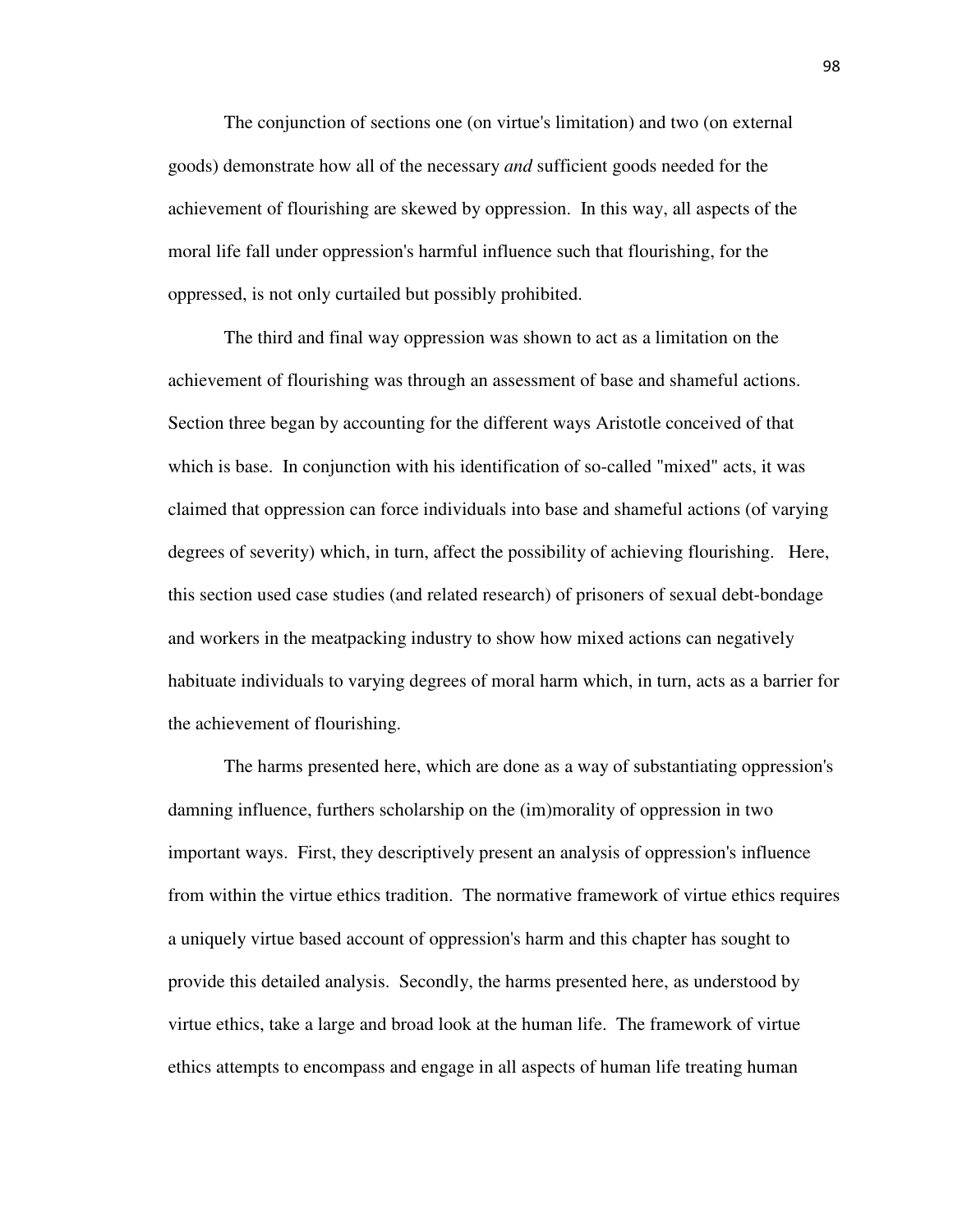flourishing as the result of a complete life. Connecting the harmful effects of oppression via virtue ethics uses this encompassing framework to trace the harmful effects of oppression to our desires, our emotions, our choices, our habits, our interactions with others, and our political existence as social beings. Virtue ethics, and the account of oppression given here, attempts to meet these ethical demands in the wide and varied arenas in which the ethical life is lived and developed. The resulting picture of oppression and its harms demonstrates the extent and depth of oppression's devastating effects on the oppressed.

 If oppression, in all of these ways, denies flourishing, it is clear that we need to accept that oppression *must* be resisted and once this barrier to flourishing is removed such full human potential is made available to all individuals and communities. This resistance is the topic of the next chapter.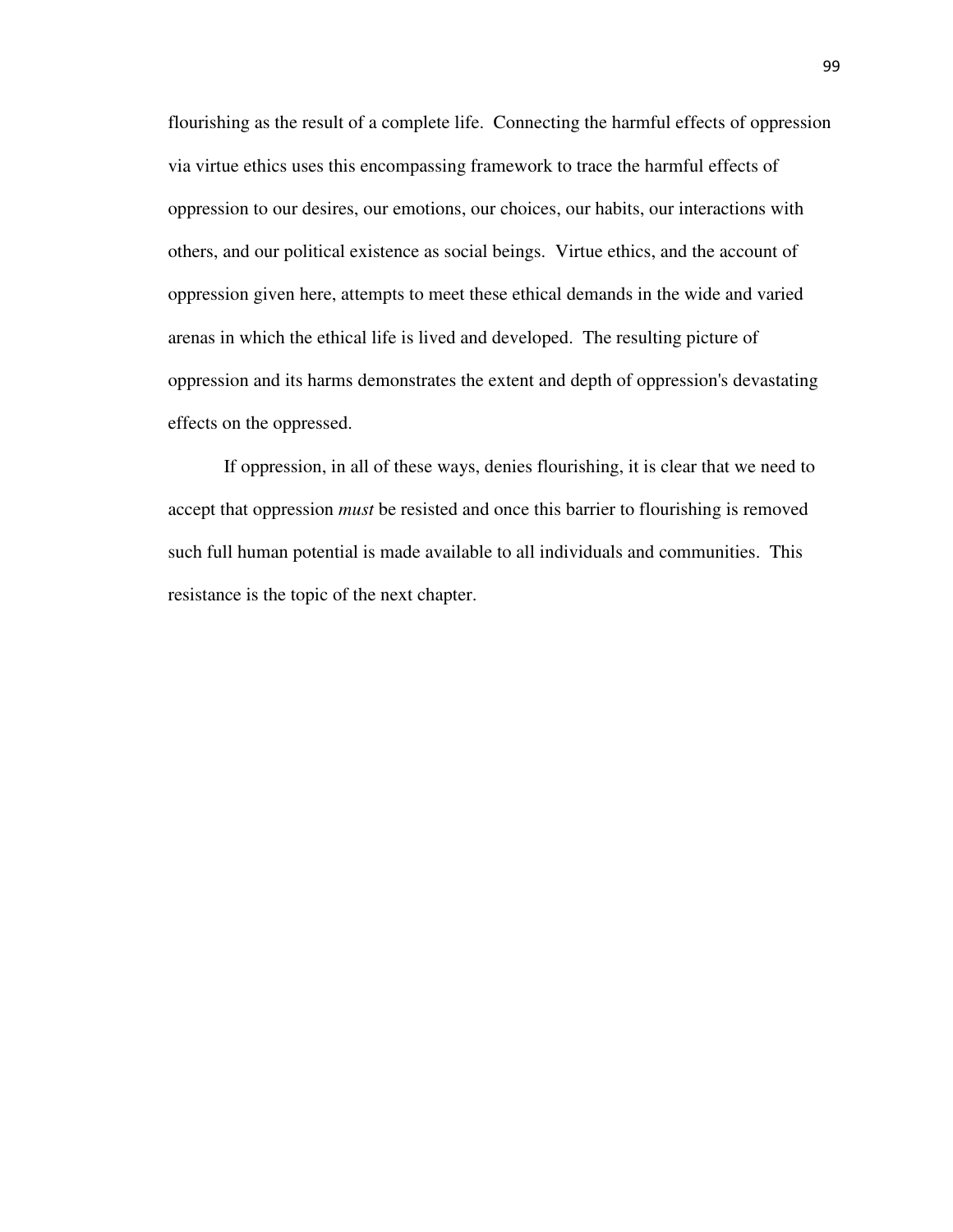## CHAPTER THREE

## ESTABLISHING AN OBLIGATION TO RESIST OPPRESSION

 Understanding the complex ways that oppression harms agents, as argued for in the previous chapter, mandates a moral response from virtuous agents. This chapter argues that Aristotelian virtue ethics generates a strong moral obligation which requires agents to resist oppression and obligates individuals to actively engage in liberatory struggles against oppressive forces.

 At first blush, this language of obligation used in conjunction with the Aristotelian moral framework might appear to be an unnatural mixing of moral theories as if a square peg has been placed into a round hole. After all, the modern revival of virtue ethics traces its roots to Anscombe's "Modern Moral Philosophy," in which Anscombe calls for a return to virtue theory in light of the fact that the moral language of "must" and "ought" fails to have any sensible meaning. Anscombe urges for a return to the tradition of virtue ethics as it is here that she believes that the juridical "must" and "ought" play no role. In many ways Anscombe's call has been answered. Moral theorists took up the mantle of virtue theory, jettisoned the juridical language of obligation and "must," and began working on expanding, extolling, and exploring virtue's role in modern moral discussions. For many, like Christopher Miles Coope, who claims that the very idea of 'obligation' is "a problem specific to justice… and [within a virtue ethical framework] not readily comprehensible," the virtue framework cannot nor should not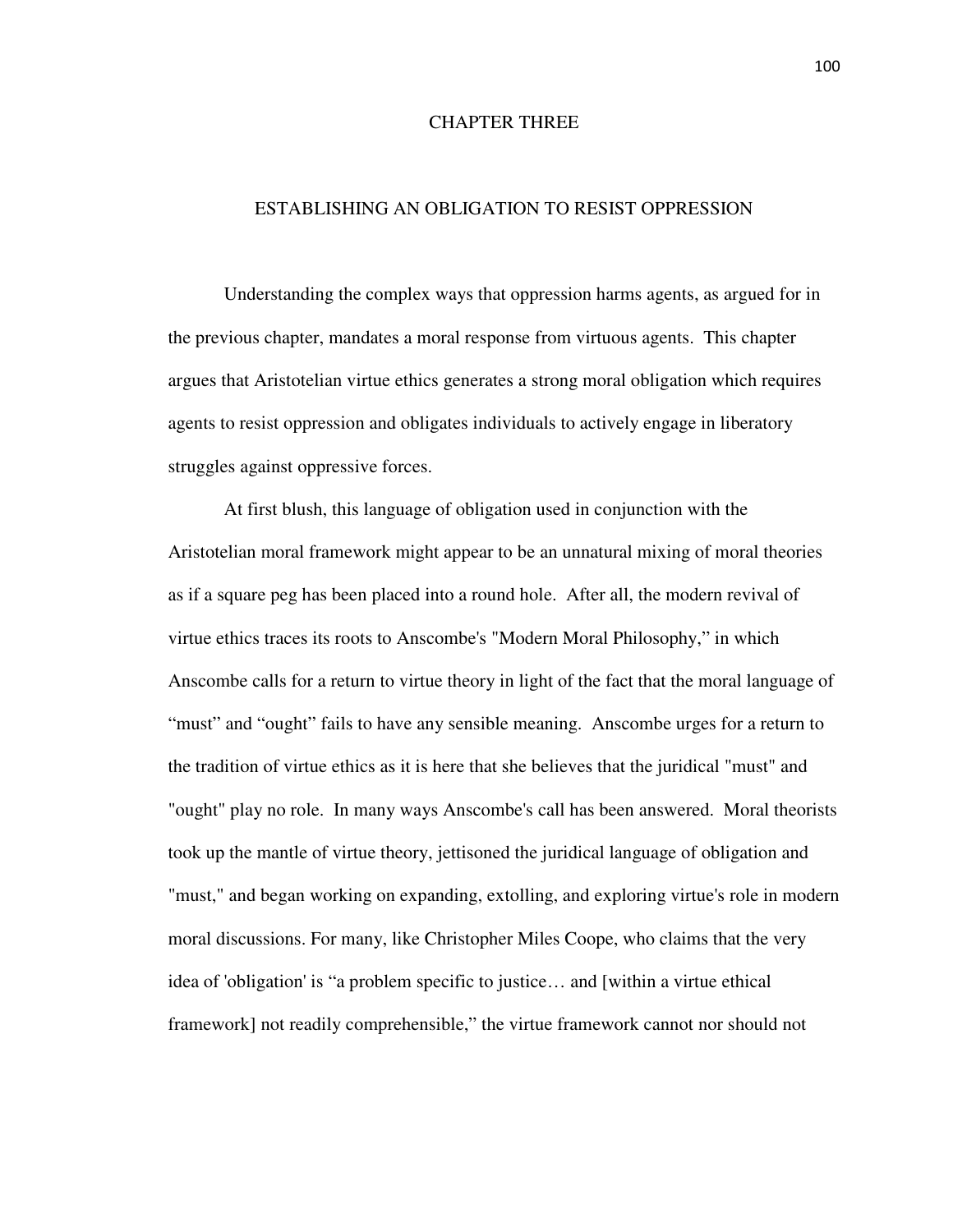attempt to conceptualize ethics as yielding obligations or asserting moral claims as obligatory.<sup>116</sup>

 It is my belief that even if we take Coope and Anscombe's criticism seriously, and fulfill the demands of ethics from within a uniquely virtue framework, the language of obligations still emerges and, more specifically, agents are obligated to engage in moral resistance to oppression given oppression's harmful effects.

 To establish and defend this view, this chapter begins with an analysis of Rosalind Hursthouse's conception of "v-rules." From this conception of v-rules, I will advance a picture of the derivative rules which the v-rules entail. These derivative rules (or "drules"), and the action guidance they provide, obligate agents in circumstances of oppression and necessitate that agents act to resist oppression in all its forms.

Section 1 - Hursthouse's V-Rules

<u>.</u>

 Hursthouse develops her conception of the so-called "v-rules" as a way of responding to the critics of virtue ethics who claim that virtue cannot provide anything by way of practical action guidance. For these critics, the reliance on so-called "agent centered" ethics leaves individuals unable to determine the appropriate moral actions required in specific situations as the broad ethical dictums to "become virtuous" or "achieve eudaimonia" do not translate into practical application. Hursthouse responds to these critics and develops a strong conception of virtue based action guidance which explains how virtue ethics instructs agents as to their actions.

<sup>116</sup> Christopher Miles Coope, "Modern Virtue Ethics," in *Values and Virtues: Aristotelianism in Contemporary Ethics*, ed. Timothy Chappell (Oxford University Press, 2007), 27.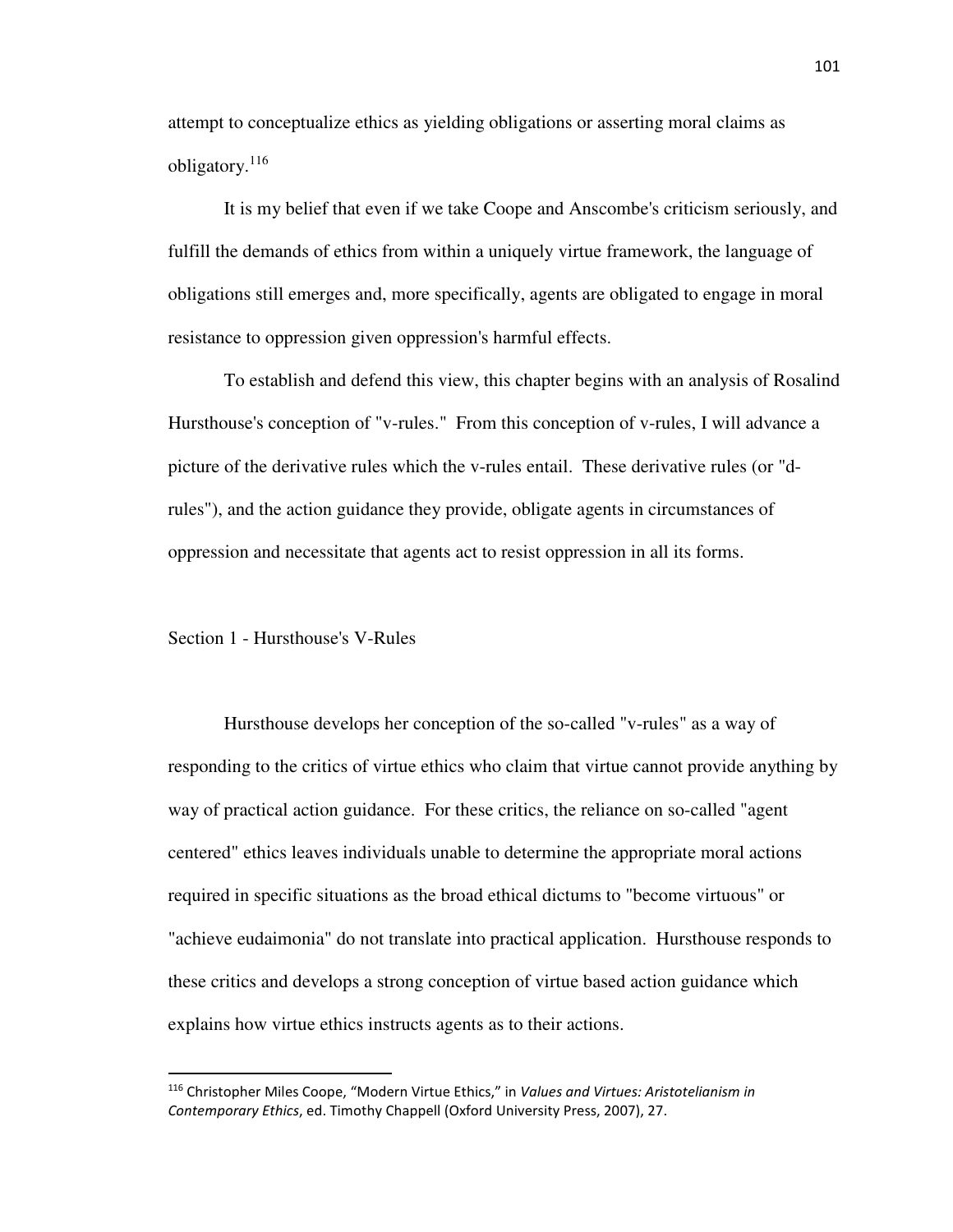For Hursthouse, the overarching rule for action guidance found within virtue ethics is the general principle which holds that right action is defined by the action(s) of the virtuous agent. As a foundational premise, Hursthouse expresses this principle as:

Pve.1. An action is right iff it is what a virtuous agent would characteristically (i.e. acting in character) do in the circumstances. $117$ 

 Hursthouse admits that this first rule concerning the action guidance found in virtue ethics may sound like an unhelpful truism, yet is no different than any other general rule for action guidance found in any other brand of moral theory. All moral theories begin with broad premises and these basic premises are, by themselves, generally unhelpful for determining what, specifically, an agent should or should not do.<sup>118</sup> Using the framework of Utilitarianism for comparison, Hursthouse shows that the first principle of utility is, when taken by itself, equally unhelpful for guiding actions. This first principle of utility can be expressed as:

Pu.1. An action is right iff it tends to maximize total happiness.

Much like  $P_{ve}.1$ ,  $P_u.1$ . fails, by itself, to provide concrete action guidance.  $P_u.1$ . does not clarify or explain how happiness is to be understood or how maximization is to be calculated or how the "tendency" requirement is measured and thus further principles must be explained. Similarly,  $P_{ve}.1$ . does not, by itself, define the virtuous agent or define the virtues or explain action's connection to character, which leaves  $P_{ve}$ . 1. unable

<sup>117</sup> Hursthouse, *On Virtue Ethics*, 28.

<sup>118</sup> Hursthouse, *On Virtue Ethics*, 31.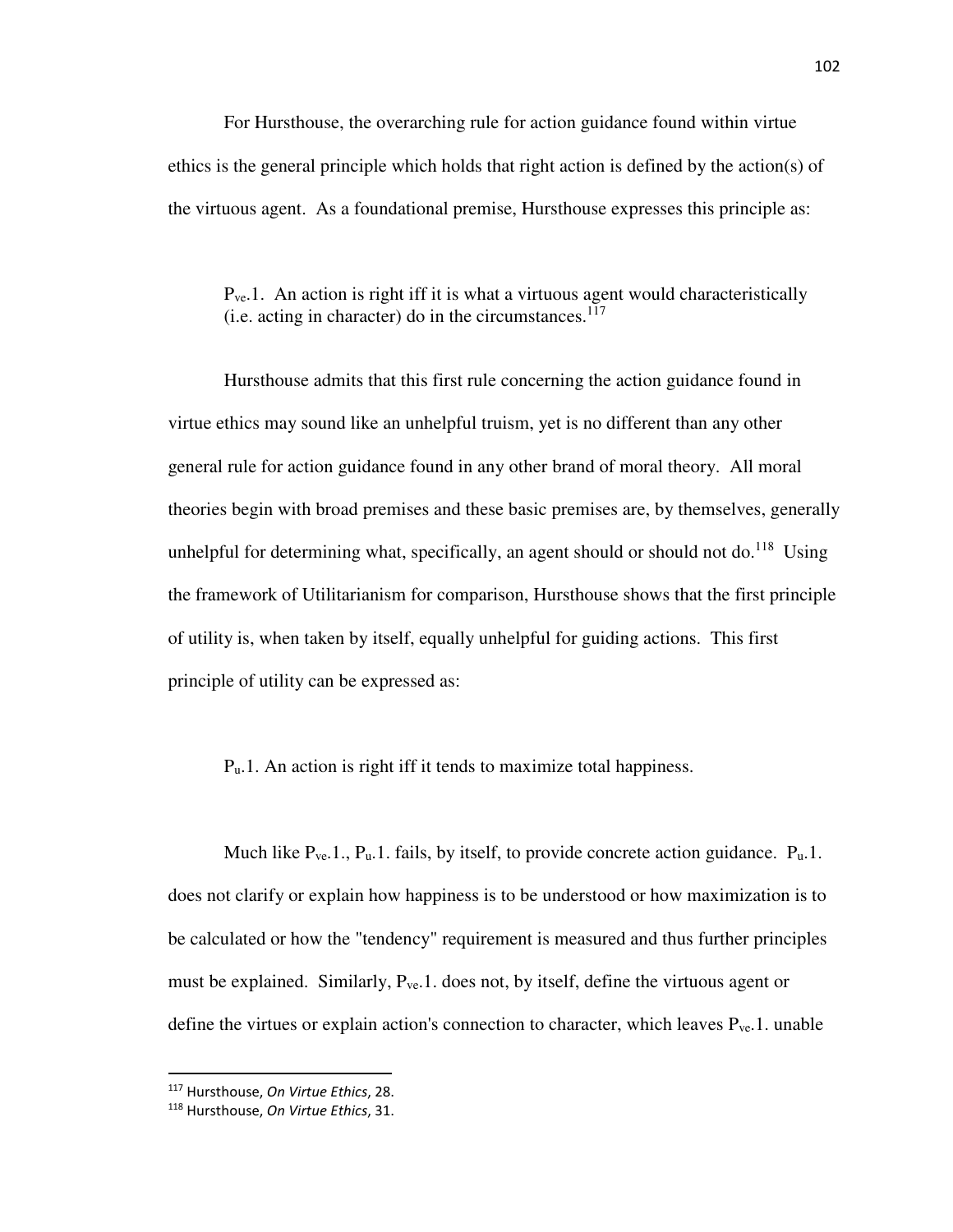to singularly guide actions. For Hursthouse, the broad foundational premise of  $P_{ve}$ . must be unpacked and added to other ethical principles contained and entailed with the normative framework of virtue ethics. Action guidance is not provided solely by  $P_{ve}$ .1. but emerges when  $P_{ve}$ .1. is conjoined with additional elaborative principles. The subsequent premises needed, according to Hursthouse, are:

Pve.2. A virtuous agent is one who has, and exercises, certain character traits, namely the virtues.

 $P_{ve}.3.$  A virtue is a character trait...<sup>119</sup>

The action guidance prescribed in  $P_{ve}$ . 1. is given content by the subsequent premises. While Hursthouse ends this elaboration with  $P_{ve}.3$ , it seems warranted to grant at least one additional premise which flushes out this entailed chain. The additional premise would be as follows.

Pve.4. - Virtues are developed by agents through either teaching/learning (in the case of intellectual virtues) or through habituation (in the case of moral virtues).

It is at this point that the action guidance entailed in  $P_{ve}$ . 1. becomes clear.

Certain actions are necessary for the development and maintenance of the virtues, and other actions are to be avoided for the same reason. Hursthouse dubs the "large number of rules" which  $P_{ve}$ . 1 -  $P_{ve}$ . 3 (and presumably  $P_{ve}$ . 4) generate "v-rules."<sup>120</sup> It is v-rules which specify the content of action guidance in virtue ethics. For Hursthouse, v-rules are

-

<sup>119</sup> Hursthouse, *On Virtue Ethics*, 29. Hursthouse defines virtue via the "standard neo-Aristotelian" conception of virtue as "a character trait a human being needs for *eudaimonia*, to flourish or live well" (emphasis in original).

<sup>120</sup> Hursthouse, *On Virtue Ethics*, 37.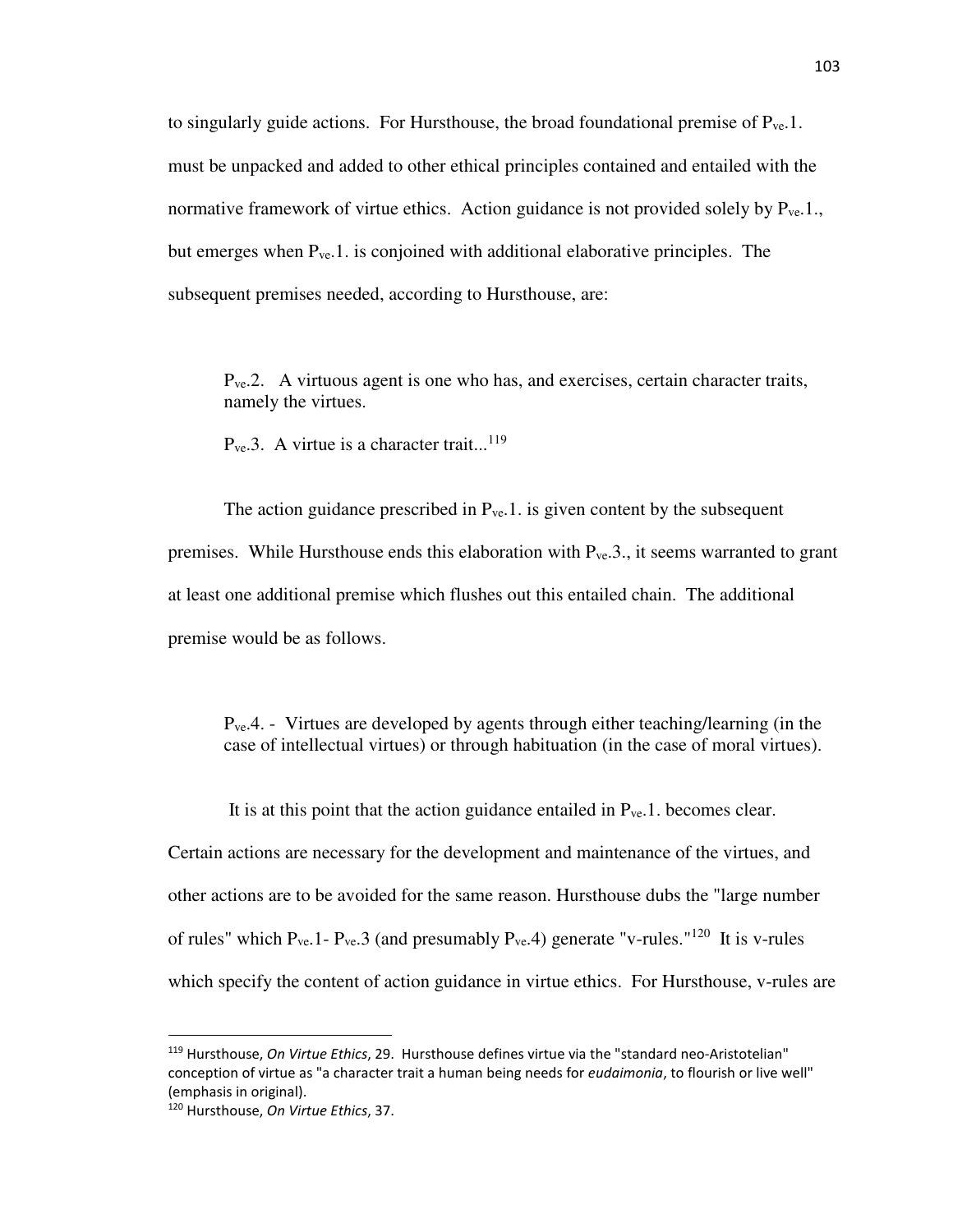derived directly from the virtues and vices and their normative force is imparted as being derivative of  $P_{\rm ve.}1$ .<sup>121</sup>

 We can see here that, for Hursthouse, v-rules emerge as a component of Aristotelian virtue ethics' schema for action guidance. At this preliminary point, let us consider an example as means of clarification. For this clarification, consider the virtue of liberality. Liberality, the virtue which governs those things regarding wealth, necessitates that a virtuous agent be liberal, generous, and charitable. This virtue generates, amongst others, the v-rules "be liberal," and the related vices of liberality instruct agents by the v-rules "do not be miserly" and "do not act as a spendthrift."

 Here, some might object that while the v-rules are entailed by the existence of the virtues (and vices) and do instruct agents how they are to act, they still provide little by the way of *concrete* action guidance. After all, being instructed to "act charitably" does not seem particularly helpful when faced with situations where agents are presented with complex scenarios of competing demands. Must an agent part with their money whenever asked for spare change? How should one decide between, on one hand, making a charitable donation or, on the other, saving this would-be-donated money for potential future circumstances of self-need? Here, it might seem that being instructed to merely "act charitably" does not provide the strong action guidance needed to determine the required actions.

 Objections such as these fail to see how the virtue concepts, as captured by the vrules, are "thick" and carry with them more instructive and informative content than these critics give them credit for. For Hursthouse, the v-rules generated by the virtues "connote not only doing what the virtuous agent could do, but also doing it 'in the way' she

.<br>-

<sup>121</sup> Hursthouse, *On Virtue Ethics*, 39.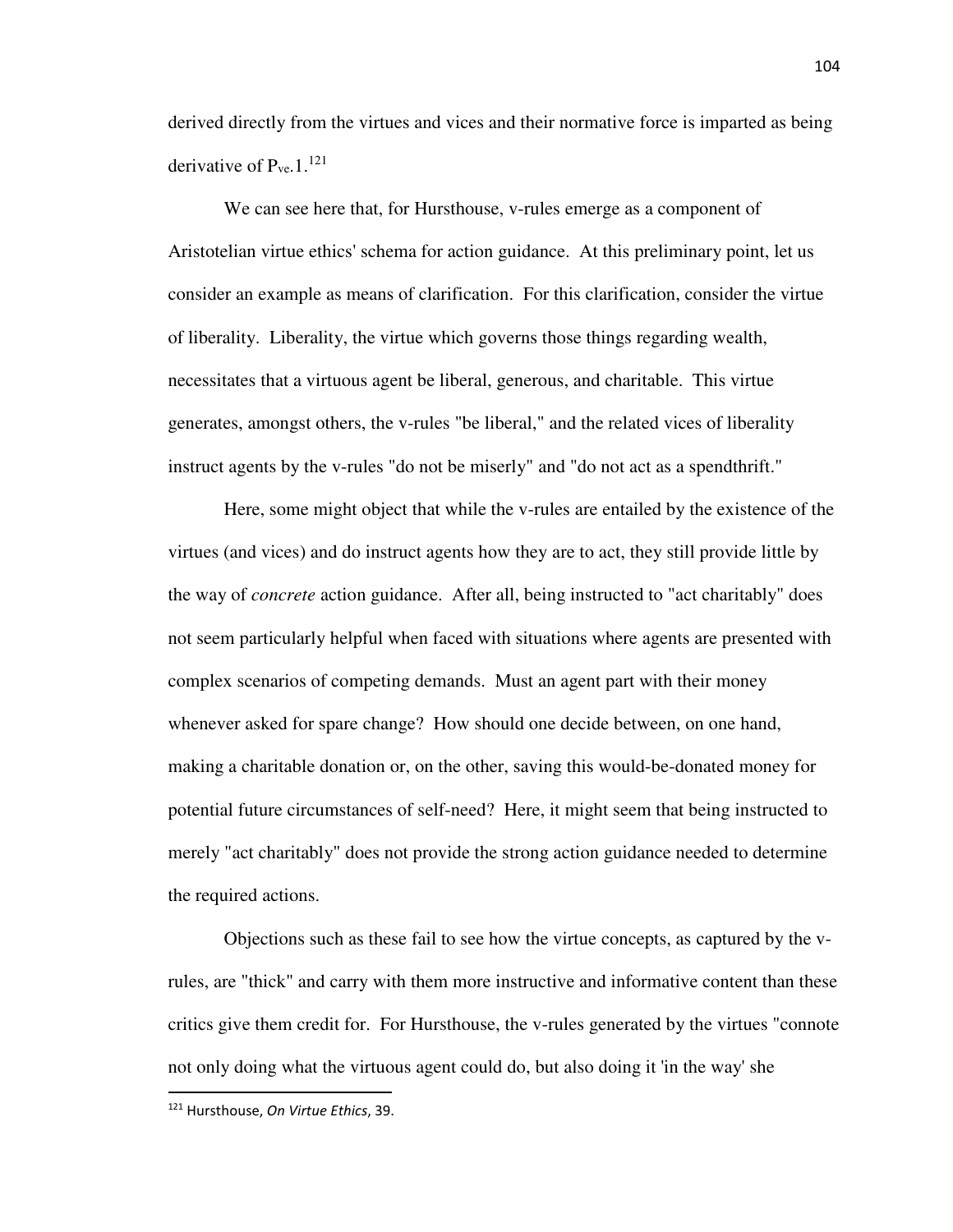would."<sup>122</sup> This "in the way she would," points to the complex schema of the virtues found in Aristotelian virtue ethics as well as all of the factors involved in determining, identifying, and enacting the virtues. For Aristotle, the virtues are not presented as axiomatic goods without conditions or parameters, but are restricted to delineated conditions, constraints and boundaries. These boundaries describe the limits of the virtue's the mean as well as the ways in which agents can be said to fail. These boundary conditions are all contained in the specific, and seemingly vague, v-rules as they are "the *ways* the virtuous agents acts."

 For clarification, let us return to the example of liberality. Aristotle describes the liberal person as one who does not give money to the wrong person (1120a28, 1120b6), one who gives without pain (1120a30), one who takes (acquires) money from the right sources (1120a33), and one who uses their wealth to confer benefit to others (1120a35). Those who error in regards to these conditions find themselves either prodigal (the related vice of excess) or "mean" (the related vice of deficiency). While at the most general level, agents are instructed to "be liberal" (as this is the v-rule), this liberality is, in part, measured by the ability and willingness of agents to act in ways delineated by the conditions and boundaries of the virtue. To fulfill the v-rule of liberality *qua* charity is to, for example, give money to those in need and to do so unbegrudgingly.

 For Hursthouse, and Aristotle, the determination of these boundaries and conditions, and the specifics of the otherwise broad virtues (and v-rules), are to be determined by agents using phronesis. Through the use of practical wisdom agents can determine the practical implementation of the virtues and the fulfillment of the v-rules. It is practical wisdom which yields the derivative content of the virtues and the v-rules, and

.<br>-

<sup>122</sup> Hursthouse, *On Virtue Ethics*, 36 (footnote).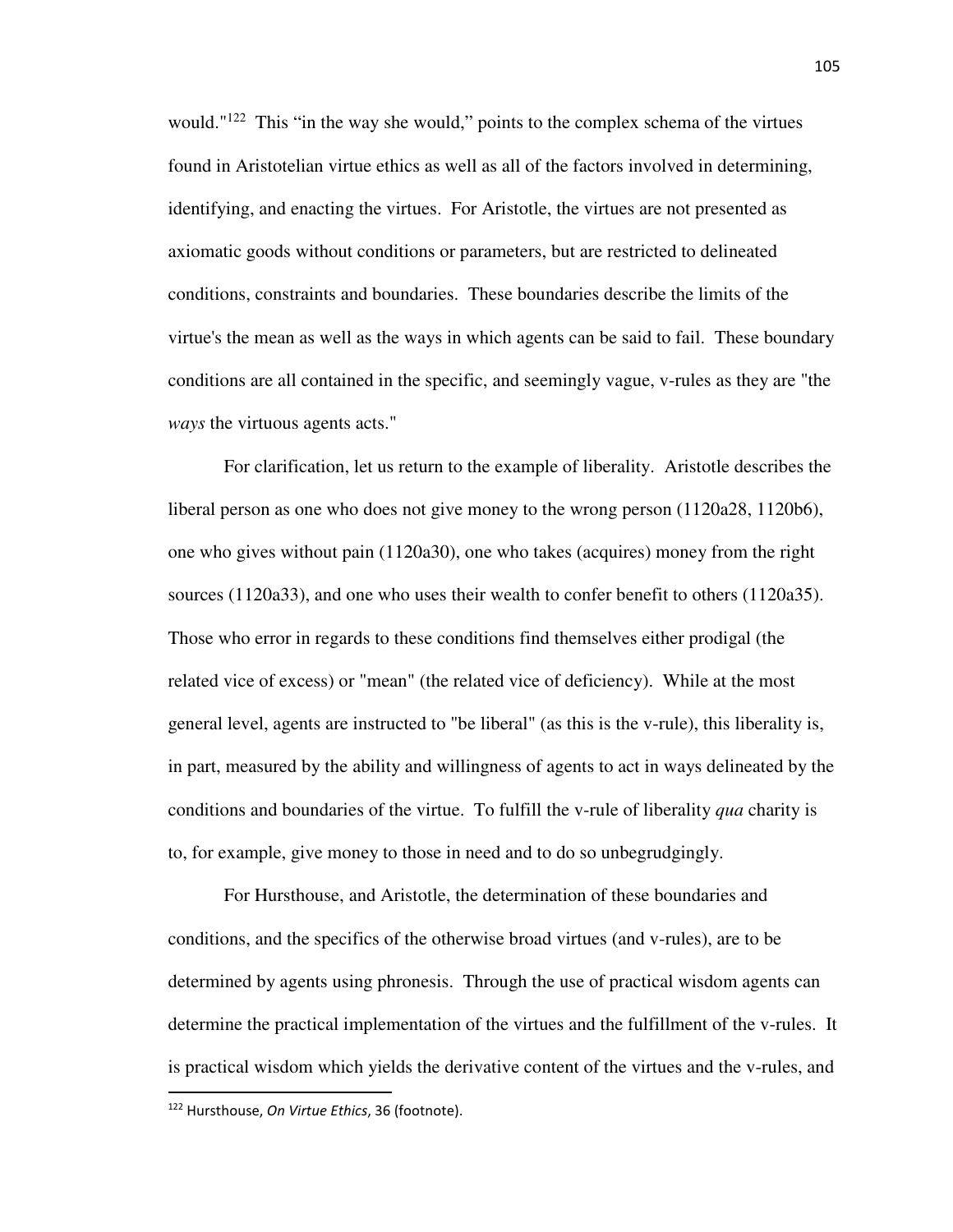this derivative content can be deployed by agents in concrete situations where the specifics of individual action are needed.

 Through the schema of the v-rules, and the derivative content yielded by practical wisdom, Hursthouse gives us a strong conception of the action guidance found in virtue ethics. To my mind, Hursthouse more than adequately answers the critics of virtue ethics who see it as unable to practically instruct agents as to proper action. Seeing as how these critics are the target of her argument, I believe that the scheme that she advances succeeds. Yet, at this point, I want to break from Hursthouse's conception of the v-rules and push them further than she intends.

#### Section 2 - Rules Beyond the V-Rules

 Hursthouse maintains that the v-rules must always remain tied to the virtue concepts. The v-rules operate by iterating the specifics of moral action in direct reference to the language, and therefore meaning, of the virtues. For Hursthouse, this linguistic connection is of central importance. Keeping the v-rules tied, expressly, to the virtue concepts keeps them anchored in the eudaimonistic framework. So while there are many obvious moral maxims which most will admit are morally significant in virtue ethics (such as "do not murder"), the v-rules, themselves, do not extend to these actions. This is not to say that these actions are therefore not prohibited but rather that the v-rules which provide action guidance to agents do not extend to such prohibitions. The obvious prohibition on murder which virtue ethics maintains is to be understood as the practical manifestation of v-rules which ask agents to "be gentle" and to "maintain proper anger."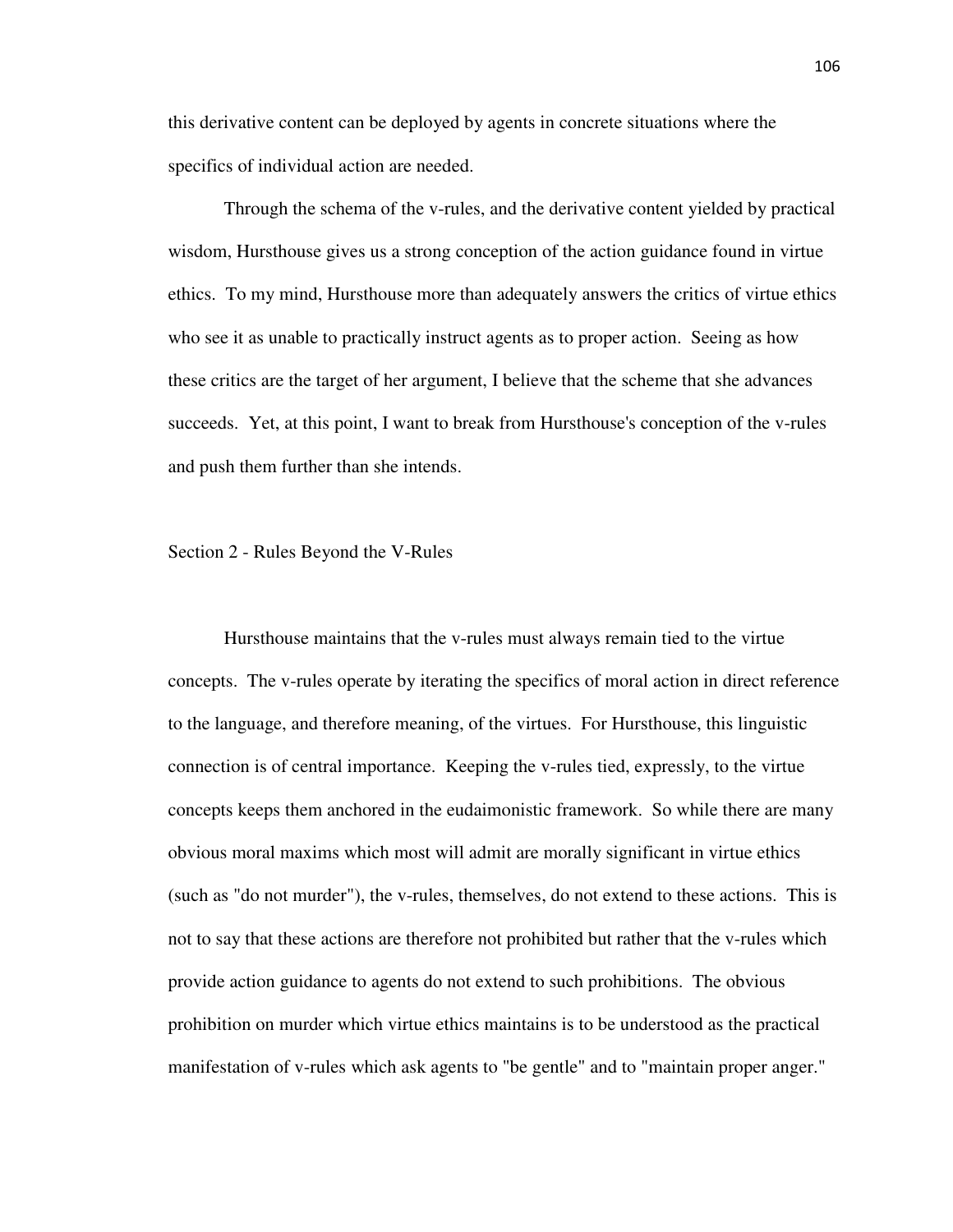For Hursthouse, such practicality is given to agents through the exercise of practical wisdom which operates under the direction of the v-rules.

 The virtue concepts that Hursthouse sees as both central to her conception of the v-rules and essential for their implementation extends beyond the enumerated virtues listed by Aristotle and includes those virtue concepts which express states of character, both positively and negatively, without being, in themselves, virtues or vices. Hursthouse, briefly, provides examples of this extensive virtue and vice vocabulary which remains available for v-rule analysis. This list includes irresponsibility, fecklessness, laziness, uncooperativeness, and being inconsiderate, to name just a few.<sup>123</sup> These virtue (and vice) concepts help give strong action guidance and can be expressed as v-rules. Thus, we can say that, for example, there is a v-rule which instructs agents to not be lazy. This v-rule (which would read something akin to "do not be lazy" or even "do not be slothful") is important in that virtue ethics requires agents to actively and rigorously engage in the project of virtues acquisition. After all, virtue cannot be stumbled into blindly nor quickly and requires continuous work by the agent. While this v-rule concerning laziness instructs and guides agents in accordance with virtue ethics, it is not derived directly from the existence of a specific virtue. Aristotle, while describing idle laziness as the earmark of the incontinent (1166b11), does not discuss laziness at any length and certainly does not identify laziness as a vice with a corresponding virtue. Yet this does not preclude, for Hursthouse, the vice concept of slothfulness from being included in both our list of virtue and vice concepts or the v-rules.

 The boundaries for the v-rules, for Hursthouse, is the virtue (and vice) concepts. The v-rules express the virtues and can only do so by remaining tied to the virtue

.<br>-

<sup>123</sup> Hursthouse, *On Virtue Ethics*, 42.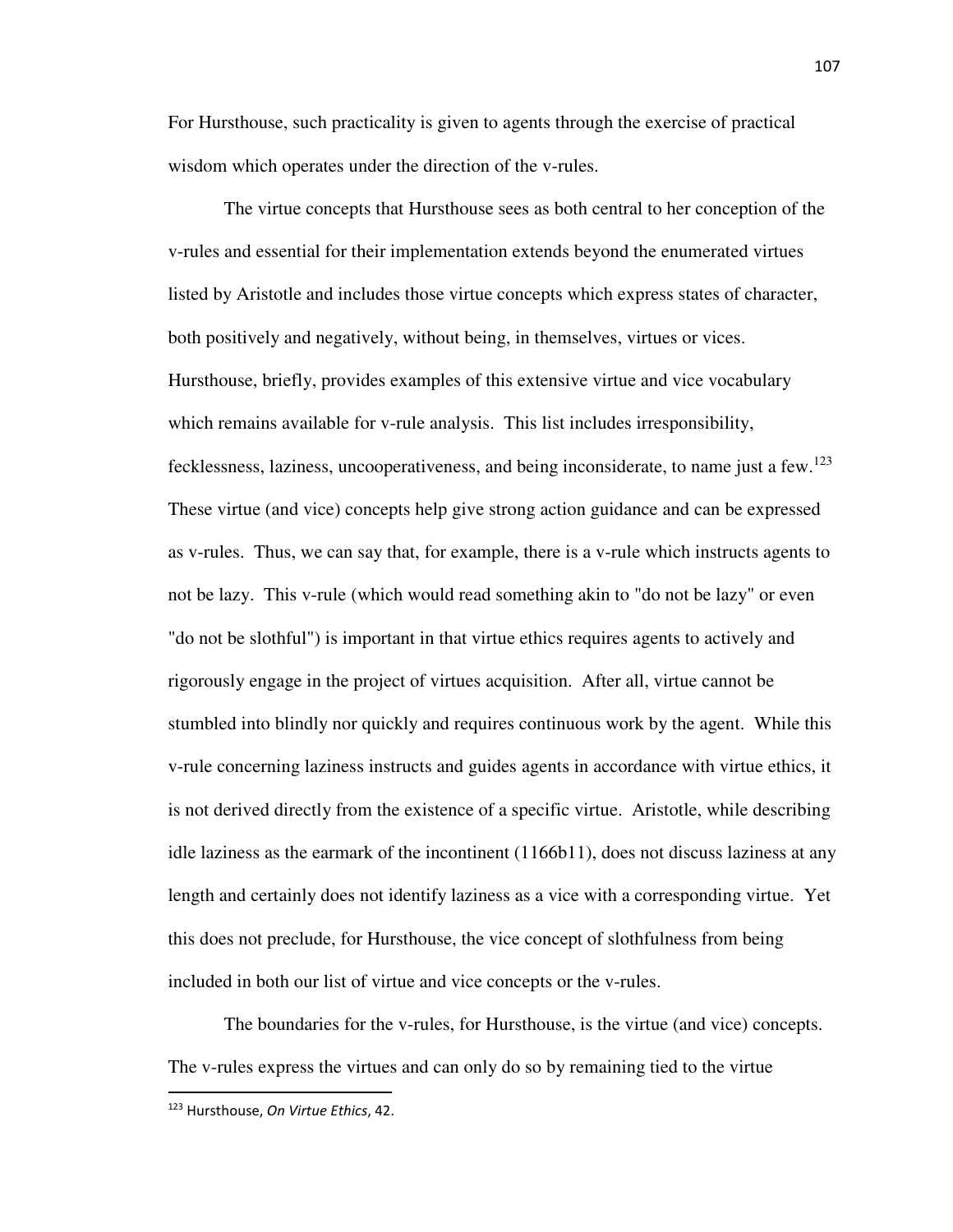concepts. Any further, more specific, action guidance derived from the v-rules which falls outside the parameters of the virtue concepts falls, therefore, outside the scope of the v-rules. Any further action guidance derived from the v-rules is to be yielded by practical wisdom but cannot be called v-rules as many of these specifics break away, even linguistically, from the virtue concepts. Hursthouse's emphasis is on the v-rules, and her belief that the v-rules must remain the sole and central mechanism for action guidance, means that she resists moves to identify any derivative content into a further system of 'rules.' Systemizing these details into a schema of rules, within the larger picture of the vrules, is precisely what I want to do. In doing this, I do not reject the picture of v-rules offered by Hursthouse but rather seek to identify how eudemonistic virtue ethics generates rules beyond those identified by the v-rules. In fact, the action guidance I want to identify is meant to lie within, and act in conjunction with, the Hursthousian schema.

 The rules I wish to identify are those specific actions or circumstances which constitute the conditions and parameters entailed by the v-rules and discovered through practical wisdom. These specific charges, which Hursthouse is happy to leave unspecified in favor of a continued focus on the v-rules themselves, form a class of rules *derived* from the v-rules, and which I will call "d-rules."<sup>124</sup>

 The relationship between the d-rules and the v-rules can be understood in two ways; as a 'nested relationship' or as a 'corollary relationship.' The nested relationship is best seen by looking at the way that d-rules emerge from the v-rules as a way of

<sup>124</sup> I have chosen not to extend the label "v-rule" to these derivative rules (or d-rules), preferring to identify them by a unique name. The reason for this is two-fold. First, the differing nomenclature helps keep clear the division between those aspects of Hursthouse's theory which I follow as she explains them and those aspects and areas where I break away from Hursthouse's account. Secondly, the differing nomenclature is an attempt to respect the adamancy Hursthouse expresses that the v-rules, properly, cannot be extended in the ways I originally hoped. Thus, by coining a different term for these moral rules I can keep the v-rules as Hursthouse intended while adding that which I see as necessary.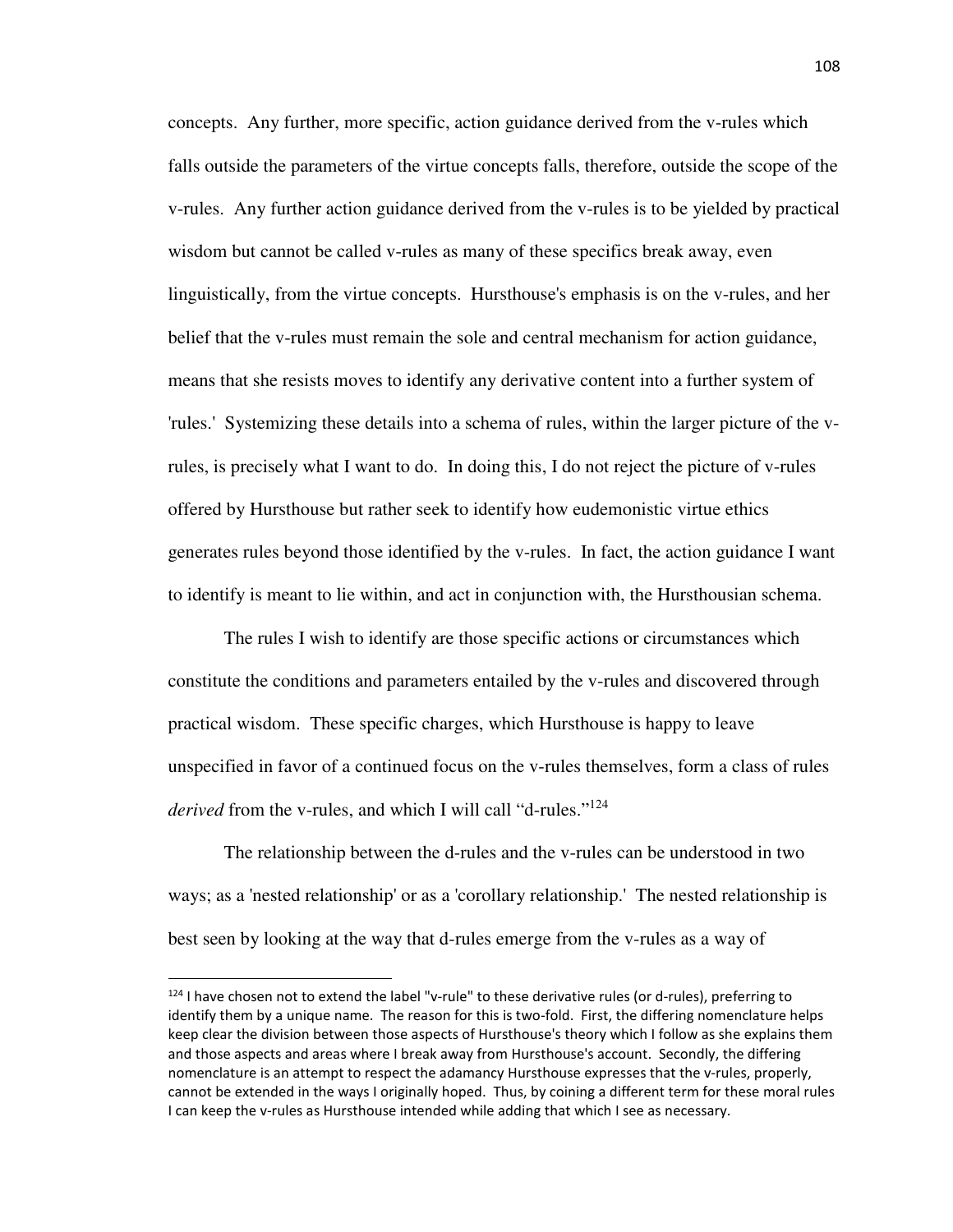clarifying the entailed moral content of the virtue concepts. To see this relationship it is helpful to return to the example of liberality. Beginning with the virtue of liberality, we can derive the v-rules "be liberal" and "be generous." As Aristotle explains, liberality is, in part, marked by gaining (or attempting to gain) money from the proper sources and the illiberal person seeks money through nefarious sources. Thus, practical wisdom tells us that "one should earn money only through the right sources." Here, this entailed claim, which instructs agents as to what they should (or should not) do, is a general instance of a d-rule. "Earn money only through the right sources," as a rule, has no (literal) connection to the virtue of liberality and does not express the moral rule in purely virtue concepts, and therefore cannot be a v-rule. Yet the importance of such a dictum is necessary, and is necessarily entailed, by the Aristotelian concept of liberality. Getting more specific, we can clarify what "right sources" mean. Using Aristotle's assertion that money is to be given in order to benefit others we can conclude that wealth generating schemes which necessarily cause harm to others are wrong and run afoul of the virtue of liberality. Thus, we can iterate the derivative content of the v-rules and, as obvious as this sounds, practical wisdom presents d-rules to agents which forbids the trafficking of heroin and the use of ponzi schemes. Both the trafficking of heroin and the earning of money via pyramid schemes must result in harm being inflicted on the other person in this financial interaction. Here, we can see that v-rule(s) which the virtue of liberality generates, in conjunction with the practical wisdom of the agent, generates further forms of action guidance. In this way the d-rules can be said to be nested within the normative content of the v-rules and the virtues (and virtue concepts), and they express this moral content as a rule.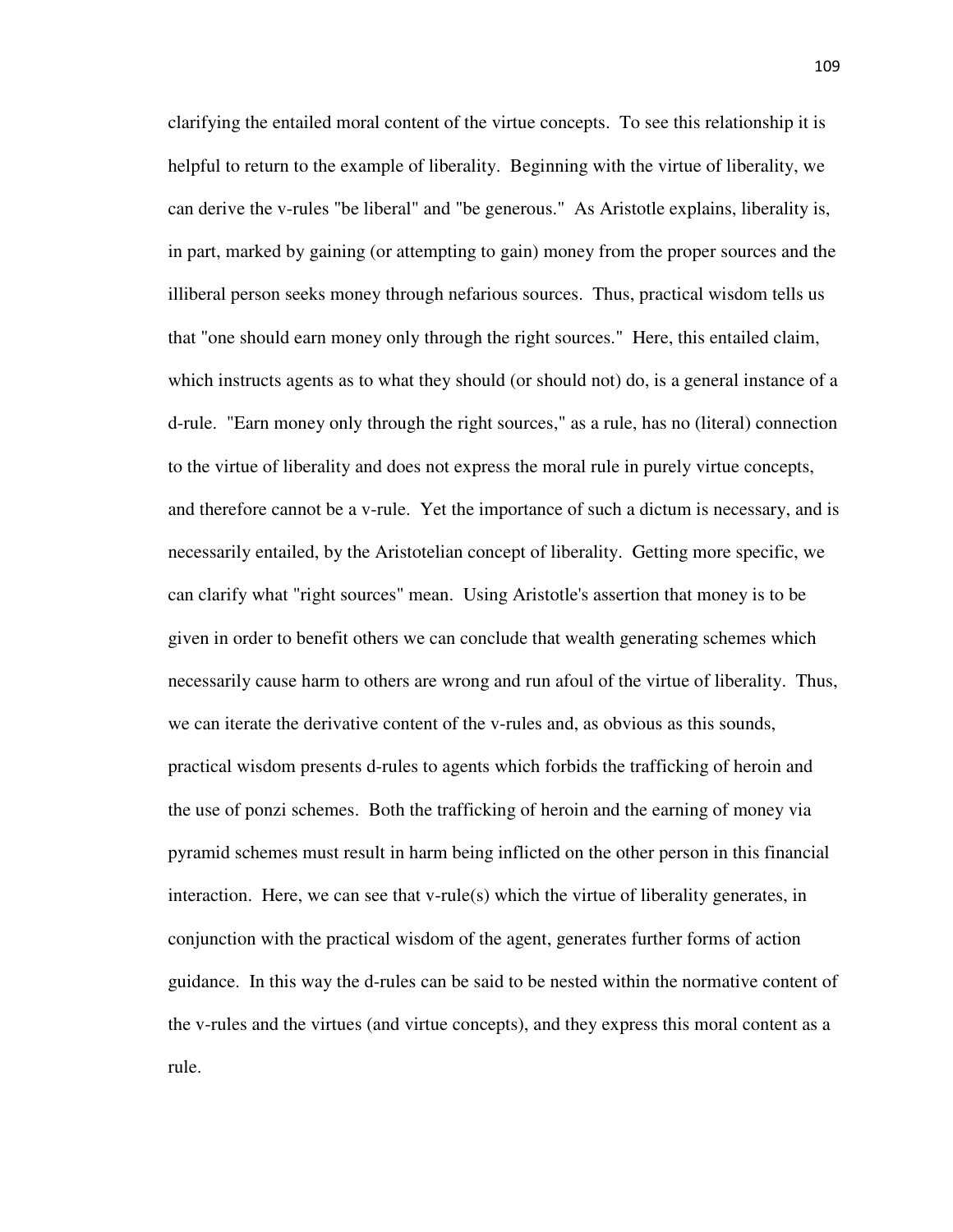The other way d-rules can be expressed is as being in a corollary relationship with the v-rules. The existence of wit as a virtue (1128a1) yields the v-rule to (in Aristotle's words) "be a ready-witted person" and the vice of buffoonery yields the v-rule "do not act a fool." These v-rules, which remain tied directly to the virtue concepts of readywittedness and foolishness, entail a corollary proposition (and therein a d-rule) that "one must cultivate a proper sense of humor." There is an important distinction between "develop a sense of humor" and "be ready-witted" in that the latter expresses a moral claim in reference to direct virtue concepts while the former does not. Here, the v-rule which is tied to the virtue concept of wit has a non-virtue concept corollary about one's sense of humor. This example helps show how the v-rules' express connection to the virtue concepts give rise to moral claims that extend beyond these virtue concepts yet, through derivation, remain intimately tied to the virtues themselves. Here, d-rules can emerge as conjuncts with the v-rules and can direct agents to the moral necessities entailed by the virtues, virtue concepts, and the v-rules. $125$ 

 In these two ways, both as nested and corollary relationships, the d-rules emerge as a source of action guidance which works in conjunction with v-rules. This identification of d-rules, or at least something akin to the d-rules, as operating within the schema of v-rules is not a foreign idea to Hursthouse. Hursthouse expressly notes the significance of what she calls "mother's-knee rules."<sup>126</sup> These mother's-knee rules, such as 'do not lie' and 'keep promises,' provide concrete action guidance for children and are

-

<sup>&</sup>lt;sup>125</sup> This corollary relationship between wit, on one hand, and one's sense of humor, on the other, can be further explored by seeing the additional nested relationships of further d-rules that can be employed to not only clarify what qualifies as "a *proper* sense of humor" but also why one is, obviously, forbidden from telling racist jokes. The corollary relation between wit and humor exists alongside the nested relationship of proper humor and a prohibition on racist jokes.

<sup>126</sup> Hursthouse, *On Virtue Ethics*, 39.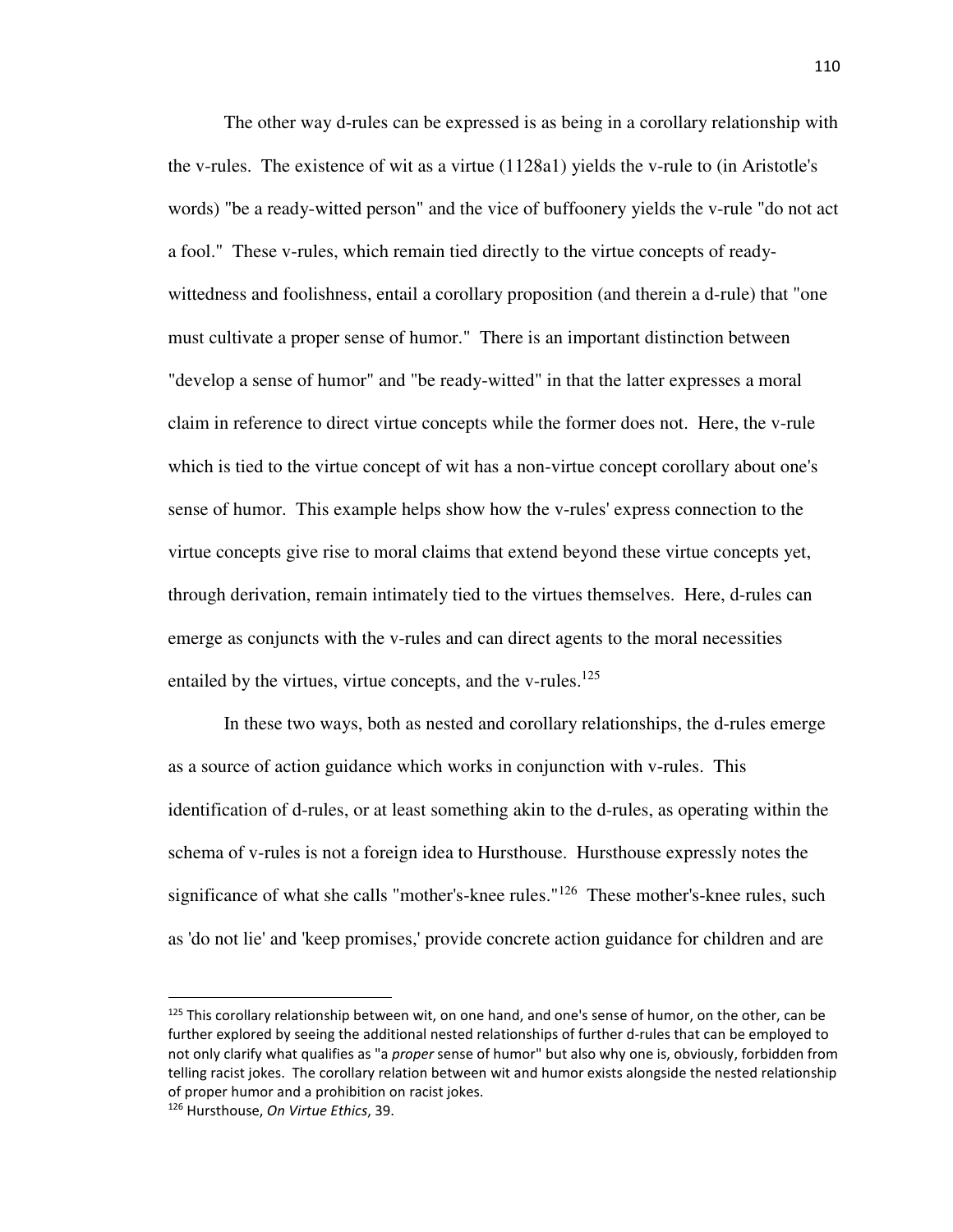given to children as a simplistic moral measure in the early stages of moral education.<sup>127</sup> Hursthouse restricts these knee rules to children as their cognitive ability to "grasp 'act charitably, honestly, and kindly, don't act unjustly,' and so on" seems quite impossible. For these children, these indispensible rules cannot stand alone and their moral explanatory power must be tied to moral education built on the virtue concepts. For Hursthouse, "virtue ethicists want to emphasize the fact that, if children are to be taught to be honest, they must be taught to love and prize truth, and that *merely* teaching them not to lie will not achieve this end."<sup>128</sup> Thus, Hursthouse claims "it is a mistake to define a virtuous agent (and therein virtuous action) as simply one disposed to act in accordance with deontologist's moral rules."<sup>129</sup>

 While accepting Hursthouse's point about the moral education of children, I believe that these so-called knee rules can be expanded beyond the education of children and can apply generally to all those actions which agents are instructed regardless of age or mental abilities. It seems that Hursthouse's worry with these knee rules is that, in their seemingly deontological form, that they will, by themselves, be used to define right action, goodness, and virtuousness. But this need not be the case. The d-rules, which seem, in form, to be quite similar to the mother's-knee rules, are only given moral importance as being derived from the v-rules (and therein the virtues and virtues) or acting in conjunction with the v-rules and the virtue concepts. Agents are not made virtuous by merely acting in accord with the d-rules, but the d-rules are adhered to by the virtuous agent. The "indispensability" that Hursthouse identifies in the knee rules is that they are connected to the virtue concepts through moral education. In the same way, the

.<br>-

<sup>127</sup> Hursthouse, *On Virtue Ethics*, 38.

<sup>128</sup> Hursthouse, *On Virtue Ethics*, 39 (emphasis in original).

 $129$  Ibid.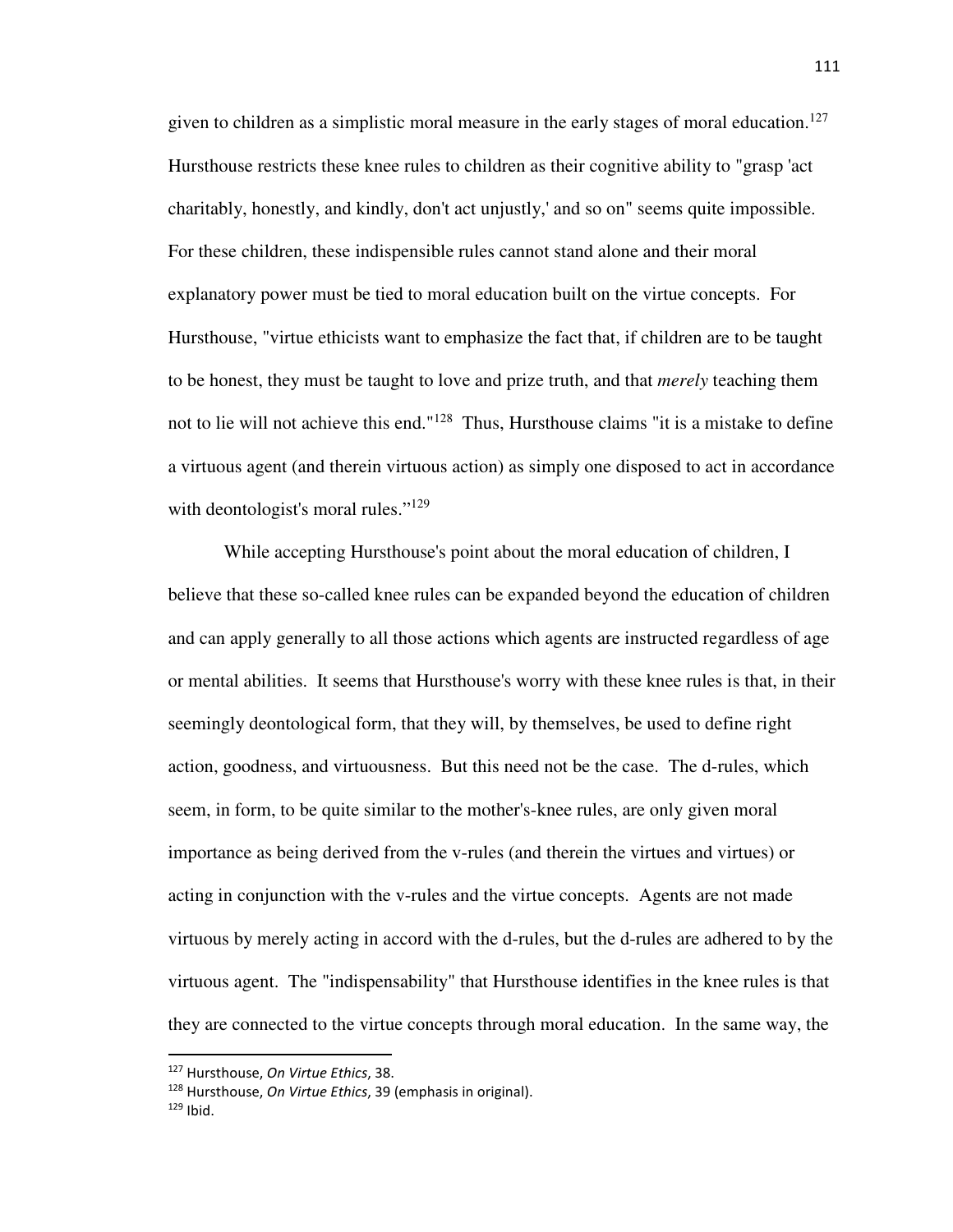d-rules are inherently connected to the virtue concepts through the practical wisdom of the virtuous agent. This is why the d-rules cannot exist outside the moral framework of the v-rules and all that this framework entails. I want to be clear here; I do not believe that the d-rules can be removed from the schema of the v-rules and maintain any sensible moral content for the virtue ethicist. This is why the Hursthousian framework which begins this chapter is essential. Were one to *simply* or *merely*, to borrow terms from Hursthouse, identify d-rules as consistent with the action guidance found in virtue ethics and then place them center-stage, they would be removing the moral framework of the virtue concepts which act to give these d-rules moral grounding.

# Section 3 - Hard and Soft D-Rules

 As of this point, I have argued that the action guidance which v-rules provide must be extended to those actions which can, and must, be derived from the virtue concepts yet remain unteathered to the virtue concepts embodied in the v-rules. These derived rules, or d-rules, which the v-rules make possible operate in differing ways and thus d-rules can be further subdivided into two classes: hard d-rules and soft d-rules.

 Definitionally, hard d-rules are those d-rules which guide actions without flexibility and specifically note what agents are, or are not, to do. Soft d-rules on the other hand are those d-rules which, while providing action guidance, are flexible in their implementation and execution and require agents to exercise practical wisdom to determine how and when to act.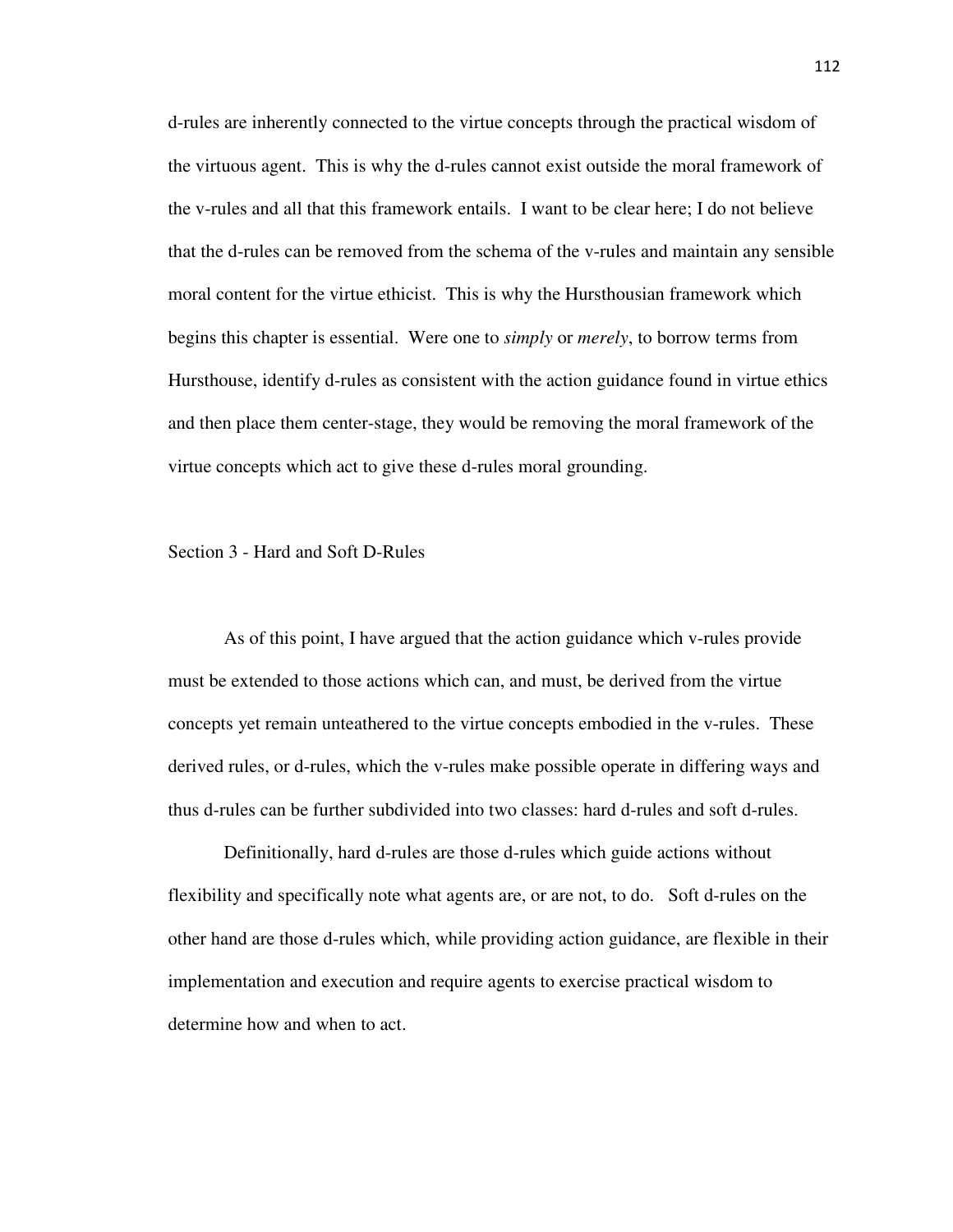A parallel can be drawn between hard and soft d-rules and the perfect and imperfect duties outlined by Kant. Kant, following the first formulation of the Categorical Imperative (which holds that agents are to "act only according to that maxim whereby you can at the same time will that it should become a universal law") distinguishes between perfect and imperfect duties. Perfect duties are those duties that admit no exception and are therefore to be followed in any and all situations. Imperfect duties, while also categorical in nature (as compared to hypothetical), are those duties which allow for exceptions and are to be fulfilled by agents to the best of their ability. To see this difference at work, we can look to Kant's four examples. Kant claims that the action of suicide to avoid the unpleasantness of life violates a perfect duty to oneself and the perfect nature of this duty means that agents are to, without exception, refrain from acts of suicide.<sup>130</sup> Charity, or the helping of others, is, on the other hand, an imperfect duty such that there are a vast number of exceptions which agents must juggle when deciding how and when to help others in need. The imperfect nature of this duty means that agents can, and should, exercise judgment in determining the appropriateness of appeals for aid from friends and strangers and agents need not universally capitulate to all

<sup>130</sup> Kant does return to the example of suicide in the *Metaphysics of Morals* (6:422-6:424) and his account here seems to muddy this water. Here, he raises three "casuistical questions." These questions ask if suicide is permissible in the cases of (1) saving one's country, (2) avoiding an impending death sentence (as Seneca did), and (3) when one is bit by a rabid dog and contracts hydrophobia (as hydrophobia is an incurable disease which erodes one's rationality). In these cases he leaves open the possibility of taking one's life. On the surface, this appears to contradict his identification of suicide as categorically forbidden. Yet, these cases are, in fact, not cases of suicide. Actions in which agents take their own life can be said to be a genus of action, and suicide is a specific species. Suicide, for Kant, is (by definition) the taking of one's own life *for a specific reason*; namely to avoid perceived unpleasantness. Thus, these other actions of the voluntary taking one's own life are different in analytical form, and the prohibition on suicide does not answer these cases. Thus, according to John Atwell, Kant's casuistical questions in no way undermine the categorical nature of the duty to refrain from suicide as "the respective actions are not to be labeled 'suicides.'" John E. Atwell, *Ends and Principles in Kant's Moral Thought* (Martinus Nijhoff Publishers, 1986), 79. While Kant's explanation here, or rather the noticeable lack of explanation given by Kant, may be unsatisfactory, it does show that Kant's perfect duty concerning suicide is, to his mind, exceptionless.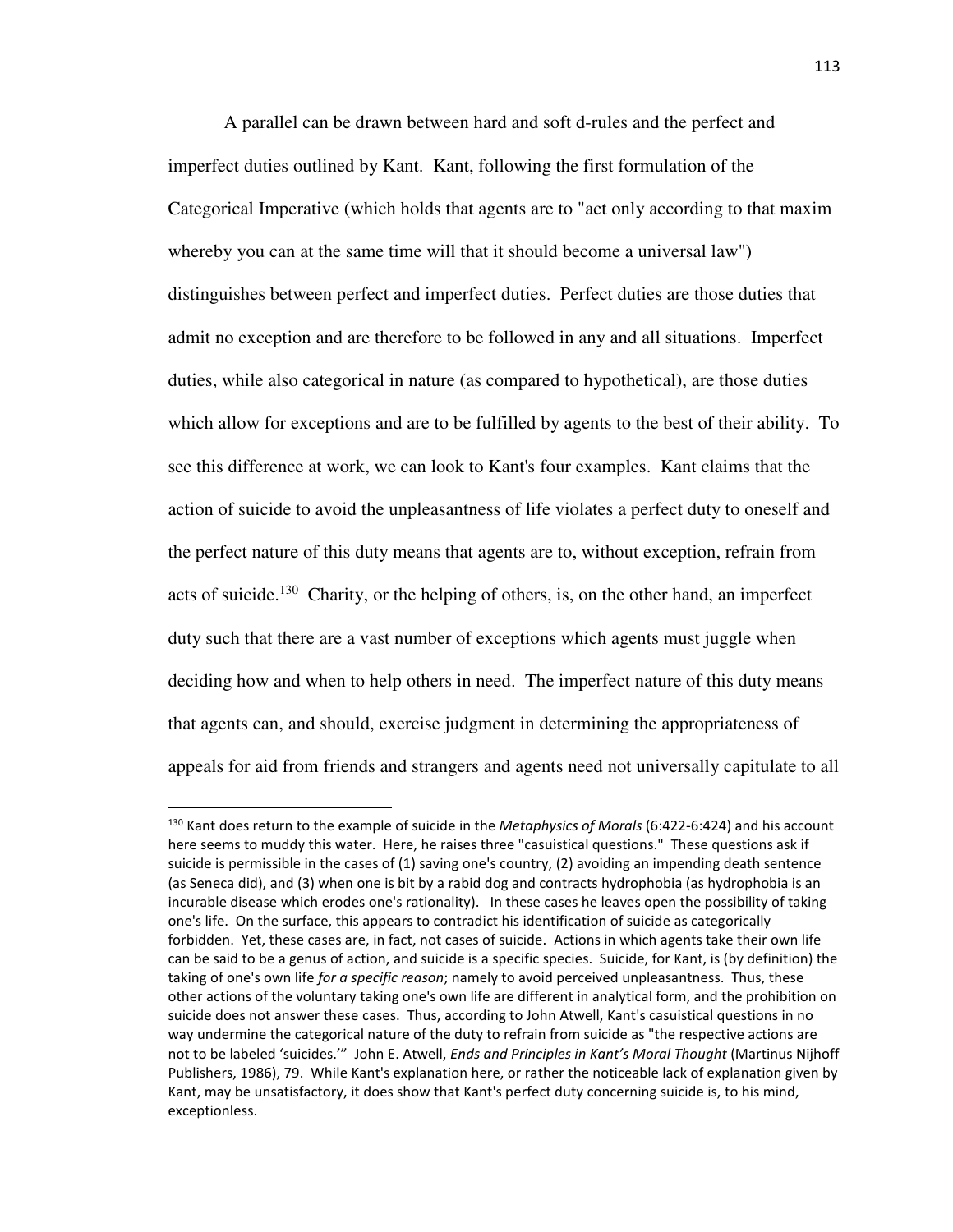cries for assistance. Agents, in these imperfect cases, are commanded to "help others" (or "provide charity"), and therefore cannot universally reject this obligation yet it need not be discharged whenever one is approached for aid. Agents are to use their discretion to determine the best way to effect and implement their charity.

 This difference between perfect and imperfect duties is similar to the distinction being introduced here between hard and soft d-rules. Hard d-rules are those rules which obligate agents in a strong sense and admit no exception. Soft d-rules are those rules which must admit exceptions, and it is the practical wisdom of the agent plays a significant role in helping determine when and how the agent is to act in accordance with the v-rules.

 Soft d-rules capture many of the ways that the practical path to virtue is, in the Aristotelian sense, meant to unfold. The flexibility, and the latitude to which agents are given for implementation, of soft d-rules fulfill the goals of two of Aristotle's most important examples in Book II. The first is the relative nature of the mean as explained by the example of Milo the wrestler (1106a5), and the second is the analogy of the bent wood in relation to individuals' natural tendencies (1109a30-1109b7). The practical action guidance given to agents concerning temperance, as shown through Milo the wrestler, helps show that the quantities of food which one should consume cannot be mathematically determined. Milo must consume more food (or, to update the example based on contemporary dietary understandings, more calories) than the novice gymnast because his work and life as a wrestler requires this amount of food for the healthy functioning of his body in accordance with his life as a wrestler. Agents, acting under the d-rule to "eat properly," (derived from the v-rules to "remain temperate") are all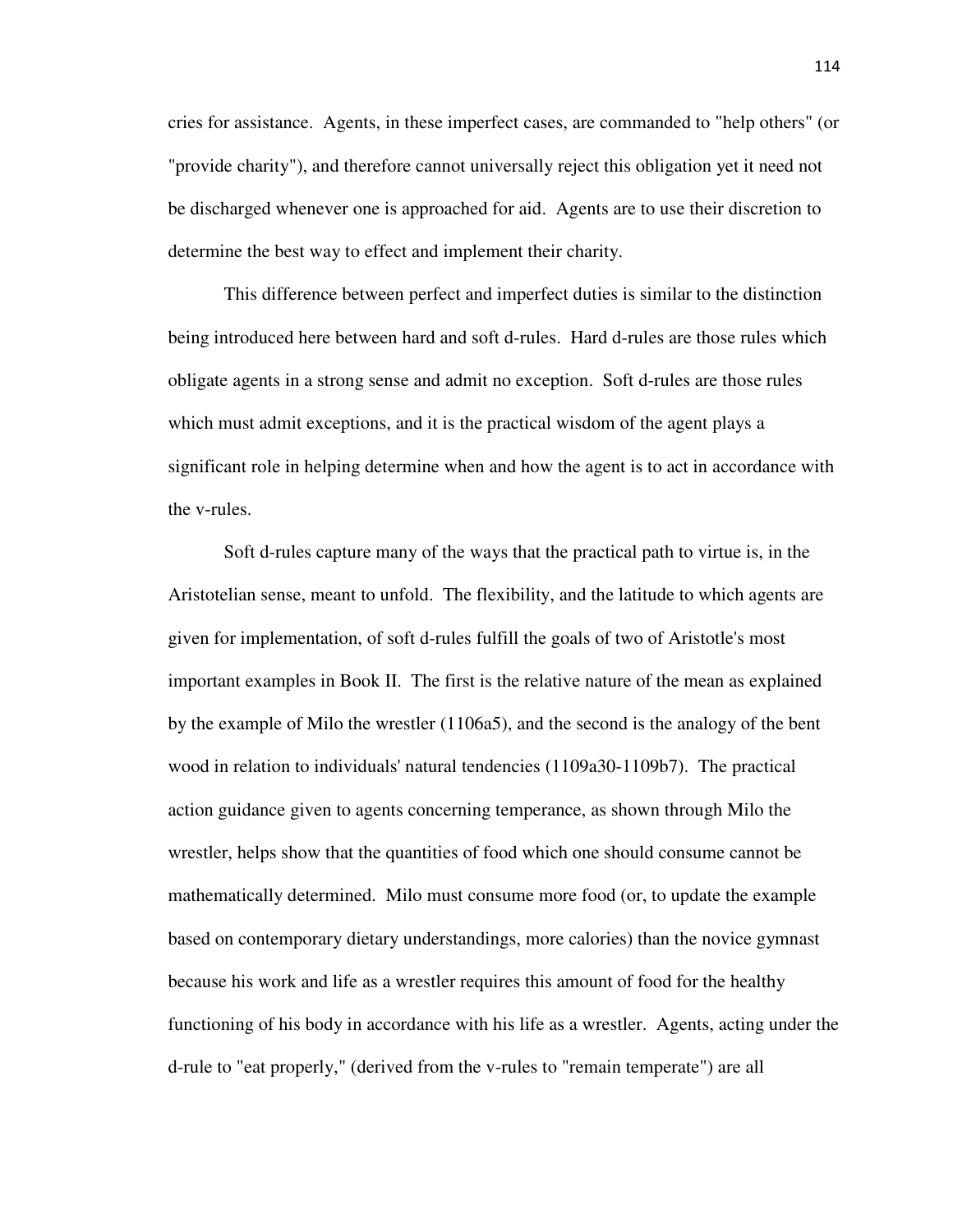instructed in a similar manner and to the same end but the details of this charge are specific to the agent and their particular lifestyles and situations. In conjunction with the example of Milo the wrestler, Aristotle uses the example of straightening bent wood to explain how the natural tendencies of individuals vary from person to person and must be accounted for in different ways amongst individuals seeking virtue. For every individual, there are natural tendencies which pull them towards different vices and these tendencies need to be accounted for when establishing habits for the acquisition of virtue. Keeping with the example of temperance, one individual may see that they are naturally drawn towards eating excessive amounts of junk foods or eating in excess for pleasure while another individual may not suffer from the same tendency towards over-indulgence and may find little to no pleasure at all in eating. For these two individuals, each must come to know their own tendencies. When establishing proper eating habits each must initially err in their consumption past the mean towards that vice which does not come naturally to them. Much like how carpenters must bend wet wood beyond the point of straightness for a period of time in order to overcome the warped and bowed nature of the lumber, individuals must attune themselves to the naturally bent nature of their individuated desires in order to arrive, in the end, at the relative mean.<sup>131</sup> Both the bent wood analogy and the example of Milo the wrestler indicate the important ways that the practical paths to virtue must be, to a degree, individuated and relative to individual pursuits. It is the

-

<sup>&</sup>lt;sup>131</sup> Aristotle's example of the bent wood also carries with it a second point. For Aristotle, natural tendencies are both individuated and universal. This means that there are some natural tendencies unique to individuals and other natural tendencies which all people, in virtue of their humanity, possess. This second sort of natural tendency, which I have not explained here, simply holds that between the two vices related to a specific virtue one is more erroneous. The more erroneous vice between the two is that vice which all people are naturally drawn to and which is harder to escape. While I only focus on the way this example is applied in individual cases, it should be noted that this example has this equally important second aspect.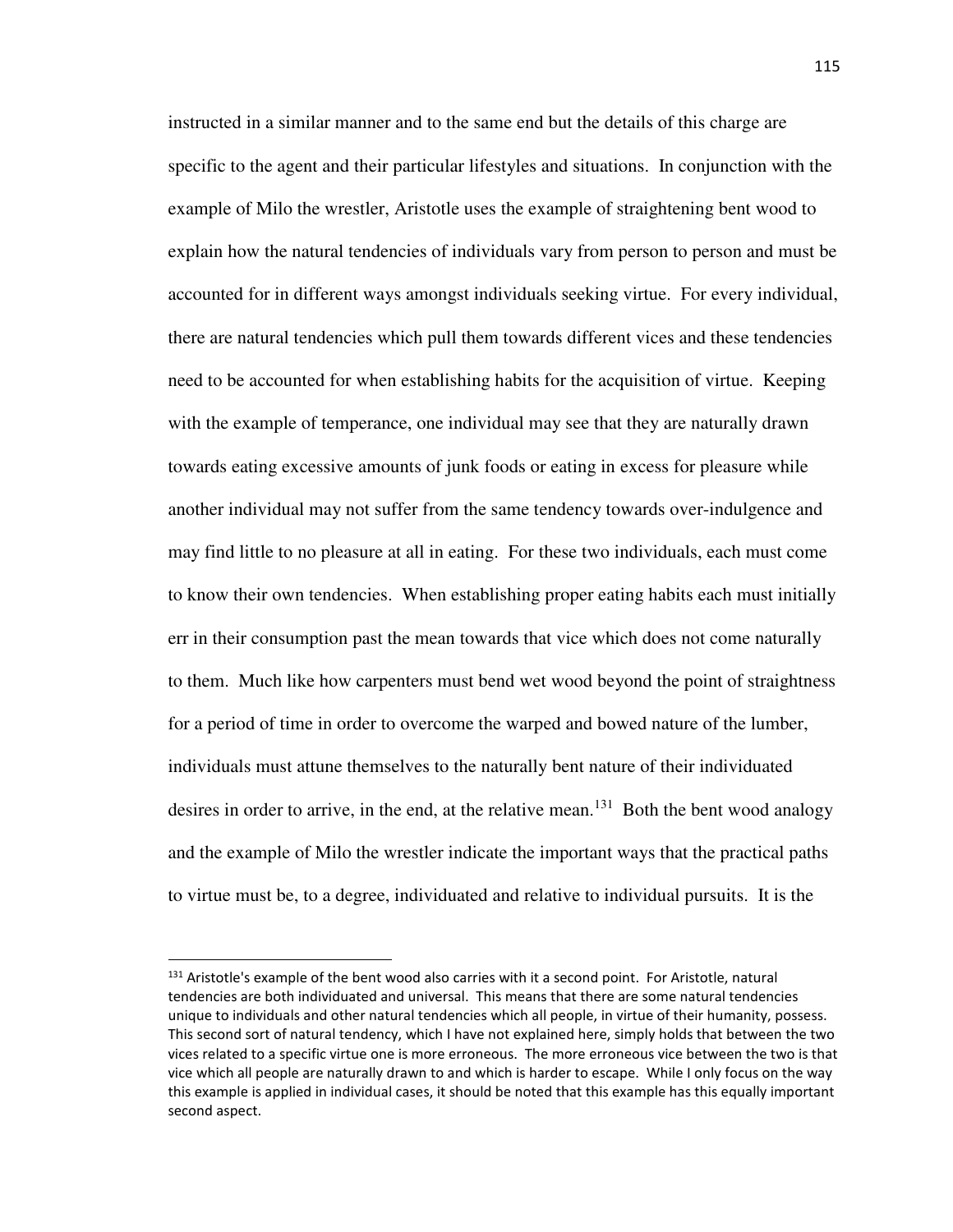flexibility in implementation that guides agents in accordance with soft d-rules. The soft d-rule which guides agents in their eating habits for the acquisition of temperance is intentionally flexible. This flexibility in the d-rule(s) allows agents latitude to encompass and accommodate their natural tendencies such that they can act in accordance with the v-rule(s) under the specifics of individuated and personal details.

 Hard d-rules, on the other hand, lack flexibility and the action guidance provided by these rules leaves no room for variation between individuals. In the most obvious cases, hard d-rules come in the form of universal prohibitions. Most will agree that, regardless of the moral framework in which one is working, there are many actions (or courses of actions) which must be categorically prohibited. These categorical prohibitions, while most often associated with certain juridical moral theories such as deontology and divine command theory, are also found in virtue ethics. Aristotle expressly notes the existence of these sort of universal prohibitions. In the *NE*, immediately after defining moral virtue as operating by the doctrine of the mean and elaborating what constitutes the conditions and parameters of 'the mean,' Aristotle notes that there are some actions which do not, nor cannot, admit of a mean. He characterizes these actions as morally wrong "however they are done" (1107a24), and notes that it "is not possible, then, ever to be right with regard to [these actions]... [as they] must always be wrong" (1107a13-14). For Aristotle, these actions are universally forbidden and, to return and borrow the language of Kant, are prohibited without exception. The specific actions listed here by Aristotle are "adultery, theft, [and] murder" (1107a11). Aristotle returns to this idea later in the text and reiterates his claims that adultery, theft and murder are all categorically prohibited actions and expands this list to include the actions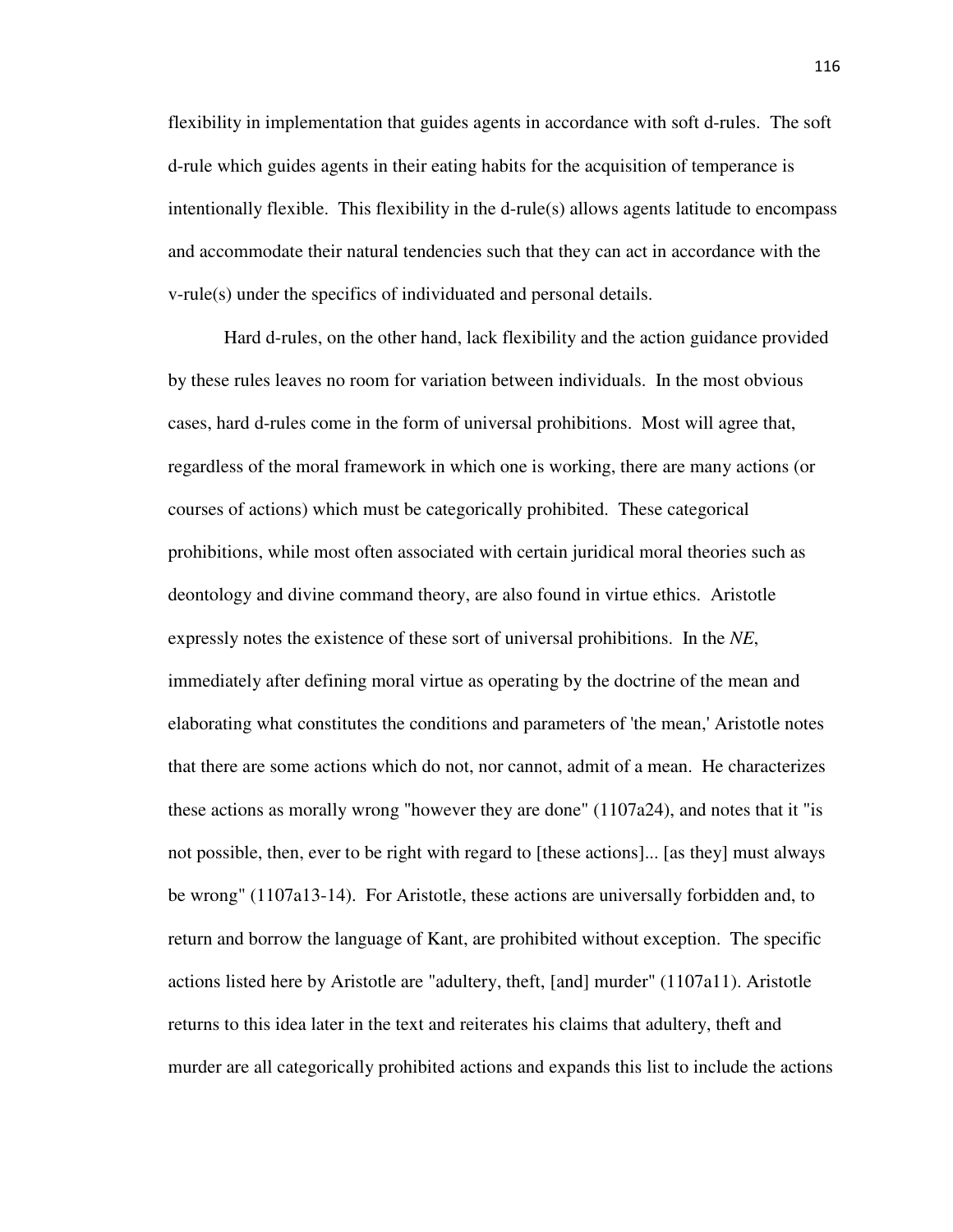of "poisoning, enticement of slaves, assassination, false witness... robbery with violence, [and] mutilation" (1131a6-9). It would seem that this expanding list of universally prohibited actions is not presented as an exhaustive or definitive list. There are many actions which virtue ethics must prohibit without exception.

 To help explain these lists of categorically prohibited actions, Aristotle specifically elaborates on the example of adultery. When one evaluates the act of adultery they need not consider whether the act was committed "at the right times, with reference to the right objects, towards the right people, with the right motive, and in the right way" (1106b21) as the act itself admits none of these conditions.<sup>132</sup> This means that the moral wrong found in adultery is not due to choosing the wrong person with which to engage in an adulterous affair (such as choosing one married person over another to sleep with because one lives closer to you and therefore will require you to drive less and therefore contribute less harmful carbon emissions during the course of the affair), or engaging in adultery in inappropriate locations (such as in a marital bed as compared to a cheap motel), or performing adulterous acts for the sake of nefarious motives beyond lust (such as out of spite). None of these considerations contribute or explain the badness of the act of adultery. The baseness of adultery is in the action itself. In this way, Aristotle proclaims adulterous acts to be intrinsically wrong.

 Corresponding to this account of adultery's intrinsic badness, virtue ethics can be said to generate a strong prohibitive d-rule, namely "do not commit adultery," which instructs agents how they are to act. This strong d-rule, as it instructs agents without

<sup>&</sup>lt;sup>132</sup> Aristotle reiterates these criteria for the mean, in various formulations, on a number of occasions (see 1109a27-28, 1115b16, 1126a6 to name a few). By the end of Book II, Chapter 5, this list is, to Aristotle's mind, adequately repeated enough to warrant a "and so on" after again identifying the "right things [and] in the right way" (1126b7). What this shows is that it should be, by this point in the *NE*, obvious what constitutes the varied conditions of the mean and continued repetition is unnecessary.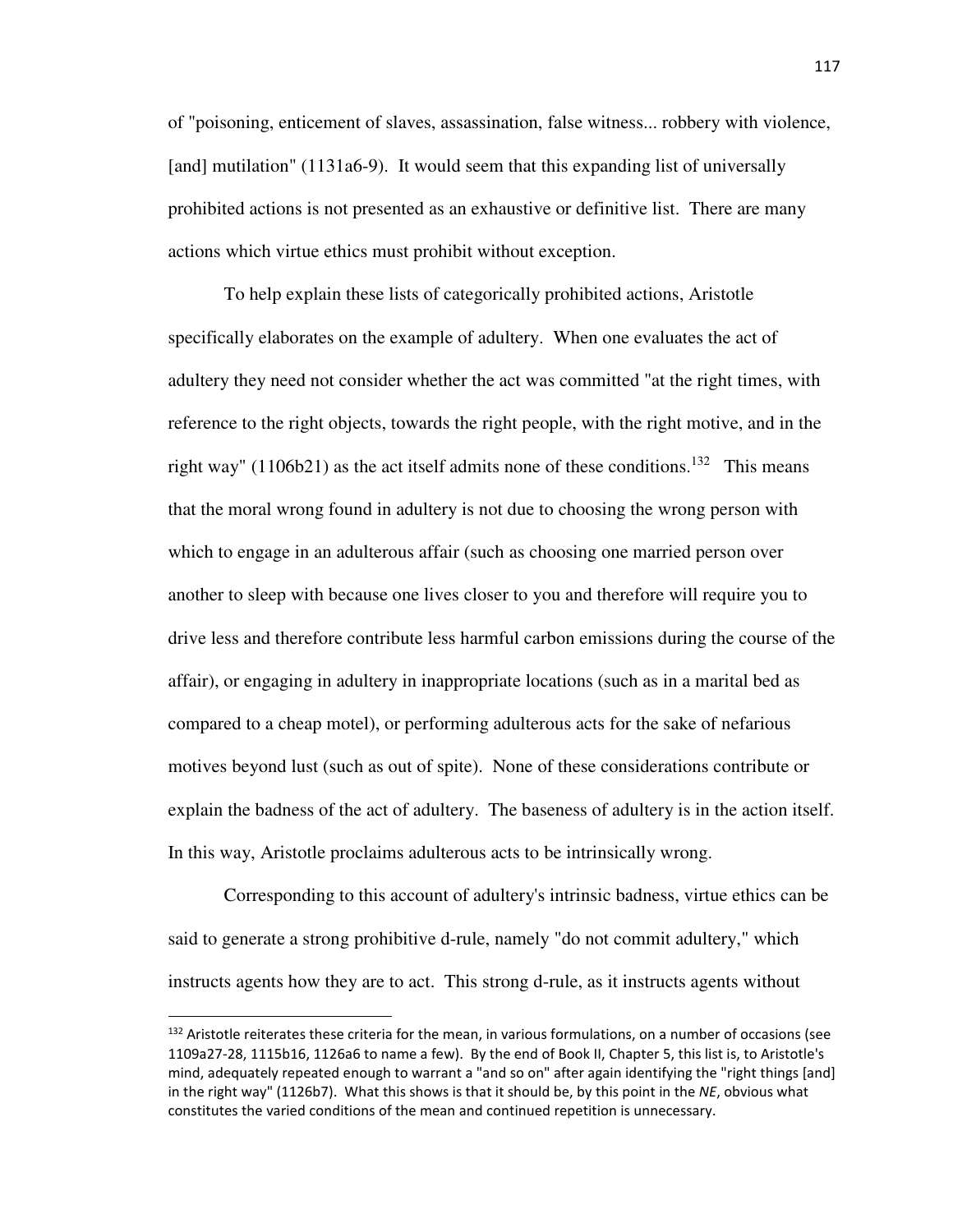exception or flexibility, is a hard d-rule. For each of the acts Aristotle lists as categorically prohibited, agents are presented with hard d-rules which demand strict exceptionless compliance. Given Aristotle's list of universally prohibited actions, agents are presented with a myriad of hard d-rules which include "do not murder," "do not plot or carry-out assassinations," "do not bear false witness," and, "do not engage in acts of mutilation."

 What is noticeably missing from Aristotle's account of universally prohibited actions, and therein the source of many of the hard v-rules, is an explanation of why these actions must be categorically prohibited. Aristotle's proclamation that certain actions do not admit a mean, and his subsequent analysis of the example of adultery, may sound convincing but it, by itself, does not explain why these actions must be categorically forbidden. The examples listed by Aristotle coincide with commonly held beliefs regarding the badness of murder, adultery, theft, and assassination but, our willingness to acquiesce to these obvious moral maxims does not explain why, for Aristotle, these actions are intrinsically wrong.

 It might appear that Aristotle's claim that these actions "do not admit of a mean" is why they cannot be schematized (and therefore evaluated) as part of virtue, but surely this cannot be the source of their badness. Some of the listed actions and feelings given here by Aristotle *could* be said to admit a mean. A severely egoistic account of virtue might justify theft on the grounds that individuals ought to secure goods for themselves at all costs, and a system of virtue constructed on notions of the total depravity of human beings (as derived from most stringent strands of Calvinist theology) might cast shame as a desirable state when moderated with constant atonement. Accounts of virtue such as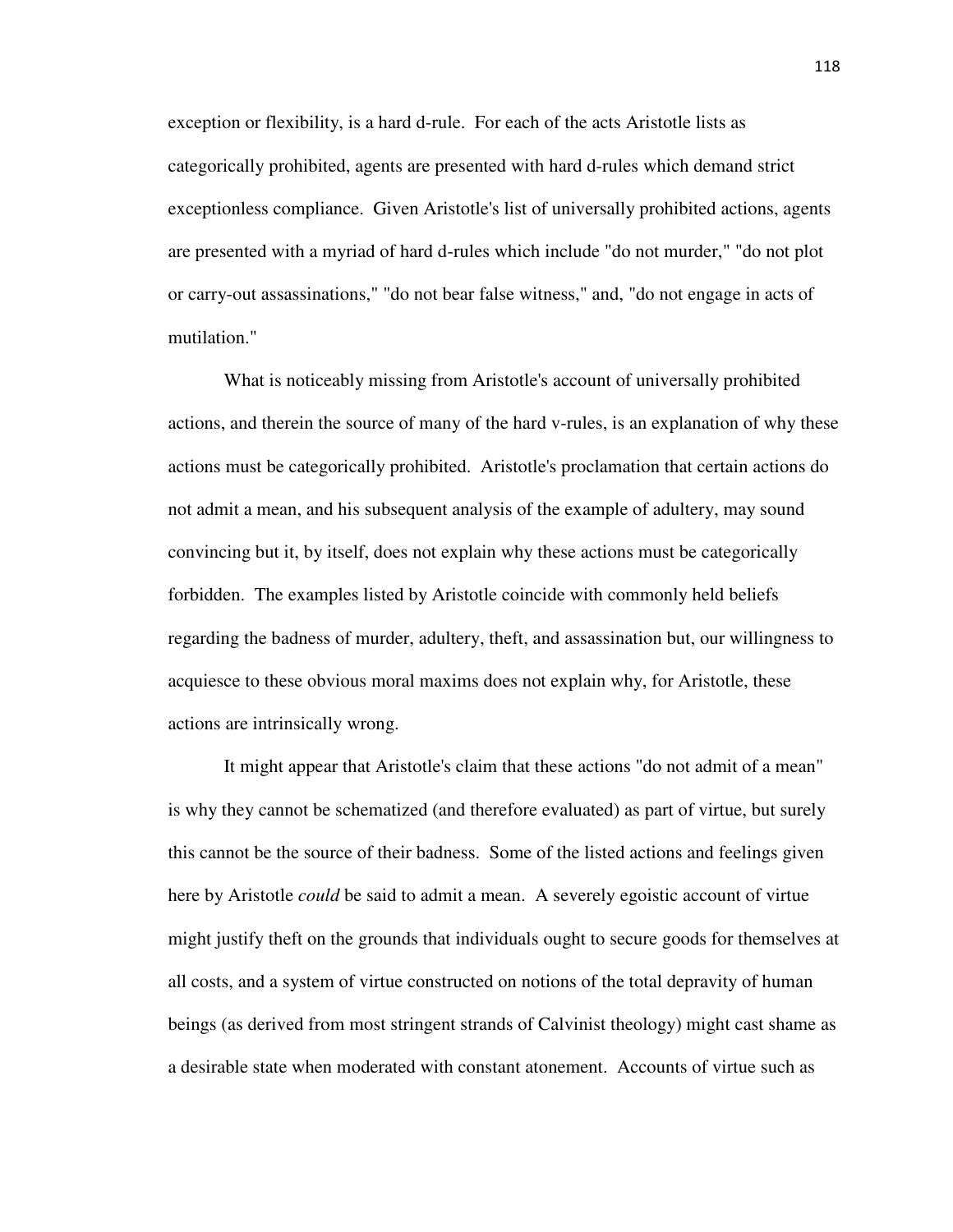these should, I hope, sound unappealing, but their possibility shows that the intrinsic badness of these actions and feeling are not *a priori* and the normative force behind the associated hard v-rule requires theoretical structures to motivate our understanding of their universal prohibition.

 Returning, briefly, to Kant, we can see how other moral theories can give normative force to similar categorical prohibitions. Kant's proceduralist structure allows for the grounding of differing types of duties and gives normative force to both imperfect and perfect duties as different, yet related, failures of law. For Kant, the failure of maxims to conform to "law as such" denies their inclusion within the sphere of acceptable actions since voluntary human action must conform to the "form of law itself" to be a candidate for human moral decision making  $(4:402)$ .<sup>133</sup> When maxims fail to conform to law-like structure, by failing the test outlined in the Universal Law Formulation of the Categorical Imperative, the actions are normatively prohibited. Potential actions, expressed as maxims, can fail this "test" (i.e.: generate contradictions) in a multitude of ways and the differences in failures creates differences in types of duties. Kant briefly notes this important distinction after explicitly working through the cases of suicide, selfishness, sloth, and lying. While each of these cases admits a contradiction, the nature of their contradictions differ. In the cases of lying and suicide, "[the actions] are so constituted that their maxim cannot even be *thought* without contradiction as a universal law of nature, far less could one *will* that it *should* become such"  $(4:424,$  emphasis in original).<sup>134</sup> In the cases of sloth and selfishness, the maxims can be conceptualized as universal laws but "it is still impossible to *will* that their maxim

.<br>-

<sup>133</sup> Immanuel Kant, *Groundwork of the Metaphysics of Morals*, in *Practical Philosophy*, edited and translated by Mary J. Gregor (Cambridge University Press, 1996).  $134$  Ibid.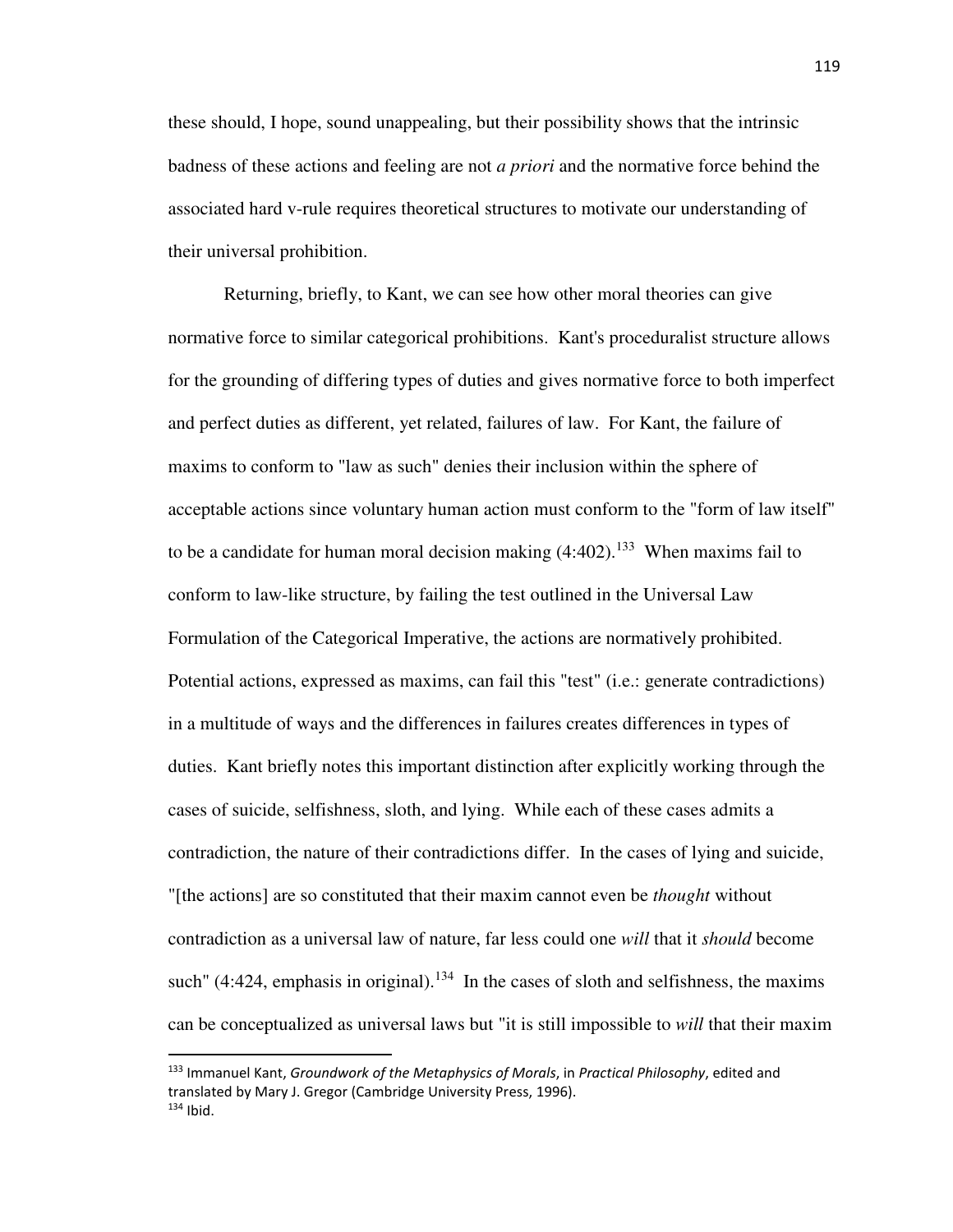be raised to the universality of a law of nature"  $(4:424,$  emphasis in original).<sup>135</sup> These two types of contractions, being contradictions in the maxim and contradictions in the will, generate the two types of duties, perfect and imperfect.<sup>136</sup> Contradictions in the maxim generate perfect duties and contradictions in the will generate imperfect duties. Kant can, using this schema, provide an account of categorical prohibitions which come in the form of perfect duties and can do so by employing his procedural account of logical consistency. It is the inability of the maxims to even sensibly be conceptualized as universal law which makes them bad and allows for their prohibition in a system which demands law-like form.

 While fine and well for those who are inclined to deontology, such an analysis is unavailable to Aristotle and virtue ethicists. Aristotle cannot rely on a logical testing mechanism to motivate his categorical prohibitions as his moral theory is free of such proceduralist underpinnings and does not rely on analytic conceptions of law-as-such. So how does Aristotle ground such claims?

 In Book II, where Aristotle initially discusses these intrinsically bad actions, he does not see the need to explain why these actions in particular, or even in general, must be forbidden. These actions are simply decried and it appears that Aristotle believed that their intrinsic badness was simply obvious. This alone does not explain *why* it is that these actions must be categorically prohibited (and therein governed by unwavering hard

-

 $135$  Ibid.

<sup>&</sup>lt;sup>136</sup> For a full explanation and schematization of these contradictions see Onora O'Neill's "Consistency in Action," in *Constructions of Reason: Explorations of Kant's Practical Philosophy* (Cambridge University Press, 1994).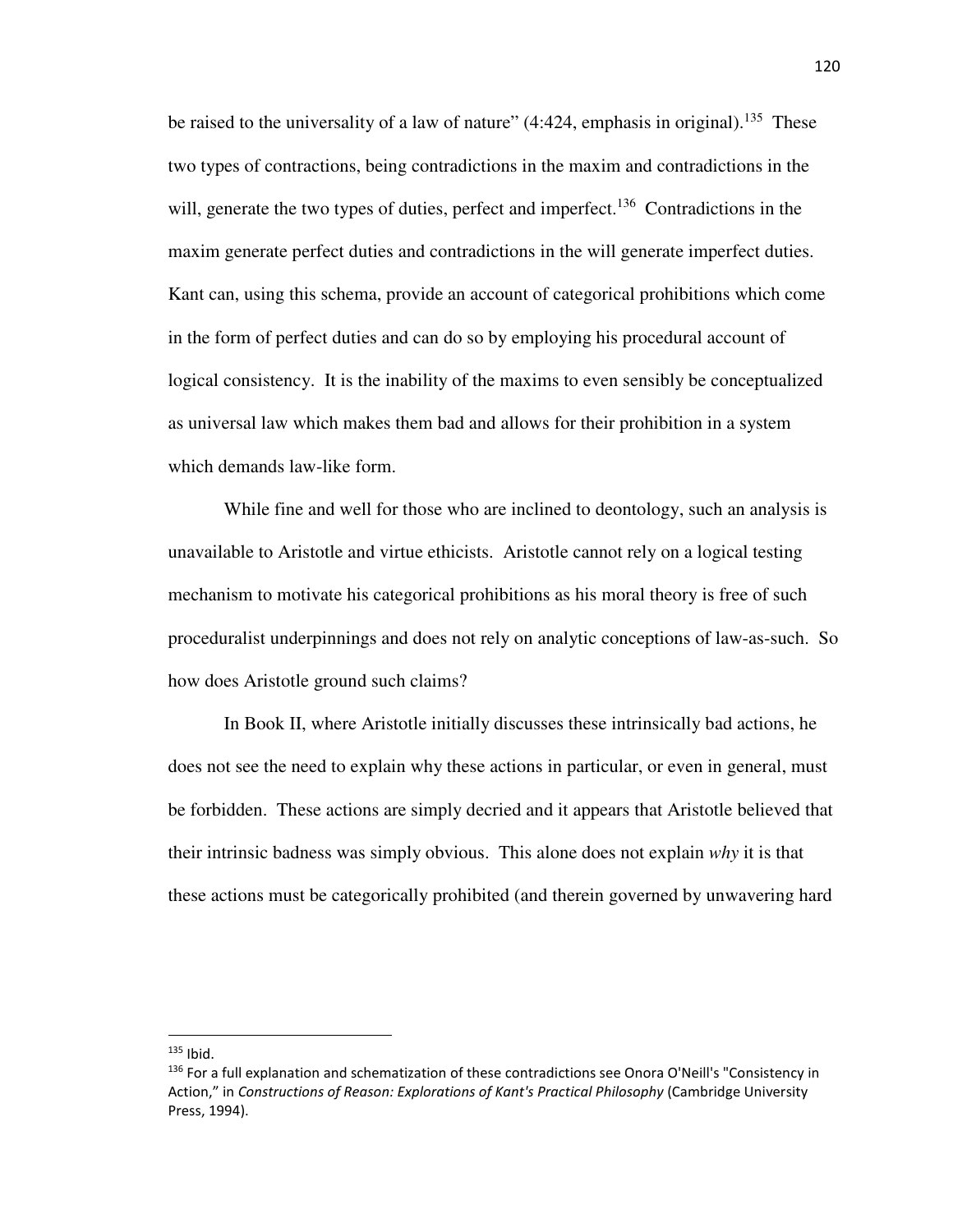d-rules).<sup>137</sup> Thus we must look beyond this preliminary account presented in Book II in order to find the foundations for the intrinsic badness of these actions.

 Turning to Book V, Chapter 2, where Aristotle returns to this discussion of categorically prohibited action, we can begin to see the roots of his argument. Here in Book V, Aristotle restructures the discussion of these prohibited actions around the nature of injustice. Here Aristotle explores two different ways people can be said to be unjust. In one sense, a person can be said to be unjust when they lack the specific virtue of justice. In this sense, an individual's actions can be called unjust when they are the actions which embody the specific vice of injustice *qua* that which is "contrary to the law" (1130a23). In a second sense, individuals are called unjust when their actions (and presumably their character) exhibit "other forms of wickedness" beyond the specific virtue of justice (1130a18). Here, we can call someone unjust in a general sense meaning that they are one who lacks virtues of various kinds (beyond merely the virtue of justice) and is not, therefore, the virtuous agent. To illustrate this point, Aristotle (re)turns to

-

<sup>&</sup>lt;sup>137</sup> While most everyone agrees that adultery is an obvious case of an intrinsic wrong it should be noted that there are dissenters from this view. The most notable is Joseph Fletcher. See his *Situation Ethics: The New Morality* (Westminster Press, 1966). Fletcher, as a situation ethicist, argues that there can be no universal prohibitions in ethics as all ethical rules have exceptions. Specifically in reference to adultery, Fletcher presents a real-life case of so-called "sacrificial adultery" (p. 164). The case relates the supposedly true story of an imprisoned civilian during World War II named Mrs. Bergmeier. Bergmeier was captured by the Russian Army and, before being able to get word to her family, taken to a prison camp in the Ukraine. Her husband, after being released from a POW camp in Wales, returned to Germany and was reunited with his three children. Mrs. Bergmeier's whereabouts were unknown to her family and the family searched in vain to locate her. Meanwhile, Mrs. Bergmeier learned through a sympathetic commandant that her family had been reunited in Berlin but did not know her whereabouts and were in a "dire situation of hunger, chaos, and fear" (p. 165). As per camp rules, prisoners would only be released from the camp under two conditions. The first was in the event of an illness which required medical attention beyond the camp's facilities (in which case the prisoner would be transferred to a hospital in Russia). The second case was in the event of pregnancy (in which case the prisoner would be released and sent back to Germany as pregnancy was labeled "a liability"). Mrs. Bergmeier convinced a "friendly" camp guard to impregnate her, and through the pregnancy was able to secure release from the camp, travel back to Germany, and be reunited with her family. Fletcher concludes this case with two rhetorical questions: "Should they [the Bergmeiers] be grateful to the Volga German?" and "Had Mrs. Bergmeier done a good and right thing?" (ibid). For Fletcher, the obvious answer to these questions in an unequivocal "yes" and therefore, for Fletcher, this case shows that even adultery has exceptions.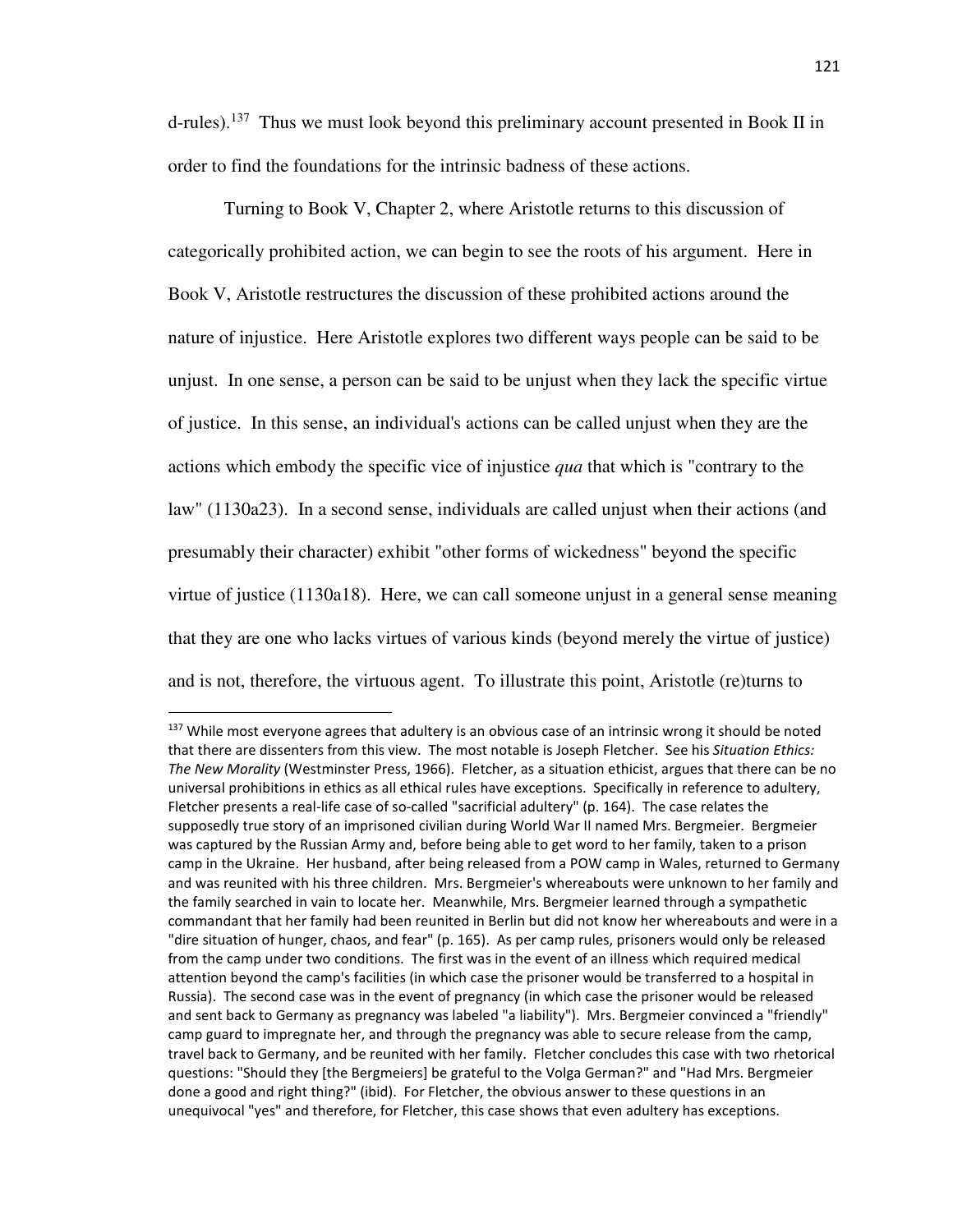adultery. He claims, "If one man commits adultery for the sake of gain and makes money by it, while another does so at the bidding of appetite though he loses money and is penalized for it, the latter would be held to be self-indulgent rather than grasping, but the former is unjust, but not self-indulgent" (1130a24-28). In this example the adulterous acts of the two men relate to different virtues. The first case of adultery is, as odd as it sounds, a failure of liberality. This man, in his adultery, exhibits unjust "graspy-ness" as he is using the adulterous acts (somehow) as an avenue for unjust financial gain. Clearly such attempts violate the "right source" criteria detailed in Aristotle's discussion of liberality (1120a32). The second man's adulterous actions are motivated by selfindulgence and are not a failure of liberality but a failure of temperance. It is this second case that captures the archetype of the cheating partner as one who is driven by uncontrollable lust and sexual desire into seeking sexual gratification beyond the confines of their avowed monogamous relationship. While both men are adulterous, and both are unjust, they differ in their moral failures.

 Drawing from this discussion, we can see that Aristotle's account of adulterous actions, while possibly running afoul of many different virtues based upon the feelings, desires, and aims of the adulterous agent, will always be base. The intrinsically bad nature of the action of adultery stems from the fact that it will always, and in every instance, exhibit a vice and demonstrate the viciousness of the acting agent. While the vice exhibited may vary between agents, the action will always indicate the presence of some sort of viciousness. Moving beyond adultery, similar examples can be found surrounding each of the actions Aristotle lists as categorically prohibited. One many murder another for financial gain (and fail miserably and horribly in respect to their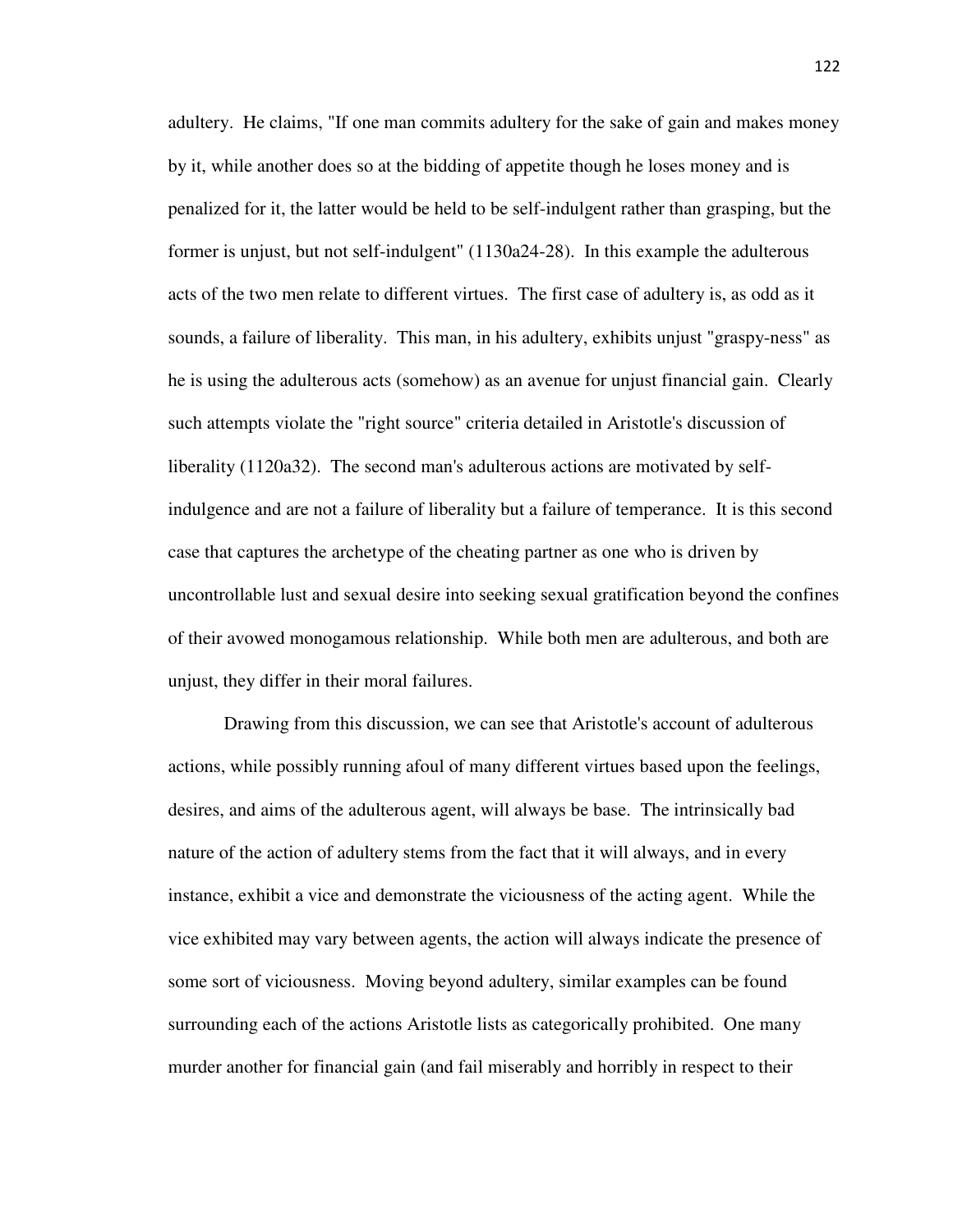liberality) or out of rage (and therefore fail miserably in respect to good-temperedness), but both are necessarily vicious. For each of the actions Aristotle identifies as "intrinsically bad," utter and inescapable moral failure must be the result of their performance.

 It is here that we can understand Aristotle's argument for the categorically prohibited nature of these actions. It is not the case that these actions, whose badness Aristotle initially claims is indicated by their name alone, are morally condemned by either (a) an axiomatic *a priori* claim, or, (b) by the near universal agreement people share that these actions must be obviously immoral. These actions are prohibited because they are, whenever they are performed and under all circumstances, indications of severe moral failure (i.e.: viciousness) and must be actions which when undertaken necessarily prohibit agents from achieving virtue.

 This understanding provides not only the necessary moral argumentation to support Aristotle's assertions that there are universally prohibited actions, but provides the normative force for hard v-rules. Hard v-rules provide strict action guidance in situations where the performance of an act (or a course of action) necessarily results in either the inability to acquire virtue or a loss of virtue. In conjunction with virtue as necessary for the achievement of flourishing, we can say that hard d-rules govern those things which necessarily act as barriers for the achievement of flourishing.

 Since hard d-rules govern those things which necessarily prohibit virtue and flourishing, we can see how Aristotle's enumerated list of exceptionless actions (or inactions) is not exhaustive. In addition to murder, adultery, et al. it is possible to expand this quite minimal list to other actions which, like those listed by Aristotle, are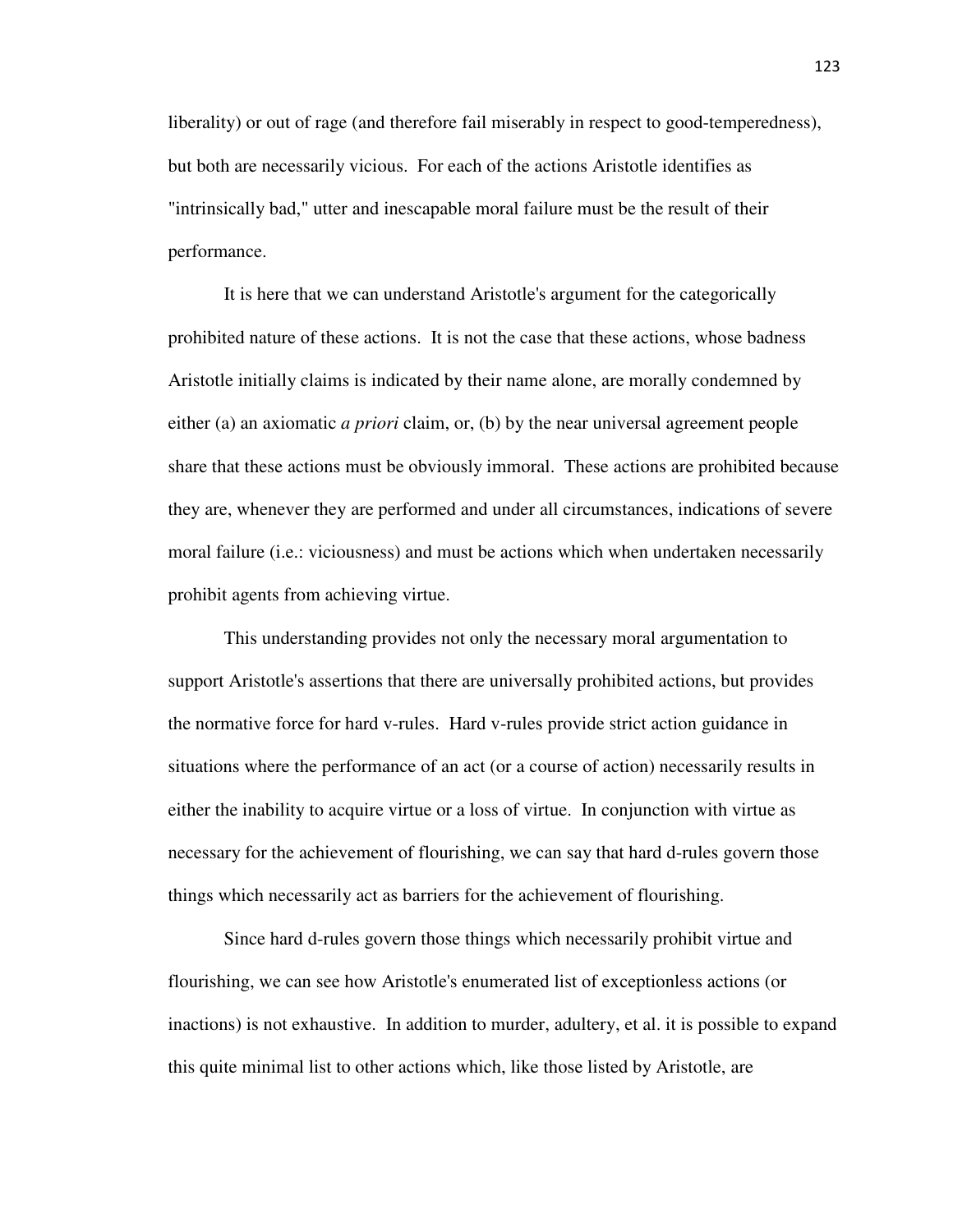government by hard d-rules. To Aristotle's list we can add, for example, further prohibitions on the sexual abuse of children (expressed in the, obvious, hard d-rule "do not interact sexually with children") and use of human slaves ("do not traffic human beings"). Like adultery and murder, both the trafficking of humans and the performance of sexual acts with children admit no mean, always violates the specific criteria of virtue, and always indicates wickedly evil states of character which necessarily prohibits flourishing.

 At this point, it seems wise to pause take stock of what we have and look at how the general argument presented here has proceeded. V-rules, *writ large*, provide the necessary action guidance needed in virtue ethics. The v-rules are understood and clarified though the use of practical wisdom. While Hursthouse leaves these specifics unsystematized (relying on the mechanism of practical wisdom to yield further needed details), I have introduced the concept of d-rules to help explain and systematize this derivative content. The d-rules, which are given by the v-rules, range quite widely in their flexibility and specificity and can be said to emerge from all aspects of virtue theory. It is into this conception of d-rules that I have introduced the categories of hard and soft. Soft d-rules are those rules which instruct agents with flexibility and latitude and which can only find implementation through an agent's use of practical wisdom to determine the details of their dischargement. Hard d-rules, on the other hand, are those rules which guide agents without flexibility and strongly obligate agents to specific courses of action without latitude.

 Of specific interest here is the workings of hard d-rules. To explain hard d-rules, and see how and when they obtain, one can look to the categorically prohibited actions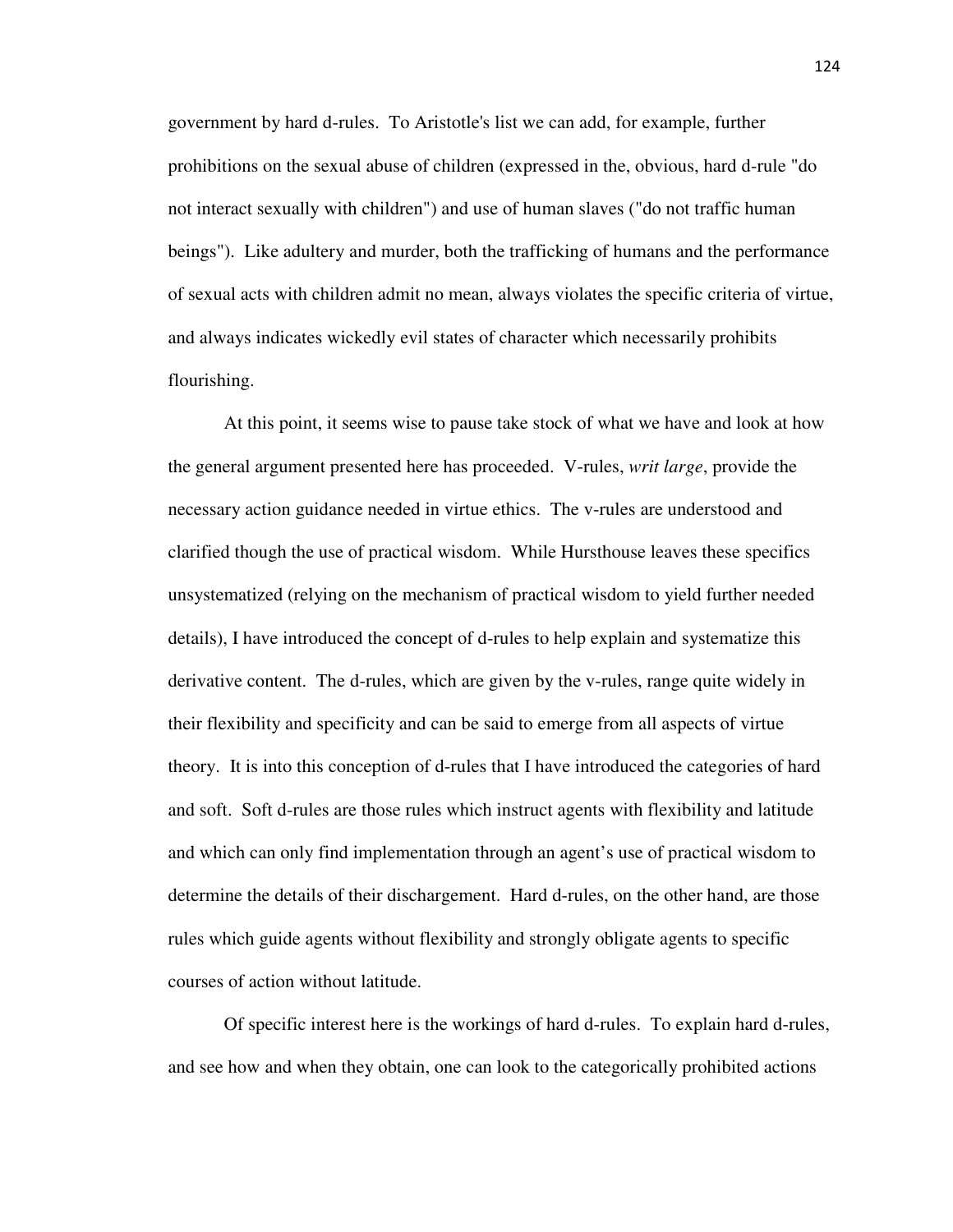enumerated by Aristotle. The paradigmatic examples of hard d-rules then become those actions which virtue ethics sees as categorically prohibited. When looking at these actions, and understanding why it is that they must be categorically prohibited, we see that the performance of these actions (in any and all circumstances) must necessarily indicate a vicious character. Beyond indicating the state of one's character, the presence of these actions in one's life denies the possibility of virtuous development. One cannot develop virtue, or be said to be working towards flourishing, with these actions in their life. In this way, virtue ethics differs from other moral theories (such as deontology) in its assessment of these sort of actions in that the moral failure found here is a direct result of the way these actions necessarily limit the availability of flourishing. It is here that the core of the argument is found: virtue ethics must categorically prohibit that which denies flourishing. This categorical prohibition is then expressed as a hard d-rule.

 While these hard d-rules are easiest to understand in reference to Aristotle's list of intrinsically bad acts, they apply more broadly to this moral core of that which necessarily prohibits flourishing. It is here that the discussion of oppression reemerges. As shown in chapter two, when the reality of oppression is taken seriously within the virtue ethical framework one comes to see oppression as uniquely crippling and harmful as it necessarily limits the availability of flourishing for the oppressed. If hard d-rules generate strong prohibitions on those things which limit the availability of virtue or flourishing, and oppression acts to limit, if not eliminate, the possibility of flourishing and virtue for the oppressed, then virtue ethics must advance strong prohibitions, in the form of d-rules, concerning oppression.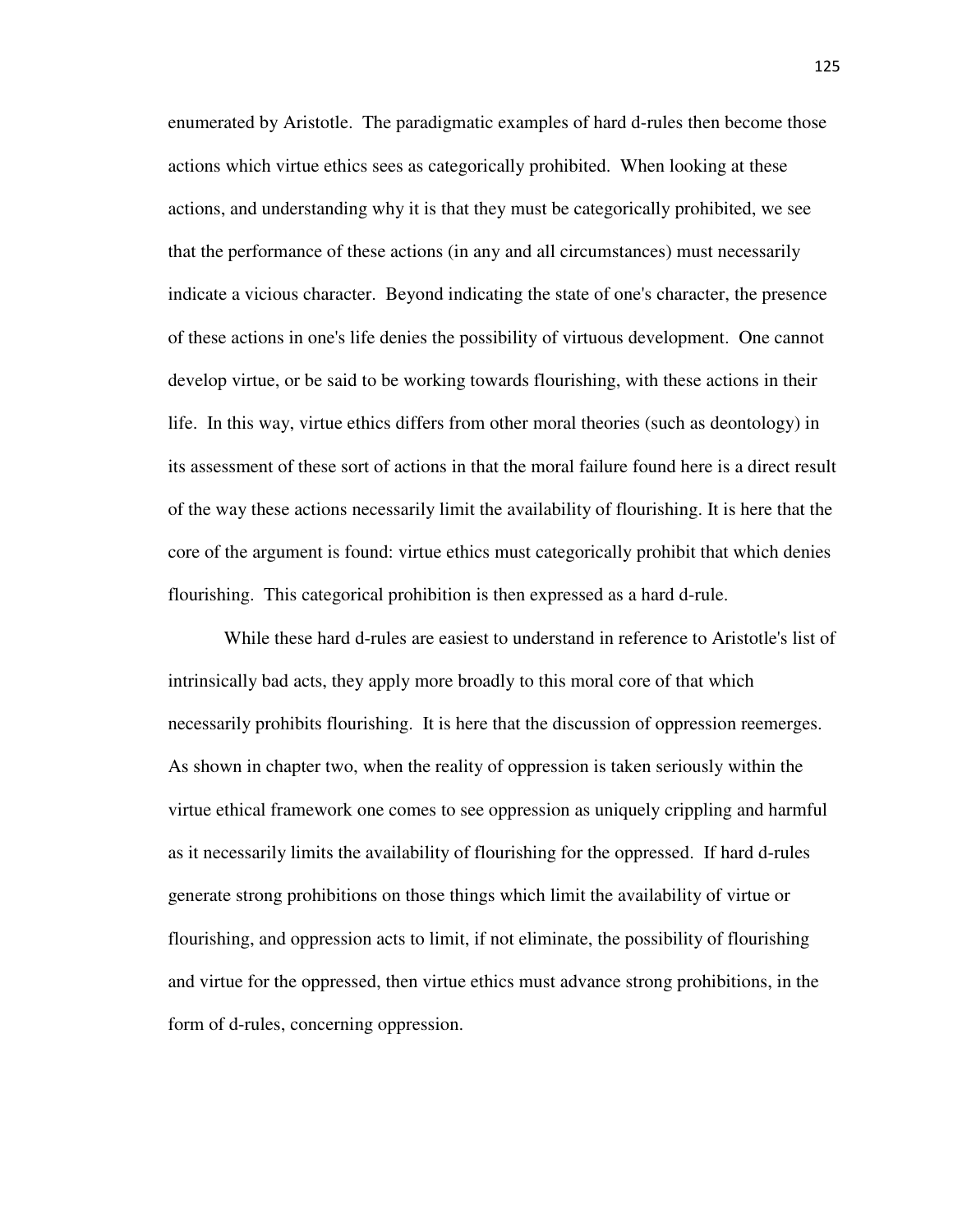Section 4 - V-rules, D-rules, Oppression, and Resistance

 The strong rules which virtue ethics generates regarding oppression can be seen as emerging in three distinct ways; the first concerns one's ability to oppress others, the second concerns the oppression that an individual experiences directly as an oppressed person, and the third concerns oppression that is leveled against others where the agent experiences no direct first-hand effect of the oppression. In each of these three ways, the d-rule concerning oppression levels strong condemnation against the oppressive force(s) and advances a definite schema of action guidance in the face of oppression. In what follows I would like to explore each of the three ways the d-rule concerning oppression manifests and chronicle the action guidance that the d-rule prescribes.

## A. The Oppression of Others

 Turning first to the most obvious case, we can see that the hard d-rule concerning oppression manifests, in the most simple way, as a strong prohibition on the oppression others. As obvious as this sounds, virtue ethics must prohibit the oppression of others as actively oppressing others violates, in egregious ways, the ways that we are required to treat others. In short, the hard d-rule concerning the oppression of others manifests as the simple dictum, "do not oppress others."

 While obvious, what is of interest here is the limited scope of this prohibition. This hard d-rule concerning the oppression of others cannot be understood as prohibiting any and all participation in oppressive systems and structures, as participation in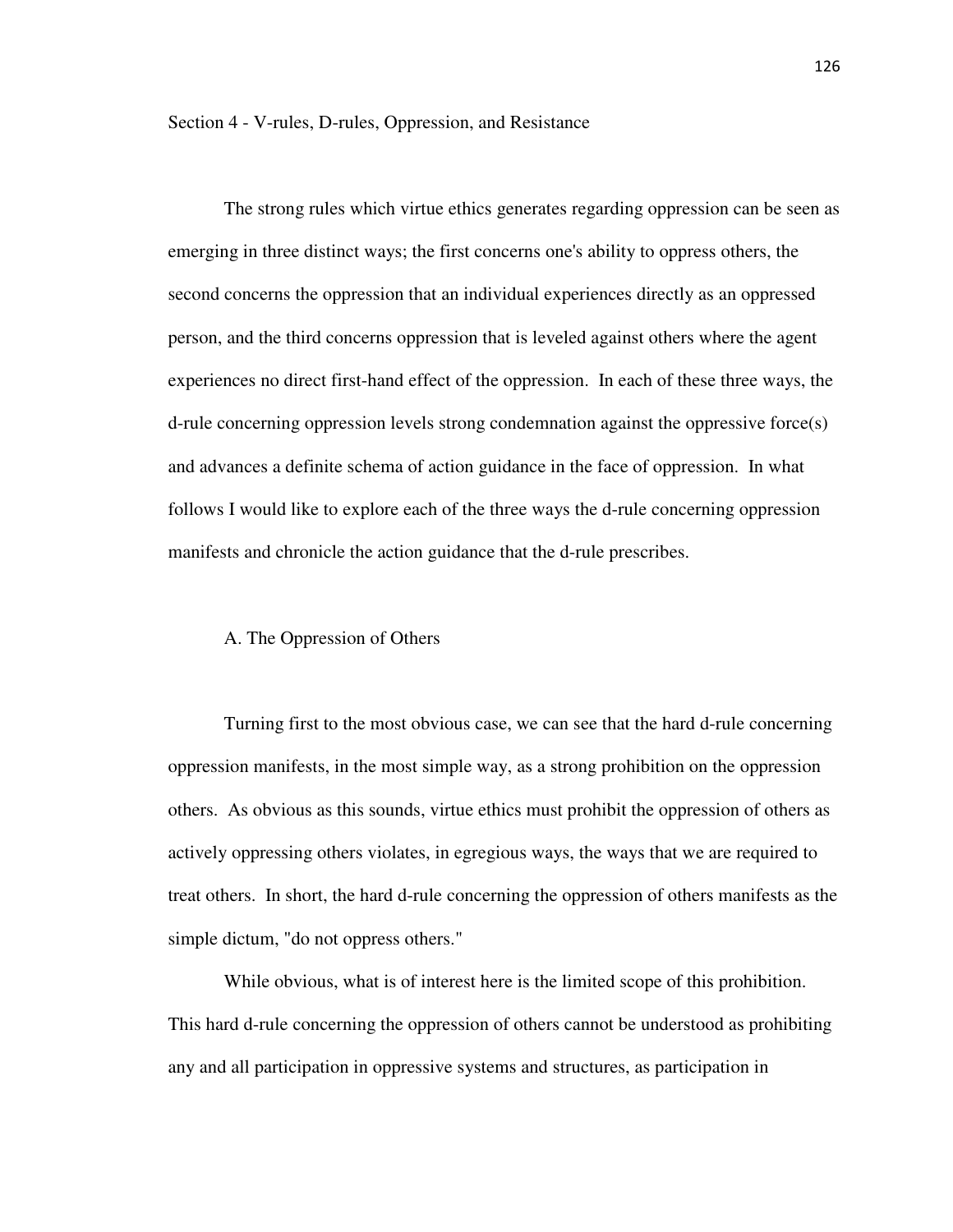oppression, as either the oppressor or the oppressed, is, for the most part, unchosen. As argued for in chapter one, agents do not choose to be oppressed, and all those who benefit from oppression's existence are not voluntary beneficiaries. The involuntary and unearned social and economic benefits of privilege, which manifests through the oppression of others, cannot be merely shaken off or denied by the privileged. Peggy McIntosh, in her work on white privilege and male privilege, describes privilege as:

... an invisible package of unearned assets which I can count on cashing in each day, but about which I was "meant" to remain oblivious. White privilege is like an invisible weightless knapsack of special provisions, assurances, tools, maps, guides, code-books, passports, visas, clothes, compass, emergency gear, and blank checks.<sup>138</sup>

 This imagery of the invisible weightless knapsack seems particularly apropos here. Even when one comes to see the privilege they have (be it white privilege, heteronormative privilege, class privilege, or male privilege), this knapsack of assets is still carried and "cashed in." Individuals of privileged classes or groups, through their actions reinforce the privileges they have been granted.

 Thus, this first instantiation of the hard d-rule concerning oppression, which unwaveringly and steadfastly prohibits the oppression of others, is, in reality, limited in its application to those who actively promote, champion, and consciously advance oppressive structures and systems, and herein lies the irony. Those whose actions and beliefs violate this moral dictum are precisely those individuals who are unresponsive to moral arguments of this nature. White nationalists, defenders of capitalist exploitation, avowed misogynists, and anti-queer activists and politicians all run afoul of this obvious

<sup>&</sup>lt;sup>138</sup> Peggy McIntosh, "White Privilege and Male Privilege: A Personal Account of Coming to See Correspondences Through Working In Women's Studies," in *Race, Class and Gender: an Anthology (Third Edition)*, eds. Margaret L. Andersen and Patricia Hill Collins (Wadsworth Publishing, 1998), 94-95.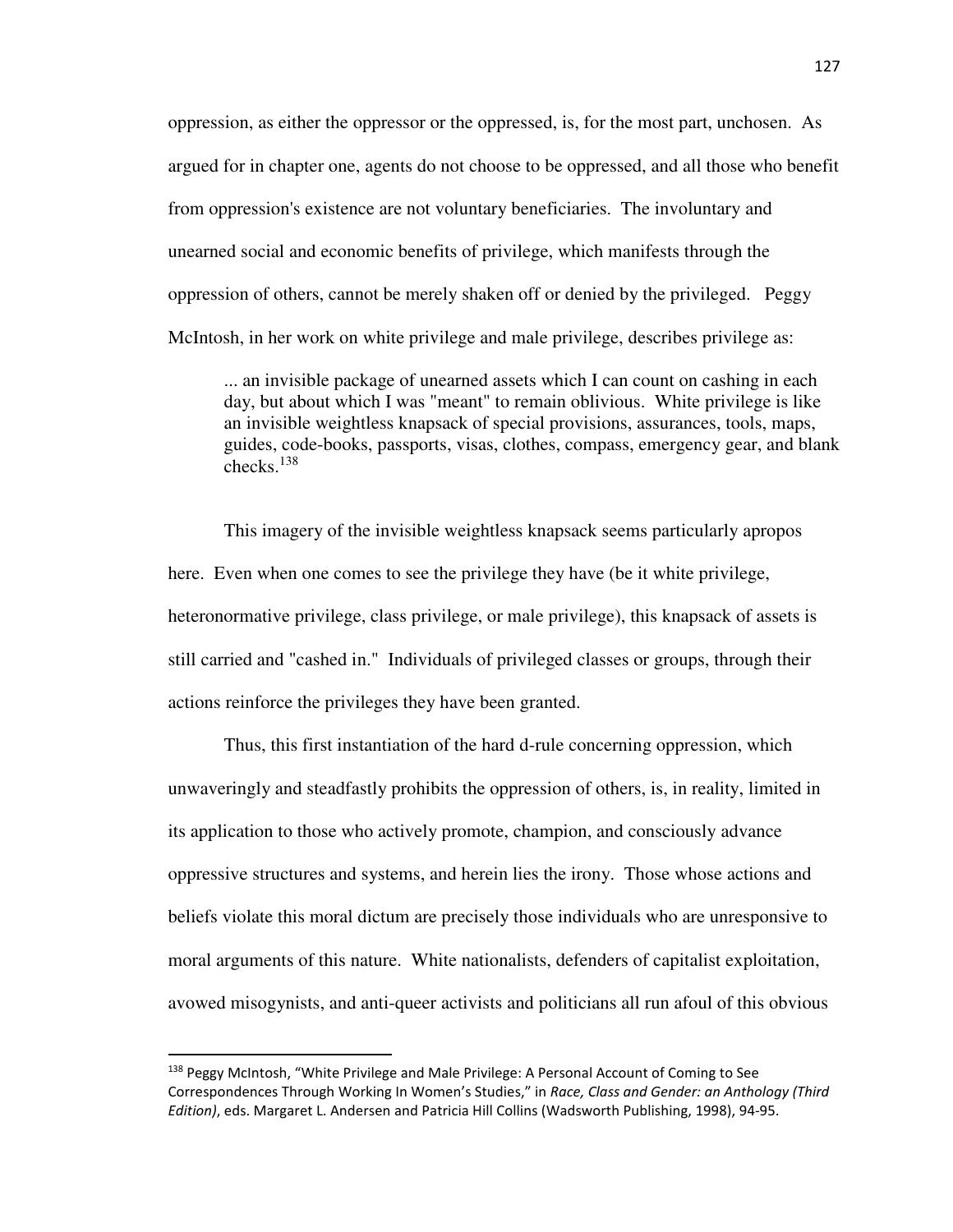moral rule yet are exactly the people who are unswayed by moral arguments condemning oppression. Thus, on this first level, the hard d-rule which categorically prohibits one from oppressing others is quite limited, as is my treatment of this topic. The focus of this project, and that which is worthy of any time or consideration, is not the actions of the unrepentant oppressor, but rather the oppressed who, by this same hard d-rule, are instructed and guided towards resistance and liberation.

### B. Resisting Oppression in One's Own Life

 The d-rule concerning oppression manifests as a need for resistance when individuals find themselves the victim of oppression and oppressive structures. Oppressed individuals, who have their avenues to flourishing limited by oppression, face no other viable options than resistance when confronted with their enslavement. For the oppressed not to resist and struggle against the oppression they face, or to acquiesce to oppressive forces, is to accept that the highest human good of flourishing and happiness are goals that ought not be made available to oneself. In this way, the oppressed agent who simply accepts and submits to their oppression also accepts a withered and emaciated view of their personhood.

 It is in this arena, where one is the direct victim of oppression, that the demands of resistance are experienced the strongest. Virtue ethics instructs agents to engage in active struggle against oppression when their flourishing is hindered or prohibited under the weight of oppressive structures and forces. It is the direct experience of oppression that makes the need for resistance necessary, and the normative force of the moral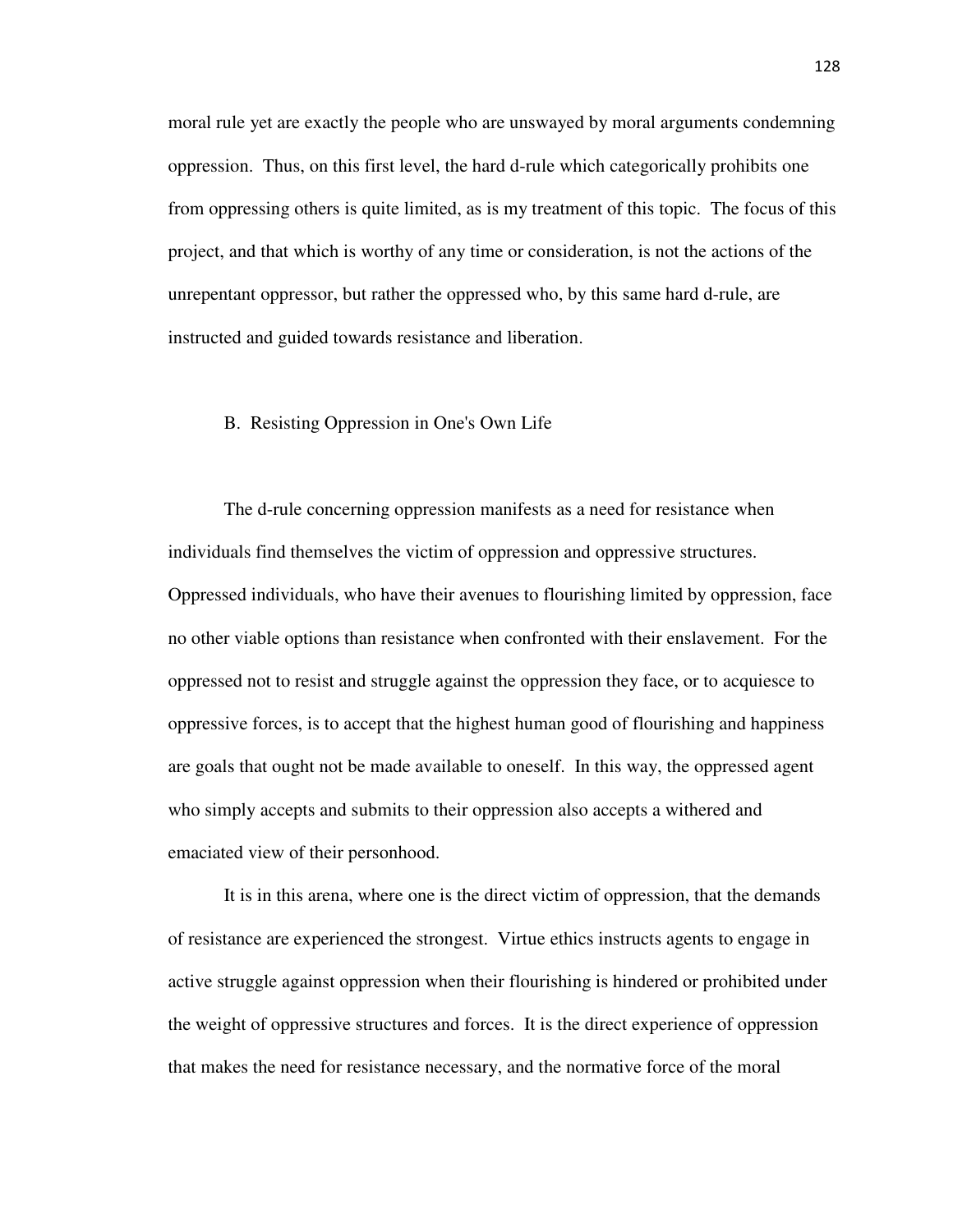imperative for resistance is most clearly experienced by those who are oppressed. While the moral obligation to engage in resistance is most tangible in the experience of the oppressed we must be careful not to describe this palpability in the language of "wanting" or "desire." It is all too easy to describe the necessity of resistance as what oppressed agents should necessary "want to do" and here we need to be warned against such attempts. Tessman has, excellently, chronicled the heavy costs that accompany a commitment to resisting oppression, and these burdens show why the oppressed should not see the need for resistance as something they would want to do, all things being equal, but rather the appropriate and often regrettable necessity given their experience of oppression.

 Committing one's self to resistance carries with it heavy burdens which cannot be brushed aside quickly or accepted without understanding the harmful effects of resisting oppression. One obvious burden that resistance bears is a threat to one's health and, in many cases, one's very life. A commitment to combating oppression will be met with vehement opposition and the lengths to which the oppressing class will go to ensure the continued existence of the status quo cannot be understated. Many (like Judi Bari<sup>139</sup> and Frank Little<sup>140</sup>) have become the victims of the overt violence used in service of

<sup>&</sup>lt;sup>139</sup> Judi Bari was an American radical who devoted much of her life to labor organizing, feminist consciousness raising, and environmental activism. Bari is most well-known for her work organizing direct-action campaigns against timber companies logging the redwood forests of Northern California. In 1990, Bari and her Earth First! compatriot Darryl Cherney were victims of a car bomb in Oakland, CA. While luckily escaping with their lives, the car bomb planted in their vehicle left Bari in critical condition with a shattered pelvis and numerous serious internal injuries. Bari had long been the source of death threats relating to her activism.

<sup>&</sup>lt;sup>140</sup> Frank Little was a anti-war activist and union organizer who was, during an organizing campaign at a copper mine in Butte, Montana in 1917, lynched by Pinkerton agents on behalf of the mine's owners. Little was beaten and then dragged from his hotel room to a railroad trestle outside town where he was hung. Pinned to his jacket were the numbers '3-7-77,' which was a common warning sign used by vigilante lynch mobs of the period to warn other would-be agitators that similar actions of resistance would be met with similar deadly results. In a disgusting and lasting display of the oppressive violence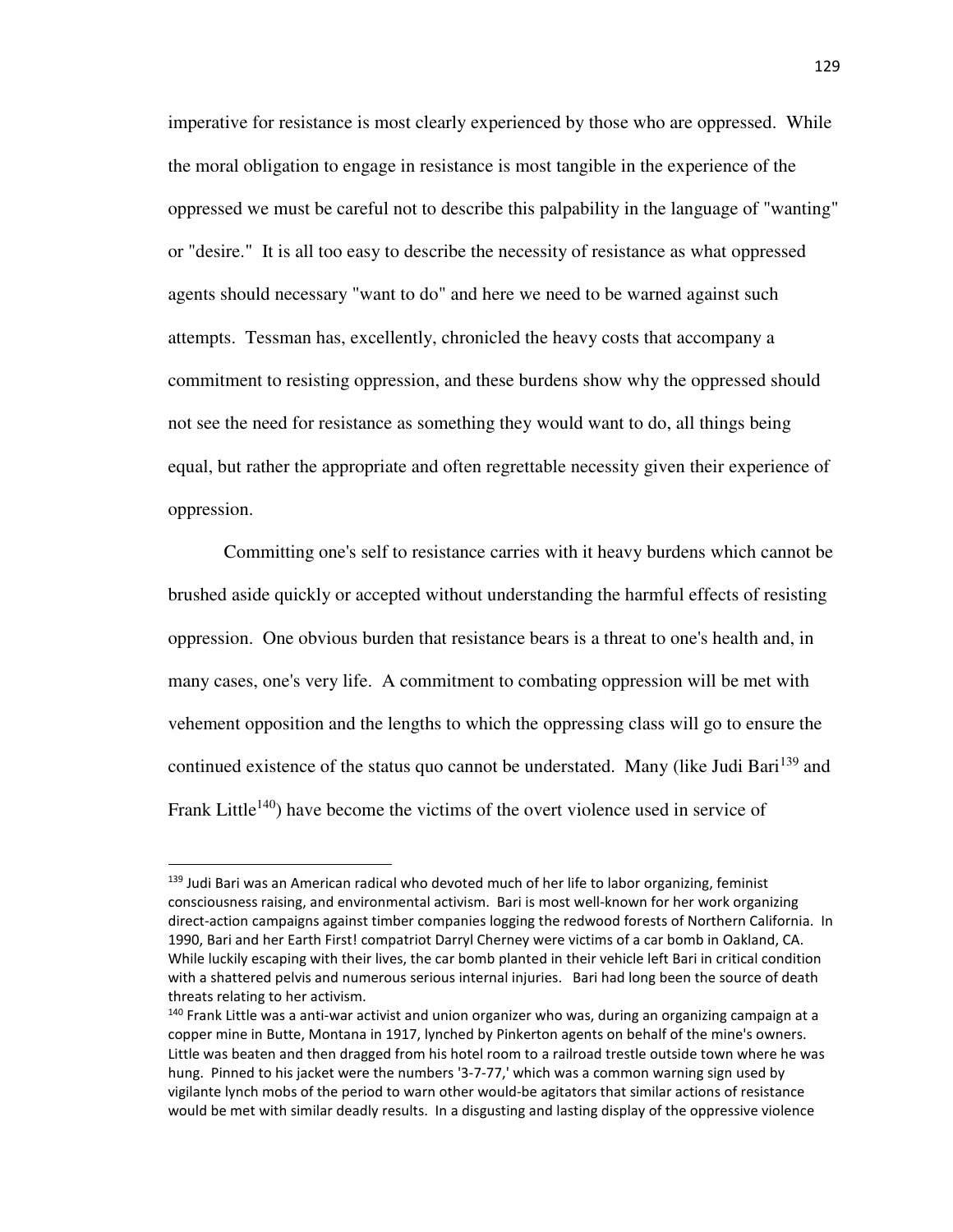oppression's defense. For the oppressed, the need to struggle against oppression can carry with it a physical cost which one should not accept lightly.

 In addition to the threats to one's health and existence that the resistance fighter will likey face, the decision to address, head-on, the oppressive structures and forces that limits one's flourishing may create prolonged circumstances of emotional and psychological harm. In her treatment of resistance, Tessman pays special attention to the emotional burden that resistance carries with it. The development of, in Tessman's words, the "politically resistant self" requires the development of certain otherwise harmful and unwanted emotional states. Tessman recounts,

I remember discovering how difficult it can be to harden oneself against sympathetic responses to an oppressor, a discovery that was tied to my reading for the first time Alexander Berkman's account of his attempt to assassinate Henry Frick during the Homestead strike against Carnegie Steel in 1892.<sup>141</sup> Upon reading the details of the attempted assassination, I chastised myself for involuntarily cringing in pain - as a sympathetic response on behalf of Frick, who was injured but not killed and whose fear, as described by Berkman, made me want to comfort rather than attack him - a response that, at the time, I believed diminished my capacity to act as a true resister, for Frick was clearly one of the "bad guys." $142$ 

 For many, including Tessman at this time, the revolutionary attitude developed by those committed to resisting oppression may call for the abandonment of certain emotional disposition that many might be rightly reluctant to jettison. The resistance fighter must cultivate a level of emotional detachment towards their oppressors and this seems to undercut the otherwise moral goods of sympathy, empathy, and kindness.

used against Little and other union organizers of the time, these numbers, as a signal of the quite real threat of continued lynchings, are, to this day, proudly emblazoned on the uniforms of all Montana State Troopers.

<sup>141</sup> Henry Frick was an American industrialist and the chairman of Carnegie Steel. Frick, well-known for this anti-union actions and his belief that unionists ought to be outright killed, orchestrated the murder of nine striking steel workers during the Homestead Strike of 1892.

<sup>142</sup> Tessman, *Burdened Virtues*, 116.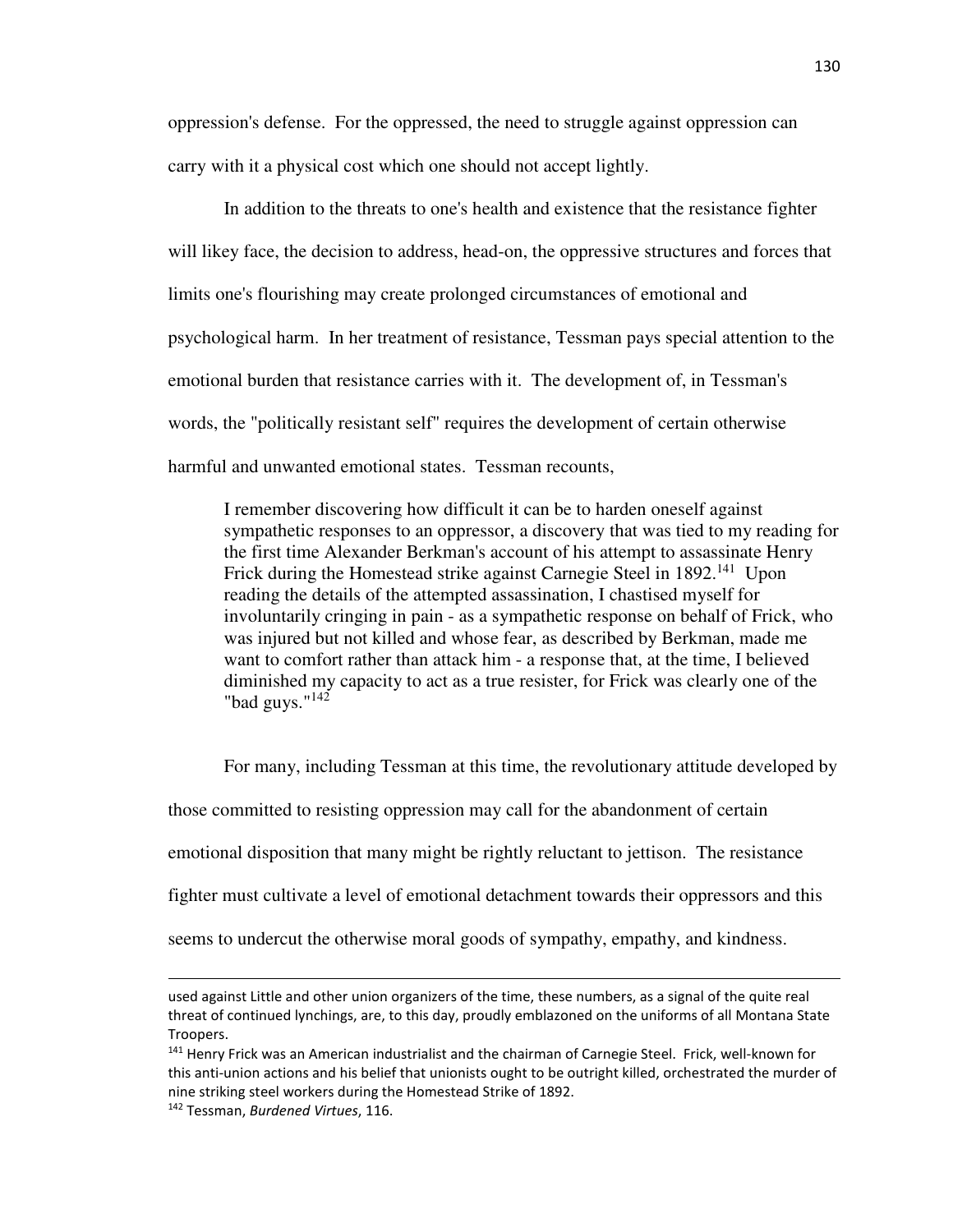Resistance, and the fortitude and commitment that active resistance requires, seems to stand at odds with the emotional and psychological development which virtue ethics insists are central to the moral project of life. For Tessman, the resistance fighter might come to resent the person that they become once they embrace a commitment to combat oppression.

 Worries about this emotional and psychological burden are perfectly natural and the moral worries here are especially troublesome to the virtue ethicist. The costs that Tessman chronicles which the resisting agent must bear are quite real, but I do believe these burdens need to be contextualized. First, it is essential to see that the moral harms of becoming a "politically resistant self" cannot be weighed against a fictionalized self where emotional and psychological are otherwise nonexistent. It is not the case that the burdens of resistance can be considered against the possibility of a state where one can avoid emotional and psychological burdens. For the oppressed agent who embraces the need engage in resistance, and understands that this commitment may carry with it significant moral baggage, does so under the already existent burdens of oppression. The oppressed agent is obligated to resistance by the harmful effects of oppression and therefore is not being asked to accept the harmful effects of resistance over a possible state in which these harms fails to exist. Secondly, it might seem that the emotional and psychological burdens of resistance would lead to a cascading effect where the cultivation of the politically resistant self leads an agent to experience a lack of sympathy, empathy, or kindness to those they should love. While a very legitimate worry, and a potential harm that the resisting agent must understand, I see no reason that this slippery slope argument necessarily ends in complete moral ruin. The resisting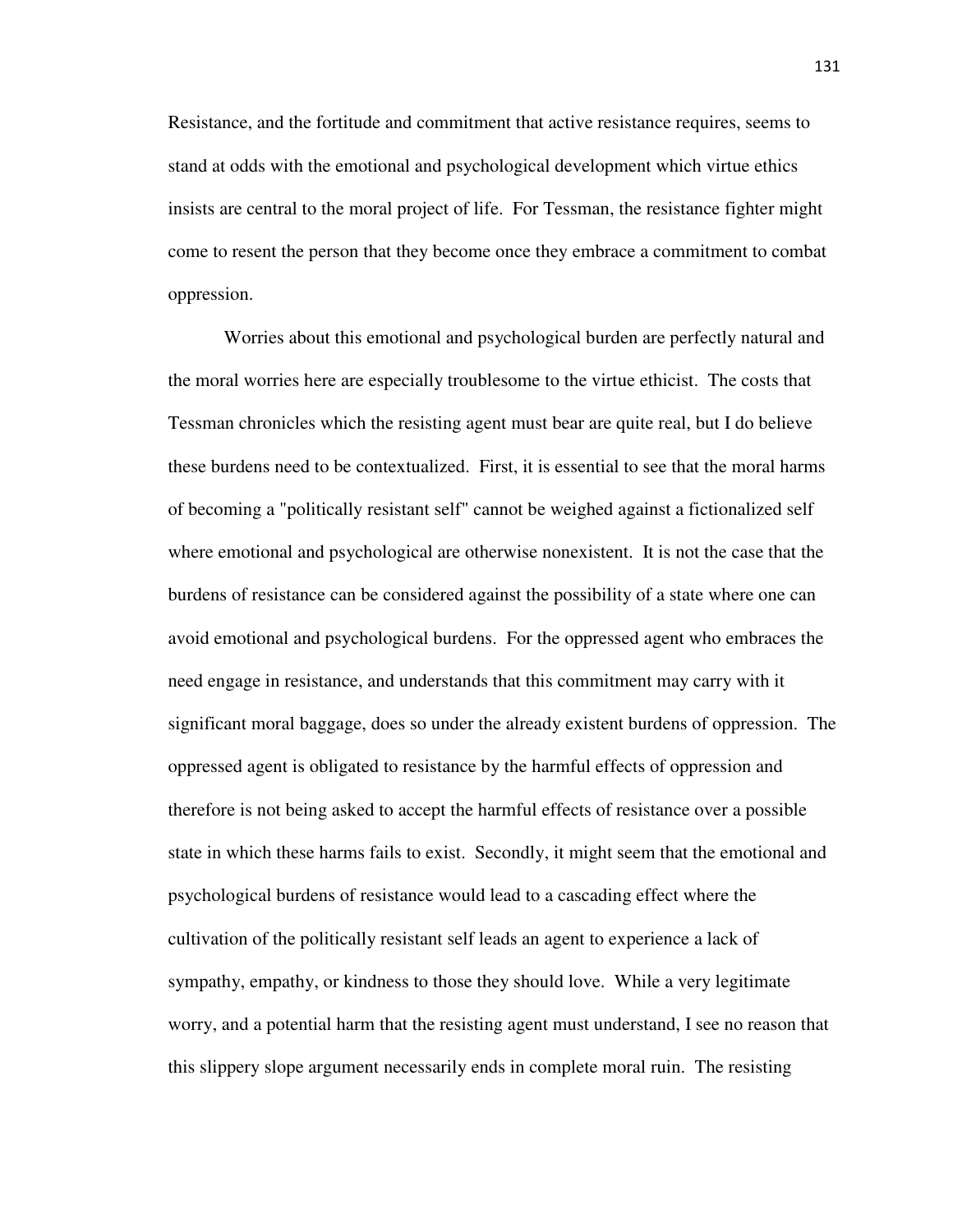agent, like all agents, must properly cultivate their emotional responses and in no way does becoming the politically resistant self demand that agents dive headlong into emotional commitments without concern for their effects on others. In fact, becoming the politically resistant self demands that the resistor be constantly mindful of these potential harms and work to keep these harms at bay.

 In the end, Tessman's strong worries about the burdens of resistance remain, although these worries must be understood against the backdrop of oppression's harms. This then returns us back to the warning of expressing the normative force of the d-rule regarding resistance as a form of "wanting." To describe this impulse as a "desire" or a "want" runs the risk of white-washing the tremendous harms and costs that becoming a political resister carries with it. Failing to see the heavy moral burdens that resistance entails means that the gleeful activist, or the person who enters the life of political resistance with reckless abandon and a willful spirit, must be either acting in ignorance, or merely play-acting the revolutionary spirit. For Tessman, these weighty moral burdens ought to yield a politically resisting agent that sees that "there is no glory in resistance to injustice, just a sad and regretful recognition of its necessity."<sup>143</sup>

## C. Resisting the Oppression of Others

 On what ground can we be said to have an obligation to engage in active resistance when it is not ourselves who are oppressed but others? While the need to resist oppression in our own lives can be grounded in the need to struggle against those barriers which deny our ability to flourish, the need to engage in active resistance struggles on

<sup>143</sup> Tessman, *Burdened Virtues*, 131.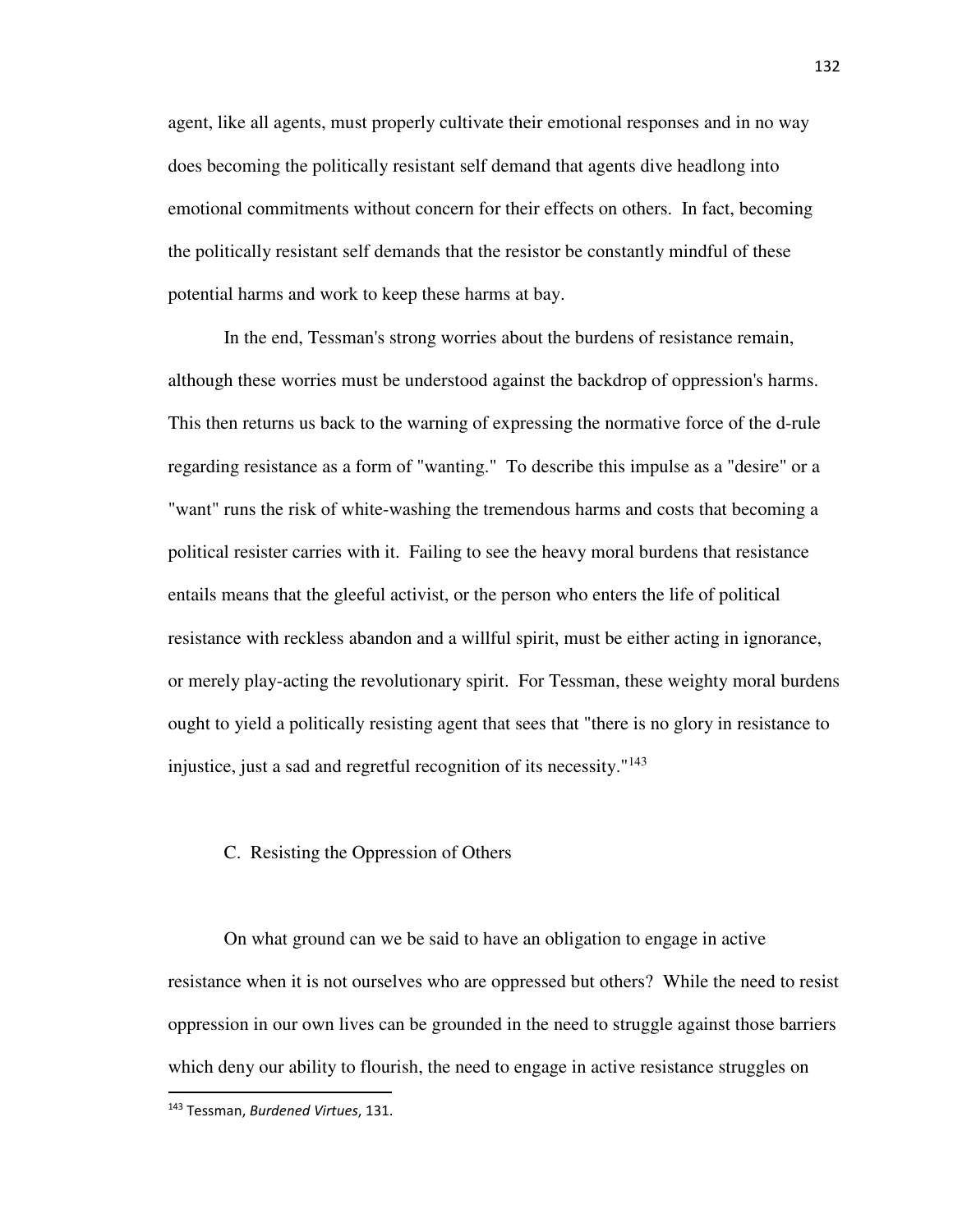behalf of others who are oppressed is not so clear. While doing so seems quite noble, engaging in such actions might seem to verge on the supererogatory as the harms being perpetrated in the lives of others do not, in principle, limit our ability to flourish. After all, the achievement of virtue is a demanding task and requiring one to struggle on behalf of others and their attempts to flourish only increases the demandingness of the moral life.

 This query takes us headlong into the question of virtue ethics' perceived selfcenteredness. Thomas Nagel charges that Aristotelian virtue ethics "is wrong" because it fails to account for the way that "moral requirements have their source in the claims of other persons" and these "moral claims cannot be strictly limited by their capacity to be accommodated within a good individual life."<sup>144</sup> In a similar vein, David Solomon summarizes the self-centeredness objection when he writes:

The thought behind such claims seems to be that for classical virtue theorists, it is rational for an agent to acquire the virtues only insofar as it is a good for that agent that he or she acquire them. But if the rationality of virtue acquisition is thus grounded in the needs of the agent, so the argument goes, the needs, wants, and desires of others have, from the point of view of morality, an insufficiently prominent status.<sup>145</sup>

 Such arguments will not sound unfamiliar to defenders of virtue ethics. While the claim that Aristotelian virtue ethics is egoistic is patently false (and overtly dismissed by Aristotle), Aristotelian virtue ethics does rely upon on the properly understood concept of 'self-love.' It is this reliance on self-love, as the love of the virtue that one possesses, that might lead some to believe that resisting on behalf of others must take a backseat to an individual's pursuit of the virtuous life. According to this view, while agents must resist

<sup>144</sup> Thomas Nagle, *A View from Nowhere* (Oxford University Press, 1989), 197.

<sup>145</sup> David Solomon, "Internal Objections to Virtue Ethics," *Midwest Studies in Philosophy* 13, no. 1 (1988), 432.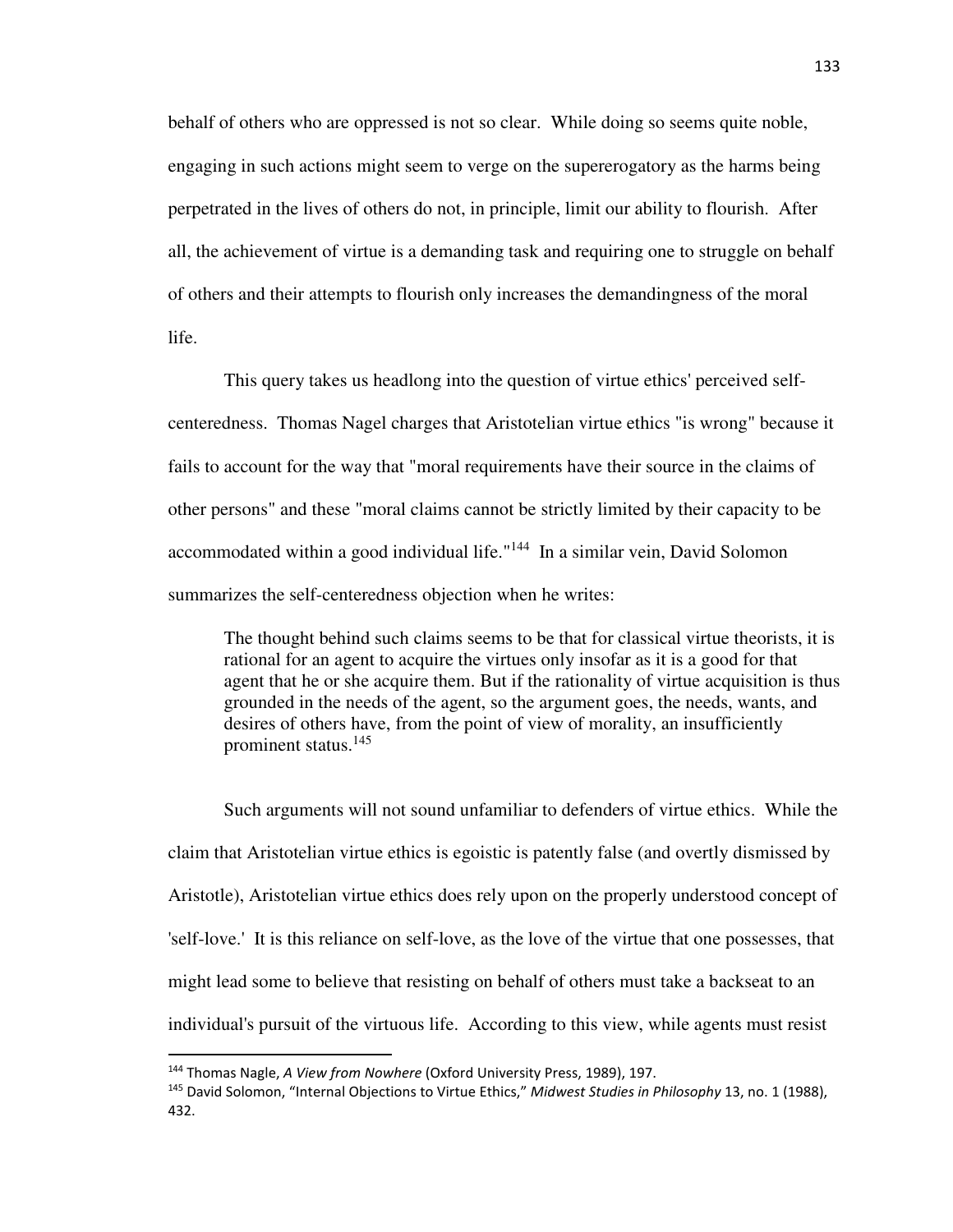oppression in their lives as it limits their flourishing, the oppression of others becomes only a secondary moral possibility and only rises to the level of moral concern when the oppression of others effects oneself. It is this view I reject, and it will be argued that our obligation to engage in resistance struggles against oppression ought to occur whenever oppression is present; be that in our own lives or in the lives of others.

Let us turn first to Aristotle's rejection of radical self-centeredness, as it is through this argument that one can see how the ethical demands of resistance obligate agents when others are oppressed. Aristotle's conception of self-love, and therein his rejection of egoism, is developed in his account of friendship in Book IX. Here, Aristotle distinguishes between two types of self-lovers. The first is the self-lover as understood colloquially. This self-loving agent is one who "assign[s] to themselves the greater share of wealth, honor, and bodily pleasures" and does so because money, social esteem, and pleasure are what they "desire most" and what they consider to be "the best of all things" (1168b15-19). While called commonly called a self-lover, Aristotle openly criticizes this ultimately self-serving person as viciously graspy. For Aristotle, these people are those "who are grasping with regard to these things [in order to] gratify their appetites and in general their feelings and the irrational element of the soul" (1168b19-22). For Aristotle, these self-seeking agents are lovers of self in a way that is reproachful and blameworthy. While Aristotle criticizes this common-place understanding of self-love, he certainly maintains that proper self-love is central to an understanding of virtue. The second type of self-lover described by Aristotle is "most truly a lover of self, of another type" (1169a4-5). This self-lover acts for the sake of her friends and her country, even going so far as sacrificing her life if necessary (1169a19). Further, this self-lover willingly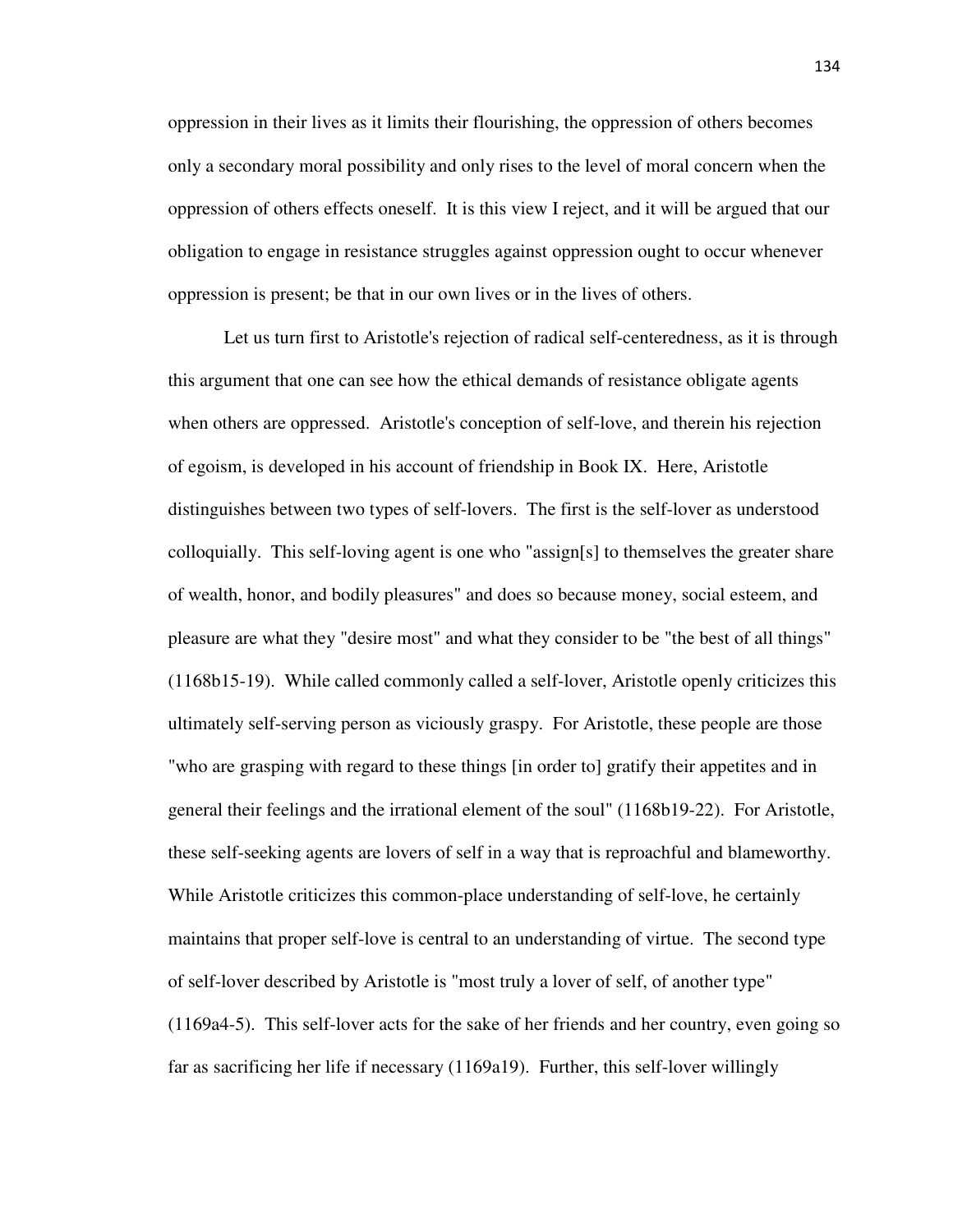jettisons wealth, goods, and even social standing in order to gain nobility and do what is fine (1169a21). Here, the self-lover is not wedded to merely accumulating these goods as perceived ends in themselves but rather understands that these goods can be won and lost in service of true happiness and moral goodness. Here, the self-lover seeks that which is truly good and it is this agent, motivated by virtue, that we must see as a true self-lover as they work, sometimes even to their temporary detriment, in service of virtue. Aristotle concludes this picture of 'proper self-love' by saying "In this sense, then, as has been said, a man should be a lover of self; but in the sense in which most men are so, he ought not"  $(1169a1-2)$ .

 While Aristotle's outright rejection of egoism denies that the self-love found in the virtuous life must be seem as some form of "other-disregarding" (as advanced by certain noxious strands of neo-Randian "virtue" ethics), it also seems that it might advance a picture of virtue which ultimately privileges one's own pursuits over the pursuits of others. Christopher Toner summarizes this view as the belief that "concern for others can seen secondary to or conditional upon achieving one's own central goals [for virtue and flourishing]."<sup>146</sup> Here it might be tempting to advance an argument regarding oppression along the following lines: when others are oppressed the damage done to their character comes to effect non-oppressed individuals such that the oppression indirectly affects the availability to flourish even when one is not the direct victim of oppression. An argument such as this makes the oppression of others the indirect problem of the non-oppressed. Their oppression comes to affect me, and therefore their oppression is of direct moral concern to me and my purist of flourishing. While

<sup>146</sup> Christopher Toner, "The Self-Centeredness Objection to Virtue Ethics," *Philosophy* 81, no. 4 (2006), 598.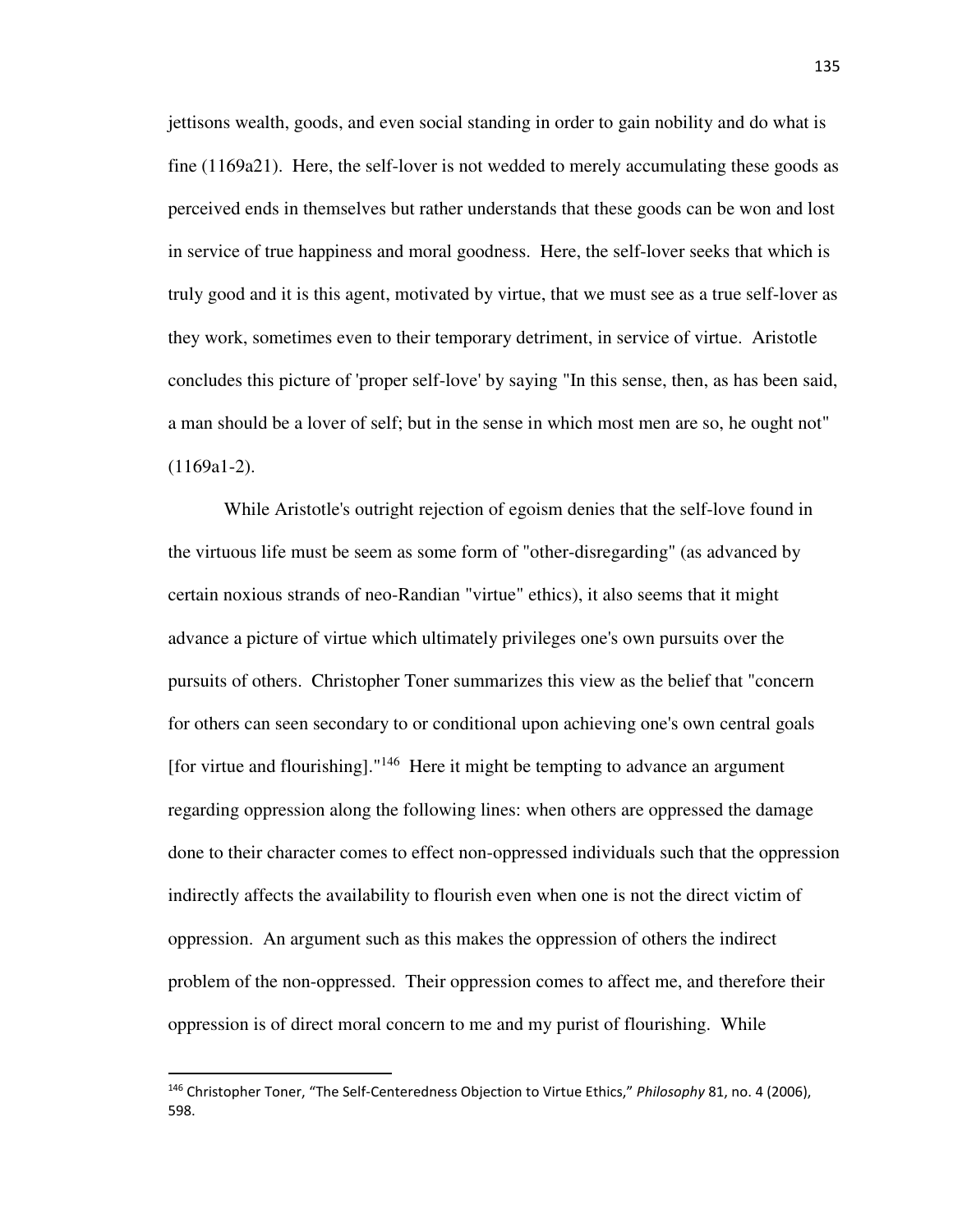capturing Aristotle's claims that others, like goods, are instrumentally necessary for the achievement of the good life (1155a5-30), an argument such as this cannot ultimately cannot ground our obligation to resist oppression when the oppression is found in the lives of others as it too fails to properly account for the Aristotelian conception of selflove.

 To see the full scope of Aristotle's account of self-love one must see that this specific argument defending self-love comes as a lynch-pin of sorts in a longer protracted argument presented in his account of friendship. To trace the roots of Aristotle's argument for self-love, we must turn back to the outset of Book VIII. Here, Aristotle identifies "the objects of love." It is from the objects of love that Aristotle's schema for friendship emerges, and it is from his views on friendship that self-love emerges and does so as a paradoxical form of friendship. It is only by taking stock of this entire argumentative chain, that we can see how and why the virtuous self-lover cannot compartmentalize their response to oppression into delineated categories of 'self' and 'other.'

 Aristotle identifies three rough categories of loved objects; the useful, the pleasant, and the good (1155b18). Agents may love something do to its ability to achieve goals (and are therefore loved due to their relative utility), or due to the way an object causes pleasure for the agent, or because something is, itself, good. When we love others, and find these object of love in persons, we delineate these relationships as corresponding types of friendships. Thus, when agents love the usefulness of another they engage in a friendship of utility, when agents take pleasure from another they engage in friendships of pleasure, and when agents find goodness in another they partake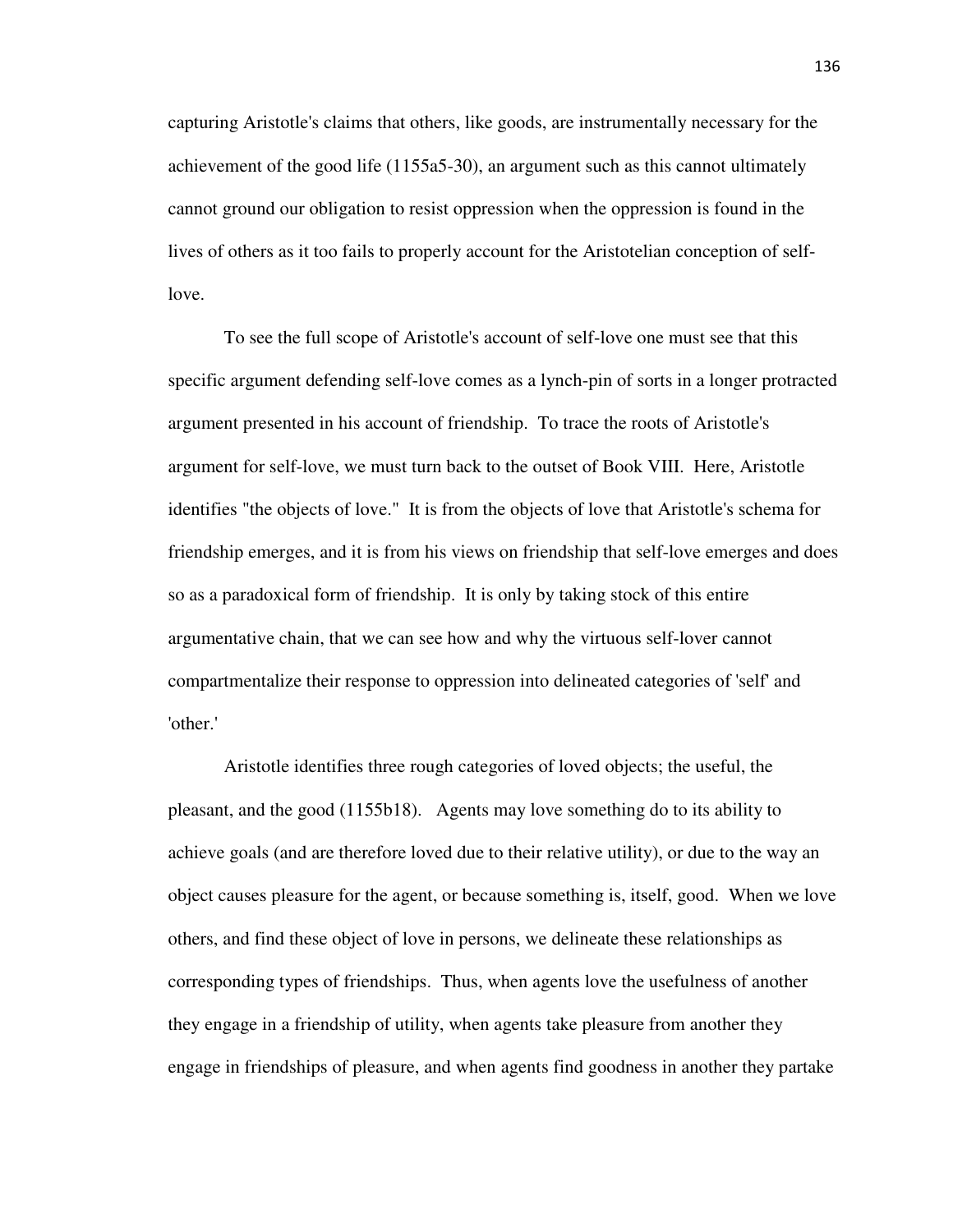in the complete friendship. In this way, friendships identify the domain where the object of love relates to persons.

 After denying that friendship is merely manifest goodwill (Book IX, Chapter 5) or simple concord/unanimity (Book IX, Chapter 6), Aristotle raises a seeming paradox that emerges from his account of the complete friendship (Book IX, Chapter 8). Here, it appears that his conception of the friendship between two virtuous persons (i.e. the complete friendship) oddly necessitates that virtuous agents to forsake their friendships for the sake of their own self-love. This odd argumentative consequence can be called "the paradox of the complete friendship." The paradox is as follows.

- 1. A complete friendship requires motivational displacement. (In a complete friendship, the individuals in the friendship love each other for reasons beyond usefulness or pleasure.)
- 2. Between all the friendships that one has, the one that should be most loved is the best friendship with the best friend. ("One ought to love best one's best friend"  $(1168b1).$
- 3. What marks a friend as a best friend is "one who wishes well to the object of his wish for his sake, even if no one is to know of it" (1168b2). (A best friend is, in Irwin's words, the "friend who is most a friend.")
- 4. Oddly enough, "all of these marks [of a best friendship] will be found most in a [person's] relation to [themselves]" (1168b8).
- 5. Therefore, "[one] is [their] own best friend and therefore ought to love [them]self the most" (1168b9).

It is the conclusion (5) which generates the paradox and the contradiction. It is

only through truly loving the goodness of another that virtuous friendship can be

described, yet this same mechanism leaves the virtuous agent ultimately loving herself

above all else. The paradox rests upon premise (1) (requiring motivational displacement

in complete friendships) being in contradiction with the conclusion drawn in premise (5).

One cannot, after all, be motivationally displaced for themselves.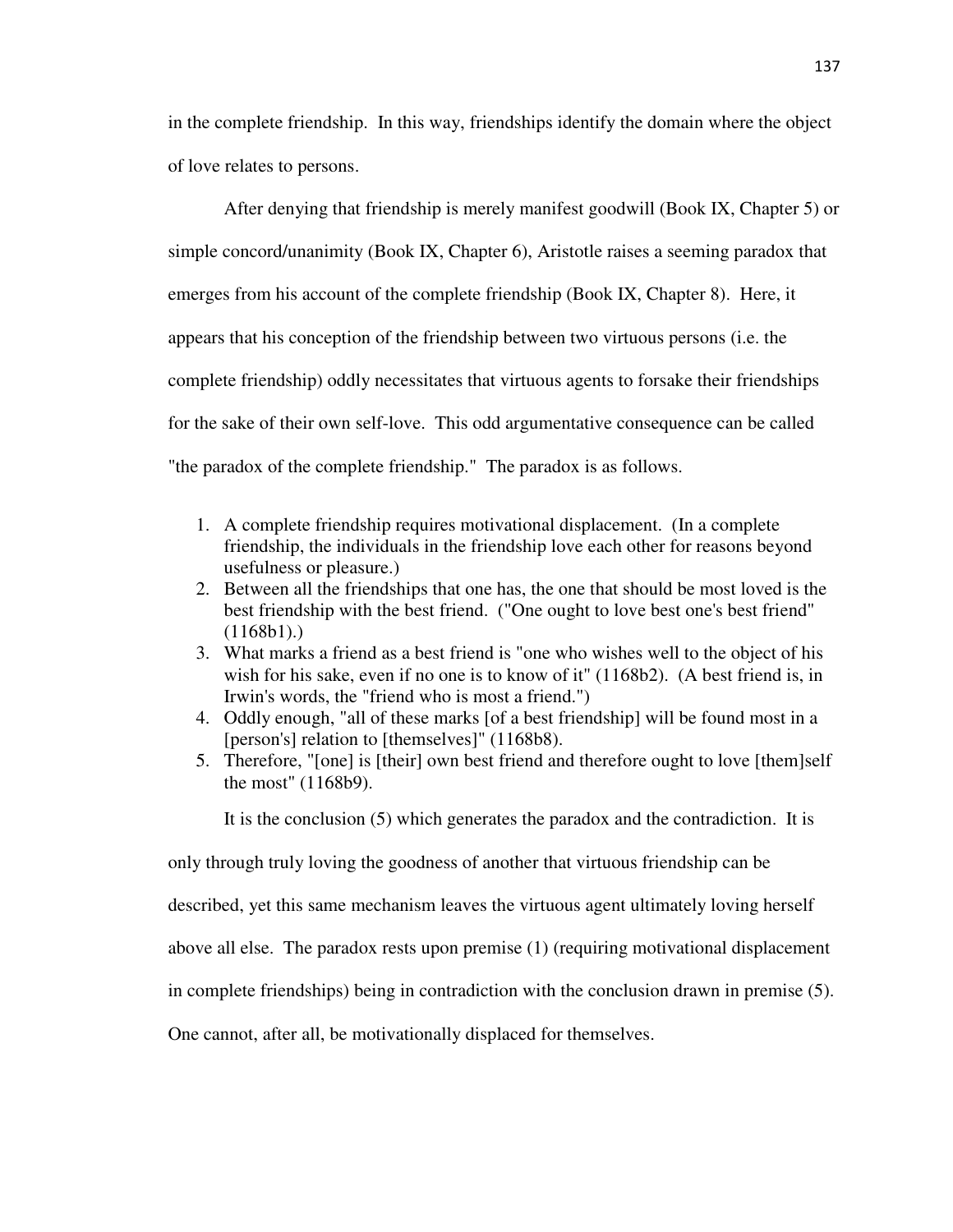It is in response to this apparent paradox that Aristotle's discussion of self-love emerges. Aristotle's answer to this seemingly difficult problem accepts the principle of self-love yet reinterprets self-love in a way which is compatible with motivational displacement. The properly self-loving agent does not love *themselves as virtuous*, but rather loves *the virtue* they possess. The only type of self-love that yields a contradiction in such an argument is that of the egoist, and thus, as noted above, Aristotle dismisses and chides the egoist as being wedded to a conception of self-love which "is a bad one" (1168b23). The self-love of the virtuous agent, when understood in the above mentioned way, allows agents to maintain motivational displacement in that they are motivated not by self gain but for goodness itself. The virtuous agent is motivated by goodness itself, whether it be found in herself or in the person of another. This conclusion harks back to the beginning of Book VIII where Aristotle identifies the objects of love. That which is loved by the virtuous agent is goodness itself.

 Aside from clarifying the role of self-love in Aristotle's ethics, this allows us to grasp the nature of the obligation to resist oppression when oppression is found in the lives of others. If oppression is a barrier to flourishing, virtue, and goodness, and the virtuous person loves the good itself (and draws motivation from this love), then the good person must detest prohibitions of goodness *qua goodness itself*. The virtuous agent's love of goodness does not distinguish between the goodness of one's self and the goodness of others, and further draws no sharp divide between restrictions on goodness whether in their own life or in the lives of others. When one properly experiences selflove, as the virtuous agent does, they do not love their virtue, but rather *virtue*. The virtuous agent does not covet their flourishing, but loves *flourishing*. Thus, oppression's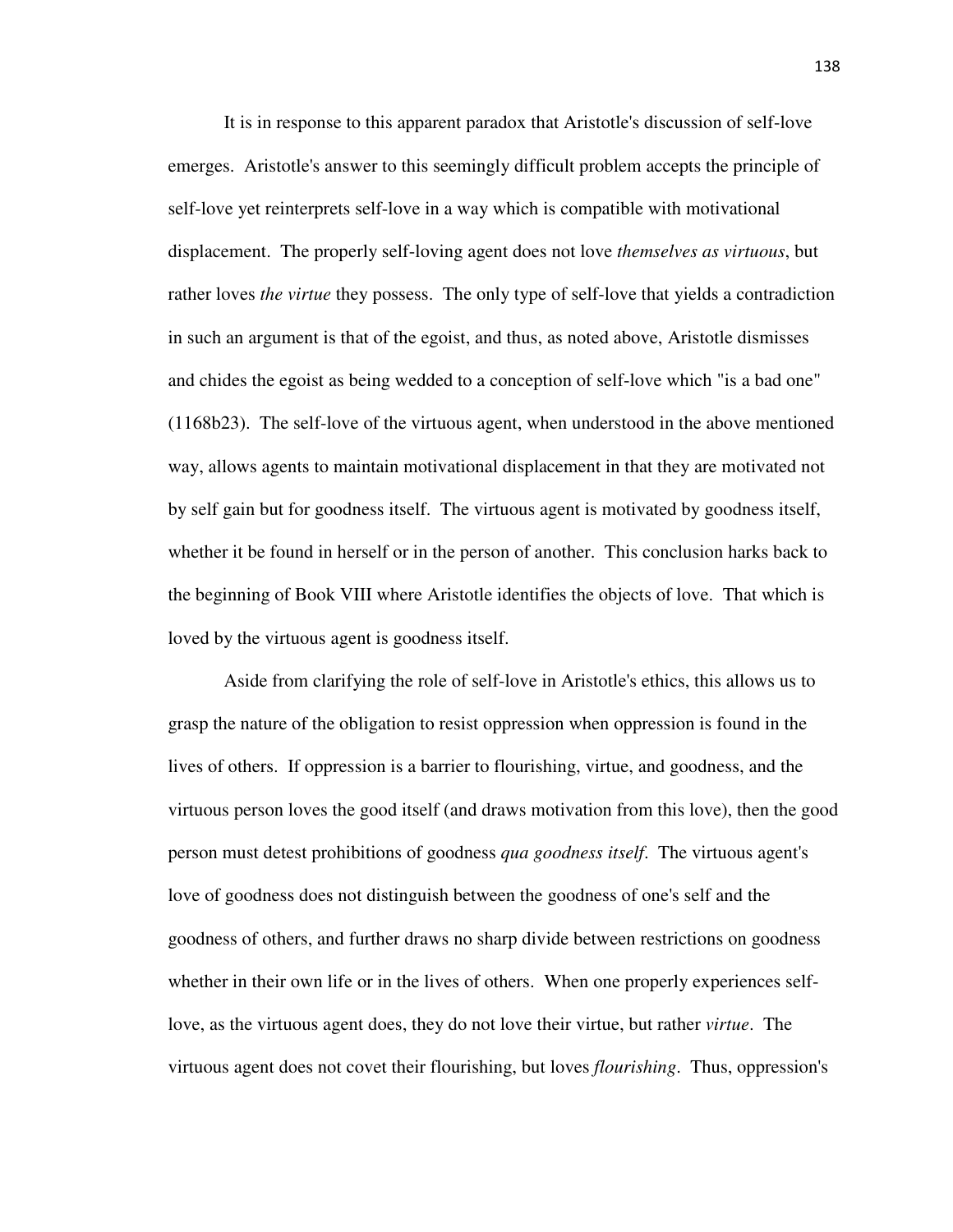harms, as barriers to flourishing, are targeted by the virtuous agent as an obstacle to the good in itself. For one to accept the oppression of others, or sharply delineate this as distinct from their love of the good, is to fail in the love of goodness itself. In the face of oppression, the virtuous agent's love of goodness, as achieved in flourishing, cannot be restrained or compartmentalized without leaving said agent loving only some goodness; namely the goodness fortunately available to them. Thus, the virtuous agent must respond to all oppression with acts resistance and must develop a continued commitment to combating oppression and its harmful effects regardless of who is directly affected by these harms.

## Section 5 - Conclusion

This chapter works to establish the obligatory nature of resistance to oppression as understood by virtue ethics. To this end, the chapter began with Hursthouse's conception of the v-rules, as it is in the v-rules that one can find the groundwork for virtue's schema for action guidance. While the v-rules work to outline the general course of action agents must follow in order to acquire the virtues, they actively leave much of the actual concrete action determination up to the practical wisdom of the agent. It was argued here that the v-rules entail a vast set of entailed claims, which diverge from the virtue concepts of the v-rules, and these claims can be further schematized into a system of d-rules. The d-rules further guide agents in the process of action determination and can be subdivided into the categories of hard and soft. The soft d-rules, mirroring Kant's imperfect duties, guide agents with flexibility and latitude, while the hard d-rules guide agents in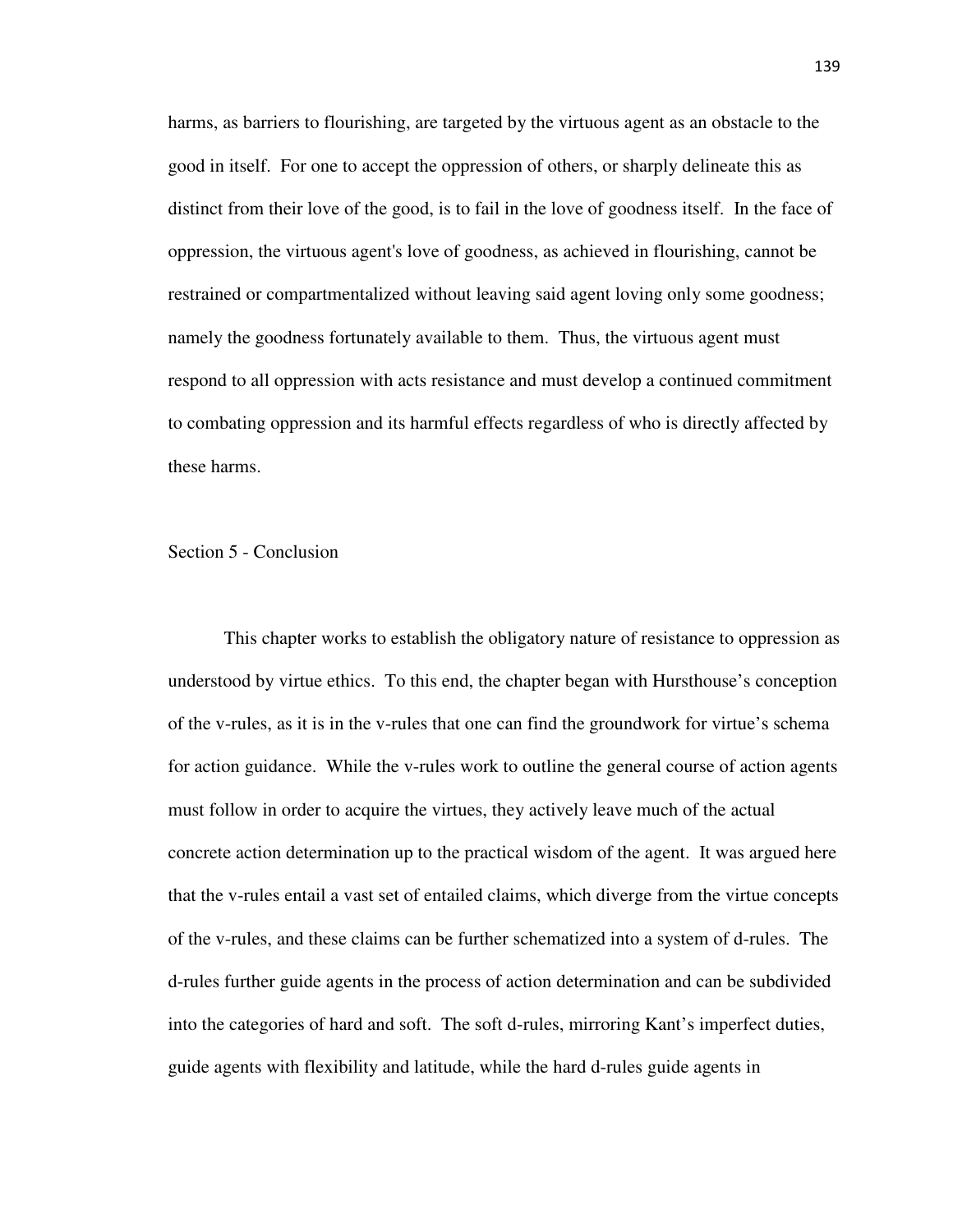exceptionless cases which relate to those things which necessarily prohibit flourishing. Drawing from Aristotle's understanding of categorically prohibited actions, the hard drules present as strong obligations.

 With an understanding of the v-rules and d-rules in place, an understanding of our response to oppression begins to emerge. As shown in chapter two, oppression acts as a barrier to flourishing and the existence of the d-rules helps ground the obligations one is under to engage in resistance struggles. In the most obvious case, these d-rules obligate agents to resistance action when they are the direct victims of oppression. But drawing from Aristotle's understanding of self-love and friendship, one sees that agents are equally under the demand of resistance when they are not the direct victim of oppression. In general it was argued here that the existence of oppression (and the reality of oppression's influence), in conjunction with the d-rules that emerge from virtue ethics' schema for action guidance, demands that agents become what Tessman calls "the politically resistant self" and actively engage in resistance struggles.

 The resistance which this chapter establishes as morally necessary still, to this point, lacks refined definition and has only been established in broad and general terms. The next chapter seeks to deepen this understanding, and works to give content and direction to the practicality of resistance actions, struggles, and movements.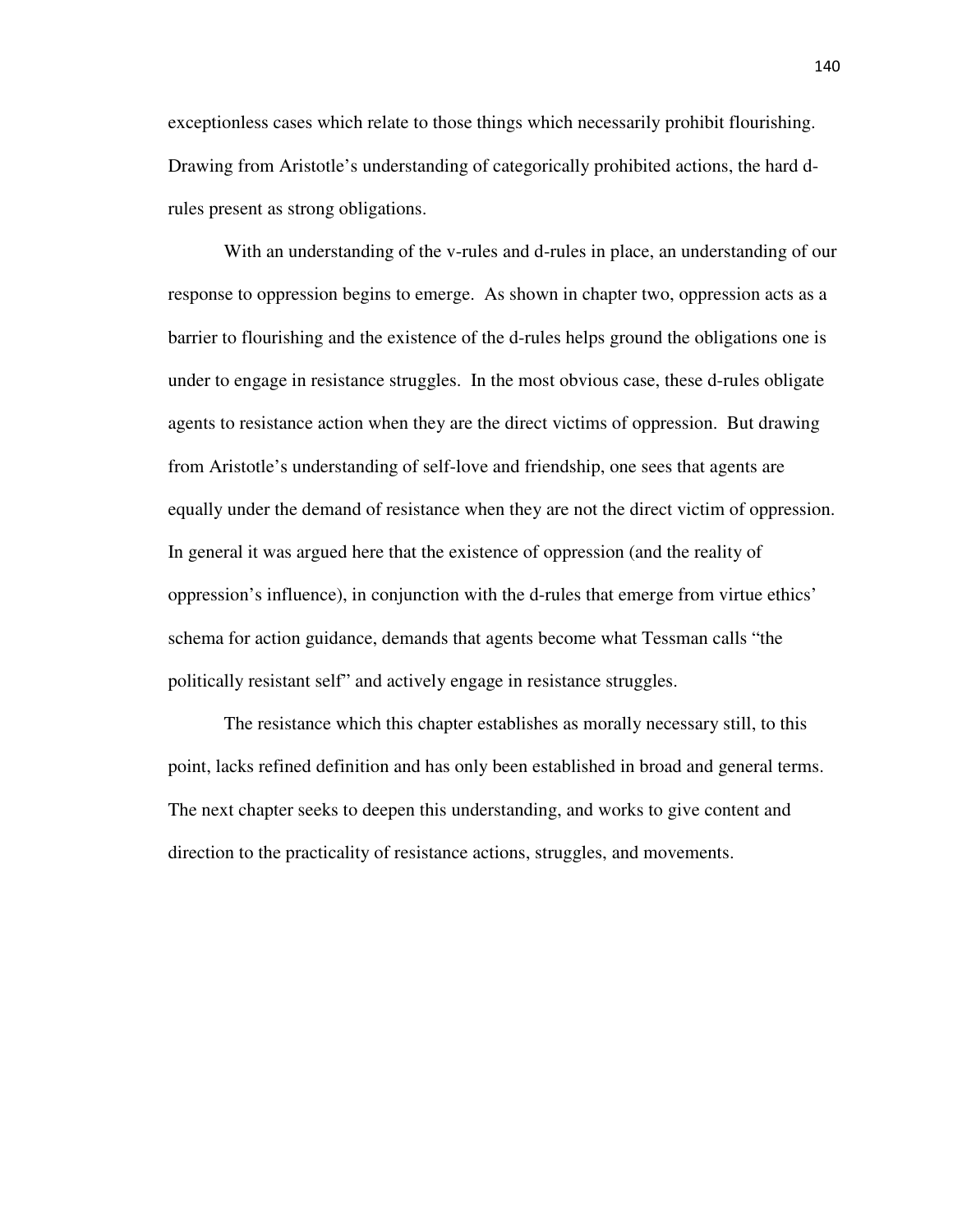## CHAPTER FOUR

## GIVING CONTENT TO RESISTANCE

 To this point we have shown that oppression harms agents in that it acts to limit, or even eliminate, possible avenues to flourishing. Virtue ethics requires agents to resist these harms and work towards combating oppression by engaging in liberatory struggles against oppressive forces. While it has been established that agents are called to engage in resistance to oppression, the content of resistance and the determination of the specifics of resistance such that our obligations can be discharged has been, to this point, left largely unspecified. It is the stated aim of this chapter to provide a framework for the practical determination of resistance.

 It will be argued here that we cannot reduce the moral demands of resistance to merely the formulation and cultivation of an attitude (or disposition) of resistance. While the cultivation of the revolutionary attitude is necessary for engaging in resistance movements, the obligations placed on agents in light of oppression mandates that agents move beyond dispositional states and into engaging in resistance actions.

 To understand what, specifically, agents are called to do as part of our revolutionary obligations an organizing model will be deployed to help aide in determining the specifics of action guidance. The model of action determination used here, drawn from the practical world of activism and organizing, provides the necessary tools for determining what we must do, and this discussion leads directly to questions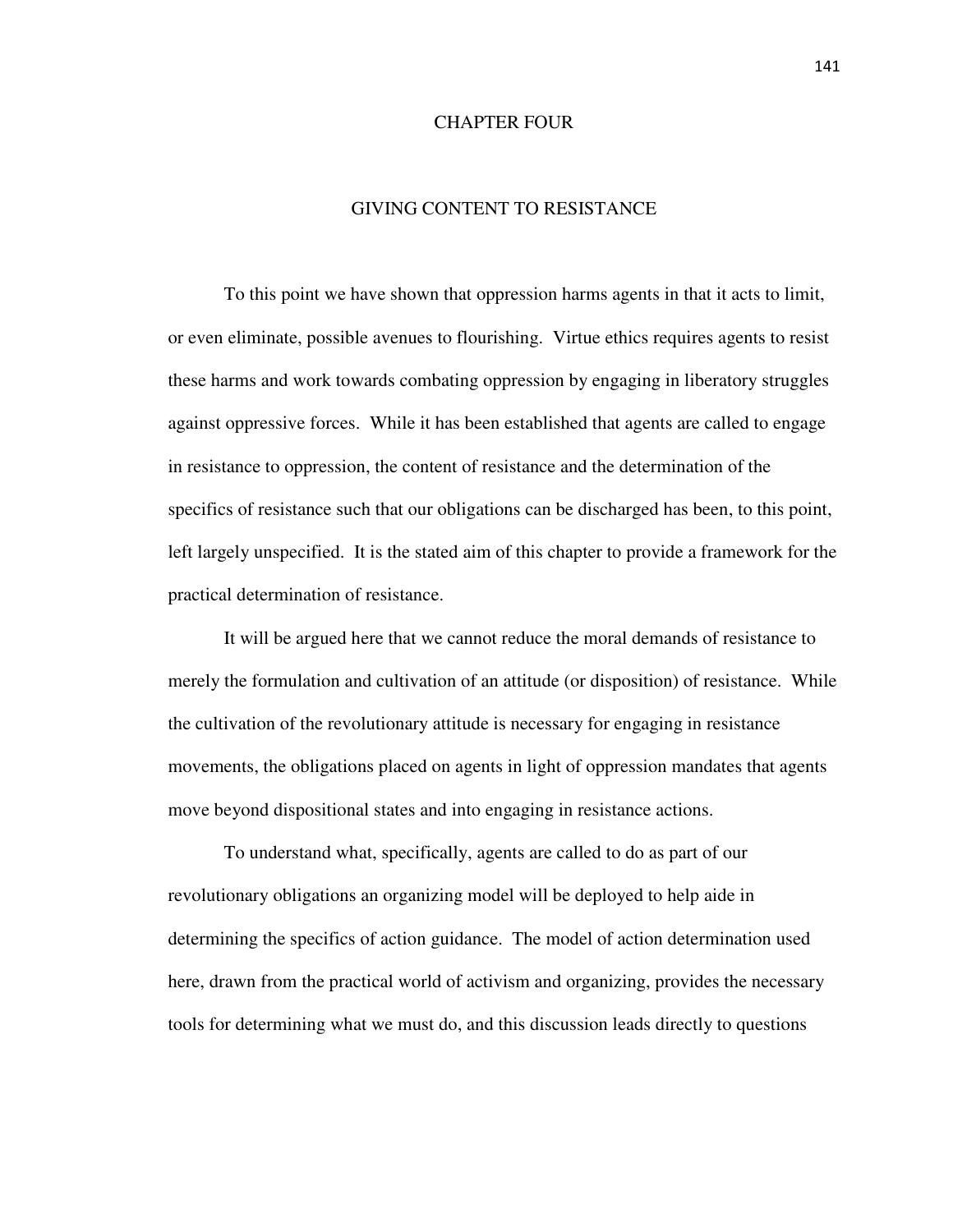about the value of efficacy in resistance actions, the role of violence in political and social movements, and the seemingly high demands placed on agents.

Section 1 - The Revolutionary Attitude

 The resistance actions and movements which virtue ethics requires cannot be limited to the development of contrarian attitudes or dispositional states. Critics of virtue ethics might assume that the only guidance that virtue theory can mount in response to systematic oppression is a series of vague requirements which ask agents to develop certain intellectual or emotional capacities which would allow them to understand and then judge (properly) their experience of oppression with moral outrage. Here, one might assume that virtue ethics would emphasize the cultivation of a disposition over required actions. Yet, this is not the case. While it is essential that individuals develop a revolutionary attitude and habituate themselves to not only understand but also abhor the oppression manifest in the world, this attitudinal development cannot, in-and-of-itself, be said to discharge our moral responsibilities. The reason for this is that the cultivation of such an attitude does nothing, by itself, towards elevating the harmful effects of oppression or making available avenues to flourishing which were previously unavailable to the oppressed.

 This is not to say that the development of such an attitude or disposition is not important. In fact, the development of a revolutionary consciousness seems indispensible as a precondition for revolutionary struggle. For individuals to begin, either individually or collectively, to mount a movement of resistance to oppression agents must first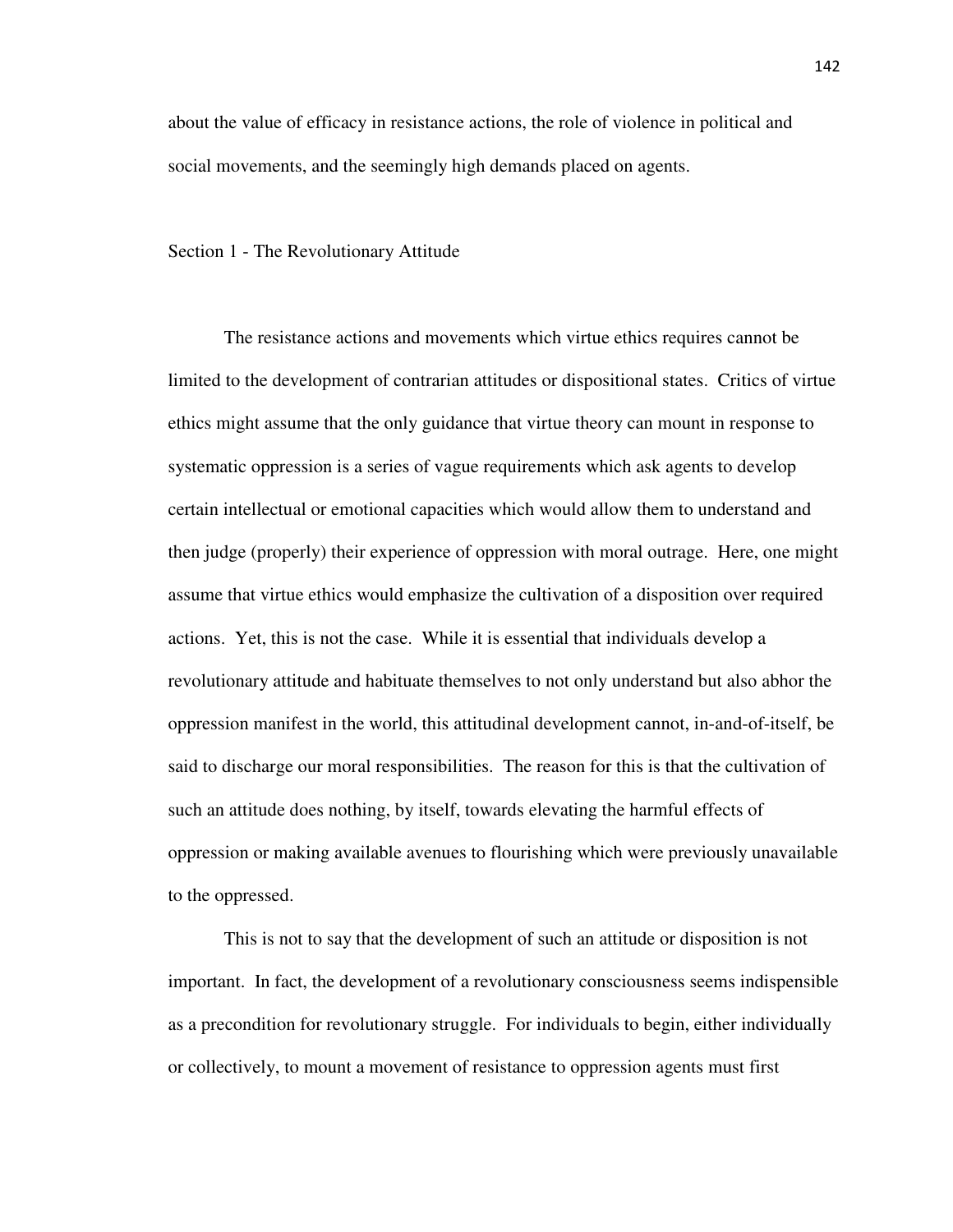cultivate the necessary emotional and intellectual capacities of a revolutionary attitude. This revolutionary attitude includes both the development of reflective willingness and an important shift in epistemic positioning.

 On the first front, agents must develop a sense of reflective willingness. The oppressed must cultivate the ability to reflect on their experiences of oppression and come to understand the oppressive forces that operate in their lives. The immediate response to instances of oppression might be either momentary, and often emotional, outbursts of lashing out, or the assumption that such incidents are merely a matter of unlucky circumstances or disconnected events. The unreflective agent, or the agent who has not cultivated a sense of reflection and thoughtful awareness, would lack the necessary tools for adequately understanding that which acts to oppress them. Take for example the countless individuals who have been the victims of Sheriff Joe Arpaio's unjust racial profiling in Arizona.<sup>147</sup> Victims of Arpaio's systematic racial abuses, who lack critical reflection, could perceive these actions either (a) just the isolated actions of a rouge police officer (rather than the manifestation of racists policies and a pattern of racial injustice), or, (b) an offence which must be met head-on, in the moment, with a direct outburst of emotion. The reflective agent, or the agent who has cultivated an ability and willingness to reflect on instances of oppression's manifestation, can come to understand their experience(s) as both part of an overlapping pattern of racism and also a systematic offence that cannot be combated in singular outbursts. The revolutionary

<sup>&</sup>lt;sup>147</sup> Joe Arpaio is the infamous long-standing sheriff of Maricopa County, Arizona. Arpaio has risen to national notoriety due to his illegal practices of racially targeting of Latino/a people through the use of socalled 'saturation patrols' (which intentionally sweep up all Latino/a people in an attempt to find persons who are undocumented) and so-called 'illegal smuggling squads' (which are charged with stopping all Latino/a drivers, regardless of provocation or probable cause, to check for documentation). See Karen McVeigh's, "Arizona's Sheriff Joe Arpaio Faces Civil Lawsuit over Racial Profiling Allegations," *The Guardian* (July 17, 2012).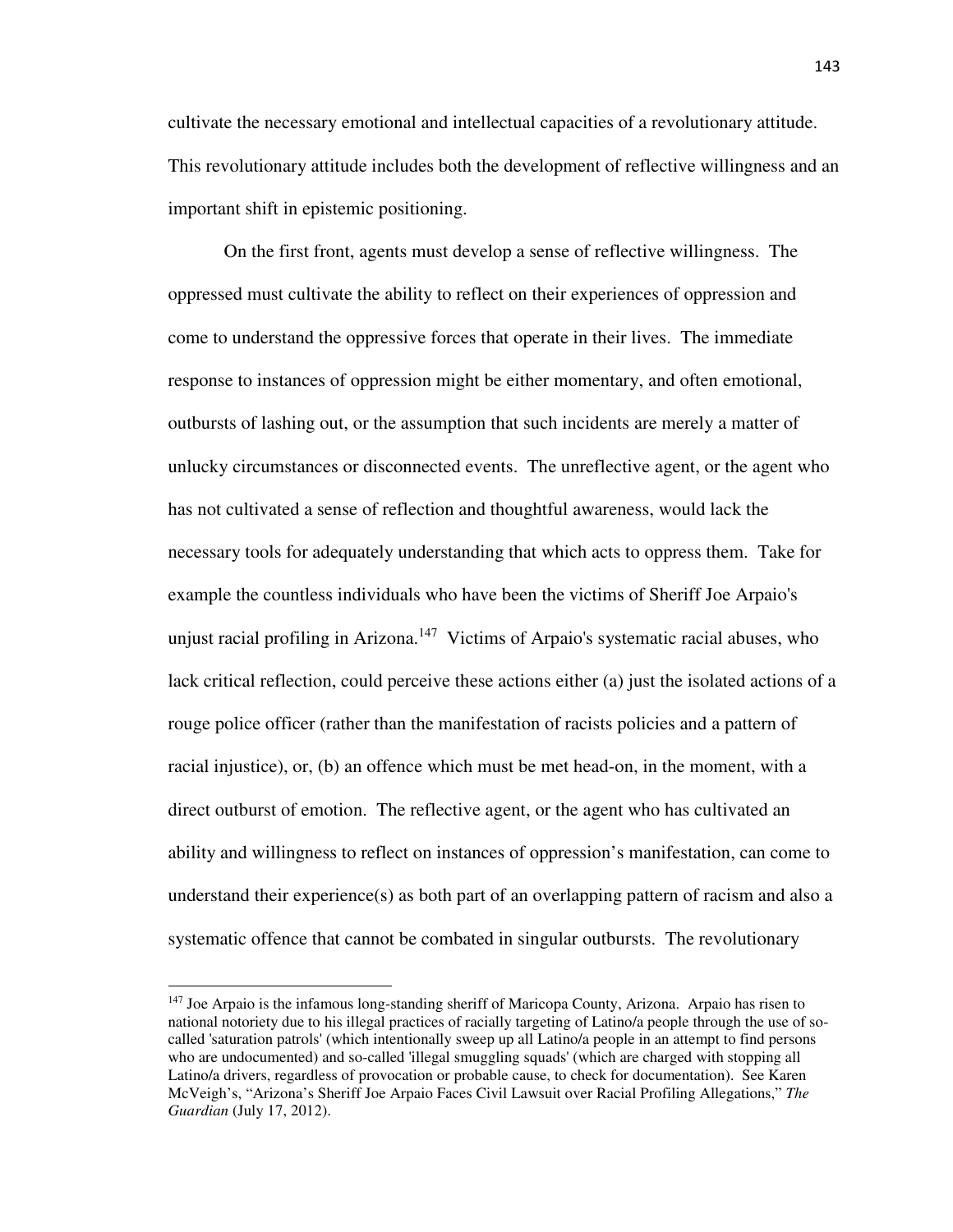disposition is able to understand such instances and is also disposed to accurately judge these infractions as unjust, unfair, and wrong while at the same time gauge what  $response(s)$  is warranted. The cultivation of such an attitudinal disposition, in both its emotional and intellectual capacities, must be developed by the oppressed and the classic framework of virtue ethics explains how such a cultivation of character is possible.

 In addition to reflective willingness, the revolutionary attitude which must be developed in the oppressed also requires the cultivation a certain type of epistemic positioning. Oppressed agents must learn to come to see the oppression they experience as interconnected to the oppression experienced in the lives of others. The oppressed are uniquely able to understand the oppression leveled against them as a matter of direct perception, yet coming to understand the way oppression manifests in the lives and experiences of others is a different matter all together. Here, agents must come to position themselves as willing to learn from the experiences of others and must be willing to take accounts of these experiences as epistemically privileged. Here, the revolutionary spirit called for by virtue ethics must accept the insights of feminism on epistemically privileged positions.<sup>148</sup> The revolutionary man cannot directly experience the ways oppression manifests, as sexism and patriarchy, in the lives of oppressed women. And women cannot directly experience how sexist gender norms manifest in the lives of transgendered women. In each case, the oppressed must cultivate a receptive willingness to hear the voices of other oppressed people and take these experiences as privileged experiences of oppression. Here I am reminded of the countess accounts of activists and revolutionaries who have failed to cultivate such an epistemic disposition. During the rise, and subsequent decline, of the so-called New Left, many American

<sup>148</sup> Alison Jaggar's "Love and Knowledge: Emotions in Feminist Epistemology," *Inquiry* 32, no. 2 (1989).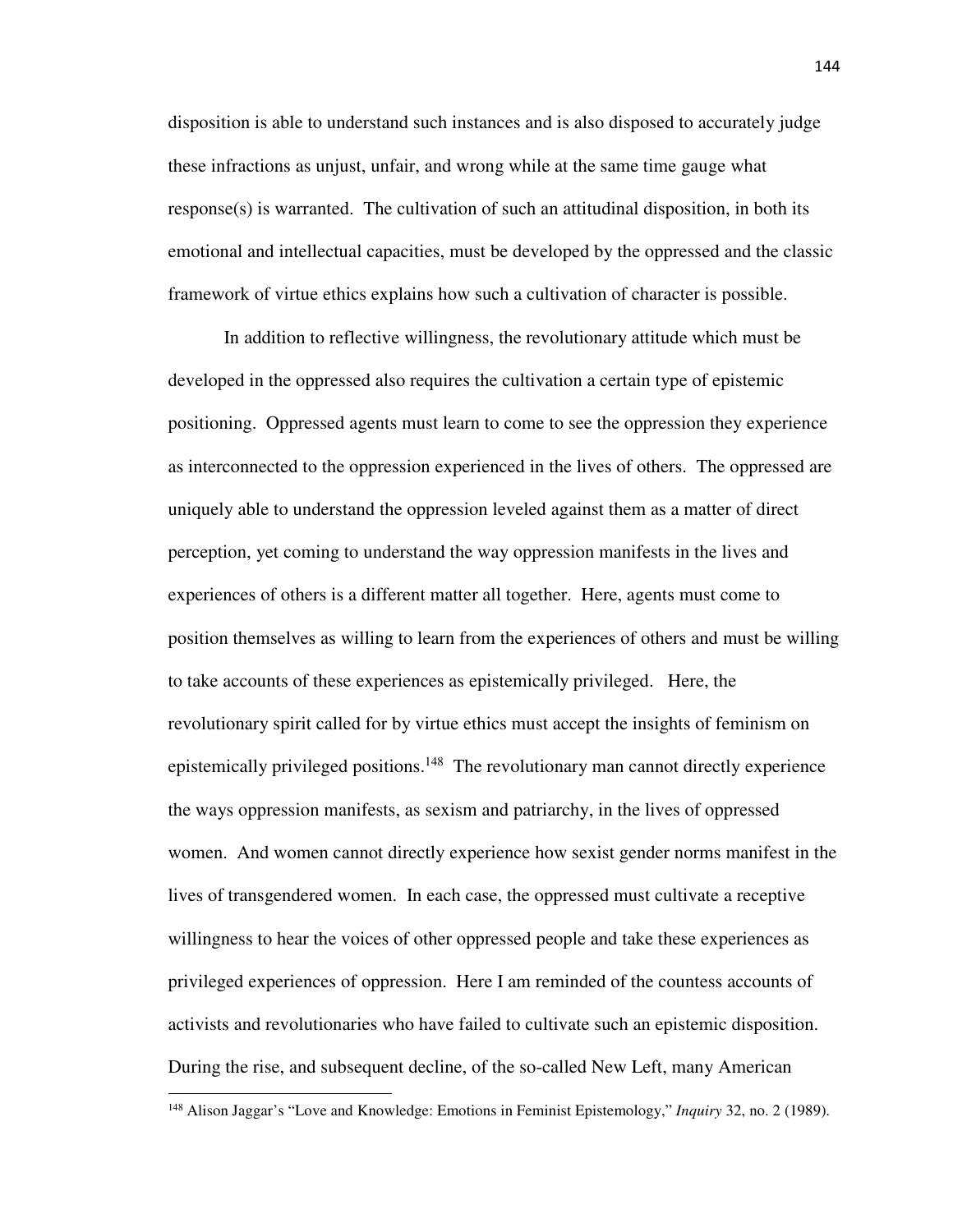radicals, influenced by Marx, Lenin, and Mao, failed to incorporate the experiences of women in the movement, often choosing to dismiss their experiences of sexism and sexual oppression (coming both from outside *and within,* the movement) as either unimportant or merely secondary to the primary struggle against the oppressive nature of capitalism. Women's experiences of oppression were subdued under the interest of the oppressed worker and the oppression of women was "explained away" as merely a subordinate form of capitalist exploitation. Here, movement leaders and organizers (most often men) failed to epistemically position themselves in such a way as to make their female comrades legitimate and equal partners in the struggle to both understand and also combat oppression. In a way similar to the development of reflective willingness, the framework of continual habituation and constant cultivation found in virtue ethics instructs agents as to the practical path(s) to such an attitudinal cultivation.

 While the cultivation of such a revolutionary attitude or disposition, with which one can both experience and judge oppression correctly, is of the utmost importance, it alone cannot be said to discharge our responsibilities in the face of oppression. Agents who are able to develop such an attitudinal disposition (or at least undertake the project of the development of such a revolutionary disposition), yet fail to employ this disposition of character in resistance movements or actions cannot be said to be engaging in the required project of resistance. The harms that oppression levels against the oppressed, as chronicled in chapter two, are not merely intellectual or dispositional harms and thus the cultivation of a revolutionary spirit alone cannot be said to combat the harms that make resistance necessary. This revolutionary disposition must be put into action,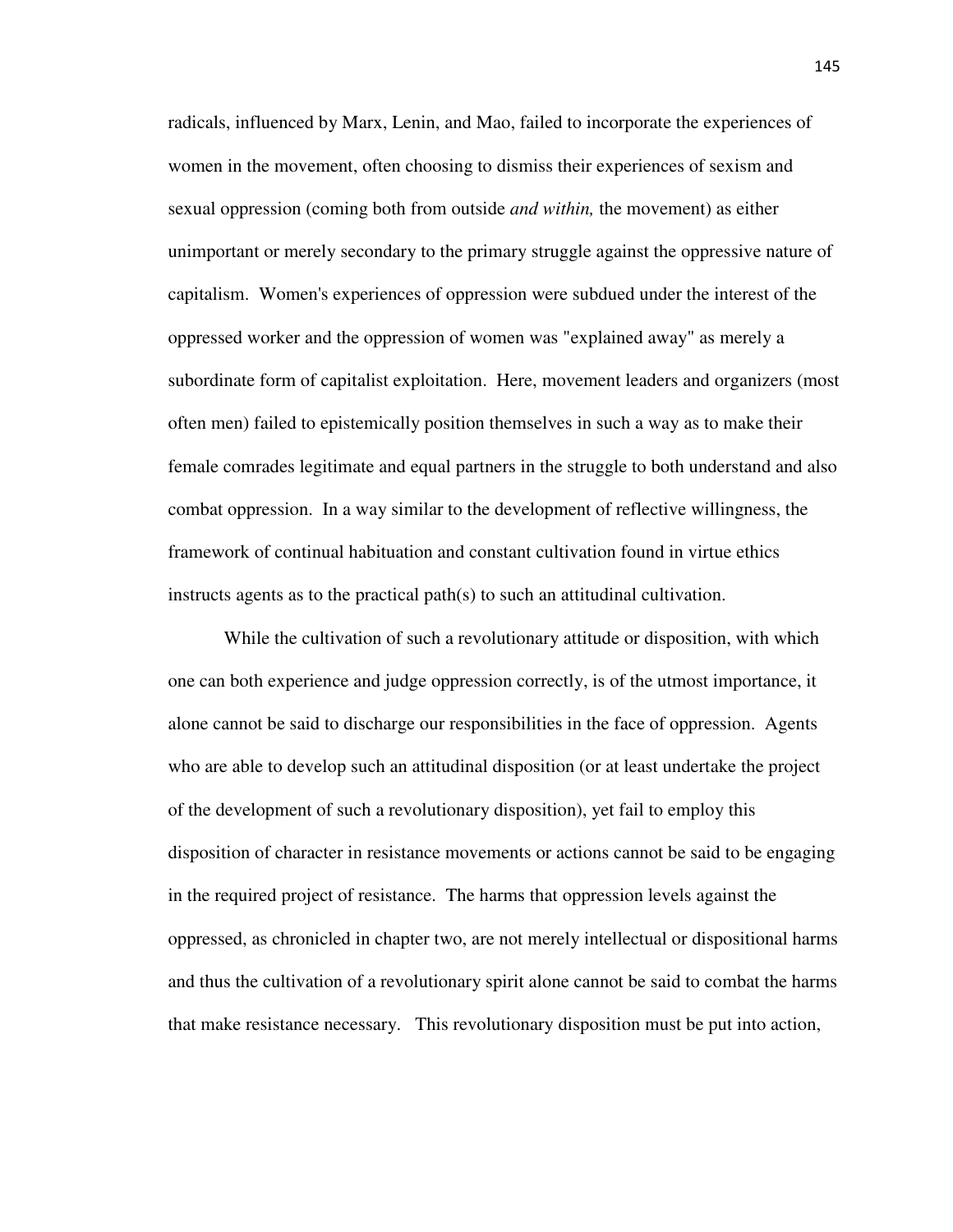and must actively engage in a revolutionary movement which, though it's collective effort, dismantles the existing apparatuses of oppression.

 Claims such as these, that the cultivation of the proper attitudes is insufficient to discharge our moral responsibilities when facing oppression, stand in stark contrast to the beliefs of empowerment theorists. To the empowerment theorist, disaffected agents commit themselves to transforming themselves (or others) from a psychological state of disempowerment to "a cognitive sate characterized by a sense of perceived control, competence, and goal internalization."<sup>149</sup> The goal of empowerment theories is the "transformation of attitudes and beliefs."<sup>150</sup> While most academic empowerment theorists work in sectors relating to business/employee management (where they seek "empowered" employees for optimal business performance), ideas akin to empowerment theory are also found in some so-called activist circles. Here, well-intentioned activists see empowerment (as marked by positive psychological states or attitudes) as the goal of social and political action. For these activists, consciousness-raising actions are undertaken for the purpose of cultivating empowered attitudes and this experience of psychological transformation stands as the final goal of social justice action. To individuals such as these the claims being made here, that attitudinal transformation (or the development of certain positive dispositional states) cannot be said to satisfy our obligations in a world of oppression, will sound backwards and wrongheaded. For such individuals, the goal of consciousness-raising actions is to, literally, raise consciousness (or empower the previously disempowered).

<sup>149</sup> Sanjay T. Menon, "Psychological Empowerment: Definition, Measurement, and Validation," *Canadian Journal of Behavioral Science* 31, no. 3 (1999), 161-162. 150 Ibid.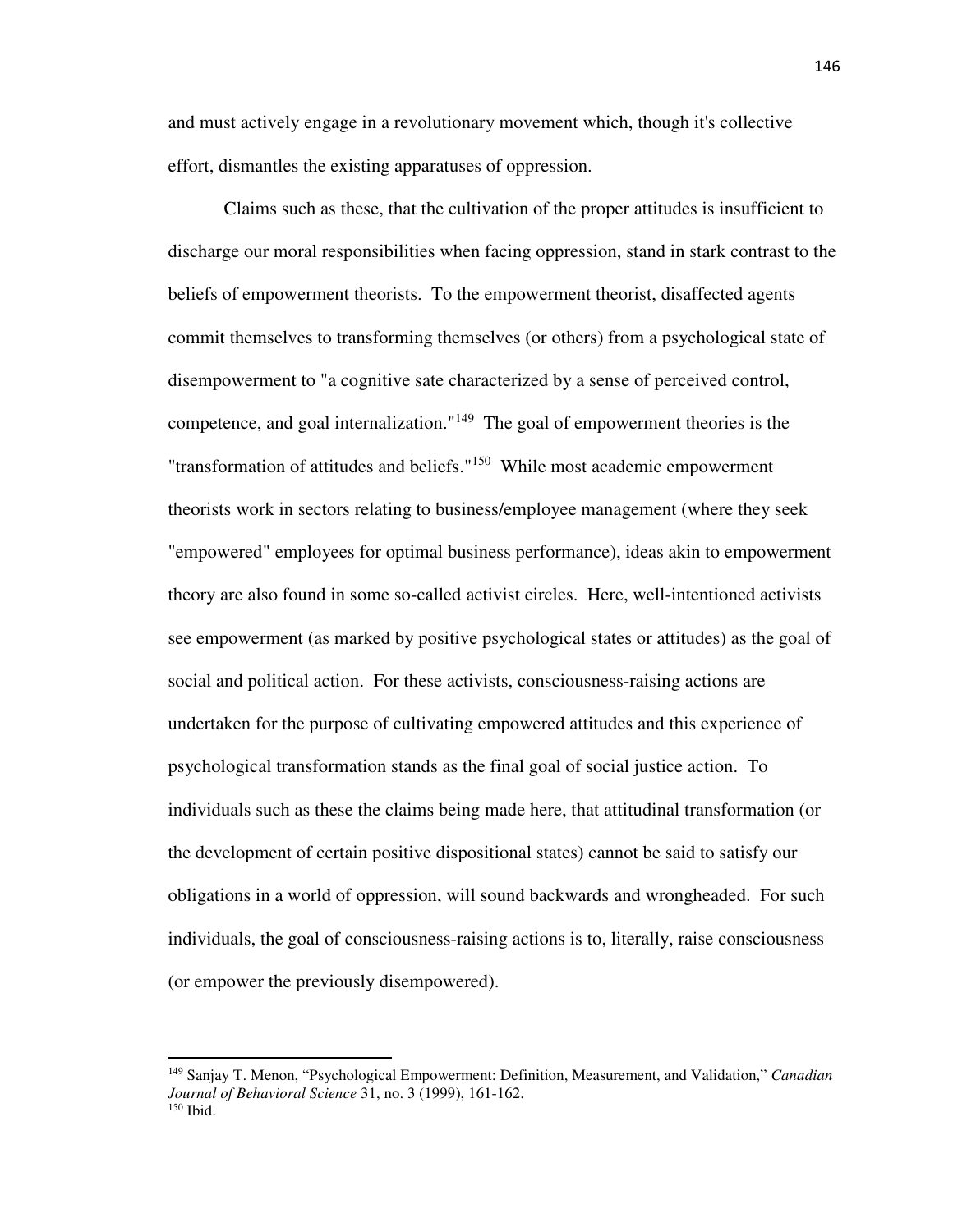The claim that attitudinal shifts and the development of a revolutionary attitude alone cannot satisfy the demands placed on agents should be welcomed by both Marxists and existentialists as both Marx and Sartre forwarded important conceptions of shifting consciousnesses in the face of oppression. Marx spoke of this important attitudinal shift as the development of class consciousness and Sartre extolled the importance of authenticity and the struggle against bad faith. While Marx and Sartre differed widely in their conceptions of attitudinal transformation, both held that shifting psychological and emotional states served as necessary means for the larger struggle to combat and, ultimately, destroy oppressive structures. And this is the conception of the revolutionary spirit being advanced here; attitudinal transformation acts not as an end-in-itself but rather the necessary catalyst for the moral work of resistance.

 If it is oppression's inherent harms that make flourishing impossible for the oppressed (and therefore creates the moral mandate for resistance), then it is at these harms, along with the practical mechanisms which level these harms, that resistance must be directed. While some of the harms inflicted by oppression are emotional and psychological in nature, these harms cannot be reduced to merely "internal" states which can be solved merely by transforming an agent's dispositions. Thus, virtue ethics, in its demands that we meet oppression head-on, cannot be reduced to an obligation to cultivate a disposition and must focus upon action determination. The resistance necessitated by virtue ethics must function to directly and purposefully attack and dismantle the apparatuses of oppression which make avenues to flourishing impossible for the oppressed. It is only though acting to dismantle oppression's mechanisms that oppressed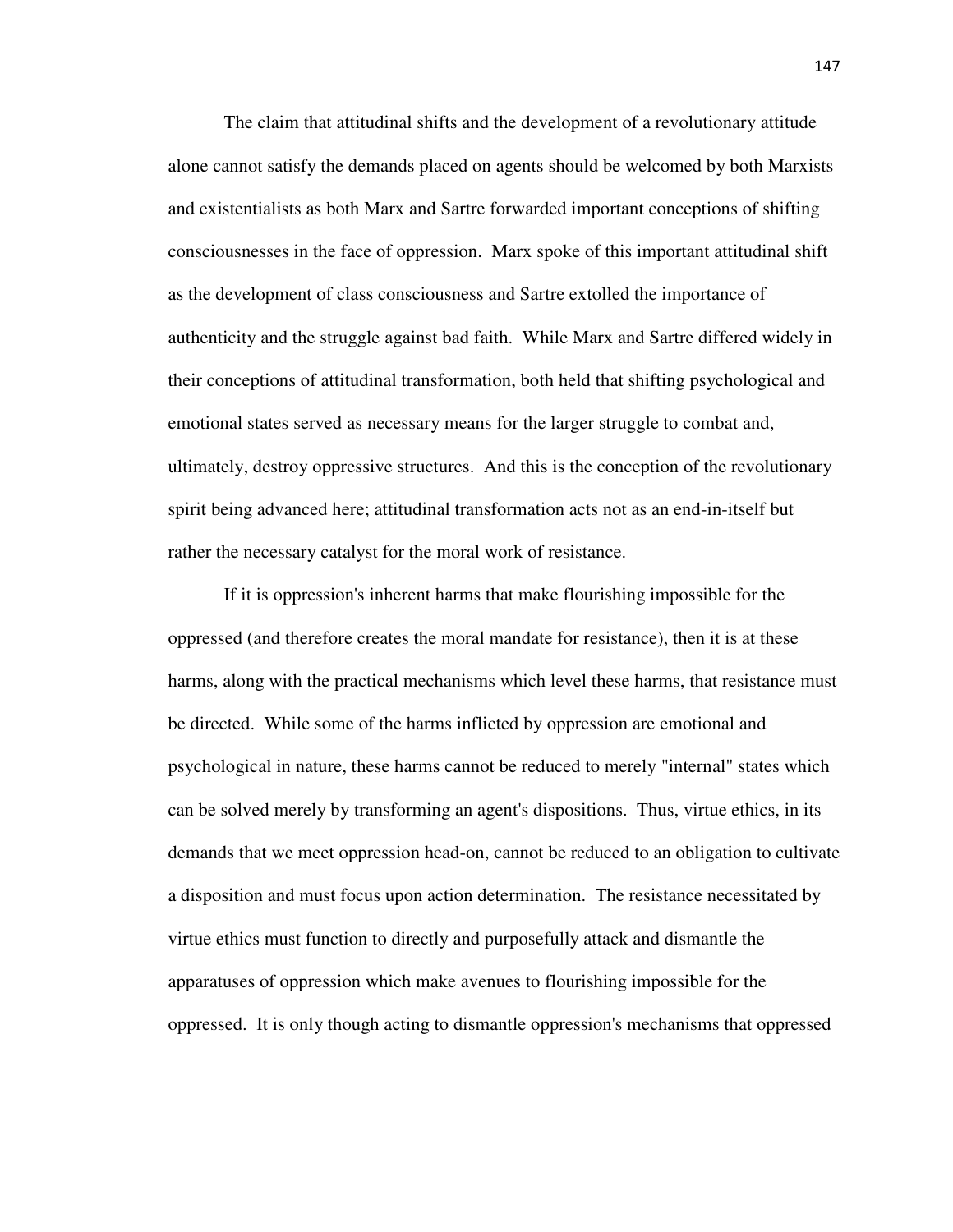people are able to pursue the human good of flourishing and the moral life described by virtue ethics.

 While the v-rules, and the subsequent d-rules, of virtue ethics provides an avenue for action determination, the determination of revolutionary action in service of revolutionary ends seems quite difficult to ascertain. While the v-rules can imbue us with moral rules rooted in, and focused on, the development (and maintenance) of the virtues, and while the d-rules can be derived and deployed to help us understand the actions needed to fulfill the v-rules, the path to moral resistance remains somewhat unclear and abstract. Fortunately, paths to revolutionary action have been explored and schemas exist which can aid us in this effort. Interestingly, these schemas for specific action determination have been developed and deployed from sources outside academic circles, outside the confines of academic writing and journals, and outside the frameworks of virtue ethics. These sources for strategic revolutionary action, founded and developed by activists, unionists, and revolutionaries, need to be brought into philosophical and academic discussions of moral resistance. Bringing these methods into conversation with the academic discourse of oppression can help transform often highly theoretical and abstract calls for "moral resistance" into measured and practical resistance movements.

## Section 2 - A Practical Understanding of Resistance Actions

But what specific actions fulfill the demands of resistance as mandated by virtue ethics? If the picture of resistance advanced by virtue ethics requires agents to act in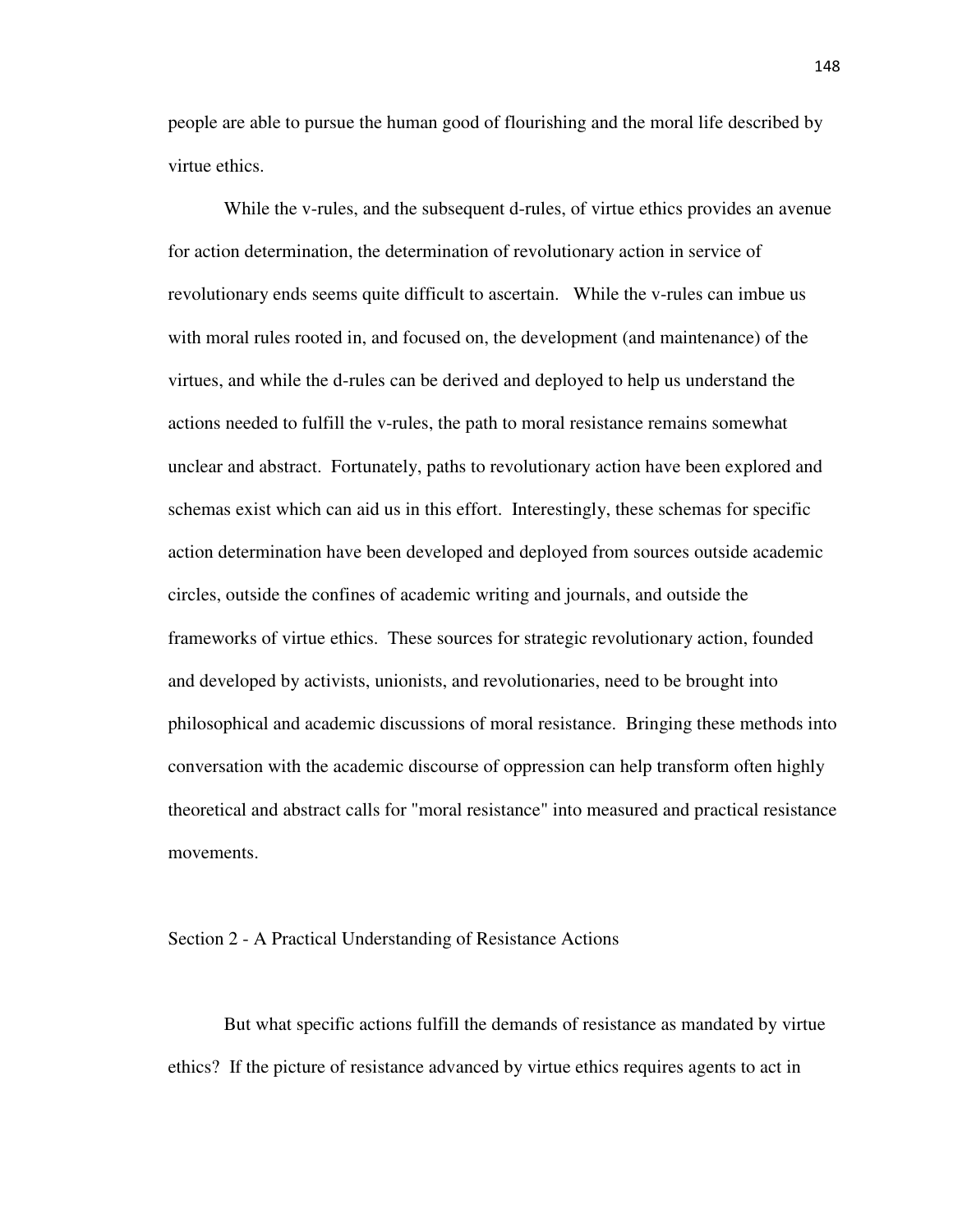ways beyond attitudinal and dispositional development, and requires agents to actively engage in resistance struggles, we are left having specify what exactly agents are required to do. To begin to understand what agents are obligated to do in becoming resisters we must see that our resistance to oppression must be as varied and diverse as the oppression which it fights. Because oppression manifests in widely different, and overlapping, ways it seems impossible to enumerate a fixed and static list of moral responses. The dynamic nature of oppression means that we cannot simply enumerate such a list of resistance actions but rather we need specific and elaborated tools which can be used by the resistance fighter in specific circumstances to generate the required actions which can combat dynamic oppression. As activists and revolutionaries, who resist the existence and effects of oppression in all its varied forms, we must not rely on a prefabricated inventory of resistance actions but rather understand resistance as dynamic, and be prepared to provide appropriate and individuated responses to pressing evils. What is called for here is a mechanism for understanding and generating practical and implementable actions to be used by the moral resistance fighter. Fortunately, such mechanisms already exist.

The practical mechanism for understanding and generating revolutionary action beings with important terminological and taxological distinctions. Of central importance are the terms "issue," "goal," "strategy," and "tactic." These terms carry a wide array of meanings and are often used in a myriad of ways, yet, to the resister, they are technical terms and need to be understood as such. The interconnected nature of these technical terms, when understood schematically, provides the minimal tools needed for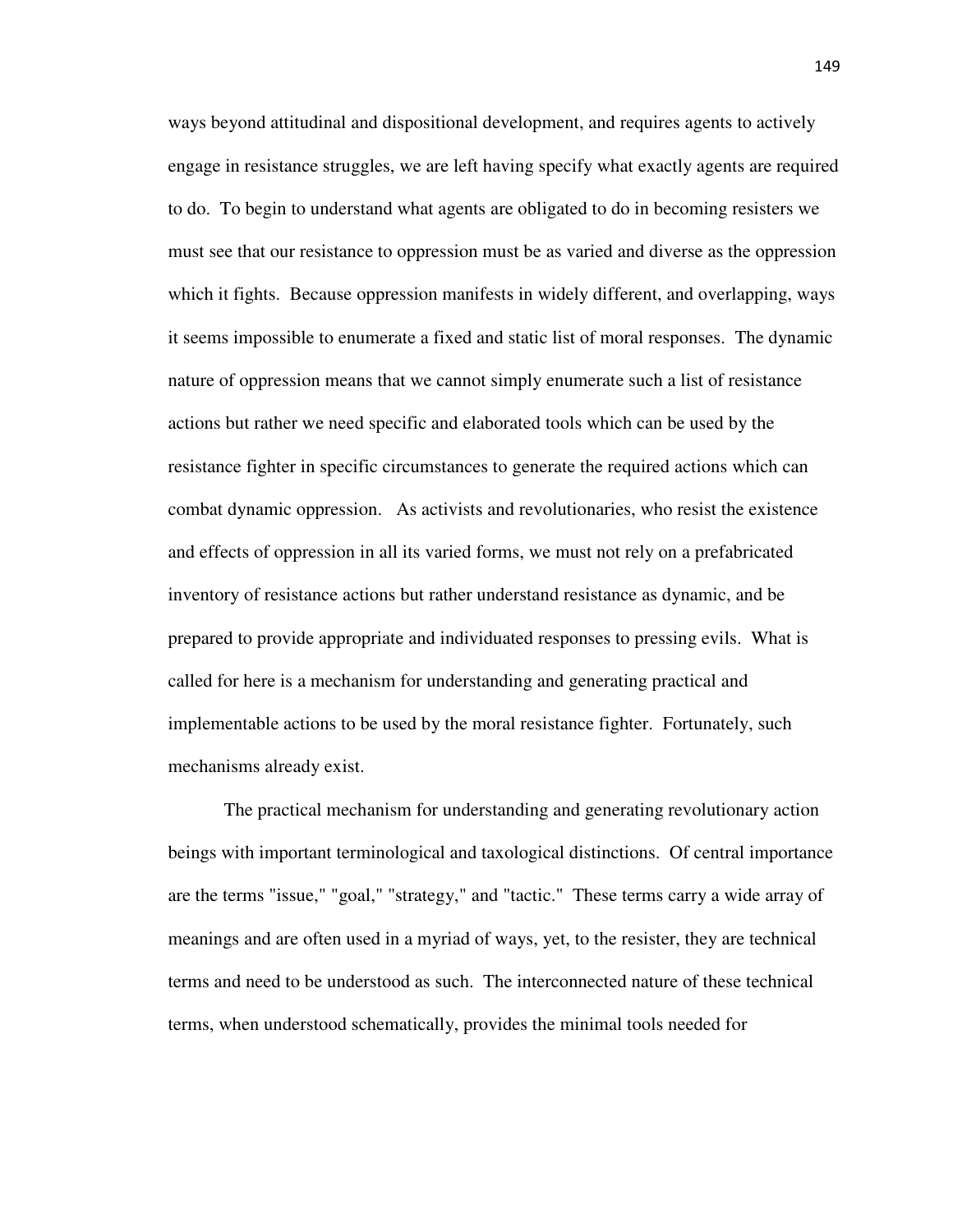determining the reality of resistance actions. Here, these terms will be outlined and defined.

All revolutionary movements begin with an issue. An issue is, simply, that problem or obstacle which needs to be changed, altered, or addressed. Issues are presented to activists and revolutionaries as being vague and broad. In many ways, the issue is the large-scale obstacle which revolutionary attention is to be paid. When an issue is clarified through investigation, conversation, and explanation it becomes a 'goal.' This clarification of an issue into a goal is constrained and elucidated by the use of a set of five criteria, captured by the acronym SMART.<sup>151</sup> Here, SMART stands for:

'Specific' - Something is 'specific' when it is understood without ambiguity and with clear delineation.

'Measurable' - Something is 'measurable' when it contains enumerated conditions for calculating success criteria in specific amounts of quantity and/or quality.

'Activating' - Something is 'activating' when the undertaken activity/campaign/action will energize current participants as well as motivate other individuals to becoming actively involved.

'Realistic' - Something is 'realistic' when the outcome sought can feasibly be achieved by the people currently involved with the action/campaign/activity.

'Tangible' - Something is 'tangible' when the change sought will make a marked and real difference in the lives of those affected.

When the SMART criteria are applied to an issue, a goal emerges. A goal, which

is derived directly from an issue, is the clearly defined change that activists and

revolutionaries will accomplish. What distinguishes a goal from an issue is that an issue

can be vague and unclear while goals are strictly delineated, measured, and have

<sup>&</sup>lt;sup>151</sup> The SMART criteria used here is most notably used, and explained, in the literature produced by the Ruckus Society. The Ruckus Society, founded in 1995 in Oregon, is a non-profit organization which provides training and skills-sharing for activists. For a more detailed description of SMART organizing see The Ruckus Society's undated "Action Strategy: a How-To Guide."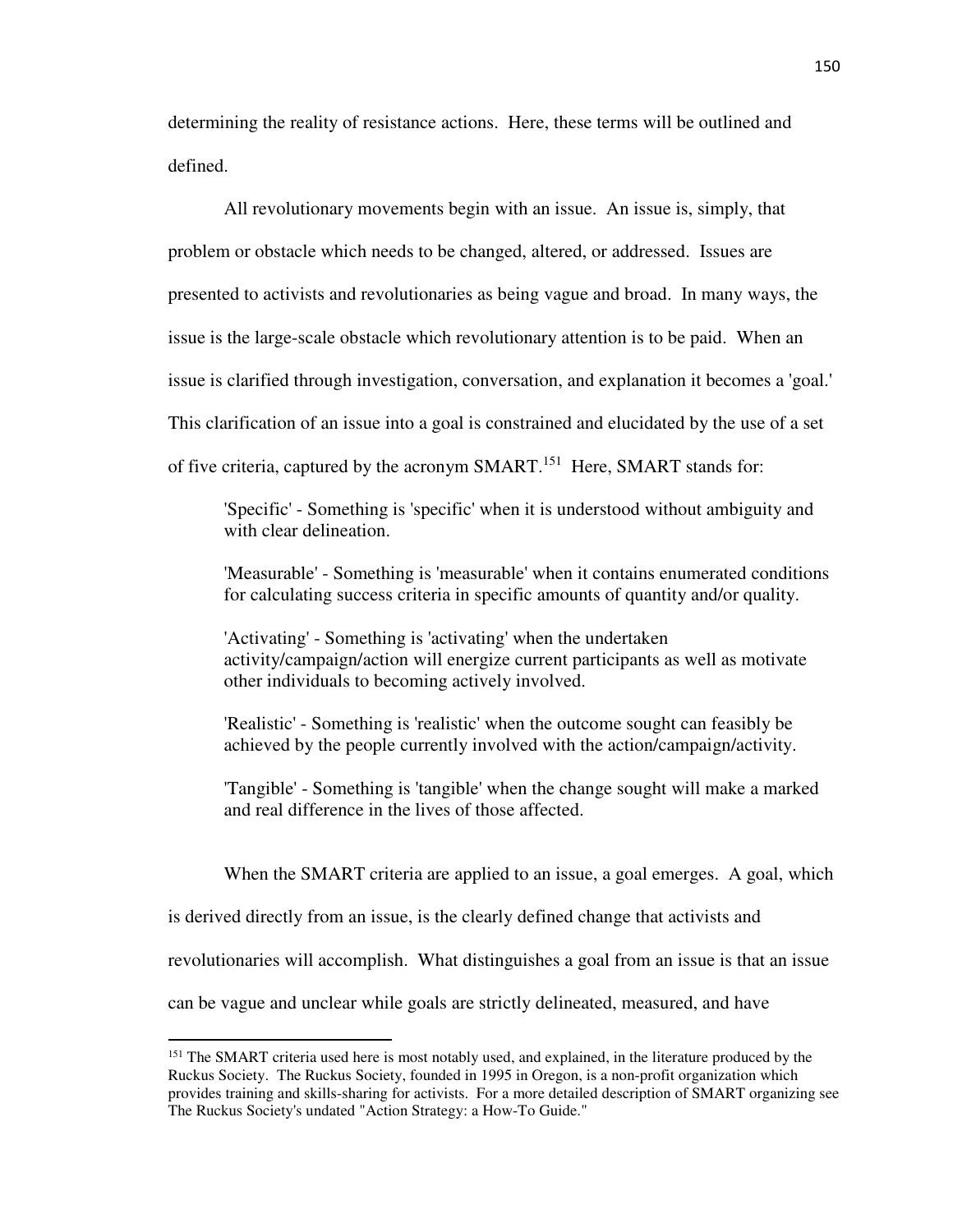achievable outcomes (ensured by the satisfaction of the SMART criteria). For example, while "ending environmental destruction" is a noble end and a wishful dream it fails in all conceivable ways to be a goal as it is unrealistic, there are no defined measurable criteria for determining the success of such a campaign, and is utterly unspecific. On the other hand, "stopping the Pacific Lumber Company from clear-cutting any of the old-growth trees in Humboldt County" represents a SMART goal. Here, the goal has gained specificity, will have a tangible results, and the involved activists can measure the success of the campaign (as, in this overly simplified example, the loss of "not any" oldgrowth tree can be measured).

 A SMART goal connects directly to 'strategy.' Strategy defines the form of campaign or struggle that will be waged to achieve the goal. To achieve SMART goals agents may wage legal campaigns (where the legal system is used as a weapon), publicity campaigns (where public perception is used as a weapon), or commercial campaigns (where the buying, or not buying, of products is used as a weapon), to name just a few. A campaign's strategy, which too is subject to SMART evaluation, will justify the form of struggle that will be embarked upon. The determination of strategy must be specifically determined in light of the most effective and realistic way to achieve the goal.

 Strategy connects, in the end, to 'tactics.' Tactics are the specific actions agents will perform as part of a strategy (or strategic plan) in order to achieve the goal. Tactics can range from tree-spiking to the production and distribution of literature. It is the strategy which determines and informs which tactics agents must perform. If, for example, activists are engaged in a legal campaign then civil-disobedience (and subsequent legal entanglement) might be a tactic employed whereas a protest, as a tactic,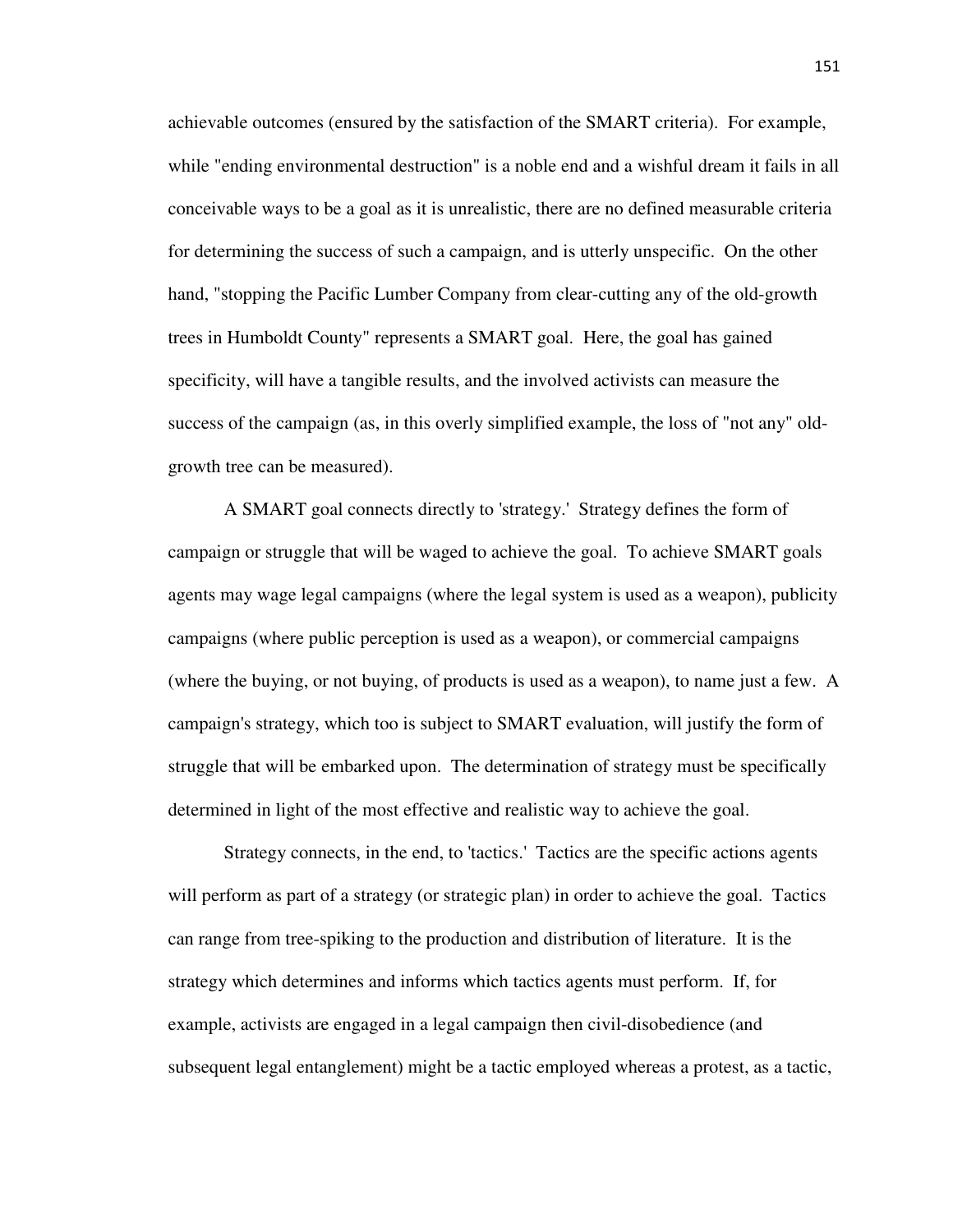would be dismissed as the strategic plan is not one which hinges upon publicity or public perceptions. Just as in the determination of goals and strategy, tactics are subject to the SMART criteria.<sup>152</sup>

 To help illustrate the interplay between these concepts I believe that it is useful to consider an example. Thus, let us consider the following fictitious scenario:

 LGBTQ students and faculty at a liberal arts college see that their community is marginalized within the university community as a whole and there exists an alarming lack of resources at their university to be used for combating this marginalization and supporting members of the LGBTQ community. First and foremost, these activists are struck with the issue: their marginalized status and the harm that comes from this marginalization. Though interactions with each other they come to the realization that something needs to be done and thus formulate a goal. Their goal cannot be "to stop homophobia" or to "make the university more queer friendly" as these vague, idealistic, and unmeasurable goals lack SMART criteria. So the students and faculty determine a specific goal; the establishment of an LGBT resource center on their campus by the end of the upcoming academic year. With this SMART goal in mind, they then can formulate a strategy and determine how best to achieve this goal. These activists determine that the university has available funds for the establishment of such a resource center and need to be convinced of its importance and viability. Thus, these activists opt choose strategically to wage a corporate campaign. Here, activists reach out to other universities

<sup>&</sup>lt;sup>152</sup> It is important to note that each of the components in this taxonomy need to be made continually subject to revision and clarification. This process of continual review and reaffirmations is called "praxis." Through the continued use of praxis goals, strategies, and tactics are continually reviewed and reassessed to ensure that they are warranted, effective, and SMART. Activists and resisters should not become wedded to any goals, strategies, or, tactic such they cannot be abandoned or altered when needed as this form of stalwart bullheadedness, by definition, cannot be said to dynamically waging a realistic and effective campaign.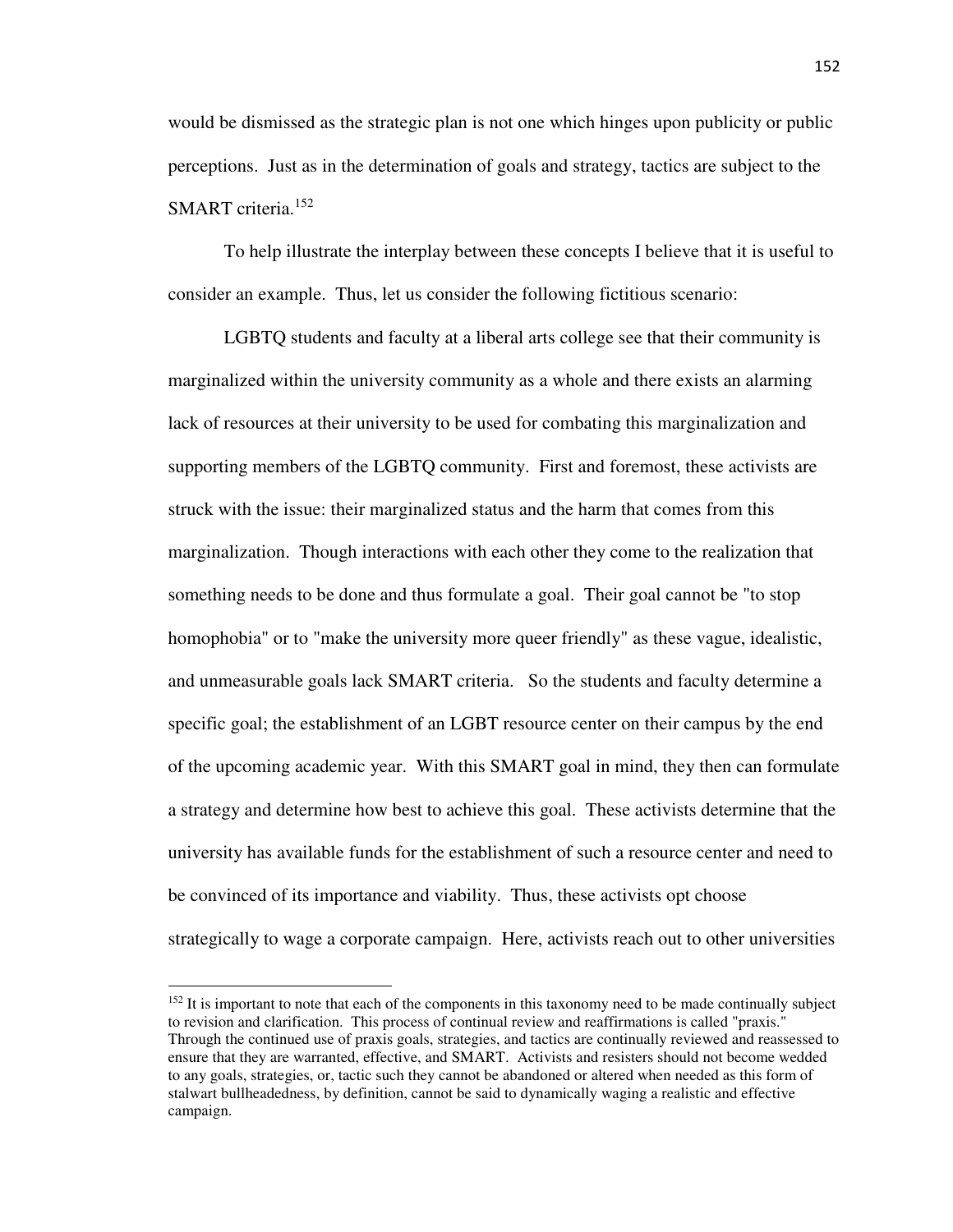where LGBT resource centers exist and, with their help, draft a proposed budget for the center to be delivered to the university. Activists create a "target map" to determine which individual, or individuals, in the university administration are able to approve such a resource center. It serves these organizers no good to petition someone who cannot deliver the goods, and these activists learn who, specifically, can approve their request. Activists attend board meetings, or meetings where decisions such as this would originate or be approved, where they present their proposal. Activists also gather narratives of students and faculty describing how the center would positively impact their lives on campus and deliver these proposals to the proper university.

 In this example, we can see that any specific tactic which is used is derived from strategically analyzing the goal in light of the issue at hand. These activists, using this organizing model, are able to set achievable goals, employ useful and strategic tactics, and continually act to strategically achieve their goal.

 There are three important strengths to understanding this model of resistance determination. The first is that it this structure, of the interplay between issues, goals, strategy, and tactics in a cohesive and dynamic system, allows us to see how resistance, as the morally mandated response to oppression, can begin to be realistically formulated. The importance of the ability to formulate real and practical resistance actions cannot be overstated. Drawing insights from the practical world of organizing can help direct academic projects, such as this, to give substance to the otherwise general and unfulfilled calls for political action.

 The second strength of such a system is that it emphasizes and necessitates effective results. By demanding specificity and elaborating, clearly, the measurability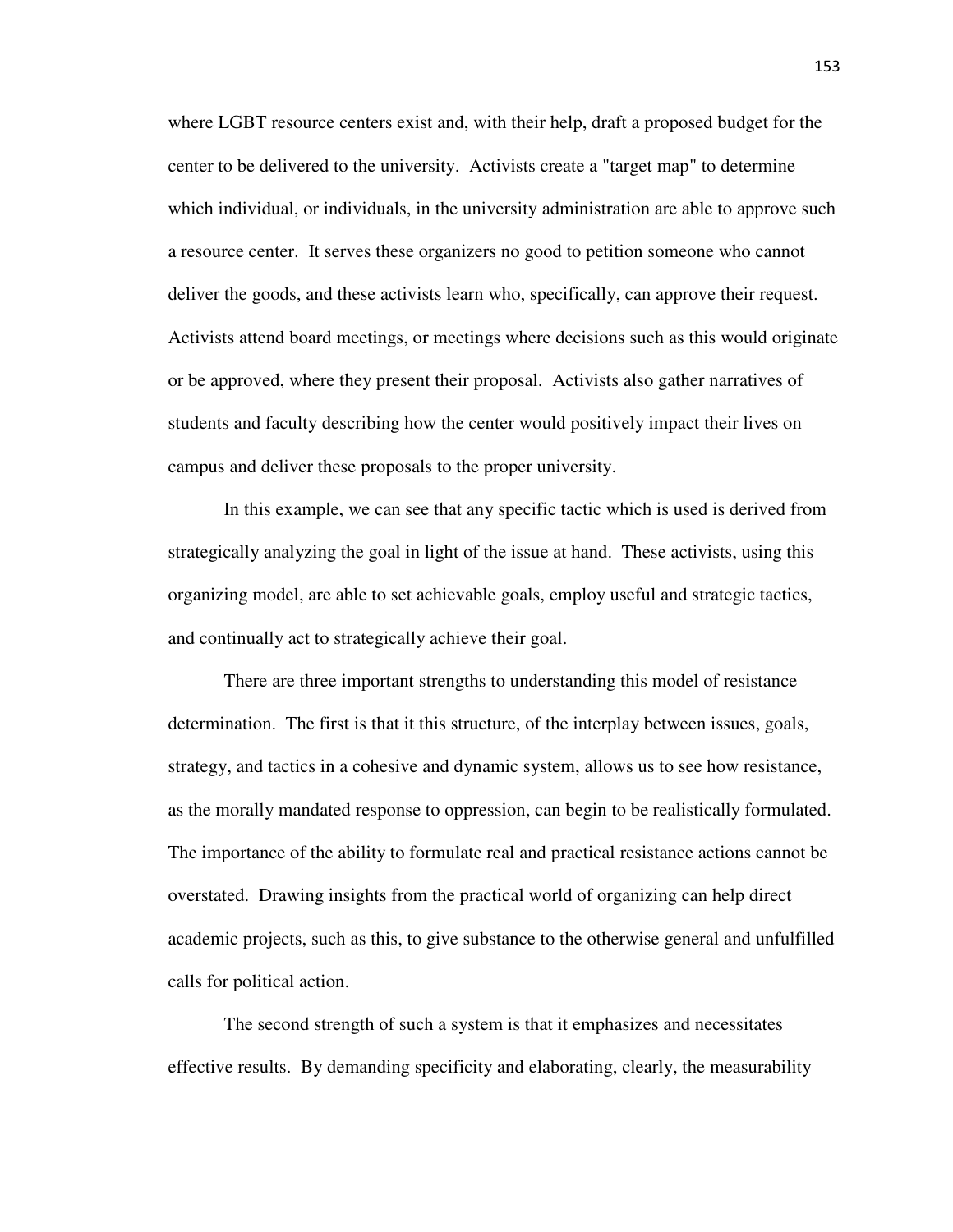and tangibility of our goals, strategies, and tactics, this model of resistance organizing (if applied correctly) yields actions which directly combat oppression and the harms that oppression causes. In this way, the campaigns and actions that revolutionaries and radicals embark upon, when employing this organizing schema, avoid the problem that empowerment theories fall prey to. Since it is oppression's harms that create the need for active resistance, it is these specific harms that must be directly contested. While empowerment theory may give agents an indirect avenue for coping with said harms, the organizing model of deployable action seeks to directly rectify these injustices and therefore can be said to provide the framework for the d-rules concerning oppression.

 Finally, and most importantly, this organizing structure is free from an overt moral framework. This, at first glance, might sound like an odd strength seeing as the organizing model being advanced here is being used to frame and explain how agents are to act in order to discharge the moral obligations which arise in the face of oppression. The moral neutrality of this method means that it is both free from any inherent or axiomatic moral judgments which would render it incompatible with the framework of virtue ethics and also free to work in conjunction with the demand to engage in active resistance to oppression as mandated by virtue ethics. In the first sense, this method does not contain any moral claims, such as (for example) a demand that the goals of resistance action be only constructed from theological and eschatological revelations, which would render its compatibility with virtue ethics impossible. In the second sense, this model can be deployed to determine, practically, the measures needed for agents to engage in practical and implementable forms of resistance while the moral demands of virtue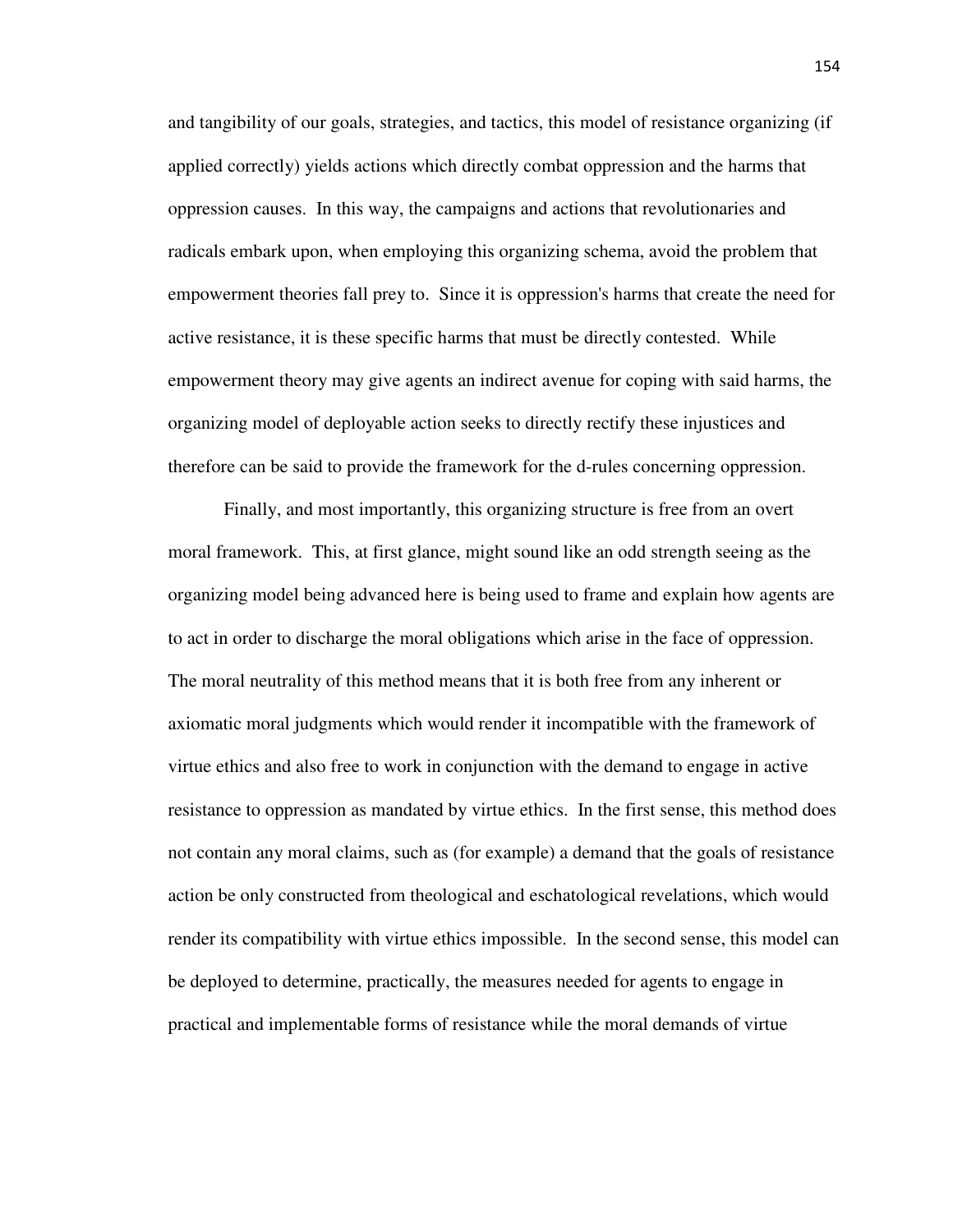ethics, as expressed as v/d-rules, can likewise be equally deployed to constrain the considered actions of resistance to that which the morally virtuous agent would accept.

 The question thus becomes how the interplay between a practical organizing model such as this and the moral requirements of virtue ethics works to guide our resistance. The moral neutrality of this organizing model asks for all options to be considered, regardless of moral standing, and places central emphasis on the efficacy of actions to combat oppression without considerations of their moral permissibility. It is here that the framework of virtue ethics can act to constrain actions available to activists and revolutionaries.

 One of the central moral concerns which is often raised during discussions of resistance action is the question of the permissibility of violence. Tessman, when discussing the costs beared by the resisting agent approaches the question of violence in liberatory struggles but, in the end, fails to engage directly in the question of the role of violence in revolutionary struggles. She says, "is not my intent here to enter into - and certainly not to settle - the question of whether liberatory goals are best achieved through a commitment to nonviolence... or through a readiness for violence."<sup>153</sup> While Tessman works to avoid this question, it seems essential to address this important issue head-on as it is one of the most central questions encountered when discussing morally available resistance actions and movements. So it is to this question that the next section turns.

<sup>153</sup> Tessman, *Burdened Virtues*, 113.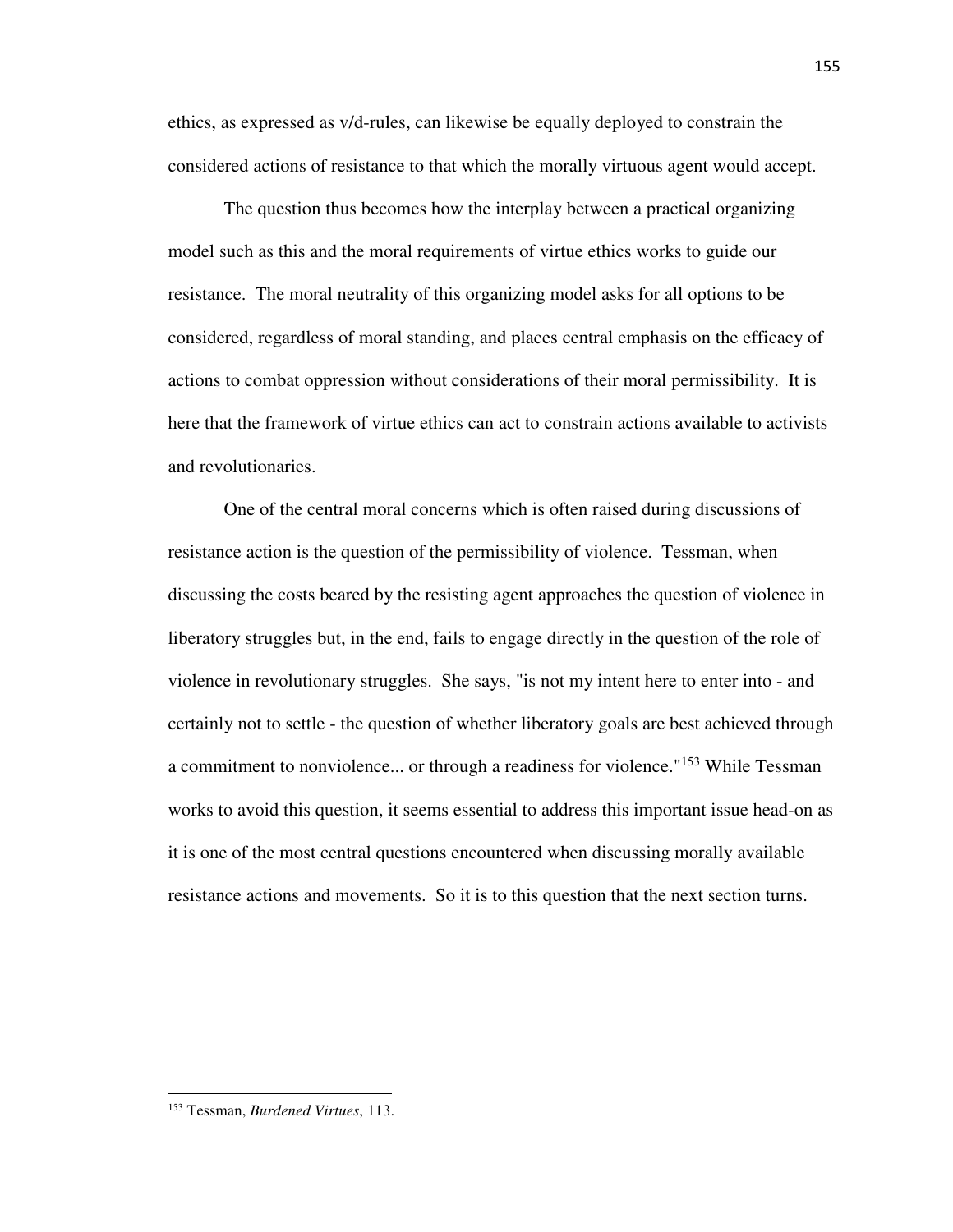When considering the permissibility of violence in revolutionary action it is hard to escape the overt moral language of those who espouse doctrines of nonviolence. The position of nonviolence dominates the landscape of 'moral activism' and the pacifist position often carries with it the belief that any set of revolutionary actions which remain bound by any sensible moral principles must, by nature, commit itself to nonviolence. In this way, the prevailing myth of morally acceptable revolutionary action is that it must be nonviolent.

 This section begins with a survey of pacifist positions, starting with the canonical views of Martin Luther King, Jr. and Mohandas Gandhi and then moves to more nuanced and constrained forms of pacifism. This survey of pacifist positions demonstrates the contours of the pacifist landscape and shows that pacifist positions occupy a spectrum of possibilities, motivations, and justifications. In the end it will be argued that while pacifism is not a univocal or monolithic position, a commitment to nonviolence, no matter the motivation or justification, remains a deeply flawed position which one ought not accept as a necessary perimeter of resistance actions.

 The most widely known, and often referenced, pacifist positions are those of King and Gandhi. Both King and Gandhi publically defended the exclusivity of nonviolence in revolutionary movements, and the impact of their positions can hardly be understated. While the pacifism espoused by King and Gandhi are importantly different, both men expressly tied prohibitions on violence to *the* moral position and it is their views which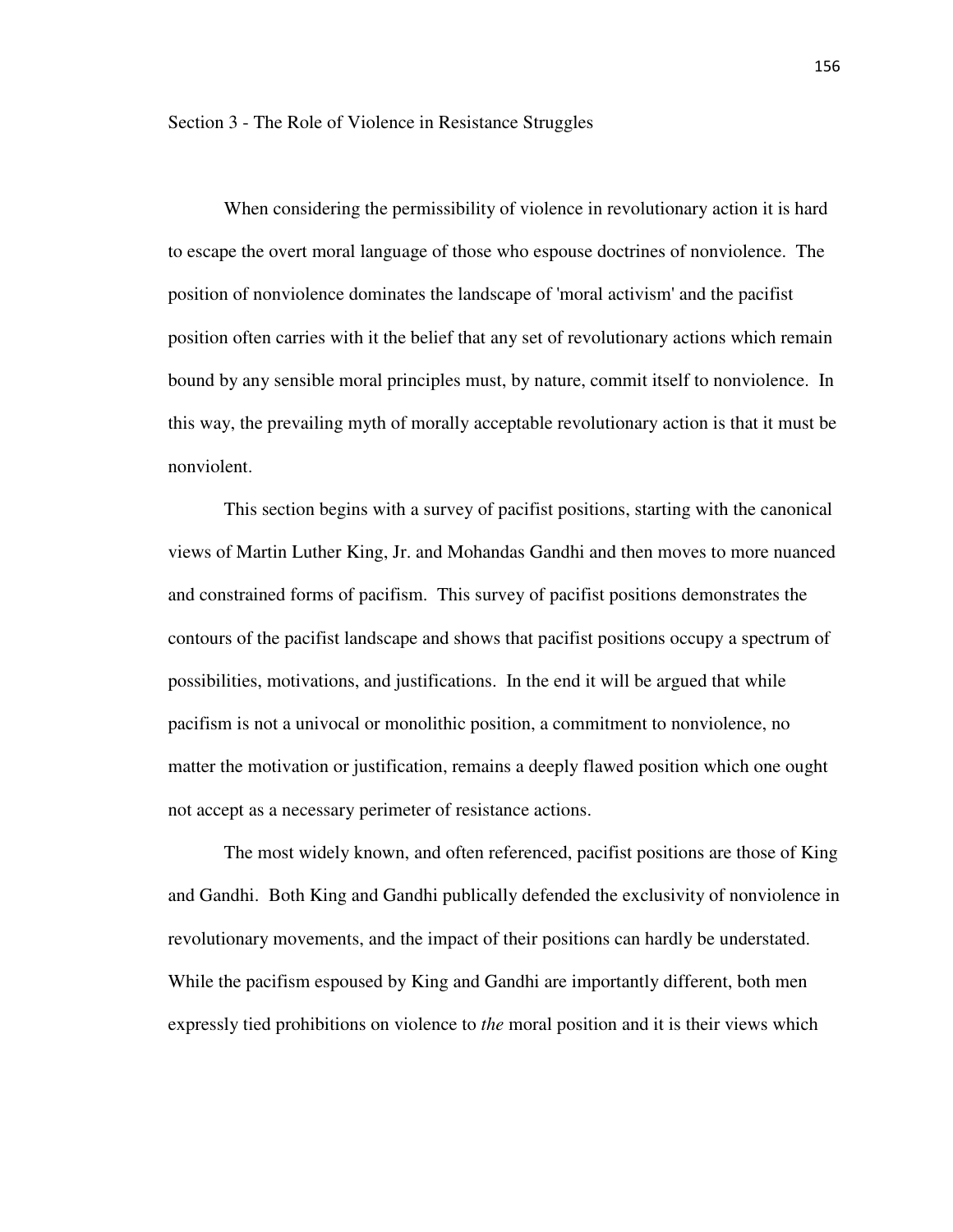best serve as both an anchor-point and launching pad for understanding doctrines of nonviolence.

In many ways it is Gandhi that represents the voice of absolutist pacifism.<sup>154</sup> Gandhi's understanding of nonviolence is rooted in two equally important principles or concepts; satyagrahi and ahimsa. Satuagrahi, a word that Gandhi coined, is a derivation from the Gujarati word sadagraha (meaning firmness to a good cause). Satuagrahi is the "[hope] to convert the heart and soul of the opponent by virtue of adhering to the truth, enduring self-suffering, remaining sincere and chivalrous and by avoiding hurting, humbling, or embittering the opponent."<sup>155</sup> Ahimsa, a Sanskrit word, means nonviolence ('himsa' is Sanskrit for violence and ahimsa adds a prefix to indicate the rejection of 'himsa'). The connection between satyagrahi and ahimsa takes root, for Gandhi, in his epistemological worldview. Gandhi held that there exists an immutable and eternal truth of existence but also held that people remain, in whole, unable to know this truth. This skepticism about human knowledge standing before eternal and absolute truth forced him to deny that violence was ever an option. Gandhi believed that satyagrahi could never use violence "because man is not capable of knowing the absolute truth and therefore [is] not competent to punish."<sup>156</sup> The two moral pillars of satyagrahi and ahimsa established, for Gandhi, the moral framework of not only resistance to oppression but also the moral framework for the virtuous life. Gandhi's commitment to nonviolence was necessitated

<sup>&</sup>lt;sup>154</sup> Here my use of the qualifier "in many ways" is used to indicate the ways that Gandhi's position(s) on violence was, at points, radically inconsistent. Gandhi himself acknowledged this fact and claimed that his views on nonviolence and politics was an evolving position whereas he strived not to be consistent with all that he had said before but rather to be "consistent with truth as it may present itself to me at a given moment." Judith Brown, *Gandhi: Prisoner of Hope* (Yale University Press, 1989), 283.

<sup>155</sup> Michael J. Nojeim, *Gandhi and King: The Power of Nonviolent Resistance* (Praeger Publishers, 2004), 96.

<sup>156</sup> Dennis Dalton, *Mahatma Gandhi: Nonviolent Power in Action* (Columbia University Press, 1993) quoted in Nojeim, *Gandhi and King*, 97.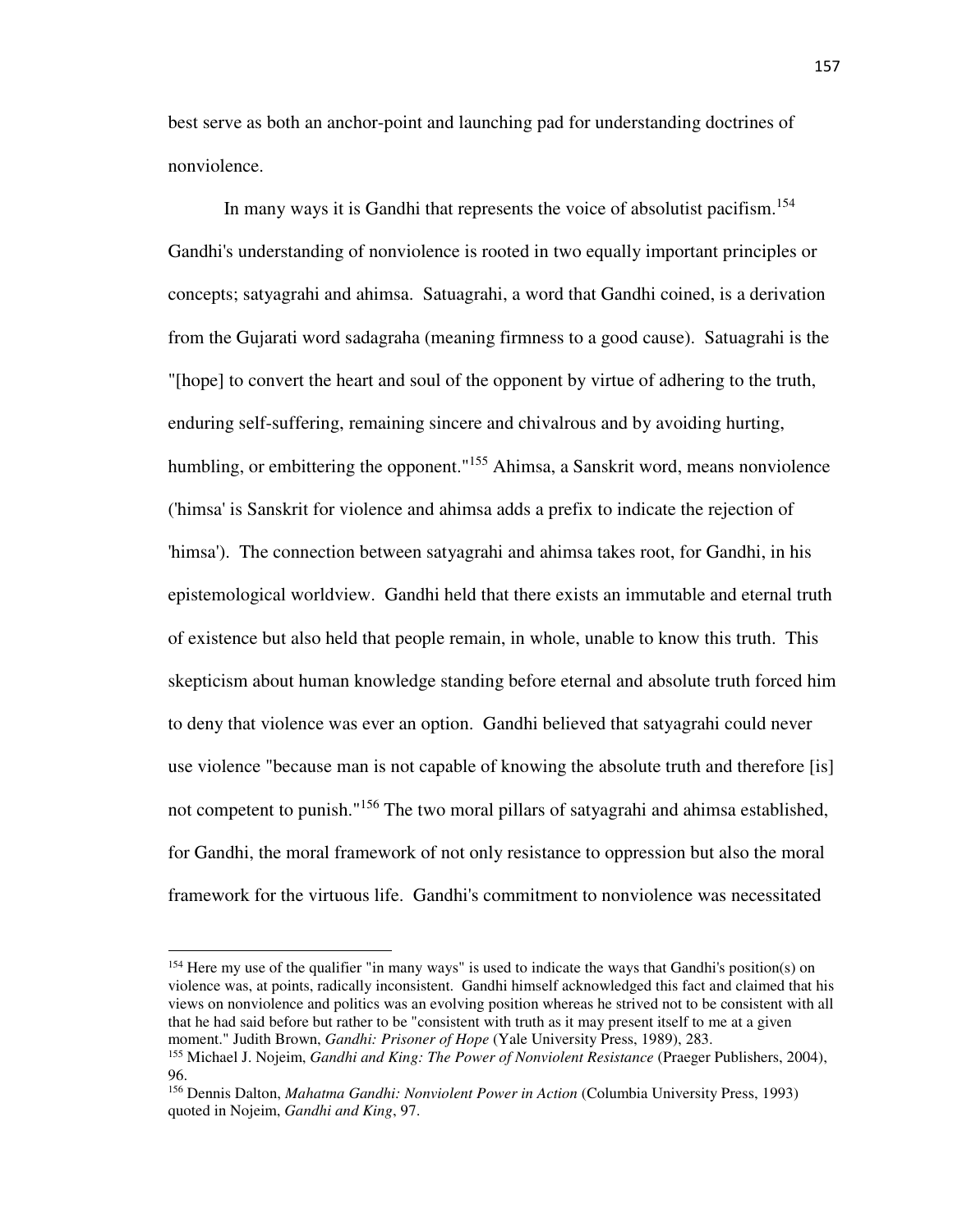by his understanding of what he say as the only "right, or pure, means to a right, or pure, end."<sup>157</sup>

 In a similar way, Martin Luther King Jr. advanced a conception of nonviolence which held a moral, not strategic, view of pacifism. King, in describing his so-called 'pilgrimage to nonviolence,' chronicles how he came to understand the unique moral high ground which pacifism, and pacifism alone, offers. King describes how the nonviolent resister must come to commit herself to the denial of both "external physical violence" (which prohibits the use of violent actions against an opponent) as well as the use of "internal violence of spirit" (as manifest as hatred).<sup>158</sup> For King, the moral prohibition on all forms of violence, both physically and emotionally, takes root in the Christian notion of universal love. It is love, for King, that is the basis of all commanded moral action thus all forms of violence, even in service of noble and libratory ends, must be forsaken. Throughout King's description of the nonviolent position one sees countless overt references to "moral resistance" and "moral resister." Where one might expect to find King distinguishing between the moral goodness of the struggle for justice and the moral evil of oppression, they actually find King often distinguishing between the "moral resister" of nonviolence and the "immoral resister" who rejects the pacifist doctrine. King expressly ties morality to pacifism and describes those who accept even a limited role for violence (even for libratory ends) as morally failing.<sup>159</sup> For King, the connection

<sup>157</sup> Nojiem, *Gandhi and King*, 101

<sup>158</sup> Martin Luther King, Jr., *Stride Toward Freedom: The Montgomery Story* (Harper and Row, 1958), 103. <sup>159</sup> In his 1963 *Letter from a Birmingham Jail*, King specifically notes "Elijah Muhammad's Muslim movement" (or, as they were actually known and of which King was more than aware, the Nation of Islam) as "an opposing force." Here King describes the NOI (and implicitly Malcolm X, who was at this time the National Representative for the Nation and the most public figure within the NOI) one of the foes of the nonviolent movement and as part of a movement of "bitterness and hatred" which "comes perilously close to advocating violence." This example helps illustrate how King's moral condemnation was not merely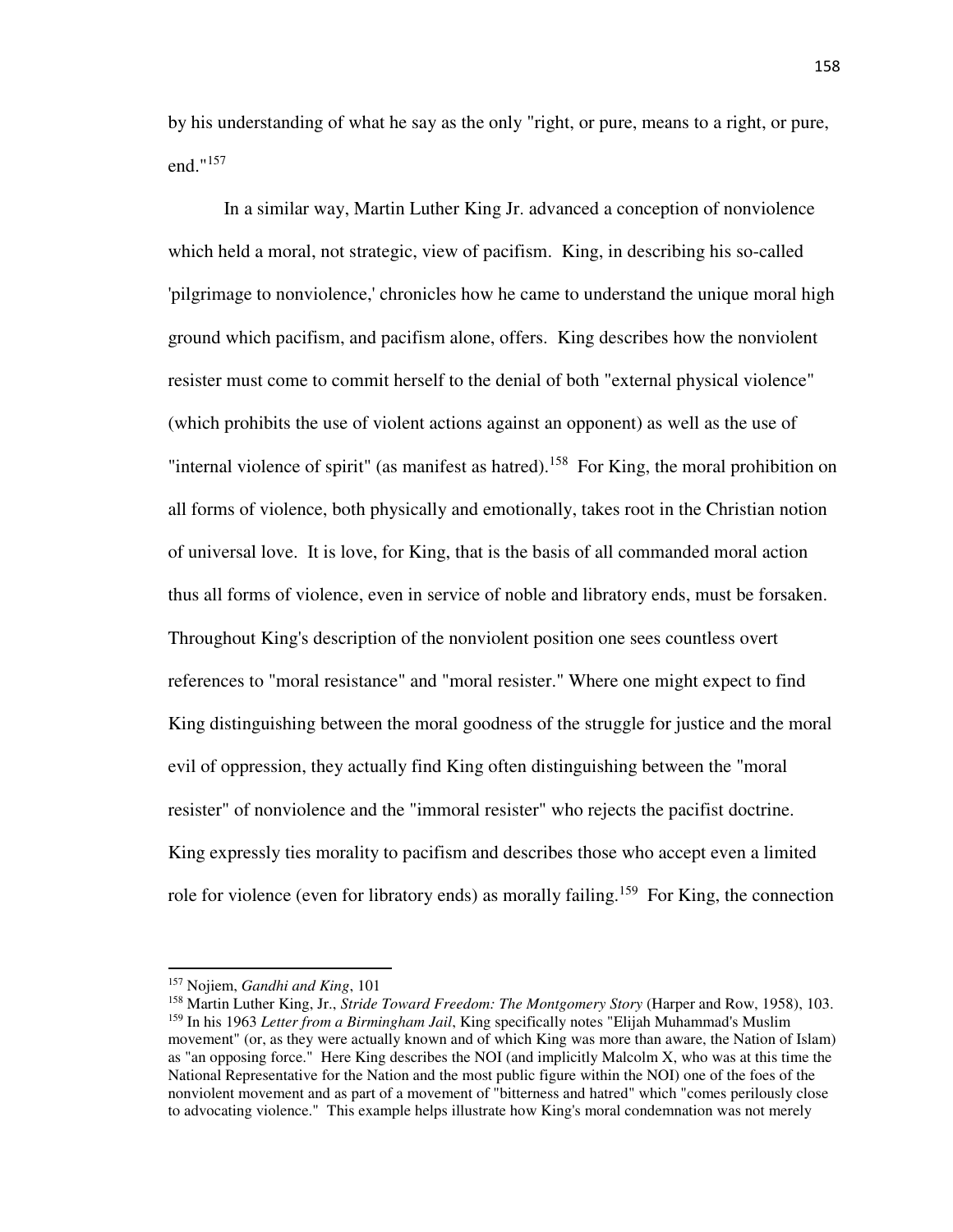between nonviolence and moral necessity was so strong that he concluded not only that the pacifist position was available only to those who have "morality enough" to end the cycle of hate and injustice,<sup>160</sup> but also that "[nonviolence] was the only *morally and practically sound* method open to oppressed people in their struggle for freedom."<sup>161</sup>

 Positions such as those expressed by Gandhi and King, with their overt attempts to constrain all resistance actions to the moralism of pacifism, defines the axiomatic core of absolutist pacifism. Here, absolutist pacifism (often called "universal pacifism") holds that violence, in all forms and in all circumstances, is morally reprehensible and unjustified. As is often the case with absolutist positions, heavy criticism has been launched at this view. Jan Narivson, arguing from a politically rights-based tradition, holds that absolute pacifism is "far from being plausible" and claims that it suffers from being "morally inconsistent."<sup>162</sup> For Narvison, the failure of absolutist pacifist stems from a commitment to the proposition that violence is wrong. This commitment, while allowing pacifists to condemn any violence that is waged against them, also commits them to abide the existence of violence in that it constrains individuals in their attempts to stop impending acts of violence. For Narvison, the pacifist must condemn violence as categorically wrong but also hold that violence which cannot be stopped by anything short of a violent response is morally justified, as any potential violent reaction is morally worse than the violence committed by the aggressor. This 'commitment' that Narvison sees the absolutist pacifist having to make leaves their position "confused" as "their

-

reserved for those who advanced and advocated oppression and racial discrimination but also, possibly equally, for those revolutionaries who did not accept his position on Christianity, love, and pacifism. <sup>160</sup> King, *Stride Toward Freedom*, 104.

<sup>161</sup> King, *Stride Toward Freedom*, 97.

<sup>162</sup> Jan Narvison, "Pacifism: A Philosophical Analysis," *Ethics* 75, no. 4 (1965), 265.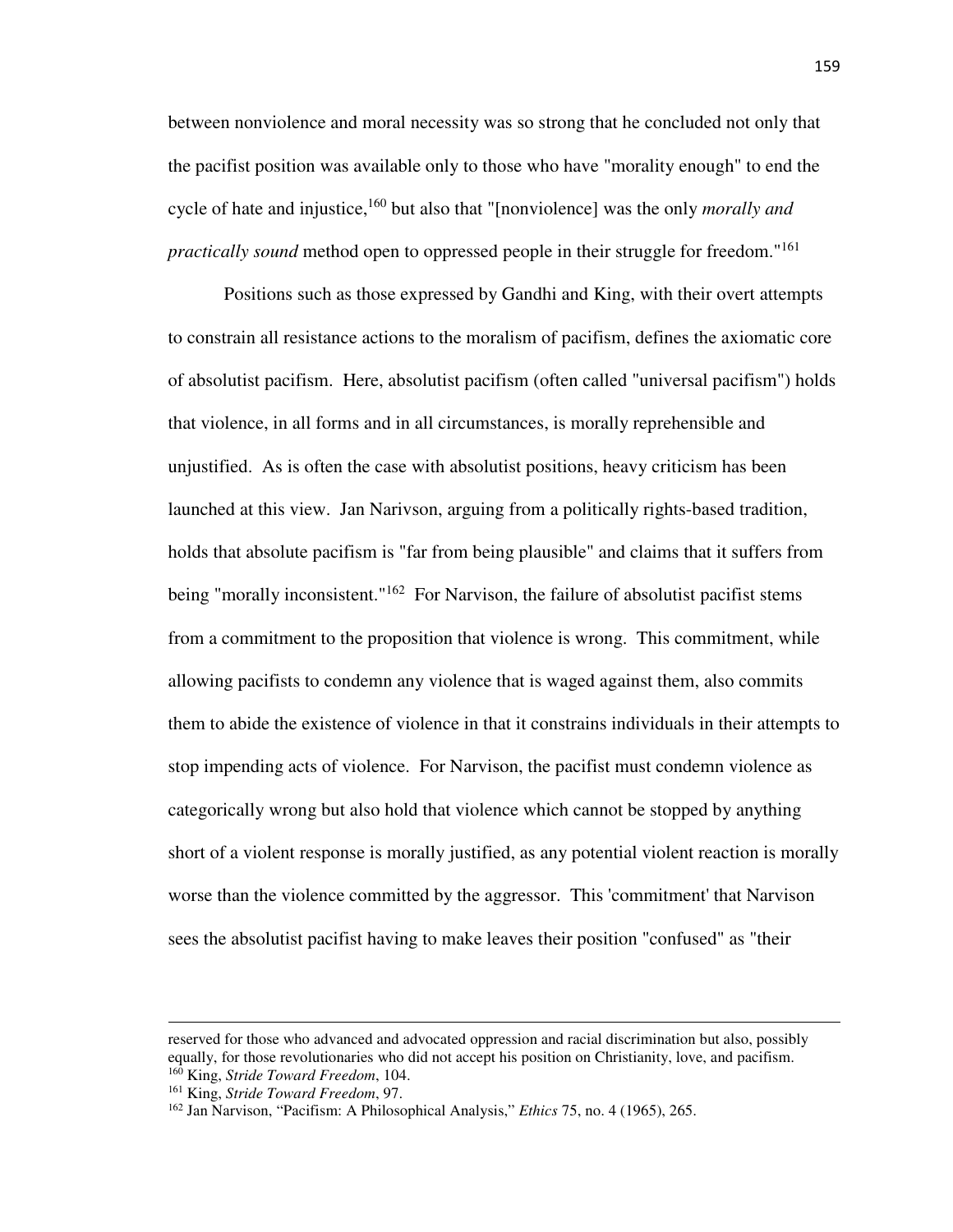position involves a contradiction: violence is wrong, *and* it is wrong to resist it."<sup>163</sup> Others, such as Daniel Farmer have argued that absolutist pacifism (or as he dubs it "deontological pacifism") is "morally indefensible" as it leads to the "unpalatable conclusion" that individuals should forgo violent responses in situations of dire selfdefense.<sup>164</sup> Where Narivson objects to pacifism as a contradiction in rights, Farmer does so on the grounds of incomparable value. For Farmer, the absolutist pacifist holds that the refusal to defend one's life, at a minimum, is of comparably higher value than the life that is threatened. This means that for the absolutist, the immorality that is a violent threat to one's life is somehow morally superior to the life that is threatened. This devaluing of the life threatened, for Farmer, is an obvious case of moral confusion.

 The pacifist response to the arguments launched by Farmer and Narvison is to back away from absolutist strains of pacifism to positions of qualified or contingent nonviolence. Here, the pacifist denies the absolutist line found in the positions of King and Gandhi and opts to advance a position which holds that nonviolent resistance is to be sought except in the most dire of circumstances. To my mind this seems the only appropriate response to the insensibility of the absolutist position. In fact, Farmer himself argues that criticisms of absolutist pacifism, such as those he offers, act as strawman arguments given that qualified pacifism "represents the commitments of actual pacifists."<sup>165</sup> Here, Farmer is absolutely correct.

 Possibly the most easily adaptable position to this qualification on violence would be strands of utilitarian pacifism. Here, the use of violence is weighed by means of a utilitarian calculus and the utilitarian pacifist assigns especially heavy negative utility to

<sup>163</sup> Narvison, "Pacifism," 269 (emphasis in original).

<sup>164</sup> Daniel Farmer, "Pacifism Without Right or Wrong," *Public Affairs Quarterly* 25, no. 1 (2011).

<sup>165</sup> Farmer, "Pacifism Without," 47.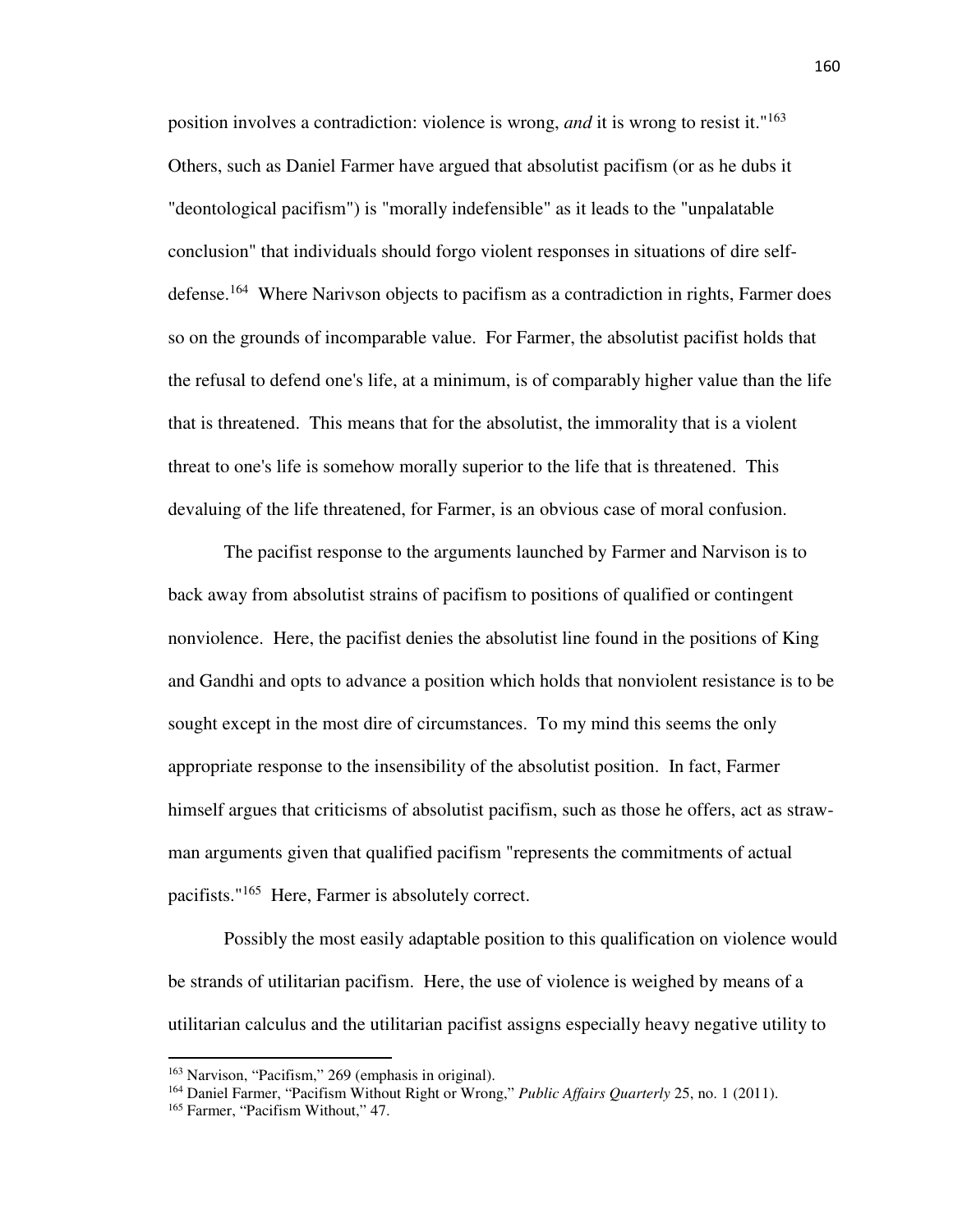the use of violence making it an available option only when its prescribed low utility is overcome by the achievement of significantly higher utility.<sup>166</sup> A position such as this does seem to avoid the problems of absolutism and may appear plausible, at least on the surface, (and is probably the position of many non-academic pacifists), the details of its possibility need not be discussed here as such a position seems out-of-step from the larger virtue-based approach detailed in this work.

 Of interest here are positions of so-called "virtue pacifism" which seek to morally ground pacifism in an ethical framework which avoids the problems which plague absolutist stands of nonviolence. Franco Trivigno argues for a form of contingent or qualified virtue pacifism.<sup>167</sup> Here, Trivigno considers the damning and harmful effects of violence on the characters of individuals who, in war or in their attempts to resist oppression, commit themselves to violent means. Trivigno notes the harmful psychological effects that a learned willingness to killing (or harm) has on agents and how this severely damages their character. His argument begins with the way a willingness to kill (or harm) others erodes an agent's empathic abilities. From here he moves to show how a willingness to use violence makes the acquisition of multiple virtues, beyond empathy, seemingly impossible. The dehumanization needed to carryout acts of violence requires agents to habitually cultivate a lack of empathy and erodes the seemingly natural instinct to identify would-be victims as similar to one's self. Here, the would-be violent agent must lose, or work to lose, the empathy which would otherwise interfere with their ability to act violently. This loss of empathy, which otherwise would "play a role in causing virtuous action and also virtuous character," results in agents who

<sup>166</sup> Farmer, "Pacifism Wihtout," 38.

<sup>167</sup> Franco Travigno, "A Virtue Ethical Case for Pacifism," in *Virtues in Action: New Essays in Applied Virtue Ethics*, ed. Michael W. Austin (Palgrave MacMillian, 2013).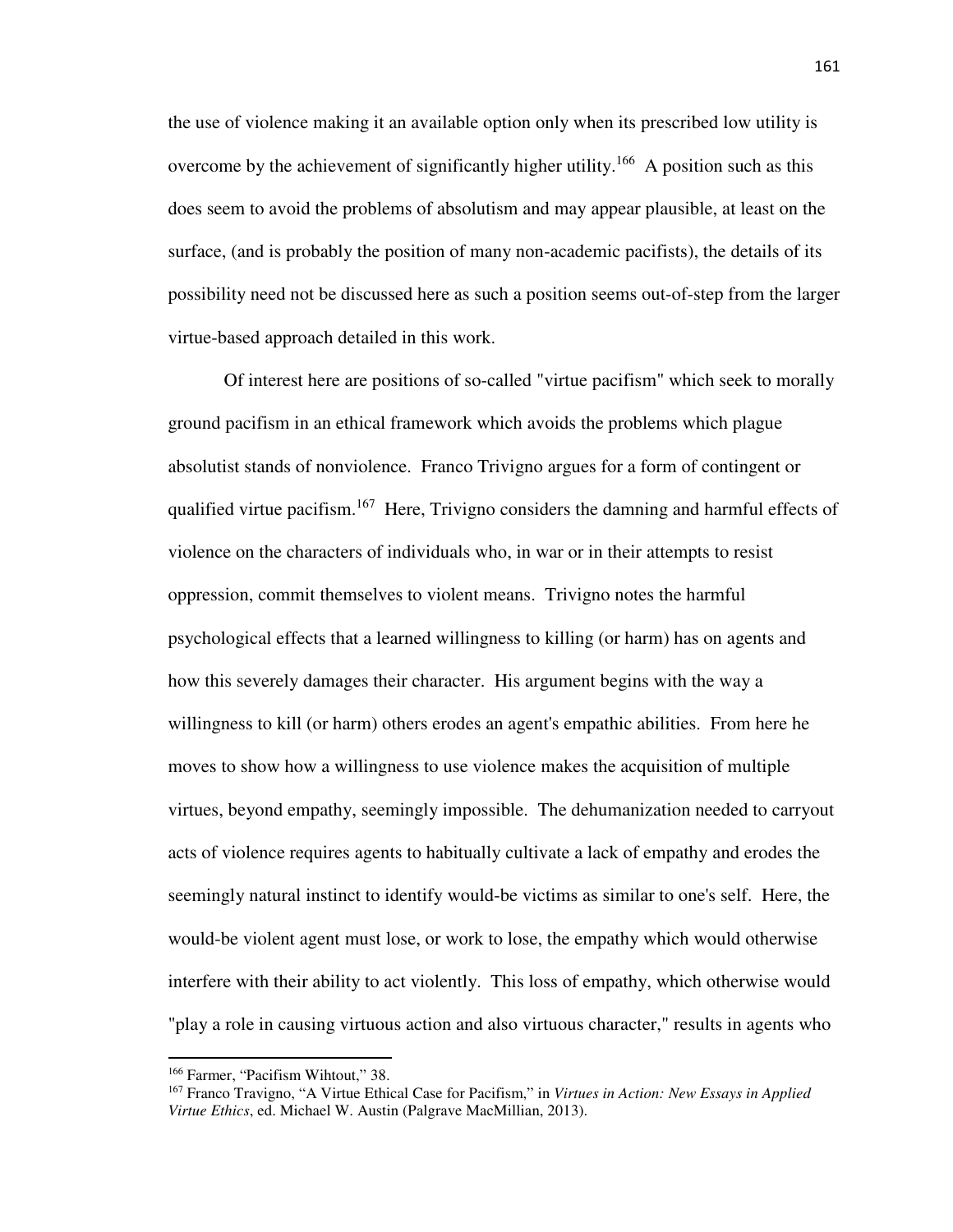lacks the necessary traits to achieve virtue and therefore eudemonia.<sup>168</sup> The result of this negative habituation, for Trivigno, is the yielding of an agent who can only be described as morally damaged. "One may becomes (sic) callous and insensitive, when confronted with the suffering of others; one may become cruel and malicious in what one says about them and hope for them; one may become spiteful and vindictive when confronted with their wrongdoing"<sup>169</sup> Here, Trivigno claims a cascading of harmful effects that are leveled against this agent; while possibly beginning with a loss of empathy, the result is an inability to cultivate the goods of "compassion, sympathy, benevolence, and kindness." This moral harm, found at the level of character, leads Trivigno to claim that "states should refrain from putting its citizens [in the form of soldiers] in situations that are likely to hinder eudaimonia" and (moving beyond the question of war) that one should endorse contingent pacifism for political resisters.<sup>170</sup>

 The contingent nature of Trivigno's virtue pacifism emerges as he expressly accounts for some of the ways that violence may, in fact, be necessary in certain circumstances. He specifically notes instances of life-saving self-defense and I suspect this would extend to other forms of severe harm, such as rape, which might not result necessarily in one's death but may bring about severe harm to one's body or sense of being. While Trivigno allows for the possibility of a violent response in these cases he severely qualifies the use of this violence. He says:

If violence must be used, because he is being directly attacked and cannot avoid its use in order to *resist*, then the virtuous person will use only the *minimum amount* of violence necessary to defuse the situation. If, after all nonviolent and nonlethal violent strategies have been fully exhausted, it turns out that the minimum amount of violence necessary is deadly - because the only way to resist

<sup>168</sup> Travigno, "A Virtue Ethical Case," 91.

<sup>&</sup>lt;sup>169</sup> Travigno, "A Virtue Ethical Case," 91.

<sup>&</sup>lt;sup>170</sup> Travigno, "A Virtue Ethical Case," 94.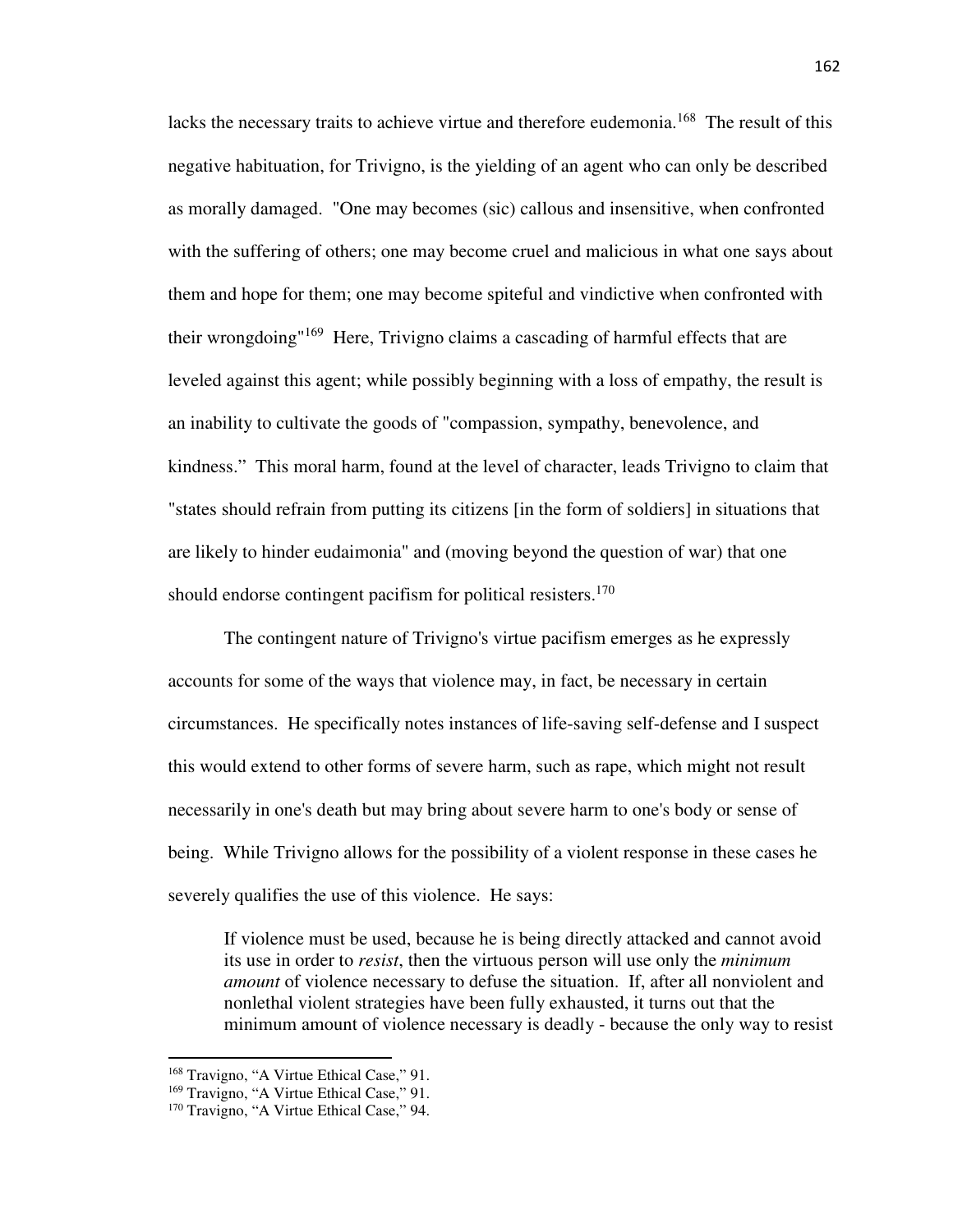the violence involves killing - then the virtuous person will feel *pain* and *regret* afterwards.<sup>171</sup>

 The violence permitted by Trivigno is constrained by three factors (1) it is only to be used as a way to resisting impending harm towards oneself (thus making it purely reactive), (2) all other forms of resistance must be exhausted before violence is considered, and, (3) any warranted violent response is minimal in nature and the amount of violence used is only enough to avoid the impending harm *in this situation* (making its acceptable duration quite short). When these criteria are met, and violence is used, the acting agent should experience the appropriate moral regret for their action, even if such actions are warranted, justified, and necessary.

 Trivigno's account of a virtue-based qualified pacifism clearly avoids inescapable problems faced by absolutism and carves out a pacifist position which might seem amenable to the account of resistance being forwarded here. Yet, while positions of qualified pacifism, such as Trivigno's, can (easily) avoid the charges of logical inconsistency and moral indefensibility, they remain deeply morally problematic and I want to outright reject them as acceptable models of virtuous resistance. The grounds on which I want to reject these accounts follows the arguments made by Peter Gelderloos<sup>172</sup> and Ward Churchill<sup>173</sup> who have argued, I believe successfully, that all pacifist positions, including those with the necessary qualifications to make them minimally morally palatable, remain inherently patriarchal and racist and therefore ought to be rejected.

<sup>171</sup> Travigno, "A Virtue Ethical Case," 96 (emphasis in original).

<sup>172</sup> Peter Gelderloos, *How Nonviolence Protects the State* (South End Press, 2007).

<sup>173</sup> Ward Churchill, *Pacifism as Pathology: Reflections on the Role of Armed Struggle in North America* (AK Press, 2007).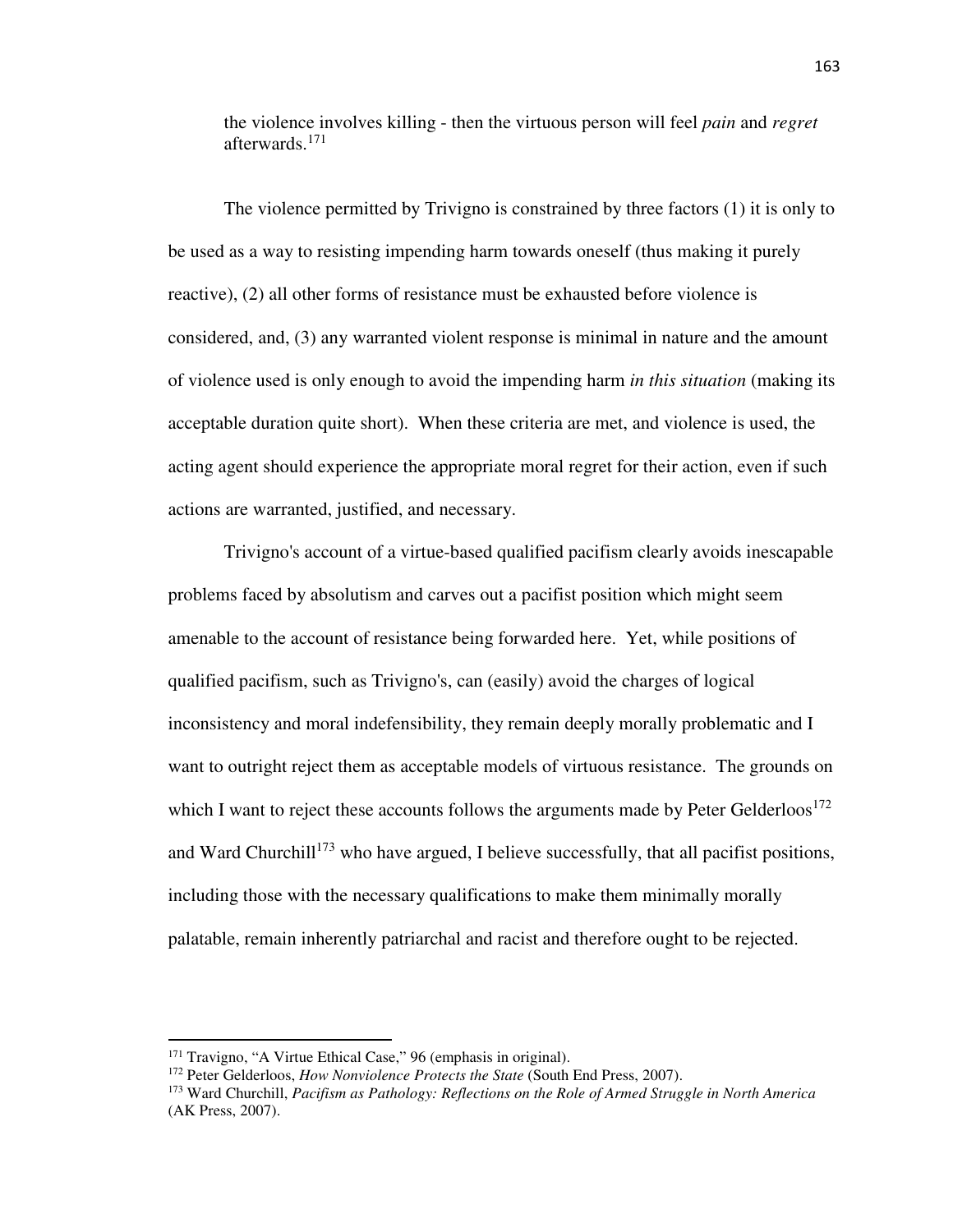Gelderloos' charge of the patriarchal nature of even qualified pacifism takes root in the ways which patriarchy assigns and normalizes gender roles. Patriarchy advances a view of gender which is fundamentally dualistic and essentialist whereas gender norms establish what is appropriate for men and women. While much has been written about the excessively problematic nature of gender dualism, Gelderloos focuses upon the ways patriarchy assigns the appropriateness of violence between the genders. For Gelderloos, "Patriarchy gives both the ability and the right to use violence almost exclusively to men."<sup>174</sup> Under patriarchy, men are expected to be violent and the violence expressed and enjoyed by men is explained as a byproduct of their masculinity. This manifests as a patriarchal license for men to use 'appropriate levels' of violence against women and children, often grounds explanations of why men engage in wars and warrior behavior, permits men to be quick to fist fights over insults and to defend honor, and even explains why men relish violent sports like rugby and football. The opposite is true for women. Patriarchy essentializes women to roles of mother and caregiver, and presents femininity as a compassionate foil to the violence that is expressed in masculinity. For Gelderloos, when women resist the oppression that is patriarchy, and do so by committing to any strand of pacifism, they replicate the gender norms of the very same patriarchy they seek to resist. "Because patriarchy clearly prescribes a one-sided male violence, women would be disrupting this power dynamic, not reinforcing it, by relearning their propensity for violence."<sup>175</sup> The insistence, which even qualified pacifism has, on tactical decisions which makes violence a last-ditch-effort means that women who subscribe to such a position must only explore those resistance options which replicate the unjust association

-

<sup>174</sup> Gelderloos, *How Pacifism Protects*, 65.

<sup>175</sup> Gelderloos, *How Pacifism Protects*, 68.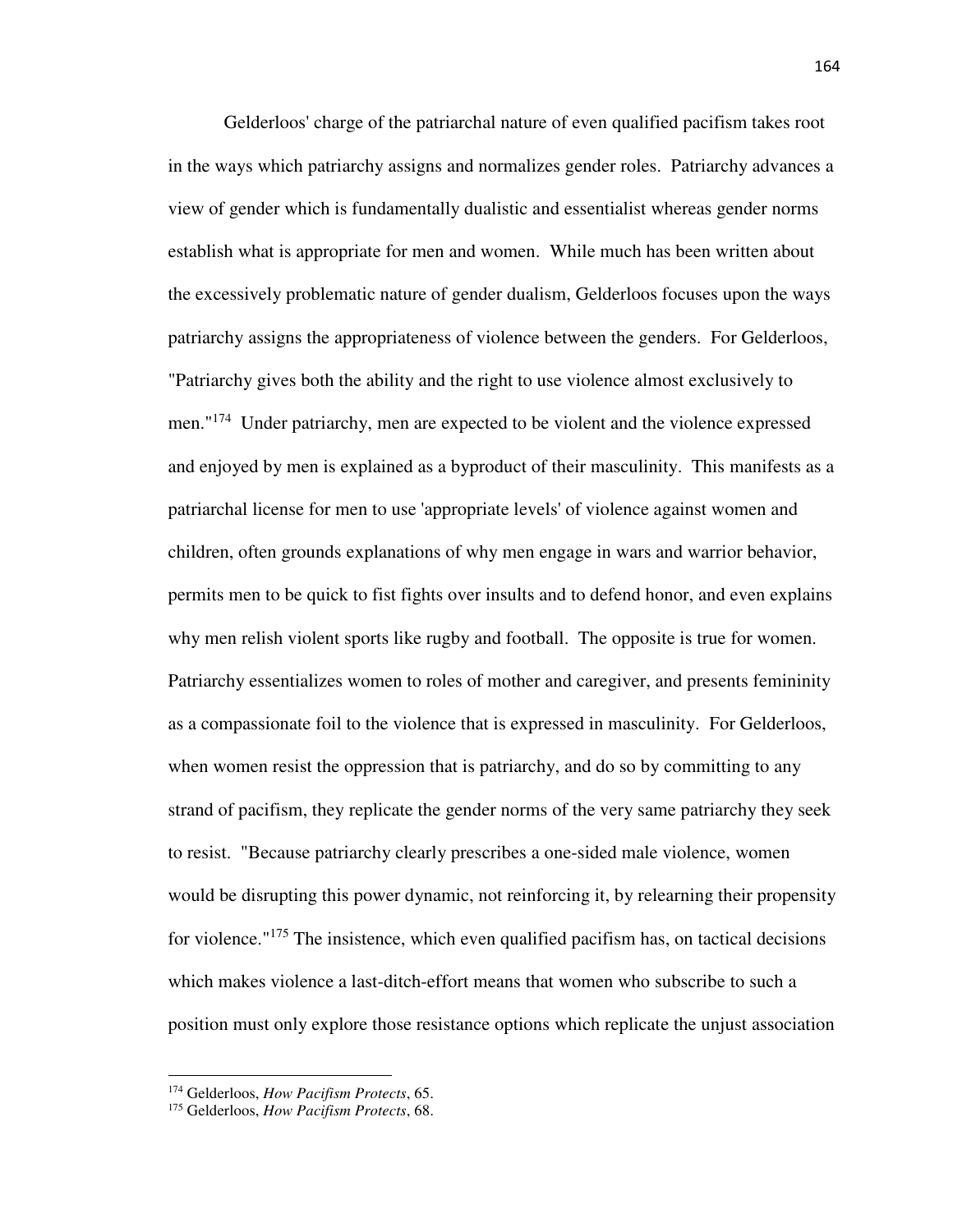of gendered violence perpetuated by patriarchy. In effect, the resisting pacifist is only morally allowed to consider violent options once all the other womanly options are explored and exhausted. When one applies Trivigno's constraints on the use of violence, the revolutionary women is left to (1) only break away from patriarchal femininity to stop violent acts from taking her life or violating her body, but in no other circumstances of oppression is she to abandon her femininity, (2) she must explore all peaceful, and therein stereotypically feminine, responses before breaking the patriarchal connection between masculinity and violence, and, (3) must restrain herself to only temporarily abandoning her femininity and must do so for the shortest time possible. The insistence on nonviolence, with limited qualifications, means that women who resist patriarchy are restricted to continually play-out the damning essentialist feminine myth which patriarchy perpetuates.

 In a similar vein, Gelderloos argues that pacifism, even of a qualified nature, is racist.<sup>176</sup> The basis for such a claim is that the ideology of pacifism comes from a racially privileged context and unfairly harms and burdens people of color. Racialized systems of social privilege endorse certain acceptable forms of resistance for people of color. When people of color struggle against oppression they are permitted, to a certain extent, to do so as long as they stay nonviolent. When they diverge from nonviolence, the response (even by self proclaimed white anti-racist activists and resisters) is often quite vitriolic. "Black people marching is photogenic. Black people with guns evokes the violent crime reports on the evening news. American Indians holding a press conference is laudable.

<sup>&</sup>lt;sup>176</sup> Here, one might prefer the term "racialized" to the term "racist," but Gelderloos expressly opts to label pacifism as racist. He uses the term "racist" here "only after careful consideration" (23) and does do, I suspect, to convey the depth and degree to which pacifist positions further racist views of people of color.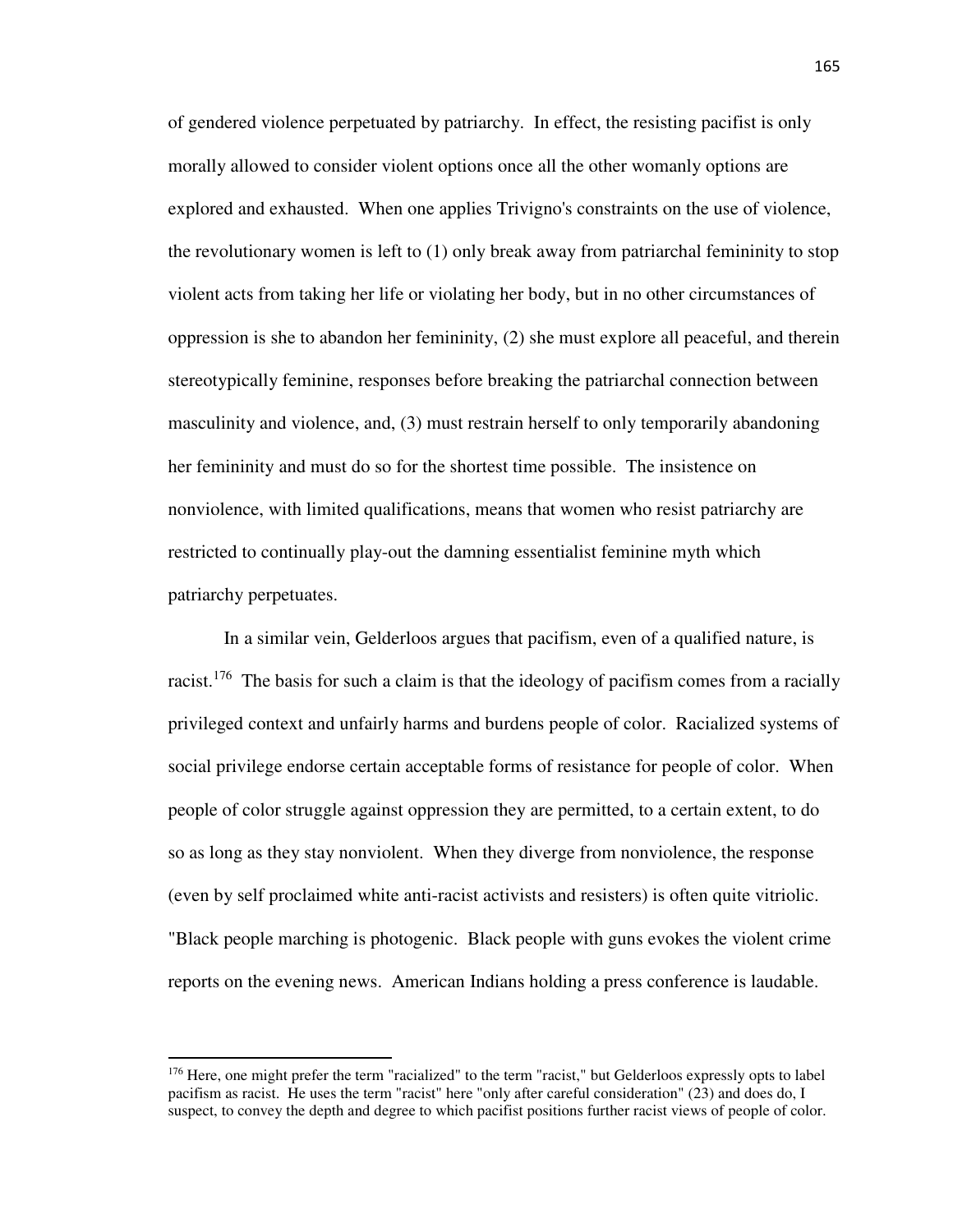American Indians ready, willing, and able to take their land back is a trifle disturbing."<sup>177</sup> The social acceptability of militant non-whites is almost universally nonexistent, and the fear that is provoked by the arming of people of color is nearly universally condemned both by the powers-that-be as well as by those who otherwise claim to stand in solidarity with their anti-oppressive ends. People of color are doubly demonized for turning away from the sanctified avenues of nonviolence. People of color are asked to accept institutionalized violence and are vilified for responding to this violence with anything other than Christian love and a turn-the-other-cheek attitude. And here lies the tragic reality; the nonviolence that pacifism commands carries with it disproportionate consequence for people of color. Here, Gelderloos summarizes this tragic reality:

[Pacifism] ignores that violence is already here; that violence is an unavoidable structurally integral part of the current social hierarchy; and that it is people of color who are most affected by that violence. Pacifism assumes that white people who grew up in the suburbs with all their basic needs met can counsel oppressed people, many of whom are people of color, to suffer patiently under an inconceivably greater violence, until such time as the Great White Father is swayed by the movement's demands or the pacifists achieve that legendary "critical mass."<sup>178</sup>

 The burden of institutionalized violence is beared disproportionately by people of color, and pacifism asks people of color to be victims of this violence in the name of "bearing witness" while numbers are massed and consciences can be affected. In effect, pacifism disproportionately asks people of color to act as cannon fodder for the violence doled out by oppression. This is why pacifism is an all too easy position for privileged (white) people to endorse as they, by and large, are not asked to directly suffer the violent retribution that resistance carries with it. When militant Native Americans or Blacks

-

<sup>177</sup> Gelderloos, *How Pacifism Protects*, 40.

<sup>178</sup> Gelderloos, *How Pacifism Protects*, 23.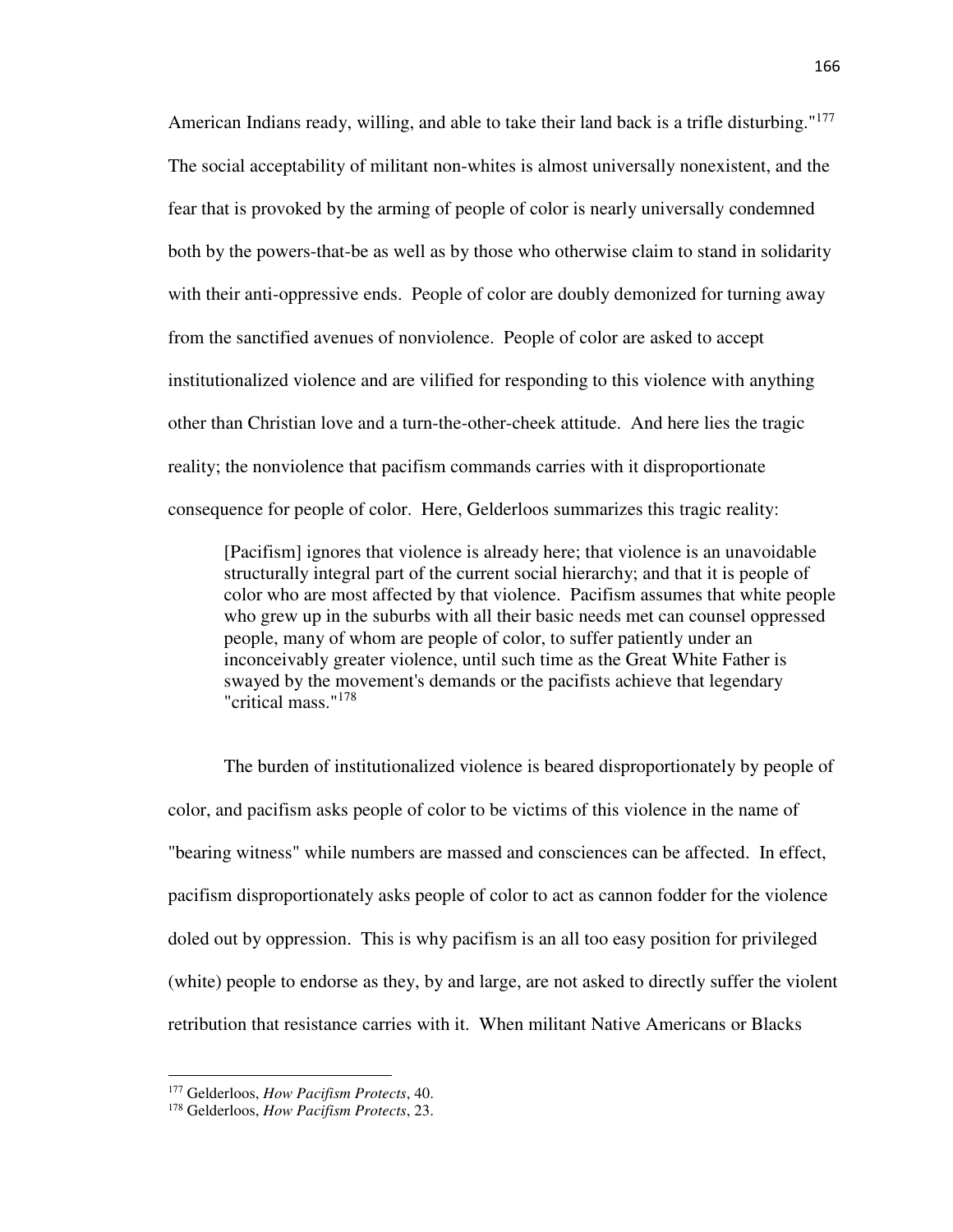reject this dogma of nonviolence they are seen as unwieldy, unreasonable, and uncontrollable mobs with savage intent. To borrow the analogy made by Malcolm X, pacifism asks people of color to conform to socially acceptable tropes of blackness; they become the acceptable "house negro" and discuss resistance as "our resistance" and to see their struggle as "our struggle."<sup>179</sup> When people of color fail to abide the message of pacifism they are cast as "alienating" other (white) people who are reluctant to support their armed movements while claiming to yearn to share in the ends they seek. Pacifism acts as if the violence that is doled out against the oppressed is equal, and in its equally this violence is to be absorbed and reacted to with the same direct noncooperation. The reality is that the current state of racial privilege "punishes the resistance of people of color more harshly than the resistance of white people."<sup>180</sup>

 One can see the evidence of the patriarchal and racist nature of nonviolence in the ways in which resistance narratives are constructed. The story, if not outright myth, of the civil rights struggle in the United States is that it was gender inclusive and, for the most part, safely nonviolent.<sup>181</sup> The actions of the Black Panthers and the Nation of Islam are often excluded from *the* civil rights story while the actions of the NAACP and the Southern Christian Leadership Conference are held as paradigms of virtue. Similarly, Rosa Parks has been cast into the acceptable tropes of both the "tired seamstress who tiptoed into history" and of "angry grandmotherlyness."<sup>182</sup> This fictionalization of her

<sup>&</sup>lt;sup>179</sup> Malcolm X, "Speech to Michigan State University" (January 23, 1963).

<sup>180</sup> Gelderloos, *How Pacifism Protects*, 29.

<sup>181</sup> One particularly poignant example of this is Patrick Jones' *Selma of the North* (Harvard University Press, 2010), which chronicles "the" civil rights movement in Milwaukee, WI. Jones, while attempting to describe Milwaukee's turbulent history of racial segregation and the movement against this city's racist past, spends 360 pages extolling the virtues of (white) civil rights leader Fr. James Groppi and his Christian coalition of church going pacifists, and ignores almost completely those aspects of the movement which extended beyond these "safe" confines.

<sup>&</sup>lt;sup>182</sup> Danielle McGuire, "Opinion: It's Time to Free Rosa Parks from the Bus," *CNN* (December 1, 2012).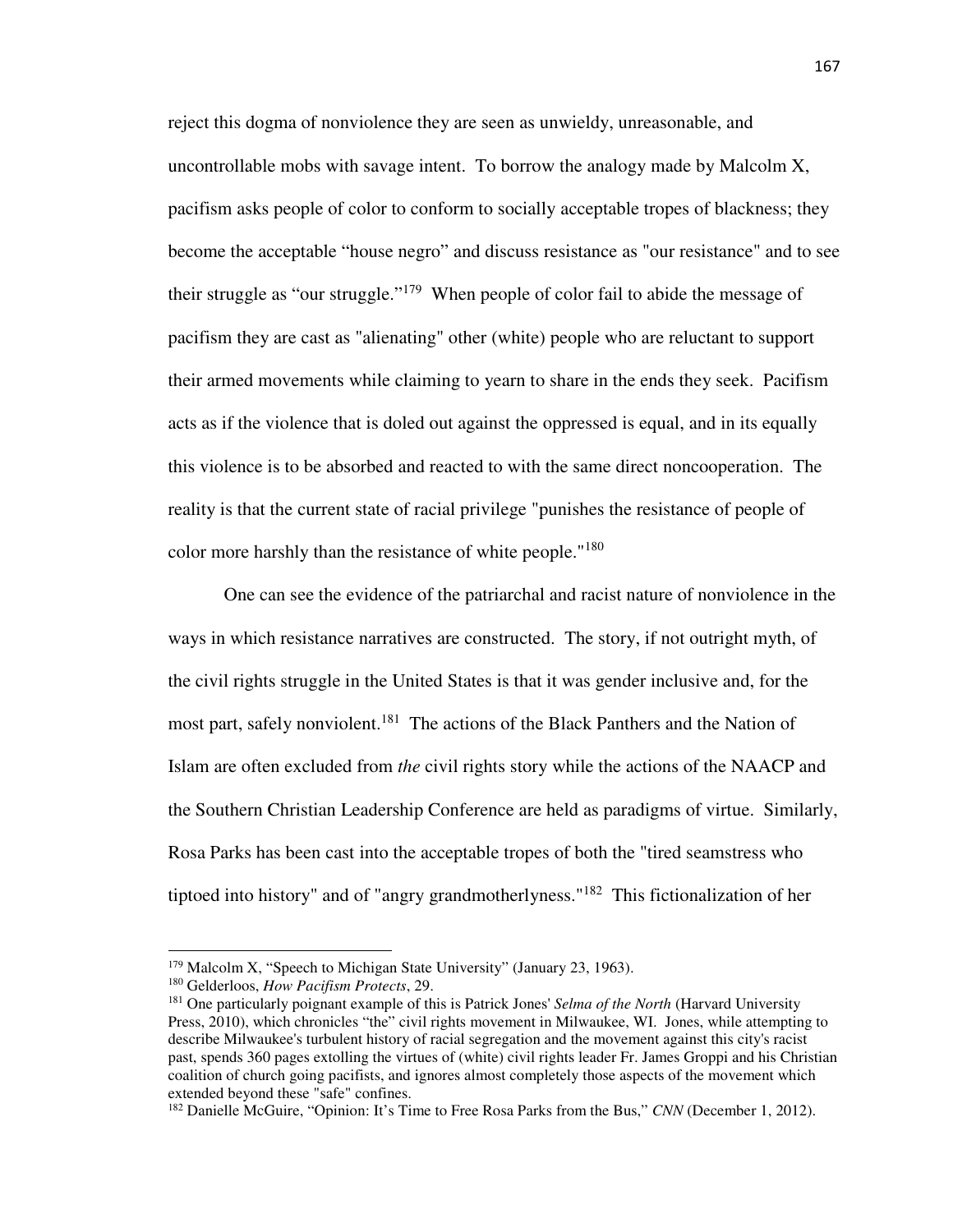actions and life allowed for her public veneration to the point where, upon her death in 2005, she became the first women in history to have her body laid in honor in the Rotunda of the US capital building. I suspect that no such honors will be bestowed upon Angela Davis or Kathleen Cleaver upon their deaths.

 Beyond the ways that nonviolence furthers, rather than resists, the oppressive structures of racism and patriarchy, pacifism suffers from a further, equally troubling, problem of ineffectiveness. The problem of ineffectiveness represents the practical failure of pacifism which, in conjunction to the deeply troubling moral and political dynamics of pacifism's perpetuation of patriarchal and racists ideals, helps show why pacifism ought not be a criteria for moral resistance.

 The claim that pacifism is ineffective for bringing about revolutionary change stands in direct opposition to the historical "victories" that pacifists cite as evidence for their commitment to nonviolence. To explore pacifism's ineffectiveness it is essential to first debunk these historical fictions. Once these historical fictions are taken off the table as evidence for pacifism's ability to accomplish ends, we can see why, by the very nature of any pacifist position, effectiveness must be rejected as an essential component of political action. In short, when one actually investigates the claims made by pacifists about the effectiveness of nonviolence one is left with little evidence that pacifism can act as an effective tool for resisting oppression.

 Pacifists are often quick to cite India's independence, "the" Civil Rights Movement in the US, and the anti-nuclear movement as examples of the successful deployment of nonviolence. Sadly, none of these examples help demonstrate a meaningful measure of effectiveness. Take for example the story of India's independence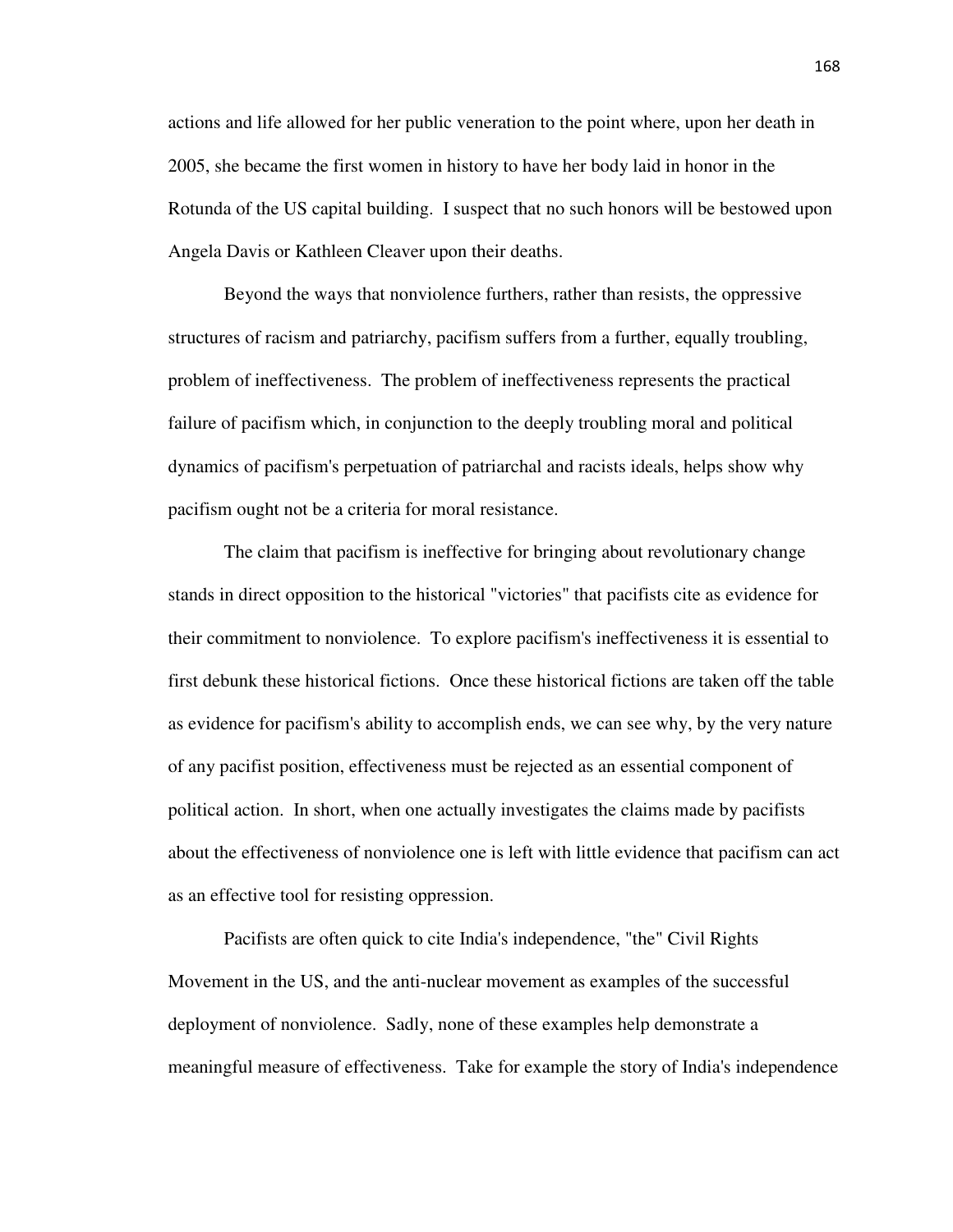from the British. The prevailing myth of India's independence struggle is that the Indian people, unified under the leadership of Gandhi, adopted a doctrine of pacifism and after years of struggle and suffering, forced the British to relinquish control of India to the Indians.

 While uplifting and inspiring, this story is, at best, a radical oversimplification, and at worst a lie. While the Indian independence movement did embody many nonviolent tactics, it cannot be claimed (1) only nonviolence was used in this struggle, or, (2) it was nonviolence that caused the British to relinquish colonial control. The struggle for Indian independence was not monolithic and certainly not guided exclusively by Gandhi. Advocates for nonviolence, who evoke the name of Gandhi with religious fervor, often are ignorant of other revolutionary figures such as Chandrasekhar Azad (who lead an army of Indians in armed campaigns against the British), Bhagat Singh (who gained mass support for his bombing campaigns aimed at "overthrowing both foreign and Indian capitalism"), Subhas Chandra Bose (who, as a militant candidate called for and organized open warfare against colonial rule, was elected twice to the presidency of the Indian National Congress in 1938 and 1939), and even Nehru (whose pragmatism led him to deny the universality of nonviolence). The Indian (and Pakistani) independence movements cannot, without dangerous oversimplification, be called a movement of nonviolence. Nonviolence was used by some, but rejected by others. Further, the claim that it was, specifically, the nonviolence of Indian revolutionaries which brought an end to British rule is false. There were a number of factors beyond nonviolence which forced England to relinquish control of India. These forces, aside from including the violent aspects of the Indian independence movement, include violent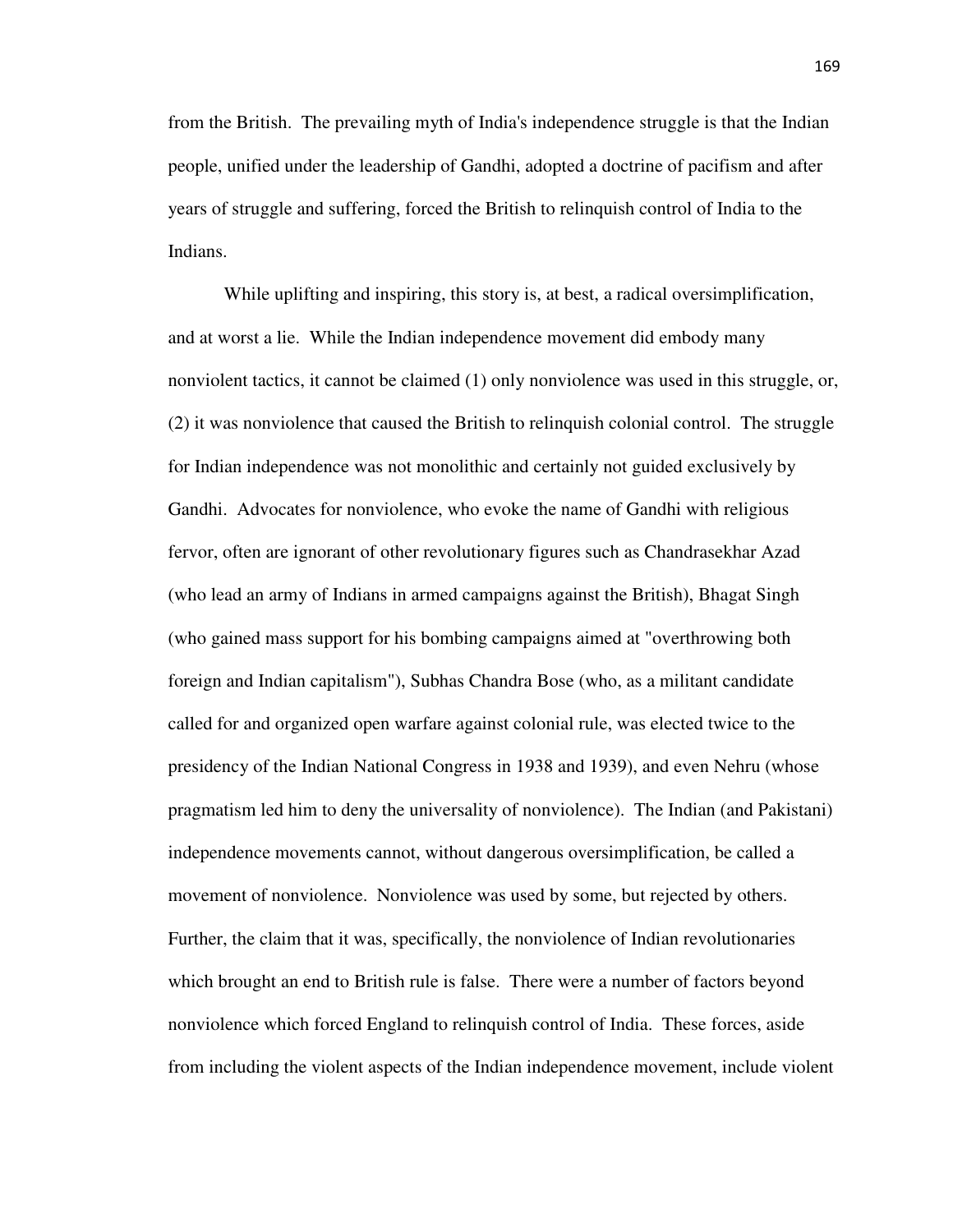forces outside India. One such force which weakened British control over India was the actions of Palestinian revolutionaries in the mid-to-late 1940's. The British Mandate for Palestine, also called the Palestine Mandate, created British rule over Palestine after World War I and in the 1930's a large scale war by was waged by Palestinian guerilla fighters against the occupying British army. This war consumed considerable resources from the British, and resulted in large numbers of British causalities and, according to many historians, presented a clear threat to the British that the Indians, like the Palestinians, might give up civil disobedience and take up arms in masse if ignored for long enough.<sup>183</sup> This factor, rooted in the violent actions of Palestinian anti-colonists, influenced British decisions concerning India and it and it alone is enough to show that it cannot be claimed that the nonviolent tactics used by some Indians was, in itself, what caused the end of British rule in India.

Similar analyses can be performed on the myths of the Civil Rights Movement<sup>184</sup> and the US's anti-nuclear movement.<sup>185</sup> While it is true that many in these movements were committed to pacifist principles, it is not the case that pacifism can be said to be singularly and causally responsible for the passing of the Civil Rights Act of 1964 or the minimal movement towards ending nuclear proliferation and bringing about nuclear

<sup>183</sup> Gelderloos, *How Pacifism Protects*, 8.

<sup>&</sup>lt;sup>184</sup> The limited view of the American Civil Rights movements advanced by many pacifists is expressly tied to history of King (and to a lesser extent Fred Shuttlesworth, Ralph Abernathy, and A. Phillip Randolph), and the nonviolence that he (they) advocated. But the reality is that these pacifists, did not, as a fact, encompass the totality of the Civil Rights Movement. Advocates of nonviolence who cite the example of the Civil Rights Movement as "one of their victories" must rewrite history to exclude groups and organizations such as the Black Panthers and the Nation of Islam and render them a non-influence, while at the same time consciously failing to recognize the existence and influence of violent uprisings, such as the rebellions in Watts (in 1965) and Newark (in 1967). Pacifists who invoke the victories of the Civil Rights Movement in the US as "due to nonviolence" must whitewash, quite literally, the philosophies of Black Nationalism, Black Militancy, and Black Power.

<sup>&</sup>lt;sup>185</sup> The identification of the largely pacifist anti-nuclear movement as a pacifist "victory" is even more dubious as nuclear disarmament has not been achieved, there has been an increase in nations with nuclear weapon capability, and the right to pursue peaceful nuclear programs was established as a core part of the Non-Proliferation Treaty.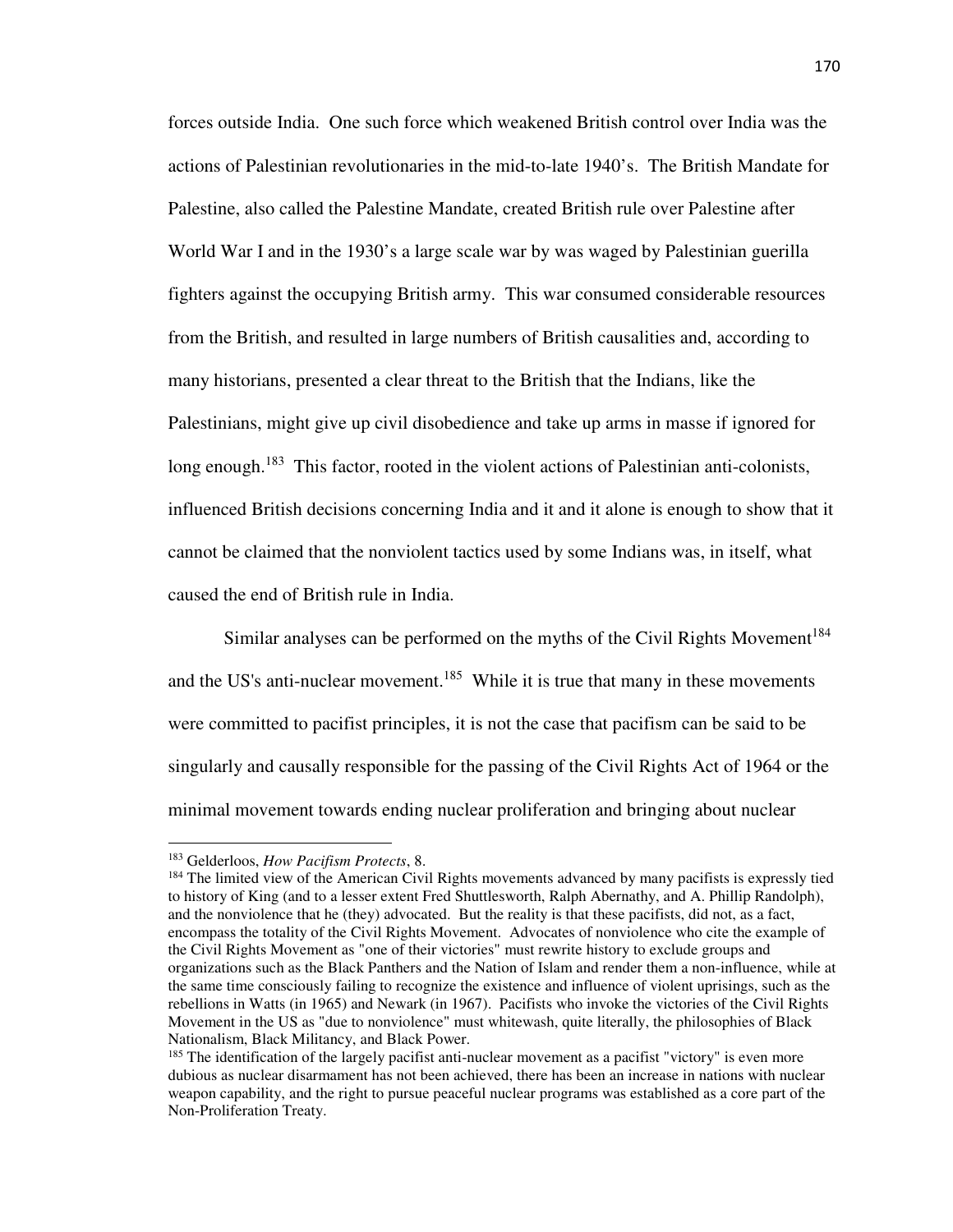disarmament. In each of these historical cases there is no evidence that pacifism can be cited as the causal force which brought about these "victories."

 While these historical fictions, when exposed, help dismantle the perceived effectiveness of pacifism, the failure of pacifism's effectiveness is not purely to be inferred from past historical failures. The fundamental failure of pacifism, as an effective route to resistance and revolution, is found in the ways that pacifism cannot be incorporated into a sensible organizing model. The pacifist must begin organizing from the principle that all actions must be nonviolent and then work backwards to tactics, strategy, and goals. In effect, the pacifist can only plan in reverse. Tactics are not considered in reference to their strategic ability to achieve goals, but in their ability to adhere to the principle of nonviolence. In this way, the pacifist must privilege their commitment to remaining nonviolent over the effectiveness that this nonviolence may or may not possess. This backwards reasoning explains why pacifist organizing often, and continually, performs the same set of actions regardless of the goals or the reality of their campaigns. Protests, boycotts, letter writing campaigns, political lobbying, petition signing, and consciousness raising are the "activism in a box" for pacifists, and these different tactics are dragged-out and deployed in almost all pacifist campaigns as these tactics can be done without the use of violence. This leads to political campaigns which begin and end with ineffectiveness. Surely there are times where these tactics are important and strategically warranted, but the belief that we must begin our organizing by placing parameters on our tactics and then work backwards to see what strategies are available to us based on these limited tactics places the preverbal cart before the horse. Effectiveness, as a value, is taken off the table as an organizing necessity and is replaced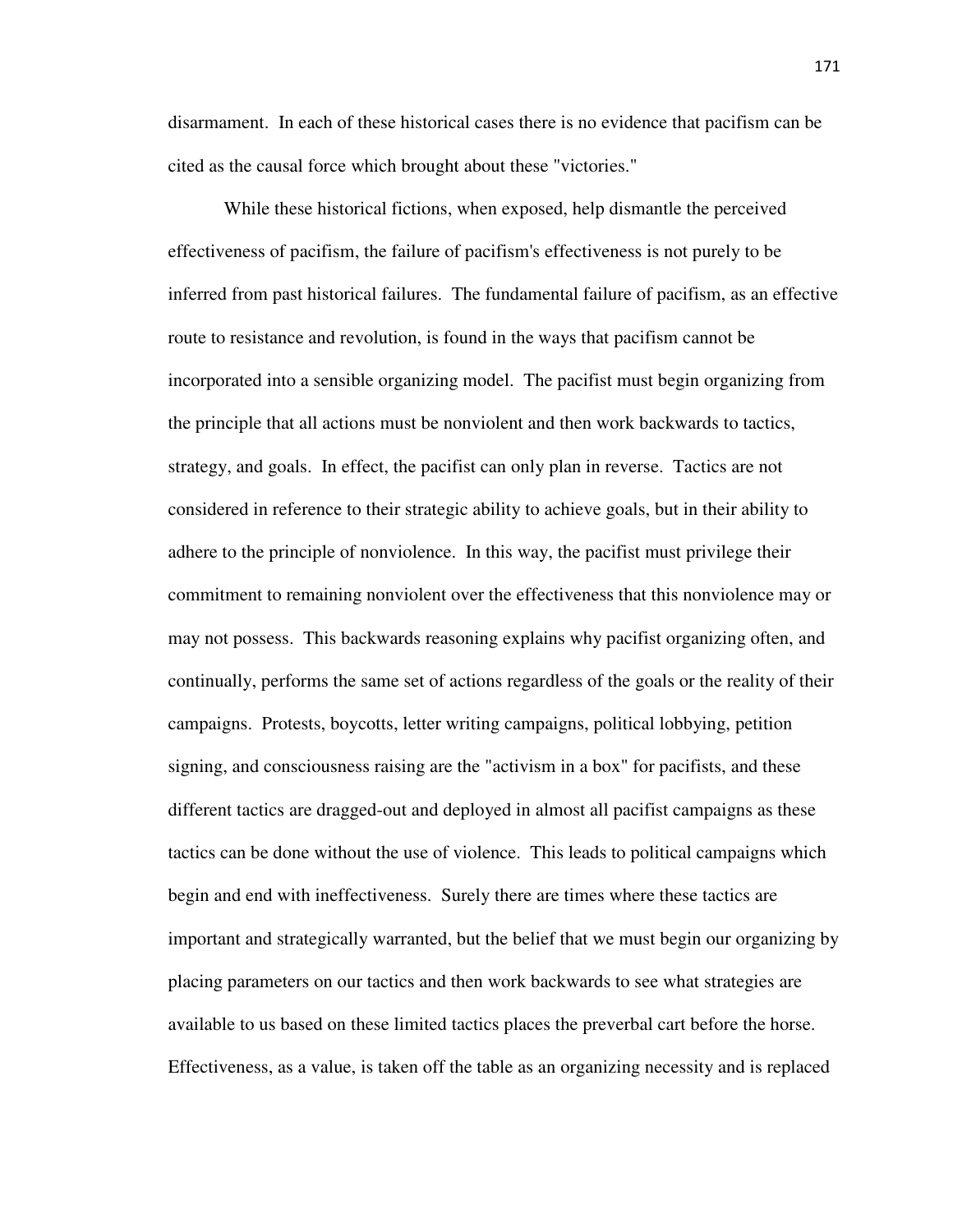by the ability of one's actions to expresses nonviolence. While this conclusion may seem bold to some, to the pacifist this is not a contentious conclusion as the pacifist openly and avowedly holds their nonviolence as the central value needed in organizing. For the pacifist, remaining committed to nonviolence is superior to efficacy.

 Given that pacifism is not only ineffective but also patriarchal and racist there is more than sufficient evidence for rejecting pacifism, even in its qualified and contingent forms, as an acceptable moral parameter on resistance actions. While this conclusion may sound, to some, quite bold, it is essential to see that this outright rejection of pacifism does not entail the adoption of a "pro-violence position." In fact, to my mind, there is no one who adopts or advocates for a "pro-violence" position. Such a position would entail relying exclusively on violent tactics in any and all situations, and not only is no one folly enough to defend such a position but the belief that they must is beyond absurd.<sup>186</sup> What one must accept when they reject pacifism is simply a position which might be called "diversity of tactics." Here, agents are asked to consider and weigh possible tactical actions in light of their connection to strategy and goals. Whereas pacifism demands agents to accept tactical parameters before considering specific actions, the diversity of tactics asks agents to consider tactics as they flow from strategies

<sup>&</sup>lt;sup>186</sup> Here and analogy to the debate surrounding the permissibility of abortion seems apt. There are those who continually assert that holding a pro-choice position is equivalent to a position of "pro-abortion." The NRCL (National Right to Life Committee) has continually asserted this claim. They claim, "The bottom line is that to be permissive of someone performing a particular action; to allow someone to perform a particular action, is to be in favor of having that action performed. Therefore, people who call themselves 'pro-choice' must be called what they really are - 'pro-abortion.'" Michele Dillion, "Argumentative Complexity of Abortion Discourse," *Public Opinion Quarterly* 57, no. 3 (1993). Not only is this a false dichotomy, but it is (obviously) argumentatively bankrupt. A similar argument might be made here concerning the rejection of pacifism. The rejection of pacifism no more necessitates a "pro-violence" position than the acceptance of reproductive rights necessitates a "pro-abortion" position.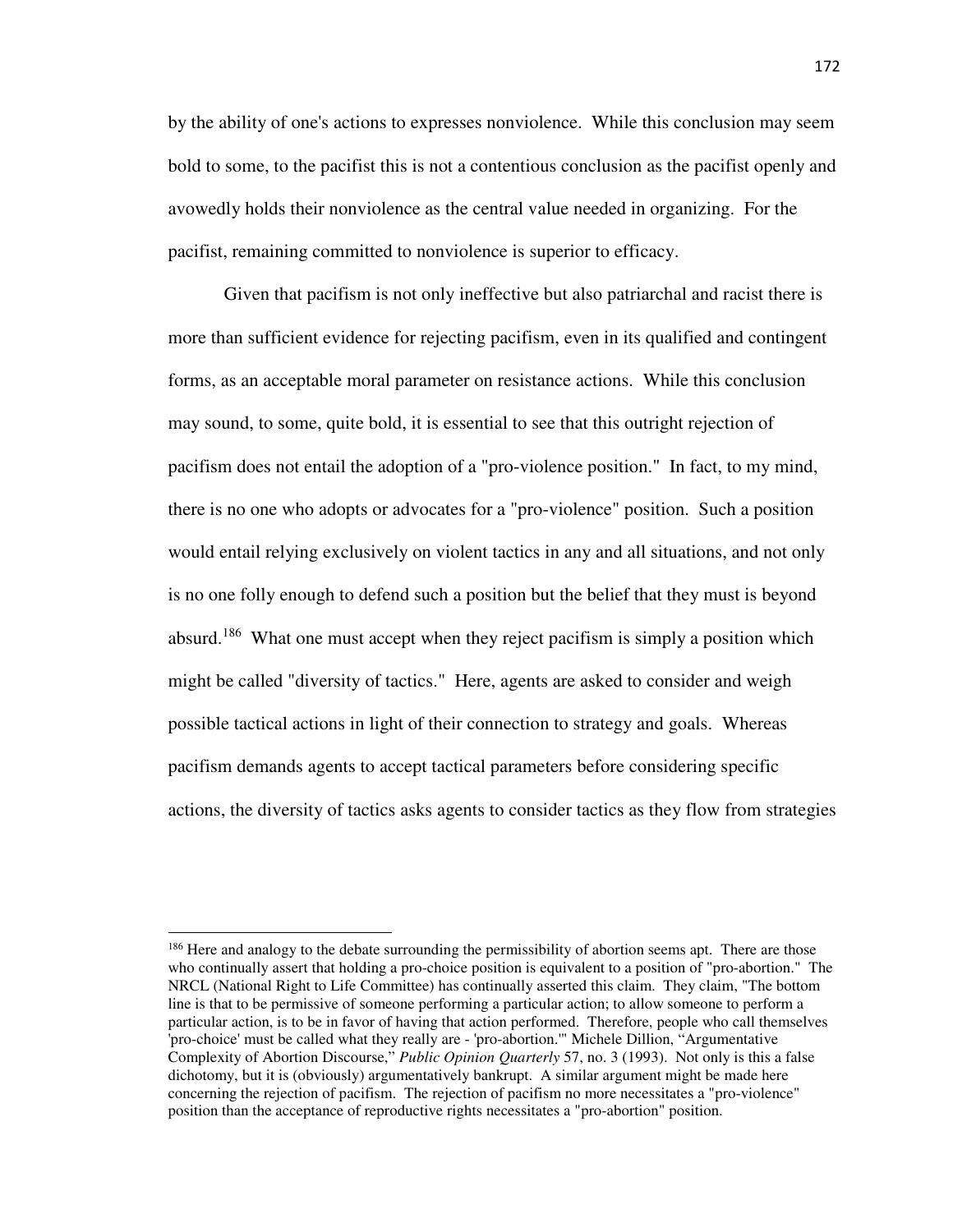and as they work to accomplish goals.<sup>187</sup> As Gelderloos points out, it is an unfortunately reality that people seem to approach tactics and strategy backwards, "enacting tactics out of a habitual response or marshalling tactics into a strategy without more than a vague appreciation of the goal."<sup>188</sup> The diversity of tactics demands that this tactical habituation be upended, and asks agents to consider all of the political and ethical dimensions of tactics (and strategy) when setting courses of action. While the resisting agent may come to decide that nonviolent options are preferable to violent ones in a given campaign, and therefore align themselves with the pacifist, they do so only after active deliberation and consideration and not by simply conforming their actions to a pre-established tactical order they feel compelled to enact.

 It is also equally important to understand is that these active discussions about the availability of a plurality of tactics which the diversity of tactics demands does not deny the moral and psychological reality of the harms that violent resistance may carry with it. The psychological and moral harms chronicled by Trivigno, which lead him to adopt his virtue-based qualified pacifism, are quite real and the diversity of tactics does not deny this reality. In fact, these harms need to be understood by resisting agents and these dangers must help frame discussions of resistance actions. What the diversity of tactics demands is these harms are weighted by resisters in light of the reality of oppression. The resisting agent must be free to consider all options, weighing moral demands and the often high moral costs which resistance entails, when determining the details of resistance. The determination of tactics, no matter their form, must be part of a continual

-

 $187$  It is worth noting and emphasizing that nonviolence is not a tactic, and my language here has been chosen as not to confuse the two. Nonviolence cannot be a tactic as nonviolence is not an action. A sit-in or march may be a tactic, but the demand that this protest remain nonviolent is merely a parameter that is placed upon these tactics.

<sup>188</sup> Gelderloos, *How Pacifism Protects*, 81.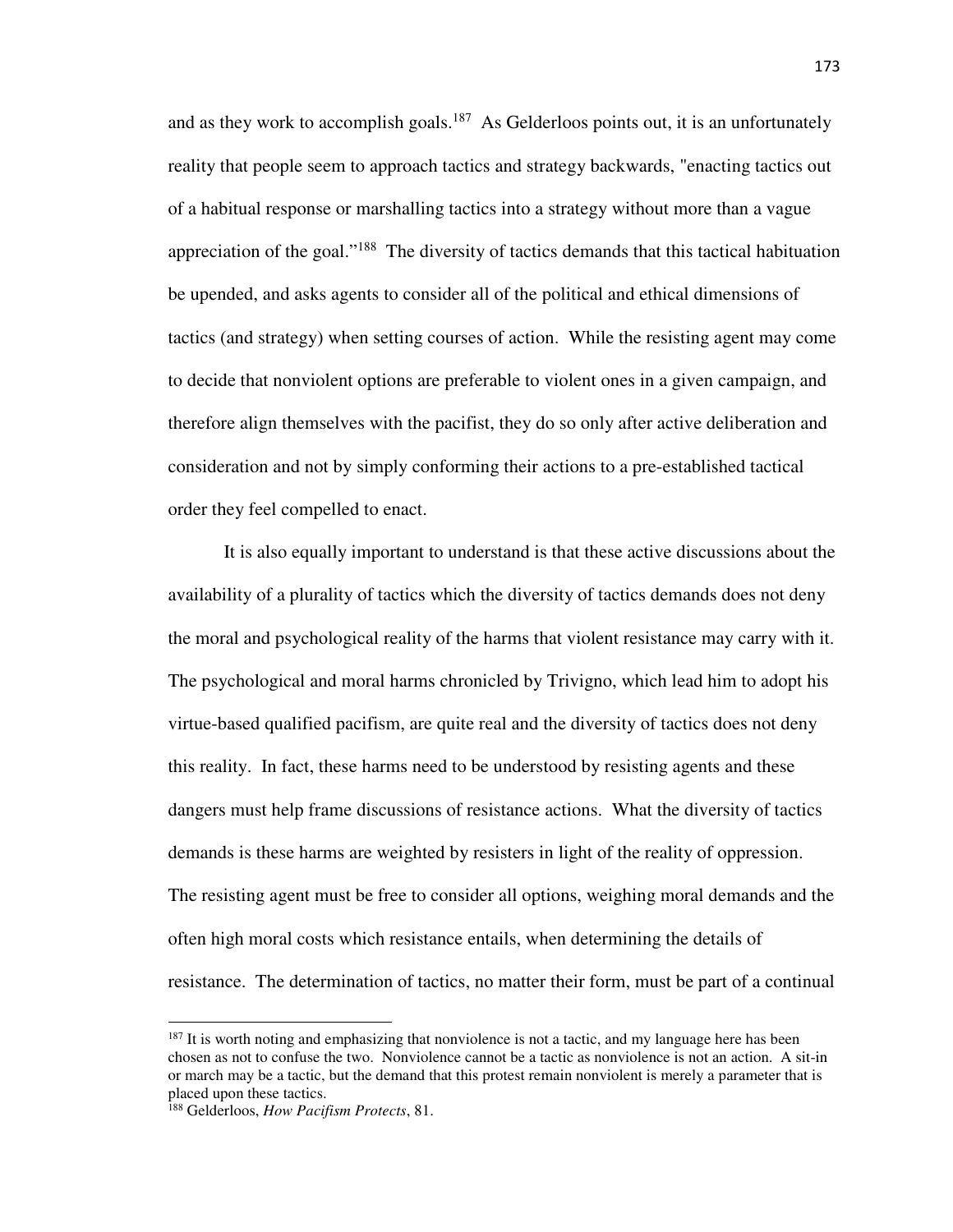discussion within revolutionary movements. Tactics must be continually determined through the use of practical wisdom and not guided at the outset by a commitment to a nonviolent axiom.

 The appropriate resisting agent who properly considers the high moral cost that is beared by one who engages in violent actions will likely act in accord with other activists who swear to a doctrine of nonviolence but between the two there are important differences. First, the resisting agent who accepts the diversity of tactics is empowered to consider options, even if they ultimately reject them, which the pacifist cannot even bring to the table for thoughtful consideration. Secondly, the agent who accepts the diversity of tactics will be determining their actions under the light of their strategic necessity, effectiveness, and moral acceptability rather than beginning with a set of tactical options which must be worked backwards into a strategic plan.

 In the end, violence and violent tactics must remain an option for the resisting agent and cannot be removed from consideration. While the choice to use violence is by no means a decision that agents should arrive at easily nor quickly, it must remain a viable option for activists and revolutionaries who seek to struggle against oppression and who seek to alleviate the harms which oppression levels against the oppressed. The heavy burdens beared by resisting agent, as chronicled by Trivigno and Tessman, are all quite real, but these harms cannot, in principle, outweigh the necessity of effective resistance to oppression.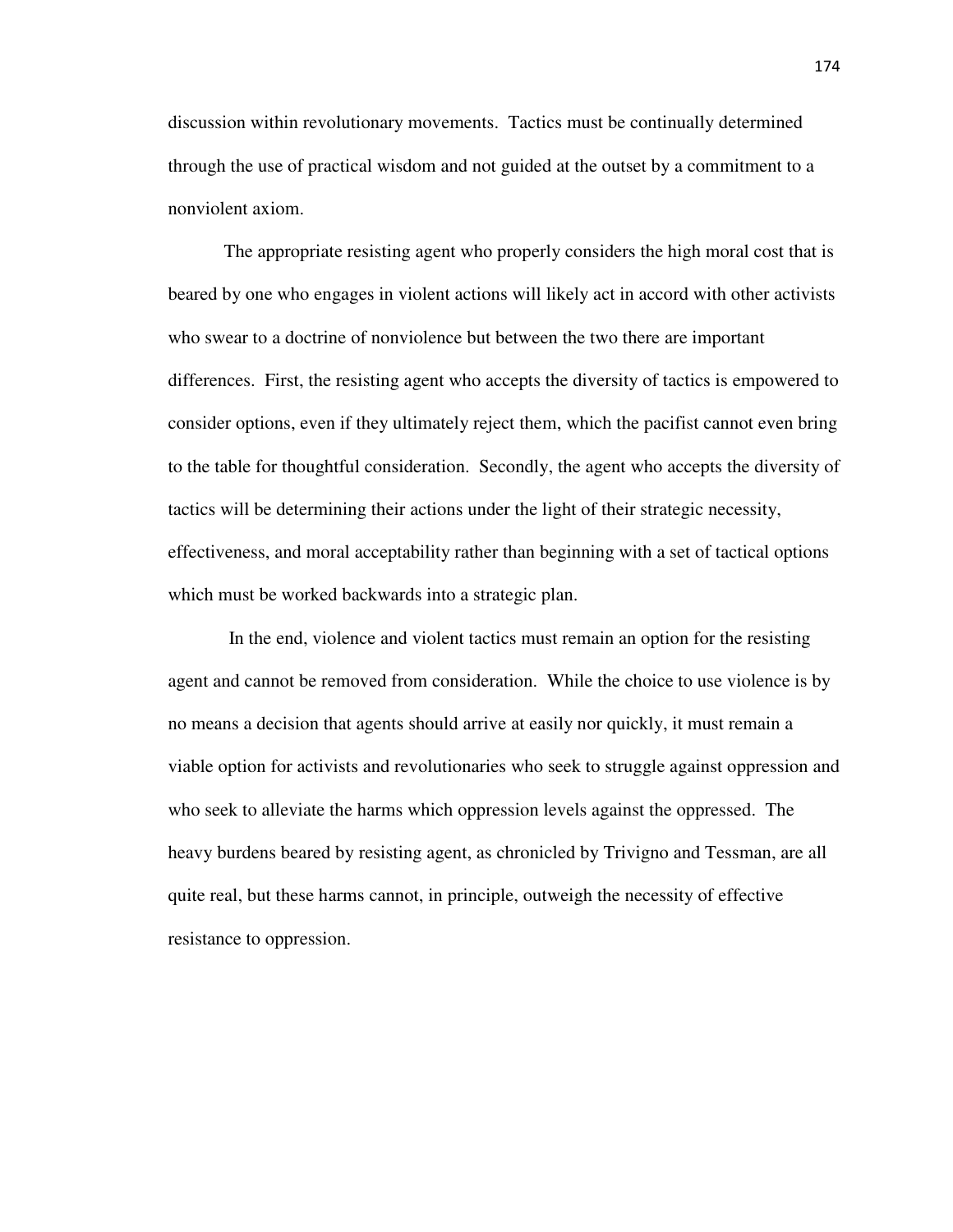Section 4 - The Emerging View of Resistance and the Demandingness Objection

 The general picture of resistance that begins to emerge here has many complicated facets. Agents are obligated to engage in resistance to oppression and the dischargement of this obligation can only be determined by agents embedded in specific contexts. The actions of resistance must strategically target multiple targets, must be relentless in their pursuit of liberation, and are not limited to merely combating the oppression an individual faces in their own life. On top of this, the practical determination of appropriate resistance actions and campaigns requires agents to engage in a diverse range of tactics, and the determination of these tactics (and the strategies which make these tactics necessary) can only be uncovered through a timely process of deliberation, discussion, and reflection. Taken together, these demands begin to mount and it might be argued that the conception of resistance being advanced here ought to be subject to the criticism of demandingness.

 The demandingness objection, in its simplest form, is "describable as the problem of the ease or difficulty of fulfilling a moral theory's demands - its 'moral obligations'..."<sup>189</sup> When a moral theory advances a schema of moral demands that extends beyond a 'reasonable' degree of difficulty, and the fulfillment of these moral demands become onerous to the obligated agent, the moral theory is said to be suspect or problematic. Alan Thomas claims that the belief that morality ought not be onerous is "an uncontentious core of common sense morality."<sup>190</sup> The breadth and depth of our

<sup>189</sup> Christine Swanton, "Virtue Ethics and the Problem of Demandingness," in *The Problem of Demandingness: New Philosophical Essays*, ed. Timothy Chappell (Palgrave MacMillian, 2009), 105. <sup>190</sup> Alan Thomas, "Consequentialism, Integrity and Demandingness," in *The Problem of Demandingness: New Philosophical Essays*, ed. Timothy Chappell (Palgrave MacMillian, 2009), 131.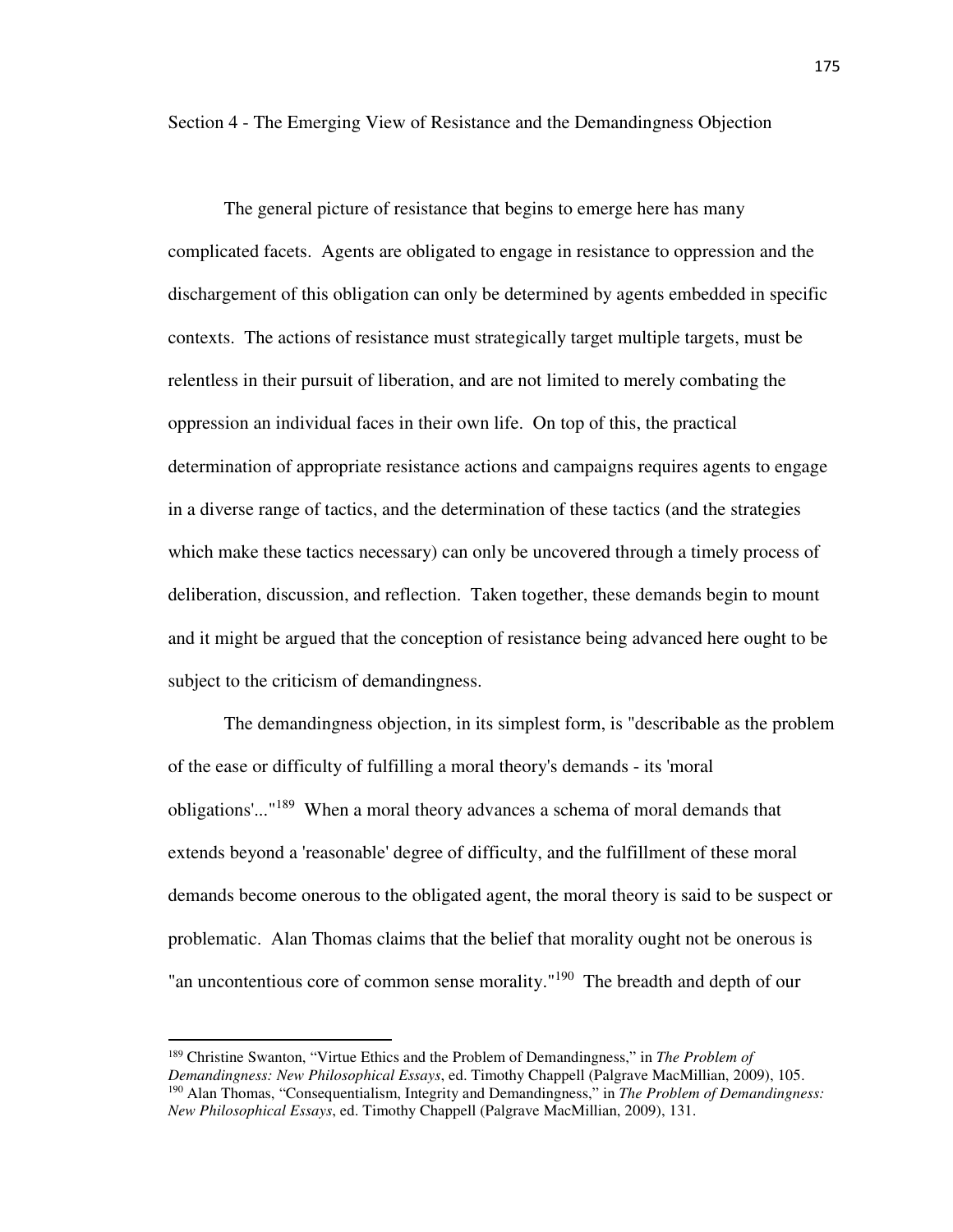obligations to resist, as being advanced here, more than seem to qualify as onerous and demandingness objections appear quite apt.

 While the demandingness objection is most often associated with consequentialist theories, virtue theorists such as Swanton and Thomas have attempted to outline, and guard against, accounts of virtue ethics which stray into excessive demandingness. On these accounts, and particularly Swanton's, the conception of resistance being advanced here seems to run afoul of these warnings and I suspect that the arguments made here will be met with charges of onerous demandingness. In anticipation of such responses I want to address this important issue. To do so, I will outline Swanton's understanding of the demandingness objection, and the principle(s) she asks us to abide to keep virtue theoretical accounts free of this so-called problem. Following this, I will argue that Swanton's approach ultimately fails and that one ought to accept the onerous nature of our obligations to resist oppression.

 Swanton's work on the demandingness objection, as it relates to virtue ethics, works to establish limits on the scope of demands that any virtue theoretic account can make. She begins by acknowledging that the "The Demands of the World are limitless; there are limitless needs to fulfill, there is no end to the value we could promote..."<sup>191</sup> These seemingly limitless demands are exerted by both strangers in need as well as by loved ones with which we have relationships. For Swanton, there is no lack of need in the world given the high amount of existent suffering, and the relationships we hold to our loved ones continually ask us to devote more than all of our energy to their

<sup>&</sup>lt;sup>191</sup> Swanton, "Virtue Ethics and the Problem of Demandingness," 108. Swanton uses the term "demands of the world" (sometime with capitalization and sometimes without), in her 2003 book *Virtue Ethics: A Pluralistic View*, in conjunction with "demands of the self" (also called "Constraints of Human Nature") as a way to identify the two sources of moral demand. Demands of the world are simply those demands which are exerted on agents from factors exterior to her personhood or personal projects.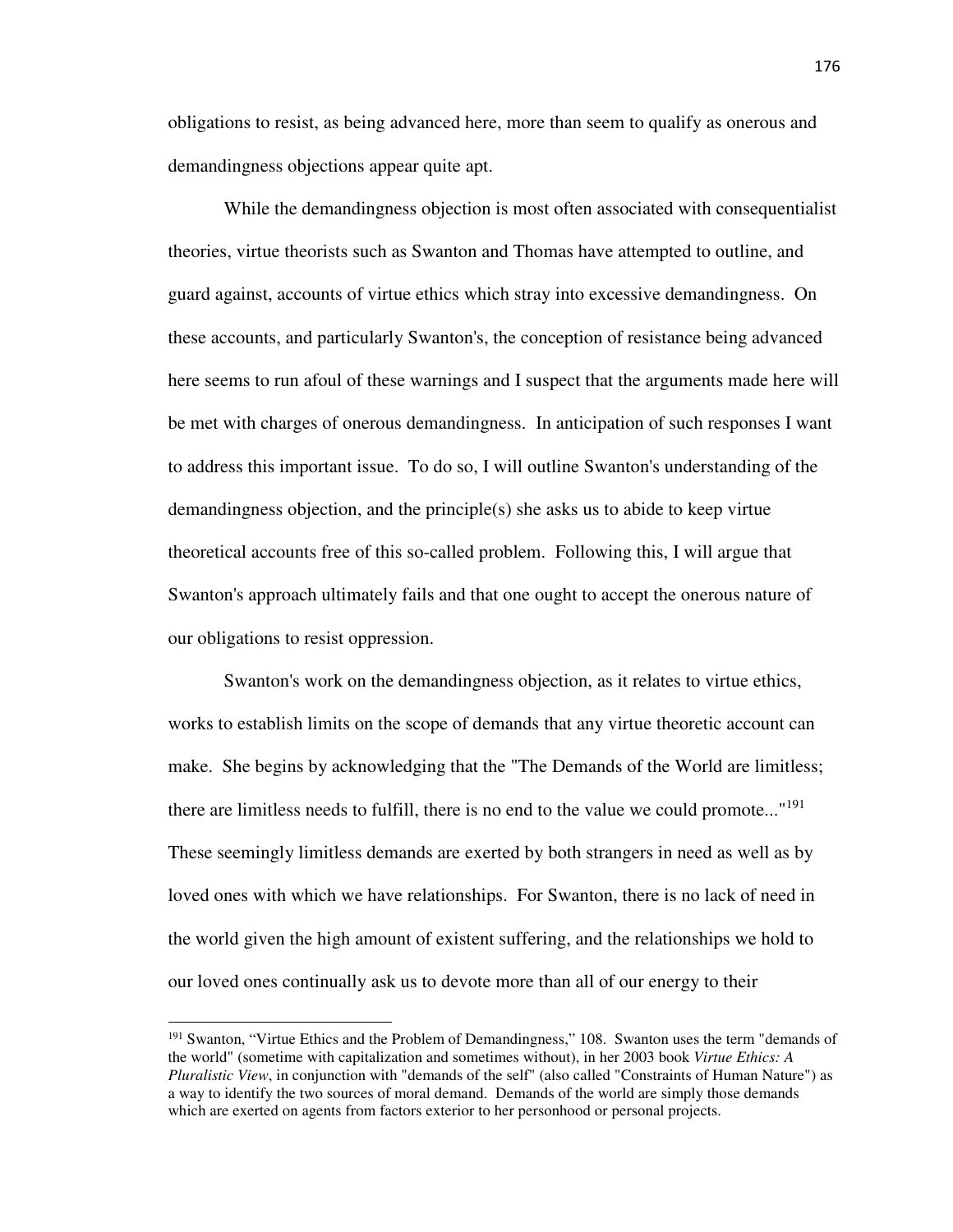maintenance and flourishing. When taken individually, it might appear that agents ought to be obligated to radical sacrifice in the face of competing demands. Mirroring Singer's famous dictum that "if it is in our power to prevent something bad from happening, without thereby sacrificing anything of comparable moral importance, we ought morally to do it,"<sup>192</sup> Swanton claims that when one considers individual actions which makes demands of us to sacrifice it would appear obviously obligatory that one make such sacrifices. She considers a variety of semi-fictional cases, drawn from her own life, where she is asked to choose between using available resources (of both time and money) to aid in famine relief or use these resources to see a movie, restore a classic Vauxhall, or continue to use her gardening as an outlet for her creativity. Beyond cases of famine relief, similar dilemmas are encountered when one weights the expenditure of time and money for these ends as compared with the possibility of devoting these resources towards furthering more meaningful aspects of one's relationships. When each of these courses of action are considered individually, it seems rather obvious that the moral need expressed is both (a) of significantly higher priority demanding one's time and money, and, (b) exactly the sort of needs that the virtuous agent (who has cultivated the otherregarding virtues of sympathy, empathy, and benevolence) would find compelling. In each case, as in the classic Singer examples, it would seem that the pressing moral demands of famine relief or relationship maintenance ought to trump one's desires to creatively garden, see movies, or restore old cars. While Utilitarians might claim that the loss of these quite minimal goods is far outweighed by substantive goods that can be secured by reallocating these resources, one might expect Swanton to demand the same sacrifice as these actions are exactly of the type demanded by virtue. Yet Swanton rejects

<sup>192</sup> Peter Singer, "Famine, Affluence, and Morality," *Philosophy and Public Affairs* 1, no. 3 (1972), 31.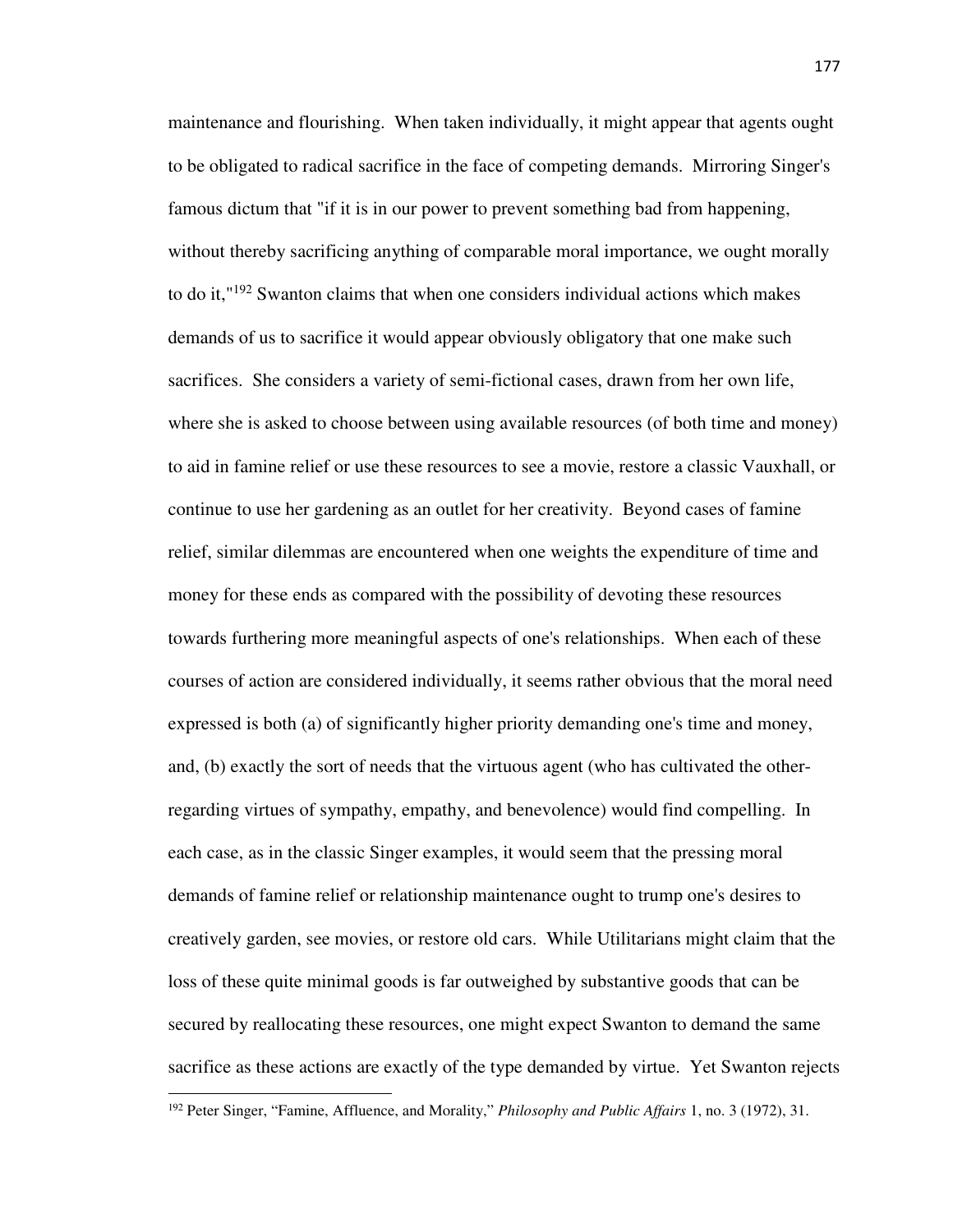such a view and maintains that actions such as these cannot, nor should not, be considered individually, where one weighs off each expenditure against other possible outcomes. While sacrificing in any one of these situations may not leave an agent in ruin, Swanton maintains that the cumulative force of acquiescing, even happily, to these demands is damning to one's character and results in a withering of self. Returning to her examples, she proposes that if she were to give up seeing the movie, and restoring the car, and abandoning the creative outlet that is gardening she (hypothetically) would find herself "gradually becomes more miserable" and, in the end, would find that, in Nietzsche's terms, "her self wilts away."<sup>193</sup> This disruption of one's self, and the 'wilting of one's self' that comes from continually meeting the otherwise moral demands of sacrifice, is a price too high to pay. Swanton uses this evidence to show that radical sacrifice is, in fact, not obligatory, even when each individual instance of need appears more morally significant to the desires/plans of the agent. In this way, she defuses the demandingness objection by denying that such sacrifices are obligatory. From here, she abstracts to a general understanding of moral demands and holds,

Moral demands (whether arising from authorities such as bosses, from the needy in general, from our nearest and dearest, or from the general demand to promote value) should not tax our strength to the point where the self wilts away, we neglect our children and loved ones, we ignore ethics altogether ... and resentment becomes rife. ..... A plausible ethics must not require contortions of our psychological apparatus.<sup>194</sup>

 Returning to the question of obligatory resistance, I suspect that Swanton would object to the view being advanced here seeing as how the obligation to resist does

<sup>&</sup>lt;sup>193</sup> Swanton, "Virtue Ethics and the Problem of Demandingness," 111.

<sup>&</sup>lt;sup>194</sup> Swanton, "Virtue Ethics and the Problem of Demandingness," 122.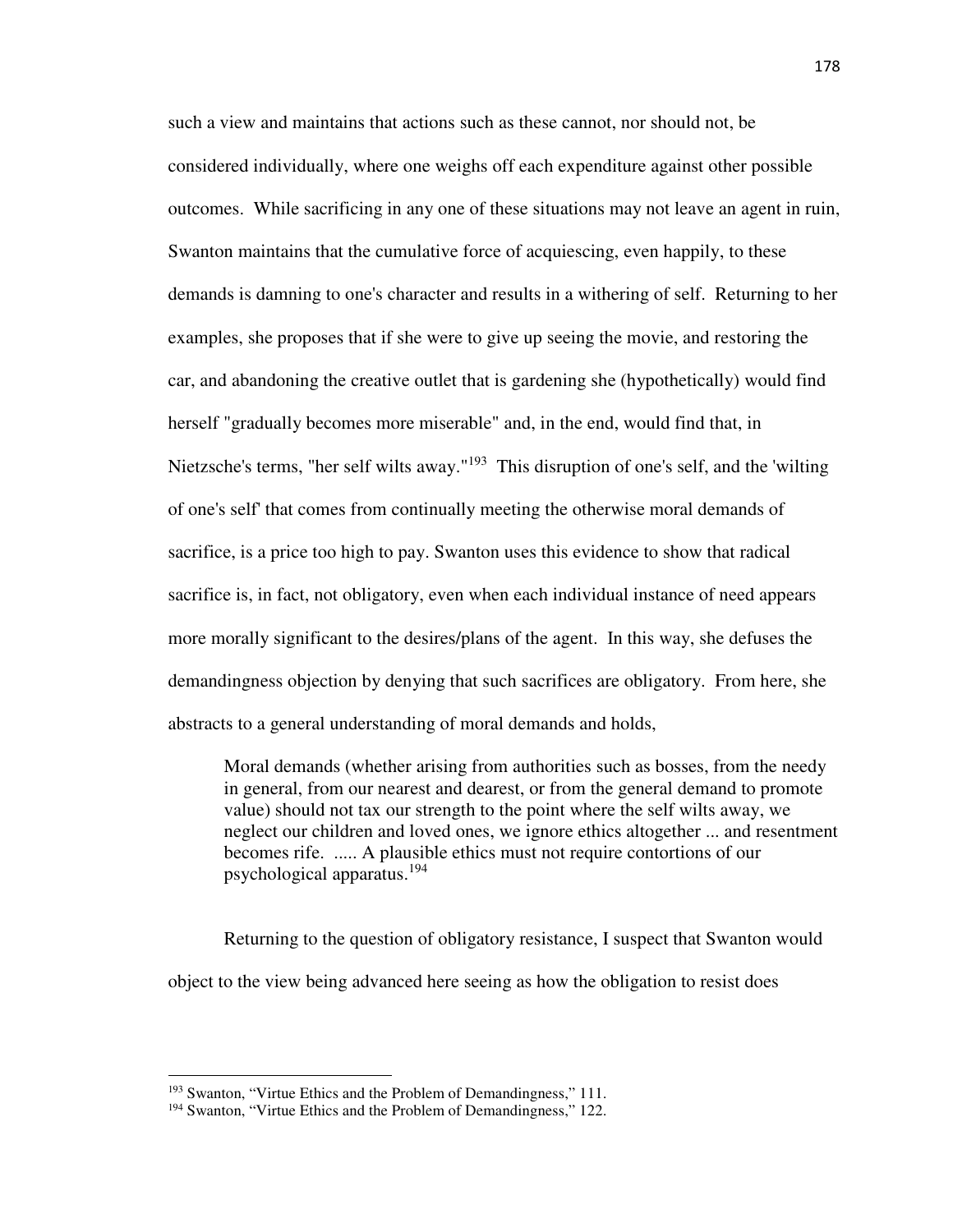demand continual effort, personal sacrifice, and the abandonment of otherwise morally significant projects on the part of the resister.

 The problem with Swanton's account is that it relies on a false dichotomy of assumed privilege. Swanton asks us to consider the damning effects of the 'wilting of the self' as if this wilting was only brought about through continual sacrifice. In Swanton's model, the acting agent is placed into a moral bind because they are asked to choose between sacrificing for other's needs or achieving (or working towards) a state of self flourishing where this flourishing of the self is otherwise possible. The would-be movie going gardener who drives a beautiful old Vauxhall is presented as otherwise fully capable of self-fulfillment but conflicted by the seeming need to respond to moral needs of others. The damning reality of oppression is that agents do not begin with the prospect of self-fulfillment which they may be asked to unfairly abandon. The existence of oppression wilts and withers characters and contorts psychological apparatuses long before agents are placed into circumstances where they are asked to sacrifice their otherwise good characters. Swanton seems to assume that the unwilted person is somehow plucked from their previously unsullied world of blissful self-fulfillment and suddenly and unfairly asked to jettison this otherwise flourishing life. Only in a semiideal world could such a choice exist. Even if we were to grant that such a prospect is possible, and believe that an agent can morally develop in an oppression-free vacuum, it certainly only be a problem for a very select and privileged few. In reality, the harmful and costly demands of resistance exist alongside the harmful and costly effects of oppression. When the reality of oppression is understood, and taken seriously, the overarching demands of resistance are no more wilting than the lived reality of the

179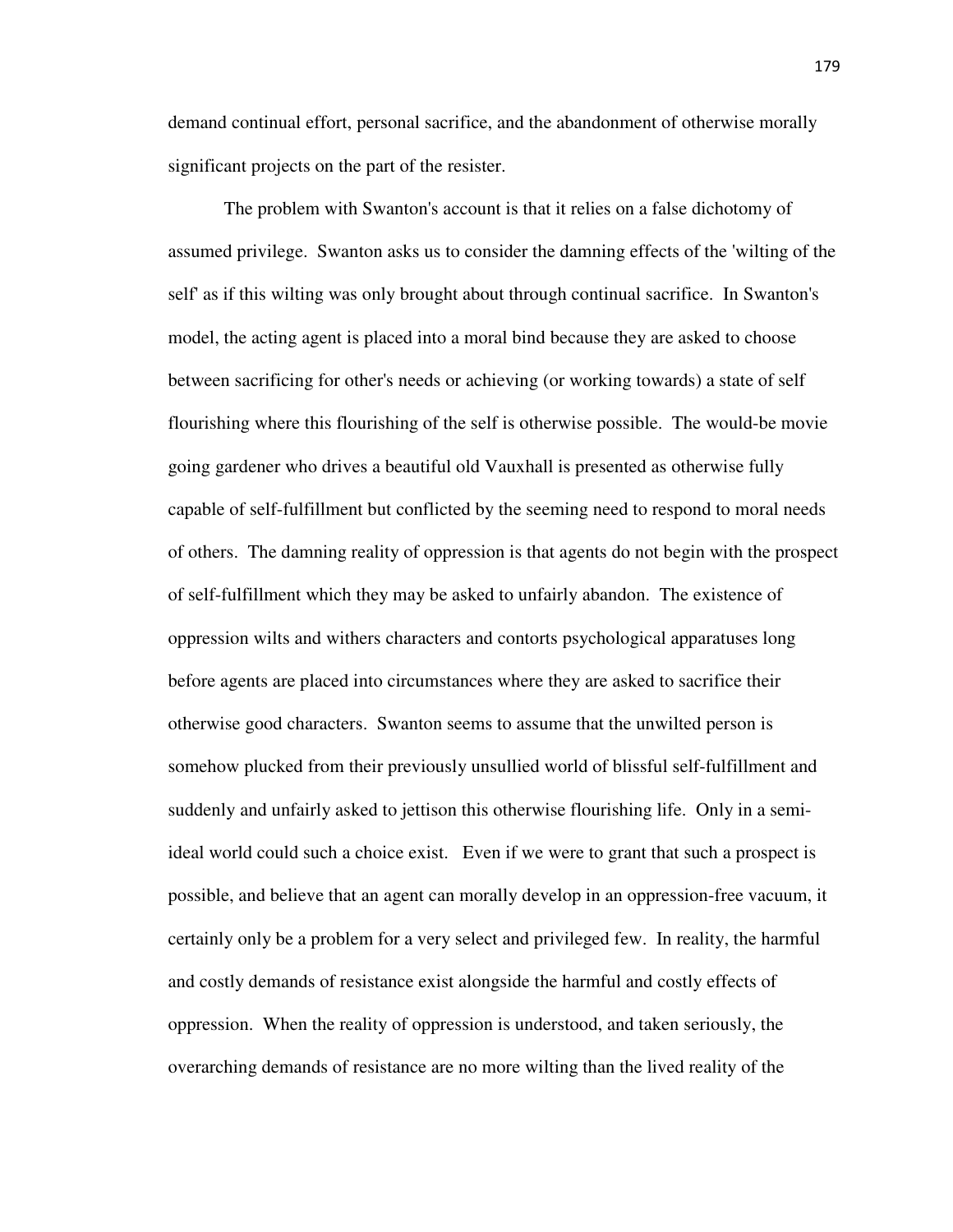oppressed. When these circumstances are understood, the obligation to engage in resistance is no longer trade-off between flourishing and harm, but rather the swapping of the harms of oppression for the harms of resistance, and between *these* two positions only resistance holds the promise of liberation.

 Agents engaging in, and committing themselves to, resistance will have to sacrifice, and sacrifice dearly. The demands of resistance ask us to prioritize our projects, and it seems quite reasonable that the agent who develops the revolutionary attitude and commits themselves to the project of resistance might find that this revolutionary life cannot accommodate children, or continued schooling, or fine art, or vacations to the beach. To the privileged, the reality that these goods might not be able to be sought, let alone acquired, during the course of the revolutionary life may sound shocking. Yet to the oppressed, the existence of such 'goods' has never been real and asking them to abandon these goods is tantamount to asking them to feel regret for accepting a life that will probably not experience interstellar space travel.

## Section 5 - Conclusion

 In the end, the determination of resistance actions cannot be specified without context, and resistance cannot be reduced to a codified list of necessary actions. It is impossible to say, with specifics, what resistance must look like. Resistance is a category of actions which address the issue(s) of oppression. Resistance is not a specific tactic, nor is it a strategy, but rather resistance captures the strategic and tactical actions one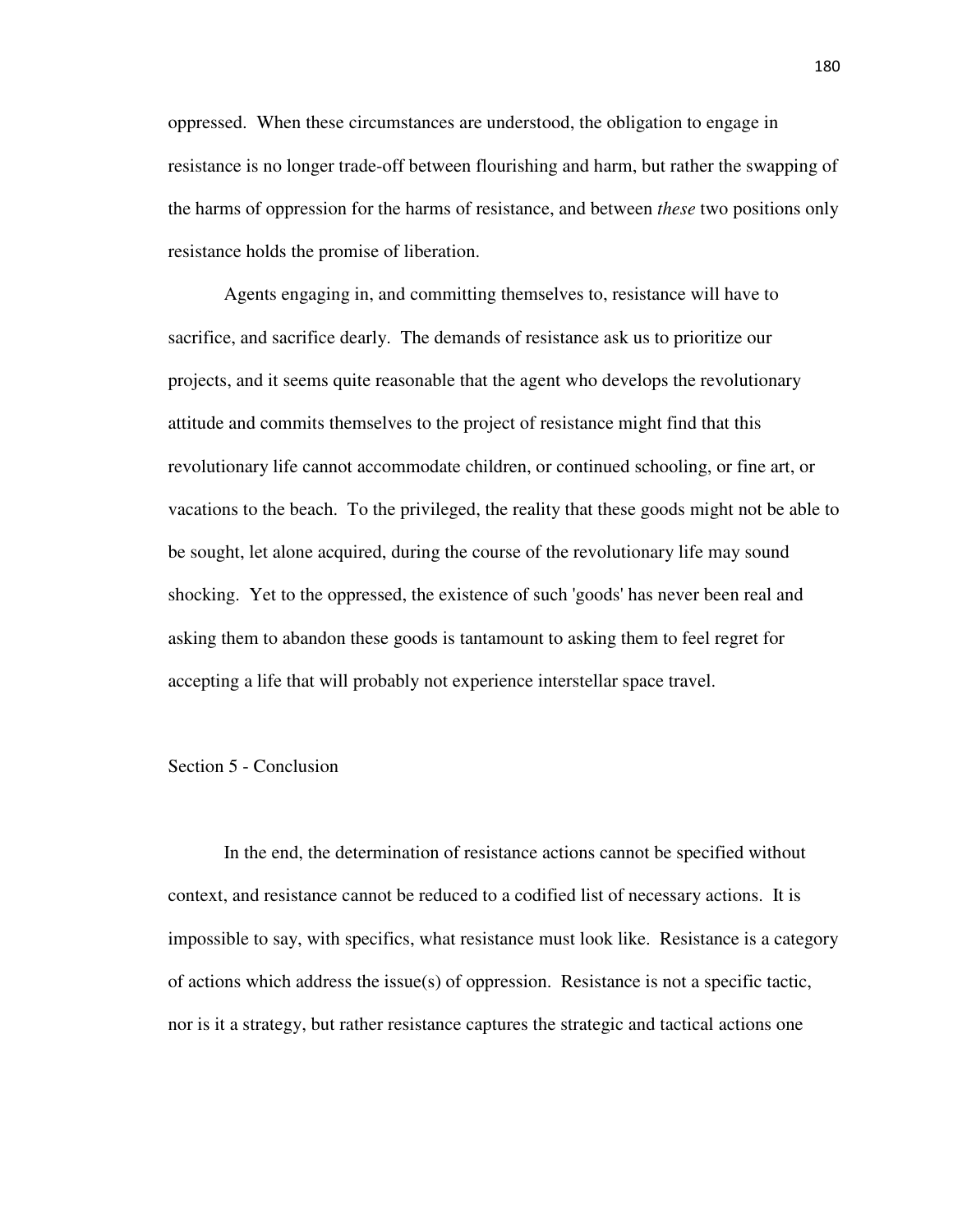undertakes when the issue they address is, specifically, oppression.<sup>195</sup> To fulfill the demands of virtue ethics agents must act in a plurality of ways, in a multitude of situations, and must organize themselves in such a way that their actions (be they collective or individual) effectively fight to break down the harmful apparatuses of oppression and work to make avenues to flourishing a reality for the oppressed. Committing oneself to resistance, and working to fulfill the demands of virtue ethics, is a costly endeavor and places continual and onerous demands on agents. As it is the soaring harms of oppression which create these demands, it is at oppression and oppressive structures which our actions must be targeted. The sad reality of oppression is that there are individuals who, even when engaged in active resistance to oppression and committing to the fulfillment of the moral demands placed on them by the existence of oppression, will not achieve the flourishing virtue promises. Yet it is only through the concerted effort of individuals working in tandem that there is any promise that these harms can be alleviated or eliminated and flourishing made an available goal for all people.

<sup>&</sup>lt;sup>195</sup> One may wonder if it is possible to have a model of issues, goals, strategy, and tactics which does not, given this understanding of resistance, address oppression. It is not the case that the only implementation of this model, and also the SMART criteria, come when fighting oppression. This model can be used in cases of falsely identified oppression and may be employed, for example, by Neo-Nazi organizers. This model can also be used in business as a way of tackling new customer bases or organizing new franchises. In these cases the presented issue is not oppression (or a manifestation of oppression) and therefore yields no resistance.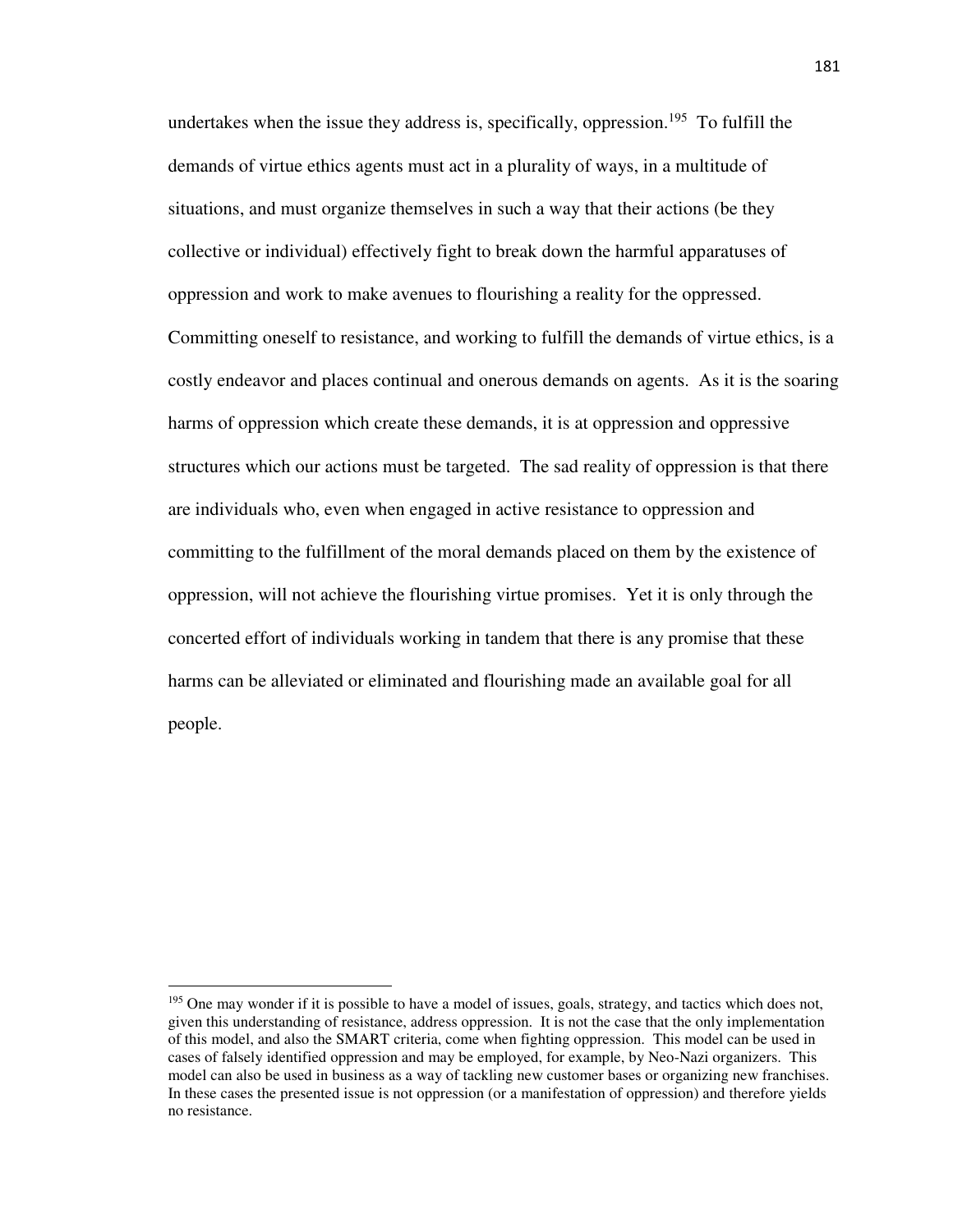## **CONCLUSION**

By way of summery, this project took a paradigmatic understanding of oppression and opened it up to a virtue-based analysis. This analysis allowed for a substantiation of the all-too-obvious *prima facie* claim that oppression is harmful to those oppressed. The holistic framework of virtue ethics, as the lens through which this harm was investigated, showed that oppression warps the acquisition of the virtues in a multitude of ways, systematically manipulates the external goods necessary for the development of the virtues, and unduly presses agents into the habituation of base and shameful actions. In each of these ways, oppression acts as a barrier for the achievement of flourishing. By exposing oppression's harmful influence on the ability for the oppressed to flourish, one finds not only the need for agents to engage in resistance struggles against these corrupting forces, but the obligatory nature of this need. The source of this obligation is found in the ways that agents are obligated by the so-called d-rules implied by virtue ethics' schema for action guidance. In the end, the d-rules which emerge in conjunction with oppression compel agents to engage in revolutionary actions to combat the existence of oppression. It was argued here that this moral engagement cannot be said to discharge our responsibilities through the mere cultivation of dispositional attitudes, but requires that agents act in such a way that they maximize efficacy and actually combat the oppressive structures and systems which limit avenues to flourishing.

This project has sought to make important contributions to both the existing discussions of oppression found in social and political philosophy, as well as to the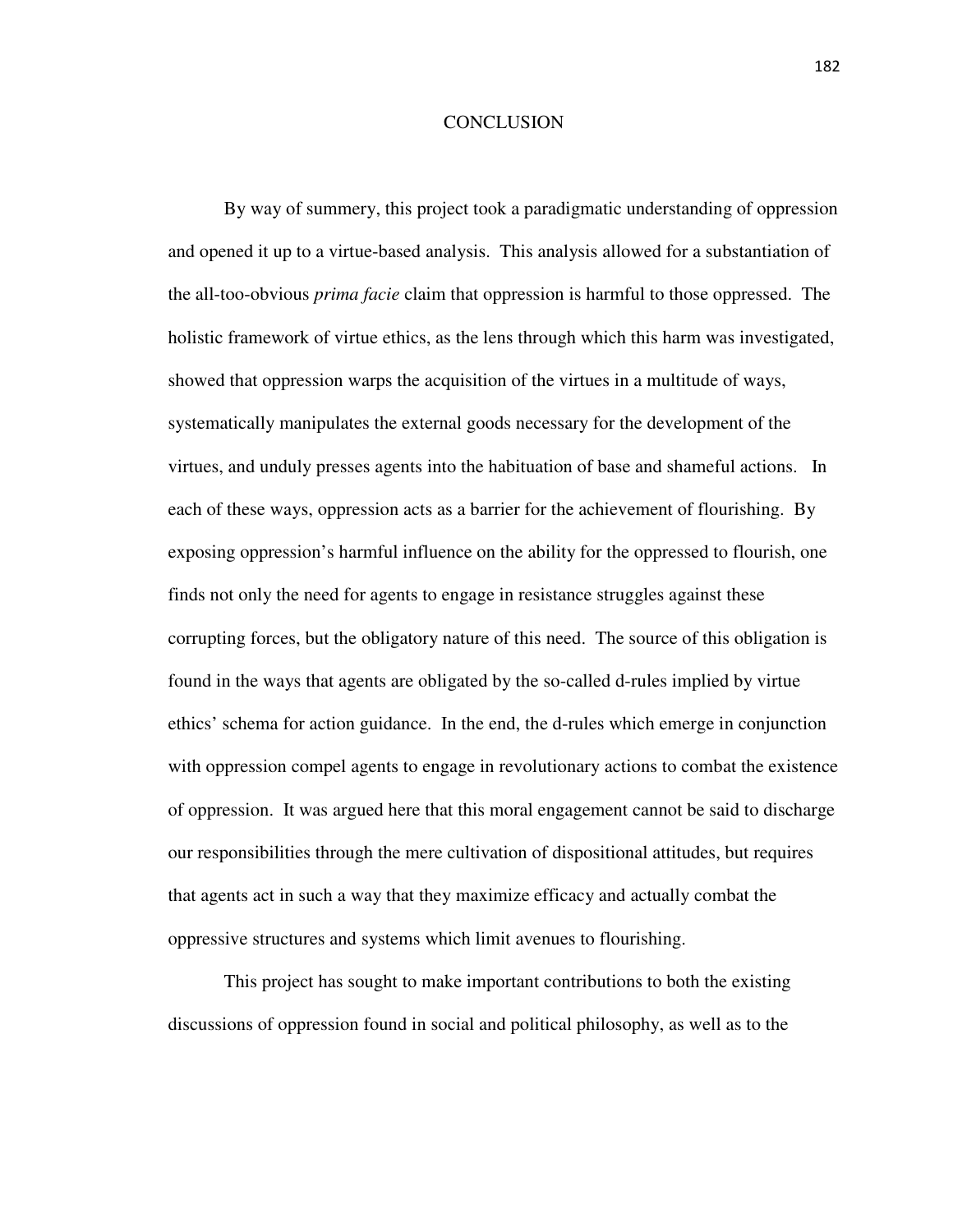expanding tradition of virtue ethics. To this end, this dissertation makes three important contributions in these areas.

This project contributes, in an important way, to the expanding literature on oppression. Theorists like Frye, Cudd, and Harvey (to name just a few) have sought to explore the philosophical and political dimensions of oppression, and this project contributes to this expanding field. The contributions made here helps show the substantial psychological, emotional, and moral impact of oppression as revealed by virtue ethics and thus this project expands existing discussions by substantiating these impacts.

The second way this project contributes to existing philosophical literature is that it develops neo-Aristotelian understandings of action guidance. While Hursthouse stands as the foremost figure in this field, and her explanation of the v-rules has helped schematize and explain how virtue ethics provides a framework for action guidance, the establishment of the d-rules here helps push this idea further. The d-rules allow for a more refined explanation of action guidance as found in virtue ethics and, in what is expectedly the most controversial aspect of this work, this action guidance works in such a way that one can establish the generation of obligations in virtue ethics.

The third way this work makes important contributions to existing philosophical literature on oppression is that it works to answer the looming question of 'what is to be done.' Often philosophical works on oppression hint at, or vaguely suggest, the ways agents should be acting in our struggles against oppression, but more often than not these overtures stop short of providing a way to practically understand what shape these actions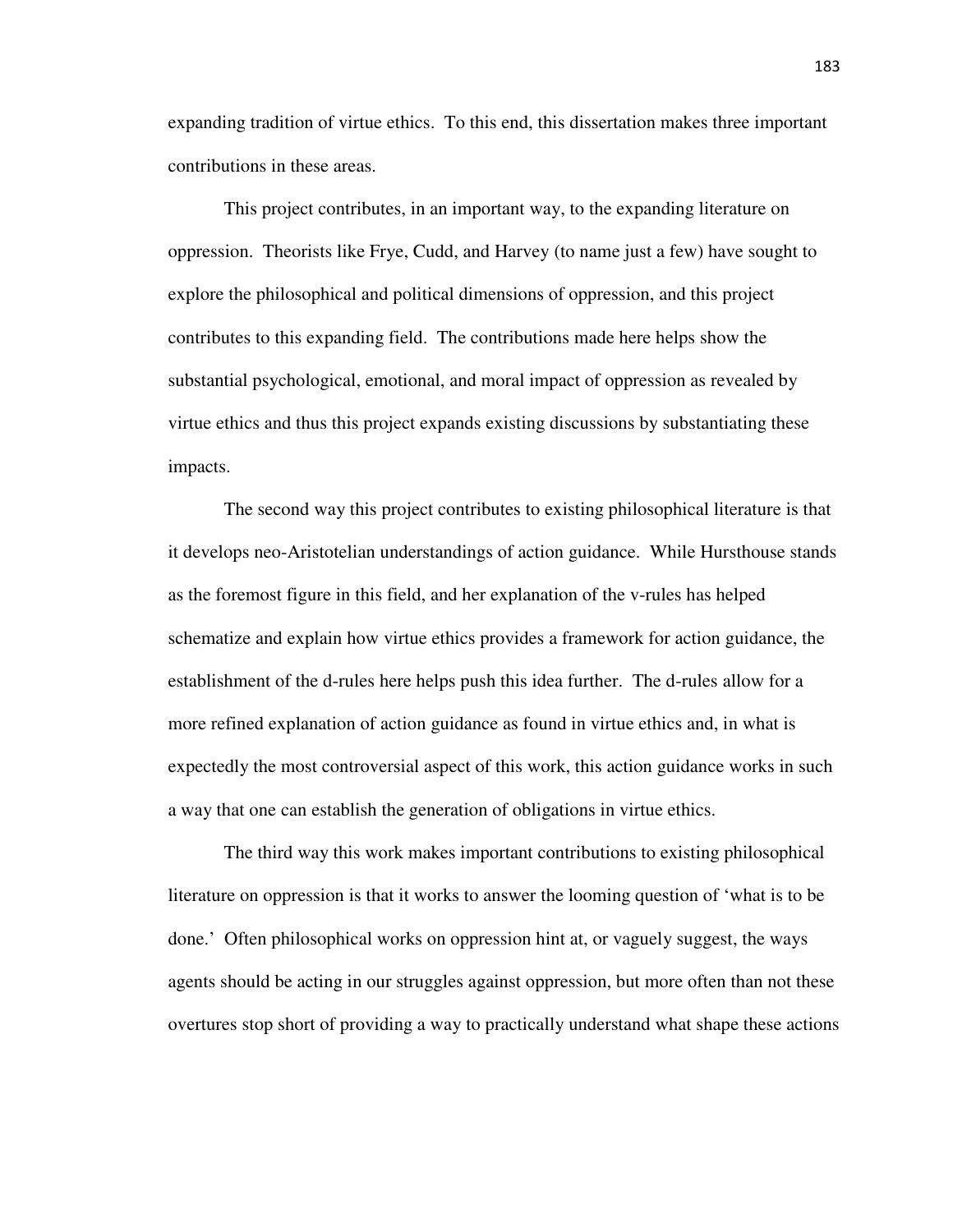should take. As an example of this we can look to the way that Tessman walks up to the question of effective resistance and then leaves it as an open question. She claims:

It is not my intent here to enter into… the question of whether liberatory goals are best achieved through a commitment to nonviolence … or through a readiness for violence. Nor will I try to determine the relative efficacy of ending oppression through negotiation and communication with dominators—requiring virtues like compassionate understanding…. Not settling these questions, I leave open the possibility that the more‐militant or more‐radical approaches are the most effective.<sup>196</sup>

Similarly, at the end of Cudd's book length treatment of oppression she addresses four potential strategies of resistance.<sup>197</sup> These "strategies" include rhetorical and symbolic strategies, economic strategies, armed strategies, and legal strategies. In each arena she looks to past struggles and suggests a similar replication of past tactics, but she does so without any schema for evaluating these potential actions as either effective, realistic, or feasible. Where this work adds to existing literature is that it works to draw practical resistance organizing into existing discussions of oppression and allows for a robust substantiation of the concrete ways that the political resister must act.

Looking forward from here, this project sets forth multiple paths for future exploration. The establishment of the d-rules, as outlined here, allows for continued exploration of ways in which Aristotelian virtue ethics can make important inroads into

<sup>196</sup> Tessman, *Burdened Virtues*, 143-144.

<sup>197</sup> Cudd, *Analyzing Oppression*, 201 ff.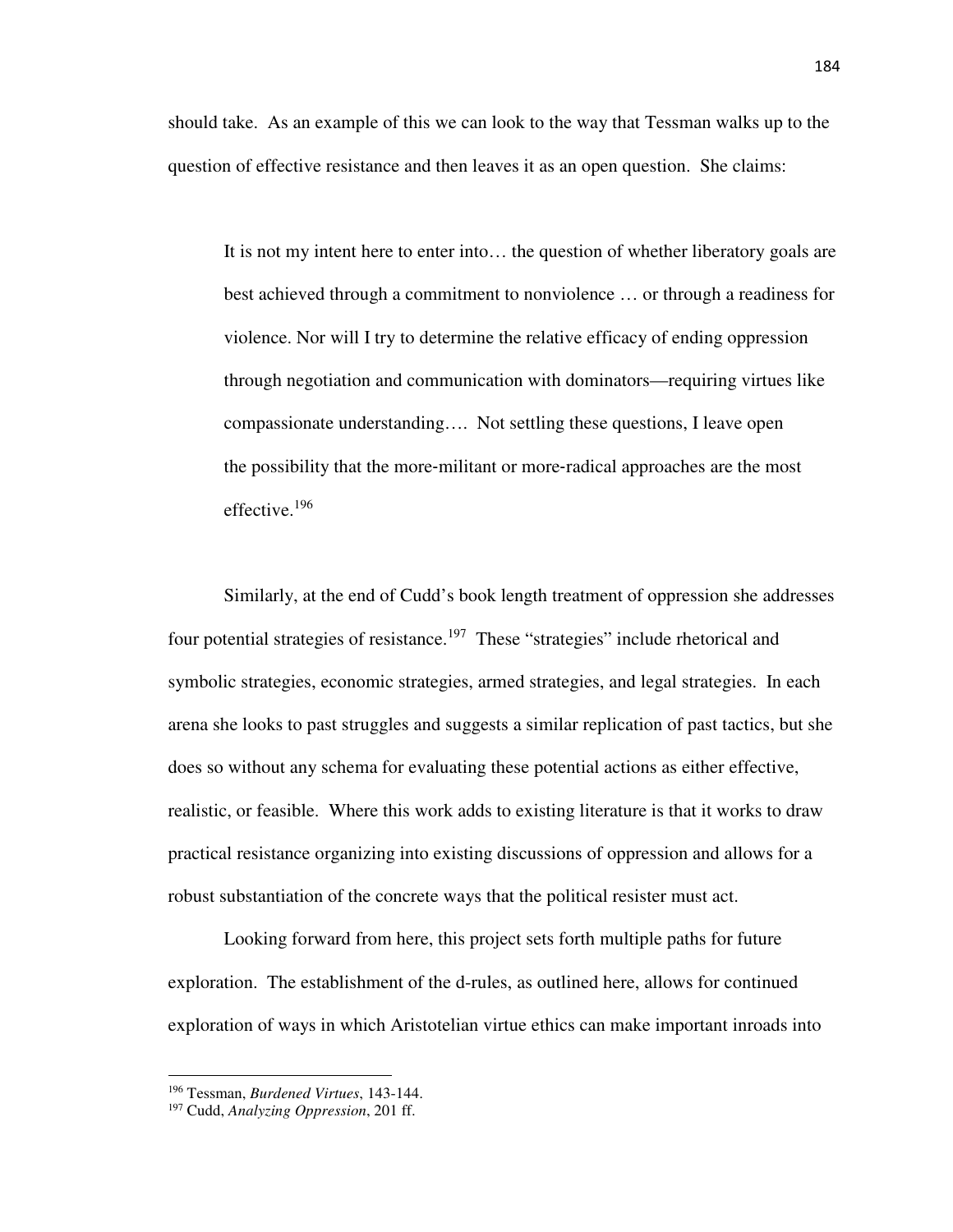discussions of practical and applied philosophy. The d-rules established here are only explored in one area, the experience of oppression as an impediment to flourishing, but the d-rules need not be limited to this one discussion. Their general form lends to their application in a variety of arenas, and continued work on these derivative rules of action guidance provide fertile ground for continued exploration. In this way, the d-rules set out here seem to provide rich possibilities for continued exploration and scholarship in practical and applied philosophy.

Beyond further exploration of the d-rules as an avenue for providing virtue theoretic inroads into contemporary discussions of practical and applied philosophy, the d-rules seem posed to answer important theoretical questions about the nature of the supererogatory and the existence (or non-existence) of such a category in virtue ethics. Chapter four, in part, worked to defend the account of obligation established here against the potential charge of demandingness. While the work done here defended the specific d-rules which emerge in conjunction with oppression against this potential objection, this work also treads closely on the category of the supererogatory. People like Jason Kawall have argued that virtue ethics lacks the tools necessary to make sensible headway on the existence (or non-existence) of the category of the supererogatory, and Kawall claims that the lack of these tools means that virtue ethics falls into circularity.<sup>198</sup> On the surface, it seems that the d-rules might be just the necessary tools which neo-Aristotelian virtue ethics needs to address this question, and this possibility represents an important avenue for further exploration and future scholarship.

<sup>198</sup> Jason Kawall, "Virtue Theory, ideal observers, and the supererogatory." *Philosophical Perspectives* 146, no. 2 (2009).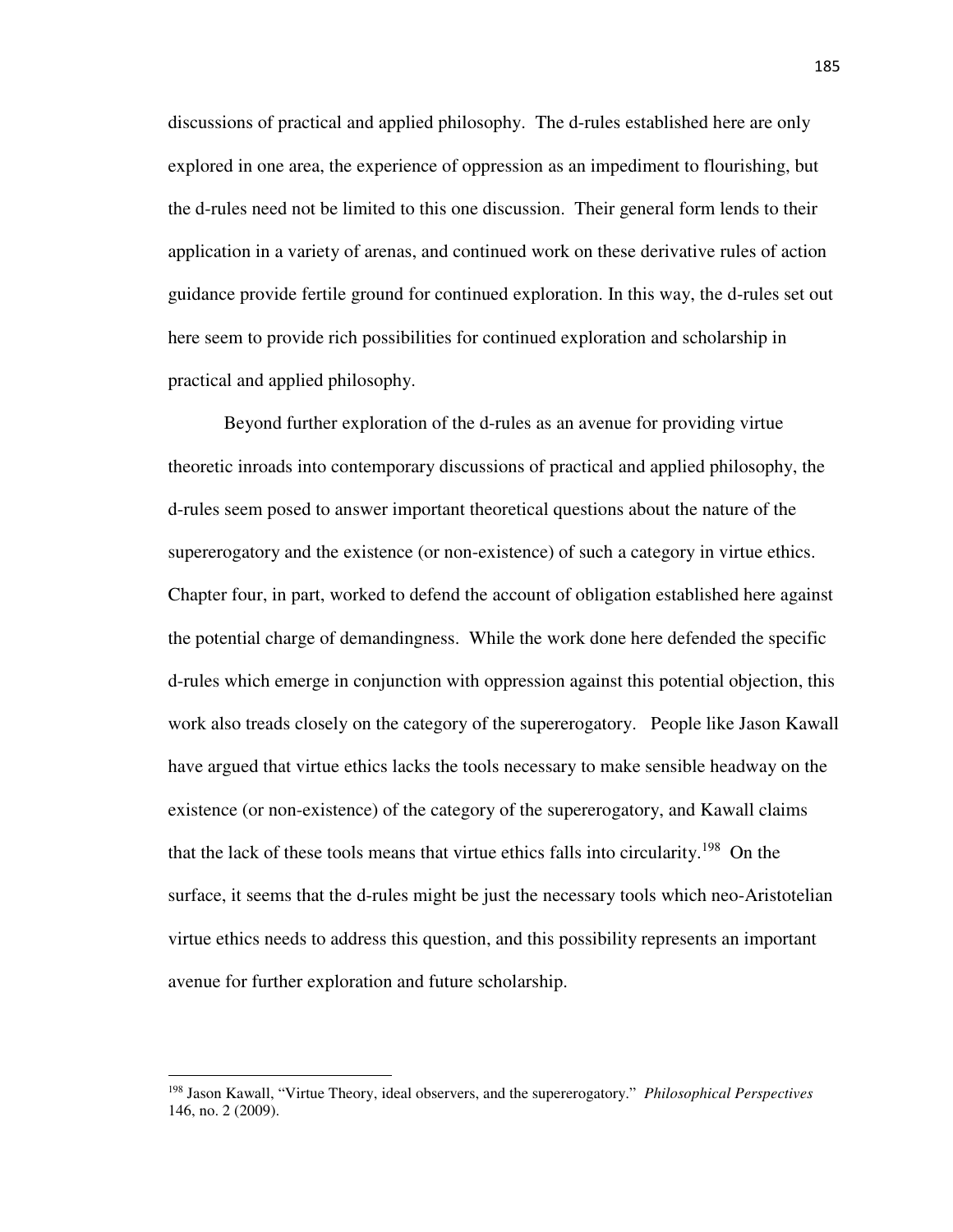Beyond future academic work, this project begs for practical implementation. The second half of this project aims to establish a way to mobilize people to combat oppression and does so by outlining an organizing model which stresses the need for continual praxis. In this way, the continued struggles against oppression require constant and perpetual reflection and re-evaluation. By engaging in this unceasing and selfcritical evaluation, revolutionary movements of the oppressed are ensured that our actions, campaigns, and efforts achieve the highest degree of efficiency. The practical implementation of the suggestions made in this project work as both a forward plan for real-life engagement and a reflective praxis of review, and the moral and social philosophy used here has an important role to play in both these tasks. Here, the philosopher and the activist become one and same person. The revolutionary agent must take the abstract theoretical lessons learned from praxis and find ways to continually shape their actions and campaigns, and the tools outlined here not only aid in the process but make the reality of this process palpable. To this end it is worth considering a few facts:

- In 2014, The Walk Free Foundation completed a global survey and concluded that, globally, there are currently  $38.5$  million slaves.<sup>199</sup> This global estimate includes the conservative estimate that there are 60,000 currently in the US. Commenting on this report, Rick Noack, writing for the Washington Post, notes that these shocking numbers are "twice the amount estimated… in 2012."<sup>200</sup>
- The Sentencing Project, a non-partisan research and advocacy origination, claims that "The United States maintains its distinction as the nation with the highest rate

<sup>&</sup>lt;sup>199</sup> Walk Free Foundation, "Global Slavery Index," (2014).

<sup>200</sup> Rick Noack, "The World's 36 Million Slaves," *Washington Post* (November 18, 2014).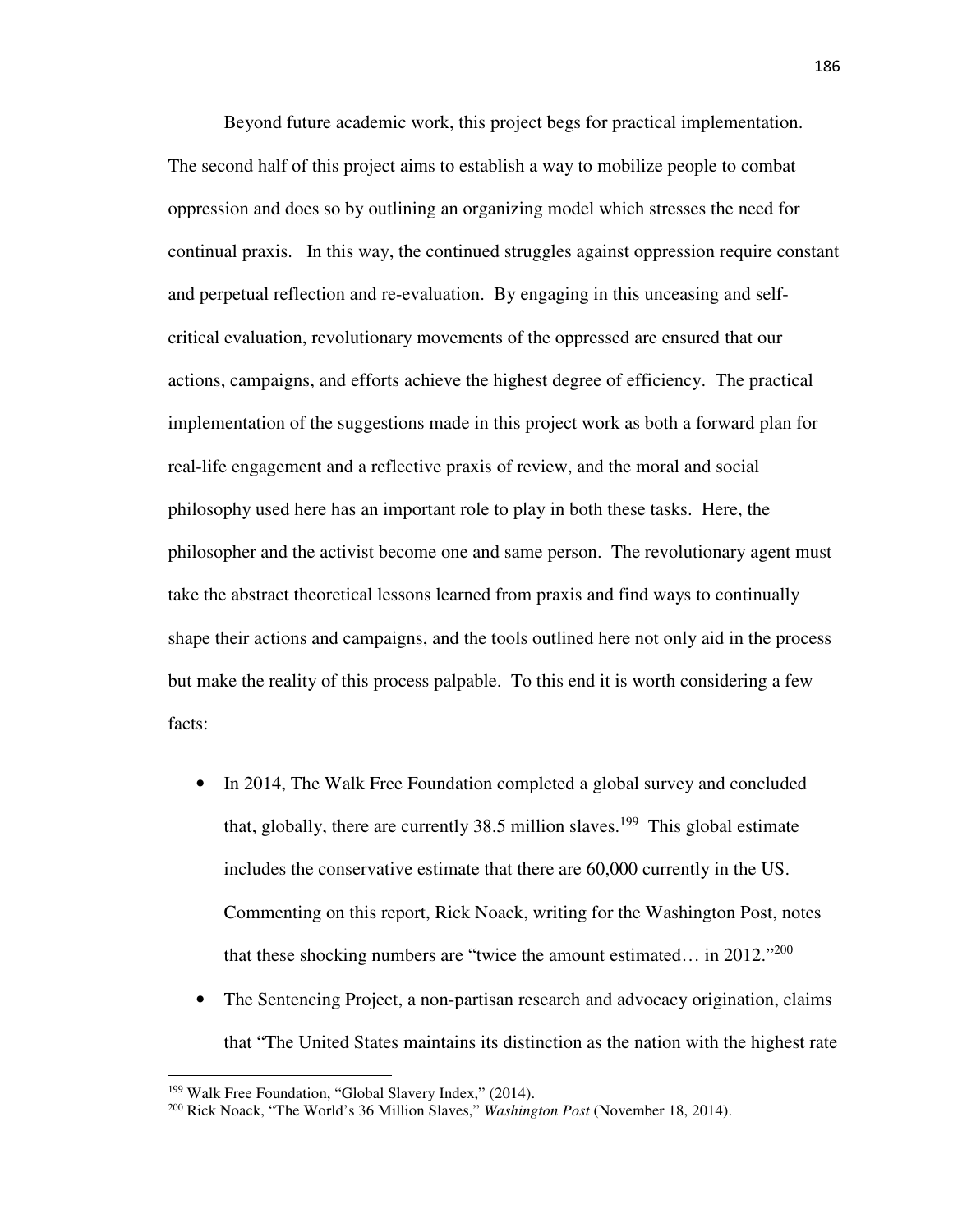of incarceration in the world… [with a] total correctional population of 6.9 million." And according to the 2010 US Census, African Americans were 5 times more likely than whites to be incarcerated, and while representing 13% of the US population, African Americans represent over 40% of the incarcerated population.<sup>201</sup>

- Dr. Brian Mustanski, writing for *Psychology Today*, noted that in 2013 the number of hate crimes perpetrated against members of the LGBT community has doubled in New York City alone.<sup>202</sup> And according to a 2011 FBI report, while hate-crime numbers have decreased nationally, anti-gay hate crimes are nationally increasing (and this report excludes anti-transgender hate crimes). $^{203}$
- The Wall Street Journal reported in 2014 that the Average income for the wealthiest 10% of U.S. families rose 10% between 2010 and 2013 while at the same time families in the bottom 40% saw their average inflation-adjusted income decline over that same period.<sup>204</sup> The AFL-CIO reported in 2013 that CEO pay was an "eye popping" 331 times the salary of the average worker and 774 times the take home salary of a minimum wage worker. $205$

One need not abstract very far from these facts to see that oppression, and systematic injustice, is alive and well. It is the experience of oppression, which generate statistics

<sup>&</sup>lt;sup>201</sup> Leah Sakala, "Breaking Down Mass Incarceration in the 2010 Census: State-by-State Incarceration Rates by Race/Ethnicity," Prison Policy Initiative Briefing (May 28, 2014).

<sup>202</sup> Brian Mustanski, "Are Violent Hate Crimes Against LGBT People on the Rise?," *Psychology Today* (June 12, 2013).

<sup>203</sup> Lauren Glaze, "Correctional Populations in the United States, 2010," *Bulletin NJC 231681*, Bureau of Justice Statistics, US Department of Justice (December 2011).

<sup>204</sup> Ben Leubsdorf, "Fed: Gap Between Rich, Poor Americans Widened During Recovery," *Wall Street Journal* (March 4, 2015).

<sup>205</sup> Kathryn Dill, "CEOs Earn 331 Times As Much As Average Workers, 774 Times As Much As Minimum Wage Earners," *Forbes* (April 15, 2014).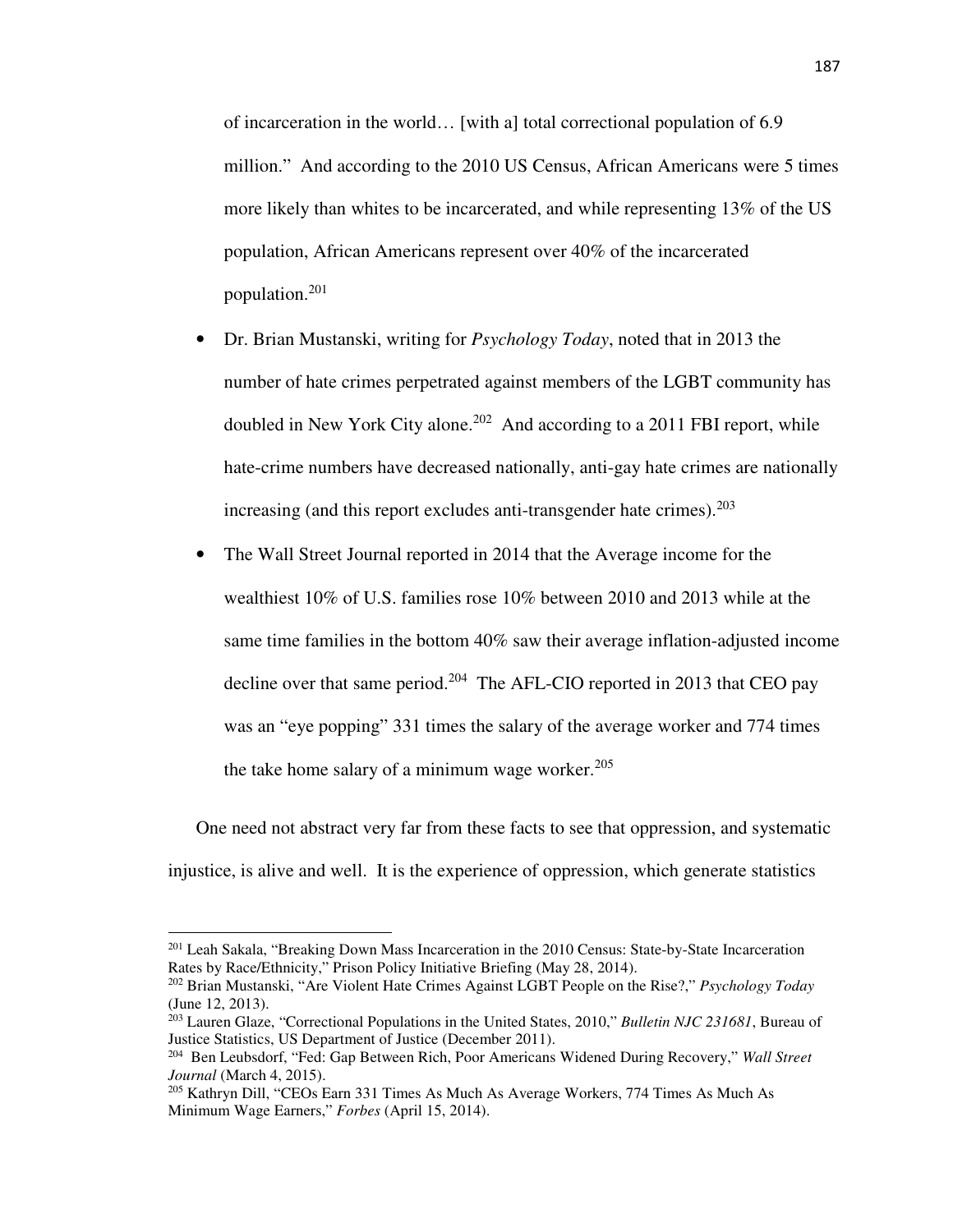like these, which provides the impetus for the need of revolutionary thinking about resistance to oppression to which this project focused. While much of this work is academic in nature, this project, and in particular chapter four, has sought to bring an academic analysis of oppression into conversation with the reality of resistance struggles. By engaging in practical resistance organizing, and by deploying a model such as the one outlined here, oppressed peoples are equipped with the basic tools needed to actively combat oppression. In this way, this project has sought to bridge the divide between academic work on the reality of oppression and the resistance struggles oppression make necessary. It is in the actual implementation of the suggestions made here that this project hopes to move from an academic setting to the reality of liberation.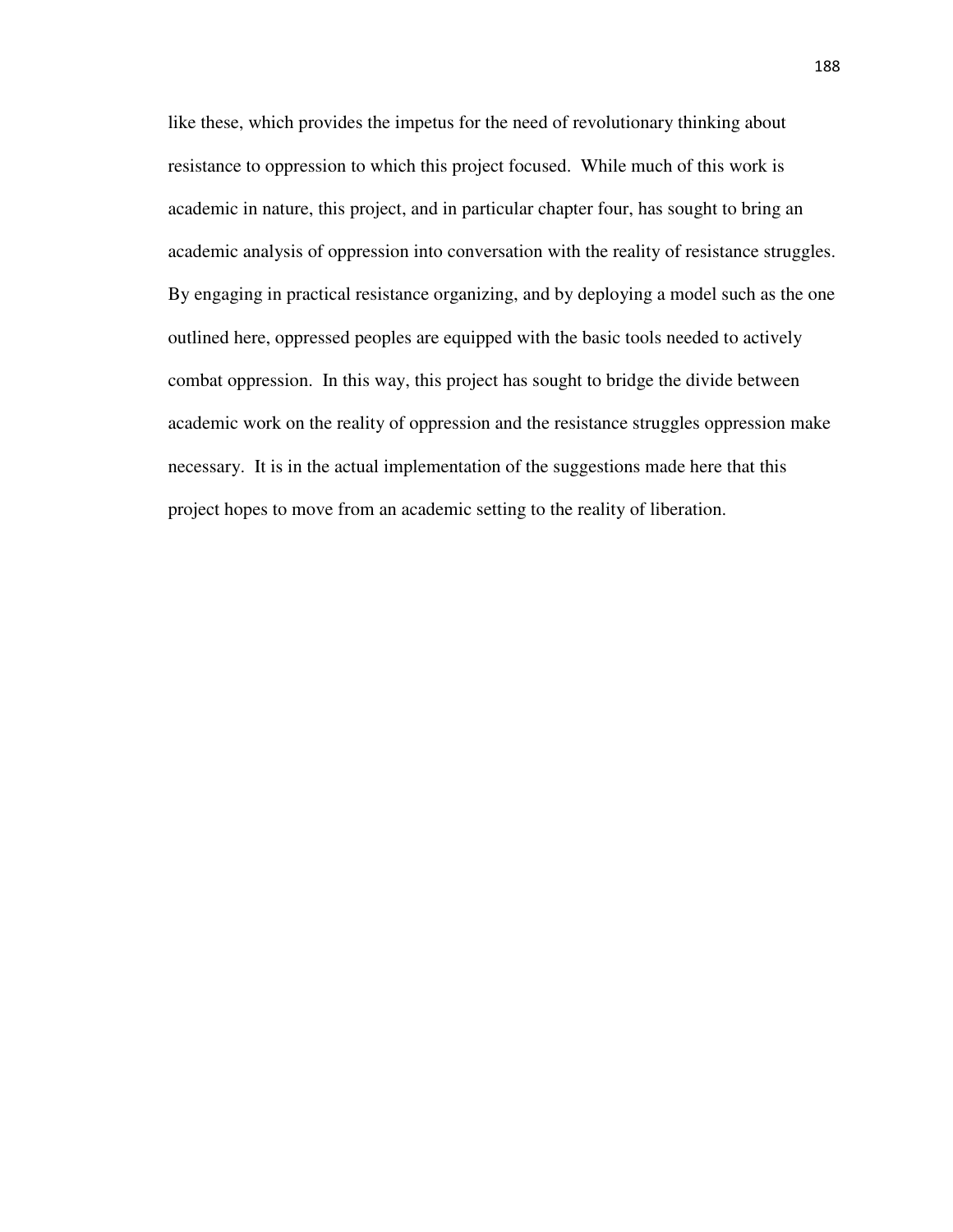## BIBLIOGRAPHY

- Able, Johnathan. "How Clearwater Helped Destroy an International Sex Slave Ring." *Tampa Bay Times*. March 14, 2009. Accessed from http://www.tampabay.com/news/publicsafety/crime/article984066.ece
- American Psychological Association. "Trauma." 2013. Accessed from http://www.apa.org/topics/trauma/.
- Anscombe, G.E.M. "Modern Moral Philosophy." *Philosophy* 33, no. 124 (1958): 1-16.
- Alwitt, Linda. F., and Thomas D. Donley. "Retail Stores in Poor Urban Neighborhoods." *Journal of Consumer Affairs* 31, no. 1 (1997): 139-164.
- Atwell, John E. *Ends and Principles in Kant's Moral Thought*. Martinus Nijhoff Publishers, 1986.
- Bell, Carl C., and Esther J. Jenkins. "Community Violence and Children on Chicago's Southside." *Psychiatry* 56, no. 1 (1993): 46-54.
- Block, Jason P., Richard A Scribner, Karen B. DeSalvo, K. B. "Fast Food, Race/Ethnicity, and Income." *American Journal of Preventive Medicine* 27, no. 3 (2004): 211-217.
- Brown, Judith. *Gandhi: Prisoner of Hope*. Yale University Press, 1989.
- Cancino, Alejandra. "Former Republic Windows and Doors Workers Learn to be Owners." *The Chicago Tribune* (November 6, 2013). Accessed from http://articles.chicagotribune.com/2013-11-06/business/ct-biz-1106-new-era-windows-20131106\_1\_armando-robles-17-workers-former-republic-windows
- Churchill, Ward. *Pacifism as Pathology: Reflections on the Role of Armed Struggle in North America.* AK Press, 2007.
- Clatterbaugh, Kenneth. "Are Men Oppressed?" In *Rethinking Masculinity: Philosophical Explorations in the Light of Feminism, 2nd Edition,* edited by Larry May, Robert Strikwerda, and Patrick D. Hopkins. Rowman and Littlefield, 1996.
- Conover, Ted. "The Way of All Flesh: Undercover in an Industrial Slaughterhouse." *Harper's Magazine* (May 2013): 31-49.
- Coope, Christopher Miles. "Modern Virtue Ethics." In *Values and Virtues: Aristotelianism in Contemporary Ethics*, edited by Timothy Chappell. Oxford University Press, 2007.

Cudd, Ann. *Analyzing Oppression*. Oxford University Press, 2006.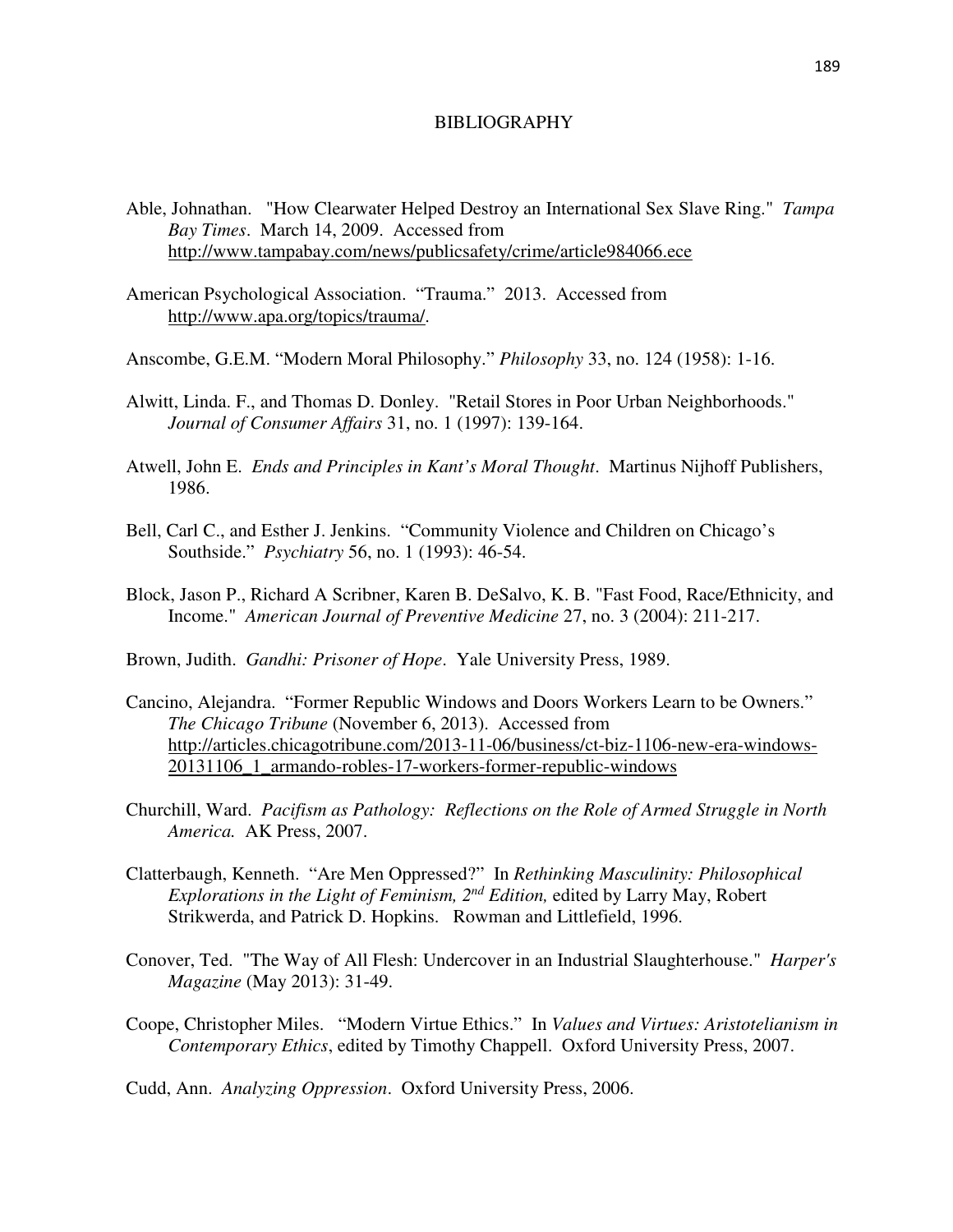Cudd, Ann. "Oppression by Choice." *Journal of Social Philosophy* 25:s1 (1994): 22-44.

- Cudd, Ann. "How to Explain Oppression: Criteria of Adequacy for Normative Explanatory Theories." P*hilosophy of the Social Sciences* 35, no.1 (2005): 20-49.
- Cummins, Steven, and Sally Macintyre, "'Food Deserts' Evidence and Assumption in Health Policy Making," *BMJ* 325, no. 7361 (2002): 436-438.
- Dalton, Dennis. *Mahatma Gandhi: Nonviolent Power in Action*. Columbia University Press, 1993.
- Davis, Karen. *Prisoned Chickens, Poisoned Eggs: An Inside Look at the Modern Poultry Industry (Revised Edition).* Book Publishing Company, 2009.
- Dill, Kathryn. "CEOs Earn 331 Times As Much As Average Workers, 774 Times As Much As Minimum Wage Earners." *Forbes*. April 15, 2014. Accessed from http://www.forbes.com/sites/kathryndill/2014/04/15/report-ceos-earn-331-times-asmuch-as-average-workers-774-times-as-much-as-minimum-wage-earners/
- Dillard, Jennifer. "A Slaughterhouse Nightmare: Psychological Harm Suffered By Slaughterhouse Employees and the Possibility of Redress Through Legal Reform." *Georgetown Journal on Poverty Law & Policy* 15, no. 2 (2008): 391-408.
- Dillon, Michele. "Argumentative Complexity of Abortion Discourse." *Public Opinion Quarterly* 57, no. 3 (1993): 305-314.
- Driver, Julia. *Uneasy Virtue.* Cambridge University Press, 2001.
- Engles, Frederick. *The Origin of the Family, Private Property and the State*. International Publishers, 1942.
- Evans, W. J., Morley, J. E., Argilés, J., Bales, C., Baracos, V., Guttridge, D., Jatoi, A., Kalantar-Zadeh K., Lochs, H., Mantovani, G., Marks, D., Mitch, W.E., Muscaritoli, M., Najand, A., Ponikowski, P., Fanelli, F.R., Schambelan, M., Schols, A., Schuster, M., Thomas, D., Wolfe, R., Anker, S.D. "Cachexia: A New Definition." *Clinical Nutrition* 27, no. 6 (2008): 793-799.

Farley, Melissa "Bad for the Body, Bad for the Heart: Prostitution Harms Women Even if Legalized or Decriminalized." *Violence Against Women*, 10, no. 10 (2004): 1087-1125.

- Farmer, Daniel. "Pacifism Without Right or Wrong." *Public Affairs Quarterly* 25, no. 1 (2011): 37-52.
- Ferris, Lorraine E., Jane Sandercock, Brian Hoffman, Marvin Silverman, Harvey Barkun, John Carlisle, and Cheryl Katz. Risk Assessment for Acute Violence to Third Parties: A Review of the Literature." *Canadian Journal of Psychiatry* 42, no. 10 (1997): 1051-60.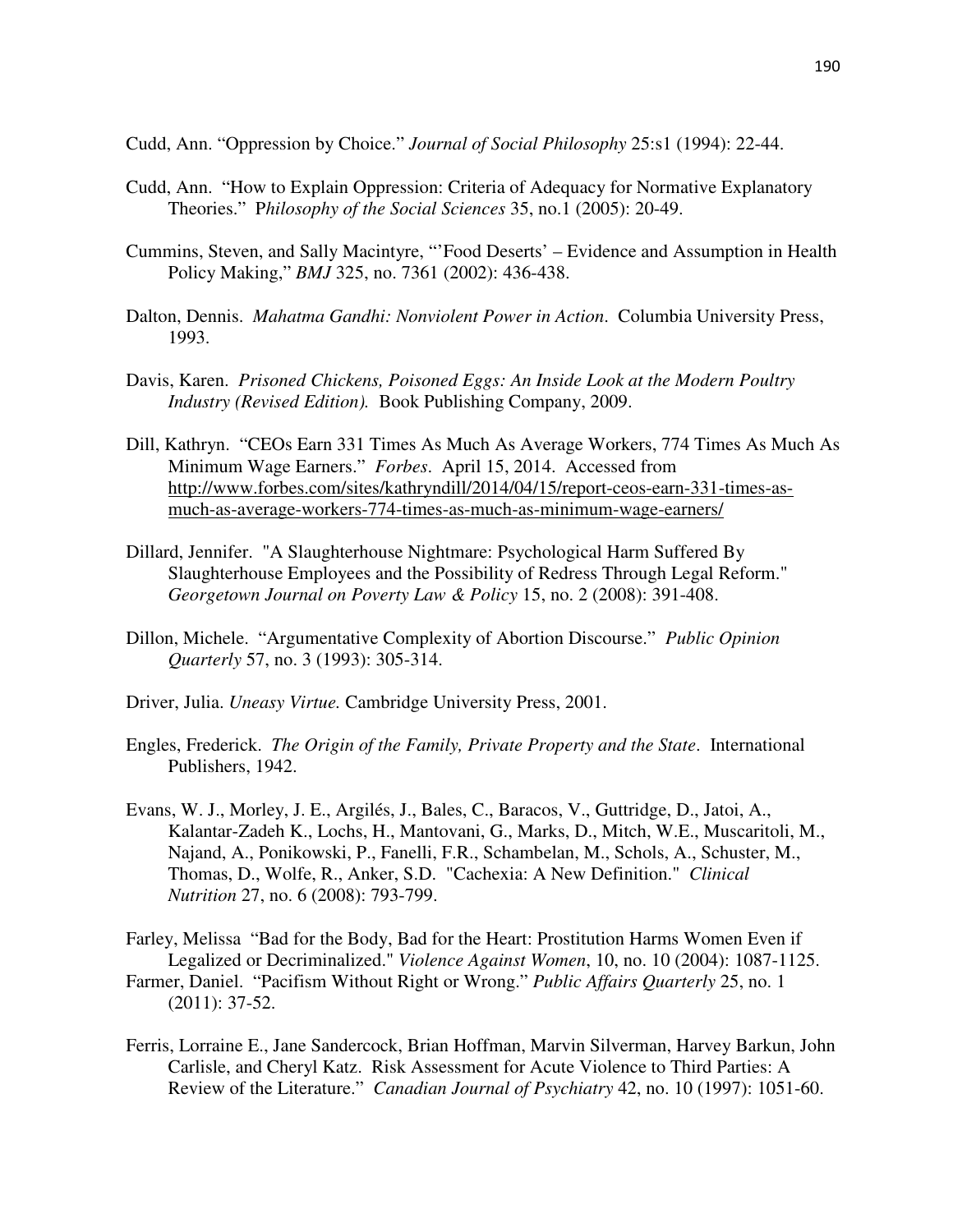- Fitzgerald, Amy, Linda Kalof, and Thomas Dietz. "Slaughterhouses and Increased Crime Rates: An Empirical Analysis of the Spillover from "The Jungle" into the Surrounding Community." *Organization and Environment* 22, no. 2 (2009):158-184.
- Fletcher, Joseph. *Situation Ethics: The New Morality.* Westminster Press, 1966.
- Frye, Marilyn. *Politics Of Reality: Essays in Feminist Theory.* The Crossing Press, 1983.
- Garry, Ann. "Sex, Lies, and Pornography." In *Ethics in Practice: An Anthology*, edited by Hugh LaFolloette. Blackwell, 2002.
- Gelderloos, Peter. *How Nonviolence Protects the State*. South End Press, 2007.
- Glaze, Lauren. "Correctional Populations in the United States, 2010." *Bulletin NJC 231681*, Bureau of Justice Statistics, US Department of Justice. December 2011. Accessed from http://www.bjs.gov/content/pub/pdf/cpus10.pdf.
- Groves, Betsy McAlister, Barry Zuckerman, Steven Marans, and Donald J. Cohen. "Silent Victims. Children who Witness Violence." *JAMA: The Journal of the American Medical Association* 269, no. 2 (1993): 262-264.
- van Hoff, Stan. *Understanding Virtue Ethics*. Acumen Publishing, 2006.
- Hartmann, Heidi. "The Unhappy Marriage of Marxism and Feminism: Towards a More Progressive Union." In *Women and Revolution: A Discussion of the Unhappy Marriage of Marxism and Feminism*, edited by Lydia Sargent. South End Press, 1981.
- Harvey, J. *Civilized Oppression.* Rowman and Littlefield, 1999.
- Haslanger, Sally. "Oppressions: Racial and Other." In *Racism, Philosophy and Mind*, edited by Michael Levine and Tamas Pataki. Cornell University Press, 2004.
- Hendrickson, Deja, Chery Smith, and Nicole Eikenberry. "Fruit and Vegetable Access in Four Low-Income Food Desert Communities in Minnesota." *Agriculture and Human Value* 23 (2006). 371-383.
- hooks, bell. K*illing Rage: Ending Racism.* Holt, 1995.
- Hursthouse, Rosalind. *On Virtue Ethics*. Oxford University Press, 1999.
- Hursthouse, Rosalind. "Virtue Ethics and the Treatment of Animals." In *Oxford Handbook of Animal Ethics*, edited by Tom L., Beauchamp and R.G. Frey. Oxford University Press, 2011.
- Hursthouse, Rosalind. "Virtue Theory and Abortion." *Philosophy and Public Affairs* 20, no. 3 (1991): 223-246.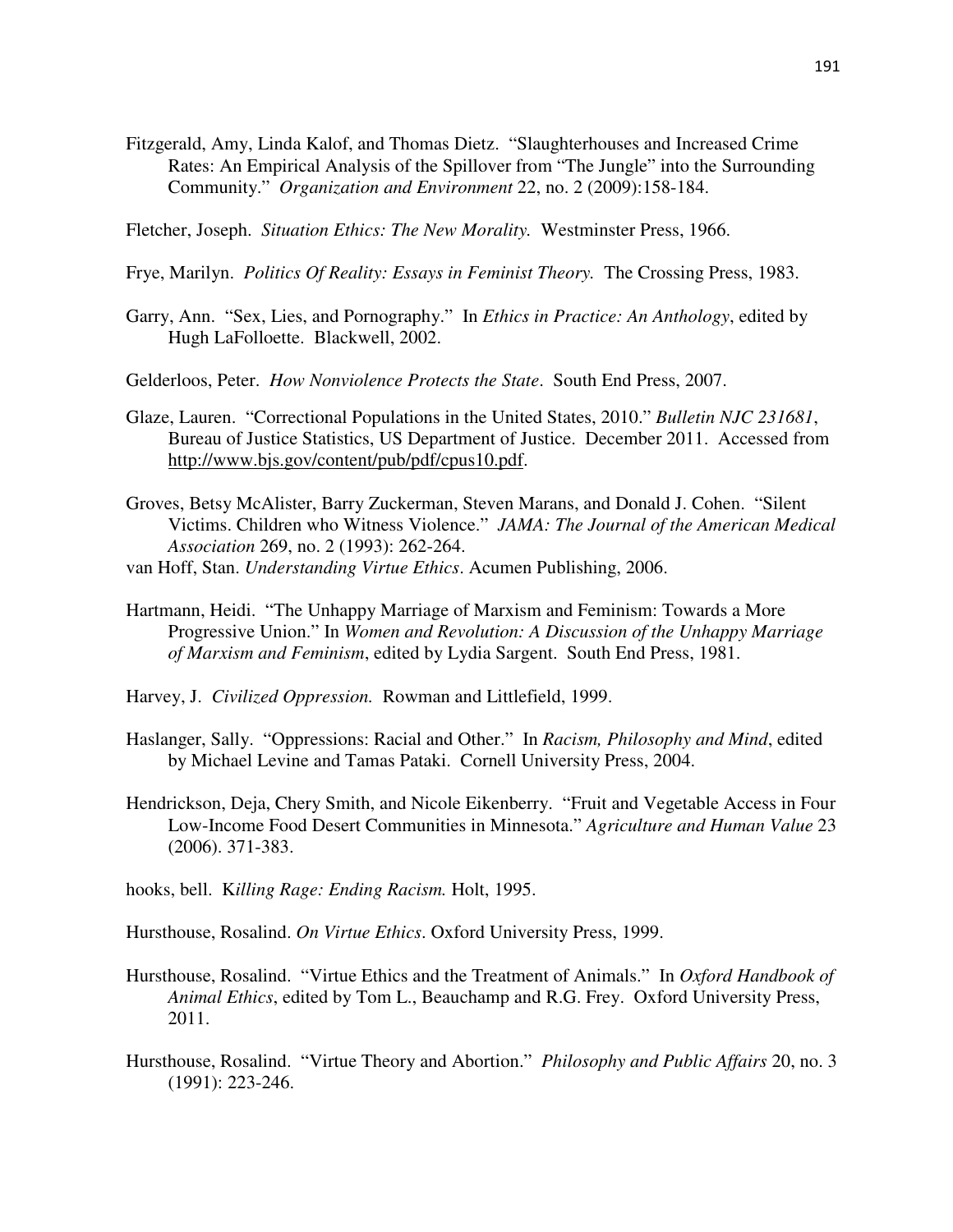Inwood, Brand, and Raphael Woolf. *Eudemian Ethics*. Cambridge University Press, 2013.

- Johnson, Kent. "Luck and Good Fortune in the *Eudemian Ethics*." *Ancient Philosophy* 17, no. 1 (1997): 85-102.
- Jones, Patrick D. *Selma of the North: Civil Rights Insurgency in Milwaukee.* Harvard University Press, 2010.
- Kant, Immanuel. *Groundwork to the Metaphysics of Morals*. In *Practical Philosophy*, edited and translated by Mary J. Gregor. Cambridge University Press, 1996.
- Kant, Immanuel. Metaphysics of Morals. In *Practical Philosophy*, edited and translated by Mary J. Gregor. Cambridge University Press, 1996.
- Kawall, Jason. "Virtue Theory, ideal observers, and the supererogatory." *Philosophical Perspectives* 146, no. 2 (2009): 179-196.
- Kenny, Anthony. *Aristotle on the Perfect Life*. Oxford University Press, 1992.
- Kenny, Anthony. *The Aristotelian Ethics: A Study of the Relationship Between the Eudemian* Ethics *and the* Nicomachean Ethics *of Aristotle*. Oxford University Press, 1978.
- King, Martin Luther Jr. "Letter from a Birmingham Jail." In *I Have a Dream: Writings and Speeches that Changed the World (Special 75th Anniversary Edition)*, edited by James Melvin Washington. HarperOne, 2003.
- King, Martin Luther Jr. *Stride Toward Freedom: The Montgomery Story.* Harper and Row , 1958.
- Leubsdorf, Ben. "Fed: Gap Between Rich, Poor Americans Widened During Recovery." *Wall Street Journal.* March 4, 2015. Accessed from http://www.wsj.com/articles/fed-gapbetween-rich-poor-americans-widened-during-recovery-1409853628.
- Lewis, LaVonna Blair, David C. Sloane, Lori Miller Nascimento, Allison L. Diamant, Joyce Jones Guinyard, Antronette K. Yancey, and Gwendolyn Flynn. "African Americans' Access to Healthy Food Options in South Los Angeles Restaurants." *American Journal of Public* Heath 94, no. 4 (2005). 668-673.
- Lewis, Marva, and Joy Osofsky. "Violent Cities, Violent Streets: Children Draw Their Neighborhoods." In *Children in a Violent Society*, edited by Joy Osofsky. Guildford Press, 2005.
- Lorde, Audre. "Eye to Eye: Black Women, Hatred, and Anger." In *Sister Outsider.* Crossing Press, 1984
- Lorde, Audre. "The Uses of Anger: Women Redefining Difference." In *Sister Outsider.*  Crossing Press, 1984.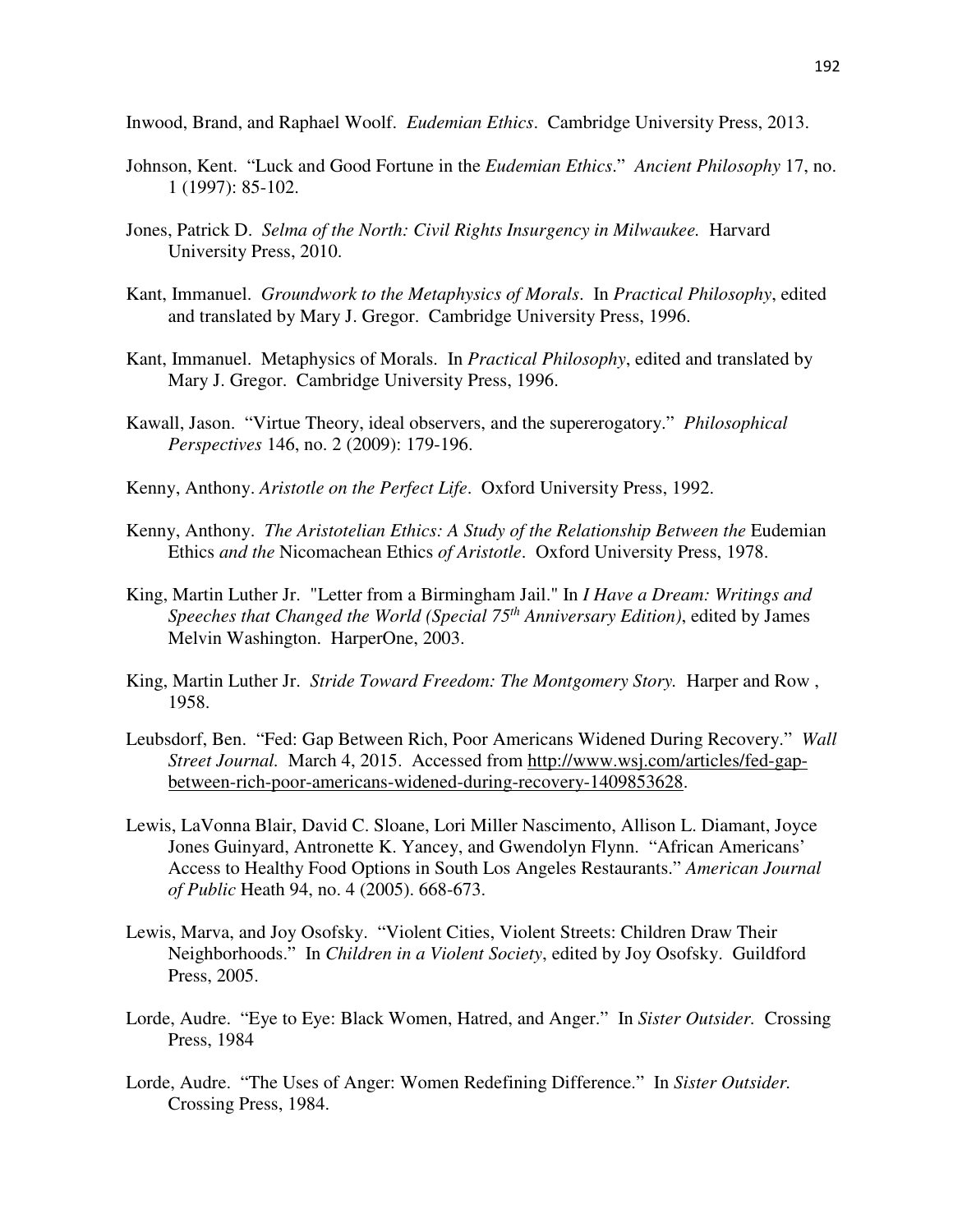- Lugones, Maria. "Hard-to-Handle Anger." In *Overcoming Sexism and Racism*, edited by Linda Bell and David Blumenfeld. Rowmann and Littlefield Press, 1995.
- Marshall, John S. "Art and Aesthetics in Aristotle." *The Journal of Aesthetics and Art Criticism* 12, no. 2 (1958): 228-231.
- McGuire, Danielle. "Opinion: It's Time to Free Rosa Parks From the Bus." CNN (December 1, 2012). Accessed from http://inamerica.blogs.cnn.com/2012/12/01/opinion-its-time-tofree-rosa-parks-from-the-bus/
- McIntosh, Peggy. "White Privilege and Male Privilege: A Personal Account of Coming to See Correspondences Through Working In Women's Studies." In *Race, Class and Gender: An Anthology (Third Edition)*, edited by Margaret L. Andersen and Patricia Hill Collins. Wadsworth Publishing, 1998.
- McWilliams, James. "PTSD in the Slaughterhouse." *Texas Observer* (February 7, 2012). Accessed from http://www.texasobserver.org/ptsd-in-the-slaughterhouse/
- McVeigh, Karen. "Arizona's Sheriff Joe Arpaio Faces Civil Lawsuit Over Racial Profiling Allegations." *The Guardian* (July 17, 2012). Accessed from http://www.theguardian.com/world/2012/jul/17/arizona-sheriff-joe-arpaio-lawsuit
- Menkhaus, Ken. "Somalia: A Situation Analysis." *WriteNet Paper* 07 (2000). Accessed from http://www.unhcr.org/refworld/pdfid/3f7c235f4.pdf
- Menon, Sanjay T. "Psychological Empowerment: Definition, Measurement, and Validation." *Canadian Journal of Behavioral Science* 31, no. 3 (1999): 161-164.
- Meyers, Diana. "Emotions and Heterodox Moral Perception: An Essay In Moral Psychology." In *Feminists Rethink the Self*, edited by Diana Meyers. Westview Press, 1997.
- Moreland, Kimberly, Steve Wing, and Ana Diez Roux. "The Contextual Effect of the Local Food Environment on Resident's Diets: The Atherosclerosis Risk in Communities Study." *American Journal of Public* Health 92, no. 11 (2002): 1761-1767.
- Mustanski, Brian. "Are Violent Hate Crimes Against LGBT People on the Rise?" *Psychology Today*. June 12, 2013. Accessed from https://www.psychologytoday.com/blog/thesexual-continuum/201306/are-violent-hate-crimes-against-lgbt-people-the-rise.

Nagle, Thomas. A *View from Nowhere.* Oxford University Press, 1989.

- Narvison, Jan. "Pacifism: A Philosophical Analysis." *Ethics* 75, no. 4 (1965): 259-271.
- Noack, Rick. "The World's 36 Million Slaves," *Washington Post*. November 18, 2014. Accessed from http://www.washingtonpost.com/blogs/worldviews/wp/2014/11/18/mapthe-worlds-36-million-slaves/.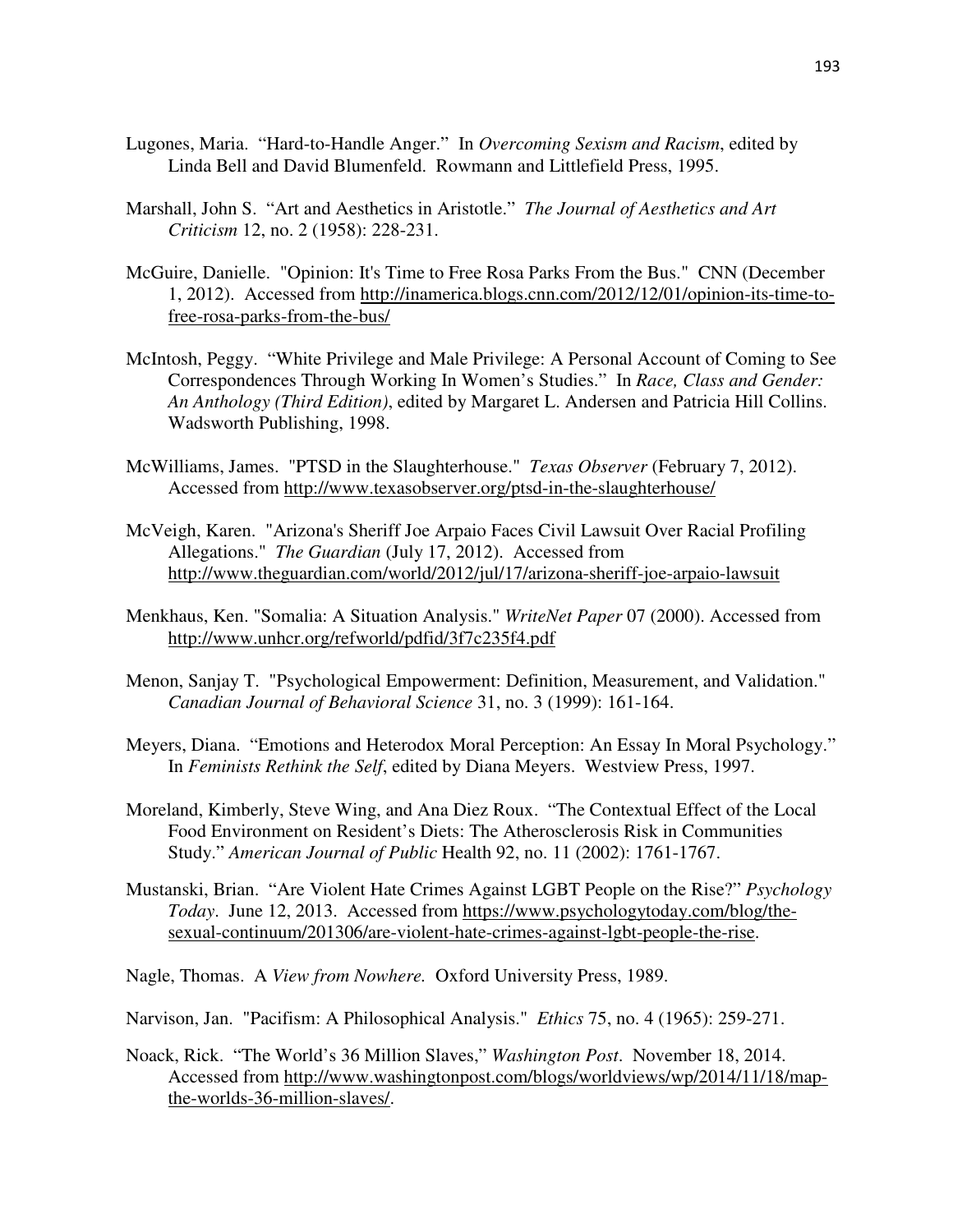- Nojeim, Michael J. *Gandhi and King: The Power of Nonviolent Resistance*. Praeger Publishers, 2004.
- Normandi, Carol Emery, and Laurelee Roark. *It's Not About Food: End Your Obsession with Food and Weight.* Penguin Putnam, 1999.
- Occupational Safety and Health Administration. "OSHA 3108 : Safety and Health Guide for the Meat Packing Industry." United States Department of Labor. 1988. Accessed from https://www.osha.gov/Publications/OSHA3108/osha3108.html.
- O'Neill, Onora. *Constructions of Reason: Explorations of Kant's Practical Philosophy.*  Cambridge University Press, 1994.
- O'Neill, Onora. "Kant's Virtues." In *How Should One Live: Essays on the Virtues*, edited by Roger Crisp. Oxford University Press, 1998.
- Osofsky, Joy. "The Impact of Violence on Children." *Domestic Violence and Children* 9, no. 3 (1999): 33-49.
- Payne, Ruby K. *A Framework for Understanding Poverty (4th Edition)*. Aha! Process, 2005.
- Polivy, Jean. "Psychological Consequences of Food Restriction." *Journal of the American Dietetic Association* 96, no. 6 (1996): 589-592.
- Polivy, Jean, Sharon B. Zeitlin, C. Peter Herman, and A. Lynne Beal. "Food Restriction and Binge Eating: A Study of Former Prisoners of War." *Journal of Abnormal Psychology* 103, no. 2 (1994): 409-411.
- Putman, Daniel. "The Emotions of Courage." *Journal of Social Philosophy* 32, no. 4 (2001): 463-470.
- Reese, Stephen, Oscar Gandy, and August Grant. *Framing Public Life: Perspectives on Media and Our Understanding of the Social World.* Routledge, 2001.
- Richters, John E. "Community Violence and Children's Development: Towards a Research Agenda for the 1990's." *Psychiatry* 56, no. 1 (1993): 3-6.
- Richters, John E., and Pedro Martinez. "The NIMH Community Violence Project: I. Children as Victims of and Witness to Violence." *Psychiatry* 56, no. 1 (1993): 7-21.
- Roberts, Dorothy. *Shattered Bonds: The Color of Child Welfare*. Basic Books, 2002.
- Ruckus Society. "Action Strategy: A How-To Guide." (Undated). Retrieved from http://ruckus.org/downloads/RuckusActionStrategyGuide.pdf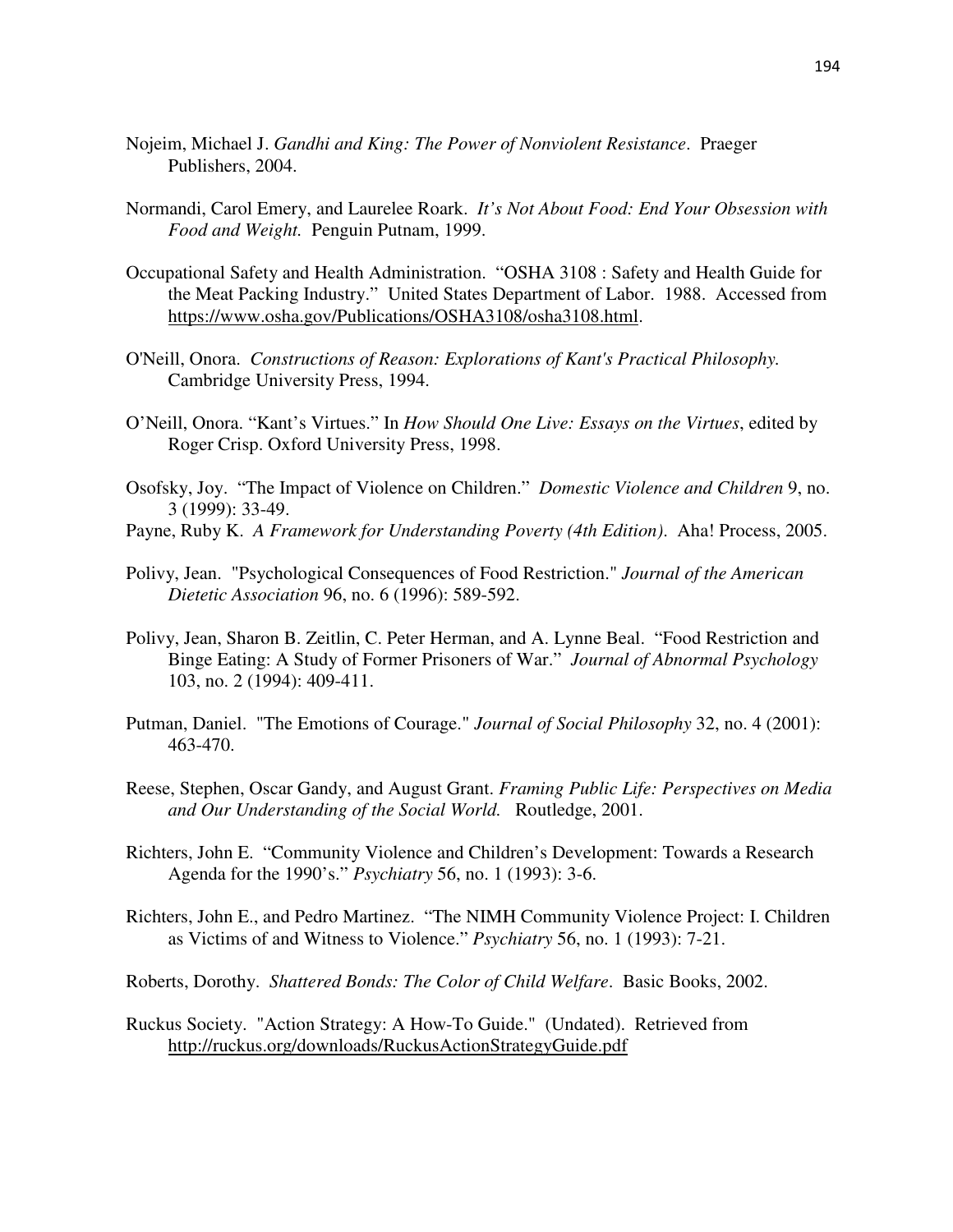- Sakala, Leah. "Breaking Down Mass Incarceration in the 2010 Census: State-by-State Incarceration Rates by Race/Ethnicity." Prison Policy Initiative Briefing. May 28, 2014. Accessed from http://www.prisonpolicy.org/reports/rates.html.
- Sargent, Lydia. "New Left Women and Men: The Honeymoon is Over." In *Women and Revolution: A Discussion of the Unhappy Marriage of Marxism and Feminism*, edited by Lydia Sargent. South End Press, 1981.
- Schlosser, Eric. *Fast Food Nation: The Dark Side of the All-American Meal*. Houghton Mifflin Company, 2001.
- Sherman, Nancy. *Making a Necessity of Virtue: Aristotle and Kant on Virtue.* Cambridge University Press, 1997.
- Singer, Peter. "Famine, Affluence, and Morality." *Philosophy and Public Affairs* 1, no. 3 (1972): 229-243.
- Slote, Michael. *From Morality to Virtue*. Oxford University Press, 1992.
- Solomon, David. "Internal Objections to Virtue Ethics." *Midwest Studies in Philosophy* 13, no. 1 (1988): 428-441.
- Spelman, Elizabeth. "Anger and Insubordination." In *Women, Knowledge, and Reality*, edited by Ann Garry and Marilyn Pearsall. Unwin Hyman, 1989.
- Swanton, Christine. "Hume and Virtue Ethics." In *Oxford Handbook of Hume*, edited by Paul Russell. Oxford University Press, 2014.
- Swanton, Christine. "Nietzsche and the Virtues of Mature Egoism." In *Nietzsche's On The Genealogy of Morals: A Critical Study Guide*, edited by Simon May. Cambridge University Press, 2011.
- Swanton, Christine. "Virtue Ethics and the Problem of Demandingness." In *The Problem of Demandingness: New Philosophical Essays*, edited by Timothy Chappell. Palgrave MacMillian, 2009.
- Swanton, Christine. *Virtue Ethics: A Pluralist View*. Oxford University Press, 2005.
- Tessman, Lisa. *Burdened Virtues: Virtue Ethics for Liberatory Struggles.* Oxford University Press, 2005.
- Tessman Lisa. "The Burdened Virtues of Political Resistance." *In Feminist Interventions in Ethics and Politics*, edited by Barbara S. Andrew, Jean Keller, and Lisa H. Schwartzman. Rowmann and Littlefield, 2005: 77-96.